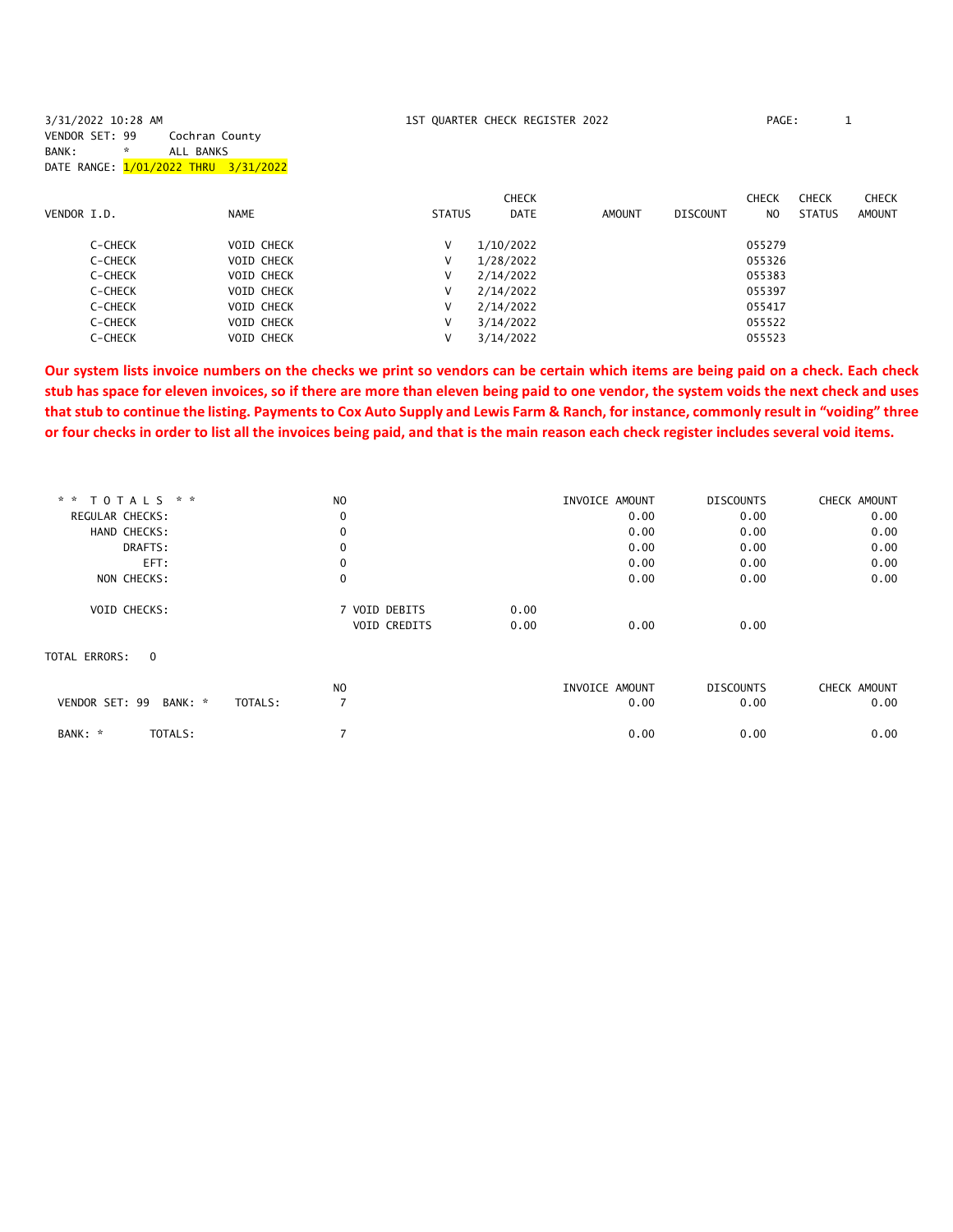3/31/2022 10:28 AM 1ST QUARTER CHECK REGISTER 2022 PAGE: 2 VENDOR SET: 99 Cochran County BANK: CC REGULAR NON-P/R PAYABLES DATE RANGE: 1/01/2022 THRU 3/31/2022

| VENDOR I.D.       |                                    | <b>NAME</b>                    | <b>STATUS</b>  | <b>CHECK</b><br>DATE | AMOUNT | <b>DISCOUNT</b> | <b>CHECK</b><br>NO | <b>CHECK</b><br><b>STATUS</b> | <b>CHECK</b><br>AMOUNT |
|-------------------|------------------------------------|--------------------------------|----------------|----------------------|--------|-----------------|--------------------|-------------------------------|------------------------|
| M214              |                                    | DIXIE MENDOZA, TAX ASSESSOR/CO |                |                      |        |                 |                    |                               |                        |
|                   | I-CASH DRAWER                      | TAX A/C                        | R              | 1/04/2022            |        |                 | 055206             |                               |                        |
|                   | 10 000-1021                        | CHG FUND - TAX A/C HW&TX       |                | CHG FUND DRAWER/TAX  | 100.00 |                 |                    |                               |                        |
|                   | 10 000-1021                        | CHG FUND - TAX A/C HW&TX       |                | CHG FUND DRAWER/HWY  | 100.00 |                 |                    |                               | 200.00                 |
| A185              |                                    | LANDRA ALBUS                   |                |                      |        |                 |                    |                               |                        |
|                   | I-GRAND JURY 1/4/22                | DISTRICT COURT                 | R              | 1/05/2022            |        |                 | 055207             |                               |                        |
|                   | 10 435-5491                        | <b>GRAND JURY</b>              | GRAND JURY SVC |                      | 15.00  |                 |                    |                               | 15.00                  |
| A232              |                                    | JESSE ALVAREZ                  |                |                      |        |                 |                    |                               |                        |
|                   | $I-GRAND$ JURY $1/4/22$            | DISTRICT COURT                 | R              | 1/05/2022            |        |                 | 055208             |                               |                        |
|                   | 10 435-5491                        | GRAND JURY                     | GRAND JURY SVC |                      | 15.00  |                 |                    |                               | 15.00                  |
| A233              |                                    | SILVIA ALVARADO                |                |                      |        |                 |                    |                               |                        |
|                   | $I-GRAND$ JURY $1/4/22$            | DISTRICT COURT                 | R              | 1/05/2022            |        |                 | 055209             |                               |                        |
|                   | 10 435-5491                        | <b>GRAND JURY</b>              | GRAND JURY SVC |                      | 40.00  |                 |                    |                               | 40.00                  |
| B283              |                                    | DONNA BENTLEY                  |                |                      |        |                 |                    |                               |                        |
|                   | $I-GRAND$ JURY $1/4/22$            | DISTRICT COURT                 | R              | 1/05/2022            |        |                 | 055210             |                               |                        |
|                   | 10 435-5491                        | <b>GRAND JURY</b>              | GRAND JURY SVC |                      | 15.00  |                 |                    |                               | 15.00                  |
| B321              |                                    | NICHOLAS BENAVIDEZ             |                |                      |        |                 |                    |                               |                        |
|                   | I-GRAND JURY 1/4/22 DISTRICT COURT |                                | R              | 1/05/2022            |        |                 | 055211             |                               |                        |
|                   | 10 435-5491                        | <b>GRAND JURY</b>              | GRAND JURY SVC |                      | 15.00  |                 |                    |                               | 15.00                  |
| C <sub>051</sub>  |                                    | COCHRAN COUNTY CHILDRENS       |                |                      |        |                 |                    |                               |                        |
|                   | $I-GRAND$ JURY $1/4/22$            | DISTRICT COURT                 | R.             | 1/05/2022            |        |                 | 055212             |                               |                        |
|                   | 10 435-5491                        | <b>GRAND JURY</b>              |                | DONATION/CHASE MERRI | 40.00  |                 |                    |                               |                        |
|                   | 10 435-5491                        | <b>GRAND JURY</b>              |                | DONATION/JUSTIN GARC | 40.00  |                 |                    |                               |                        |
|                   | 10 435-5491                        | <b>GRAND JURY</b>              |                | DONATION/NOAH RODRIG | 40.00  |                 |                    |                               |                        |
|                   | 10 435-5491                        | <b>GRAND JURY</b>              |                | DONATION/DELORES STE | 40.00  |                 |                    |                               |                        |
|                   | 10 435-5491                        | <b>GRAND JURY</b>              |                | DONATION/CARLOS GUER | 15.00  |                 |                    |                               |                        |
|                   | 10 435-5491                        | <b>GRAND JURY</b>              |                | DONATION/CHERYL ADAM | 15.00  |                 |                    |                               |                        |
|                   | 10 435-5491                        | <b>GRAND JURY</b>              |                | DONATION/JANICE MOOR | 15.00  |                 |                    |                               |                        |
|                   | 10 435-5491                        | GRAND JURY                     |                | DONATION/CODY ALBUS  | 15.00  |                 |                    |                               |                        |
|                   | 10 435-5491                        | GRAND JURY                     |                | DONATION/TOBIE GATTI | 15.00  |                 |                    |                               |                        |
|                   | 10 435-5491                        | GRAND JURY                     |                | DONATION/CYNTHIA DAV | 15.00  |                 |                    |                               |                        |
|                   | 10 435-5491                        | GRAND JURY                     |                | DONATION/LOGAN SETH  | 15.00  |                 |                    |                               |                        |
|                   | 10 435-5491                        | <b>GRAND JURY</b>              |                | DONATION/SUSAN WISEL | 15.00  |                 |                    |                               | 280.00                 |
| C <sub>2</sub> 87 |                                    | JAMES P CORNISH                |                |                      |        |                 |                    |                               |                        |
|                   | $I-GRAND$ JURY $1/4/22$            | DISTRICT COURT                 | R              | 1/05/2022            |        |                 | 055213             |                               |                        |
|                   | 10 435-5491                        | <b>GRAND JURY</b>              | GRAND JURY SVC |                      | 15.00  |                 |                    |                               | 15.00                  |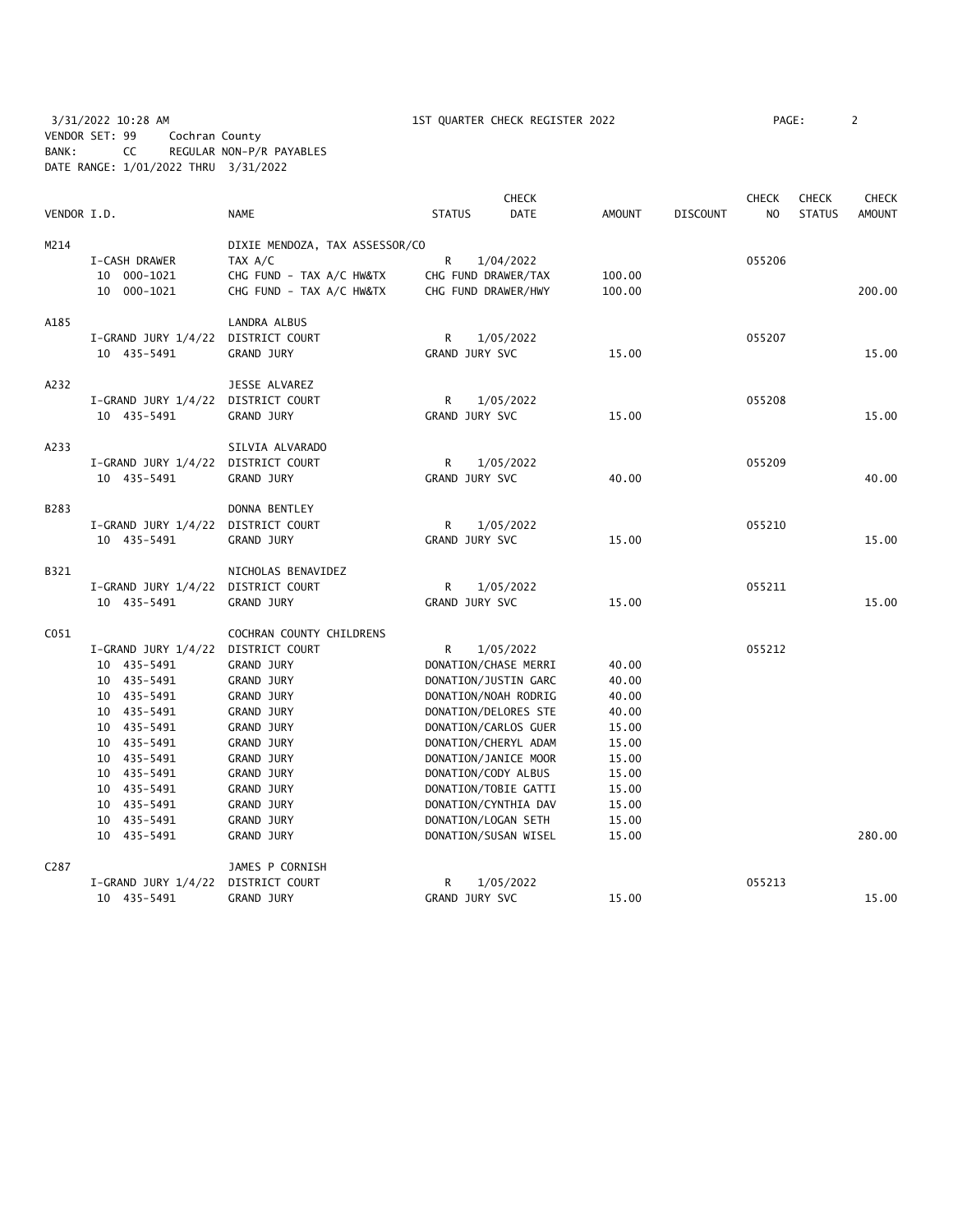3/31/2022 10:28 AM 1ST QUARTER CHECK REGISTER 2022 PAGE: 3 VENDOR SET: 99 Cochran County BANK: CC REGULAR NON-P/R PAYABLES DATE RANGE: 1/01/2022 THRU 3/31/2022

| VENDOR I.D. |                                                   | <b>NAME</b>           | <b>STATUS</b>                  | <b>CHECK</b><br><b>DATE</b> | <b>AMOUNT</b> | <b>DISCOUNT</b> | <b>CHECK</b><br>N <sub>O</sub> | <b>CHECK</b><br><b>STATUS</b> | <b>CHECK</b><br><b>AMOUNT</b> |
|-------------|---------------------------------------------------|-----------------------|--------------------------------|-----------------------------|---------------|-----------------|--------------------------------|-------------------------------|-------------------------------|
|             |                                                   |                       |                                |                             |               |                 |                                |                               |                               |
| C406        |                                                   | ROXANNE CAVEZUELA     |                                |                             |               |                 |                                |                               |                               |
|             | I-GRAND JURY 1/4/22 DISTRICT COURT                |                       | $\mathsf{R}$                   | 1/05/2022                   |               |                 | 055214                         |                               |                               |
|             | 10 435-5491                                       | GRAND JURY            | GRAND JURY SVC                 |                             | 15.00         |                 |                                |                               | 15.00                         |
| D131        |                                                   | ROBERT F. DAVIDSON    |                                |                             |               |                 |                                |                               |                               |
|             | I-GRAND JURY 1/4/22 DISTRICT COURT                |                       | $R \sim$                       | 1/05/2022                   |               |                 | 055215                         |                               |                               |
|             | 10 435-5491                                       | GRAND JURY            | GRAND JURY SVC                 |                             | 40.00         |                 |                                |                               | 40.00                         |
| D172        |                                                   | JONATHON ROBERT DEMEL |                                |                             |               |                 |                                |                               |                               |
|             | I-GRAND JURY 1/4/22 DISTRICT COURT                |                       | $\mathsf{R}$                   | 1/05/2022                   |               |                 | 055216                         |                               |                               |
|             | 10 435-5491                                       | GRAND JURY            | GRAND JURY SVC                 |                             | 15.00         |                 |                                |                               | 15.00                         |
| D193        |                                                   | RILEY DEWBRE          |                                |                             |               |                 |                                |                               |                               |
|             | I-GRAND JURY 1/4/22 DISTRICT COURT                |                       | R 1/05/2022                    |                             |               |                 | 055217                         |                               |                               |
|             | 10 435-5491                                       | GRAND JURY            | GRAND JURY SVC                 |                             | 15.00         |                 |                                |                               | 15.00                         |
| E067        |                                                   | LUIS ENRIQUEZ         |                                |                             |               |                 |                                |                               |                               |
|             | I-GRAND JURY 1/4/22 DISTRICT COURT                |                       | R                              | 1/05/2022                   |               |                 | 055218                         |                               |                               |
|             | 10 435-5491                                       | GRAND JURY            | GRAND JURY SVC                 |                             | 15.00         |                 |                                |                               | 15.00                         |
| E093        |                                                   |                       |                                |                             |               |                 |                                |                               |                               |
|             |                                                   | MATT EVANS            |                                |                             |               |                 | 055219                         |                               |                               |
|             | I-GRAND JURY 1/4/22 DISTRICT COURT<br>10 435-5491 | GRAND JURY            | $\mathsf{R}$<br>GRAND JURY SVC | 1/05/2022                   | 40.00         |                 |                                |                               | 40.00                         |
|             |                                                   |                       |                                |                             |               |                 |                                |                               |                               |
| E104        |                                                   | ELVA ELMORE           |                                |                             |               |                 |                                |                               |                               |
|             | I-GRAND JURY 1/4/22 DISTRICT COURT                |                       | R                              | 1/05/2022                   |               |                 | 055220                         |                               |                               |
|             | 10 435-5491                                       | GRAND JURY            | GRAND JURY SVC                 |                             | 40.00         |                 |                                |                               | 40.00                         |
| G201        |                                                   | SHAWN GARNER          |                                |                             |               |                 |                                |                               |                               |
|             | I-GRAND JURY 1/4/22 DISTRICT COURT                |                       | R                              | 1/05/2022                   |               |                 | 055221                         |                               |                               |
|             | 10 435-5491                                       | GRAND JURY            | GRAND JURY SVC                 |                             | 15.00         |                 |                                |                               | 15.00                         |
| G231        |                                                   | LINDA GONZALEZ        |                                |                             |               |                 |                                |                               |                               |
|             | I-GRAND JURY 1/4/22 DISTRICT COURT                |                       | R                              | 1/05/2022                   |               |                 | 055222                         |                               |                               |
|             | 10 435-5491                                       | GRAND JURY            | GRAND JURY SVC                 |                             | 15.00         |                 |                                |                               | 15.00                         |
| G236        |                                                   | IVANNA GATEWOOD       |                                |                             |               |                 |                                |                               |                               |
|             | I-GRAND JURY 1/4/22 DISTRICT COURT                |                       | R.                             | 1/05/2022                   |               |                 | 055223                         |                               |                               |
|             | 10 435-5491                                       | GRAND JURY            | GRAND JURY SVC                 |                             | 15.00         |                 |                                |                               | 15.00                         |
| G267        |                                                   | JENNA GUTIERREZ       |                                |                             |               |                 |                                |                               |                               |
|             | I-GRAND JURY 1/4/22 DISTRICT COURT                |                       | R                              | 1/05/2022                   |               |                 | 055224                         |                               |                               |
|             | 10 435-5491                                       | <b>GRAND JURY</b>     | GRAND JURY SVC                 |                             | 15.00         |                 |                                |                               | 15.00                         |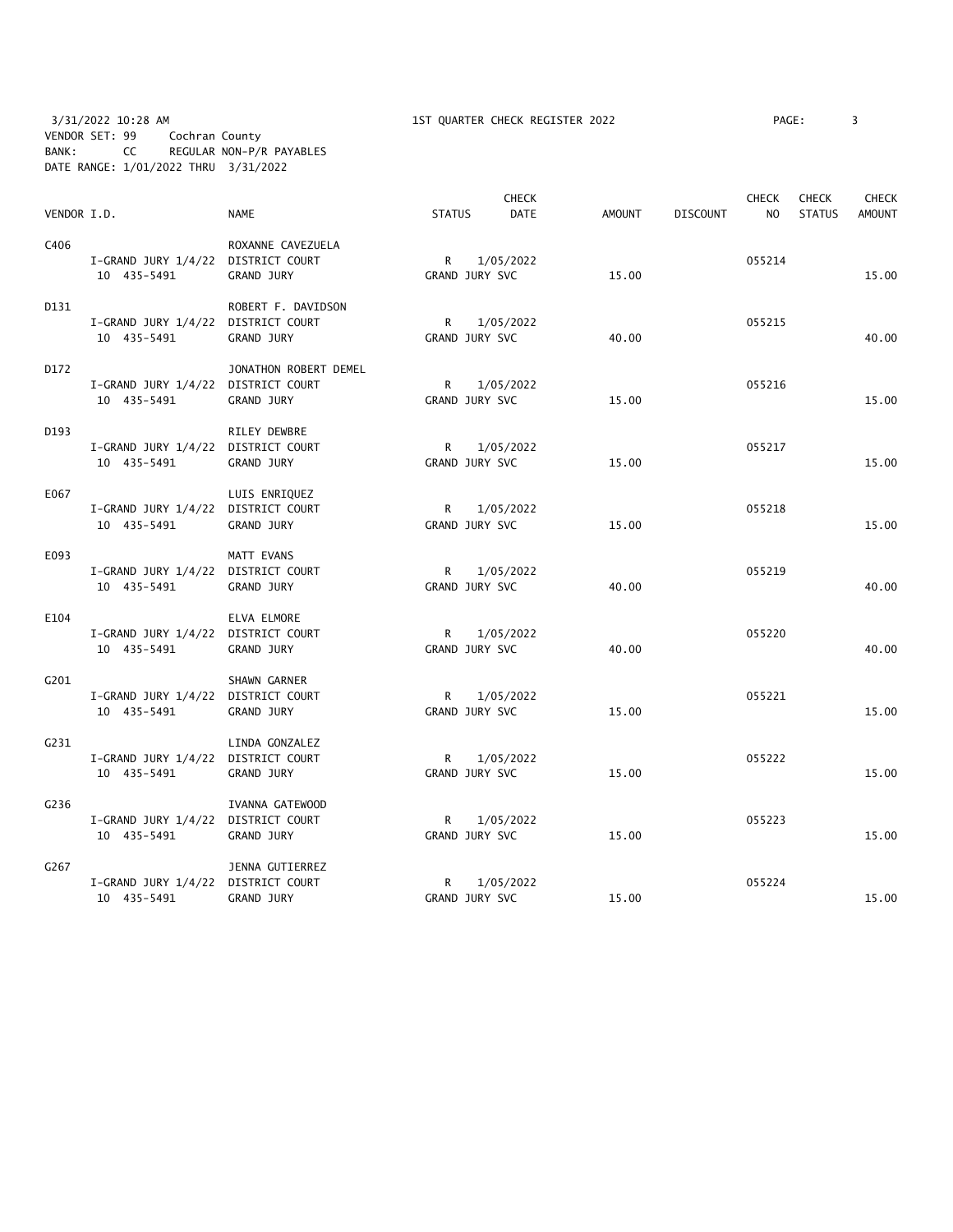3/31/2022 10:28 AM 1ST QUARTER CHECK REGISTER 2022 PAGE: 4 VENDOR SET: 99 Cochran County BANK: CC REGULAR NON-P/R PAYABLES DATE RANGE: 1/01/2022 THRU 3/31/2022

| VENDOR I.D.      |                                                   | <b>NAME</b>       | <b>STATUS</b>                  | <b>CHECK</b><br><b>DATE</b> | AMOUNT | <b>DISCOUNT</b> | <b>CHECK</b><br>N <sub>O</sub> | <b>CHECK</b><br><b>STATUS</b> | <b>CHECK</b><br><b>AMOUNT</b> |
|------------------|---------------------------------------------------|-------------------|--------------------------------|-----------------------------|--------|-----------------|--------------------------------|-------------------------------|-------------------------------|
|                  |                                                   |                   |                                |                             |        |                 |                                |                               |                               |
| H034             | I-GRAND JURY 1/4/22 DISTRICT COURT                | ANNA HONESTO      | $\mathsf{R}$                   | 1/05/2022                   |        |                 | 055225                         |                               |                               |
|                  | 10 435-5491                                       | GRAND JURY        | GRAND JURY SVC                 |                             | 15.00  |                 |                                |                               | 15.00                         |
| H123             |                                                   | GUY W. HALL       |                                |                             |        |                 |                                |                               |                               |
|                  | I-GRAND JURY 1/4/22 DISTRICT COURT<br>10 435-5491 | GRAND JURY        | R<br>GRAND JURY SVC            | 1/05/2022                   | 15.00  |                 | 055226                         |                               | 15.00                         |
| H291             |                                                   | HEATHER SCOGGINS  |                                |                             |        |                 |                                |                               |                               |
|                  | I-GRAND JURY 1/4/22 DISTRICT COURT<br>10 435-5491 | GRAND JURY        | R<br>GRAND JURY SVC            | 1/05/2022                   | 15.00  |                 | 055227                         |                               | 15.00                         |
| H332             |                                                   | ALYSSAH HERRERA   |                                |                             |        |                 |                                |                               |                               |
|                  | I-GRAND JURY 1/4/22 DISTRICT COURT<br>10 435-5491 | GRAND JURY        | R<br>GRAND JURY SVC            | 1/05/2022                   | 15.00  |                 | 055228                         |                               | 15.00                         |
| H333             |                                                   | DARIUS HALL       |                                |                             |        |                 |                                |                               |                               |
|                  | I-GRAND JURY 1/4/22 DISTRICT COURT<br>10 435-5491 | GRAND JURY        | R<br>GRAND JURY SVC            | 1/05/2022                   | 15.00  |                 | 055229                         |                               | 15.00                         |
| J039             |                                                   | BILLIE JEAN JOYCE |                                |                             |        |                 |                                |                               |                               |
|                  | I-GRAND JURY 1/4/22 DISTRICT COURT<br>10 435-5491 | GRAND JURY        | $R \sim$<br>GRAND JURY SVC     | 1/05/2022                   | 15.00  |                 | 055230                         |                               | 15.00                         |
| K036             |                                                   | LINDA KOZAK       |                                |                             |        |                 |                                |                               |                               |
|                  | I-GRAND JURY 1/4/22 DISTRICT COURT<br>10 435-5491 | GRAND JURY        | $\mathsf{R}$<br>GRAND JURY SVC | 1/05/2022                   | 15.00  |                 | 055231                         |                               | 15.00                         |
| K093             |                                                   | TAYLOR KUIKEN     |                                |                             |        |                 |                                |                               |                               |
|                  | I-GRAND JURY 1/4/22 DISTRICT COURT<br>10 435-5491 | GRAND JURY        | R<br>GRAND JURY SVC            | 1/05/2022                   | 40.00  |                 | 055232                         |                               | 40.00                         |
| L086             |                                                   | <b>BETTY LYON</b> |                                |                             |        |                 |                                |                               |                               |
|                  | I-GRAND JURY 1/4/22 DISTRICT COURT<br>10 435-5491 | <b>GRAND JURY</b> | $\mathsf{R}$<br>GRAND JURY SVC | 1/05/2022                   | 40.00  |                 | 055233                         |                               | 40.00                         |
| L149             |                                                   | ERMA LOPEZ        |                                |                             |        |                 |                                |                               |                               |
|                  | I-GRAND JURY 1/4/22 DISTRICT COURT<br>10 435-5491 | GRAND JURY        | R<br>GRAND JURY SVC            | 1/05/2022                   | 15.00  |                 | 055234                         |                               | 15.00                         |
| L <sub>155</sub> |                                                   | ANGELA LEWIS      |                                |                             |        |                 |                                |                               |                               |
|                  | I-GRAND JURY 1/4/22 DISTRICT COURT<br>10 435-5491 | GRAND JURY        | R<br>GRAND JURY SVC            | 1/05/2022                   | 15.00  |                 | 055235                         |                               | 15.00                         |
|                  |                                                   |                   |                                |                             |        |                 |                                |                               |                               |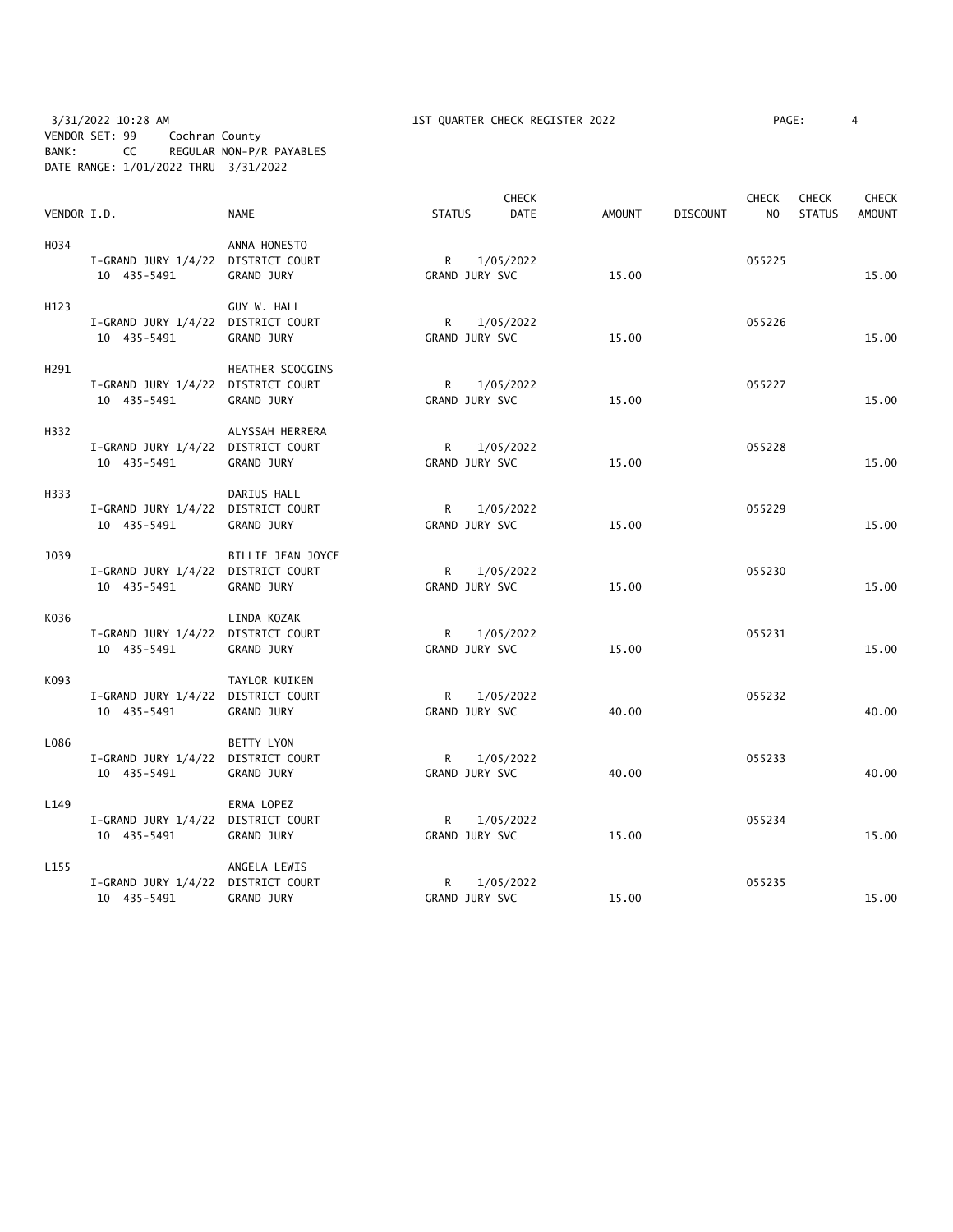# 3/31/2022 10:28 AM 1ST QUARTER CHECK REGISTER 2022 PAGE: 5 VENDOR SET: 99 Cochran County BANK: CC REGULAR NON-P/R PAYABLES DATE RANGE: 1/01/2022 THRU 3/31/2022

| VENDOR I.D. |                                    | <b>NAME</b>       | <b>STATUS</b>  | <b>CHECK</b><br><b>DATE</b> | <b>AMOUNT</b> | <b>DISCOUNT</b> | <b>CHECK</b><br>NO. | <b>CHECK</b><br><b>STATUS</b> | <b>CHECK</b><br><b>AMOUNT</b> |
|-------------|------------------------------------|-------------------|----------------|-----------------------------|---------------|-----------------|---------------------|-------------------------------|-------------------------------|
|             |                                    |                   |                |                             |               |                 |                     |                               |                               |
| L215        |                                    | ALMA LUJAN        |                |                             |               |                 |                     |                               |                               |
|             | I-GRAND JURY 1/4/22 DISTRICT COURT |                   | R              | 1/05/2022                   |               |                 | 055236              |                               |                               |
|             | 10 435-5491                        | <b>GRAND JURY</b> | GRAND JURY SVC |                             | 15.00         |                 |                     |                               | 15.00                         |
| M263        |                                    | JOSE MARTINEZ     |                |                             |               |                 |                     |                               |                               |
|             | I-GRAND JURY 1/4/22 DISTRICT COURT |                   | $\mathsf{R}$   | 1/05/2022                   |               |                 | 055237              |                               |                               |
|             | 10 435-5491                        | GRAND JURY        | GRAND JURY SVC |                             | 15.00         |                 |                     |                               | 15.00                         |
| M267        |                                    | CHRISTINA MENDOZA |                |                             |               |                 |                     |                               |                               |
|             | I-GRAND JURY 1/4/22 DISTRICT COURT |                   | R              | 1/05/2022                   |               |                 | 055238              |                               |                               |
|             | 10 435-5491                        | GRAND JURY        | GRAND JURY SVC |                             | 15.00         |                 |                     |                               | 15.00                         |
| M340        |                                    | KAYLA MENDOZA     |                |                             |               |                 |                     |                               |                               |
|             | I-GRAND JURY 1/4/22 DISTRICT COURT |                   | R              | 1/05/2022                   |               |                 | 055239              |                               |                               |
|             | 10 435-5491                        | GRAND JURY        | GRAND JURY SVC |                             | 15.00         |                 |                     |                               | 15.00                         |
|             |                                    |                   |                |                             |               |                 |                     |                               |                               |
| N029        |                                    | CAROLYN NEWTON    |                |                             |               |                 |                     |                               |                               |
|             | I-GRAND JURY 1/4/22 DISTRICT COURT |                   | R              | 1/05/2022                   |               |                 | 055240              |                               |                               |
|             | 10 435-5491                        | GRAND JURY        | GRAND JURY SVC |                             | 15.00         |                 |                     |                               | 15.00                         |
| N110        |                                    | CITLALIC NAVA     |                |                             |               |                 |                     |                               |                               |
|             | I-GRAND JURY 1/4/22 DISTRICT COURT |                   | R.             | 1/05/2022                   |               |                 | 055241              |                               |                               |
|             | 10 435-5491                        | GRAND JURY        | GRAND JURY SVC |                             | 15.00         |                 |                     |                               | 15.00                         |
| P213        |                                    | TOMMY PEREZ       |                |                             |               |                 |                     |                               |                               |
|             | I-GRAND JURY 1/4/22 DISTRICT COURT |                   | $\mathsf{R}$   | 1/05/2022                   |               |                 | 055242              |                               |                               |
|             | 10 435-5491                        | GRAND JURY        | GRAND JURY SVC |                             | 15.00         |                 |                     |                               | 15.00                         |
| P274        |                                    | HANNAH PUGH       |                |                             |               |                 |                     |                               |                               |
|             | I-GRAND JURY 1/4/22 DISTRICT COURT |                   | $\mathsf{R}$   | 1/05/2022                   |               |                 | 055243              |                               |                               |
|             | 10 435-5491                        | GRAND JURY        | GRAND JURY SVC |                             | 15.00         |                 |                     |                               | 15.00                         |
|             |                                    |                   |                |                             |               |                 |                     |                               |                               |
| P275        |                                    | ANDREW PATTERSON  |                |                             |               |                 |                     |                               |                               |
|             | I-GRAND JURY 1/4/22 DISTRICT COURT |                   | $\mathsf{R}$   | 1/05/2022                   |               |                 | 055244              |                               |                               |
|             | 10 435-5491                        | GRAND JURY        | GRAND JURY SVC |                             | 15.00         |                 |                     |                               | 15.00                         |
| R051        |                                    | BILLY JOE ROBERTS |                |                             |               |                 |                     |                               |                               |
|             | I-GRAND JURY 1/4/22 DISTRICT COURT |                   | R              | 1/05/2022                   |               |                 | 055245              |                               |                               |
|             | 10 435-5491                        | GRAND JURY        | GRAND JURY SVC |                             | 40.00         |                 |                     |                               | 40.00                         |
| R066        |                                    | SUSANA RAMON      |                |                             |               |                 |                     |                               |                               |
|             | I-GRAND JURY 1/4/22 DISTRICT COURT |                   | R              | 1/05/2022                   |               |                 | 055246              |                               |                               |
|             | 10 435-5491                        | GRAND JURY        | GRAND JURY SVC |                             | 40.00         |                 |                     |                               | 40.00                         |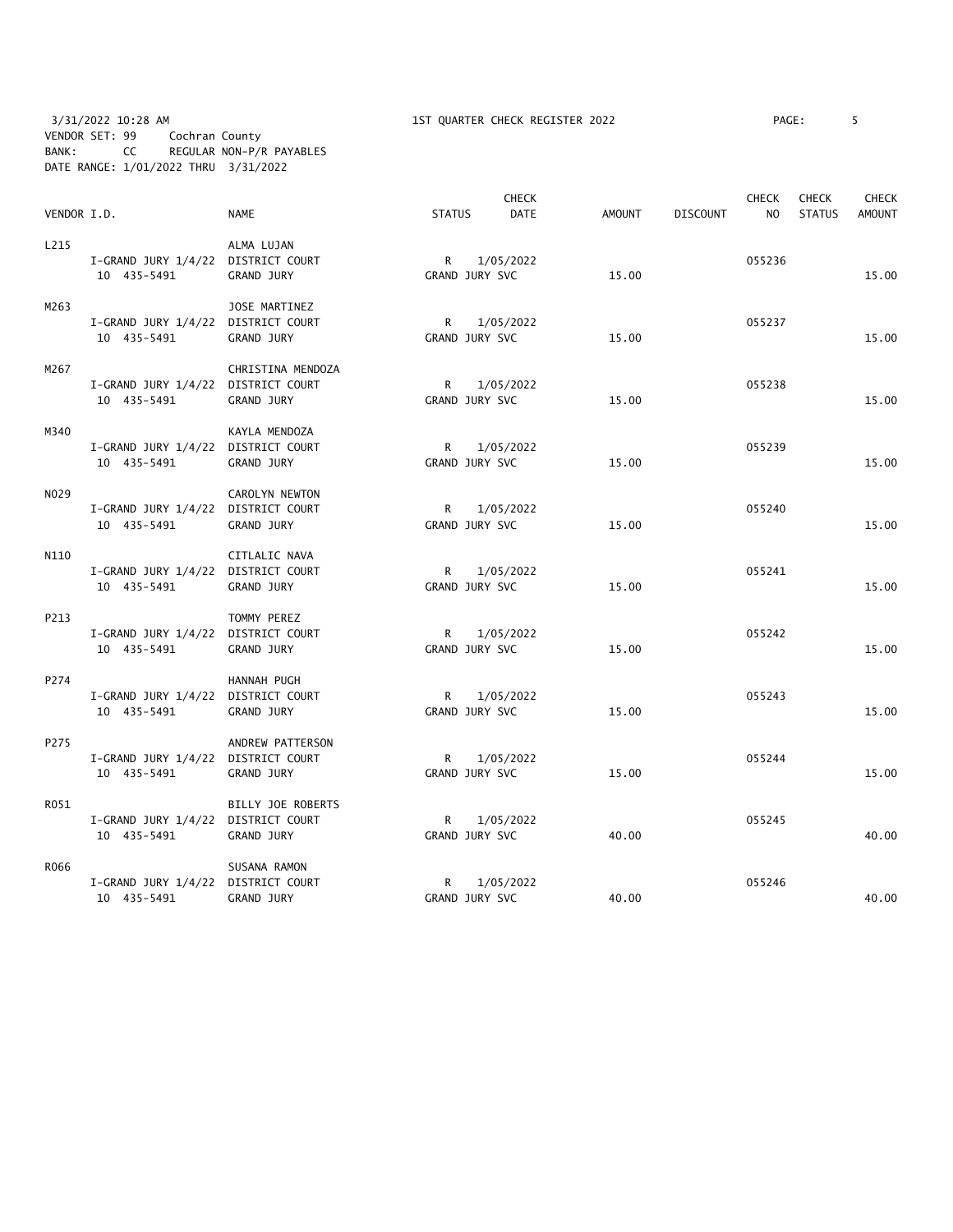3/31/2022 10:28 AM 1ST QUARTER CHECK REGISTER 2022 PAGE: 6 VENDOR SET: 99 Cochran County BANK: CC REGULAR NON-P/R PAYABLES DATE RANGE: 1/01/2022 THRU 3/31/2022

| VENDOR I.D. |                                                   | <b>NAME</b>                            | <b>STATUS</b>                  | <b>CHECK</b><br><b>DATE</b>       | <b>AMOUNT</b> | <b>DISCOUNT</b> | <b>CHECK</b><br>N <sub>O</sub> | <b>CHECK</b><br><b>STATUS</b> | <b>CHECK</b><br><b>AMOUNT</b> |
|-------------|---------------------------------------------------|----------------------------------------|--------------------------------|-----------------------------------|---------------|-----------------|--------------------------------|-------------------------------|-------------------------------|
| R266        | I-GRAND JURY 1/4/22 DISTRICT COURT<br>10 435-5491 | ERNESTO RUBALCAVA<br>GRAND JURY        | $\mathsf{R}$<br>GRAND JURY SVC | 1/05/2022                         | 40.00         |                 | 055247                         |                               | 40.00                         |
| S087        | I-GRAND JURY 1/4/22 DISTRICT COURT<br>10 435-5491 | ALBERT SALAS<br><b>GRAND JURY</b>      | $\mathsf{R}$<br>GRAND JURY SVC | 1/05/2022                         | 15.00         |                 | 055248                         |                               | 15.00                         |
| S233        | I-GRAND JURY 1/4/22 DISTRICT COURT<br>10 435-5491 | COCHRAN COUNTY STATE FEE<br>GRAND JURY | R                              | 1/05/2022<br>DONATION/LUISA ABSTO | 15.00         |                 | 055249                         |                               | 15.00                         |
| S397        | I-GRAND JURY 1/4/22 DISTRICT COURT<br>10 435-5491 | BRENT SCOGGINS<br>GRAND JURY           | $\mathsf{R}$<br>GRAND JURY SVC | 1/05/2022                         | 15.00         |                 | 055250                         |                               | 15.00                         |
| S453        | I-GRAND JURY 1/4/22 DISTRICT COURT<br>10 435-5491 | GARY SIMMONS<br>GRAND JURY             | R<br>GRAND JURY SVC            | 1/05/2022                         | 15.00         |                 | 055251                         |                               | 15.00                         |
| S472        | I-GRAND JURY 1/4/22 DISTRICT COURT<br>10 435-5491 | SHILOH SANCHEZ<br>GRAND JURY           | $\mathsf{R}$<br>GRAND JURY SVC | 1/05/2022                         | 15.00         |                 | 055252                         |                               | 15.00                         |
| W052        | I-GRAND JURY 1/4/22 DISTRICT COURT<br>10 435-5491 | DANNY WISELEY<br><b>GRAND JURY</b>     | R<br>GRAND JURY SVC            | 1/05/2022                         | 40.00         |                 | 055253                         |                               | 40.00                         |
| W081        | I-GRAND JURY 1/4/22 DISTRICT COURT<br>10 435-5491 | RICHARD WILLIAMS<br>GRAND JURY         | $\mathsf{R}$<br>GRAND JURY SVC | 1/05/2022                         | 40.00         |                 | 055254                         |                               | 40.00                         |
| W108        | I-GRAND JURY 1/4/22 DISTRICT COURT<br>10 435-5491 | DEBRA WEBB<br><b>GRAND JURY</b>        | R<br>GRAND JURY SVC            | 1/05/2022                         | 40.00         |                 | 055255                         |                               | 40.00                         |
| W256        | I-GRAND JURY 1/4/22 DISTRICT COURT<br>10 435-5491 | KRISTY WALLACE<br>GRAND JURY           | R.<br>GRAND JURY SVC           | 1/05/2022                         | 15.00         |                 | 055256                         |                               | 15.00                         |
| Y030        | I-GRAND JURY 1/4/22 DISTRICT COURT<br>10 435-5491 | MAYRA YANEZ<br>GRAND JURY              | R<br>GRAND JURY SVC            | 1/05/2022                         | 15.00         |                 | 055257                         |                               | 15.00                         |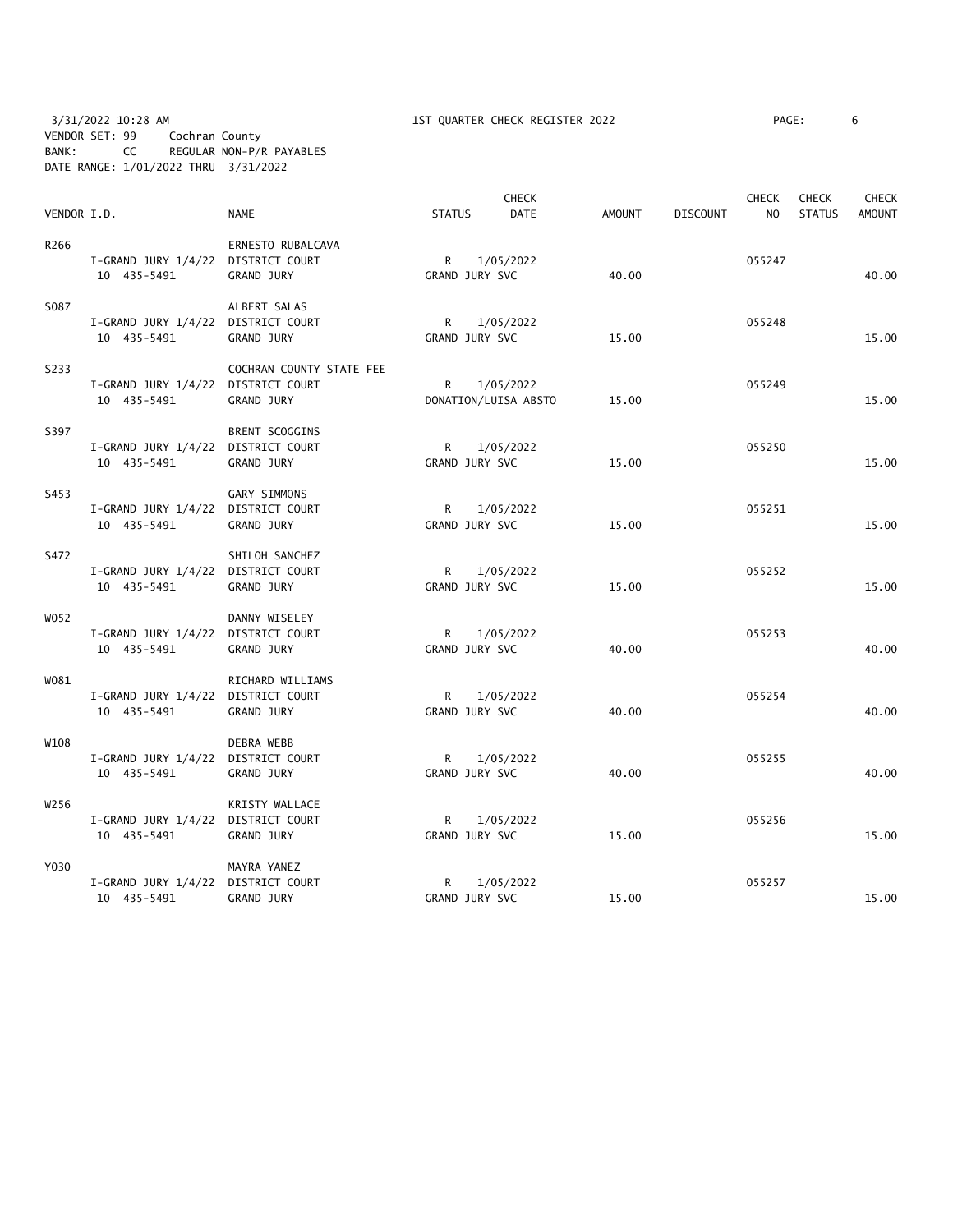3/31/2022 10:28 AM 1ST QUARTER CHECK REGISTER 2022 PAGE: 7 VENDOR SET: 99 Cochran County BANK: CC REGULAR NON-P/R PAYABLES DATE RANGE: 1/01/2022 THRU 3/31/2022

| VENDOR I.D. |                                                                                                                                                                                                                                                                                        | <b>NAME</b>                                                                                                                                                                                                                                                                                  | <b>STATUS</b>                                                                                                                                                                                                                                                                                                              | <b>CHECK</b><br><b>DATE</b>                                            | <b>AMOUNT</b>                                                                                                                                                     | DISCOUNT | <b>CHECK</b><br>N <sub>O</sub> | <b>CHECK</b><br><b>STATUS</b> | <b>CHECK</b><br><b>AMOUNT</b> |
|-------------|----------------------------------------------------------------------------------------------------------------------------------------------------------------------------------------------------------------------------------------------------------------------------------------|----------------------------------------------------------------------------------------------------------------------------------------------------------------------------------------------------------------------------------------------------------------------------------------------|----------------------------------------------------------------------------------------------------------------------------------------------------------------------------------------------------------------------------------------------------------------------------------------------------------------------------|------------------------------------------------------------------------|-------------------------------------------------------------------------------------------------------------------------------------------------------------------|----------|--------------------------------|-------------------------------|-------------------------------|
| Y031        | 10 435-5491                                                                                                                                                                                                                                                                            | CHEYENNE YVETTE<br>I-GRAND JURY 1/4/22 DISTRICT COURT<br><b>GRAND JURY</b>                                                                                                                                                                                                                   | R<br>GRAND JURY SVC                                                                                                                                                                                                                                                                                                        | 1/05/2022                                                              | 15.00                                                                                                                                                             |          | 055258                         |                               | 15.00                         |
| Z026        | 10 435-5491                                                                                                                                                                                                                                                                            | STACY CASTILLO ZAPATA<br>I-GRAND JURY 1/4/22 DISTRICT COURT<br>GRAND JURY                                                                                                                                                                                                                    | $\mathsf{R}$<br>GRAND JURY SVC                                                                                                                                                                                                                                                                                             | 1/05/2022                                                              | 15.00                                                                                                                                                             |          | 055259                         |                               | 15.00                         |
| A271        | I-INVB-031823<br>10 403-5416<br>10 403-5416                                                                                                                                                                                                                                            | AVENU ENTERPRISE SOLUTIONS, LL<br><b>CLERK</b><br>FILMING & INDEXING<br>FILMING & INDEXING                                                                                                                                                                                                   | $\mathsf{R}$<br>20/20 LAND RECORDS                                                                                                                                                                                                                                                                                         | 1/10/2022<br>IMAGE TO FILM $12/4-1$                                    | 21.00<br>1,220.00                                                                                                                                                 |          | 055260                         |                               | 1,241.00                      |
| B001        | I-493762<br>15 624-5440<br>15 624-5440<br>I-493763<br>15 623-5440                                                                                                                                                                                                                      | BAILEY CO. ELECTRIC COOP<br>PREC 4<br>UTILITIES<br>UTILITIES<br>PREC 3<br>UTILITIES                                                                                                                                                                                                          | R<br>AREA LIGHT<br>R                                                                                                                                                                                                                                                                                                       | 1/10/2022<br>534KWH 11/14-12/15/2<br>1/10/2022<br>79KWH 11/14-12/15/21 | 81.00<br>13.48<br>37.55                                                                                                                                           |          | 055261<br>055261               |                               |                               |
|             | 15 623-5440<br>I-493764<br>10 409-5440                                                                                                                                                                                                                                                 | UTILITIES<br>NON-DEPT'L/SHERIFF POSSE<br>UTILITIES                                                                                                                                                                                                                                           | 2 AREA LIGHTS<br>R                                                                                                                                                                                                                                                                                                         | 1/10/2022<br>572KWH 11/14-12/15/2                                      | 28.16<br>98.96                                                                                                                                                    |          | 055261                         |                               | 259.15                        |
| C007        | I-123121<br>10 650-5440<br>10 650-5440<br>10 650-5440<br>10 650-5440<br>10 652-5440<br>10 652-5440<br>10 652-5440<br>10 652-5440<br>10 662-5440<br>10 662-5440<br>10 662-5440<br>10 662-5440<br>10 510-5440<br>10 510-5440<br>10 510-5440<br>15 621-5440<br>15 621-5440<br>15 621-5440 | CITY OF MORTON<br>LIB/MUS/ACT BLDG/CRTHSE/PREC 1 R<br>UTILITIES<br>UTILITIES<br>UTILITIES<br>UTILITIES<br>UTILITIES<br>UTILITIES<br>UTILITIES<br>UTILITIES<br>UTILITIES<br>UTILITIES<br>UTILITIES<br>UTILITIES<br>UTILITIES<br>UTILITIES<br>UTILITIES<br>UTILITIES<br>UTILITIES<br>UTILITIES | LIBRARY GAS<br>LIBRARY WATER<br>LIBRARY GARBAGE<br>LIBRARY SEWER<br>MUSEUM GAS<br>MUSEUM WATER<br>MUSEUM GARBAGE<br>MUSEUM SEWER<br>ACTIVITY BLDG GAS<br>ACT. BLDG WATER<br>ACT. BLDG GARBAGE<br>ACT. BLDG SEWER<br>COURTHOUSE WATER<br>CRTHSE GARBAGE<br>COURTHOUSE SEWER<br>PREC 1 GAS<br>PREC 1 WATER<br>PREC 1 GARBAGE | 1/10/2022                                                              | 37.00<br>29.00<br>52.50<br>19.00<br>19.00<br>29.00<br>29.00<br>17.00<br>478.00<br>29.00<br>78.00<br>48.00<br>592.50<br>334.50<br>54.00<br>19.00<br>29.00<br>52.50 |          | 055262                         |                               | 1.946.00                      |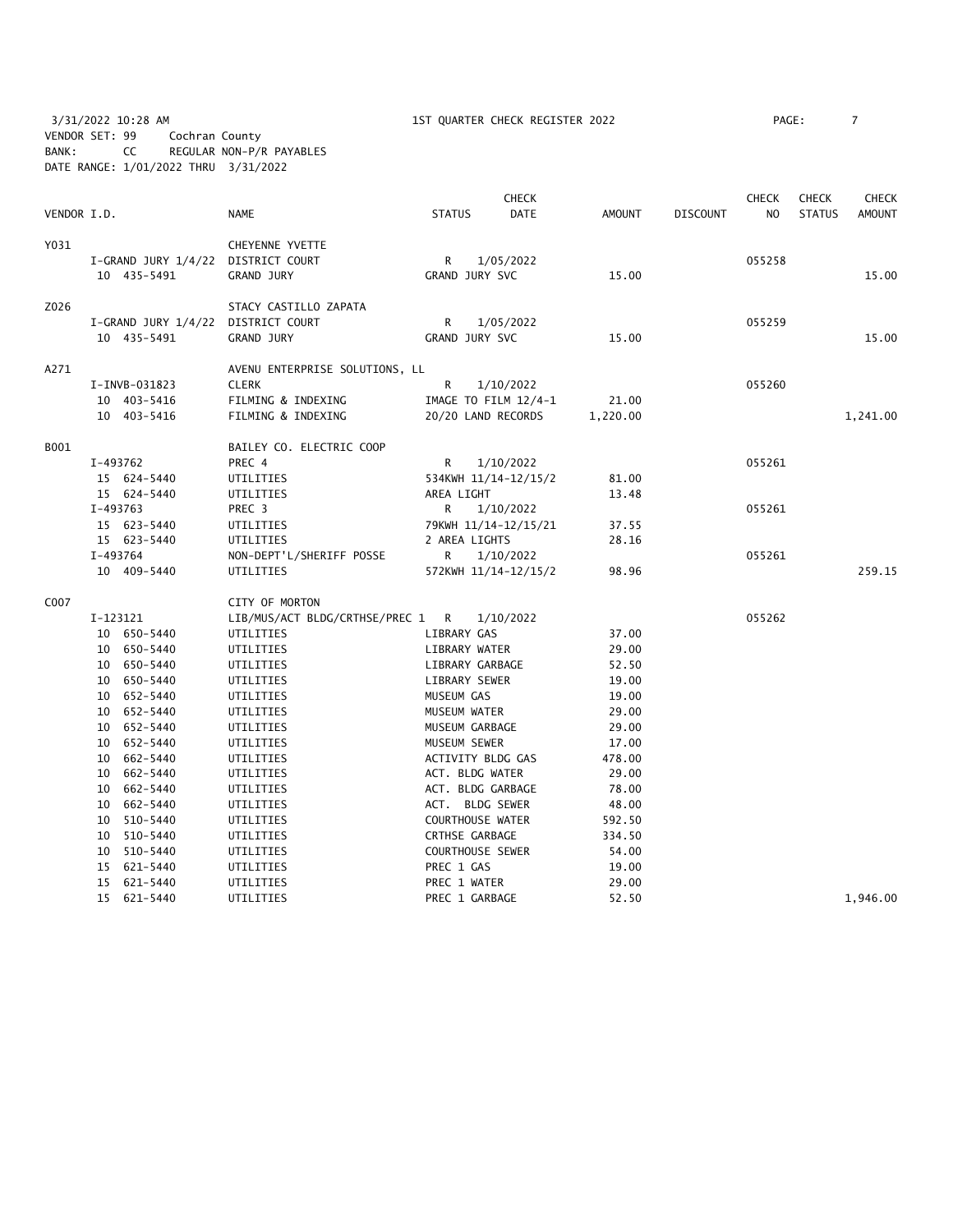3/31/2022 10:28 AM 1ST QUARTER CHECK REGISTER 2022 PAGE: 8 VENDOR SET: 99 Cochran County BANK: CC REGULAR NON-P/R PAYABLES DATE RANGE: 1/01/2022 THRU 3/31/2022

|             |             |                   |                                            |               | <b>CHECK</b>            |               |                 | <b>CHECK</b>   | <b>CHECK</b>  | <b>CHECK</b>  |
|-------------|-------------|-------------------|--------------------------------------------|---------------|-------------------------|---------------|-----------------|----------------|---------------|---------------|
| VENDOR I.D. |             |                   | <b>NAME</b>                                | <b>STATUS</b> | <b>DATE</b>             | <b>AMOUNT</b> | <b>DISCOUNT</b> | N <sub>O</sub> | <b>STATUS</b> | <b>AMOUNT</b> |
| C008        |             |                   | CITY OF WHITEFACE                          |               |                         |               |                 |                |               |               |
|             |             | $I-409$ 12/31     | PREC 2                                     | R             | 1/10/2022               |               |                 | 055263         |               |               |
|             |             | 15 622-5440       | UTILITIES                                  |               | GAS SVC 11/15-12/14/    | 20.63         |                 |                |               |               |
|             |             | 15 622-5440       | UTILITIES                                  | WATER SVC     |                         | 26.00         |                 |                |               |               |
|             |             | 15 622-5440       | UTILITIES                                  | GARBAGE SVC   |                         | 57.70         |                 |                |               |               |
|             |             | 15 622-5440       | UTILITIES                                  | SEWER SVC     |                         | 22.50         |                 |                |               | 126.83        |
| C015        |             |                   | COCHRAN COUNTY SENIOR                      |               |                         |               |                 |                |               |               |
|             |             | I-JAN '22 INSTLMT | SENIOR CITIZENS                            | R             | 1/10/2022               |               |                 | 055264         |               |               |
|             |             | 10 663-5418       | SENIOR CITIZENS CONTRACT                   | JANUARY 2022  |                         | 6,250.00      |                 |                |               | 6,250.00      |
| C016        |             |                   | COCHRAN SOIL & WATER                       |               |                         |               |                 |                |               |               |
|             |             | I-2022 SUBSIDY    | NON-DEPT'L/SOIL & WATER                    | R.            | 1/10/2022               |               |                 | 055265         |               |               |
|             |             | 10 409-5470       | DONATION-SOIL & WATER CONSER. 2022 SUBSIDY |               |                         | 3,000.00      |                 |                |               | 3,000.00      |
| C035        |             |                   | COX AUTO SUPPLY CO                         |               |                         |               |                 |                |               |               |
|             | I-30478     |                   | PREC 1                                     | R             | 1/10/2022               |               |                 | 055266         |               |               |
|             |             | 15 621-5356       | ROAD MATERIALS & SUPPLIES                  |               | 2 90Z ADV SEALANT       | 15.58         |                 |                |               |               |
|             | $I-30515$   |                   | PREC 1                                     | R             | 1/10/2022               |               |                 | 055266         |               |               |
|             |             | 15 621-5356       | ROAD MATERIALS & SUPPLIES                  |               | B12 CARB CLEANER        | 3.99          |                 |                |               |               |
|             | $I - 30583$ |                   | PREC 4                                     | R             | 1/10/2022               |               |                 | 055266         |               |               |
|             |             | 15 624-5356       | ROAD MATERIALS & SUPPLIES                  |               | <b>SCREW EXTRACTOR</b>  | 3.49          |                 |                |               |               |
|             |             | 15 624-5356       | ROAD MATERIALS & SUPPLIES                  |               | #2 SCREW EXTRACTOR      | 3.99          |                 |                |               |               |
|             |             | 15 624-5356       | ROAD MATERIALS & SUPPLIES                  |               | VALVE TOOL SKIN PACK    | 3.99          |                 |                |               |               |
|             | $I-30801$   |                   | PREC 1                                     | R.            | 1/10/2022               |               |                 | 055266         |               |               |
|             |             | 15 621-5451       | REPAIRS                                    |               | 2QTS AC FULL SYNTHET    | 13.54         |                 |                |               |               |
|             | $I-31092$   |                   | CONSTABLE                                  | R             | 1/10/2022               |               |                 | 055266         |               |               |
|             |             | 10 550-5451       | REPAIR                                     |               | TULIP ENTRY LOCK        | 9.99          |                 |                |               |               |
|             | $I-31172$   |                   | SHERIFF                                    | R             | 1/10/2022               |               |                 | 055266         |               |               |
|             |             | 10 560-5451       | MACHINERY-NON-OFFICE REPAIR                |               | 22" ADVANTAGE BEAM      | 24.96         |                 |                |               |               |
|             | $I - 31364$ |                   | <b>SHERIFF</b>                             | R             | 1/10/2022               |               |                 | 055266         |               |               |
|             |             | 10 560-5451       | MACHINERY-NON-OFFICE REPAIR                |               | 1GL WASHER FLUID        | 3.29          |                 |                |               |               |
|             |             | 10 560-5451       | MACHINERY-NON-OFFICE REPAIR                |               | OIL FILTER UPF63R       | 11.80         |                 |                |               |               |
|             |             | 10 560-5451       | MACHINERY-NON-OFFICE REPAIR                |               | AIR FILTER A3218C       | 24.88         |                 |                |               |               |
|             |             | 10 560-5451       | MACHINERY-NON-OFFICE REPAIR                |               | 8QT OW-20 DEXOS OIL     | 54.64         |                 |                |               |               |
|             | $I - 31575$ |                   | SHERIFF                                    | R             | 1/10/2022               |               |                 | 055266         |               |               |
|             |             | 10 560-5451       | MACHINERY-NON-OFFICE REPAIR                |               | 8QT 0W-20 DEXOS OIL     | 54.64         |                 |                |               |               |
|             |             | 10 560-5451       | MACHINERY-NON-OFFICE REPAIR                |               | OIL FILTER UPF63R       | 11.80         |                 |                |               |               |
|             |             | 10 560-5451       | MACHINERY-NON-OFFICE REPAIR                |               | <b>1GL WASHER FLUID</b> | 3.29          |                 |                |               |               |
|             |             | 10 560-5451       | MACHINERY-NON-OFFICE REPAIR                |               | AIR FILTER A3246C       | 29.72         |                 |                |               | 273.59        |
| C397        |             |                   | SAVANNAH CHAVEZ                            |               |                         |               |                 |                |               |               |
|             |             | I-DW#19493        | ACTIVITY BLDG                              | R             | 1/10/2022               |               |                 | 055267         |               |               |
|             |             | 10 000-4370.101   | RENT-ACTIVITY BUILDING                     |               | REF DEP FOR 12/18/21    | 100.00        |                 |                |               | 100.00        |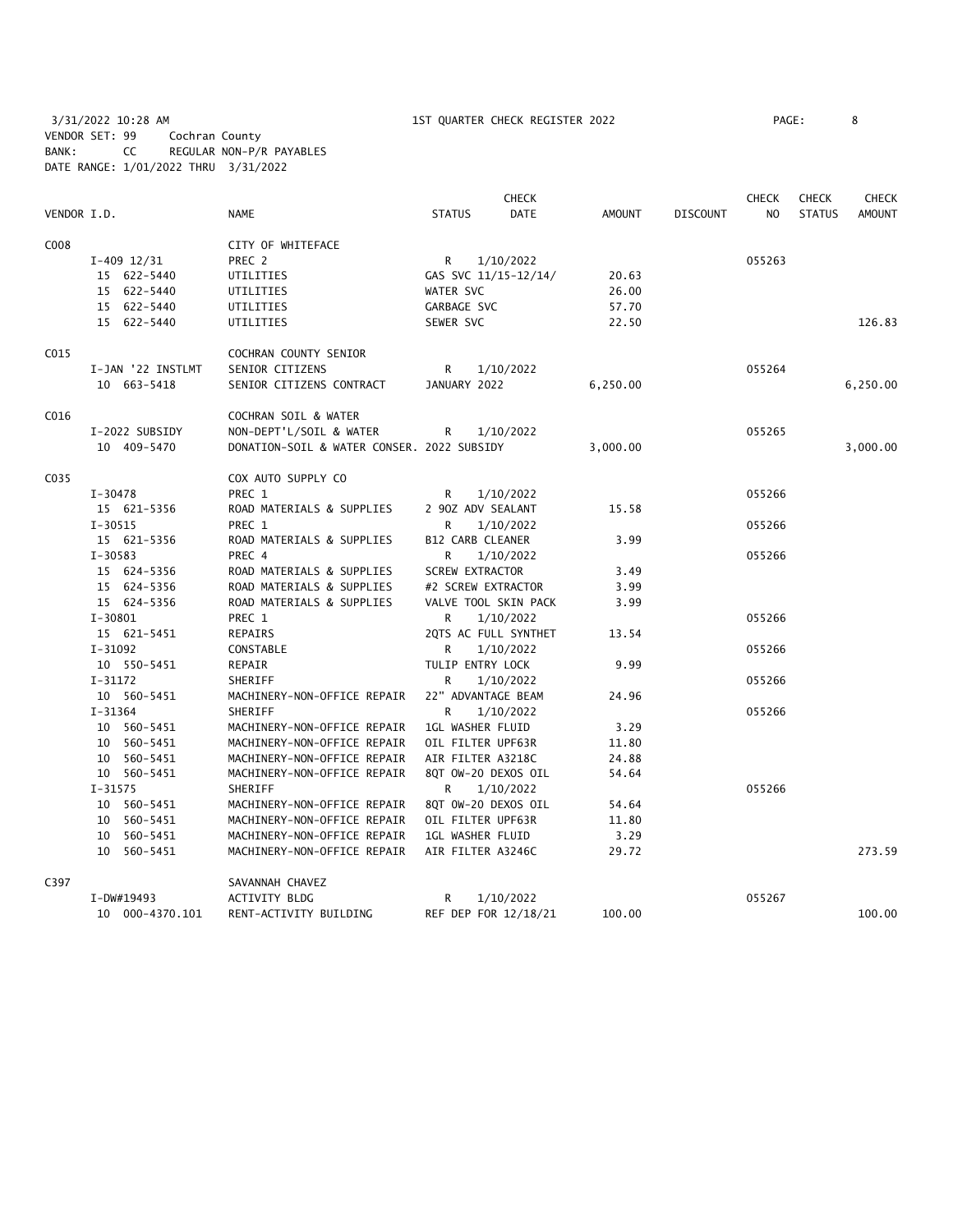3/31/2022 10:28 AM 1ST QUARTER CHECK REGISTER 2022 PAGE: 9 VENDOR SET: 99 Cochran County BANK: CC REGULAR NON-P/R PAYABLES DATE RANGE: 1/01/2022 THRU 3/31/2022

|             |                |                          |                      | <b>CHECK</b>          |               |                 | <b>CHECK</b>   | <b>CHECK</b>  | <b>CHECK</b>  |
|-------------|----------------|--------------------------|----------------------|-----------------------|---------------|-----------------|----------------|---------------|---------------|
| VENDOR I.D. |                | <b>NAME</b>              | <b>STATUS</b>        | <b>DATE</b>           | <b>AMOUNT</b> | <b>DISCOUNT</b> | N <sub>O</sub> | <b>STATUS</b> | <b>AMOUNT</b> |
| C414        |                | CARDMEMBER SERVICES      |                      |                       |               |                 |                |               |               |
|             | I-4001 122821  | <b>ATTORNEY</b>          | R                    | 1/10/2022             |               |                 | 055268         |               |               |
|             | 10 475-5427    | CONTINUING EDUCATION     |                      | 3 NITES RKWALL/11/30  | 423.75        |                 |                |               |               |
|             | I-4486 123121  | SHERIFF/JAIL             | R                    | 1/10/2022             |               |                 | 055268         |               |               |
|             | 10 560-5427    | CONTINUING EDUCATION     |                      | 2 NITES/AMA/RYAN 12/  | 249.14        |                 |                |               |               |
|             | 10 560-5427    | CONTINUING EDUCATION     | LODGING TAX          |                       | 37.37         |                 |                |               |               |
|             | 10 560-5427    | CONTINUING EDUCATION     |                      | 2 NITES/AMA/JUSTIN 1  | 249.14        |                 |                |               |               |
|             | 10 560-5427    | CONTINUING EDUCATION     | LODGING TAX          |                       | 37.37         |                 |                |               |               |
|             | 10 512-5310    | OFFICE SUPPLIES          |                      | MS OFC 365/JAIL COMP  | 7.53          |                 |                |               |               |
|             | 10 512-5499    | MISCELLANEOUS            |                      | 1 NITE/MARLIN/SCOTT,  | 69.00         |                 |                |               |               |
|             | 10 512-5499    | MISCELLANEOUS            | LODGING TAX          |                       | 8.28          |                 |                |               |               |
|             | 10 512-5499    | MISCELLANEOUS            |                      | 1 NITE/ELLIE, XPRT LU | 69.00         |                 |                |               |               |
|             | 10 512-5499    | MISCELLANEOUS            | LODGING TAX          |                       | 8.28          |                 |                |               |               |
|             | I-9991 122821  | <b>ELECTIONS</b>         | R                    | 1/10/2022             |               |                 | 055268         |               |               |
|             | 10 490-5311    | POSTAL EXPENSES          |                      | PSTG ADDED TO MACHIN  | 500.00        |                 |                |               |               |
|             | 10 490-5311    | POSTAL EXPENSES          |                      | CR CARD FEE/FP MAILI  | 17.50         |                 |                |               | 1,676.36      |
| D212        |                | D & J TIRE SERVICE, LLC  |                      |                       |               |                 |                |               |               |
|             | I-065717       | SHERIFF                  | R                    | 1/10/2022             |               |                 | 055269         |               |               |
|             | 10 560-5454    | <b>TIRES</b>             | <b>FLAT/927</b>      |                       | 15.00         |                 |                |               |               |
|             | I-065731       | SHERIFF                  | R                    | 1/10/2022             |               |                 | 055269         |               |               |
|             | 10 560-5454    | <b>TIRES</b>             | <b>FLAT/927</b>      |                       | 15.00         |                 |                |               | 30.00         |
| E075        |                | <b>WEX BANK</b>          |                      |                       |               |                 |                |               |               |
|             | I-77294503     | JAIL/SHERIFF             | R                    | 1/10/2022             |               |                 | 055270         |               |               |
|             | 10 560-5427    | CONTINUING EDUCATION     | 10.03GL UNL/AMA; SCH |                       | 24.17         |                 |                |               |               |
|             | 10 512-5499    | MISCELLANEOUS            |                      | 10.75GL UNL/HAMN 12/  | 28.33         |                 |                |               |               |
|             | 10 512-5499    | MISCELLANEOUS            |                      | 12.11GL UNL/STWR 12/  | 32.89         |                 |                |               |               |
|             | 10 512-5499    | MISCELLANEOUS            |                      | 11.85GL UNL/GTVLE 12  | 31.83         |                 |                |               |               |
|             | 10 512-5499    | MISCELLANEOUS            |                      | 14.93GL UNL/GTVLE 12  | 40.11         |                 |                |               |               |
|             | 10 512-5499    | MISCELLANEOUS            |                      | 12.71GL UNL/STWR 12/  | 34.53         |                 |                |               |               |
|             | 10 512-5499    | MISCELLANEOUS            |                      | 14.04GL SUP/HRML 12/  | 43.49         |                 |                |               |               |
|             | 10 512-5499    | MISCELLANEOUS            |                      | 9.25GL UNL/MERKL 12/  | 24.77         |                 |                |               | 260.12        |
| F014        |                | FRONTIER AMBULANCE CORP. |                      |                       |               |                 |                |               |               |
|             | I-2022 SUBSIDY | PUBLIC SAFETY*OTHER      | R                    | 1/10/2022             |               |                 | 055271         |               |               |
|             | 10 580-5404    | MEDICAL-E.M.S. SUBSIDIES | 2022 SUBSIDY         |                       | 25,000.00     |                 |                |               | 25,000.00     |
| F073        |                | FRONTIER VALLEY INC.     |                      |                       |               |                 |                |               |               |
|             | I-390065       | JAIL                     | R                    | 1/10/2022             |               |                 | 055272         |               |               |
|             | 10 512-5451    | REPAIR                   | RPL BULBS IN SHED    |                       | 150.00        |                 |                |               |               |
|             | 10 512-5451    | REPAIR                   |                      | 2 8' LED RETRO FIT T  | 60.30         |                 |                |               | 210.30        |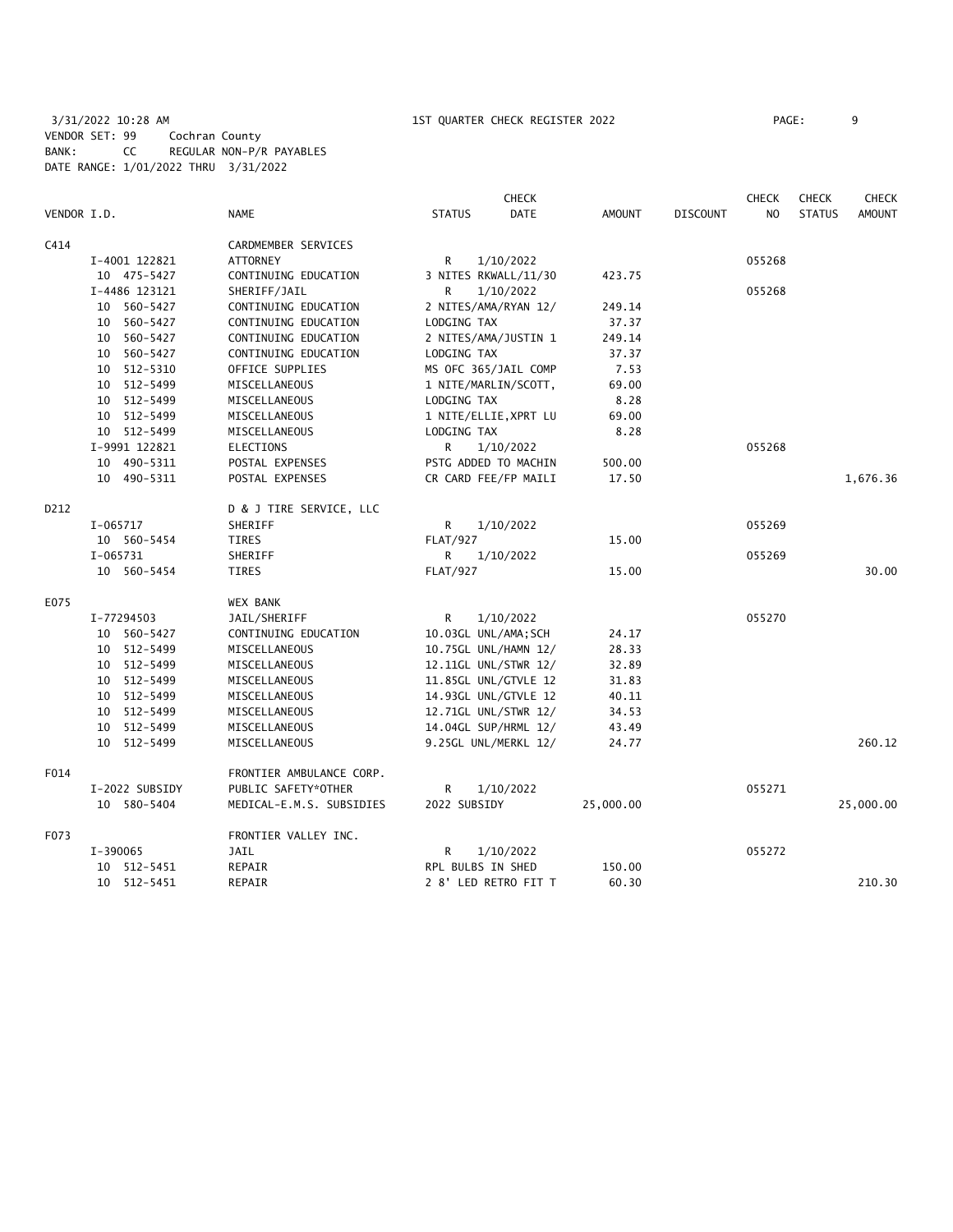3/31/2022 10:28 AM 1ST QUARTER CHECK REGISTER 2022 PAGE: 10 VENDOR SET: 99 Cochran County BANK: CC REGULAR NON-P/R PAYABLES DATE RANGE: 1/01/2022 THRU 3/31/2022

|             |                     |                                                    |                 | <b>CHECK</b>         |               |                 | <b>CHECK</b>   | <b>CHECK</b>  | <b>CHECK</b>  |
|-------------|---------------------|----------------------------------------------------|-----------------|----------------------|---------------|-----------------|----------------|---------------|---------------|
| VENDOR I.D. |                     | <b>NAME</b>                                        | <b>STATUS</b>   | <b>DATE</b>          | <b>AMOUNT</b> | <b>DISCOUNT</b> | N <sub>O</sub> | <b>STATUS</b> | <b>AMOUNT</b> |
| G005        |                     | <b>GENERAL FUND</b>                                |                 |                      |               |                 |                |               |               |
|             | I-4TH QTR 21 CIVIL  | STATE CIVIL FEES                                   | R               | 1/10/2022            |               |                 | 055273         |               |               |
|             | 90 000-2363.004     | Co Filing Fee Ind Lgl Serv.                        |                 | 4TH QTR CIVIL FEES   | 1.80          |                 |                |               |               |
|             | 90 000-2363.004     | Co Filing Fee Ind Lgl Serv.                        |                 | 4TH QTR CIVIL FEES   | 3.18          |                 |                |               |               |
|             | 90 000-2363.001     | Divorce & Family Gov't 133.1514TH QTR CIVIL FEES   |                 |                      | 0.25          |                 |                |               |               |
|             | 90 000-2363.002     | Other Than Divorce/Family 10B 4TH QTR CIVIL FEES   |                 |                      | 1.50          |                 |                |               |               |
|             | I-4TH QTR 21 CRIM   | STATE CRIM SVC FEES                                | R               | 1/10/2022            |               |                 | 055273         |               |               |
|             | 90 000-2358.002     | NEW CCC 2020 FORWARD                               |                 | 4TH QTR CRIM FEES    | 118.03        |                 |                |               |               |
|             | 90 000-2358.001     | PRIOR OLD CCC 04 Forward                           |                 | 4TH QTR CRIM FEES    | 33.23         |                 |                |               |               |
|             | 90 000-2368         | BB Bond Fee (Gov CD 41.258)                        |                 | 4TH QTR CRIM FEES    | 24.00         |                 |                |               |               |
|             | 90 000-2369         | EMS Trauma Sec49.02 SB1131                         |                 | 4TH QTR CRIM FEES    | 0.15          |                 |                |               |               |
|             | 90 000-2367.001     | STF-SUB 96%9TRANDS CD542.40                        |                 | 4TH QTR CRIM FEES    | 13.71         |                 |                |               |               |
|             | 90 000-2367         | STF-Sub 95% C(Trans CD542.40                       |                 | 4TH QTR CRIM FEES    | 3.00          |                 |                |               |               |
|             |                     | I-4TH QTR 21 SPEC CT SPECIALTY CT SVC FEES         | R               | 1/10/2022            |               |                 | 055273         |               |               |
|             |                     |                                                    |                 |                      |               |                 |                |               | 198.95        |
|             | 90 000-2379.001     | Drug Court Fee CCP102.0178                         |                 | 4TH QTR SPECIALTY CT | 0.10          |                 |                |               |               |
| G074        |                     | GRAVES, HUMPHRIES, STAHL, LTD                      |                 |                      |               |                 |                |               |               |
|             | I-FEES DEC21        | JUSTICE OF PEACE                                   | R               | 1/10/2022            |               |                 | 055274         |               |               |
|             | 10 000-2206.002     | COLLECTION AGENCY FEES                             |                 | COLLECTION FEES DEC  | 49.80         |                 |                |               | 49.80         |
| G286        |                     | GRAYBAR FINANCIAL SERVICES                         |                 |                      |               |                 |                |               |               |
|             | I-12708080          | NON-DEPT'L                                         | R               | 1/10/2022            |               |                 | 055275         |               |               |
|             | 10 409-5420         | TELECOMMUNICATIONS                                 |                 | YEALINK PHONE #4/60  | 803.25        |                 |                |               | 803.25        |
| H324        |                     |                                                    |                 |                      |               |                 |                |               |               |
|             | $I - 621208$        | HILLIARD OFFICE SOLUTIONS, LTD                     | R               |                      |               |                 | 055276         |               |               |
|             | 10 409-5411         | NON-DEPT'L/SHERIFF/CO JDG<br>MAINTENANCE CONTRACTS | 3 SERVERS       | 1/10/2022            | 525.00        |                 |                |               |               |
|             | 10 409-5411         |                                                    |                 |                      |               |                 |                |               |               |
|             |                     | MAINTENANCE CONTRACTS                              | 55 WORKSTATIONS |                      | 2,475.00      |                 |                |               |               |
|             | 10 409-5411         | MAINTENANCE CONTRACTS                              |                 | 58 FORTIFY END POINT | 377.00        |                 |                |               |               |
|             | 10 409-5411         | MAINTENANCE CONTRACTS                              |                 | 58 SECURE ANYWHERE   | 116.00        |                 |                |               |               |
|             | 10 409-5411         | MAINTENANCE CONTRACTS                              | ALTO TIME BASED |                      | 99.00         |                 |                |               |               |
|             | 10 560-5310         | OFFICE SUPPLIES                                    | OFC 365 JAN 22  |                      | 12.50         |                 |                |               |               |
|             | 15 610-5310         | OFFICE SUPPLIES                                    | OFC 365 JAN 22  |                      | 12.50         |                 |                |               | 3,617.00      |
| J049        |                     | JUVENILE PROBATION FUND                            |                 |                      |               |                 |                |               |               |
|             | I-LOCAL MATCH 01/22 | JUVENILE PROBATION                                 | R               | 1/10/2022            |               |                 | 055277         |               |               |
|             | 10 571-5472         | LOCAL SUPPORT-JUV BOARD                            |                 | LOCAL FUNDS MATCH JA | 4,166.36      |                 |                |               | 4,166.36      |
| L010        |                     | LEWIS FARM & RANCH STORE INC                       |                 |                      |               |                 |                |               |               |
|             | $C-14060$           | SHERIFF                                            | R               | 1/10/2022            |               |                 | 055278         |               |               |
|             | 10 560-5334         | OTHER SUPPLIES                                     | 2 BULBS         |                      | 19.98CR       |                 |                |               |               |
|             | $I-12135$           | <b>ACTIVITY BLDG</b>                               | R               | 1/10/2022            |               |                 | 055278         |               |               |
|             | 10 662-5332         | CUSTODIAL SUPPLIES                                 | 2 SOFT SOAP     |                      | 3.98          |                 |                |               |               |
|             | 10 662-5332         | CUSTODIAL SUPPLIES                                 | <b>DISC</b>     |                      | 0.40CR        |                 |                |               |               |
|             | $I-12165$           | ACTIVITY BLDG                                      | R               | 1/10/2022            |               |                 | 055278         |               |               |
|             | 10 662-5332         | CUSTODIAL SUPPLIES                                 |                 | 2 FEBREZE AIR FRESHE | 6.78          |                 |                |               |               |
|             | 10 662-5332         | CUSTODIAL SUPPLIES                                 | <b>DISC</b>     |                      | 0.68CR        |                 |                |               |               |
|             | $I-12195$           | ELECTIONS                                          | R               | 1/10/2022            |               |                 | 055278         |               |               |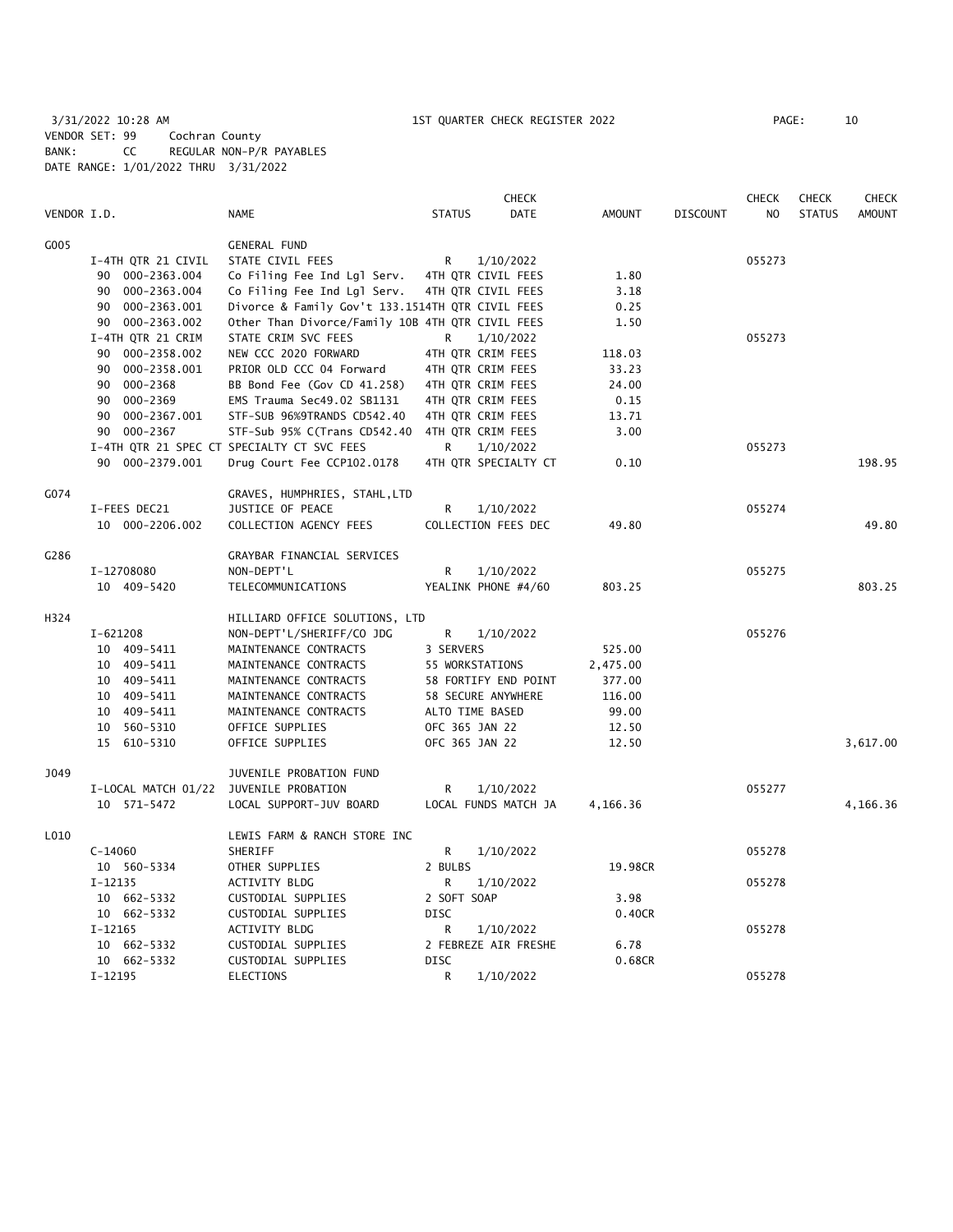|             |                |                            |                      | <b>CHECK</b> |        |                 | <b>CHECK</b>   | <b>CHECK</b>  | CHECK         |
|-------------|----------------|----------------------------|----------------------|--------------|--------|-----------------|----------------|---------------|---------------|
| VENDOR I.D. |                | <b>NAME</b>                | <b>STATUS</b>        | DATE         | AMOUNT | <b>DISCOUNT</b> | N <sub>O</sub> | <b>STATUS</b> | <b>AMOUNT</b> |
| L010        |                | LEWIS FARM & RANCH STORE   | (CONT)               |              |        |                 |                |               |               |
|             | $I-12195$      | ELECTIONS                  | R                    | 1/10/2022    |        |                 | 055278         |               |               |
|             | 10 490-5310    | OFFICE SUPPLIES            | SCOTCH TAPE          |              | 12.95  |                 |                |               |               |
|             | 10 490-5310    | OFFICE SUPPLIES            | POST IT NOTES        |              | 15.99  |                 |                |               |               |
|             | 10 490-5310    | OFFICE SUPPLIES            | ENVELOPE MOISTENER   |              | 16.95  |                 |                |               |               |
|             | 10 490-5310    | OFFICE SUPPLIES            | CORRECTION TAPE      |              | 6.50   |                 |                |               |               |
|             | 10 490-5310    | OFFICE SUPPLIES            | PENCILS              |              | 7.50   |                 |                |               |               |
|             | 10 490-5310    | OFFICE SUPPLIES            | 2 PENCIL LEAD        |              | 2.50   |                 |                |               |               |
|             | 10 490-5310    | OFFICE SUPPLIES            | 3 SCISSORS           |              | 15.00  |                 |                |               |               |
|             | I-12299        | SHERIFF; CRTHSE/NON-DEPT'L | R                    | 1/10/2022    |        |                 | 055278         |               |               |
|             | 10 560-5330    | FUEL AND OIL               | 50:1 GAS MIXTURE     |              | 6.99   |                 |                |               |               |
|             | 10 409-5499    | MISCELLANEOUS              | LIGHT BULBS (XMAS DE |              | 3.99   |                 |                |               |               |
|             | 10 409-5499    | MISCELLANEOUS              | ADAPTER (XMAS DECOR) |              | 5.99   |                 |                |               |               |
|             | 10 409-5499    | MISCELLANEOUS              | 3 EXT CORDS (XMAS DE |              | 17.97  |                 |                |               |               |
|             | 10 409-5499    | MISCELLANEOUS              | EXT CORDS (XMAS DECO |              | 32.99  |                 |                |               |               |
|             | $I-12359$      | CRTHSE/NON-DEPT'L          | R                    | 1/10/2022    |        |                 | 055278         |               |               |
|             | 10 409-5499    | MISCELLANEOUS              | 2 PEGS (XMAS DECOR)  |              | 11.18  |                 |                |               |               |
|             | 10 409-5499    | MISCELLANEOUS              | 4 POST (XMAS DECOR)  |              | 6.36   |                 |                |               |               |
|             | 10 409-5499    | MISCELLANEOUS              | 5 CLAMPS (XMAS DECOR |              | 4.95   |                 |                |               |               |
|             | 10 409-5499    | MISCELLANEOUS              | TIE WIRE (XMAS DECOR |              | 9.99   |                 |                |               |               |
|             | I-12419 120721 | PREC 4                     | R.                   | 1/10/2022    |        |                 | 055278         |               |               |
|             | 15 624-5356    | ROAD MATERIALS & SUPPLIES  | 4 WAY TOOL           |              | 1.99   |                 |                |               |               |
|             | 15 624-5356    | ROAD MATERIALS & SUPPLIES  | <b>DISC</b>          |              | 0.20CR |                 |                |               |               |
|             | $I - 12446$    | JAIL                       | R                    | 1/10/2022    |        |                 | 055278         |               |               |
|             | 10 512-5392    | MISCELLANEOUS SUPPLIES     | SOAP                 |              | 19.96  |                 |                |               |               |
|             | $I - 12475$    | PREC 4                     | R                    | 1/10/2022    |        |                 | 055278         |               |               |
|             | 15 624-5356    | ROAD MATERIALS & SUPPLIES  | 3 MICROFIBER TOWELS  |              | 10.77  |                 |                |               |               |
|             | 15 624-5356    | ROAD MATERIALS & SUPPLIES  | SHOUT                |              | 4.59   |                 |                |               |               |
|             | $I-12769$      | SHERIFF                    | R                    | 1/10/2022    |        |                 | 055278         |               |               |
|             | 10 560-5334    | OTHER SUPPLIES             | 2 LIGHT BULBS        |              | 15.98  |                 |                |               |               |
|             | $I-12818$      | PREC 4                     | R                    | 1/10/2022    |        |                 | 055278         |               |               |
|             | 15 624-5356    | ROAD MATERIALS & SUPPLIES  | RAT BAIT             |              | 16.99  |                 |                |               |               |
|             | I-12841 1215   | SHERIFF                    | R                    | 1/10/2022    |        |                 | 055278         |               |               |
|             | 10 560-5334    | OTHER SUPPLIES             | WAX RING, DRAINO     |              | 20.57  |                 |                |               |               |
|             | I-12934        | PREC 4                     | R                    | 1/10/2022    |        |                 | 055278         |               |               |
|             | 15 624-5356    | ROAD MATERIALS & SUPPLIES  | MISC SUPPLLIES       |              | 8.53   |                 |                |               |               |
|             | $I-14031$      | PREC 4                     | R                    | 1/10/2022    |        |                 | 055278         |               |               |
|             | 15 624-5356    | ROAD MATERIALS & SUPPLIES  | RAT TRAP             |              | 2.99   |                 |                |               |               |
|             | 15 624-5356    | ROAD MATERIALS & SUPPLIES  | <b>3PK CUPS</b>      |              | 7.17   |                 |                |               |               |
|             | $I-14036$      | SHERIFF                    | R                    | 1/10/2022    |        |                 | 055278         |               |               |
|             | 10 560-5334    | OTHER SUPPLIES             | LIGHT BULBS          |              | 9.99   |                 |                |               |               |
|             | $I-14037$      | SHERIFF                    | R                    | 1/10/2022    |        |                 | 055278         |               |               |
|             | 10 560-5334    | OTHER SUPPLIES             | <b>BULBS</b>         |              | 9.99   |                 |                |               |               |
|             | 10 560-5334    | OTHER SUPPLIES             | <b>GASKET</b>        |              | 2.95   |                 |                |               |               |
|             | $I-14061$      | JAIL                       | R                    | 1/10/2022    |        |                 | 055278         |               |               |
|             | 10 512-5392    | MISCELLANEOUS SUPPLIES     | 6/BLEACH             |              | 35.94  |                 |                |               |               |
|             | $I-14112$      | <b>ACTIVITY BLDG</b>       | R                    | 1/10/2022    |        |                 | 055278         |               |               |
|             | 10 662-5332    | CUSTODIAL SUPPLIES         | <b>PLUG</b>          |              | 3.59   |                 |                |               |               |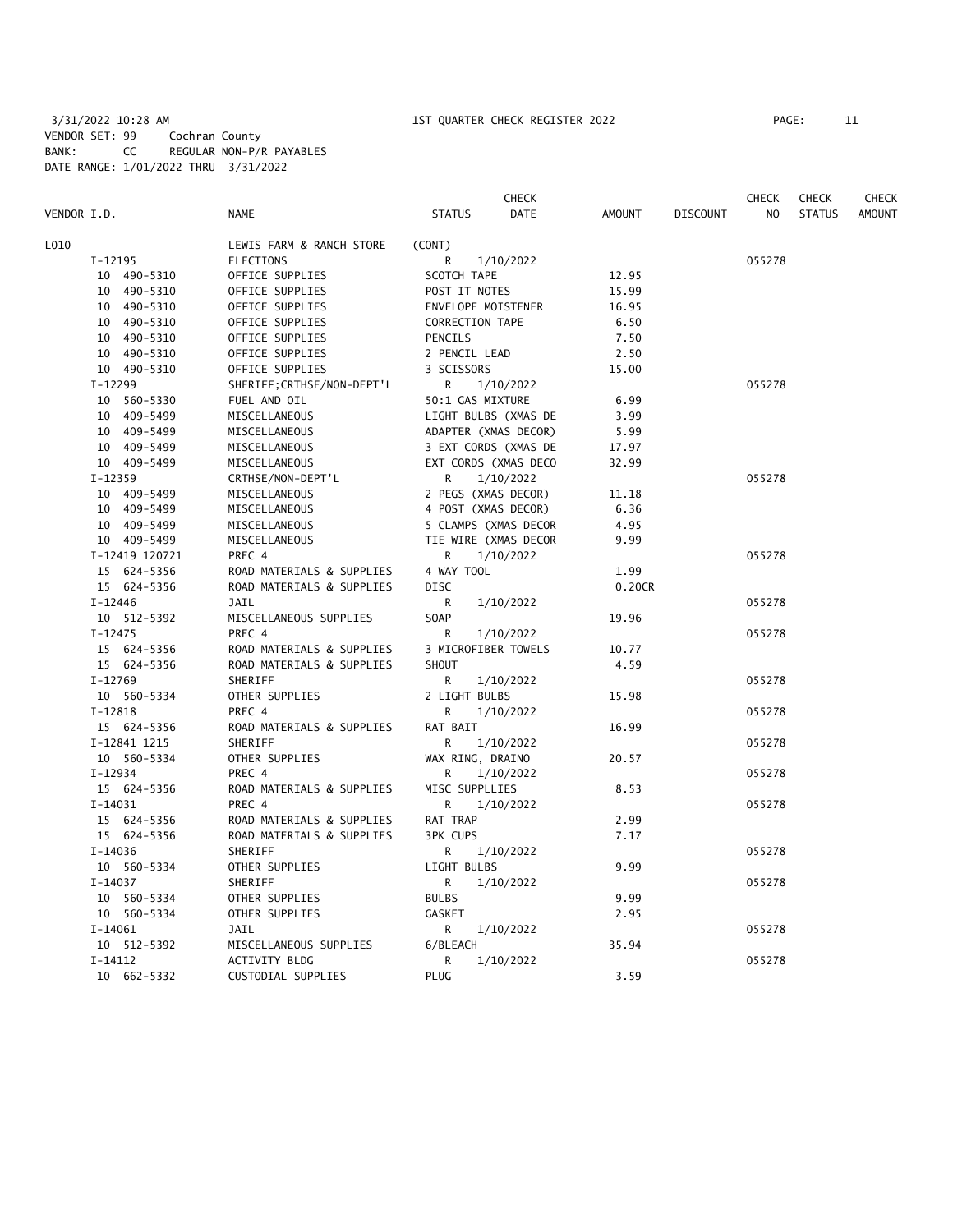3/31/2022 10:28 AM 1ST QUARTER CHECK REGISTER 2022 PAGE: 12 VENDOR SET: 99 Cochran County BANK: CC REGULAR NON-P/R PAYABLES DATE RANGE: 1/01/2022 THRU 3/31/2022

|             |                             |                                                    |                 | <b>CHECK</b>         |         |                 | <b>CHECK</b> | <b>CHECK</b>  | <b>CHECK</b> |
|-------------|-----------------------------|----------------------------------------------------|-----------------|----------------------|---------|-----------------|--------------|---------------|--------------|
| VENDOR I.D. |                             | <b>NAME</b>                                        | <b>STATUS</b>   | <b>DATE</b>          | AMOUNT  | <b>DISCOUNT</b> | NO.          | <b>STATUS</b> | AMOUNT       |
| L010        |                             | LEWIS FARM & RANCH STORE                           | (CONT)          |                      |         |                 |              |               |              |
|             | I-14112                     | <b>ACTIVITY BLDG</b>                               | R               | 1/10/2022            |         |                 | 055278       |               |              |
|             | 10 662-5332                 | CUSTODIAL SUPPLIES                                 | <b>DISC</b>     |                      | 0.36CR  |                 |              |               |              |
|             | $I-14132$                   | ACTIVITY BLDG                                      | R               | 1/10/2022            |         |                 | 055278       |               |              |
|             | 10 662-5332                 | CUSTODIAL SUPPLIES                                 | GROUNDING PLUG  |                      | 4.99    |                 |              |               |              |
|             | 10 662-5332                 | CUSTODIAL SUPPLIES                                 | <b>DISC</b>     |                      | 0.50CR  |                 |              |               | 343.43       |
| L189        |                             | HOCKLEY COUNTY PUBLISHING CO.I                     |                 |                      |         |                 |              |               |              |
|             | $I-12/29/21$                | COMMISSIONERS CT/FAST GRANT                        | R               | 1/10/2022            |         |                 | 055280       |               |              |
|             | 15 610-5430                 | LEGAL NOTICES                                      |                 | NONDISCRIMINATION NT | 321.75  |                 |              |               |              |
|             | 15 610-5430                 | LEGAL NOTICES                                      | TIMELY PAY DISC |                      | 29.25CR |                 |              |               | 292.50       |
| N082        |                             | <b>NETDATA</b>                                     |                 |                      |         |                 |              |               |              |
|             | I-iTICKET DEC21             | JUSTICE OF PEACE                                   | R               | 1/10/2022            |         |                 | 055281       |               |              |
|             | 10 455-5499                 | MISCELLANEOUS                                      | DEC 2021        |                      | 12.00   |                 |              |               | 12.00        |
|             |                             |                                                    |                 |                      |         |                 |              |               |              |
| N101        |                             | NOBLE SOFTWARE GROUP, LLC                          |                 |                      |         |                 |              |               |              |
|             | $I - 1645$                  | JUVENILE PROBATION                                 | R               | 1/10/2022            |         |                 | 055282       |               |              |
|             | 17  573-5413.001            | Inter-Cnty Contr TELECOUNSEL'GANNUAL HOSTING 9/1/2 |                 |                      | 426.46  |                 |              |               | 426.46       |
| N109        |                             | NEWTEX TIRES AND REPAIR                            |                 |                      |         |                 |              |               |              |
|             | $I-10176$                   | SHERIFF                                            | R               | 1/10/2022            |         |                 | 055283       |               |              |
|             | 10 560-5454                 | TIRES                                              | 4 TIRE SWAPS    |                      | 60.00   |                 |              |               |              |
|             | I-10199                     | SHERIFF                                            | R               | 1/10/2022            |         |                 | 055283       |               |              |
|             | 10 560-5454                 | <b>TIRES</b>                                       | FLAT RPR        |                      | 15.00   |                 |              |               |              |
|             | $I-10230$                   | SHERIFF                                            | R               | 1/10/2022            |         |                 | 055283       |               |              |
|             | 10 560-5454                 | TIRES                                              | 8 TIRE SWAPS    |                      | 40.00   |                 |              |               |              |
|             | $I-10285$                   | SHERIFF                                            | R               | 1/10/2022            |         |                 | 055283       |               |              |
|             | 10 560-5454                 | TIRES                                              | <b>FLAT/926</b> |                      | 15.00   |                 |              |               | 130.00       |
| 0013        |                             | OLD REPUBLIC SURETY COMPA                          |                 |                      |         |                 |              |               |              |
|             | I-2757/EVANS 2022           | COMISSIONERS COURT                                 | R               | 1/10/2022            |         |                 | 055284       |               |              |
|             | 15 610-5480                 | BONDS & NOTARY FEES                                |                 | PUBLIC OFF'L BOND RN | 50.00   |                 |              |               |              |
|             | I-7677/MENDOZA 2022 TAX A/C |                                                    | R               | 1/10/2022            |         |                 | 055284       |               |              |
|             | 10 499-5480                 | <b>BONDS &amp; NOTARY FEES</b>                     |                 | STATE BOND/DIXIE MEN | 115.00  |                 |              |               |              |
|             | I-7679/MENDOZA 2022 TAX A/C |                                                    | R               | 1/10/2022            |         |                 | 055284       |               |              |
|             | 10 499-5480                 | BONDS & NOTARY FEES                                |                 | CO BOND/DIXIE MENDOZ | 500.00  |                 |              |               | 665.00       |
| 0041        |                             | OMNIBASE SERVICES OF TEXAS, LP                     |                 |                      |         |                 |              |               |              |
|             | I-4TH QTR FEES 21           | FTA FEES                                           | R               | 1/10/2022            |         |                 | 055285       |               |              |
|             | 10 000-2206.003             | Omni Collection Fee                                | 4TH QTR FEES 21 |                      | 49.68   |                 |              |               | 49.68        |
| P271        |                             | PRINTING CONSULTS, INC.                            |                 |                      |         |                 |              |               |              |
|             | I-178644                    | <b>ELECTIONS</b>                                   | R               | 1/10/2022            |         |                 | 055286       |               |              |
|             | 10 490-5335                 | ELECTION SUPPLIES                                  |                 | VOTER REG CARDS 3000 | 225.84  |                 |              |               |              |
|             | 10 490-5335                 | ELECTION SUPPLIES                                  |                 | ADDR CONF CARDS 1000 | 376.60  |                 |              |               |              |
|             | 10 490-5335                 | ELECTION SUPPLIES                                  | SHIPPING        |                      | 29.06   |                 |              |               | 631.50       |
|             |                             |                                                    |                 |                      |         |                 |              |               |              |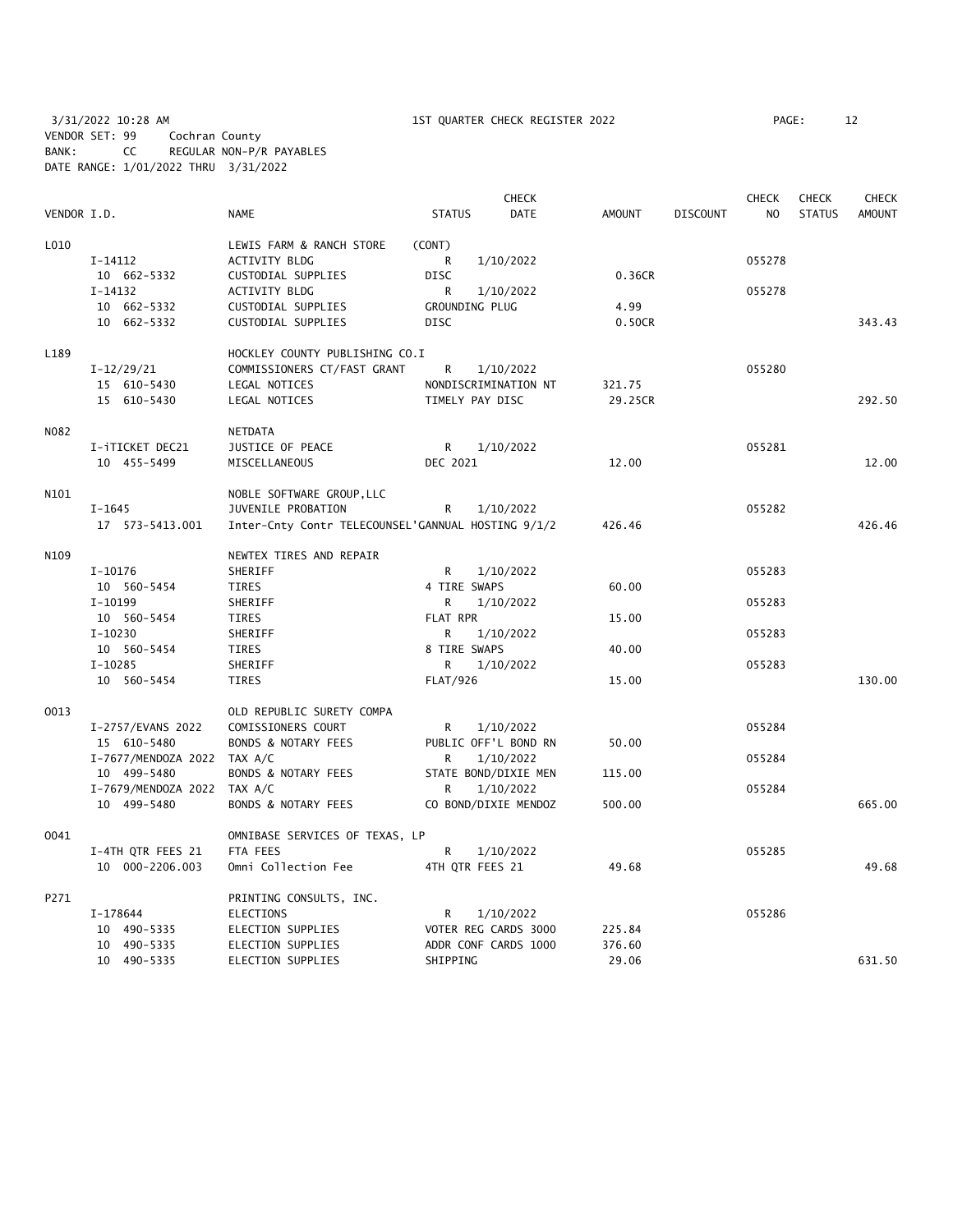3/31/2022 10:28 AM 1ST QUARTER CHECK REGISTER 2022 PAGE: 13 VENDOR SET: 99 Cochran County BANK: CC REGULAR NON-P/R PAYABLES DATE RANGE: 1/01/2022 THRU 3/31/2022

|             |                    |                                                    |                 | <b>CHECK</b>         |               |       |                 | <b>CHECK</b>   | <b>CHECK</b>  | <b>CHECK</b>  |
|-------------|--------------------|----------------------------------------------------|-----------------|----------------------|---------------|-------|-----------------|----------------|---------------|---------------|
| VENDOR I.D. |                    | <b>NAME</b>                                        | <b>STATUS</b>   | <b>DATE</b>          | <b>AMOUNT</b> |       | <b>DISCOUNT</b> | N <sub>O</sub> | <b>STATUS</b> | <b>AMOUNT</b> |
| R320        |                    | PHILLIP RICKER                                     |                 |                      |               |       |                 |                |               |               |
|             | I-1690/S LUZ 12/23 | DISTRICT COURT                                     | R               | 1/10/2022            |               |       |                 | 055287         |               |               |
|             | 10 435-5400        | ATTORNEY AD LITEM                                  |                 | PLEA(F)/STEPHANIE LU | 500.00        |       |                 |                |               | 500.00        |
| S005        |                    | DORIS SEALY, COUNTY TREAS                          |                 |                      |               |       |                 |                |               |               |
|             | I-CERT MAIL 10622  | TREASURER                                          | R               | 1/10/2022            |               |       |                 | 055288         |               |               |
|             | 10 497-5311        | POSTAL EXPENSES                                    |                 | 941/CERT MAIL 12/31/ |               | 7.38  |                 |                |               |               |
|             | 10 497-5311        | POSTAL EXPENSES                                    |                 | COBRA/CERT MAIL 1/6/ |               | 7.38  |                 |                |               |               |
|             | 10 497-5311        | POSTAL EXPENSES                                    |                 | R/B POSTAGE DIFF     |               | 3.00  |                 |                |               | 17.76         |
| S071        |                    | SCRIPT OFFICE PRODUCTS, INC.                       |                 |                      |               |       |                 |                |               |               |
|             | $I - 60066$        | ELECTIONS                                          | R               | 1/10/2022            |               |       |                 | 055289         |               |               |
|             | 10 490-5310        | OFFICE SUPPLIES                                    | 2/WALL PLANNERS |                      |               | 81.22 |                 |                |               |               |
|             | $I - 60080$        | TAX A/C                                            | R               | 1/10/2022            |               |       |                 | 055289         |               |               |
|             | 10 499-5310        | OFFICE SUPPLIES                                    | 1BX LABELS      |                      |               | 53.88 |                 |                |               |               |
|             | 10 499-5310        | OFFICE SUPPLIES                                    | TONER TK132     |                      |               | 95.99 |                 |                |               |               |
|             | 10 499-5310        | OFFICE SUPPLIES                                    |                 | 1PK 2x2 STICKY NOTES |               | 11.70 |                 |                |               |               |
|             | $I - 60091$        | SHERIFF                                            | R               | 1/10/2022            |               |       |                 | 055289         |               |               |
|             | 10 560-5310        | OFFICE SUPPLIES                                    |                 | NOTARY STAMP/RYAN    |               | 24.93 |                 |                |               |               |
|             | $I - 60097$        | AUDITOR                                            | R               | 1/10/2022            |               |       |                 | 055289         |               |               |
|             | 10 495-5310        | OFFICE SUPPLIES                                    |                 | 1PK CALCULATOR PAPER |               | 17.95 |                 |                |               |               |
|             | 10 495-5310        | OFFICE SUPPLIES                                    | DESK CALENDAR   |                      |               | 9.95  |                 |                |               |               |
|             | $I - 60110$        | CONSTABLE                                          | R               | 1/10/2022            |               |       |                 | 055289         |               |               |
|             | 10 550-5310        | OFFICE SUPPLIES                                    | WALL POCKET     |                      |               | 17.09 |                 |                |               | 312.71        |
| S217        |                    | STATE COMPTROLLER                                  |                 |                      |               |       |                 |                |               |               |
|             | I-4TH QTR 21 CIVIL | STATE CIVIL FEES                                   | R               | 1/10/2022            |               |       |                 | 055290         |               |               |
|             | 90 000-2372        | Birth Cert. Gov118.015                             |                 | 4TH QTR REMITTANCE F |               | 48.60 |                 |                |               |               |
|             | 90 000-2373        | Marriage License Gov 118.011 4TH QTR REMITTANCE F  |                 |                      |               | 90.00 |                 |                |               |               |
|             | 000-2364<br>90     | Juror Donations                                    |                 | 4TH QTR REMITTANCE F |               | 15.00 |                 |                |               |               |
|             | 000-2363.004<br>90 | Co Filing Fee Ind Lgl Serv.                        |                 | 4TH QTR REMITTANCE F |               | 34.20 |                 |                |               |               |
|             | 90<br>000-2363.004 | Co Filing Fee Ind Lgl Serv.                        |                 | 4TH QTR REMITTANCE F |               | 60.36 |                 |                |               |               |
|             | 90<br>000-2363.001 | Divorce & Family Gov't 133.1514TH QTR REMITTANCE F |                 |                      |               | 44.75 |                 |                |               |               |
|             | 000-2363.002<br>90 | Other Than Divorce/Family 10B 4TH QTR REMITTANCE F |                 |                      | 148.50        |       |                 |                |               |               |
|             | 000-2379<br>90     | Judicial Support Fee/L133.105 4TH QTR REMITTANCE F |                 |                      | 309.18        |       |                 |                |               |               |
|             | 000-2380.001<br>90 | CJCPT PERSONAL TRAINGSEC51.9714TH QTR REMITTANCE F |                 |                      |               | 55.00 |                 |                |               | 805.59        |
| S217        |                    | STATE COMPTROLLER                                  |                 |                      |               |       |                 |                |               |               |
|             | I-4TH QTR 21 CRIM  | STATE CRIMINAL FEES                                | R               | 1/10/2022            |               |       |                 | 055291         |               |               |
|             | 90 000-2358.002    | NEW CCC 2020 FORWARD                               |                 | 4TH QTR REMITTANCE F | 1,062.31      |       |                 |                |               |               |
|             | 90 000-2358.001    | PRIOR OLD CCC 04 Forward                           |                 | 4TH QTR REMITTANCE F | 299.04        |       |                 |                |               |               |
|             | 000-2368<br>90     | BB Bond Fee (Gov CD 41.258)                        |                 | 4TH QTR REMITTANCE F | 216.00        |       |                 |                |               |               |
|             | 000-2369<br>90     | EMS Trauma Sec49.02 SB1131                         |                 | 4TH QTR REMITTANCE F |               | 2.85  |                 |                |               |               |
|             | 90<br>000-2367.001 | STF-SUB 96%9TRANDS CD542.40                        |                 | 4TH QTR REMITTANCE F | 328.93        |       |                 |                |               |               |
|             | 000-2367<br>90     | STF-Sub 95% C(Trans CD542.40                       |                 | 4TH QTR REMITTANCE F |               | 57.00 |                 |                |               |               |
|             | 90<br>000-2380     | PRIOR MAND COMB COST                               |                 | 4TH QTR REMITTANCE F |               | 43.84 |                 |                |               |               |
|             | 90<br>$000 - 2355$ | MVF CCP 102.002                                    |                 | 4TH QTR REMITTANCE F |               | 0.20  |                 |                |               |               |

90 000-2347.001 Truancy Prvtn & Diver. 102.0154TH QTR REMITTANCE F 6.00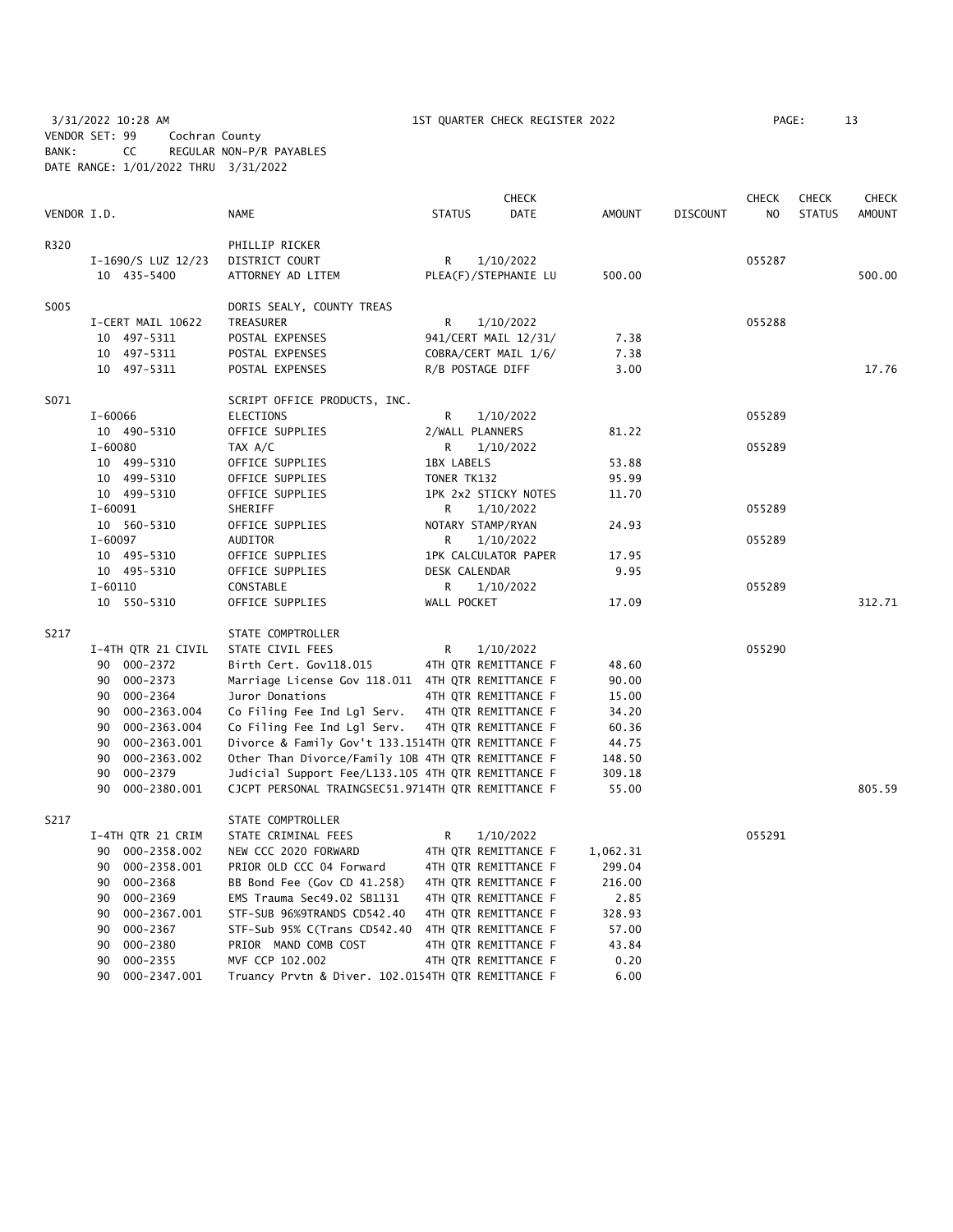3/31/2022 10:28 AM 1ST QUARTER CHECK REGISTER 2022 PAGE: 14 VENDOR SET: 99 Cochran County BANK: CC REGULAR NON-P/R PAYABLES DATE RANGE: 1/01/2022 THRU 3/31/2022

|             |                                |                                                    |               | <b>CHECK</b>          |               |                 | <b>CHECK</b>   | <b>CHECK</b>  | <b>CHECK</b>  |
|-------------|--------------------------------|----------------------------------------------------|---------------|-----------------------|---------------|-----------------|----------------|---------------|---------------|
| VENDOR I.D. |                                | <b>NAME</b>                                        | <b>STATUS</b> | DATE                  | <b>AMOUNT</b> | <b>DISCOUNT</b> | N <sub>O</sub> | <b>STATUS</b> | <b>AMOUNT</b> |
| S217        |                                | STATE COMPTROLLER<br>(CONT)                        |               |                       |               |                 |                |               |               |
|             | I-4TH QTR 21 CRIM              | STATE CRIMINAL FEES                                | R.            | 1/10/2022             |               |                 | 055291         |               |               |
|             | 90 000-2342.001                | Omni FTA                                           |               | 4TH QTR REMITTANCE F  | 20.00         |                 |                |               |               |
|             | 90 000-2361                    | 50% of Time Payment to State 4TH QTR REMITTANCE F  |               |                       | 24.34         |                 |                |               |               |
|             | 90 000-2376                    | Co. CrtCriminal Judicial Fund 4TH QTR REMITTANCE F |               |                       | 120.00        |                 |                |               |               |
|             | 90 000-2342                    | Arrest Fees - State Officers 4TH QTR REMITTANCE F  |               |                       | 3.44          |                 |                |               |               |
|             | 90 000-2357                    | 50% Overweight Fine                                |               | 4TH OTR REMITTANCE F  | 3,599.50      |                 |                |               | 5,783.45      |
| S217        |                                | STATE COMPTROLLER                                  |               |                       |               |                 |                |               |               |
|             | I-4TH QTR 21 EFILE             | STATE E-FILE FEES                                  | R             | 1/10/2022             |               |                 | 055292         |               |               |
|             | 90 000-2363.005                | ELE. FILING FEE DIS CLK                            |               | 4TH QTR REMITTANCE F  | 155.00        |                 |                |               |               |
|             | 90 000-2363.006                | ELE FILING FEE COUNTY CLERK                        |               | 4TH OTR REMITTANCE F  | 90.00         |                 |                |               |               |
|             |                                |                                                    |               |                       |               |                 |                |               |               |
|             | 90 000-2363.007                | ELE FILING FEE JP                                  |               | 4TH QTR REMITTANCE F  | 60.00         |                 |                |               |               |
|             | 90 000-2376.001                | CRIM ELECTRONIC EFF DIS CLK 4TH QTR REMITTANCE F   |               |                       | 1.04          |                 |                |               |               |
|             | 90 000-2376.002                | CRIMINAL ELECTRONIC EFF CO.                        |               | 4TH OTR REMITTANCE F  | 6.59          |                 |                |               | 312.63        |
| S217        |                                | STATE COMPTROLLER                                  |               |                       |               |                 |                |               |               |
|             | I-4TH QTR 21 SPEC              | SPECIALTY CT COSTS                                 | R             | 1/10/2022             |               |                 | 055293         |               |               |
|             | 90 000-2379.001                | Drug Court Fee CCP102.0178                         |               | 4TH QTR REMITTANCE F  | 0.91          |                 |                |               | 0.91          |
| S217        |                                | STATE COMPTROLLER                                  |               |                       |               |                 |                |               |               |
|             | I-CSS 2021 ANNUAL              | CHILD SAFETY SEAT FINES                            | R             | 1/10/2022             |               |                 | 055294         |               |               |
|             | 90 000-2365                    | 50% of Seat Belt (545.412&13) 2021 TERTIARY CARE F |               |                       | 375.00        |                 |                |               | 375.00        |
| T029        |                                | TEXAS MONTHLY                                      |               |                       |               |                 |                |               |               |
|             | I-1YR SUBSCRIPT                | LIBRARY                                            | R             | 1/10/2022             |               |                 | 055295         |               |               |
|             | 10 650-5590                    | <b>BOOKS</b>                                       |               | 1YR SUBSRIPTION, 12 I | 23.00         |                 |                |               | 23.00         |
| T081        |                                | TAC RISK MANAGEMENT POOL                           |               |                       |               |                 |                |               |               |
|             | I-NRDD-0007559                 | LE&PO LIAB/CLAIM                                   | R             | 1/10/2022             |               |                 | 055296         |               |               |
|             | 10 560-5497                    | OFFICERS' LIABILITY INSURANCE DEDUCTIBLE/#P0202106 |               |                       | 3,050.00      |                 |                |               | 3,050.00      |
| T184        |                                | TK ELEVATOR CORPORATION                            |               |                       |               |                 |                |               |               |
|             | I-3006368934                   | COURTHOUSE                                         | R             | 1/10/2022             |               |                 | 055297         |               |               |
|             | 10 510-5411                    | MAINTENANCE CONTRACTS                              |               | ELEVATOR MAINT 1ST Q  | 2,365.29      |                 |                |               | 2,365.29      |
| T312        |                                | TEXAS ASSOCIATION OF COUNTIES                      |               |                       |               |                 |                |               |               |
|             | I-DAVIDSON 2022 DUES CONSTABLE |                                                    | R             | 1/10/2022             |               |                 | 055298         |               |               |
|             | 10 550-5481                    | DUES AND REGISTRATION                              |               | JPCA DUES 2022/R DAV  | 60.00         |                 |                |               |               |
|             | I-MCCLELLAN '22 DUES AUDITOR   |                                                    | R             | 1/10/2022             |               |                 | 055298         |               |               |
|             | 10 495-5481                    | DUES AND REGISTRATION                              |               | TACA DUES 2022/B MCC  | 175.00        |                 |                |               |               |
|             |                                | I-SCHMIDT 2022 DUES JUSTICE OF PEACE               | R             | 1/10/2022             |               |                 | 055298         |               |               |
|             | 10 455-5481                    | DUES AND REGISTRATION                              |               | JPCA DUES 2022/D SCH  | 60.00         |                 |                |               |               |
|             | I-SEALY '22 DUES               | TREASURER                                          | R             | 1/10/2022             |               |                 | 055298         |               |               |
|             | 10 497-5481                    | DUES AND REGISTRATION                              |               | CTAT DUES 2022/D SEA  | 175.00        |                 |                |               | 470.00        |
|             |                                |                                                    |               |                       |               |                 |                |               |               |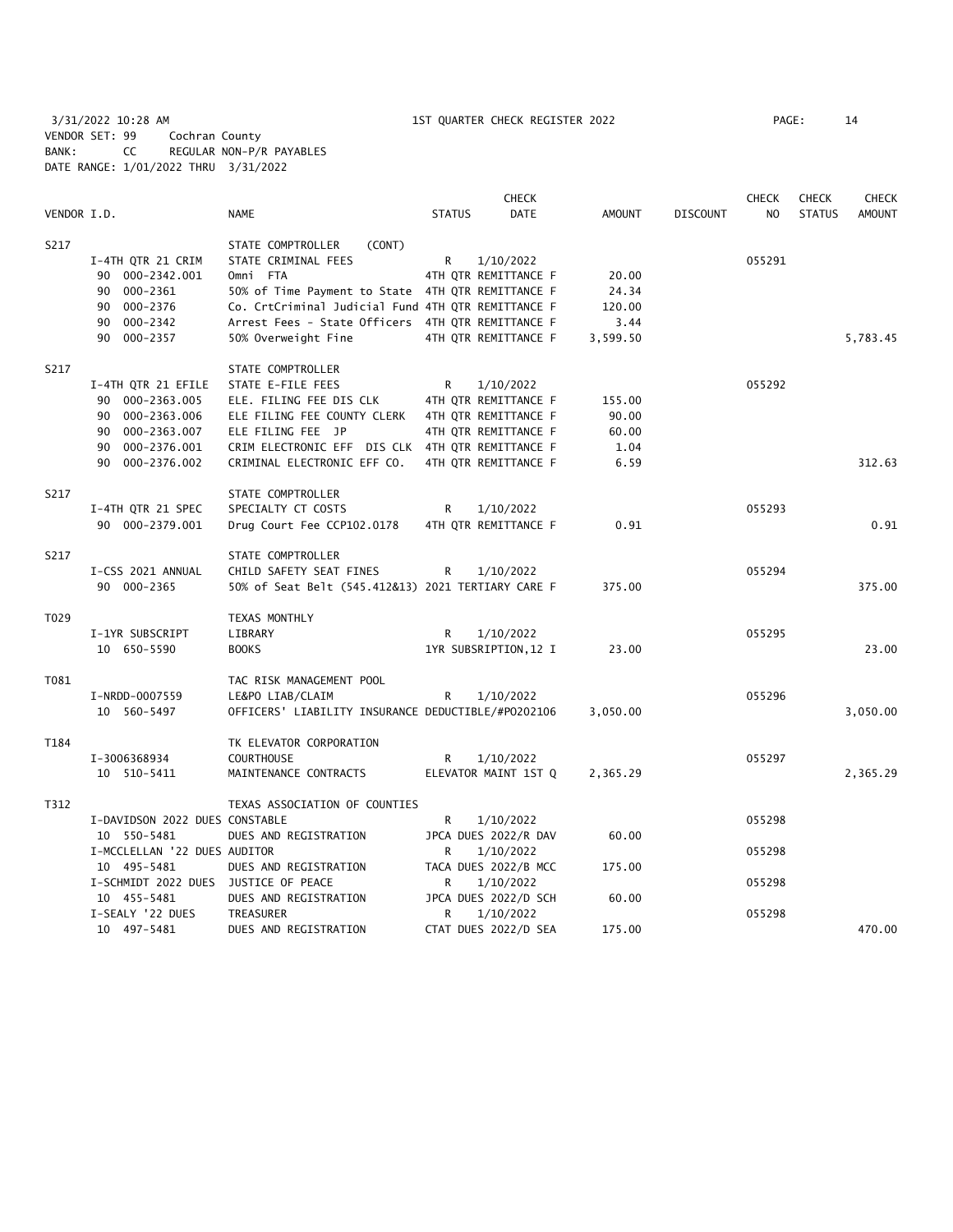3/31/2022 10:28 AM 1ST QUARTER CHECK REGISTER 2022 PAGE: 15 VENDOR SET: 99 Cochran County BANK: CC REGULAR NON-P/R PAYABLES DATE RANGE: 1/01/2022 THRU 3/31/2022

|             |                                    |                              |                      | <b>CHECK</b> |               |                 | <b>CHECK</b>   | <b>CHECK</b>  | <b>CHECK</b>  |
|-------------|------------------------------------|------------------------------|----------------------|--------------|---------------|-----------------|----------------|---------------|---------------|
| VENDOR I.D. |                                    | <b>NAME</b>                  | <b>STATUS</b>        | <b>DATE</b>  | <b>AMOUNT</b> | <b>DISCOUNT</b> | N <sub>O</sub> | <b>STATUS</b> | <b>AMOUNT</b> |
| W007        |                                    | THOMSON REUTERS-WEST PAYMENT |                      |              |               |                 |                |               |               |
|             | I-845515311                        | TREASURER                    | R                    | 1/10/2022    |               |                 | 055299         |               |               |
|             | 10 497-5310                        | OFFICE SUPPLIES              | LOC GOV CODE 2022    |              | 89.00         |                 |                |               | 89.00         |
| WO10        |                                    | WEST TEXAS GAS INC           |                      |              |               |                 |                |               |               |
|             |                                    |                              |                      |              |               |                 |                |               |               |
|             | I-020036002501 12/21 PARK/SHOWBARN |                              | R                    | 1/10/2022    |               |                 | 055300         |               |               |
|             | 10 660-5440                        | UTILITIES & IRRIGATION       | 106.8MCF 10/26-11/30 |              | 287.29        |                 |                |               |               |
|             | 10<br>660-5440                     | UTILITIES & IRRIGATION       | COST OF GAS (2.65)   |              | 283.02        |                 |                |               |               |
|             | 10<br>660-5440                     | UTILITIES & IRRIGATION       | <b>CUSTOMER CHG</b>  |              | 30.00         |                 |                |               |               |
|             | 10 660-5440                        | UTILITIES & IRRIGATION       | RATE CASE EXP SURCHG |              | 7.90          |                 |                |               | 608.21        |
| W014        |                                    | WHITEFACE CEMETERY ASSOCI    |                      |              |               |                 |                |               |               |
|             | I-2022 CONTRACT                    | CEMETERY--WHITEFACE          | R                    | 1/10/2022    |               |                 | 055301         |               |               |
|             | 10 516-5471                        | CARE OF WHFC CEMETERY        | 2022 CONTRACT        |              | 3,000.00      |                 |                |               | 3,000.00      |
| WO55        |                                    | WINDSTREAM COMMUNICATIONS SW |                      |              |               |                 |                |               |               |
|             | I-266-5051 DEC21                   | NON-DEPT'L/LIBRARY           | R                    | 1/10/2022    |               |                 | 055302         |               |               |
|             | 10 409-5420                        | TELECOMMUNICATIONS           | BASIC SVC/2 LINES    |              | 71.13         |                 |                |               |               |
|             | 10 409-5420                        | TELECOMMUNICATIONS           | <b>FEES</b>          |              | 41.93         |                 |                |               |               |
|             | 10 409-5420                        | TELECOMMUNICATIONS           | LONG DISTANCE SVC    |              | 1.74          |                 |                |               |               |
|             | I-266-5074 DEC21                   | NON-DEPT'L/ADULT PROBATION   | R                    | 1/10/2022    |               |                 | 055302         |               |               |
|             | 10 409-5420                        | TELECOMMUNICATIONS           | BASIC SVC            |              | 37.30         |                 |                |               |               |
|             | 10 409-5420                        | TELECOMMUNICATIONS           | <b>FEES</b>          |              | 18.39         |                 |                |               |               |
|             | 10 409-5420                        | TELECOMMUNICATIONS           | LONG DISTANCE SVC    |              | 1.74          |                 |                |               |               |
|             | I-266-5161 DEC21                   | NON-DEPT'L/TREASURER         | R                    | 1/10/2022    |               |                 | 055302         |               |               |
|             | 10 409-5420                        | TELECOMMUNICATIONS           | BASIC SVC            |              | 37.30         |                 |                |               |               |
|             | 10 409-5420                        | TELECOMMUNICATIONS           | <b>FEES</b>          |              | 18.39         |                 |                |               |               |
|             | 10 409-5420                        | TELECOMMUNICATIONS           | LONG DISTANCE SVC    |              | 2.66          |                 |                |               |               |
|             | I-266-5171 DEC21                   | NON-DEPT'L/TAX A/C           | R                    | 1/10/2022    |               |                 | 055302         |               |               |
|             | 10 409-5420                        | TELECOMMUNICATIONS           | BASIC SVC/3 LINES    |              | 96.59         |                 |                |               |               |
|             | 10 409-5420                        | TELECOMMUNICATIONS           | <b>FEES</b>          |              | 62.99         |                 |                |               |               |
|             | 10 409-5420                        | TELECOMMUNICATIONS           | LONG DISTANCE SVC    |              | 70.99         |                 |                |               |               |
|             | I-266-5211 DEC21                   | NON-DEPT'L/SHERIFF           | R                    | 1/10/2022    |               |                 | 055302         |               |               |
|             | 10 409-5420                        | TELECOMMUNICATIONS           | BASIC SVC/3 LINES    |              | 132.94        |                 |                |               |               |
|             | 10 409-5420                        | TELECOMMUNICATIONS           | <b>FEES</b>          |              | 62.93         |                 |                |               |               |
|             | 10 409-5420                        | TELECOMMUNICATIONS           | LONG DISTANCE SVC    |              | 44.44         |                 |                |               |               |
|             | I-266-5302 DEC21                   | NON-DEPT'L/JUSTICE OF PEACE  | R                    | 1/10/2022    |               |                 | 055302         |               |               |
|             | 10 409-5420                        | TELECOMMUNICATIONS           | BASIC SVC            |              | 31.83         |                 |                |               |               |
|             | 10 409-5420                        | TELECOMMUNICATIONS           | <b>FEES</b>          |              | 18.38         |                 |                |               |               |
|             | 10 409-5420                        | TELECOMMUNICATIONS           | LONG DISTANCE SVC    |              | 13.57         |                 |                |               |               |
|             | I-266-5411 DEC21                   | JUVENILE PROBATION           | R                    | 1/10/2022    |               |                 | 055302         |               |               |
|             | 17 573-5499                        | OPERATING EXPENSES           | BASIC SVC            |              | 31.83         |                 |                |               |               |
|             | 17 573-5499                        | OPERATING EXPENSES           | <b>FEES</b>          |              | 18.38         |                 |                |               |               |
|             | 17 573-5499                        | OPERATING EXPENSES           | LONG DISTANCE SVC    |              | 0.37          |                 |                |               |               |
|             | I-266-5450 DEC21                   | NON-DEPT'L/CLERK             | R                    | 1/10/2022    |               |                 | 055302         |               |               |
|             | 10 409-5420                        | TELECOMMUNICATIONS           | BASIC SVC/3 LINES    |              | 113.00        |                 |                |               |               |
|             | 10 409-5420                        | TELECOMMUNICATIONS           | <b>FEES</b>          |              | 71.41         |                 |                |               |               |
|             | 10 409-5420                        | TELECOMMUNICATIONS           | LONG DISTANCE SVC    |              | 29.41         |                 |                |               |               |
|             | I-266-5508 DEC21                   | NON-DEPT'L/CO JUDGE          | R                    | 1/10/2022    |               |                 | 055302         |               |               |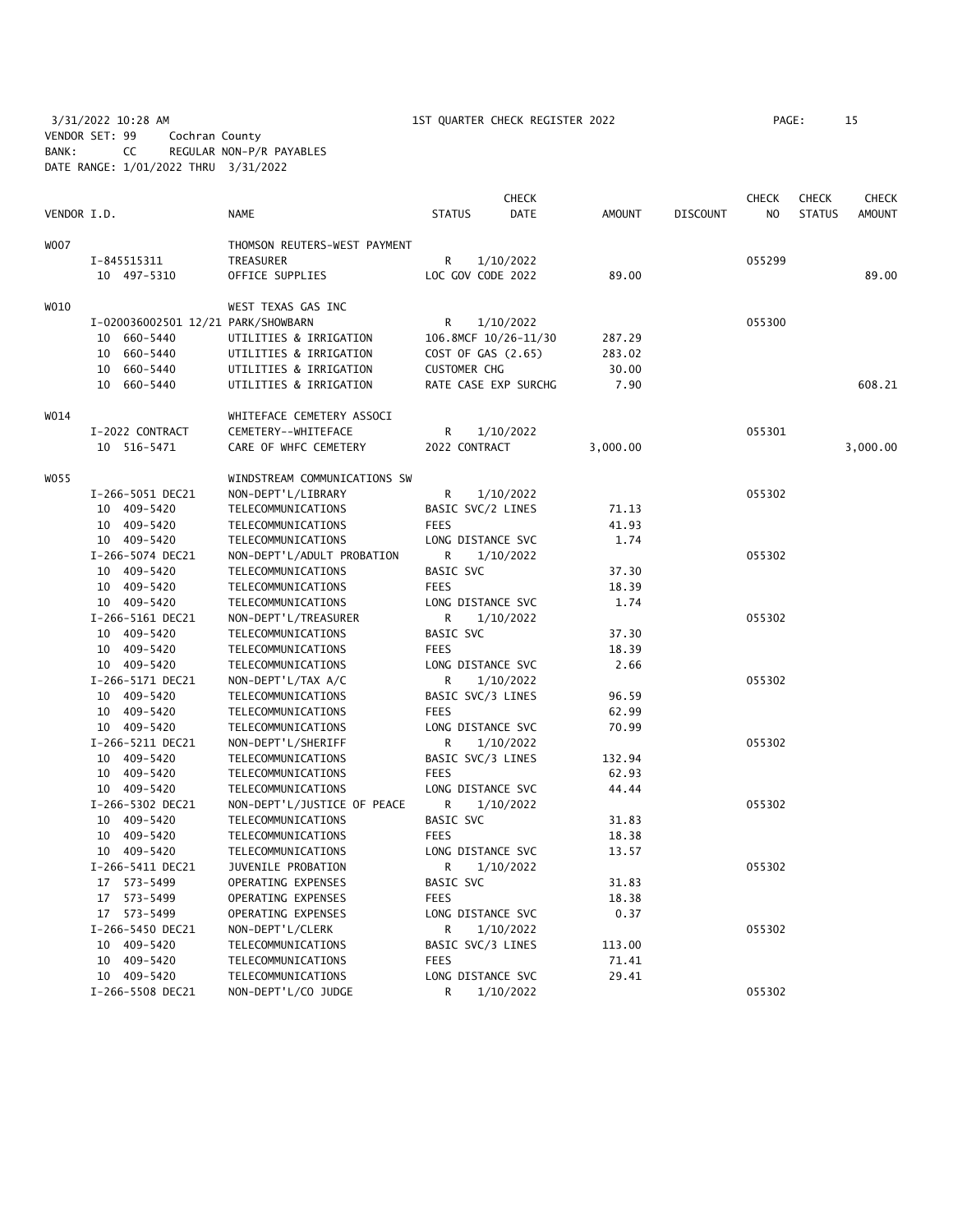# 3/31/2022 10:28 AM 1ST QUARTER CHECK REGISTER 2022 PAGE: 16 VENDOR SET: 99 Cochran County BANK: CC REGULAR NON-P/R PAYABLES DATE RANGE: 1/01/2022 THRU 3/31/2022

|       |                  |                             | <b>CHECK</b>                 |               |                 | CHECK  | <b>CHECK</b>  | <b>CHECK</b>  |
|-------|------------------|-----------------------------|------------------------------|---------------|-----------------|--------|---------------|---------------|
|       | VENDOR I.D.      | <b>NAME</b>                 | <b>DATE</b><br><b>STATUS</b> | <b>AMOUNT</b> | <b>DISCOUNT</b> | NO.    | <b>STATUS</b> | <b>AMOUNT</b> |
| WO 55 |                  | WINDSTREAM COMMUNICATIONS   | (CONT)                       |               |                 |        |               |               |
|       | I-266-5508 DEC21 | NON-DEPT'L/CO JUDGE         | R<br>1/10/2022               |               |                 | 055302 |               |               |
|       | 10 409-5420      | TELECOMMUNICATIONS          | BASIC SVC/2 LINES            | 64.76         |                 |        |               |               |
|       | 10 409-5420      | TELECOMMUNICATIONS          | <b>FEES</b>                  | 58.69         |                 |        |               |               |
|       | 10 409-5420      | TELECOMMUNICATIONS          | LONG DISTANCE SVC            | 10.28         |                 |        |               |               |
|       | I-266-5822 DEC21 | NON-DEPT'L/AUDITOR          | R<br>1/10/2022               |               |                 | 055302 |               |               |
|       | 10 409-5420      | TELECOMMUNICATIONS          | BASIC SVC/2 LINES            | 19.90         |                 |        |               |               |
|       | 10 409-5420      | TELECOMMUNICATIONS          | 4G WIRELESS                  | 55.00         |                 |        |               |               |
|       | 10 409-5420      | TELECOMMUNICATIONS          | ADD'L LINE W/BUNDLE          | 30.00         |                 |        |               |               |
|       | 10 409-5420      | TELECOMMUNICATIONS          | UNLTD VOICE BUNDLE           | 60.00         |                 |        |               |               |
|       | 10 409-5420      | TELECOMMUNICATIONS          | ST IP BLK/4                  | 15.00         |                 |        |               |               |
|       | 10 409-5420      | TELECOMMUNICATIONS          | ST IP BLK/8                  | 20.00         |                 |        |               |               |
|       | 10 409-5420      | TELECOMMUNICATIONS          | LOYALTY CR                   | 20.00CR       |                 |        |               |               |
|       | 10 409-5420      | TELECOMMUNICATIONS          | <b>FEES</b>                  | 33.46         |                 |        |               |               |
|       | 10 409-5420      | TELECOMMUNICATIONS          | FIBER OPTIC SVC              | 1,133.00      |                 |        |               |               |
|       | 10 409-5420      | TELECOMMUNICATIONS          | LONG DISTANCE SVC            | 2.48          |                 |        |               | 2,512.21      |
|       |                  |                             |                              |               |                 |        |               |               |
| WO70  |                  | R D WALLACE OIL CO INC      |                              |               |                 |        |               |               |
|       | I-12520010 DEC21 | CEMETERY/PARK               | R<br>1/10/2022               |               |                 | 055303 |               |               |
|       | 10 516-5330      | FUEL & OIL                  | 24.01GL UNL 12/9             | 65.14         |                 |        |               |               |
|       | 10 516-5330      | FUEL & OIL                  | 26.02GL UNL 12/16            | 67.99         |                 |        |               |               |
|       | 10 660-5330      | FUEL AND OIL                | 24.01GL UNL 12/30            | 62.74         |                 |        |               |               |
|       | I-12520021 DEC21 | PREC 3                      | 1/10/2022<br>R               |               |                 | 055303 |               |               |
|       | 15 623-5330      | FUEL AND OIL                | 1494.6GL DYED DIESEL         | 3,960.69      |                 |        |               |               |
|       | 15 623-5330      | FUEL AND OIL                | 6 80-0Z PWR SVC              | 77.70         |                 |        |               |               |
|       | 15 623-5330      | FUEL AND OIL                | 14.2GL UNL 12/10             | 38.53         |                 |        |               |               |
|       | 15 623-5330      | FUEL AND OIL                | 16.81GL UNL 12/17            | 43.92         |                 |        |               |               |
|       | 15 623-5330      | FUEL AND OIL                | 14.01GL UNL 12/18            | 36.61         |                 |        |               |               |
|       | I-12520030 DEC21 | PREC 1                      | R<br>1/10/2022               |               |                 | 055303 |               |               |
|       | 15 621-5330      | FUEL & OIL                  | 22.87GL UNL 12/1             | 64.33         |                 |        |               |               |
|       | 15 621-5330      | FUEL & OIL                  | 20.67GL UNL 12/8             | 56.08         |                 |        |               |               |
|       | 15 621-5330      | FUEL & OIL                  | 22.74GL UNL 12/16            | 59.42         |                 |        |               |               |
|       | I-12520032 DEC21 | PREC 2                      | R.<br>1/10/2022              |               |                 | 055303 |               |               |
|       | 15 622-5330      | FUEL AND OIL                | 16.41GL UNL 12/10            | 44.52         |                 |        |               |               |
|       | I-12520041 DEC21 | PREC 4                      | R<br>1/10/2022               |               |                 | 055303 |               |               |
|       | 15 624-5440      | UTILITIES                   | 125GL LPG FUEL 12/13         | 256.25        |                 |        |               |               |
|       | 15 623-5330      | FUEL AND OIL                | 26GL UNL 12/17               | 67.94         |                 |        |               |               |
|       | I-12520043 DEC21 | SHERIFF                     | R<br>1/10/2022               |               |                 | 055303 |               |               |
|       | 10 560-5451      | MACHINERY-NON-OFFICE REPAIR | ST INSP/17 RAM #4119         | 7.00          |                 |        |               |               |
|       | 10 560-5451      | MACHINERY-NON-OFFICE REPAIR | PAPER FORM                   | 3.00          |                 |        |               |               |
|       | 10 560-5330      | FUEL AND OIL                | 672.603GL UNL                | 1,994.06      |                 |        |               |               |
|       | 10 560-5330      | FUEL AND OIL                | 91.39GL/CARD#258             | 247.62        |                 |        |               |               |
|       | 10 560-5330      | FUEL AND OIL                | 111.06GL UNL/CARD#86         | 299.86        |                 |        |               |               |
|       | I-12520241 DEC21 | EXTENSION SVC               | R<br>1/10/2022               |               |                 | 055303 |               |               |
|       | 10 665-5330      | FUEL AND OIL                | 28.01GL UNL 12/7             | 75.98         |                 |        |               |               |
|       | I-12520250 DEC21 | JUVENILE PROBATION          | 1/10/2022<br>R               |               |                 | 055303 |               |               |
|       | 17 573-5499      | OPERATING EXPENSES          | 19.888GL UNL 12/1            | 58.97         |                 |        |               |               |
|       | I-12520252 DEC21 | CONSTABLE                   | R<br>1/10/2022               |               |                 | 055303 |               |               |
|       |                  |                             |                              |               |                 |        |               |               |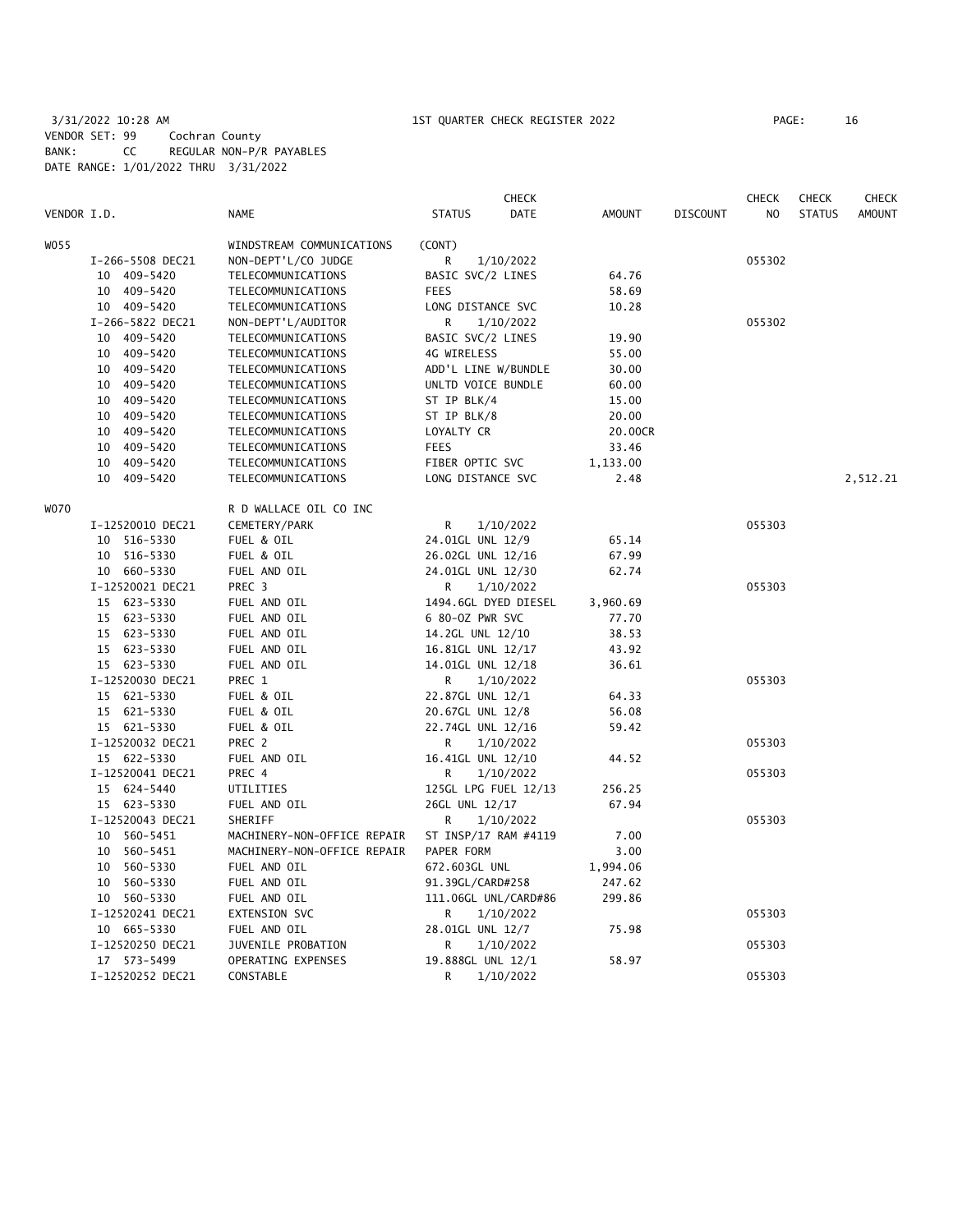3/31/2022 10:28 AM 1ST QUARTER CHECK REGISTER 2022 PAGE: 17 VENDOR SET: 99 Cochran County BANK: CC REGULAR NON-P/R PAYABLES DATE RANGE: 1/01/2022 THRU 3/31/2022

|             |                                          |                                               |                      | <b>CHECK</b> |               |                 | <b>CHECK</b>   | <b>CHECK</b>  | <b>CHECK</b>  |
|-------------|------------------------------------------|-----------------------------------------------|----------------------|--------------|---------------|-----------------|----------------|---------------|---------------|
| VENDOR I.D. |                                          | <b>NAME</b>                                   | <b>STATUS</b>        | <b>DATE</b>  | <b>AMOUNT</b> | <b>DISCOUNT</b> | N <sub>O</sub> | <b>STATUS</b> | <b>AMOUNT</b> |
| <b>WO70</b> |                                          | R D WALLACE OIL CO INC                        | (CONT)               |              |               |                 |                |               |               |
|             | I-12520252 DEC21                         | CONSTABLE                                     | R                    | 1/10/2022    |               |                 | 055303         |               |               |
|             | 10 550-5330                              | FUEL & OIL                                    | 20GL UNL 12/11       |              | 54.27         |                 |                |               |               |
|             | 10 550-5330                              | FUEL & OIL                                    | 21.22GL UNL 12/17    |              | 55.45         |                 |                |               |               |
|             | I-12520261 DEC21                         | VETERANS SVC                                  | R                    | 1/10/2022    |               |                 | 055303         |               |               |
|             | 10 405-5330                              | FUEL AND OIL                                  | 25GL UNL 12/2        |              | 70.33         |                 |                |               |               |
|             | 10 405-5330                              | FUEL AND OIL                                  | 22.01GL UNL 12/30    |              | 57.51         |                 |                |               | 7,825.91      |
| W164        |                                          | WARREN CAT                                    |                      |              |               |                 |                |               |               |
|             | I-PS000603373                            | PREC 3                                        | R                    | 1/10/2022    |               |                 | 055304         |               |               |
|             | 15 623-5451                              | <b>REPAIRS</b>                                | 2/XMSN FILTER 337-52 |              | 147.66        |                 |                |               |               |
|             | 15 623-5451                              | REPAIRS                                       | <b>DISC</b>          |              | 14.76CR       |                 |                |               | 132.90        |
| W246        |                                          | IMPERIAL BAY & PAPER CO, LLC                  |                      |              |               |                 |                |               |               |
|             | I-L044197                                | <b>COURTHOUSE</b>                             | R                    | 1/10/2022    |               |                 | 055305         |               |               |
|             | 10 510-5332                              | CUSTODIAL SUPPLIES                            | 2/5GL WAX CLARION 25 |              | 227.74        |                 |                |               | 227.74        |
| T081        |                                          | TAC RISK MANAGEMENT POOL                      |                      |              |               |                 |                |               |               |
|             | I-JRCN-34884-GL 1/22 NON-DEPT'L/GEN LIAB |                                               | R                    | 1/11/2022    |               |                 | 055306         |               |               |
|             | 10 409-5497                              | LIABILITY INSURANCE                           | GENERAL LIABILITY CV |              | 2,566.00      |                 |                |               |               |
|             |                                          | I-NRCN-34884-AL 1/22 NON-DEPT'L/AUTO LIAB     | R                    | 1/11/2022    |               |                 | 055306         |               |               |
|             | 10 409-5497                              | LIABILITY INSURANCE                           | AUTO LIAB CVG 2022   |              | 3,619.00      |                 |                |               |               |
|             |                                          | I-NRCN-34884-AP 1/22 NON-DEPT'L/AUTO/PHYS DMG | R                    | 1/11/2022    |               |                 | 055306         |               |               |
|             | 10 409-5497                              | LIABILITY INSURANCE                           | AUTO PHYS DAMAGE 202 |              | 3,195.00      |                 |                |               | 9,380.00      |
| P276        |                                          | PUBLIC MANAGEMENT, INC.                       |                      |              |               |                 |                |               |               |
|             | I-7220066-1/FAST                         | NON-DEPT'L/FAST GRANT                         | R                    | 1/24/2022    |               |                 | 055323         |               |               |
|             | 10 000-4333.305                          | OTHER STATE GRANTS                            | PRELIM ADMIN REQ/202 |              | 17,500.00     |                 |                |               |               |
|             | 10 000-4333.305                          | OTHER STATE GRANTS                            | PROCUREMENT ASSIST   |              | 10,000.00     |                 |                |               | 27,500.00     |
| A029        |                                          | ANTHONY MECHANICAL SERVICE, INC               |                      |              |               |                 |                |               |               |
|             | $I-074201$                               | ACTIVITY BLDG                                 | R                    | 1/28/2022    |               |                 | 055324         |               |               |
|             | 10 662-5451                              | REPAIR                                        | 8HRS/RPL CONTROL BRD |              | 880.00        |                 |                |               |               |
|             | 10 662-5451                              | REPAIR                                        | MATERIAL             |              | 324.40        |                 |                |               |               |
|             | 10 662-5451                              | REPAIR                                        | VEHICLE CHG          |              | 56.00         |                 |                |               |               |
|             | $I-07427$                                | <b>COURTHOUSE</b>                             | R                    | 1/28/2022    |               |                 | 055324         |               |               |
|             | 10 510-5451                              | REPAIR                                        | 4HRS RPR HEAT/SO     |              | 440.00        |                 |                |               |               |
|             | 10 510-5451                              | REPAIR                                        | VEHICLE CHG          |              | 65.00         |                 |                |               | 1,765.40      |
| A178        |                                          | AMAZON                                        |                      |              |               |                 |                |               |               |
|             | I-439677868953                           | LIBRARY                                       | R                    | 1/28/2022    |               |                 | 055325         |               |               |
|             | 10 650-5590                              | <b>BOOKS</b>                                  | AND THEY FOUND DRAGO |              | 39.99         |                 |                |               |               |
|             | 10 650-5590                              | <b>BOOKS</b>                                  | SHIPPING             |              | 3.99          |                 |                |               |               |
|             | I-443684774684                           | ATTORNEY                                      | R                    | 1/28/2022    |               |                 | 055325         |               |               |
|             | 10 475-5310                              | OFFICE SUPPLIES                               | ASUS 23.8" MONITOR V |              | 198.99        |                 |                |               |               |
|             | I-463856879998                           | LIBRARY                                       | R                    | 1/28/2022    |               |                 | 055325         |               |               |
|             | 10 650-5590                              | <b>BOOKS</b>                                  | LIGHTBRINGER         |              | 14.29         |                 |                |               |               |
|             | 10 650-5590                              | <b>BOOKS</b>                                  | DAUGHTER OF THE MORN |              | 19.45         |                 |                |               |               |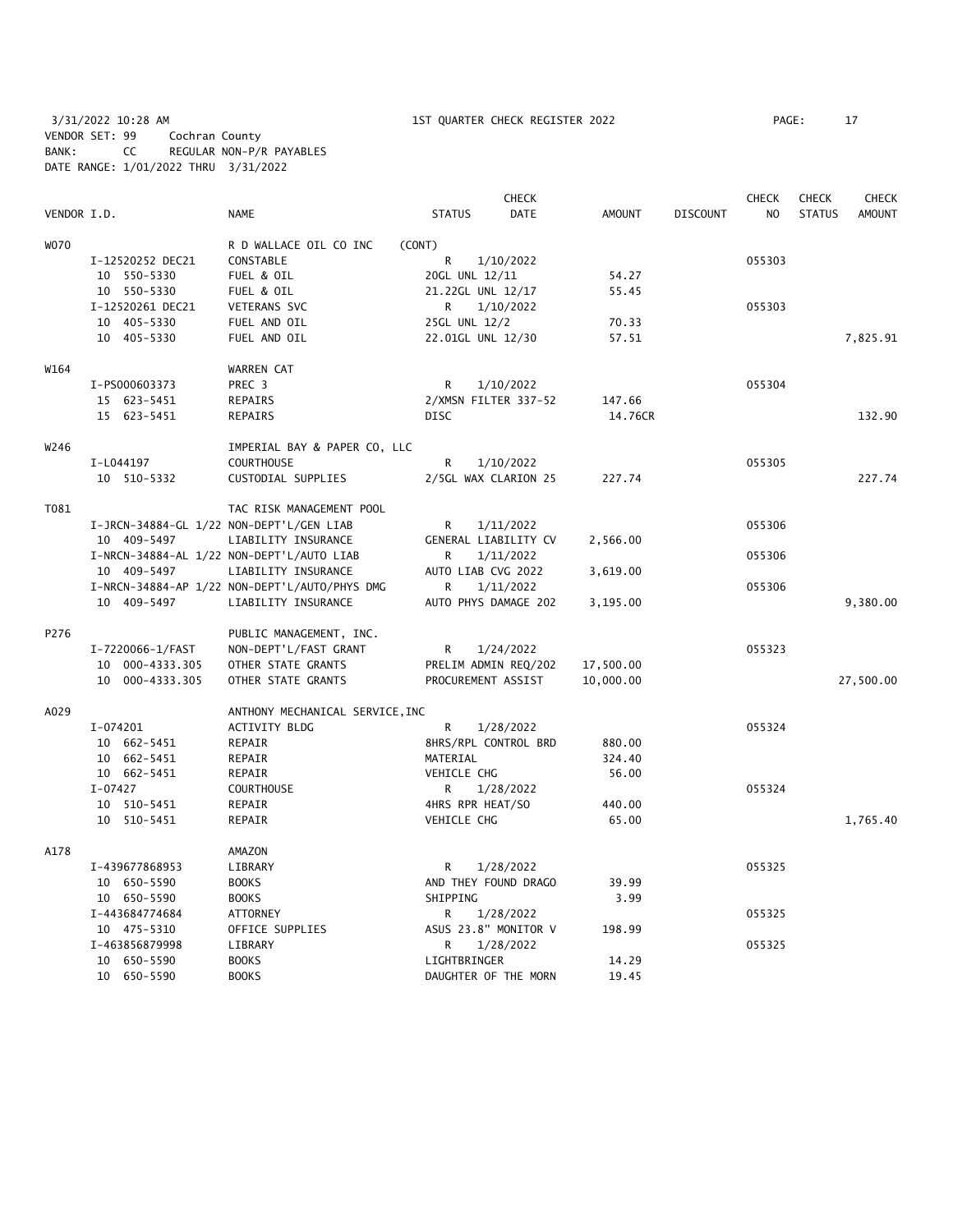3/31/2022 10:28 AM 1ST QUARTER CHECK REGISTER 2022 PAGE: 18 VENDOR SET: 99 Cochran County BANK: CC REGULAR NON-P/R PAYABLES DATE RANGE: 1/01/2022 THRU 3/31/2022

|                  |                 |                                                    |                       | <b>CHECK</b> |               |                 | <b>CHECK</b> | <b>CHECK</b>  | <b>CHECK</b>  |
|------------------|-----------------|----------------------------------------------------|-----------------------|--------------|---------------|-----------------|--------------|---------------|---------------|
| VENDOR I.D.      |                 | <b>NAME</b>                                        | <b>STATUS</b>         | <b>DATE</b>  | <b>AMOUNT</b> | <b>DISCOUNT</b> | NO.          | <b>STATUS</b> | <b>AMOUNT</b> |
| A178             |                 | (CONT)<br><b>AMAZON</b>                            |                       |              |               |                 |              |               |               |
|                  | I-463856879998  | LIBRARY                                            | R                     | 1/28/2022    |               |                 | 055325       |               |               |
|                  | 10 650-5590     | <b>BOOKS</b>                                       | THE COLLECTIVE: A NOV |              | 23.39         |                 |              |               |               |
|                  | 10 650-5590     | <b>BOOKS</b>                                       | DAUGHTER OF THE DEEP  |              | 9.99          |                 |              |               |               |
|                  | 10 650-5590     | <b>BOOKS</b>                                       | GO TELL THE BEES THA  |              | 21.60         |                 |              |               |               |
|                  | 10 650-5590     | <b>BOOKS</b>                                       | PEOPLE WE MEET ON VA  |              | 24.49         |                 |              |               |               |
|                  | 10 650-5590     | <b>BOOKS</b>                                       | BETTER OFF DEAD A JA  |              | 17.38         |                 |              |               |               |
|                  | 10 650-5590     | <b>BOOKS</b>                                       | I SURVIVED THE GALVE  |              | 25.99         |                 |              |               |               |
|                  | 10 650-5590     | <b>BOOKS</b>                                       | THE BECOMING: THE DRA |              | 19.42         |                 |              |               |               |
|                  | I-646867854464  | LIBRARY                                            | R                     | 1/28/2022    |               |                 | 055325       |               |               |
|                  | 10 650-5590     | <b>BOOKS</b>                                       | FLAME(20) STEEL BROT  |              | 14.39         |                 |              |               |               |
|                  | 10 650-5590     | <b>BOOKS</b>                                       | GAME ON: TEMPTING TWE |              | 18.44         |                 |              |               |               |
|                  | I-676465355898  | CLERK R M & P                                      | R                     | 1/28/2022    |               |                 | 055325       |               |               |
|                  | 22 403-5499     | CNTY CLERK R.M. & P LGC118.05 APC BKUP BATT 700VA/ |                       |              | 116.99        |                 |              |               |               |
|                  | 22 403-5499     | CNTY CLERK R.M. & P LGC118.05 APC BKUP BATT 1500VA |                       |              | 164.99        |                 |              |               |               |
|                  | I-788578999734  | ATTORNEY                                           | R                     | 1/28/2022    |               |                 | 055325       |               |               |
|                  | 10 475-5310     | OFFICE SUPPLIES                                    | MOUSE PAD             |              | 5.98          |                 |              |               |               |
|                  | 10 475-5310     | OFFICE SUPPLIES                                    | 4K HDMI CABLE         |              | 12.99         |                 |              |               |               |
|                  | 10 475-5310     | OFFICE SUPPLIES                                    | DISPLAY PORT TO VGA   |              | 8.99          |                 |              |               |               |
|                  | I-979667365379  | <b>EXTENSION SVC</b>                               | R.                    | 1/28/2022    |               |                 | 055325       |               |               |
|                  | 10 665-5310     | OFFICE SUPPLIES                                    | OFC CHAIR MAT 47x35   |              | 34.99         |                 |              |               | 796.73        |
| B026             |                 | BLEDSOE WATER SUPPLY CORP                          |                       |              |               |                 |              |               |               |
|                  | $I-3004$ $1/22$ | PREC 3                                             | R                     | 1/28/2022    |               |                 | 055327       |               |               |
|                  | 15 623-5440     | UTILITIES                                          | 510GL WATER DEC 2021  |              | 22.00         |                 |              |               |               |
|                  | 15 623-5440     | UTILITIES                                          | ASSESSMENT FEE        |              | 0.11          |                 |              |               | 22.11         |
| C008             |                 | CITY OF WHITEFACE                                  |                       |              |               |                 |              |               |               |
|                  | $I-409$ $1/27$  | PREC 2                                             | R                     | 1/28/2022    |               |                 | 055328       |               |               |
|                  | 15 622-5440     | UTILITIES                                          | GAS SVC 12/14-1/14/2  |              | 17.35         |                 |              |               |               |
|                  | 15 622-5440     | UTILITIES                                          | WATER SVC             |              | 26.00         |                 |              |               |               |
|                  | 15 622-5440     | UTILITIES                                          | GARBAGE SVC           |              | 57.70         |                 |              |               |               |
|                  | 15 622-5440     | UTILITIES                                          | SEWER SVC             |              | 22.50         |                 |              |               | 123.55        |
| C <sub>290</sub> |                 | CENTER POINT LARGE PRINT                           |                       |              |               |                 |              |               |               |
|                  | I-1902294       | LIBRARY                                            | R                     | 1/28/2022    |               |                 | 055329       |               |               |
|                  | 10 650-5590     | <b>BOOKS</b>                                       | A MAN OF HONOR        |              | 39.95         |                 |              |               |               |
|                  | 10 650-5590     | <b>BOOKS</b>                                       | THE HOPE CHEST        |              | 39.95         |                 |              |               |               |
|                  | 10 650-5590     | <b>BOOKS</b>                                       | JUST HAVEN'T MET YOU  |              | 39.95         |                 |              |               |               |
|                  | 10 650-5590     | <b>BOOKS</b>                                       | THE SECRET OF SNOW    |              | 39.95         |                 |              |               |               |
|                  | 10 650-5590     | <b>BOOKS</b>                                       | EVERYTHING WE DIDN'T  |              | 39.95         |                 |              |               |               |
|                  | 10 650-5590     | <b>BOOKS</b>                                       | THE ISLAND            |              | 39.95         |                 |              |               |               |
|                  | 10 650-5590     | <b>BOOKS</b>                                       | <b>DISC</b>           |              | 95.88CR       |                 |              |               | 143.82        |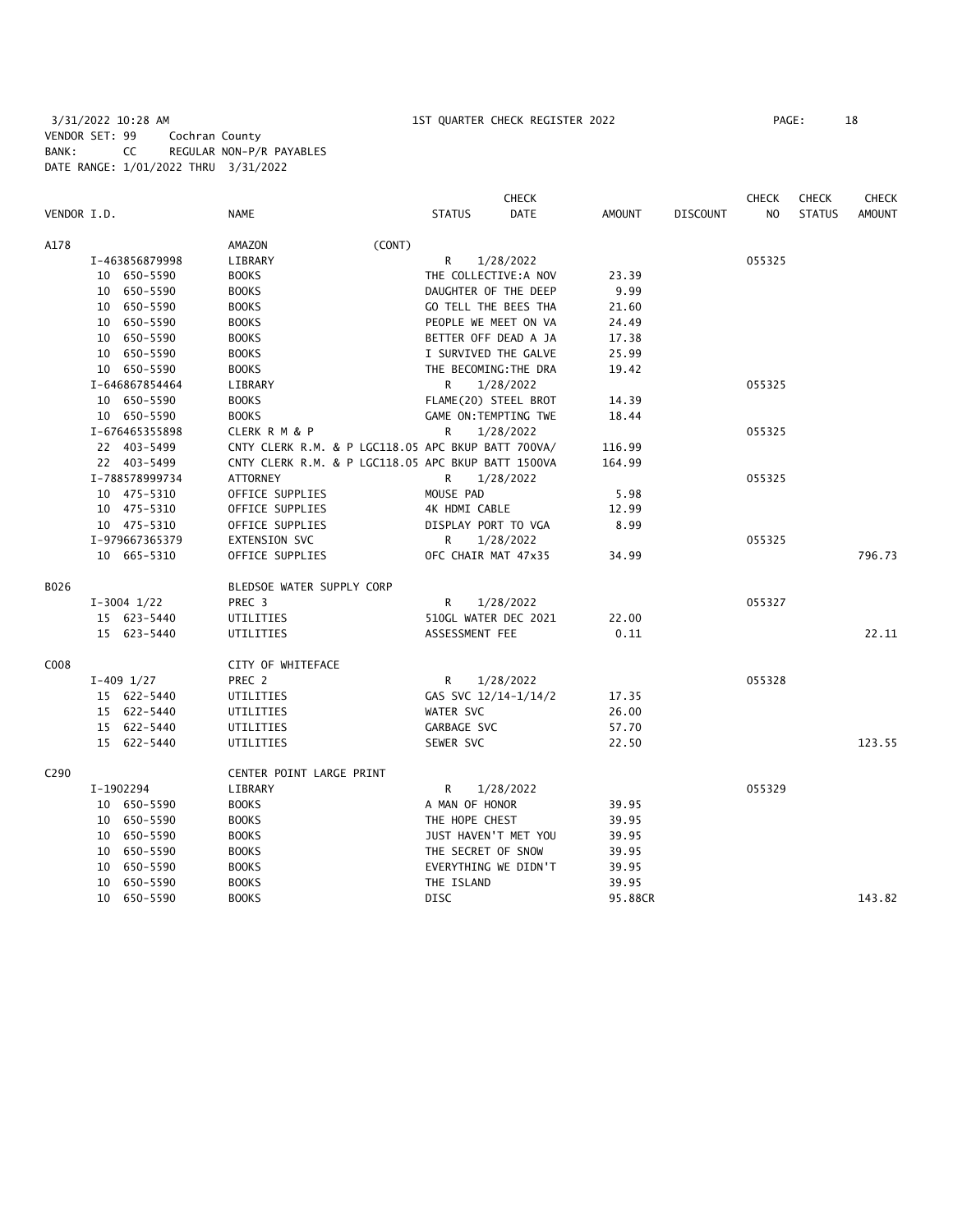3/31/2022 10:28 AM 1ST QUARTER CHECK REGISTER 2022 PAGE: 19 VENDOR SET: 99 Cochran County BANK: CC REGULAR NON-P/R PAYABLES DATE RANGE: 1/01/2022 THRU 3/31/2022

|             |                                      |                                |                     | <b>CHECK</b>          |               |                 | <b>CHECK</b>   | <b>CHECK</b>  | <b>CHECK</b>  |
|-------------|--------------------------------------|--------------------------------|---------------------|-----------------------|---------------|-----------------|----------------|---------------|---------------|
| VENDOR I.D. |                                      | <b>NAME</b>                    | <b>STATUS</b>       | <b>DATE</b>           | <b>AMOUNT</b> | <b>DISCOUNT</b> | N <sub>O</sub> | <b>STATUS</b> | <b>AMOUNT</b> |
| C340        |                                      | COUNTY INFORMATION RESOURCE AG |                     |                       |               |                 |                |               |               |
|             | I-S0P015440                          | NON-DEPT'L                     | R.                  | 1/28/2022             |               |                 | 055330         |               |               |
|             | 10 409-5420                          | TELECOMMUNICATIONS             |                     | 36 EMAIL ACCTS DEC 2  | 72.00         |                 |                |               | 72.00         |
| C371        |                                      | COCHRAN COUNTY TAX A/C         |                     |                       |               |                 |                |               |               |
|             | I-06 MACK #1919/2022 PREC 1          |                                | R                   | 1/28/2022             |               |                 | 055331         |               |               |
|             | 15 621-5451                          | <b>REPAIRS</b>                 |                     | STATE INSP FEE/'06 M  | 7.50          |                 |                |               |               |
|             | I-11 FORD 9718 2022 CO JDG/COMM'R CT |                                | R                   | 1/28/2022             |               |                 | 055331         |               |               |
|             | 15 610-5456                          | REPAIR-COUNTY CAR              | ST INSP FEE/11 FORD |                       | 7.50          |                 |                |               |               |
|             | I-12 CTS #0570/2022 PREC 1           |                                | R                   | 1/28/2022             |               |                 | 055331         |               |               |
|             | 15 621-5451                          | REPAIRS                        |                     | STATE INSP FEE/'12 C  | 7.50          |                 |                |               |               |
|             | I-13 TROX #7048/2022 PREC 1          |                                | R                   | 1/28/2022             |               |                 | 055331         |               |               |
|             | 15 621-5451                          | REPAIRS                        |                     | STATE INSP FEE/'13 T  | 7.50          |                 |                |               |               |
|             | I-94 MACK #8688/2022 PREC 1          |                                | R                   | 1/28/2022             |               |                 | 055331         |               |               |
|             | 15 621-5451                          | <b>REPAIRS</b>                 |                     | STATE INSP FEE/'94 M  | 7.50          |                 |                |               | 37.50         |
| D048        |                                      | DATA-LINE OFFICE SYSTEMS       |                     |                       |               |                 |                |               |               |
|             | I-IN139719                           | EXTENSION SVC                  | R                   | 1/28/2022             |               |                 | 055332         |               |               |
|             | 10 665-5411                          | MAINTENANCE CONTRACTS          |                     | COPIER MAINT 1/5-2/4  | 33.00         |                 |                |               |               |
|             | I-IN140385                           | LIBRARY                        | R                   | 1/28/2022             |               |                 | 055332         |               |               |
|             | 10 650-5411                          | MAINTENANCE CONTRACTS          |                     | COPIER MAINT 12/21-1  | 37.50         |                 |                |               |               |
|             | 10 650-5411                          | MAINTENANCE CONTRACTS          |                     | 477 COLOR COPIES 12/  | 47.70         |                 |                |               | 118.20        |
| D196        |                                      | JORGE DE LA CRUZ, SHERIFF      |                     |                       |               |                 |                |               |               |
|             | I-1/12/22 GRO/MED                    | JAIL                           | R                   | 1/28/2022             |               |                 | 055333         |               |               |
|             | 10 512-5333                          | FOOD-PRISONERS                 |                     | SYRUP/ALLSUPS 1/12/2  | 2.59          |                 |                |               |               |
|             | 10 512-5333                          | FOOD-PRISONERS                 |                     | POTATOES/ALLSUPS 1/1  | 4.29          |                 |                |               |               |
|             | 10 512-5391                          | MEDICAL CARE-PRISONERS         |                     | 2 FAMOTIDINE/FAM\$ 1/ | 11.00         |                 |                |               |               |
|             | I-ICE MELT $1/1/22$                  | <b>COURTHOUSE</b>              | R                   | 1/28/2022             |               |                 | 055333         |               |               |
|             | 10 510-5332                          | CUSTODIAL SUPPLIES             |                     | 12LB ICE MELT WMRT 1  | 5.88          |                 |                |               |               |
|             | 10 510-5332                          | CUSTODIAL SUPPLIES             | 12LB ICE MELT WMRT  |                       | 6.85          |                 |                |               | 30.61         |
| D221        |                                      | TEXAS DEPT OF INFORMATION RESO |                     |                       |               |                 |                |               |               |
|             | I-MC20001221                         | <b>ELECTIONS</b>               | R                   | 1/28/2022             |               |                 | 055334         |               |               |
|             | 10 490-5411                          | MAINTENANCE CONTRACTS          |                     | 10HRS @\$196 SHARED T | 1,806.00      |                 |                |               |               |
|             | 10 490-5411                          | MAINTENANCE CONTRACTS          | DIR RECOVERY FEE    |                       | 53.28         |                 |                |               |               |
|             | 10 490-5411                          | MAINTENANCE CONTRACTS          |                     | MULTI-SOURCING INTEG  | 160.06        |                 |                |               |               |
|             | 10 490-5411                          | MAINTENANCE CONTRACTS          | DIR RECOVERY FEE    |                       | 4.72          |                 |                |               | 2,024.06      |
| E057        |                                      | ELECTION SYSTEMS & SOFTWARE    |                     |                       |               |                 |                |               |               |
|             | I-CD2014281                          | ELECTIONS                      | R                   | 1/28/2022             |               |                 | 055335         |               |               |
|             | 10 490-5411                          | MAINTENANCE CONTRACTS          |                     | 8 HARDWARE MAINT/EXP  | 780.00        |                 |                |               |               |
|             | 10 490-5411                          | MAINTENANCE CONTRACTS          |                     | 6 HARDWARE MAINT/DS2  | 1,110.00      |                 |                |               |               |
|             | 10 490-5411                          | MAINTENANCE CONTRACTS          | 1 ELECTWARE         |                       | 4,375.00      |                 |                |               |               |
|             | 10 490-5411                          | MAINTENANCE CONTRACTS          |                     | 6 FIRMWARE LICENSE/D  | 480.00        |                 |                |               |               |
|             | 10 490-5411                          | MAINTENANCE CONTRACTS          |                     | 8 FIRMWARE LICENSE/E  | 520.00        |                 |                |               | 7,265.00      |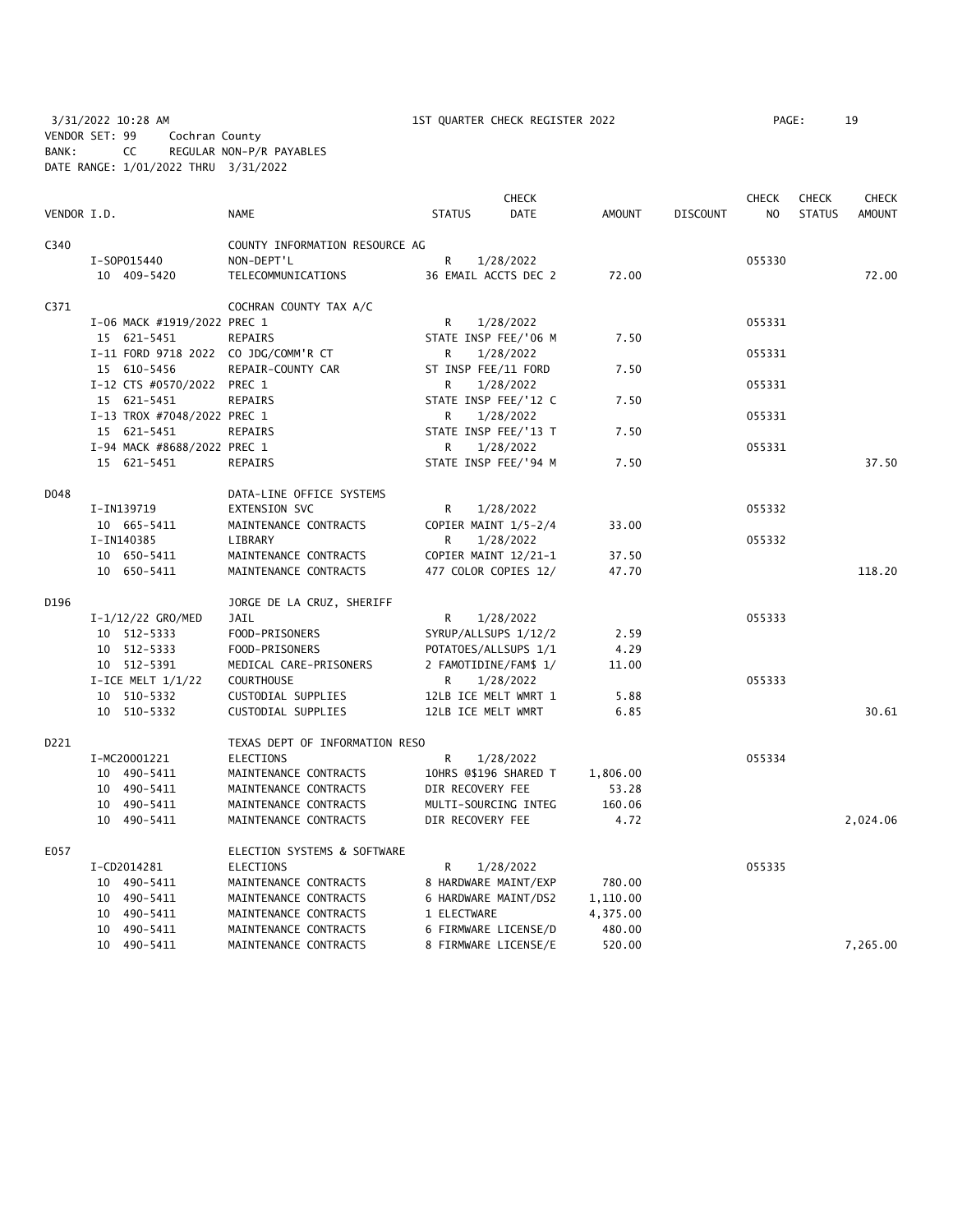3/31/2022 10:28 AM 1ST QUARTER CHECK REGISTER 2022 PAGE: 20 VENDOR SET: 99 Cochran County BANK: CC REGULAR NON-P/R PAYABLES DATE RANGE: 1/01/2022 THRU 3/31/2022

| VENDOR I.D.       |                           | <b>NAME</b>                                        | <b>STATUS</b>       | <b>CHECK</b><br><b>DATE</b>       | AMOUNT  | <b>DISCOUNT</b> | <b>CHECK</b><br>NO | <b>CHECK</b><br><b>STATUS</b> | <b>CHECK</b><br><b>AMOUNT</b> |
|-------------------|---------------------------|----------------------------------------------------|---------------------|-----------------------------------|---------|-----------------|--------------------|-------------------------------|-------------------------------|
| E069              |                           | ENCARTELE, INC                                     |                     |                                   |         |                 |                    |                               |                               |
|                   | I-11527                   | JAIL                                               | R.                  | 1/28/2022                         |         |                 | 055336             |                               |                               |
|                   | 10 000-4380.200           | OTHER [MISCELLANEOUS]                              | 1,000 MIN DATA @30c |                                   | 300.00  |                 |                    |                               | 300.00                        |
| G161              |                           | <b>GEBO'S CREDIT CORPORATION</b>                   |                     |                                   |         |                 |                    |                               |                               |
|                   | $I-38628/E$               | PREC 1                                             | R.                  | 1/28/2022                         |         |                 | 055337             |                               |                               |
|                   | 15 621-5451               | REPAIRS                                            |                     | SHIELD CLEAR GRINDIN              | 13.99   |                 |                    |                               | 13.99                         |
| G188              |                           | GREG'S BACKHOE SERVICE, INC.                       |                     |                                   |         |                 |                    |                               |                               |
|                   | I-70220                   | PREC 3                                             | R                   | 1/28/2022                         |         |                 | 055338             |                               |                               |
|                   | 15 623-5451               | REPAIRS                                            |                     | 6 HRS/CLEAN CATTLE G              | 510.00  |                 |                    |                               | 510.00                        |
| G277              |                           | GOODWILL INDUSTRIES OF                             |                     |                                   |         |                 |                    |                               |                               |
|                   | I-0004781                 | NON-DEPT'L                                         | R                   | 1/28/2022                         |         |                 | 055339             |                               |                               |
|                   | 10 409-5499               | MISCELLANEOUS                                      | 6 64-GAL BINS 07.50 |                                   | 45.00   |                 |                    |                               | 45.00                         |
| H019              |                           | HOCKLEY COUNTY, TEXAS                              |                     |                                   |         |                 |                    |                               |                               |
|                   | I-aiSMARTBENCH '22        | CLERK R M & P                                      | R.                  | 1/28/2022                         |         |                 | 055340             |                               |                               |
|                   | 22 403-5499               | CNTY CLERK R.M. & P LGC118.05 2022 MAINT FEE/12% 0 |                     |                                   | 951.00  |                 |                    |                               | 951.00                        |
| H <sub>029</sub>  |                           | TAYLOR CORPORATION dba                             |                     |                                   |         |                 |                    |                               |                               |
|                   | I-INV11126476             | TREASURER                                          | $\mathsf{R}$        | 1/28/2022                         |         |                 | 055341             |                               |                               |
|                   | 10 497-5310               | OFFICE SUPPLIES                                    | 2PK ATTENDANCE CARD |                                   | 101.32  |                 |                    |                               |                               |
|                   | 10 497-5310               | OFFICE SUPPLIES                                    | SHIPPING            |                                   | 28.35   |                 |                    |                               | 129.67                        |
| H126              |                           | HOLLAND'S OFFICE TECHNOLOGIES                      |                     |                                   |         |                 |                    |                               |                               |
|                   | $C-00148875$              | <b>AUDITOR</b>                                     | R                   | 1/28/2022                         |         |                 | 055342             |                               |                               |
|                   | 10 495-5310               | OFFICE SUPPLIES                                    |                     | RET 2PK ENVELOPES/FO              | 34.06CR |                 |                    |                               |                               |
|                   | I-00148850                | AUDITOR                                            | R                   | 1/28/2022                         |         |                 | 055342             |                               |                               |
|                   | 10 495-5310               | OFFICE SUPPLIES                                    | 2PK FORM 1099/LASER |                                   | 88.00   |                 |                    |                               |                               |
|                   | 10 495-5310<br>I-00148851 | OFFICE SUPPLIES<br>TREASURER                       | $\mathsf{R}$        | 2PK ENVELOPES/FORM 1<br>1/28/2022 | 34.06   |                 | 055342             |                               |                               |
|                   | 10 497-5310               | OFFICE SUPPLIES                                    |                     | 2PK W-2/LASER 4-PT 5              | 71.38   |                 |                    |                               |                               |
|                   | 10 497-5310               | OFFICE SUPPLIES                                    | 2PK ENVELOPE/W-2    |                                   | 63.10   |                 |                    |                               |                               |
|                   | I-00148867                | AUDITOR                                            | R                   | 1/28/2022                         |         |                 | 055342             |                               |                               |
|                   | 10 495-5451               | REPAIRS                                            |                     | UPDATE SCAN EMAIL 1/              | 75.00   |                 |                    |                               |                               |
|                   | I-00148928                | ATTORNEY                                           | R                   | 1/28/2022                         |         |                 | 055342             |                               |                               |
|                   | 10 475-5451               | REPAIRS                                            | UPDATE SCAN EMAIL   |                                   | 75.00   |                 |                    |                               | 372.48                        |
| H <sub>2</sub> 85 |                           | MICHELLE HERRERA                                   |                     |                                   |         |                 |                    |                               |                               |
|                   | I-DW#19566                | <b>ACTIVITY BLDG</b>                               | R                   | 1/28/2022                         |         |                 | 055343             |                               |                               |
|                   | 10 000-4370.101           | RENT-ACTIVITY BUILDING                             | REF DEP FOR 1/8/22  |                                   | 100.00  |                 |                    |                               | 100.00                        |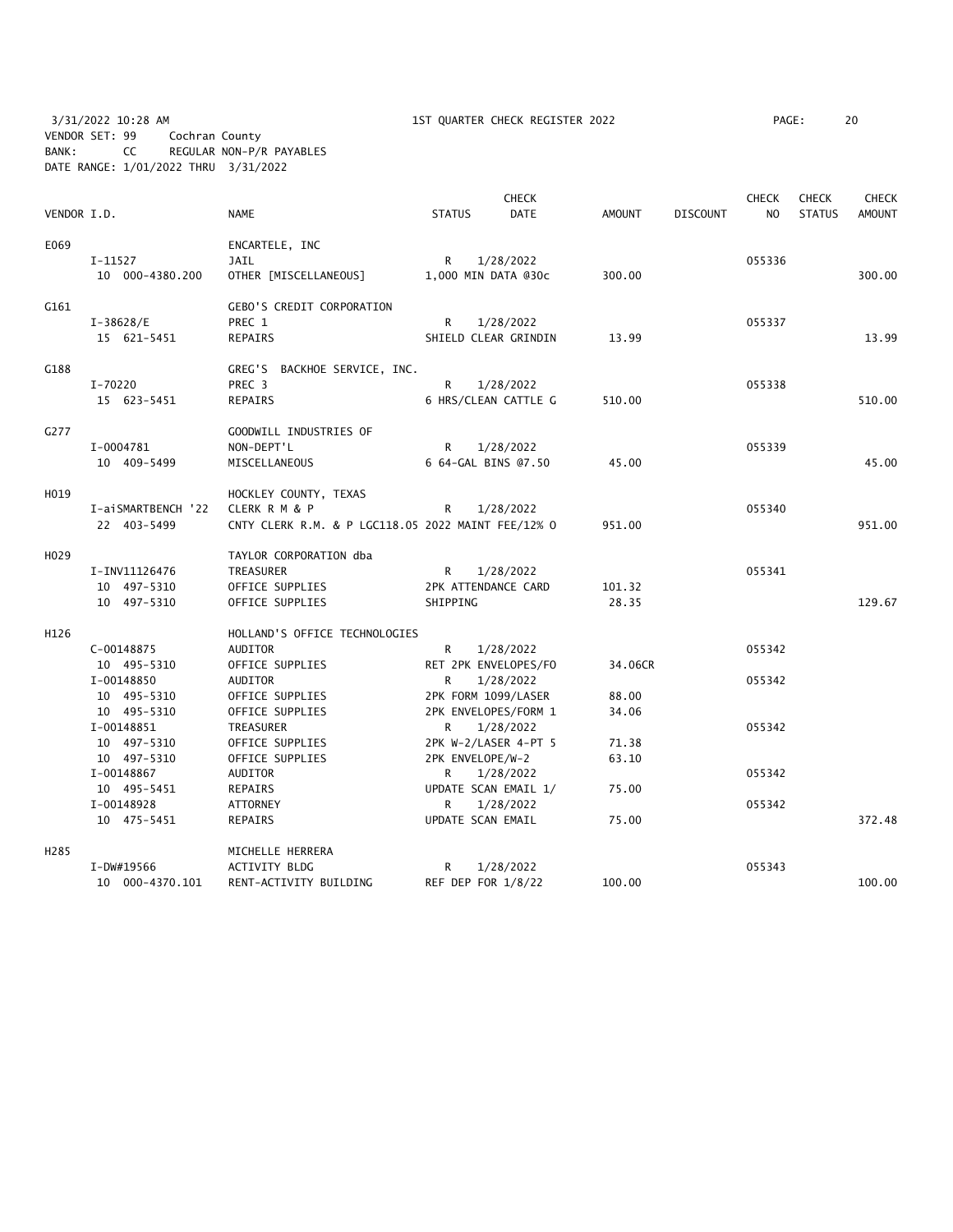3/31/2022 10:28 AM 1ST QUARTER CHECK REGISTER 2022 PAGE: 21 VENDOR SET: 99 Cochran County BANK: CC REGULAR NON-P/R PAYABLES DATE RANGE: 1/01/2022 THRU 3/31/2022

|             |                            |                                                        |                    | <b>CHECK</b>         |                |                 | <b>CHECK</b>   | <b>CHECK</b>  | <b>CHECK</b>  |
|-------------|----------------------------|--------------------------------------------------------|--------------------|----------------------|----------------|-----------------|----------------|---------------|---------------|
| VENDOR I.D. |                            | <b>NAME</b>                                            | <b>STATUS</b>      | <b>DATE</b>          | <b>AMOUNT</b>  | <b>DISCOUNT</b> | N <sub>O</sub> | <b>STATUS</b> | <b>AMOUNT</b> |
| H324        |                            | HILLIARD OFFICE SOLUTIONS, LTD                         |                    |                      |                |                 |                |               |               |
|             | I-624329                   | <b>CLERK R M &amp; P</b>                               | R                  | 1/28/2022            |                |                 | 055344         |               |               |
|             | 22 403-5499                | CNTY CLERK R.M. & P LGC118.05 RPR SMARTBENCH SERVE     |                    |                      | 306.25         |                 |                |               | 306.25        |
| J082        |                            | JOHN DEERE FINANCIAL                                   |                    |                      |                |                 |                |               |               |
|             | I-1166512                  | PREC 4                                                 | R                  | 1/28/2022            |                |                 | 055345         |               |               |
|             | 15 624-5451                | REPAIRS                                                | AIR FILTER RE51629 |                      | 59.67          |                 |                |               |               |
|             | 15 624-5451                | REPAIRS                                                | AIR FILTER RE51630 |                      | 39.68          |                 |                |               |               |
|             | 15 624-5451                | REPAIRS                                                |                    | 7GAL PLUS-50 TY26673 | 179.90         |                 |                |               |               |
|             | 15 624-5451                | REPAIRS                                                |                    | FILTER KIT DZ101880  | 19.71          |                 |                |               | 298.96        |
| L227        |                            | LYNN COUNTY SHERIFF'S OFFICE                           |                    |                      |                |                 |                |               |               |
|             | I-DEC 2021                 | <b>JAIL</b>                                            | R                  | 1/28/2022            |                |                 | 055346         |               |               |
|             | 10 512-5499                | MISCELLANEOUS                                          |                    | 23 DAYS/GEORGE ROMER | 1,150.00       |                 |                |               | 1,150.00      |
| M182        |                            | BEVERLY MCCLELLAN                                      |                    |                      |                |                 |                |               |               |
|             | $I-R/B$ ADOBE 2022         | AUDITOR                                                | R                  | 1/28/2022            |                |                 | 055347         |               |               |
|             | 10 495-5310                | OFFICE SUPPLIES                                        | R/B ADOBE DC 1YR   |                      | 179.88         |                 |                |               | 179.88        |
| N103        |                            | NETPROTEC LLC                                          |                    |                      |                |                 |                |               |               |
|             | $I - 2570$                 | JUSTICE OF PEACE                                       | R                  | 1/28/2022            |                |                 | 055348         |               |               |
|             | 10 455-5411                | MAINTENANCE CONTRACTS                                  |                    | 2 VIDEO MAGIS 1/30-2 | 249.00         |                 |                |               | 249.00        |
| P202        |                            | THE PRODUCTIVITY CENTER                                |                    |                      |                |                 |                |               |               |
|             | I-CCSD0031722              | <b>SHERIFF</b>                                         | R                  | 1/28/2022            |                |                 | 055349         |               |               |
|             | 10 560-5481                | DUES AND REGISTRATION                                  |                    | JAN '22-'23 TCLEDDS/ | 330.00         |                 |                |               | 330.00        |
| <b>Q011</b> |                            | QUADIENT LEASING USA, INC.                             |                    |                      |                |                 |                |               |               |
|             | I-N9216067                 | NON-DEPT'L                                             | R.                 | 1/28/2022            |                |                 | 055350         |               |               |
|             | 10 409-5311                | POSTAL EXPENSES                                        |                    | PSTG MCH LEASE 2/8-5 | 765.00         |                 |                |               | 765.00        |
| 0012        |                            | QUADIENT FINANCE USA, INC.                             |                    |                      |                |                 |                |               |               |
|             | I-POSTAGE 1/19/22          | <b>CLERK</b>                                           | R                  | 1/28/2022            |                |                 | 055351         |               |               |
|             | 10 403-5311                | POSTAL EXPENSES                                        |                    | POSTAGE ADDED TO MET | 500.00         |                 |                |               | 500.00        |
| S210        |                            | SHAMBURGER AUTO & FARM SUPPLY                          |                    |                      |                |                 |                |               |               |
|             | I-393032                   | PREC 2                                                 | R                  | 1/28/2022            |                |                 | 055352         |               |               |
|             | 15 622-5356<br>15 622-5356 | ROAD MATERIALS & SUPPLIES<br>ROAD MATERIALS & SUPPLIES | 2/LED LAMP         | 2/20" EXACTFITBLADE  | 29.38<br>21.98 |                 |                |               | 51.36         |
| S222        |                            | SOUTH PLAINS COMMUNICATIONS                            |                    |                      |                |                 |                |               |               |
|             | I-0122227-IN               | JUVENILE PROBATION                                     | R                  | 1/28/2022            |                |                 | 055353         |               |               |
|             | 17 573-5499                | OPERATING EXPENSES                                     |                    | RMV RADIO/CAM FR 14  | 85.00          |                 |                |               | 85.00         |
|             |                            |                                                        |                    |                      |                |                 |                |               |               |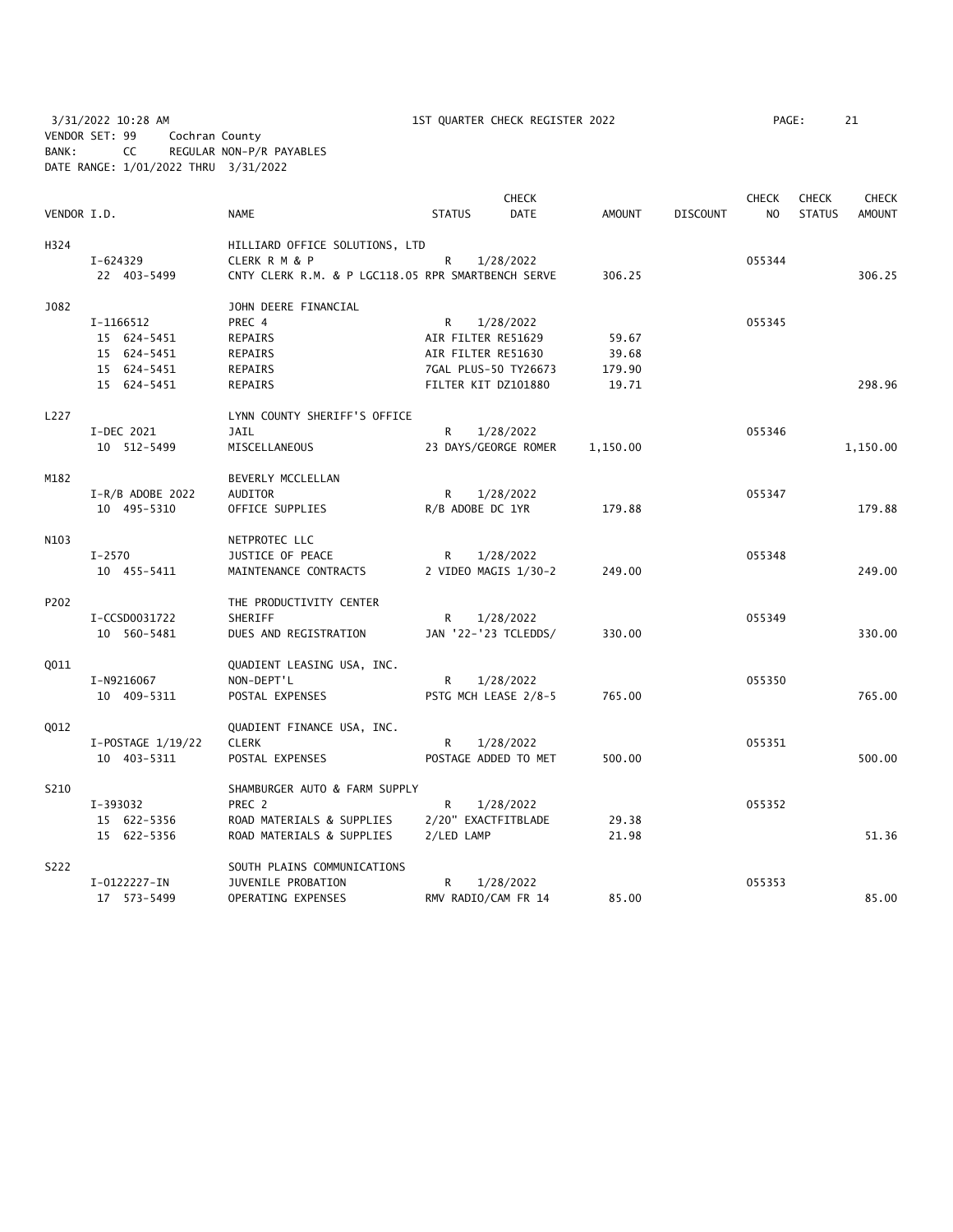3/31/2022 10:28 AM 1ST QUARTER CHECK REGISTER 2022 PAGE: 22 VENDOR SET: 99 Cochran County BANK: CC REGULAR NON-P/R PAYABLES DATE RANGE: 1/01/2022 THRU 3/31/2022

|             |                   |                         |                      | <b>CHECK</b>         |               |                 | <b>CHECK</b>   | <b>CHECK</b>  | <b>CHECK</b>  |
|-------------|-------------------|-------------------------|----------------------|----------------------|---------------|-----------------|----------------|---------------|---------------|
| VENDOR I.D. |                   | NAME                    | <b>STATUS</b>        | <b>DATE</b>          | <b>AMOUNT</b> | <b>DISCOUNT</b> | N <sub>O</sub> | <b>STATUS</b> | <b>AMOUNT</b> |
| S242        |                   | SAM'S CLUB              |                      |                      |               |                 |                |               |               |
|             | I-0RD#9819911767  | JAIL/NON-DEPT'L         | R                    | 1/28/2022            |               |                 | 055354         |               |               |
|             | 10 512-5392       | MISCELLANEOUS SUPPLIES  | 2/HEFTY BOWLS 300CT  |                      | 22.48         |                 |                |               |               |
|             | 10 409-5300       | COUNTY-WIDE SUPPLIES    | 2/HEFTY PLATES       |                      | 25.96         |                 |                |               |               |
|             | 10 512-5392       | MISCELLANEOUS SUPPLIES  | 2/HEFTY PLATES       |                      | 25.96         |                 |                |               |               |
|             | 10 512-5333       | FOOD-PRISONERS          | 8PK MASHED POTATOES  |                      | 6.48          |                 |                |               |               |
|             | 10 512-5333       | FOOD-PRISONERS          | PINTO BEANS 50#      |                      | 30.72         |                 |                |               |               |
|             | 10 512-5333       | FOOD-PRISONERS          | 5/3QT CANOLA OIL     |                      | 59.90         |                 |                |               |               |
|             | 10 512-5333       | FOOD-PRISONERS          | EGGS 15DZ            |                      | 28.02         |                 |                |               |               |
|             | 10 512-5333       | FOOD-PRISONERS          | 2/HEINZ KETCHUP      |                      | 15.36         |                 |                |               |               |
|             | 10 512-5333       | FOOD-PRISONERS          |                      | 2/8PK RANCH STYLE BE | 12.52         |                 |                |               |               |
|             | 10 512-5333       | FOOD-PRISONERS          |                      | 2/8LB YELLOW POTATOE | 9.24          |                 |                |               |               |
|             | 10 512-5333       | FOOD-PRISONERS          | FRENCH FRIES 30#     |                      | 19.48         |                 |                |               |               |
|             | 10 512-5333       | FOOD-PRISONERS          | FRITOS CORN CHIPS    |                      | 14.98         |                 |                |               |               |
|             | 10 512-5333       | FOOD-PRISONERS          |                      | 2/6PK WOLF BRAND CHI | 17.28         |                 |                |               |               |
|             | 10 512-5392       | MISCELLANEOUS SUPPLIES  | PAPER TOWELS         |                      | 16.98         |                 |                |               |               |
|             | 10 512-5392       | MISCELLANEOUS SUPPLIES  | FOIL                 |                      | 19.48         |                 |                |               | 324.84        |
| S281        |                   | <b>STAPLES</b>          |                      |                      |               |                 |                |               |               |
|             | I-2987357201      | <b>ATTORNEY</b>         | R                    | 1/28/2022            |               |                 | 055355         |               |               |
|             | 10 475-5310       | OFFICE SUPPLIES         | 2022 DESK CALENDAR   |                      | 7.99          |                 |                |               |               |
|             | 10 475-5310       | OFFICE SUPPLIES         | CPN/DISC             |                      | 2.00CR        |                 |                |               |               |
|             | 10 475-5310       | OFFICE SUPPLIES         | CPN/DISC             |                      | 5.00CR        |                 |                |               |               |
|             | I-2990127861      | SHERIFF                 | R                    | 1/28/2022            |               |                 | 055355         |               |               |
|             | 10 560-5310       | OFFICE SUPPLIES         | DURACELL BATT AA     |                      | 30.49         |                 |                |               |               |
|             | 10 560-5310       | OFFICE SUPPLIES         | DURACELL BATT AAA    |                      | 30.49         |                 |                |               |               |
|             | 10 560-5310       | OFFICE SUPPLIES         | CPN/DISC             |                      | 1.52CR        |                 |                |               |               |
|             | I-2990761161      | SHERIFF                 | R                    | 1/28/2022            |               |                 | 055355         |               |               |
|             | 10 560-5310       | OFFICE SUPPLIES         |                      | LOGITECH MK320 KEYBR | 27.99         |                 |                |               |               |
|             | 10 560-5310       | OFFICE SUPPLIES         |                      | SMEAD SUPERTAB FILEP | 29.49         |                 |                |               | 117.93        |
| S416        |                   | SOS WASTE DISPOSAL, INC |                      |                      |               |                 |                |               |               |
|             | I-148170          | PREC 3/PREC 4           | R                    | 1/28/2022            |               |                 | 055356         |               |               |
|             | 15 623-5440       | UTILITIES               |                      | DUMPSTER SVC JAN 202 | 78.74         |                 |                |               |               |
|             | 15 624-5440       | UTILITIES               |                      | DUMPSTER SVC JAN 202 | 78.74         |                 |                |               | 157.48        |
| S432        |                   | ISAIAS J SOLORZANO      |                      |                      |               |                 |                |               |               |
|             | I-6469/L GUAJARDO | COUNTY COURT            | R                    | 1/28/2022            |               |                 | 055357         |               |               |
|             | 10 426-5400       | ATTORNEY AD LITEM       | DISM(M)/LETICIA GUAJ |                      | 100.00        |                 |                |               |               |
|             | I-6497/L GUAJARDO | COUNTY COURT            | R                    | 1/28/2022            |               |                 | 055357         |               |               |
|             | 10 426-5400       | ATTORNEY AD LITEM       | DISM(M)/LETICIA GUAJ |                      | 100.00        |                 |                |               | 200.00        |
| S469        |                   | SIMPLIFY COMPLIANCE LLC |                      |                      |               |                 |                |               |               |
|             | I-19379316        | TREASURER               | R                    | 1/28/2022            |               |                 | 055358         |               |               |
|             | 10 497-5310       | OFFICE SUPPLIES         |                      | FAIR LABOR STRDS/ONL | 1,185.00      |                 |                |               | 1,185.00      |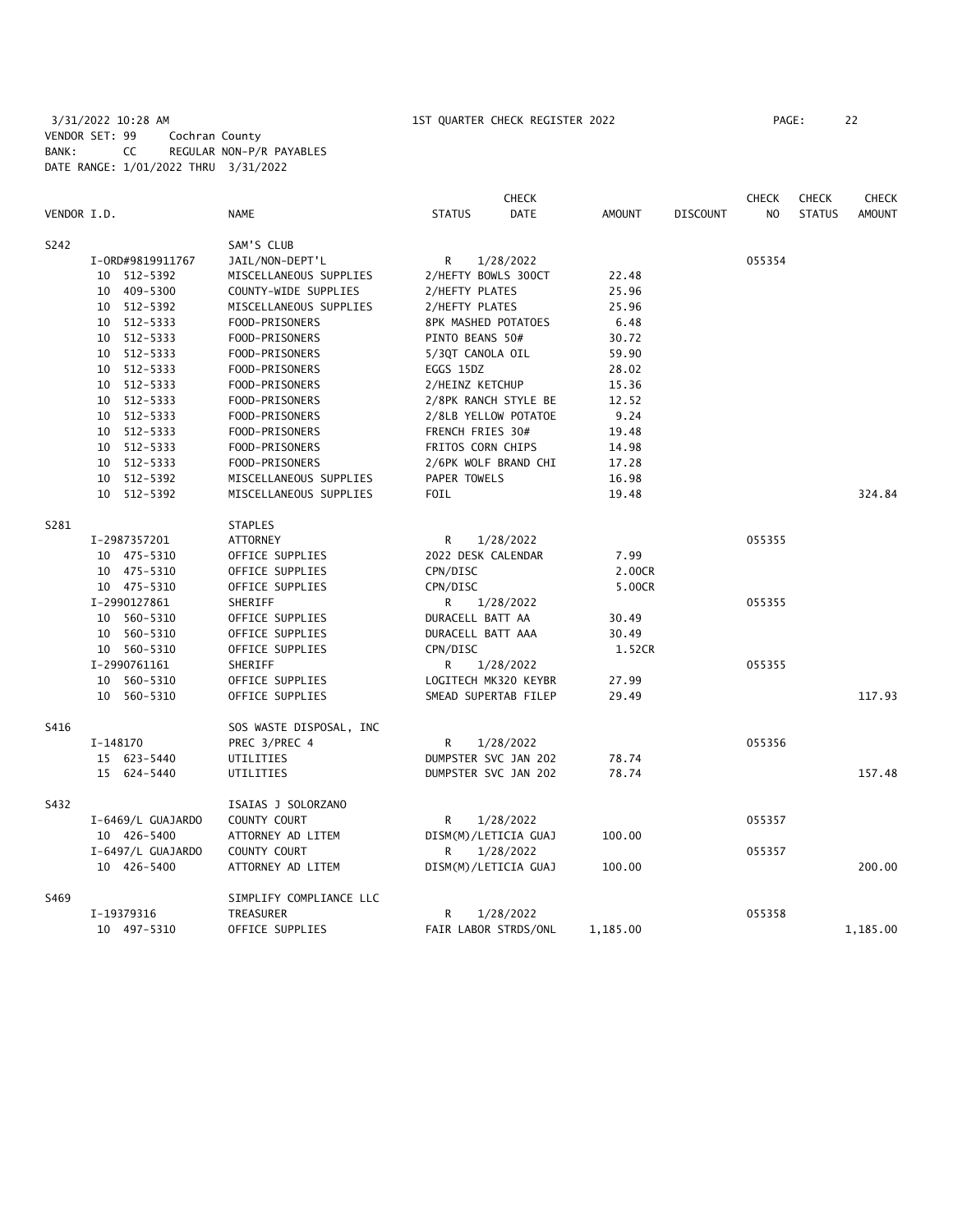3/31/2022 10:28 AM 1ST QUARTER CHECK REGISTER 2022 PAGE: 23 VENDOR SET: 99 Cochran County BANK: CC REGULAR NON-P/R PAYABLES DATE RANGE: 1/01/2022 THRU 3/31/2022

| VENDOR I.D. |                                   | <b>NAME</b>                   | <b>STATUS</b>        | <b>CHECK</b><br><b>DATE</b> | <b>AMOUNT</b> | <b>DISCOUNT</b> | <b>CHECK</b><br>N <sub>O</sub> | <b>CHECK</b><br><b>STATUS</b> | <b>CHECK</b><br><b>AMOUNT</b> |
|-------------|-----------------------------------|-------------------------------|----------------------|-----------------------------|---------------|-----------------|--------------------------------|-------------------------------|-------------------------------|
| T087        |                                   | TEXAS DEPARTMENT OF HEALTH    |                      |                             |               |                 |                                |                               |                               |
|             | I-2015218                         | <b>CLERK</b>                  | R                    | 1/28/2022                   |               |                 | 055359                         |                               |                               |
|             | 10 403-5310                       | OFFICE SUPPLIES               | 7 REMOTE BIRTH ACCES |                             | 12.81         |                 |                                |                               | 12.81                         |
| T148        |                                   | TASCOSA OFFICE MACHINES INC   |                      |                             |               |                 |                                |                               |                               |
|             | $I-311257$                        | <b>CLERK</b>                  | R                    | 1/28/2022                   |               |                 | 055360                         |                               |                               |
|             | 10 403-5411                       | MAINTENANCE CONTRACTS         | 1,217 COPIES 12/10-1 |                             | 18.26         |                 |                                |                               | 18.26                         |
| T312        |                                   | TEXAS ASSOCIATION OF COUNTIES |                      |                             |               |                 |                                |                               |                               |
|             | I-'22 TAC DUES                    | COMMISIONERS COURT            | R                    | 1/28/2022                   |               |                 | 055361                         |                               |                               |
|             | 15 610-5481                       | DUES AND REGISTRATION         | 2022 ANNUAL COUNTY D |                             | 550.00        |                 |                                |                               | 550.00                        |
| U036        |                                   | UNIFIRST HOLDINGS, INC.       |                      |                             |               |                 |                                |                               |                               |
|             | I-831 2613626                     | JAIL/COURTHOUSE               | R                    | 1/28/2022                   |               |                 | 055362                         |                               |                               |
|             | 10 510-5332                       | CUSTODIAL SUPPLIES            | 4 MATS 4x6           |                             | 14.80         |                 |                                |                               |                               |
|             | 10 512-5392                       | MISCELLANEOUS SUPPLIES        | 200 MICROFIBER TOWEL |                             | 26.00         |                 |                                |                               |                               |
|             | 10 512-5392                       | MISCELLANEOUS SUPPLIES        | DEFE CHG             |                             | 8.50          |                 |                                |                               |                               |
|             | 10 510-5332                       | CUSTODIAL SUPPLIES            | 4 MAT PROTECTION     |                             | 1.00          |                 |                                |                               |                               |
|             | I-831 2616359                     | JAIL/COURTHOUSE               | R                    | 1/28/2022                   |               |                 | 055362                         |                               |                               |
|             | 10 510-5332                       | CUSTODIAL SUPPLIES            | 4 MATS 4x6           |                             | 14.80         |                 |                                |                               |                               |
|             | 10 512-5392                       | MISCELLANEOUS SUPPLIES        | 200 MICROFIBER TOWEL |                             | 26.00         |                 |                                |                               |                               |
|             | 10 512-5392                       | MISCELLANEOUS SUPPLIES        | DEFE CHG             |                             | 8.50          |                 |                                |                               |                               |
|             | 10 510-5332                       | CUSTODIAL SUPPLIES            | 4 MAT PROTECTION     |                             | 1.00          |                 |                                |                               | 100.60                        |
| W010        |                                   | WEST TEXAS GAS INC            |                      |                             |               |                 |                                |                               |                               |
|             | I-020036001501 1/22 PARK/SHOP     |                               | R                    | 1/28/2022                   |               |                 | 055363                         |                               |                               |
|             | 10 660-5440                       | UTILITIES & IRRIGATION        | GAS SVC 11/30-12/28/ |                             | 17.00         |                 |                                |                               |                               |
|             | I-020036002501 1/22 PARK/SHOWBARN |                               | R                    | 1/28/2022                   |               |                 | 055363                         |                               |                               |
|             | 10 660-5440                       | UTILITIES & IRRIGATION        | 30.5MCF 11/30-12/28/ |                             | 82.05         |                 |                                |                               |                               |
|             | 10 660-5440                       | UTILITIES & IRRIGATION        | COST OF GAS (2.69)   |                             | 160.82        |                 |                                |                               |                               |
|             | 10 660-5440                       | UTILITIES & IRRIGATION        | <b>CUSTOMER CHG</b>  |                             | 30.00         |                 |                                |                               |                               |
|             | 10 660-5440                       | UTILITIES & IRRIGATION        | RATE CASE EXP SURCHG |                             | 2.26          |                 |                                |                               |                               |
|             | I-020049022001 1/22 PREC 3        |                               | R                    | 1/28/2022                   |               |                 | 055363                         |                               |                               |
|             | 15 623-5440                       | UTILITIES                     | 2.4MCF 12/1-12/28/21 |                             | 6.46          |                 |                                |                               |                               |
|             | 15 623-5440                       | UTILITIES                     | COST OF GAS (5.273)  |                             | 12.65         |                 |                                |                               |                               |
|             | 15 623-5440                       | UTILITIES                     | <b>CUSTOMER CHG</b>  |                             | 30.00         |                 |                                |                               |                               |
|             | 15 623-5440                       | UTILITIES                     | RATE CASE EXP SURCHG |                             | 0.18          |                 |                                |                               | 341.42                        |
| W055        |                                   | WINDSTREAM COMMUNICATIONS SW  |                      |                             |               |                 |                                |                               |                               |
|             | I-266-5215 DEC21                  | NON-DEPT'L/EXT SVC            | R                    | 1/28/2022                   |               |                 | 055364                         |                               |                               |
|             | 10 409-5420                       | TELECOMMUNICATIONS            | BASIC SVC/3 LINES    |                             | 103.39        |                 |                                |                               |                               |
|             | 10 409-5420                       | TELECOMMUNICATIONS            | <b>FEES</b>          |                             | 62.88         |                 |                                |                               |                               |
|             | 10 409-5420                       | TELECOMMUNICATIONS            | LONG DISTANCE SVC    |                             | 1.70          |                 |                                |                               |                               |
|             | I-266-5412 DEC21                  | NON-DEPT'L/DIST CT/CONSTABLE  | R                    | 1/28/2022                   |               |                 | 055364                         |                               |                               |
|             | 10 409-5420                       | TELECOMMUNICATIONS            | SVC/2 LINES          |                             | 74.41         |                 |                                |                               |                               |
|             | 10 409-5420                       | TELECOMMUNICATIONS            | <b>FEES</b>          |                             | 41.93         |                 |                                |                               |                               |
|             | 10 409-5420                       | TELECOMMUNICATIONS            | LONG DISTANCE SVC    |                             | 0.42          |                 |                                |                               |                               |

I-266-5700 DEC21 NON-DEPT'L/SHERIFF R 1/28/2022 055364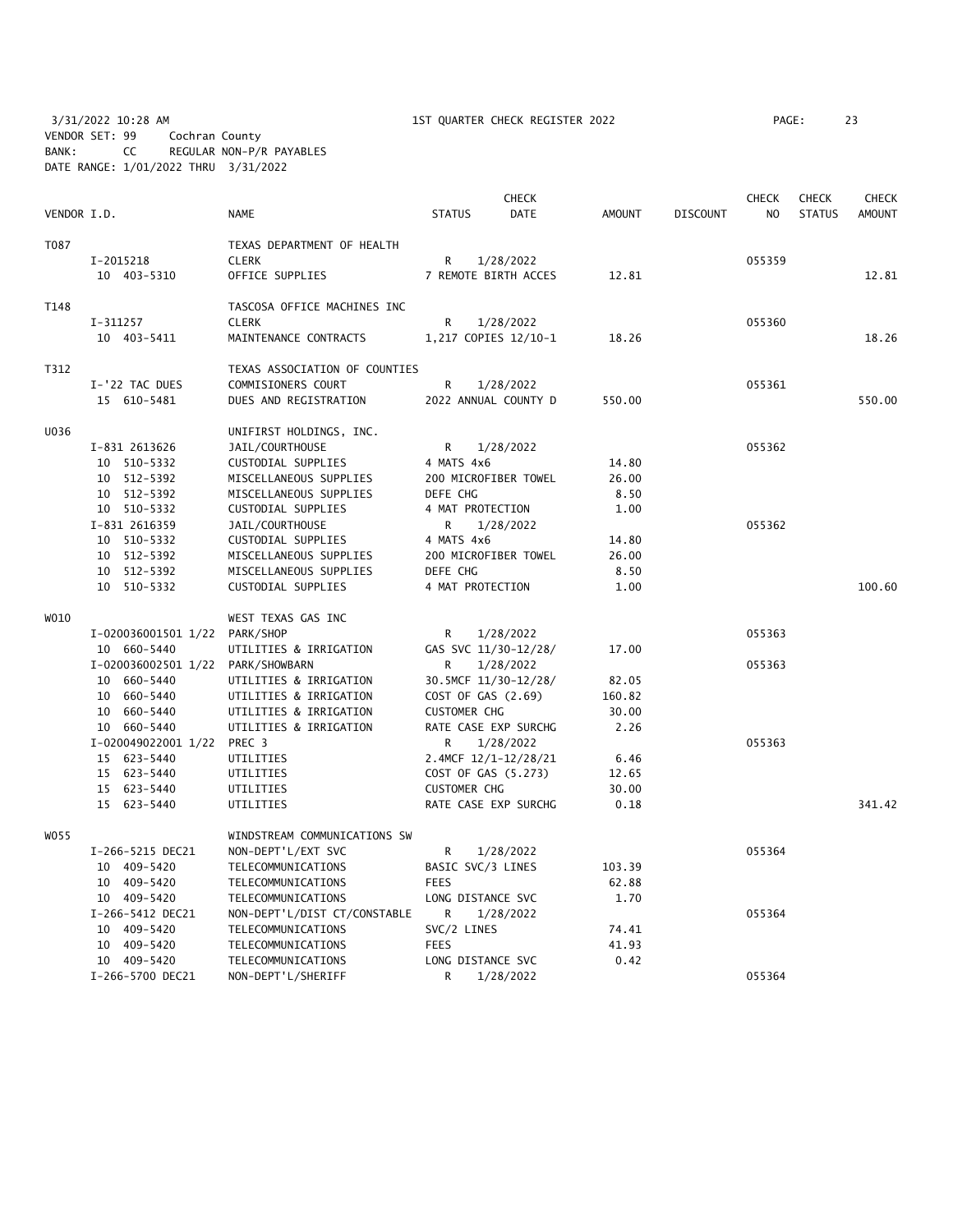3/31/2022 10:28 AM 1ST QUARTER CHECK REGISTER 2022 PAGE: 24 VENDOR SET: 99 Cochran County BANK: CC REGULAR NON-P/R PAYABLES DATE RANGE: 1/01/2022 THRU 3/31/2022

| VENDOR I.D.<br><b>NAME</b><br><b>STATUS</b><br><b>DATE</b><br><b>AMOUNT</b><br><b>DISCOUNT</b><br>NO<br><b>STATUS</b><br><b>AMOUNT</b><br>W055<br>WINDSTREAM COMMUNICATIONS<br>(CONT)<br>NON-DEPT'L/SHERIFF<br>055364<br>I-266-5700 DEC21<br>R<br>1/28/2022<br>10 409-5420<br>BASIC SVC<br>52.87<br>TELECOMMUNICATIONS<br>10 409-5420<br>TELECOMMUNICATIONS<br><b>FEES</b><br>14.85<br>10 409-5420<br>TELECOMMUNICATIONS<br>LONG DISTANCE SVC<br>11.83<br>I-266-8661 DEC21<br>R<br>NON-DEPT'L/ATTORNEY<br>1/28/2022<br>055364<br>10 409-5420<br>BASIC SVC/2 LINES<br>TELECOMMUNICATIONS<br>64.21<br>10 409-5420<br><b>FEES</b><br>41.91<br>TELECOMMUNICATIONS<br>10 409-5420<br>TELECOMMUNICATIONS<br>LONG DISTANCE SVC<br>1.91<br>I-266-8888 DEC21<br>R<br>055364<br>NON-DEPT'L/SHERIFF<br>1/28/2022<br>10 409-5420<br>BASIC SVC/FAX LINE<br>32.38<br>TELECOMMUNICATIONS<br>10 409-5420<br><b>FEES</b><br>TELECOMMUNICATIONS<br>14.82<br>10 409-5420<br>LONG DISTANCE SVC<br>1.59<br>521.10<br>TELECOMMUNICATIONS<br>W193<br>WESTWARD AUTOMOTIVE REPAIR LLC<br><b>CEMETERY</b><br>055365<br>$I - 1446$<br>R<br>1/28/2022<br>10 516-5451<br>REPAIR<br>R&R INTAKE MANIFOLD/<br>420.00<br>10 516-5451<br>REPAIR<br>R&R IDLER PULLEYS/BE<br>75.00<br>10 516-5451<br>INTAKE MANIFOLD/10 F<br>498.55<br>REPAIR<br>10 516-5451<br>REPAIR<br>8/SPARK PLUGS<br>32.56<br>10 516-5451<br>REPAIR<br>PULLEY<br>30.66<br>10 516-5451<br>REPAIR<br>PULLEY<br>37.44<br>10 516-5451<br>REPAIR<br>PULLEY<br>37.44<br>10 516-5451<br>REPAIR<br>IGNITION COIL<br>64.57<br>10 516-5451<br>REPAIR<br>7/COP BOOT<br>89.25<br><b>BELT</b><br>10 516-5451<br>REPAIR<br>62.89<br>10 516-5451<br>REPAIR<br>2GL ANTIFREEZE<br>35.50<br>10 516-5451<br>REPAIR<br>SHOP SUPPLIES<br>2.48<br>10 516-5451<br>REPAIR<br>HAZ WASTE FEE<br>7.00<br>$I - 1450$<br>R.<br>SHERIFF<br>1/28/2022<br>055365<br>10 560-5451<br>MACHINERY-NON-OFFICE REPAIR<br>OIL CHG, FILTER, FLUID<br>20.00<br>10 560-5451<br>MACHINERY-NON-OFFICE REPAIR<br>HAZ WASTE FEE<br>1.75<br>$I-1451$<br>SHERIFF<br>055365<br>R<br>1/28/2022<br>10 560-5451<br>MACHINERY-NON-OFFICE REPAIR<br>OIL CHG, FLUIDS, FILTE<br>20.00<br>1,436.84<br>10 560-5451<br>MACHINERY-NON-OFFICE REPAIR<br>HAZ WASTE FEE<br>1.75<br>W <sub>235</sub><br>VANDY NELSON dba<br>$I - 4007$<br>COURTHOUSE/ACT BLDG/LIBRARY<br>055366<br>R<br>1/28/2022<br>10 510-5332<br>CUSTODIAL SUPPLIES<br>SPRAY BUGS<br>70.00<br>10 662-5332<br>CUSTODIAL SUPPLIES<br>SPRAY BUGS<br>45.00<br>CUSTODIAL SUPPLIES<br>150.00<br>10 650-5332<br>SPRAY BUGS<br>35.00<br>W243<br>WANDA'S DESIGNS AND EMBROIDERY<br>$I-21237$<br>SHERIFF<br>055367<br>R<br>1/28/2022<br>OFFICE SUPPLIES<br>10 560-5310<br>7/BLK LANYARDS PRE-S<br>63.70<br>63.70 |  |  | <b>CHECK</b> |  | <b>CHECK</b> | <b>CHECK</b> | <b>CHECK</b> |
|--------------------------------------------------------------------------------------------------------------------------------------------------------------------------------------------------------------------------------------------------------------------------------------------------------------------------------------------------------------------------------------------------------------------------------------------------------------------------------------------------------------------------------------------------------------------------------------------------------------------------------------------------------------------------------------------------------------------------------------------------------------------------------------------------------------------------------------------------------------------------------------------------------------------------------------------------------------------------------------------------------------------------------------------------------------------------------------------------------------------------------------------------------------------------------------------------------------------------------------------------------------------------------------------------------------------------------------------------------------------------------------------------------------------------------------------------------------------------------------------------------------------------------------------------------------------------------------------------------------------------------------------------------------------------------------------------------------------------------------------------------------------------------------------------------------------------------------------------------------------------------------------------------------------------------------------------------------------------------------------------------------------------------------------------------------------------------------------------------------------------------------------------------------------------------------------------------------------------------------------------------------------------------------------------------------------------------------------------------------------------------------------------------------------------------------------------------------------------------------------------------------------------------------------------------------------------------------------------------------------------------------------------------------------------------------------------------------------------------------------|--|--|--------------|--|--------------|--------------|--------------|
|                                                                                                                                                                                                                                                                                                                                                                                                                                                                                                                                                                                                                                                                                                                                                                                                                                                                                                                                                                                                                                                                                                                                                                                                                                                                                                                                                                                                                                                                                                                                                                                                                                                                                                                                                                                                                                                                                                                                                                                                                                                                                                                                                                                                                                                                                                                                                                                                                                                                                                                                                                                                                                                                                                                                            |  |  |              |  |              |              |              |
|                                                                                                                                                                                                                                                                                                                                                                                                                                                                                                                                                                                                                                                                                                                                                                                                                                                                                                                                                                                                                                                                                                                                                                                                                                                                                                                                                                                                                                                                                                                                                                                                                                                                                                                                                                                                                                                                                                                                                                                                                                                                                                                                                                                                                                                                                                                                                                                                                                                                                                                                                                                                                                                                                                                                            |  |  |              |  |              |              |              |
|                                                                                                                                                                                                                                                                                                                                                                                                                                                                                                                                                                                                                                                                                                                                                                                                                                                                                                                                                                                                                                                                                                                                                                                                                                                                                                                                                                                                                                                                                                                                                                                                                                                                                                                                                                                                                                                                                                                                                                                                                                                                                                                                                                                                                                                                                                                                                                                                                                                                                                                                                                                                                                                                                                                                            |  |  |              |  |              |              |              |
|                                                                                                                                                                                                                                                                                                                                                                                                                                                                                                                                                                                                                                                                                                                                                                                                                                                                                                                                                                                                                                                                                                                                                                                                                                                                                                                                                                                                                                                                                                                                                                                                                                                                                                                                                                                                                                                                                                                                                                                                                                                                                                                                                                                                                                                                                                                                                                                                                                                                                                                                                                                                                                                                                                                                            |  |  |              |  |              |              |              |
|                                                                                                                                                                                                                                                                                                                                                                                                                                                                                                                                                                                                                                                                                                                                                                                                                                                                                                                                                                                                                                                                                                                                                                                                                                                                                                                                                                                                                                                                                                                                                                                                                                                                                                                                                                                                                                                                                                                                                                                                                                                                                                                                                                                                                                                                                                                                                                                                                                                                                                                                                                                                                                                                                                                                            |  |  |              |  |              |              |              |
|                                                                                                                                                                                                                                                                                                                                                                                                                                                                                                                                                                                                                                                                                                                                                                                                                                                                                                                                                                                                                                                                                                                                                                                                                                                                                                                                                                                                                                                                                                                                                                                                                                                                                                                                                                                                                                                                                                                                                                                                                                                                                                                                                                                                                                                                                                                                                                                                                                                                                                                                                                                                                                                                                                                                            |  |  |              |  |              |              |              |
|                                                                                                                                                                                                                                                                                                                                                                                                                                                                                                                                                                                                                                                                                                                                                                                                                                                                                                                                                                                                                                                                                                                                                                                                                                                                                                                                                                                                                                                                                                                                                                                                                                                                                                                                                                                                                                                                                                                                                                                                                                                                                                                                                                                                                                                                                                                                                                                                                                                                                                                                                                                                                                                                                                                                            |  |  |              |  |              |              |              |
|                                                                                                                                                                                                                                                                                                                                                                                                                                                                                                                                                                                                                                                                                                                                                                                                                                                                                                                                                                                                                                                                                                                                                                                                                                                                                                                                                                                                                                                                                                                                                                                                                                                                                                                                                                                                                                                                                                                                                                                                                                                                                                                                                                                                                                                                                                                                                                                                                                                                                                                                                                                                                                                                                                                                            |  |  |              |  |              |              |              |
|                                                                                                                                                                                                                                                                                                                                                                                                                                                                                                                                                                                                                                                                                                                                                                                                                                                                                                                                                                                                                                                                                                                                                                                                                                                                                                                                                                                                                                                                                                                                                                                                                                                                                                                                                                                                                                                                                                                                                                                                                                                                                                                                                                                                                                                                                                                                                                                                                                                                                                                                                                                                                                                                                                                                            |  |  |              |  |              |              |              |
|                                                                                                                                                                                                                                                                                                                                                                                                                                                                                                                                                                                                                                                                                                                                                                                                                                                                                                                                                                                                                                                                                                                                                                                                                                                                                                                                                                                                                                                                                                                                                                                                                                                                                                                                                                                                                                                                                                                                                                                                                                                                                                                                                                                                                                                                                                                                                                                                                                                                                                                                                                                                                                                                                                                                            |  |  |              |  |              |              |              |
|                                                                                                                                                                                                                                                                                                                                                                                                                                                                                                                                                                                                                                                                                                                                                                                                                                                                                                                                                                                                                                                                                                                                                                                                                                                                                                                                                                                                                                                                                                                                                                                                                                                                                                                                                                                                                                                                                                                                                                                                                                                                                                                                                                                                                                                                                                                                                                                                                                                                                                                                                                                                                                                                                                                                            |  |  |              |  |              |              |              |
|                                                                                                                                                                                                                                                                                                                                                                                                                                                                                                                                                                                                                                                                                                                                                                                                                                                                                                                                                                                                                                                                                                                                                                                                                                                                                                                                                                                                                                                                                                                                                                                                                                                                                                                                                                                                                                                                                                                                                                                                                                                                                                                                                                                                                                                                                                                                                                                                                                                                                                                                                                                                                                                                                                                                            |  |  |              |  |              |              |              |
|                                                                                                                                                                                                                                                                                                                                                                                                                                                                                                                                                                                                                                                                                                                                                                                                                                                                                                                                                                                                                                                                                                                                                                                                                                                                                                                                                                                                                                                                                                                                                                                                                                                                                                                                                                                                                                                                                                                                                                                                                                                                                                                                                                                                                                                                                                                                                                                                                                                                                                                                                                                                                                                                                                                                            |  |  |              |  |              |              |              |
|                                                                                                                                                                                                                                                                                                                                                                                                                                                                                                                                                                                                                                                                                                                                                                                                                                                                                                                                                                                                                                                                                                                                                                                                                                                                                                                                                                                                                                                                                                                                                                                                                                                                                                                                                                                                                                                                                                                                                                                                                                                                                                                                                                                                                                                                                                                                                                                                                                                                                                                                                                                                                                                                                                                                            |  |  |              |  |              |              |              |
|                                                                                                                                                                                                                                                                                                                                                                                                                                                                                                                                                                                                                                                                                                                                                                                                                                                                                                                                                                                                                                                                                                                                                                                                                                                                                                                                                                                                                                                                                                                                                                                                                                                                                                                                                                                                                                                                                                                                                                                                                                                                                                                                                                                                                                                                                                                                                                                                                                                                                                                                                                                                                                                                                                                                            |  |  |              |  |              |              |              |
|                                                                                                                                                                                                                                                                                                                                                                                                                                                                                                                                                                                                                                                                                                                                                                                                                                                                                                                                                                                                                                                                                                                                                                                                                                                                                                                                                                                                                                                                                                                                                                                                                                                                                                                                                                                                                                                                                                                                                                                                                                                                                                                                                                                                                                                                                                                                                                                                                                                                                                                                                                                                                                                                                                                                            |  |  |              |  |              |              |              |
|                                                                                                                                                                                                                                                                                                                                                                                                                                                                                                                                                                                                                                                                                                                                                                                                                                                                                                                                                                                                                                                                                                                                                                                                                                                                                                                                                                                                                                                                                                                                                                                                                                                                                                                                                                                                                                                                                                                                                                                                                                                                                                                                                                                                                                                                                                                                                                                                                                                                                                                                                                                                                                                                                                                                            |  |  |              |  |              |              |              |
|                                                                                                                                                                                                                                                                                                                                                                                                                                                                                                                                                                                                                                                                                                                                                                                                                                                                                                                                                                                                                                                                                                                                                                                                                                                                                                                                                                                                                                                                                                                                                                                                                                                                                                                                                                                                                                                                                                                                                                                                                                                                                                                                                                                                                                                                                                                                                                                                                                                                                                                                                                                                                                                                                                                                            |  |  |              |  |              |              |              |
|                                                                                                                                                                                                                                                                                                                                                                                                                                                                                                                                                                                                                                                                                                                                                                                                                                                                                                                                                                                                                                                                                                                                                                                                                                                                                                                                                                                                                                                                                                                                                                                                                                                                                                                                                                                                                                                                                                                                                                                                                                                                                                                                                                                                                                                                                                                                                                                                                                                                                                                                                                                                                                                                                                                                            |  |  |              |  |              |              |              |
|                                                                                                                                                                                                                                                                                                                                                                                                                                                                                                                                                                                                                                                                                                                                                                                                                                                                                                                                                                                                                                                                                                                                                                                                                                                                                                                                                                                                                                                                                                                                                                                                                                                                                                                                                                                                                                                                                                                                                                                                                                                                                                                                                                                                                                                                                                                                                                                                                                                                                                                                                                                                                                                                                                                                            |  |  |              |  |              |              |              |
|                                                                                                                                                                                                                                                                                                                                                                                                                                                                                                                                                                                                                                                                                                                                                                                                                                                                                                                                                                                                                                                                                                                                                                                                                                                                                                                                                                                                                                                                                                                                                                                                                                                                                                                                                                                                                                                                                                                                                                                                                                                                                                                                                                                                                                                                                                                                                                                                                                                                                                                                                                                                                                                                                                                                            |  |  |              |  |              |              |              |
|                                                                                                                                                                                                                                                                                                                                                                                                                                                                                                                                                                                                                                                                                                                                                                                                                                                                                                                                                                                                                                                                                                                                                                                                                                                                                                                                                                                                                                                                                                                                                                                                                                                                                                                                                                                                                                                                                                                                                                                                                                                                                                                                                                                                                                                                                                                                                                                                                                                                                                                                                                                                                                                                                                                                            |  |  |              |  |              |              |              |
|                                                                                                                                                                                                                                                                                                                                                                                                                                                                                                                                                                                                                                                                                                                                                                                                                                                                                                                                                                                                                                                                                                                                                                                                                                                                                                                                                                                                                                                                                                                                                                                                                                                                                                                                                                                                                                                                                                                                                                                                                                                                                                                                                                                                                                                                                                                                                                                                                                                                                                                                                                                                                                                                                                                                            |  |  |              |  |              |              |              |
|                                                                                                                                                                                                                                                                                                                                                                                                                                                                                                                                                                                                                                                                                                                                                                                                                                                                                                                                                                                                                                                                                                                                                                                                                                                                                                                                                                                                                                                                                                                                                                                                                                                                                                                                                                                                                                                                                                                                                                                                                                                                                                                                                                                                                                                                                                                                                                                                                                                                                                                                                                                                                                                                                                                                            |  |  |              |  |              |              |              |
|                                                                                                                                                                                                                                                                                                                                                                                                                                                                                                                                                                                                                                                                                                                                                                                                                                                                                                                                                                                                                                                                                                                                                                                                                                                                                                                                                                                                                                                                                                                                                                                                                                                                                                                                                                                                                                                                                                                                                                                                                                                                                                                                                                                                                                                                                                                                                                                                                                                                                                                                                                                                                                                                                                                                            |  |  |              |  |              |              |              |
|                                                                                                                                                                                                                                                                                                                                                                                                                                                                                                                                                                                                                                                                                                                                                                                                                                                                                                                                                                                                                                                                                                                                                                                                                                                                                                                                                                                                                                                                                                                                                                                                                                                                                                                                                                                                                                                                                                                                                                                                                                                                                                                                                                                                                                                                                                                                                                                                                                                                                                                                                                                                                                                                                                                                            |  |  |              |  |              |              |              |
|                                                                                                                                                                                                                                                                                                                                                                                                                                                                                                                                                                                                                                                                                                                                                                                                                                                                                                                                                                                                                                                                                                                                                                                                                                                                                                                                                                                                                                                                                                                                                                                                                                                                                                                                                                                                                                                                                                                                                                                                                                                                                                                                                                                                                                                                                                                                                                                                                                                                                                                                                                                                                                                                                                                                            |  |  |              |  |              |              |              |
|                                                                                                                                                                                                                                                                                                                                                                                                                                                                                                                                                                                                                                                                                                                                                                                                                                                                                                                                                                                                                                                                                                                                                                                                                                                                                                                                                                                                                                                                                                                                                                                                                                                                                                                                                                                                                                                                                                                                                                                                                                                                                                                                                                                                                                                                                                                                                                                                                                                                                                                                                                                                                                                                                                                                            |  |  |              |  |              |              |              |
|                                                                                                                                                                                                                                                                                                                                                                                                                                                                                                                                                                                                                                                                                                                                                                                                                                                                                                                                                                                                                                                                                                                                                                                                                                                                                                                                                                                                                                                                                                                                                                                                                                                                                                                                                                                                                                                                                                                                                                                                                                                                                                                                                                                                                                                                                                                                                                                                                                                                                                                                                                                                                                                                                                                                            |  |  |              |  |              |              |              |
|                                                                                                                                                                                                                                                                                                                                                                                                                                                                                                                                                                                                                                                                                                                                                                                                                                                                                                                                                                                                                                                                                                                                                                                                                                                                                                                                                                                                                                                                                                                                                                                                                                                                                                                                                                                                                                                                                                                                                                                                                                                                                                                                                                                                                                                                                                                                                                                                                                                                                                                                                                                                                                                                                                                                            |  |  |              |  |              |              |              |
|                                                                                                                                                                                                                                                                                                                                                                                                                                                                                                                                                                                                                                                                                                                                                                                                                                                                                                                                                                                                                                                                                                                                                                                                                                                                                                                                                                                                                                                                                                                                                                                                                                                                                                                                                                                                                                                                                                                                                                                                                                                                                                                                                                                                                                                                                                                                                                                                                                                                                                                                                                                                                                                                                                                                            |  |  |              |  |              |              |              |
|                                                                                                                                                                                                                                                                                                                                                                                                                                                                                                                                                                                                                                                                                                                                                                                                                                                                                                                                                                                                                                                                                                                                                                                                                                                                                                                                                                                                                                                                                                                                                                                                                                                                                                                                                                                                                                                                                                                                                                                                                                                                                                                                                                                                                                                                                                                                                                                                                                                                                                                                                                                                                                                                                                                                            |  |  |              |  |              |              |              |
|                                                                                                                                                                                                                                                                                                                                                                                                                                                                                                                                                                                                                                                                                                                                                                                                                                                                                                                                                                                                                                                                                                                                                                                                                                                                                                                                                                                                                                                                                                                                                                                                                                                                                                                                                                                                                                                                                                                                                                                                                                                                                                                                                                                                                                                                                                                                                                                                                                                                                                                                                                                                                                                                                                                                            |  |  |              |  |              |              |              |
|                                                                                                                                                                                                                                                                                                                                                                                                                                                                                                                                                                                                                                                                                                                                                                                                                                                                                                                                                                                                                                                                                                                                                                                                                                                                                                                                                                                                                                                                                                                                                                                                                                                                                                                                                                                                                                                                                                                                                                                                                                                                                                                                                                                                                                                                                                                                                                                                                                                                                                                                                                                                                                                                                                                                            |  |  |              |  |              |              |              |
|                                                                                                                                                                                                                                                                                                                                                                                                                                                                                                                                                                                                                                                                                                                                                                                                                                                                                                                                                                                                                                                                                                                                                                                                                                                                                                                                                                                                                                                                                                                                                                                                                                                                                                                                                                                                                                                                                                                                                                                                                                                                                                                                                                                                                                                                                                                                                                                                                                                                                                                                                                                                                                                                                                                                            |  |  |              |  |              |              |              |
|                                                                                                                                                                                                                                                                                                                                                                                                                                                                                                                                                                                                                                                                                                                                                                                                                                                                                                                                                                                                                                                                                                                                                                                                                                                                                                                                                                                                                                                                                                                                                                                                                                                                                                                                                                                                                                                                                                                                                                                                                                                                                                                                                                                                                                                                                                                                                                                                                                                                                                                                                                                                                                                                                                                                            |  |  |              |  |              |              |              |
|                                                                                                                                                                                                                                                                                                                                                                                                                                                                                                                                                                                                                                                                                                                                                                                                                                                                                                                                                                                                                                                                                                                                                                                                                                                                                                                                                                                                                                                                                                                                                                                                                                                                                                                                                                                                                                                                                                                                                                                                                                                                                                                                                                                                                                                                                                                                                                                                                                                                                                                                                                                                                                                                                                                                            |  |  |              |  |              |              |              |
|                                                                                                                                                                                                                                                                                                                                                                                                                                                                                                                                                                                                                                                                                                                                                                                                                                                                                                                                                                                                                                                                                                                                                                                                                                                                                                                                                                                                                                                                                                                                                                                                                                                                                                                                                                                                                                                                                                                                                                                                                                                                                                                                                                                                                                                                                                                                                                                                                                                                                                                                                                                                                                                                                                                                            |  |  |              |  |              |              |              |
|                                                                                                                                                                                                                                                                                                                                                                                                                                                                                                                                                                                                                                                                                                                                                                                                                                                                                                                                                                                                                                                                                                                                                                                                                                                                                                                                                                                                                                                                                                                                                                                                                                                                                                                                                                                                                                                                                                                                                                                                                                                                                                                                                                                                                                                                                                                                                                                                                                                                                                                                                                                                                                                                                                                                            |  |  |              |  |              |              |              |
|                                                                                                                                                                                                                                                                                                                                                                                                                                                                                                                                                                                                                                                                                                                                                                                                                                                                                                                                                                                                                                                                                                                                                                                                                                                                                                                                                                                                                                                                                                                                                                                                                                                                                                                                                                                                                                                                                                                                                                                                                                                                                                                                                                                                                                                                                                                                                                                                                                                                                                                                                                                                                                                                                                                                            |  |  |              |  |              |              |              |
|                                                                                                                                                                                                                                                                                                                                                                                                                                                                                                                                                                                                                                                                                                                                                                                                                                                                                                                                                                                                                                                                                                                                                                                                                                                                                                                                                                                                                                                                                                                                                                                                                                                                                                                                                                                                                                                                                                                                                                                                                                                                                                                                                                                                                                                                                                                                                                                                                                                                                                                                                                                                                                                                                                                                            |  |  |              |  |              |              |              |
|                                                                                                                                                                                                                                                                                                                                                                                                                                                                                                                                                                                                                                                                                                                                                                                                                                                                                                                                                                                                                                                                                                                                                                                                                                                                                                                                                                                                                                                                                                                                                                                                                                                                                                                                                                                                                                                                                                                                                                                                                                                                                                                                                                                                                                                                                                                                                                                                                                                                                                                                                                                                                                                                                                                                            |  |  |              |  |              |              |              |
|                                                                                                                                                                                                                                                                                                                                                                                                                                                                                                                                                                                                                                                                                                                                                                                                                                                                                                                                                                                                                                                                                                                                                                                                                                                                                                                                                                                                                                                                                                                                                                                                                                                                                                                                                                                                                                                                                                                                                                                                                                                                                                                                                                                                                                                                                                                                                                                                                                                                                                                                                                                                                                                                                                                                            |  |  |              |  |              |              |              |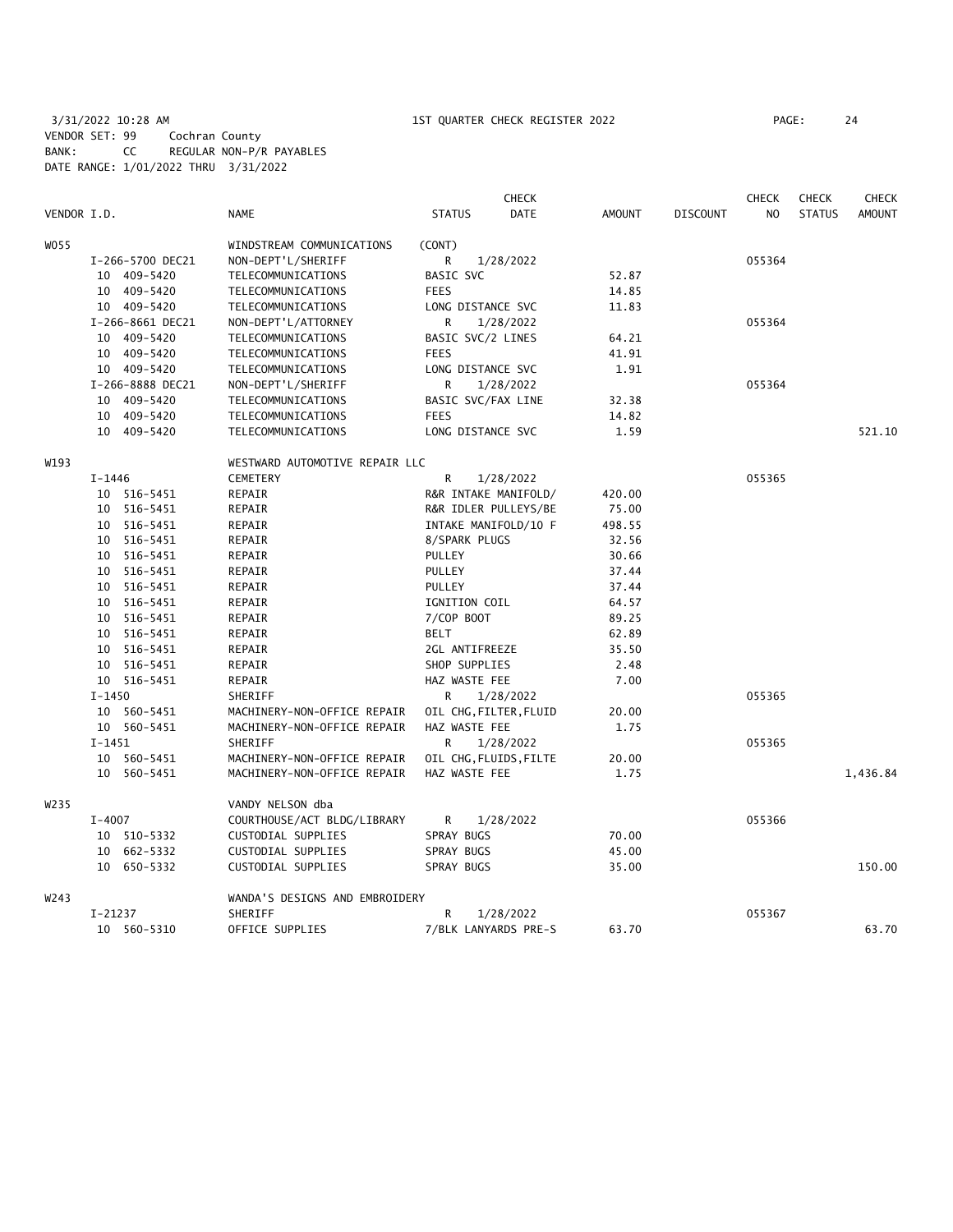3/31/2022 10:28 AM 1ST QUARTER CHECK REGISTER 2022 PAGE: 25 VENDOR SET: 99 Cochran County BANK: CC REGULAR NON-P/R PAYABLES DATE RANGE: 1/01/2022 THRU 3/31/2022

|             |          |                             |                                 |                | <b>CHECK</b>           |               |                 | <b>CHECK</b>   | <b>CHECK</b>  | <b>CHECK</b>  |
|-------------|----------|-----------------------------|---------------------------------|----------------|------------------------|---------------|-----------------|----------------|---------------|---------------|
| VENDOR I.D. |          |                             | <b>NAME</b>                     | <b>STATUS</b>  | <b>DATE</b>            | <b>AMOUNT</b> | <b>DISCOUNT</b> | N <sub>O</sub> | <b>STATUS</b> | <b>AMOUNT</b> |
| X001        |          |                             | <b>XCEL ENERGY</b>              |                |                        |               |                 |                |               |               |
|             |          | I-54-1829977-7 JAN22 PREC 2 |                                 | R              | 1/28/2022              |               |                 | 055368         |               |               |
|             |          | 15 622-5440                 | UTILITIES                       |                | 16KWH 12/11-1/13/22    | 15.80         |                 |                |               |               |
|             |          | 15 622-5440                 | UTILITIES                       | 1 AREA LIGHT   |                        | 17.18         |                 |                |               | 32.98         |
| Y001        |          |                             | YELLOWHOUSE MACHINERY CO.       |                |                        |               |                 |                |               |               |
|             | I-685818 |                             | <b>CEMETERY</b>                 | R              | 1/28/2022              |               |                 | 055369         |               |               |
|             |          | 10 516-5451                 | REPAIR                          | 0-RING #R26906 |                        | 3.28          |                 |                |               |               |
|             |          | 10 516-5451                 | REPAIR                          | 0-RING #T77932 |                        | 2.03          |                 |                |               |               |
|             |          | 10 516-5451                 | REPAIR                          |                | ELBOW FIT #38H1006     | 33.72         |                 |                |               |               |
|             | I-688287 |                             | PREC 1                          | R.             | 1/28/2022              |               |                 | 055369         |               |               |
|             |          | 15 621-5451                 | REPAIRS                         |                | 2/BRASS INSERT #T299   | 573.96        |                 |                |               | 612.99        |
| Y027        |          |                             | YOAKUM COUNTY HOSPITAL          |                |                        |               |                 |                |               |               |
|             |          | I-00205389-0001 1229 JAIL   |                                 | R.             | 1/28/2022              |               |                 | 055370         |               |               |
|             |          | 10 512-5391                 | MEDICAL CARE-PRISONERS          |                | LAB/STEPHANIE LUZ 11   | 30.00         |                 |                |               |               |
|             |          | 10 512-5391                 | MEDICAL CARE-PRISONERS          |                | CHEM/STEPHANIE LUZ 1   | 280.25        |                 |                |               |               |
|             |          | 10 512-5391                 | MEDICAL CARE-PRISONERS          |                | IMMUNOLOGY/S LUZ 11/   | 242.50        |                 |                |               |               |
|             |          | 10 512-5391                 | MEDICAL CARE-PRISONERS          |                | BACTERIOLOGY/MICROBI   | 131.00        |                 |                |               | 683.75        |
| A029        |          |                             | ANTHONY MECHANICAL SERVICE, INC |                |                        |               |                 |                |               |               |
|             | I-074231 |                             | <b>COURTHOUSE</b>               | R              | 2/14/2022              |               |                 | 055371         |               |               |
|             |          | 10 510-5451                 | REPAIR                          | RPR T-STAT/SO  |                        | 330.00        |                 |                |               |               |
|             |          | 10 510-5451                 | REPAIR                          | VEHICLE CHG    |                        | 65.00         |                 |                |               | 395.00        |
| A108        |          |                             | AT&T MOBILITY                   |                |                        |               |                 |                |               |               |
|             |          | I-#4144 11922               | SHERIFF                         | R              | 2/14/2022              |               |                 | 055372         |               |               |
|             |          | 10 560-5420                 | TELECOMMUNICATIONS              |                | 1ST NET/6 LNS 12/20-   | 169.50        |                 |                |               | 169.50        |
| A271        |          |                             | AVENU ENTERPRISE SOLUTIONS, LL  |                |                        |               |                 |                |               |               |
|             |          | I-INVB-032613               | <b>CLERK</b>                    | R              | 2/14/2022              |               |                 | 055373         |               |               |
|             |          | 10 403-5416                 | FILMING & INDEXING              |                | IMAGE TO FILM $1/3-2/$ | 21.00         |                 |                |               |               |
|             |          | 10 403-5416                 | FILMING & INDEXING              |                | 20/20 LAND RECORDS     | 1,220.00      |                 |                |               | 1,241.00      |
| B001        |          |                             | BAILEY CO. ELECTRIC COOP        |                |                        |               |                 |                |               |               |
|             | I-495762 |                             | PREC 4                          | R              | 2/14/2022              |               |                 | 055374         |               |               |
|             |          | 15 624-5440                 | UTILITIES                       |                | 391KWH 12/15-1/14/22   | 67.35         |                 |                |               |               |
|             |          | 15 624-5440                 | UTILITIES                       | AREA LIGHT     |                        | 13.48         |                 |                |               |               |
|             | I-495763 |                             | PREC 3                          | R.             | 2/14/2022              |               |                 | 055374         |               |               |
|             |          | 15 623-5440                 | UTILITIES                       |                | 60KWH 12/15-1/14/22    | 35.73         |                 |                |               |               |
|             |          | 15 623-5440                 | UTILITIES                       | 2 AREA LIGHTS  |                        | 28.16         |                 |                |               |               |
|             | I-495764 |                             | NON-DEPT'L/SHERIFF POSSE        | R              | 2/14/2022              |               |                 | 055374         |               |               |
|             |          | 10 409-5440                 | UTILITIES                       |                | 548KWH 12/15-1/12/22   | 96.81         |                 |                |               |               |
|             |          | 10 409-5440                 | UTILITIES                       |                | REF MEMBERSHIP FEE     | 5.00CR        |                 |                |               | 236.53        |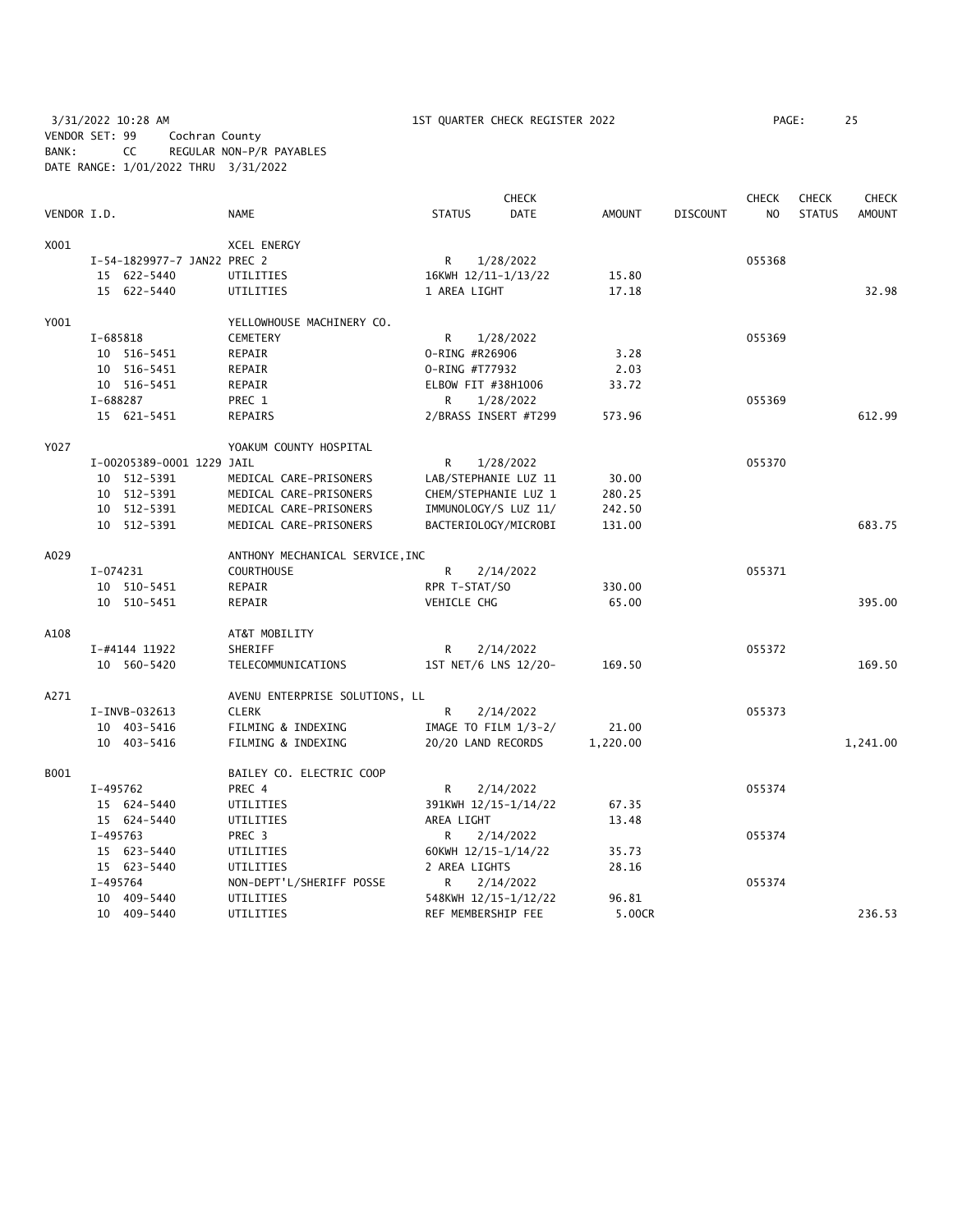3/31/2022 10:28 AM 1ST QUARTER CHECK REGISTER 2022 PAGE: 26 VENDOR SET: 99 Cochran County BANK: CC REGULAR NON-P/R PAYABLES DATE RANGE: 1/01/2022 THRU 3/31/2022

|             |                   |                                | CHECK                 |               |                 | <b>CHECK</b>   | <b>CHECK</b>  | <b>CHECK</b>  |
|-------------|-------------------|--------------------------------|-----------------------|---------------|-----------------|----------------|---------------|---------------|
| VENDOR I.D. |                   | <b>NAME</b>                    | <b>STATUS</b><br>DATE | <b>AMOUNT</b> | <b>DISCOUNT</b> | N <sub>O</sub> | <b>STATUS</b> | <b>AMOUNT</b> |
| C007        |                   | CITY OF MORTON                 |                       |               |                 |                |               |               |
|             | I-13122           | LIB/MUS/ACT BLDG/CRTHSE/PREC 1 | R<br>2/14/2022        |               |                 | 055375         |               |               |
|             | 10 650-5440       | UTILITIES                      | LIBRARY GAS           | 235.00        |                 |                |               |               |
|             | 10 650-5440       | UTILITIES                      | LIBRARY WATER         | 29.00         |                 |                |               |               |
|             | 10 650-5440       | UTILITIES                      | LIBRARY GARBAGE       | 52.50         |                 |                |               |               |
|             | 10 650-5440       | UTILITIES                      | LIBRARY SEWER         | 19.00         |                 |                |               |               |
|             | 10 652-5440       | UTILITIES                      | MUSEUM GAS            | 361.00        |                 |                |               |               |
|             | 10 652-5440       | UTILITIES                      | MUSEUM WATER          | 29.00         |                 |                |               |               |
|             | 10 652-5440       | UTILITIES                      | MUSEUM GARBAGE        | 29.00         |                 |                |               |               |
|             | 10 652-5440       | UTILITIES                      | MUSEUM SEWER          | 17.00         |                 |                |               |               |
|             | 10 662-5440       | UTILITIES                      | ACTIVITY BLDG GAS     | 1,531.00      |                 |                |               |               |
|             | 10 662-5440       | UTILITIES                      | ACT. BLDG WATER       | 29.00         |                 |                |               |               |
|             | 10 662-5440       | UTILITIES                      | ACT. BLDG GARBAGE     | 78.00         |                 |                |               |               |
|             | 10 662-5440       | UTILITIES                      | ACT. BLDG SEWER       | 48.00         |                 |                |               |               |
|             |                   |                                | COURTHOUSE WATER      | 79.50         |                 |                |               |               |
|             | 10 510-5440       | UTILITIES                      |                       |               |                 |                |               |               |
|             | 10 510-5440       | UTILITIES                      | CRTHSE GARBAGE        | 334.50        |                 |                |               |               |
|             | 10 510-5440       | UTILITIES                      | COURTHOUSE SEWER      | 54.00         |                 |                |               |               |
|             | 15 621-5440       | UTILITIES                      | PREC 1 GAS            | 208.00        |                 |                |               |               |
|             | 15 621-5440       | UTILITIES                      | PREC 1 WATER          | 29.00         |                 |                |               |               |
|             | 15 621-5440       | UTILITIES                      | PREC 1 GARBAGE        | 52.50         |                 |                |               | 3,215.00      |
| C015        |                   | COCHRAN COUNTY SENIOR          |                       |               |                 |                |               |               |
|             | I-FEB '22 INSTLMT | SENIOR CITIZENS                | 2/14/2022<br>R        |               |                 | 055376         |               |               |
|             | 10 663-5418       | SENIOR CITIZENS CONTRACT       | FEBRUARY 2022         | 6,250.00      |                 |                |               | 6,250.00      |
| C018        |                   | COCHRAN CO. FARM BUREAU        |                       |               |                 |                |               |               |
|             | I-2022 DUES       | COMMISIONERS COURT             | 2/14/2022<br>R        |               |                 | 055377         |               |               |
|             | 15 610-5481       | DUES AND REGISTRATION          | FARM BUREAU DUES 202  | 40.00         |                 |                |               | 40.00         |
| C022        |                   | COMMERCIAL PRINTING COMPA      |                       |               |                 |                |               |               |
|             | $I-22218$         | CONSTABLE                      | 2/14/2022<br>R        |               |                 | 055378         |               |               |
|             | 10 550-5310       | OFFICE SUPPLIES                | 100 CIVIL DOOR HANGE  | 77.00         |                 |                |               | 77.00         |
|             |                   |                                |                       |               |                 |                |               |               |
| C035        |                   | COX AUTO SUPPLY CO             |                       |               |                 |                |               |               |
|             | $C-32260$         | <b>ACTIVITY BLDG</b>           | R<br>2/14/2022        |               |                 | 055379         |               |               |
|             | 10 662-5451       | REPAIR                         | RTN/LOCKSET INV#3225  | 21.99CR       |                 |                |               |               |
|             | 10 662-5451       | REPAIR                         | <b>KEY MADE</b>       | 1.50          |                 |                |               |               |
|             | $C-32262$         | ACTIVITY BLDG                  | R<br>2/14/2022        |               |                 | 055379         |               |               |
|             | 10 662-5451       | REPAIR                         | RTN/KEY CM#32260      | 1.50CR        |                 |                |               |               |
|             | $I - 32257$       | ACTIVITY BLDG                  | R<br>2/14/2022        |               |                 | 055379         |               |               |
|             | 10 662-5451       | REPAIR                         | LOCKSET               | 21.99         |                 |                |               |               |
|             | $I - 32415$       | SHERIFF                        | R<br>2/14/2022        |               |                 | 055379         |               |               |
|             | 10 560-5451       | MACHINERY-NON-OFFICE REPAIR    | WAGNER HEADLIGHT BP1  | 8.39          |                 |                |               |               |
|             | 10 560-5451       | MACHINERY-NON-OFFICE REPAIR    | HEAD LAMP H9005       | 2.56          |                 |                |               |               |
|             | $I - 32479$       | SHERIFF                        | 2/14/2022<br>R        |               |                 | 055379         |               |               |
|             | 10 560-5451       | MACHINERY-NON-OFFICE REPAIR    | RTN/HEADLIGHT INV#32  | 8.39CR        |                 |                |               |               |
|             | 10 560-5451       | MACHINERY-NON-OFFICE REPAIR    | RTN/HEAD LAMP INV#32  | 2.56CR        |                 |                |               |               |
|             | 10 560-5451       | MACHINERY-NON-OFFICE REPAIR    | LIGHT BULB            | 20.99         |                 |                |               |               |
|             | $I - 32641$       | PREC 1                         | R<br>2/14/2022        |               |                 | 055379         |               |               |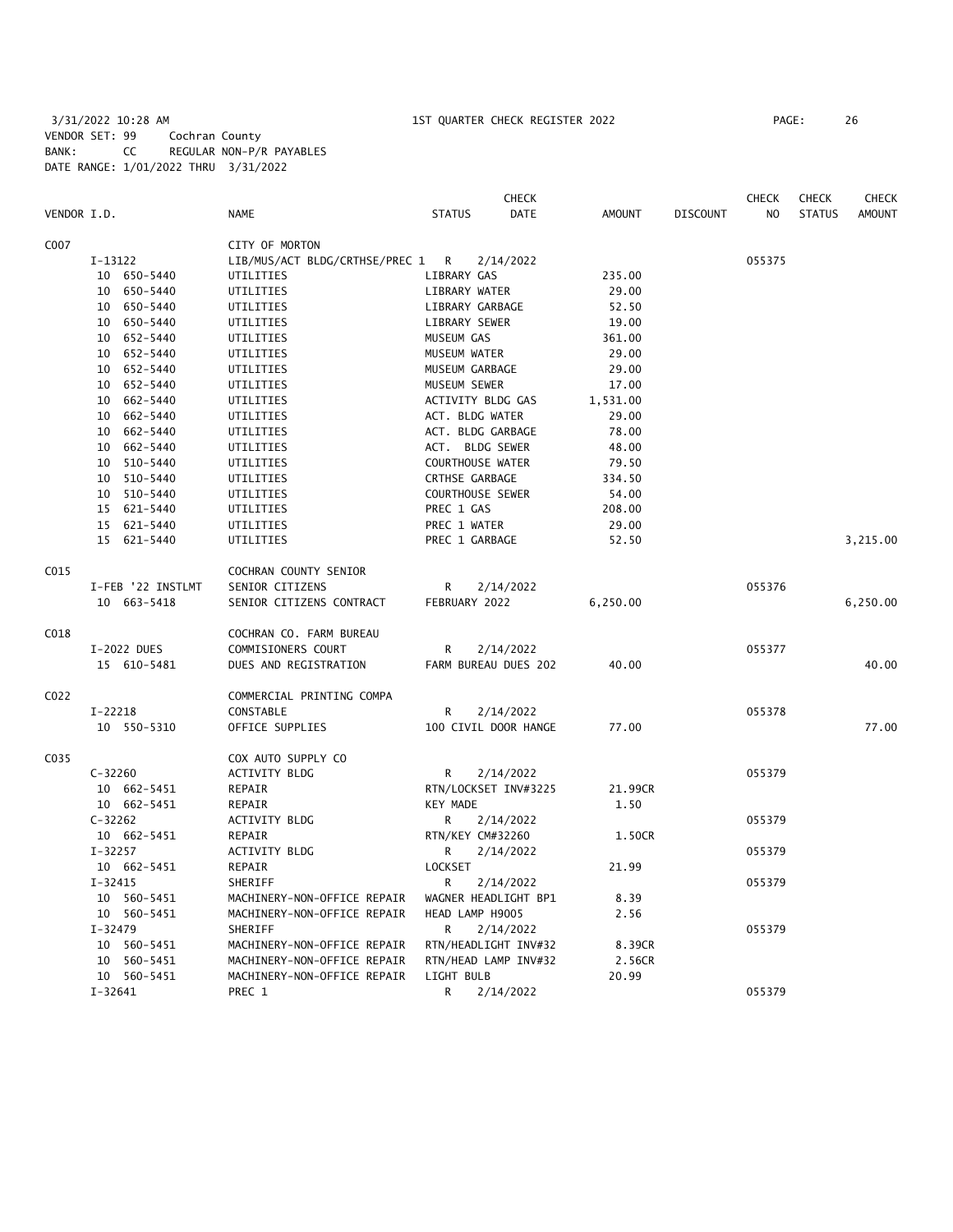3/31/2022 10:28 AM 1ST QUARTER CHECK REGISTER 2022 PAGE: 27 VENDOR SET: 99 Cochran County BANK: CC REGULAR NON-P/R PAYABLES DATE RANGE: 1/01/2022 THRU 3/31/2022

|             |                             |                                                                |                     | <b>CHECK</b>          |               |                 | <b>CHECK</b> | <b>CHECK</b>  | CHECK         |
|-------------|-----------------------------|----------------------------------------------------------------|---------------------|-----------------------|---------------|-----------------|--------------|---------------|---------------|
| VENDOR I.D. |                             | NAME                                                           | <b>STATUS</b>       | <b>DATE</b>           | <b>AMOUNT</b> | <b>DISCOUNT</b> | NO           | <b>STATUS</b> | <b>AMOUNT</b> |
| C035        |                             | COX AUTO SUPPLY CO<br>(CONT)                                   |                     |                       |               |                 |              |               |               |
|             | I-32641                     | PREC 1                                                         | R                   | 2/14/2022             |               |                 | 055379       |               |               |
|             | 15 621-5451                 | <b>REPAIRS</b>                                                 | OIL FILTER PF48     |                       | 7.99          |                 |              |               |               |
|             | 15 621-5451                 | REPAIRS                                                        |                     | AC DELCO AIR FILTER   | 24.46         |                 |              |               |               |
|             | 15 621-5451                 | REPAIRS                                                        |                     | 6QT 10/40 OIL QS10/   | 31.74         |                 |              |               |               |
|             | $I - 33257$                 | PREC 1                                                         | R                   | 2/14/2022             |               |                 | 055379       |               |               |
|             | 15 621-5451                 | REPAIRS                                                        |                     | ALTERNATOR 90-01-429  | 159.99        |                 |              |               |               |
|             | I-33585                     | PREC 4                                                         | R                   | 2/14/2022             |               |                 | 055379       |               |               |
|             | 15 624-5356                 | ROAD MATERIALS & SUPPLIES                                      | 4/B12 CARB CLNR     |                       | 15.96         |                 |              |               |               |
|             | 15 624-5356                 | ROAD MATERIALS & SUPPLIES                                      | 2/PAPER TOWELS      |                       | 9.98          |                 |              |               |               |
|             | $I - 33668$                 | PREC <sub>3</sub>                                              | R                   | 2/14/2022             |               |                 | 055379       |               |               |
|             | 15 623-5356                 | ROAD MATERIALS & SUPPLIES                                      | <b>GORILLA TAPE</b> |                       | 10.49         |                 |              |               |               |
|             | 15 623-5356                 | ROAD MATERIALS & SUPPLIES                                      | <b>STAPLES</b>      |                       | 3.99          |                 |              |               |               |
|             | $I - 33719$                 | ACTIVITY BLDG                                                  | R                   | 2/14/2022             |               |                 | 055379       |               |               |
|             | 10 662-5332                 | CUSTODIAL SUPPLIES                                             |                     | 5/24x24x1 FILTERS     | 27.45         |                 |              |               | 313.04        |
|             |                             |                                                                |                     |                       |               |                 |              |               |               |
| C065        |                             | CITY OF WHITEFACE F D                                          |                     |                       |               |                 |              |               |               |
|             | I-DEC 2021                  | PUBLIC SAFETY*OTHER                                            | R                   | 2/14/2022             |               |                 | 055380       |               |               |
|             | 10 580-5414                 | FIRE PROTECTION CONTRACTS                                      |                     | CTN STRIPPER, 125/CR1 | 350.00        |                 |              |               |               |
|             | 10 580-5414                 | FIRE PROTECTION CONTRACTS                                      |                     | GRASS, 214/FM 1585 12 | 350.00        |                 |              |               |               |
|             | 10 580-5414                 | FIRE PROTECTION CONTRACTS                                      |                     | WRECK, 114/1780 12/7  | 350.00        |                 |              |               | 1,050.00      |
| C084        |                             | CLERK, SEVENTH COURT OF APPEAL                                 |                     |                       |               |                 |              |               |               |
|             | $I-JAN$ 22                  | STATE FEES                                                     | R                   | 2/14/2022             |               |                 | 055381       |               |               |
|             | 90 000-2379.002             | 7th Crt of Appeal Gov't22.2081COUNTY COURT                     |                     |                       | 20.00         |                 |              |               |               |
|             | 90 000-2379.002             | 7th Crt of Appeal Gov't22.2081DISTRICT COURT                   |                     |                       | 10.00         |                 |              |               | 30.00         |
| C371        |                             |                                                                |                     |                       |               |                 |              |               |               |
|             |                             | COCHRAN COUNTY TAX A/C                                         |                     |                       |               |                 | 055382       |               |               |
|             | 15 622-5451                 | C-03 MACK #5012 2022 ALL PRECINCTS/WATER TRK<br><b>REPAIRS</b> | R                   | 2/14/2022             | 7.50CR        |                 |              |               |               |
|             |                             |                                                                |                     | ST INSP FEE/03 MACK   |               |                 |              |               |               |
|             | C-06 CTS TRLR 2022          | PREC 2                                                         | R                   | 2/14/2022             |               |                 | 055382       |               |               |
|             | 15 622-5451                 | REPAIRS                                                        |                     | ST INSP FEE/06 CTS #  | 7.50CR        |                 |              |               |               |
|             | C-06 FORD F150 #5206 PREC 2 |                                                                | R                   | 2/14/2022             |               |                 | 055382       |               |               |
|             | 15 622-5451                 | <b>REPAIRS</b>                                                 |                     | ST INSP FEE/06 FORD   | 7.50CR        |                 |              |               |               |
|             | C-07 TRLR #5299 2022 PREC 2 |                                                                | R                   | 2/14/2022             |               |                 | 055382       |               |               |
|             | 15 622-5451                 | REPAIRS                                                        |                     | ST INSP FEE/07 TRLR   | 7.50CR        |                 |              |               |               |
|             | C-08 TROX TRLR 2022 PREC 2  |                                                                | R                   | 2/14/2022             |               |                 | 055382       |               |               |
|             | 15 622-5451                 | REPAIRS                                                        |                     | ST INSP FEE/08 TROX   | 7.50CR        |                 |              |               |               |
|             | C-09 PTRB #5299 2022 PREC 2 |                                                                | R                   | 2/14/2022             |               |                 | 055382       |               |               |
|             | 15 622-5451                 | REPAIRS                                                        |                     | ST INSP FEE/09 PTRB   | 7.50CR        |                 |              |               |               |
|             | C-99 CPS TRLR 2022          | PREC 2                                                         | R                   | 2/14/2022             |               |                 | 055382       |               |               |
|             | 15 622-5451                 | REPAIRS                                                        |                     | ST INSP FEE /99 CPS   | 7.50CR        |                 |              |               |               |
|             | I-'21 CHEV #3257            | JUVENILE PROBATION                                             | R.                  | 2/14/2022             |               |                 | 055382       |               |               |
|             | 17 573-5499                 | OPERATING EXPENSES                                             |                     | 2YR INSP FEE/21 CHEV  | 16.75         |                 |              |               |               |
|             |                             | I-03 MACK #5012 2022 ALL PRECINCTS/WATER TRK                   | R                   | 2/14/2022             |               |                 | 055382       |               |               |
|             | 15 622-5451                 | <b>REPAIRS</b>                                                 |                     | ST INSP FEE/03 MACK   | 7.50          |                 |              |               |               |
|             | I-06 CTS TRLR 2022          | PREC 2                                                         | R                   | 2/14/2022             |               |                 | 055382       |               |               |
|             | 15 622-5451                 | <b>REPAIRS</b>                                                 |                     | ST INSP FEE/06 CTS #  | 7.50          |                 |              |               |               |
|             | I-06 FORD F150 #5206 PREC 2 |                                                                | R                   | 2/14/2022             |               |                 | 055382       |               |               |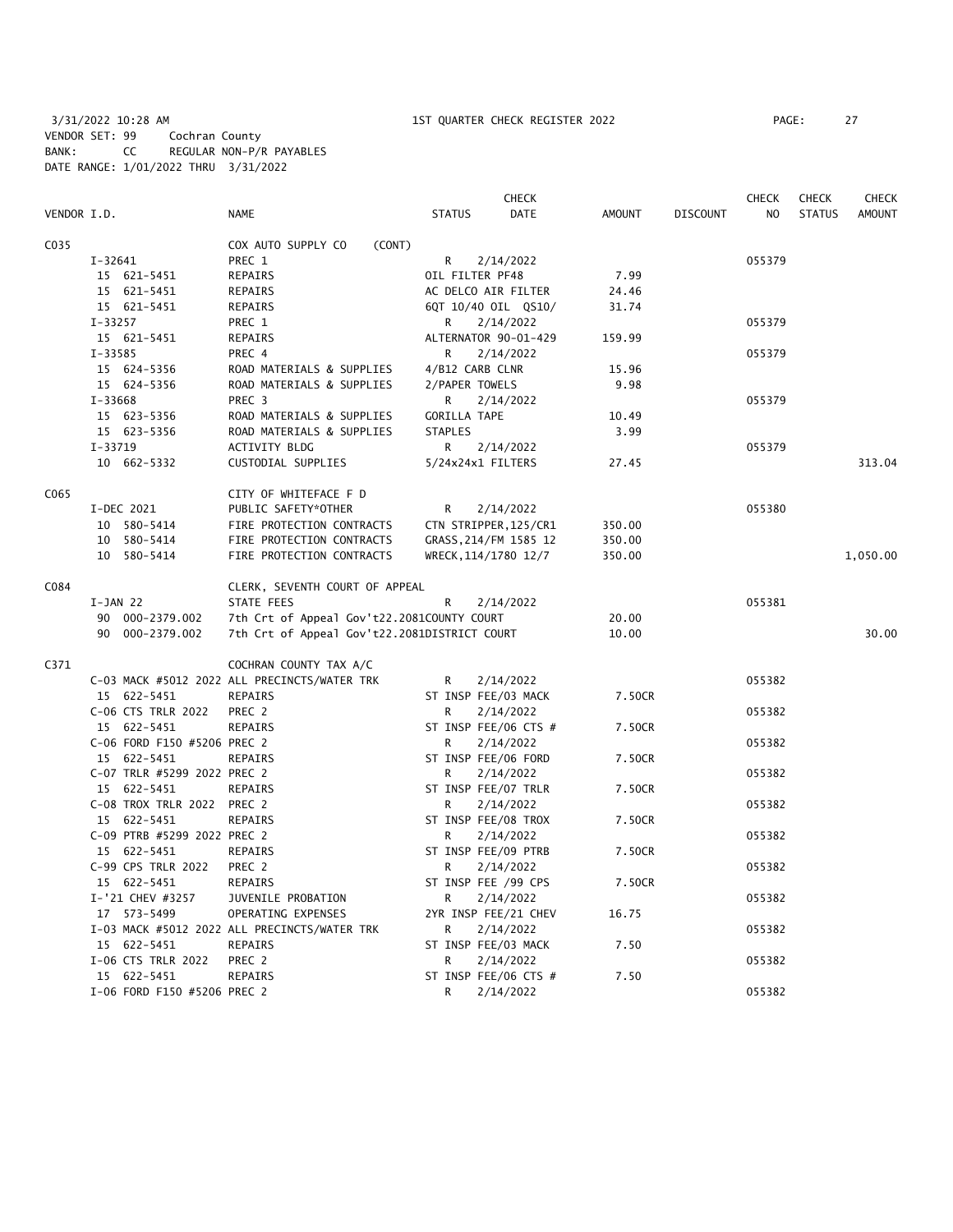3/31/2022 10:28 AM 1ST QUARTER CHECK REGISTER 2022 PAGE: 28 VENDOR SET: 99 Cochran County BANK: CC REGULAR NON-P/R PAYABLES DATE RANGE: 1/01/2022 THRU 3/31/2022

|             |                             |                        |                     | <b>CHECK</b>         |               |                 | <b>CHECK</b> | <b>CHECK</b>  | <b>CHECK</b>  |
|-------------|-----------------------------|------------------------|---------------------|----------------------|---------------|-----------------|--------------|---------------|---------------|
| VENDOR I.D. |                             | <b>NAME</b>            | <b>STATUS</b>       | DATE                 | <b>AMOUNT</b> | <b>DISCOUNT</b> | NO           | <b>STATUS</b> | <b>AMOUNT</b> |
| C371        |                             | COCHRAN COUNTY TAX A/C | (CONT)              |                      |               |                 |              |               |               |
|             | I-06 FORD F150 #5206 PREC 2 |                        | R                   | 2/14/2022            |               |                 | 055382       |               |               |
|             | 15 622-5451                 | <b>REPAIRS</b>         | ST INSP FEE/06 FORD |                      | 7.50          |                 |              |               |               |
|             | I-07 CHEV #8988/2022 PREC 1 |                        | R                   | 2/14/2022            |               |                 | 055382       |               |               |
|             | 15 621-5451                 | <b>REPAIRS</b>         |                     | STATE INSP FEE/'07 C | 7.50          |                 |              |               |               |
|             | I-07 TRLR #5299 2022 PREC 2 |                        | R                   | 2/14/2022            |               |                 | 055382       |               |               |
|             | 15 622-5451                 | REPAIRS                | ST INSP FEE/07 TRLR |                      | 7.50          |                 |              |               |               |
|             | I-08 TROX TRLR 2022 PREC 2  |                        | R                   | 2/14/2022            |               |                 | 055382       |               |               |
|             | 15 622-5451                 | REPAIRS                | ST INSP FEE/08 TROX |                      | 7.50          |                 |              |               |               |
|             | I-09 PTRB #5299 2022 PREC 2 |                        | R                   | 2/14/2022            |               |                 | 055382       |               |               |
|             | 15 622-5451                 | <b>REPAIRS</b>         | ST INSP FEE/09 PTRB |                      | 7.50          |                 |              |               |               |
|             | I-99 CPS TRLR 2022          | PREC 2                 | R                   | 2/14/2022            |               |                 | 055382       |               |               |
|             | 15 622-5451                 | REPAIRS                |                     | ST INSP FEE/99 CPS # | 7.50          |                 |              |               | 24.25         |
| C381        |                             | CERTIFIED LABORATORIES |                     |                      |               |                 |              |               |               |
|             | I-7664919                   | <b>COURTHOUSE</b>      | R                   | 2/14/2022            |               |                 | 055384       |               |               |
|             | 10 510-5332                 | CUSTODIAL SUPPLIES     | 2 X-ICE 50#         |                      | 170.00        |                 |              |               |               |
|             | 10 510-5332                 | CUSTODIAL SUPPLIES     | SHIPPING            |                      | 115.79        |                 |              |               | 285.79        |
| C414        |                             | CARDMEMBER SERVICES    |                     |                      |               |                 |              |               |               |
|             | I-3202 1221                 | <b>CLERK</b>           | R                   | 2/14/2022            |               |                 | 055385       |               |               |
|             | 10 403-5310                 | OFFICE SUPPLIES        |                     | 2 GO DADDY DOMAIN 12 | 194.98        |                 |              |               |               |
|             | I-3202 2722                 | <b>CLERK</b>           | R                   | 2/14/2022            |               |                 | 055385       |               |               |
|             | 10 403-5310                 | OFFICE SUPPLIES        | GODADDY DOMAIN 1/4  |                      | 88.85         |                 |              |               |               |
|             | 10 403-5310                 | OFFICE SUPPLIES        | GODADDY DOMAIN 1/4  |                      | 339.79        |                 |              |               |               |
|             | 10 403-5427                 | CONTINUING EDUCATION   |                     | 3 NITES/DENTON 1/24- | 447.00        |                 |              |               |               |
|             | 10 403-5427                 | CONTINUING EDUCATION   | LODGING TAX         |                      | 65.88         |                 |              |               |               |
|             | 10 403-5427                 | CONTINUING EDUCATION   | FIN CHG             |                      | 25.00         |                 |              |               |               |
|             | 10 403-5310                 | OFFICE SUPPLIES        | REF GO DADDY DOMAIN |                      | 94.99CR       |                 |              |               |               |
|             | 10 403-5310                 | OFFICE SUPPLIES        | REF GO DADDY DOMAIN |                      | 99.99CR       |                 |              |               |               |
|             | I-4486 2722                 | JAIL/SHERIFF           | R                   | 2/14/2022            |               |                 | 055385       |               |               |
|             | 10 512-5310                 | OFFICE SUPPLIES        |                     | MS OFC 365/JAIL COMP | 7.53          |                 |              |               |               |
|             | 10 560-5310                 | OFFICE SUPPLIES        | <b>MS OFC 365</b>   |                      | 107.74        |                 |              |               |               |
|             | I-6514 2722                 | JUVENILE PROBATION     | R                   | 2/14/2022            |               |                 | 055385       |               |               |
|             | 17 573-5499                 | OPERATING EXPENSES     |                     | 9.028GL UNL 12/20 LV | 24.01         |                 |              |               |               |
|             | 17 573-5499                 | OPERATING EXPENSES     | FIN CHG             |                      | 1.00          |                 |              |               | 1,106.80      |
| C416        |                             | <b>BRANDY CRISWELL</b> |                     |                      |               |                 |              |               |               |
|             | I-CPS#4616 12822            | DISTRICT COURT         | R                   | 2/14/2022            |               |                 | 055386       |               |               |
|             | 10 435-5400.02              | ATTY AD LITEM--CPS     |                     | STATUS HRG(CPM)/CPS# | 300.00        |                 |              |               | 300.00        |
| C430        |                             | CAPITAL ONE            |                     |                      |               |                 |              |               |               |
|             | I-196556                    | JAIL                   | R                   | 2/14/2022            |               |                 | 055387       |               |               |
|             | 10 512-5392                 | MISCELLANEOUS SUPPLIES | 100FT CORD          |                      | 28.58         |                 |              |               |               |
|             | 10 512-5333                 | FOOD-PRISONERS         | RANCH DRESSING      |                      | 6.98          |                 |              |               |               |
|             | 10 512-5391                 | MEDICAL CARE-PRISONERS | 2/OMEPRAZOLE CAPS   |                      | 29.94         |                 |              |               |               |
|             | 10 512-5392                 | MISCELLANEOUS SUPPLIES | <b>GORILLA GLUE</b> |                      | 7.97          |                 |              |               |               |
|             | 10 512-5333                 | FOOD-PRISONERS         | 160Z SEASON ALL     |                      | 2.66          |                 |              |               |               |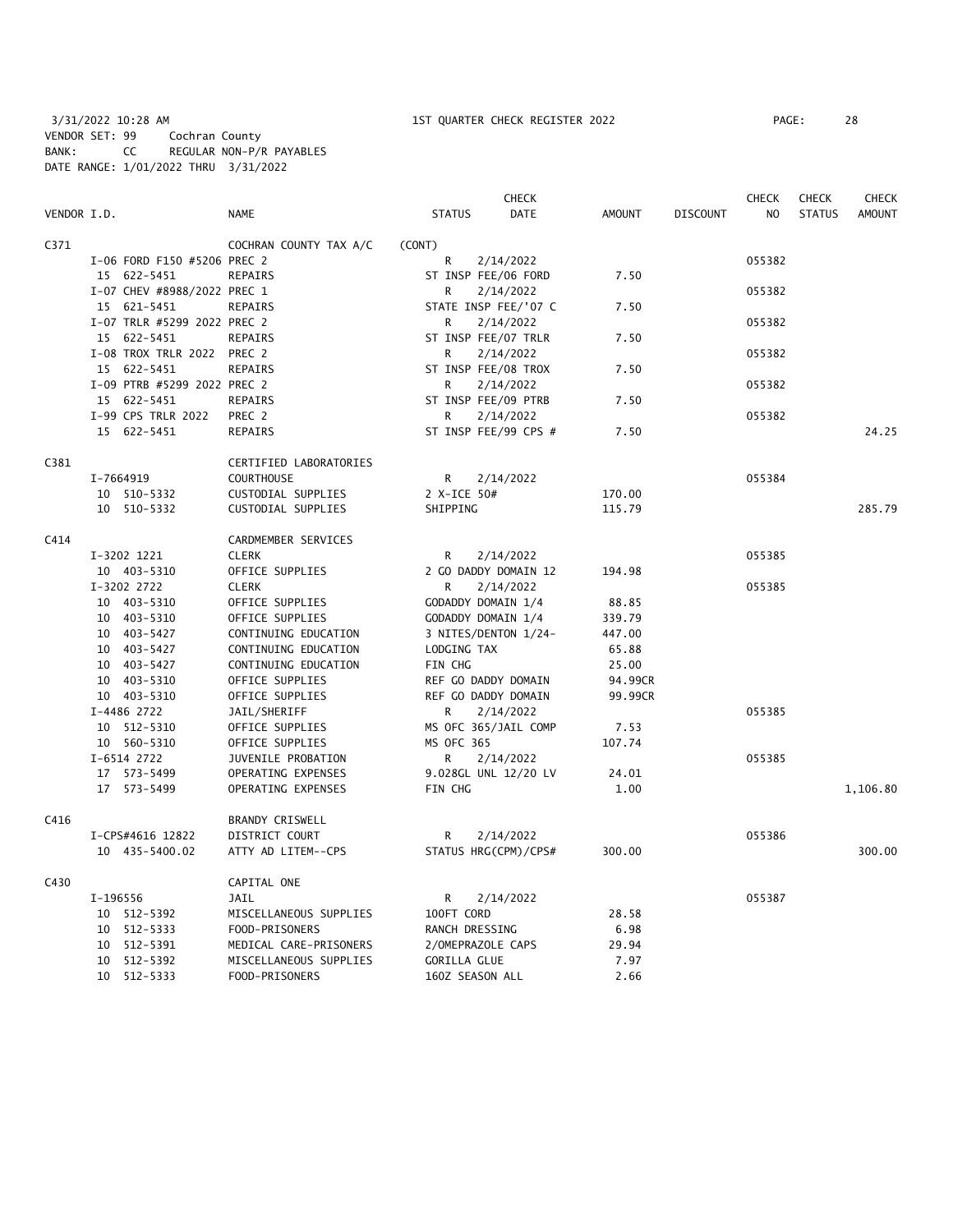3/31/2022 10:28 AM 1ST QUARTER CHECK REGISTER 2022 PAGE: 29 VENDOR SET: 99 Cochran County BANK: CC REGULAR NON-P/R PAYABLES DATE RANGE: 1/01/2022 THRU 3/31/2022

|             |                  |                                |                      | <b>CHECK</b> |          |                 | <b>CHECK</b>   | <b>CHECK</b>  | <b>CHECK</b> |
|-------------|------------------|--------------------------------|----------------------|--------------|----------|-----------------|----------------|---------------|--------------|
| VENDOR I.D. |                  | <b>NAME</b>                    | <b>STATUS</b>        | <b>DATE</b>  | AMOUNT   | <b>DISCOUNT</b> | N <sub>O</sub> | <b>STATUS</b> | AMOUNT       |
| C430        |                  | (CONT)<br>CAPITAL ONE          |                      |              |          |                 |                |               |              |
|             | I-196556         | JAIL                           | R                    | 2/14/2022    |          |                 | 055387         |               |              |
|             | 10 512-5333      | FOOD-PRISONERS                 | <b>TOMATOES</b>      |              | 1.98     |                 |                |               |              |
|             | 10 512-5333      | FOOD-PRISONERS                 | 2/PKG SALAD          |              | 5.94     |                 |                |               |              |
|             | 10 512-5333      | FOOD-PRISONERS                 | <b>TOMATOES</b>      |              | 1.98     |                 |                |               |              |
|             | 10 512-5333      | FOOD-PRISONERS                 | <b>SYRUP</b>         |              | 5.64     |                 |                |               |              |
|             | 10 512-5392      | MISCELLANEOUS SUPPLIES         | 2/HAND CREAM         |              | 11.94    |                 |                |               |              |
|             | 10 512-5392      | MISCELLANEOUS SUPPLIES         | 100FT CORD           |              | 28.58    |                 |                |               |              |
|             | 10 512-5333      | FOOD-PRISONERS                 | <b>JALAPENOS</b>     |              | 2.33     |                 |                |               | 134.52       |
| D212        |                  | D & J TIRE SERVICE, LLC        |                      |              |          |                 |                |               |              |
|             | I-641148         | SHERIFF                        | R                    | 2/14/2022    |          |                 | 055388         |               |              |
|             | 10 560-5454      | TIRES                          | FLAT/CHEV TRUCK      |              | 15.00    |                 |                |               | 15.00        |
| E075        |                  | <b>WEX BANK</b>                |                      |              |          |                 |                |               |              |
|             | I-78053034       | EXT SVC                        | R                    | 2/14/2022    |          |                 | 055389         |               |              |
|             | 10 665-5330      | FUEL AND OIL                   | 15.326GL UNL/SWTWTR  |              | 43.01    |                 |                |               | 43.01        |
| F010        |                  | FIVE-AREA TELEPHONE CO-OP      |                      |              |          |                 |                |               |              |
|             | I-927-5510 FEB22 | PREC 4                         | R                    | 2/14/2022    |          |                 | 055390         |               |              |
|             | 15 624-5420      | TELECOMMUNICATIONS             | BASIC SVC            |              | 32.25    |                 |                |               |              |
|             | 15 624-5420      | TELECOMMUNICATIONS             | <b>FEES</b>          |              | 12.45    |                 |                |               | 44.70        |
| G074        |                  | GRAVES, HUMPHRIES, STAHL, LTD  |                      |              |          |                 |                |               |              |
|             | I-FEES JAN22     | JUSTICE OF PEACE               | R                    | 2/14/2022    |          |                 | 055391         |               |              |
|             | 10 000-2206.002  | COLLECTION AGENCY FEES         | COLLECTION FEES JAN  |              | 59.70    |                 |                |               | 59.70        |
| G249        |                  | GULF COAST TRADES CENTER       |                      |              |          |                 |                |               |              |
|             | $I-I-28347$      | JUVENILE PROBATION             | R                    | 2/14/2022    |          |                 | 055392         |               |              |
|             | 17 573-5413.003  | Grant C Placements             | 31 DAYS/POST(N)/#866 |              | 3,353.58 |                 |                |               |              |
|             | $I-I-28564$      | JUVENILE PROBATION             | R                    | 2/14/2022    |          |                 | 055392         |               |              |
|             | 17  573-5413.003 | Grant C Placements             | 30 DAYS/POST(N)/#866 |              | 3,245.40 |                 |                |               |              |
|             | $I-I-28859$      | JUVENILE PROBATION             | R                    | 2/14/2022    |          |                 | 055392         |               |              |
|             | 17  573-5413.003 | Grant C Placements             | 31 DAYS/POST(N)/#866 |              | 3,353.58 |                 |                |               |              |
|             | $I-I-29089$      | JUVENILE PROBATION             | R                    | 2/14/2022    |          |                 | 055392         |               |              |
|             | 17  573-5413.003 | Grant C Placements             | 31 DAYS/POST(N)/#866 |              | 3,353.58 |                 |                |               | 13,306.14    |
| G286        |                  | GRAYBAR FINANCIAL SERVICES     |                      |              |          |                 |                |               |              |
|             | I-12820980       | NON-DEPT'L                     | R                    | 2/14/2022    |          |                 | 055393         |               |              |
|             | 10 409-5420      | TELECOMMUNICATIONS             | YEALINK PHONE #5/60  |              | 803.25   |                 |                |               | 803.25       |
| H324        |                  | HILLIARD OFFICE SOLUTIONS, LTD |                      |              |          |                 |                |               |              |
|             | I-627072         | NON-DEPT'L/SHERIFF/CO JDG      | R                    | 2/14/2022    |          |                 | 055394         |               |              |
|             | 10 409-5411      | MAINTENANCE CONTRACTS          | 3 SERVERS            |              | 525.00   |                 |                |               |              |
|             | 10 409-5411      | MAINTENANCE CONTRACTS          | 55 WORKSTATIONS      |              | 2,475.00 |                 |                |               |              |
|             | 10 409-5411      | MAINTENANCE CONTRACTS          | 58 FORTIFY END POINT |              | 377.00   |                 |                |               |              |
|             | 10 409-5411      | MAINTENANCE CONTRACTS          | 58 SECURE ANYWHERE   |              | 116.00   |                 |                |               |              |
|             | 10 409-5411      | MAINTENANCE CONTRACTS          | ALTO TIME BASED      |              | 99.00    |                 |                |               |              |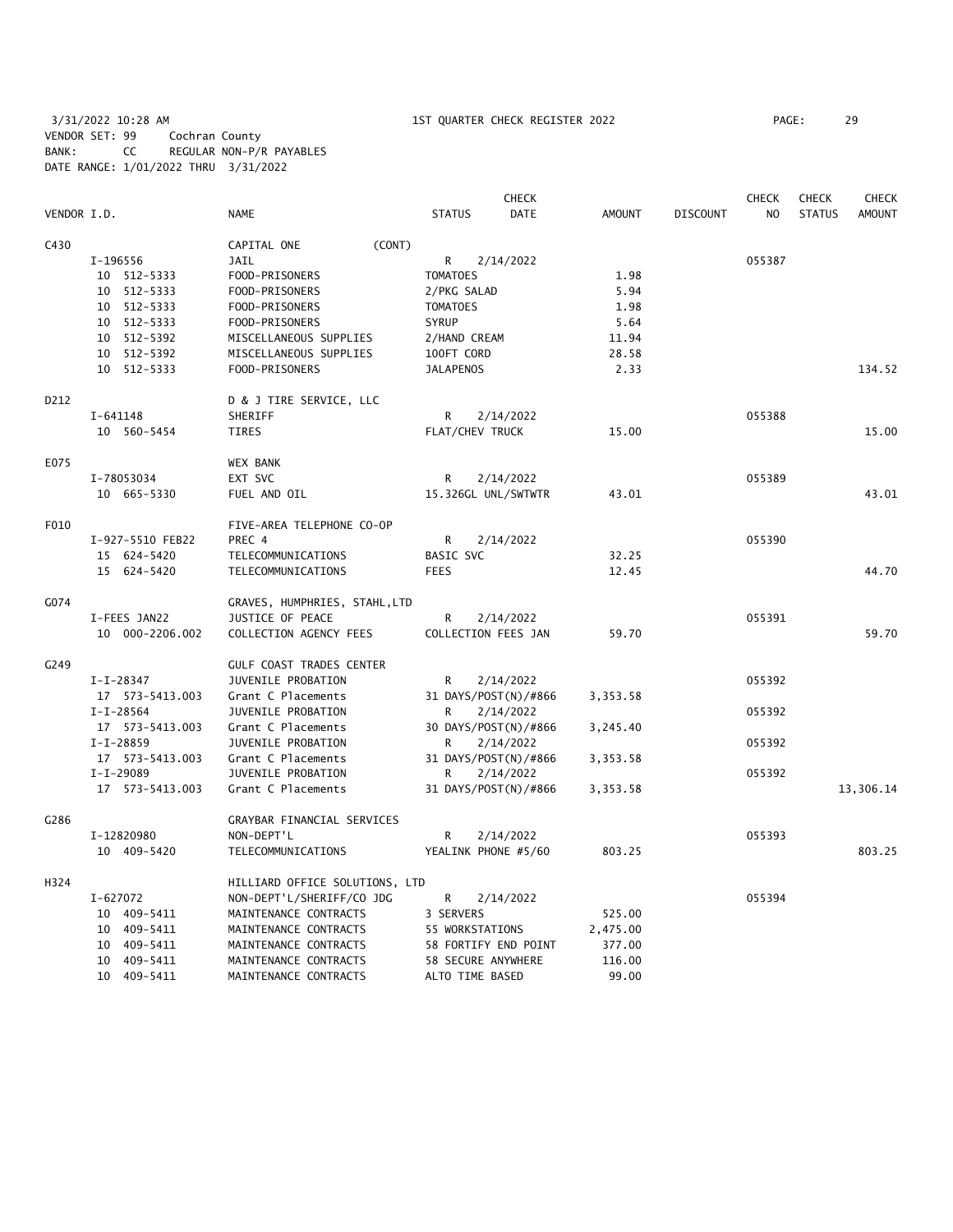3/31/2022 10:28 AM 1ST QUARTER CHECK REGISTER 2022 PAGE: 30 VENDOR SET: 99 Cochran County BANK: CC REGULAR NON-P/R PAYABLES DATE RANGE: 1/01/2022 THRU 3/31/2022

|             |                    |                              |                  | <b>CHECK</b>         |          |                 | CHECK          | <b>CHECK</b>  | CHECK         |
|-------------|--------------------|------------------------------|------------------|----------------------|----------|-----------------|----------------|---------------|---------------|
| VENDOR I.D. |                    | <b>NAME</b>                  | <b>STATUS</b>    | <b>DATE</b>          | AMOUNT   | <b>DISCOUNT</b> | N <sub>O</sub> | <b>STATUS</b> | <b>AMOUNT</b> |
| H324        |                    | HILLIARD OFFICE SOLUTIONS    | (CONT)           |                      |          |                 |                |               |               |
|             | I-627072           | NON-DEPT'L/SHERIFF/CO JDG    | R                | 2/14/2022            |          |                 | 055394         |               |               |
|             | 10 560-5310        | OFFICE SUPPLIES              | OFC 365 FEB 22   |                      | 12.50    |                 |                |               |               |
|             | 15 610-5310        | OFFICE SUPPLIES              | OFC 365 FEB 22   |                      | 12.50    |                 |                |               | 3,617.00      |
| J049        |                    | JUVENILE PROBATION FUND      |                  |                      |          |                 |                |               |               |
|             | I-LOCAL MATCH 2/22 | JUVENILE PROBATION           | R.               | 2/14/2022            |          |                 | 055395         |               |               |
|             | 10 571-5472        | LOCAL SUPPORT-JUV BOARD      |                  | LOCAL FUNDS MATCH FE | 4,166.36 |                 |                |               | 4,166.36      |
| L010        |                    | LEWIS FARM & RANCH STORE INC |                  |                      |          |                 |                |               |               |
|             | I-14542            | <b>PARK</b>                  | R                | 2/14/2022            |          |                 | 055396         |               |               |
|             | 10 660-5332        | CUSTODIAL SUPPLIES           | 4/HAND SOAP      |                      | 7.96     |                 |                |               |               |
|             | 10 660-5332        | CUSTODIAL SUPPLIES           | <b>DISC</b>      |                      | 0.80CR   |                 |                |               |               |
|             | $I-14641$          | PREC 3                       | R                | 2/14/2022            |          |                 | 055396         |               |               |
|             | 15 623-5356        | ROAD MATERIALS & SUPPLIES    | MOUSE TRAPS      |                      | 8.97     |                 |                |               |               |
|             | 15 623-5356        | ROAD MATERIALS & SUPPLIES    | SHOP TOWELS      |                      | 13.98    |                 |                |               |               |
|             | $I-14644$          | JAIL                         | R.               | 2/14/2022            |          |                 | 055396         |               |               |
|             | 10 512-5392        | MISCELLANEOUS SUPPLIES       | 6/BLEACH         |                      | 35.94    |                 |                |               |               |
|             | 10 512-5392        | MISCELLANEOUS SUPPLIES       | TIDE             |                      | 33.95    |                 |                |               |               |
|             | 10 512-5392        | MISCELLANEOUS SUPPLIES       | 2/DAWN           |                      | 9.98     |                 |                |               |               |
|             | $I-14660$          | <b>PARK</b>                  | R.               | 2/14/2022            |          |                 | 055396         |               |               |
|             | 10 660-5332        | CUSTODIAL SUPPLIES           | GAS CAN          |                      | 27.99    |                 |                |               |               |
|             | 10 660-5332        | CUSTODIAL SUPPLIES           | <b>DISC</b>      |                      | 2.80CR   |                 |                |               |               |
|             | I-14690            | PREC 3                       | $\mathsf{R}$     | 2/14/2022            |          |                 | 055396         |               |               |
|             | 15 623-5356        | ROAD MATERIALS & SUPPLIES    | PLUNGER          |                      | 4.99     |                 |                |               |               |
|             | $I-14782$          | <b>ACTIVITY BLDG</b>         | R.               | 2/14/2022            |          |                 | 055396         |               |               |
|             | 10 662-5451        | REPAIR                       | DEAD BOLT        |                      | 18.99    |                 |                |               |               |
|             | 10 662-5451        | REPAIR                       | <b>DISC</b>      |                      | 1.90CR   |                 |                |               |               |
|             | I-14816            | CEMETERY                     | R                | 2/14/2022            |          |                 | 055396         |               |               |
|             | 10 516-5332        | CUSTODIAL SUPPLIES           | 1CS WATER        |                      | 5.95     |                 |                |               |               |
|             | $I-14877$          | <b>COURTHOUSE</b>            | R                | 2/14/2022            |          |                 | 055396         |               |               |
|             | 10 510-5332        | CUSTODIAL SUPPLIES           | 3/2PK BULBS      |                      | 29.97    |                 |                |               |               |
|             | 10 510-5332        | CUSTODIAL SUPPLIES           | <b>DISC</b>      |                      | 2.99CR   |                 |                |               |               |
|             | I-15024 113        | PREC 4                       | R                | 2/14/2022            |          |                 | 055396         |               |               |
|             | 15 624-5356        | ROAD MATERIALS & SUPPLIES    | SOAP             |                      | 2.99     |                 |                |               |               |
|             | 15 624-5356        | ROAD MATERIALS & SUPPLIES    | COFFEE           |                      | 12.95    |                 |                |               |               |
|             | $I-15072$          | <b>ACTIVITY BLDG</b>         | R                | 2/14/2022            |          |                 | 055396         |               |               |
|             | 10 662-5451        | REPAIR                       | THERMOSTAT GUARD |                      | 24.99    |                 |                |               |               |
|             | 10 662-5451        | REPAIR                       | <b>DISC</b>      |                      | 2.50CR   |                 |                |               |               |
|             | $I-15211$          | <b>COURTHOUSE</b>            | R.               | 2/14/2022            |          |                 | 055396         |               |               |
|             | 10 510-5332        | CUSTODIAL SUPPLIES           | 6 SPRAY BOTTLES  |                      | 11.94    |                 |                |               |               |
|             | 10 510-5332        | CUSTODIAL SUPPLIES           | <b>KABOOM</b>    |                      | 5.99     |                 |                |               |               |
|             | $I-15222$          | ACTIVITY BLDG                | R                | 2/14/2022            |          |                 | 055396         |               |               |
|             | 10 662-5332        | CUSTODIAL SUPPLIES           | 2/FL BULBS       |                      | 19.98    |                 |                |               |               |
|             | 10 662-5332        | CUSTODIAL SUPPLIES           | 3/BULBS          |                      | 23.97    |                 |                |               |               |
|             | 10 662-5332        | CUSTODIAL SUPPLIES           | <b>DISC</b>      |                      | 4.40CR   |                 |                |               |               |
|             | $I-15480$          | PREC 4                       | R                | 2/14/2022            |          |                 | 055396         |               |               |
|             | 15 624-5356        | ROAD MATERIALS & SUPPLIES    | SOAP             |                      | 2.99     |                 |                |               |               |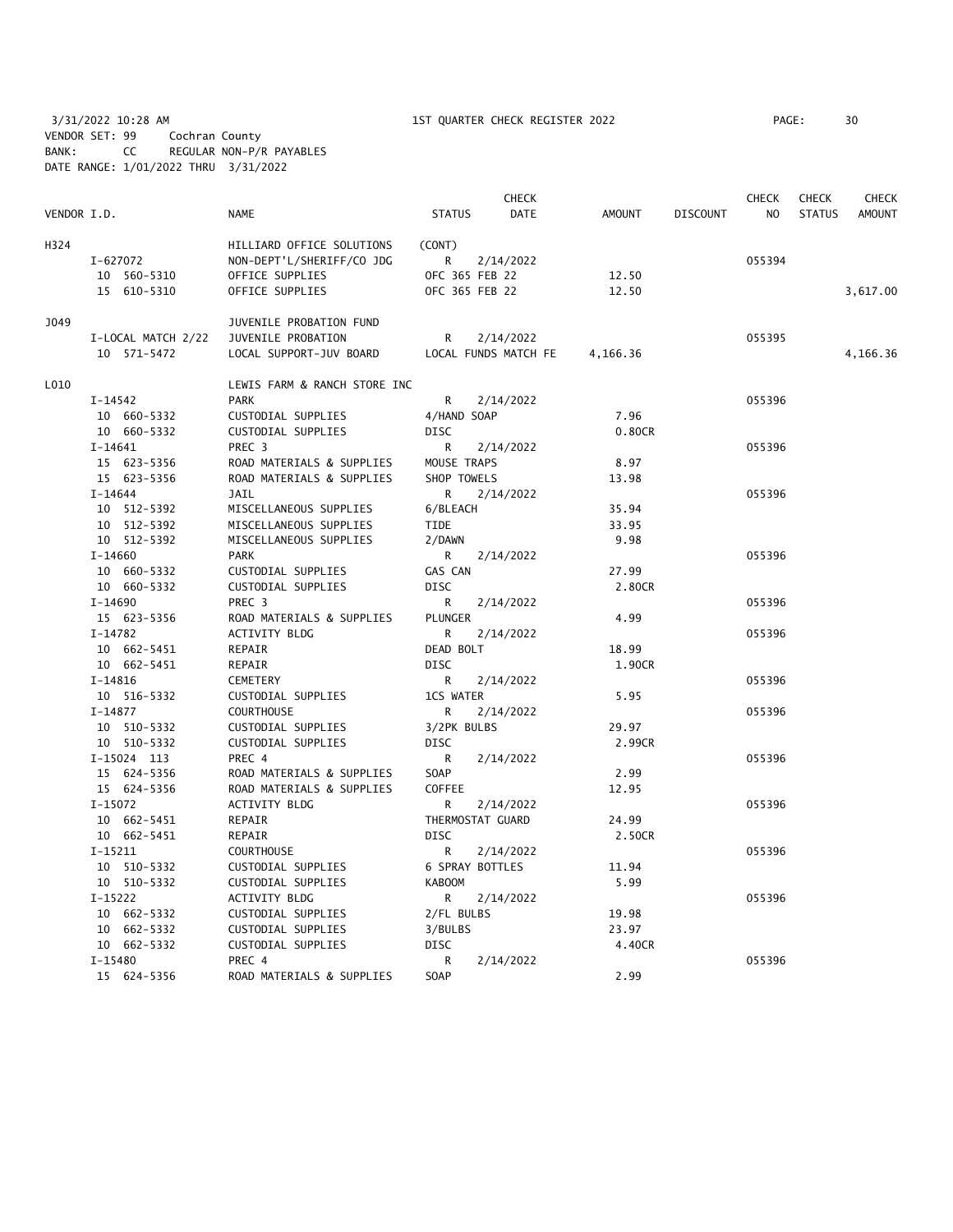3/31/2022 10:28 AM 1ST QUARTER CHECK REGISTER 2022 PAGE: 31 VENDOR SET: 99 Cochran County BANK: CC REGULAR NON-P/R PAYABLES DATE RANGE: 1/01/2022 THRU 3/31/2022

| VENDOR I.D. |                  | <b>NAME</b>                    | <b>STATUS</b>        | <b>CHECK</b><br>DATE | <b>AMOUNT</b> | <b>DISCOUNT</b> | <b>CHECK</b><br>NO. | <b>CHECK</b><br><b>STATUS</b> | <b>CHECK</b><br><b>AMOUNT</b> |
|-------------|------------------|--------------------------------|----------------------|----------------------|---------------|-----------------|---------------------|-------------------------------|-------------------------------|
| L010        |                  | LEWIS FARM & RANCH STORE       | (CONT)               |                      |               |                 |                     |                               |                               |
|             | I-15480          | PREC 4                         | R                    | 2/14/2022            |               |                 | 055396              |                               |                               |
|             | 15 624-5356      | ROAD MATERIALS & SUPPLIES      | SHOP TOWELS          |                      | 2.99          |                 |                     |                               | 292.07                        |
| L018        |                  | LUBBOCK GRADER BLADE, INC      |                      |                      |               |                 |                     |                               |                               |
|             | $I - 75154$      | PREC 2                         | R                    | 2/14/2022            |               |                 | 055398              |                               |                               |
|             | 15 622-5356      | ROAD MATERIALS & SUPPLIES      | 2 GRADER BLADE 5/8x8 |                      | 265.30        |                 |                     |                               | 265.30                        |
| L057        |                  | L KENLEY, dba                  |                      |                      |               |                 |                     |                               |                               |
|             | $I-9660$         | JUVENILE PROBATION             | $\mathsf{R}$         | 2/14/2022            |               |                 | 055399              |                               |                               |
|             | 17 573-5499      | OPERATING EXPENSES             | DECALS/'21 CHEV #325 |                      | 45.00         |                 |                     |                               | 45.00                         |
| L227        |                  | LYNN COUNTY SHERIFF'S OFFICE   |                      |                      |               |                 |                     |                               |                               |
|             | I-JAN 2022       | <b>JAIL</b>                    | R                    | 2/14/2022            |               |                 | 055400              |                               |                               |
|             | 10 512-5391      | MEDICAL CARE-PRISONERS         | OFC VISIT/ROMERO 12/ |                      | 40.00         |                 |                     |                               |                               |
|             | 10 512-5391      | MEDICAL CARE-PRISONERS         | RX/GEORGE ROMERO JR  |                      | 21.69         |                 |                     |                               |                               |
|             | 10 512-5391      | MEDICAL CARE-PRISONERS         | RX/GEORGE ROMERO JR  |                      | 10.99         |                 |                     |                               | 72.68                         |
| N082        |                  | <b>NETDATA</b>                 |                      |                      |               |                 |                     |                               |                               |
|             | I-iTICKET JAN22  | JUSTICE OF PEACE               | $R \Box$             | 2/14/2022            |               |                 | 055401              |                               |                               |
|             | 10 455-5499      | MISCELLANEOUS                  | JAN 2022             |                      | 10.00         |                 |                     |                               | 10.00                         |
| N109        |                  | NEWTEX TIRES AND REPAIR        |                      |                      |               |                 |                     |                               |                               |
|             | I-10336          | PREC 1                         | R.                   | 2/14/2022            |               |                 | 055402              |                               |                               |
|             | 15 621-5451      | REPAIRS                        | RPR TIRE             |                      | 15.00         |                 |                     |                               | 15.00                         |
| P232        |                  | THE POLICE AND SHERIFFS PRESS, |                      |                      |               |                 |                     |                               |                               |
|             | I-158387         | <b>SHERIFF</b>                 | $R \Box$             | 2/14/2022            |               |                 | 055403              |                               |                               |
|             | 10 560-5310      | OFFICE SUPPLIES                | ID CARD/J DAVIS      |                      | 15.00         |                 |                     |                               |                               |
|             | 10 560-5310      | OFFICE SUPPLIES                | SHIPPING             |                      | 2.58          |                 |                     |                               | 17.58                         |
| P262        |                  | GEORGE ELLIS dba               |                      |                      |               |                 |                     |                               |                               |
|             | I-296492         | PREC 1                         | R.                   | 2/14/2022            |               |                 | 055404              |                               |                               |
|             | 15 621-5451      | REPAIRS                        | 3HRS/RPR CHAINSAW    |                      | 29.40         |                 |                     |                               |                               |
|             | 15 621-5451      | REPAIRS                        | MATERIALS            |                      | 3.90          |                 |                     |                               |                               |
|             | 15 621-5451      | REPAIRS                        | GAS                  |                      | 2.00          |                 |                     |                               | 35.30                         |
| R272        |                  | RICKER LAW FIRM, PC            |                      |                      |               |                 |                     |                               |                               |
|             | I-CPS#4616 12822 | DISTRICT COURT                 | R                    | 2/14/2022            |               |                 | 055405              |                               |                               |
|             | 10 435-5400.02   | ATTY AD LITEM--CPS             | STATUS HRG(C)/CPS#46 |                      | 300.00        |                 |                     |                               | 300.00                        |
| S071        |                  | SCRIPT OFFICE PRODUCTS, INC.   |                      |                      |               |                 |                     |                               |                               |
|             | $I - 60123$      | <b>CLERK</b>                   | R                    | 2/14/2022            |               |                 | 055406              |                               |                               |
|             | 10 403-5310      | OFFICE SUPPLIES                | FINGERTIP MOISTENER  |                      | 5.30          |                 |                     |                               |                               |
|             | 10 403-5310      | OFFICE SUPPLIES                | FINGERTIP MOISTENER  |                      | 5.30          |                 |                     |                               |                               |
|             | 10 403-5310      | OFFICE SUPPLIES                | 1CT LEGAL PAPER      |                      | 145.35        |                 |                     |                               |                               |
|             | $I - 60136$      | <b>ELECTIONS</b>               | R                    | 2/14/2022            |               |                 | 055406              |                               |                               |
|             | 10 490-5310      | OFFICE SUPPLIES                | NOTARY STAMP/CHERYL  |                      | 24.93         |                 |                     |                               |                               |

I-60137 CLERK R 2/14/2022 055406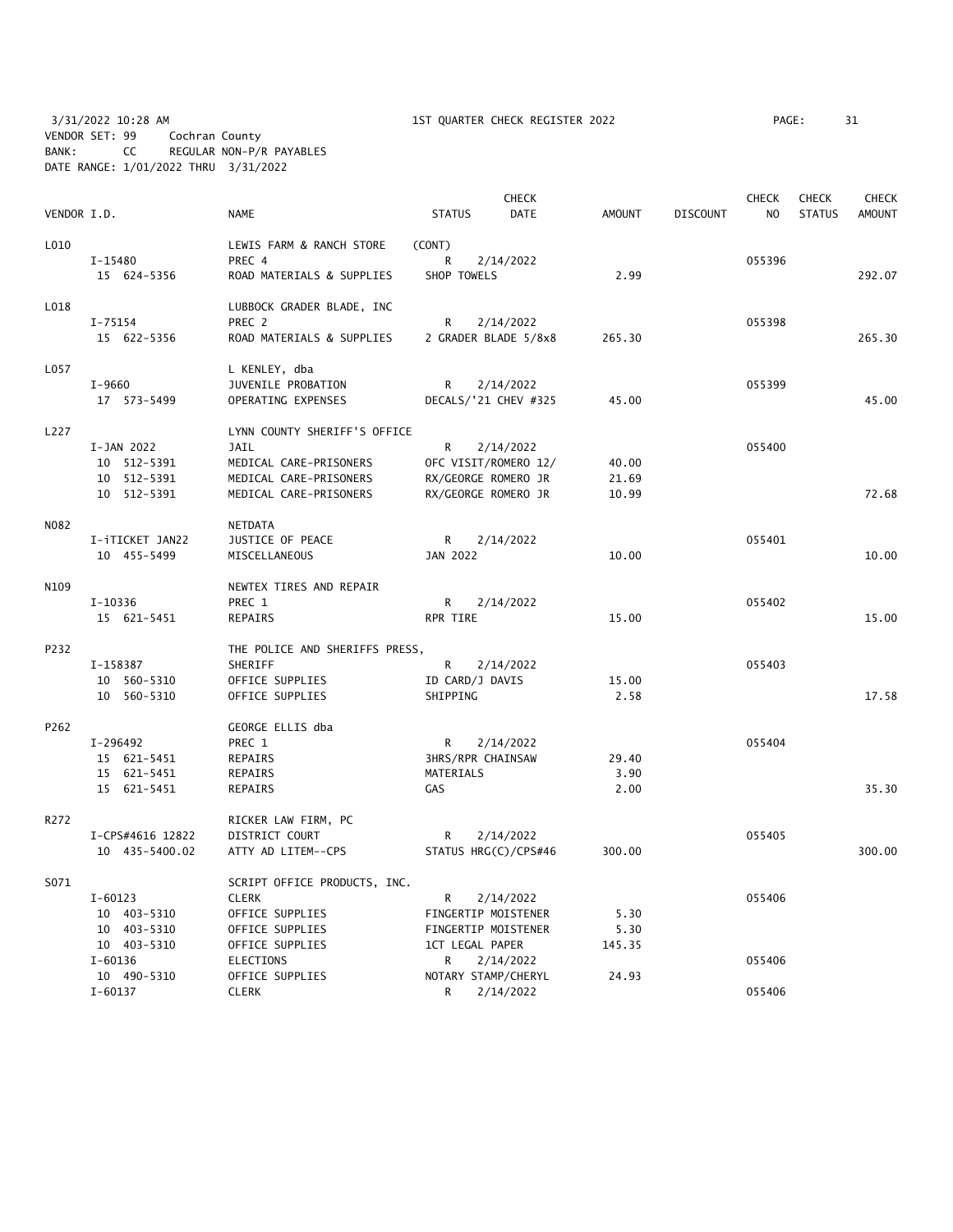3/31/2022 10:28 AM 1ST QUARTER CHECK REGISTER 2022 PAGE: 32 VENDOR SET: 99 Cochran County BANK: CC REGULAR NON-P/R PAYABLES DATE RANGE: 1/01/2022 THRU 3/31/2022

|             |                |                                                    |                     | <b>CHECK</b><br><b>CHECK</b> |               |                 |                | <b>CHECK</b>  | <b>CHECK</b>  |
|-------------|----------------|----------------------------------------------------|---------------------|------------------------------|---------------|-----------------|----------------|---------------|---------------|
| VENDOR I.D. |                | <b>NAME</b>                                        | <b>STATUS</b>       | <b>DATE</b>                  | <b>AMOUNT</b> | <b>DISCOUNT</b> | N <sub>O</sub> | <b>STATUS</b> | <b>AMOUNT</b> |
| S071        |                | SCRIPT OFFICE PRODUCTS<br>(CONT)                   |                     |                              |               |                 |                |               |               |
|             | $I-60137$      | <b>CLERK</b>                                       | R                   | 2/14/2022                    |               |                 | 055406         |               |               |
|             | 10 403-5310    | OFFICE SUPPLIES                                    | 2" BINDER           |                              | 4.95          |                 |                |               |               |
|             | 10 403-5310    | OFFICE SUPPLIES                                    | ENGRAVED NAME PLATE |                              | 40.38         |                 |                |               |               |
|             | $I - 60148$    | TAX A/C                                            | R                   | 2/14/2022                    |               |                 | 055406         |               |               |
|             | 10 499-5310    | OFFICE SUPPLIES                                    | DRAWER ORGANIZER    |                              | 7.78          |                 |                |               |               |
|             | 10 499-5310    | OFFICE SUPPLIES                                    |                     | 2/ENGRAVED NAME PLAT         | 32.76         |                 |                |               | 266.75        |
| S379        |                | SOUTH PLAINS FORENSIC PATHOLOG                     |                     |                              |               |                 |                |               |               |
|             | $I - 7425$     | JUSTICE OF PEACE                                   | R                   | 2/14/2022                    |               |                 | 055407         |               |               |
|             | 10 455-5405    | <b>AUTOPSY</b>                                     |                     | LEV1/RAYMOND GARLETT         | 2,450.00      |                 |                |               | 2,450.00      |
| S436        |                | SAFE LIFE DEFENSE, LLC                             |                     |                              |               |                 |                |               |               |
|             | I-Q#00003611   | SHERIFF                                            | R                   | 2/14/2022                    |               |                 | 055408         |               |               |
|             | 10 560-5205    | <b>UNIFORMS</b>                                    | 1 3XL TACTICAL VEST |                              | 724.00        |                 |                |               |               |
|             | 10 560-5205    | UNIFORMS                                           | <b>DISC</b>         |                              | 72.40CR       |                 |                |               | 651.60        |
| S464        |                | LISA SMITH, CO/DIST CLERK                          |                     |                              |               |                 |                |               |               |
|             | I-MILEAGE 1/28 | <b>CLERK</b>                                       | R                   | 2/14/2022                    |               |                 | 055409         |               |               |
|             | 10 403-5427    | CONTINUING EDUCATION                               | 362 MI TO/FR DENTON |                              | 423.54        |                 |                |               | 423.54        |
| T081        |                | TAC RISK MANAGEMENT POOL                           |                     |                              |               |                 |                |               |               |
|             | $I - 35376$    | NON-DEPT'L/LE&PO LIAB                              | R                   | 2/14/2022                    |               |                 | 055410         |               |               |
|             | 10 560-5497    | OFFICERS' LIABILITY INSURANCE LAW ENF OFFICERS LIA |                     |                              | 8,607.00      |                 |                |               |               |
|             | 10 435-5497    | LIABILITY INSURANCE                                |                     | DIST JUDGE ENDORSEME         | 500.00        |                 |                |               |               |
|             | 10 560-5497    | OFFICERS' LIABILITY INSURANCE UNMANNED AIRCRAFT    |                     |                              | 750.00        |                 |                |               |               |
|             | 10 409-5497    | LIABILITY INSURANCE                                |                     | PUBLIC OFFICIALS LIA         | 5,277.00      |                 |                |               |               |
|             | 10 435-5497    | LIABILITY INSURANCE                                |                     | DIST JDG ENDORSEMENT         | 500.00        |                 |                |               |               |
|             | 10 476-5497    | PROFESSIONAL LIABILITY INS.                        |                     | DIST ATTY ENDORSEMEN         | 500.00        |                 |                |               | 16,134.00     |
| T092        |                | TEXAS TECH UNIVERSITY                              |                     |                              |               |                 |                |               |               |
|             | I-6567/CASIAS  | COUNTY COURT                                       | R                   | 2/14/2022                    |               |                 | 055411         |               |               |
|             | 10 426-5400    | ATTORNEY AD LITEM                                  |                     | DISM(M)/EZEKIEL CASI         | 100.00        |                 |                |               |               |
|             | I-6575/VARGAS  | COUNTY COURT                                       | R                   | 2/14/2022                    |               |                 | 055411         |               |               |
|             | 10 426-5400    | ATTORNEY AD LITEM                                  |                     | DISM(M)/JULIE VARGAS         | 100.00        |                 |                |               | 200.00        |
| T312        |                | TEXAS ASSOCIATION OF COUNTIES                      |                     |                              |               |                 |                |               |               |
|             | I-324203       | TREASURER                                          | R                   | 2/14/2022                    |               |                 | 055412         |               |               |
|             | 10 497-5427    | CONTINUING EDUCATION                               | 50TH ANN'L SPR CONF |                              | 275.00        |                 |                |               | 275.00        |
| T318        |                | TEX MEX SERVICES, LLC                              |                     |                              |               |                 |                |               |               |
|             | I-0435967-IN   | PREC <sub>3</sub>                                  | R                   | 2/14/2022                    |               |                 | 055413         |               |               |
|             | 15 623-5451    | REPAIRS                                            |                     | 4 HRS/RMV CATTLE GRD         | 364.00        |                 |                |               | 364.00        |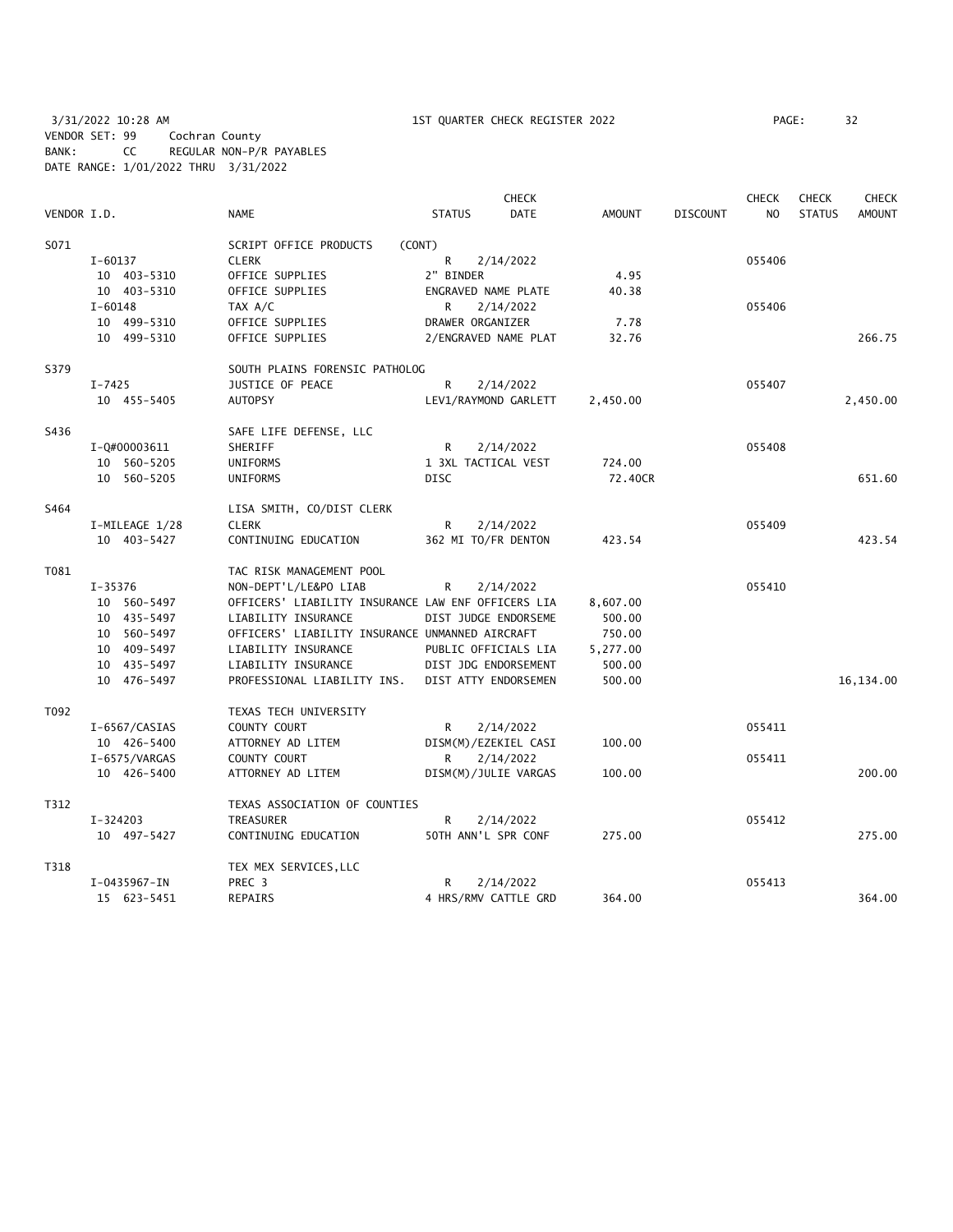# 3/31/2022 10:28 AM 1ST QUARTER CHECK REGISTER 2022 PAGE: 33 VENDOR SET: 99 Cochran County BANK: CC REGULAR NON-P/R PAYABLES DATE RANGE: 1/01/2022 THRU 3/31/2022

|             |                                   |                              |                      | <b>CHECK</b> |               |                 | <b>CHECK</b>   | <b>CHECK</b>  | <b>CHECK</b>  |
|-------------|-----------------------------------|------------------------------|----------------------|--------------|---------------|-----------------|----------------|---------------|---------------|
| VENDOR I.D. |                                   | <b>NAME</b>                  | <b>STATUS</b>        | <b>DATE</b>  | <b>AMOUNT</b> | <b>DISCOUNT</b> | N <sub>O</sub> | <b>STATUS</b> | <b>AMOUNT</b> |
| U019        |                                   | UNITED SUPERMARKETS, INC     |                      |              |               |                 |                |               |               |
|             | I-8706001 12522                   | JAIL                         | R                    | 2/14/2022    |               |                 | 055414         |               |               |
|             | 10 512-5333                       | FOOD-PRISONERS               | <b>BISQUICK</b>      |              | 6.49          |                 |                |               |               |
|             | 10 512-5392                       | MISCELLANEOUS SUPPLIES       | <b>DAWN</b>          |              | 9.99          |                 |                |               |               |
|             | 10 512-5392                       | MISCELLANEOUS SUPPLIES       | 2/MICROBAN SPRAY     |              | 11.98         |                 |                |               |               |
|             | 10 512-5333                       | FOOD-PRISONERS               | <b>FLOUR</b>         |              | 16.99         |                 |                |               |               |
|             | 10 512-5333                       | FOOD-PRISONERS               | CHOC CHIPS           |              | 4.49          |                 |                |               |               |
|             | 10 512-5333                       | FOOD-PRISONERS               | 4/PWDRD SUGAR        |              | 9.96          |                 |                |               |               |
|             | 512-5333<br>10                    | FOOD-PRISONERS               | 2 BNLS/SKNLS CHICKEN |              | 15.98         |                 |                |               |               |
|             | 10 512-5333                       | FOOD-PRISONERS               | 4/DRUMSTICKS         |              | 22.53         |                 |                |               |               |
|             | 10 512-5333                       | FOOD-PRISONERS               | 4/GROUND BEEF        |              | 59.16         |                 |                |               |               |
|             | 10 512-5333                       | FOOD-PRISONERS               | 2/BNLS THIGHS        |              | 13.98         |                 |                |               |               |
|             | 10 512-5333                       | FOOD-PRISONERS               | 2/CHICKEN TENDERS    |              | 19.98         |                 |                |               |               |
|             | 10 512-5333                       | FOOD-PRISONERS               | 2/HUSHPUPPIES        |              | 6.38          |                 |                |               |               |
|             | 10 512-5333                       | FOOD-PRISONERS               | 2/SHRIMP             |              | 15.98         |                 |                |               |               |
|             | 10 512-5333                       | FOOD-PRISONERS               | 2/FISH SANDWICH      |              | 10.98         |                 |                |               |               |
|             | 10 512-5391                       | MEDICAL CARE-PRISONERS       | 2/COUGH DROP         |              | 7.18          |                 |                |               |               |
|             | 10 512-5391                       | MEDICAL CARE-PRISONERS       | 3/MUCINEX            |              | 40.47         |                 |                |               |               |
|             | 10 512-5391                       | MEDICAL CARE-PRISONERS       | RICOLA HONEY LEMON   |              | 8.00          |                 |                |               |               |
|             | 10 512-5391                       | MEDICAL CARE-PRISONERS       | NASAL SPRAY          |              | 3.99          |                 |                |               |               |
|             | 512-5391<br>10                    | MEDICAL CARE-PRISONERS       | 2/STOOL SOFTNER      |              | 13.98         |                 |                |               |               |
|             | 10 512-5391                       | MEDICAL CARE-PRISONERS       | SORE THROAT SPRAY    |              | 3.99          |                 |                |               |               |
|             | 10 512-5391                       | MEDICAL CARE-PRISONERS       | 2/THERAFLU           |              | 22.47         |                 |                |               |               |
|             | 10 512-5333                       | FOOD-PRISONERS               | <b>DISC</b>          |              | 32.50CR       |                 |                |               | 292.45        |
| W010        |                                   | WEST TEXAS GAS INC           |                      |              |               |                 |                |               |               |
|             | I-020036001501 2/22               | PARK/SHOP                    | R                    | 2/14/2022    |               |                 | 055415         |               |               |
|             | 10 660-5440                       |                              | GAS SVC 12/28-1/25/2 |              | 17.00         |                 |                |               |               |
|             |                                   | UTILITIES & IRRIGATION       | R                    |              |               |                 |                |               |               |
|             | I-020036002501 2/22 PARK/SHOWBARN |                              |                      | 2/14/2022    |               |                 | 055415         |               |               |
|             | 10 660-5440                       | UTILITIES & IRRIGATION       | 52.3MCF 12/28-1/25/2 |              | 140.69        |                 |                |               |               |
|             | 10 660-5440                       | UTILITIES & IRRIGATION       | COST OF GAS (4.752)  |              | 248.52        |                 |                |               |               |
|             | 10 660-5440                       | UTILITIES & IRRIGATION       | <b>CUSTOMER CHG</b>  |              | 30.00         |                 |                |               |               |
|             | 10 660-5440                       | UTILITIES & IRRIGATION       | RATE CASE EXP SURCHG |              | 4.19          |                 |                |               |               |
|             | I-020049022001 2/22               | PREC 3                       | R                    | 2/14/2022    |               |                 | 055415         |               |               |
|             | 15 623-5440                       | UTILITIES                    | 2.4MCF 12/28-1/25/22 |              | 6.46          |                 |                |               |               |
|             | 15 623-5440                       | UTILITIES                    | COST OF GAS (4.752)  |              | 11.40         |                 |                |               |               |
|             | 623-5440<br>15                    | UTILITIES                    | <b>CUSTOMER CHG</b>  |              | 30.00         |                 |                |               |               |
|             | 15 623-5440                       | UTILITIES                    | RATE CASE EXP SURCHG |              | 0.18          |                 |                |               | 488.44        |
| W055        |                                   | WINDSTREAM COMMUNICATIONS SW |                      |              |               |                 |                |               |               |
|             | C-266-5051 JAN22                  | NON-DEPT'L/LIBRARY           | R                    | 2/14/2022    |               |                 | 055416         |               |               |
|             | 10 409-5420                       | TELECOMMUNICATIONS           | BASIC SVC/2 LINES FI |              | 65.65CR       |                 |                |               |               |
|             | 10 409-5420                       | TELECOMMUNICATIONS           | <b>FEES</b>          |              | 1.72CR        |                 |                |               |               |
|             | 10 409-5420                       | TELECOMMUNICATIONS           | LONG DISTANCE SVC    |              | 0.17CR        |                 |                |               |               |
|             | C-266-5161 JAN22                  | NON-DEPT'L/TREASURER         | R                    | 2/14/2022    |               |                 | 055416         |               |               |
|             | 10 409-5420                       | TELECOMMUNICATIONS           | BASIC SVC FINAL      |              | 27.35CR       |                 |                |               |               |
|             | 10 409-5420                       | TELECOMMUNICATIONS           | <b>FEES</b>          |              | 1.81CR        |                 |                |               |               |
|             | 10 409-5420                       | TELECOMMUNICATIONS           | LONG DISTANCE SVC    |              | 3.52CR        |                 |                |               |               |
|             | C-266-5211 JAN22                  | NON-DEPT'L/SHERIFF           | R                    | 2/14/2022    |               |                 | 055416         |               |               |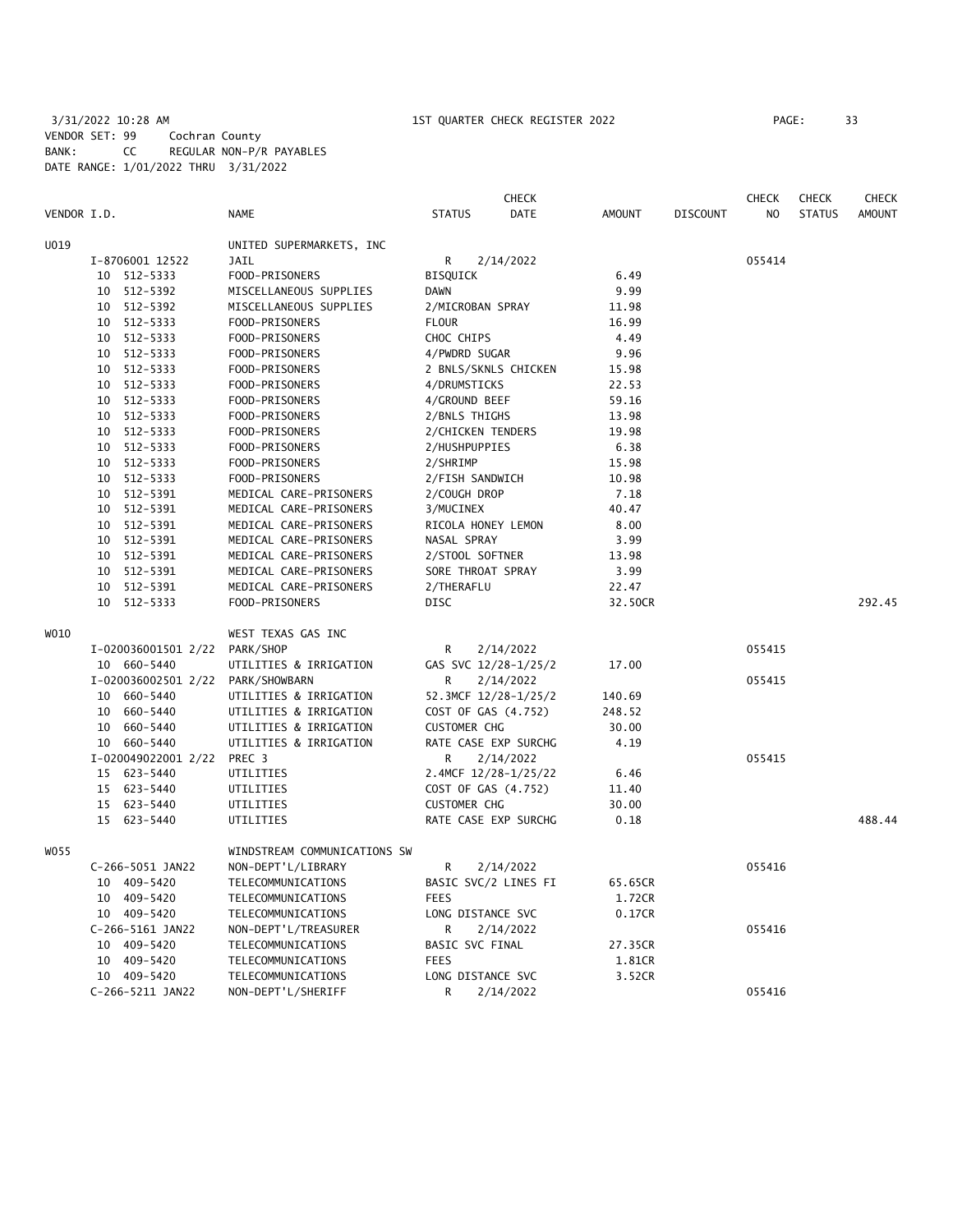# 3/31/2022 10:28 AM 1ST QUARTER CHECK REGISTER 2022 PAGE: 34 VENDOR SET: 99 Cochran County BANK: CC REGULAR NON-P/R PAYABLES DATE RANGE: 1/01/2022 THRU 3/31/2022

|             |                  |                              |                      | <b>CHECK</b> |                   |                 | CHECK  | <b>CHECK</b>  | <b>CHECK</b>  |
|-------------|------------------|------------------------------|----------------------|--------------|-------------------|-----------------|--------|---------------|---------------|
| VENDOR I.D. |                  | <b>NAME</b>                  | <b>STATUS</b>        | DATE         | <b>AMOUNT</b>     | <b>DISCOUNT</b> | NO.    | <b>STATUS</b> | <b>AMOUNT</b> |
| WO55        |                  | WINDSTREAM COMMUNICATIONS    | (CONT)               |              |                   |                 |        |               |               |
|             | C-266-5211 JAN22 | NON-DEPT'L/SHERIFF           | R                    | 2/14/2022    |                   |                 | 055416 |               |               |
|             | 10 409-5420      | TELECOMMUNICATIONS           | BASIC SVC/3 LINES FI |              | 45.27CR           |                 |        |               |               |
|             | 10 409-5420      | TELECOMMUNICATIONS           | <b>FEES</b>          |              | 0.06CR            |                 |        |               |               |
|             | 10 409-5420      | TELECOMMUNICATIONS           | LONG DISTANCE SVC    |              | 38.90CR           |                 |        |               |               |
|             | C-266-5215 JAN22 | NON-DEPT'L/EXT SVC           | R                    | 2/14/2022    |                   |                 | 055416 |               |               |
|             | 10 409-5420      | TELECOMMUNICATIONS           | BASIC SVC/3 LINES FI |              | 96.07CR           |                 |        |               |               |
|             | 10 409-5420      | TELECOMMUNICATIONS           | <b>FEES</b>          |              | 3.41CR            |                 |        |               |               |
|             | 10 409-5420      | TELECOMMUNICATIONS           | LONG DISTANCE SVC    |              | 1.00CR            |                 |        |               |               |
|             | C-266-5411 JAN22 | JUVENILE PROBATION           | R                    | 2/14/2022    |                   |                 | 055416 |               |               |
|             | 17 573-5499      | OPERATING EXPENSES           | BASIC SVC FINAL      |              | 23.34CR           |                 |        |               |               |
|             | 17 573-5499      | OPERATING EXPENSES           | <b>FEES</b>          |              | 8.27CR            |                 |        |               |               |
|             | 17 573-5499      | OPERATING EXPENSES           | LONG DISTANCE SVC    |              | 0.14CR            |                 |        |               |               |
|             | C-266-5412 JAN22 | NON-DEPT'L/DIST CT/CONSTABLE | R                    | 2/14/2022    |                   |                 | 055416 |               |               |
|             | 10 409-5420      | TELECOMMUNICATIONS           | SVC/2 LINES FINAL    |              | 54.56CR           |                 |        |               |               |
|             | 10 409-5420      | TELECOMMUNICATIONS           | <b>FEES</b>          |              |                   |                 |        |               |               |
|             | 10 409-5420      | TELECOMMUNICATIONS           | LONG DISTANCE SVC    |              | 16.14CR<br>0.49CR |                 |        |               |               |
|             |                  |                              |                      |              |                   |                 |        |               |               |
|             | C-266-5508 JAN22 | NON-DEPT'L/CO JUDGE          | R                    | 2/14/2022    |                   |                 | 055416 |               |               |
|             | 10 409-5420      | TELECOMMUNICATIONS           | BASIC SVC/2 LINES FI |              | 47.50CR           |                 |        |               |               |
|             | 10 409-5420      | TELECOMMUNICATIONS           | <b>FEES</b>          |              | 4.66CR            |                 |        |               |               |
|             | 10 409-5420      | TELECOMMUNICATIONS           | LONG DISTANCE SVC    |              | 12.19CR           |                 |        |               |               |
|             | C-266-5700 JAN22 | NON-DEPT'L/SHERIFF           | R                    | 2/14/2022    |                   |                 | 055416 |               |               |
|             | 10 409-5420      | TELECOMMUNICATIONS           | BASIC SVC FINAL      |              | 23.39CR           |                 |        |               |               |
|             | 10 409-5420      | TELECOMMUNICATIONS           | <b>FEES</b>          |              | 1.26CR            |                 |        |               |               |
|             | 10 409-5420      | TELECOMMUNICATIONS           | LONG DISTANCE SVC    |              | 8.43CR            |                 |        |               |               |
|             | C-266-8661 JAN22 | NON-DEPT'L/ATTORNEY          | R                    | 2/14/2022    |                   |                 | 055416 |               |               |
|             | 10 409-5420      | TELECOMMUNICATIONS           | BASIC SVC/2 LINES FI |              | 47.09CR           |                 |        |               |               |
|             | 10 409-5420      | TELECOMMUNICATIONS           | <b>FEES</b>          |              | 13.50CR           |                 |        |               |               |
|             | 10 409-5420      | TELECOMMUNICATIONS           | LONG DISTANCE SVC    |              | 1.80CR            |                 |        |               |               |
|             | I-266-5074 JAN22 | NON-DEPT'L/ADULT PROBATION   | R                    | 2/14/2022    |                   |                 | 055416 |               |               |
|             | 10 409-5420      | TELECOMMUNICATIONS           | BASIC SVC FINAL      |              | 14.40             |                 |        |               |               |
|             | 10 409-5420      | TELECOMMUNICATIONS           | <b>FEES</b>          |              | 1.16              |                 |        |               |               |
|             | 10 409-5420      | TELECOMMUNICATIONS           | LONG DISTANCE SVC    |              | 2.00              |                 |        |               |               |
|             | I-266-5171 JAN22 | NON-DEPT'L/TAX A/C           | R                    | 2/14/2022    |                   |                 | 055416 |               |               |
|             | 10 409-5420      | TELECOMMUNICATIONS           | <b>FEES FINAL</b>    |              | 0.09              |                 |        |               |               |
|             | 10 409-5420      | TELECOMMUNICATIONS           | LONG DISTANCE SVC    |              | 54.00             |                 |        |               |               |
|             | I-266-5181 JAN22 | NON-DEPT'L/ELECTIONS         | R                    | 2/14/2022    |                   |                 | 055416 |               |               |
|             | 10 409-5420      | TELECOMMUNICATIONS           | BASIC SVC            |              | 52.86             |                 |        |               |               |
|             | 10 409-5420      | TELECOMMUNICATIONS           | <b>FEES</b>          |              | 11.60             |                 |        |               |               |
|             | 10 409-5420      | TELECOMMUNICATIONS           | LONG DISTANCE SVC    |              | 1.62              |                 |        |               |               |
|             | I-266-5295 JAN22 | NON-DEPT'L/CLERK             | R                    | 2/14/2022    |                   |                 | 055416 |               |               |
|             | 10 409-5420      | TELECOMMUNICATIONS           | BASIC SVC/3 LINES (C |              | 345.33            |                 |        |               |               |
|             | 10 409-5420      | TELECOMMUNICATIONS           | <b>FEES</b>          |              | 24.64             |                 |        |               |               |
|             | I-266-5302 JAN22 | NON-DEPT'L/JUSTICE OF PEACE  | R                    | 2/14/2022    |                   |                 | 055416 |               |               |
|             | 10 409-5420      | TELECOMMUNICATIONS           | BASIC SVC            |              | 31.83             |                 |        |               |               |
|             | 10 409-5420      | TELECOMMUNICATIONS           | <b>FEES</b>          |              | 17.95             |                 |        |               |               |
|             | 10 409-5420      | TELECOMMUNICATIONS           | LONG DISTANCE SVC    |              | 13.19             |                 |        |               |               |
|             | I-266-5450 JAN22 | NON-DEPT'L/CLERK             | R                    | 2/14/2022    |                   |                 | 055416 |               |               |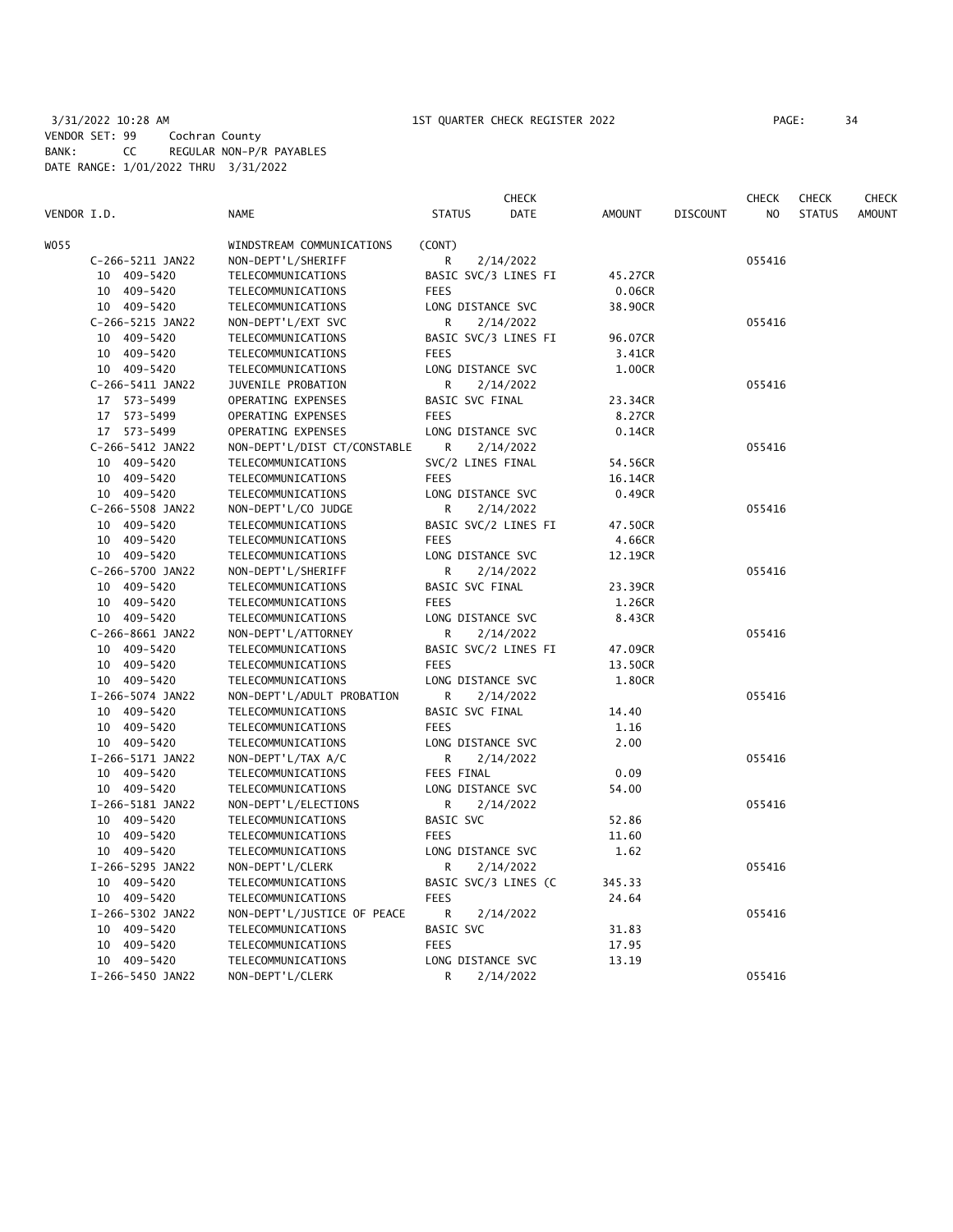# 3/31/2022 10:28 AM 1ST QUARTER CHECK REGISTER 2022 PAGE: 35 VENDOR SET: 99 Cochran County BANK: CC REGULAR NON-P/R PAYABLES DATE RANGE: 1/01/2022 THRU 3/31/2022

|             |                  |                           |                      | <b>CHECK</b> |               |                 | CHECK  | <b>CHECK</b>  | <b>CHECK</b>  |
|-------------|------------------|---------------------------|----------------------|--------------|---------------|-----------------|--------|---------------|---------------|
| VENDOR I.D. |                  | <b>NAME</b>               | <b>STATUS</b>        | <b>DATE</b>  | <b>AMOUNT</b> | <b>DISCOUNT</b> | NO.    | <b>STATUS</b> | <b>AMOUNT</b> |
| WO 55       |                  | WINDSTREAM COMMUNICATIONS | (CONT)               |              |               |                 |        |               |               |
|             | I-266-5450 JAN22 | NON-DEPT'L/CLERK          | R                    | 2/14/2022    |               |                 | 055416 |               |               |
|             | 10 409-5420      | TELECOMMUNICATIONS        | BASIC SVC/3 LINES FI |              |               |                 |        |               |               |
|             | 10 409-5420      | TELECOMMUNICATIONS        | <b>FEES</b>          |              | 0.08          |                 |        |               |               |
|             | 10 409-5420      | TELECOMMUNICATIONS        | LONG DISTANCE SVC    |              | 48.36         |                 |        |               |               |
|             | I-266-5822 JAN22 | NON-DEPT'L/AUDITOR        | R                    | 2/14/2022    |               |                 | 055416 |               |               |
|             | 10 409-5420      | TELECOMMUNICATIONS        | BASIC SVC/2 LINES    |              | 19.90         |                 |        |               |               |
|             | 10 409-5420      | TELECOMMUNICATIONS        | 4G WIRELESS          |              | 55.00         |                 |        |               |               |
|             | 10 409-5420      | TELECOMMUNICATIONS        | ADD'L LINE W/BUNDLE  |              | 30.00         |                 |        |               |               |
|             | 409-5420<br>10   | TELECOMMUNICATIONS        | UNLTD VOICE BUNDLE   |              | 60.00         |                 |        |               |               |
|             | 10 409-5420      | TELECOMMUNICATIONS        | ST IP BLK/4          |              | 15.00         |                 |        |               |               |
|             | 10 409-5420      | TELECOMMUNICATIONS        | ST IP BLK/8          |              | 20.00         |                 |        |               |               |
|             | 10 409-5420      | TELECOMMUNICATIONS        | LOYALTY CR           |              | 20.00CR       |                 |        |               |               |
|             | 10 409-5420      | TELECOMMUNICATIONS        | <b>FEES</b>          |              | 32.34         |                 |        |               |               |
|             | 10 409-5420      |                           | FIBER OPTIC SVC      |              | 1,133.00      |                 |        |               |               |
|             |                  | TELECOMMUNICATIONS        |                      |              |               |                 |        |               |               |
|             | 10 409-5420      | TELECOMMUNICATIONS        | LONG DISTANCE SVC    |              | 1.69          |                 |        |               |               |
|             | I-266-8888 JAN22 | NON-DEPT'L/SHERIFF        | R                    | 2/14/2022    |               |                 | 055416 |               |               |
|             | 10 409-5420      | TELECOMMUNICATIONS        | BASIC SVC/FAX LINE F |              | 12.36         |                 |        |               |               |
|             | 10 409-5420      | TELECOMMUNICATIONS        | <b>FEES</b>          |              | 0.96          |                 |        |               |               |
|             | 10 409-5420      | TELECOMMUNICATIONS        | LONG DISTANCE SVC    |              | 2.24          |                 |        |               |               |
|             | I-74532126       | NON-DEPT'L                | R                    | 2/14/2022    |               |                 | 055416 |               |               |
|             | 10 409-5420      | TELECOMMUNICATIONS        | FLAT RATE BILLING/27 |              | 602.04        |                 |        |               | 2,035.95      |
| WO70        |                  | R D WALLACE OIL CO INC    |                      |              |               |                 |        |               |               |
|             | I-12520010 JAN22 | CEMETERY/PARK             | R                    | 2/14/2022    |               |                 | 055418 |               |               |
|             | 10 516-5330      | FUEL & OIL                | 2.51GL UNL 1/4       |              | 6.81          |                 |        |               |               |
|             | 10 516-5330      | FUEL & OIL                | 18.00GL UNL 1/7      |              | 48.84         |                 |        |               |               |
|             | 10 516-5330      | FUEL & OIL                | 24.50GL UNL 1/17     |              | 67.94         |                 |        |               |               |
|             | 660-5330<br>10   | FUEL AND OIL              | 22.00GL UNL 1/27     |              | 63.21         |                 |        |               |               |
|             | 10 660-5330      | FUEL AND OIL              | 5.00GL UNL 1/28      |              | 14.37         |                 |        |               |               |
|             | I-12520021 JAN22 | PREC 3                    | R                    | 2/14/2022    |               |                 | 055418 |               |               |
|             | 15 623-5330      | FUEL AND OIL              | 21.54GL UNL 12/22    |              | 56.29         |                 |        |               |               |
|             | 15 623-5330      | FUEL AND OIL              | 16.92GL UNL 12/29    |              | 44.22         |                 |        |               |               |
|             | 15 623-5330      | FUEL AND OIL              | 22.10GL UNL 1/3      |              | 59.96         |                 |        |               |               |
|             | 15 623-5330      | FUEL AND OIL              | 25.09GL UNL 1/10     |              | 68.07         |                 |        |               |               |
|             | 15 623-5330      | FUEL AND OIL              | 21.24GL UNL 1/18     |              | 58.90         |                 |        |               |               |
|             | I-12520030 JAN22 | PREC 1                    | R                    | 2/14/2022    |               |                 | 055418 |               |               |
|             | 15 621-5451      | REPAIRS                   | STATE INSP/11 FORD # |              | 7.00          |                 |        |               |               |
|             | 15 621-5451      | REPAIRS                   | STATE INSP/06 MACK # |              | 7.00          |                 |        |               |               |
|             | 15 621-5451      | REPAIRS                   | 2 PAPER FORMS        |              | 6.00          |                 |        |               |               |
|             | 15 621-5451      | REPAIRS                   | STATE INSP/94 MACK # |              | 7.00          |                 |        |               |               |
|             | 15 621-5451      | REPAIRS                   | STATE INSP/13 TROX # |              | 7.00          |                 |        |               |               |
|             | 15 621-5451      | REPAIRS                   | 2 PAPER FORMS        |              | 6.00          |                 |        |               |               |
|             | 15 621-5330      | FUEL & OIL                | 23.77GL UNL 1/6      |              | 64.49         |                 |        |               |               |
|             | 15 621-5330      | FUEL & OIL                | 25.16GL UNL 1/14     |              | 69.77         |                 |        |               |               |
|             | 15 621-5330      | FUEL & OIL                | 23.44GL UNL 1/19     |              | 65.00         |                 |        |               |               |
|             | 15 621-5330      | FUEL & OIL                | 28.26GL UNL 1/28     |              | 81.19         |                 |        |               |               |
|             | I-12520032 JAN22 | PREC <sub>2</sub>         | R                    | 2/14/2022    |               |                 | 055418 |               |               |
|             |                  |                           |                      |              |               |                 |        |               |               |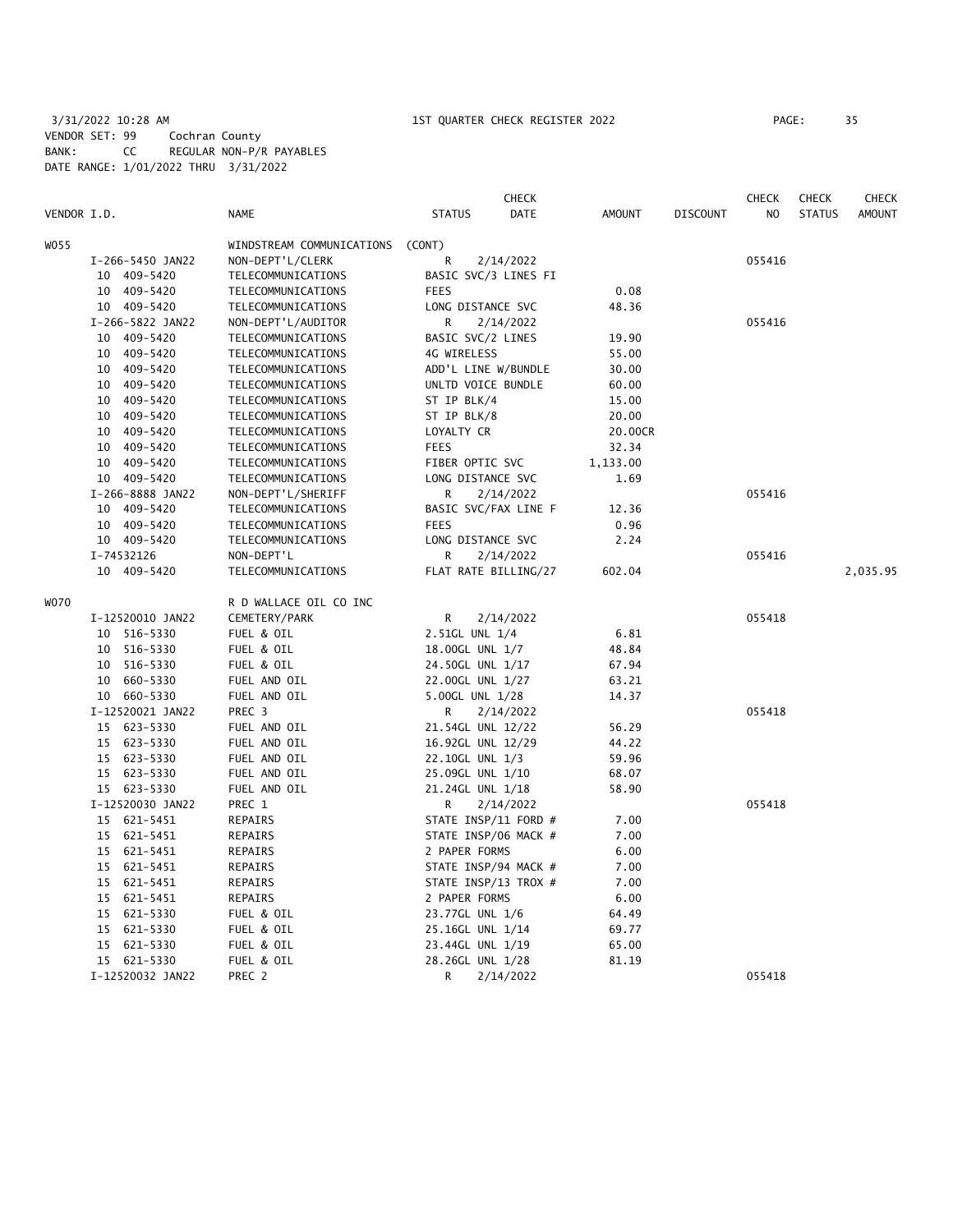# 3/31/2022 10:28 AM 1ST QUARTER CHECK REGISTER 2022 PAGE: 36 VENDOR SET: 99 Cochran County BANK: CC REGULAR NON-P/R PAYABLES DATE RANGE: 1/01/2022 THRU 3/31/2022

|             |                  |                        | <b>CHECK</b>         |                      |          |          | <b>CHECK</b>   | <b>CHECK</b>  | CHECK         |
|-------------|------------------|------------------------|----------------------|----------------------|----------|----------|----------------|---------------|---------------|
| VENDOR I.D. |                  | <b>NAME</b>            | <b>STATUS</b>        | DATE                 | AMOUNT   | DISCOUNT | N <sub>O</sub> | <b>STATUS</b> | <b>AMOUNT</b> |
| WO70        |                  | R D WALLACE OIL CO INC | (CONT)               |                      |          |          |                |               |               |
|             | I-12520032 JAN22 | PREC 2                 | R                    | 2/14/2022            |          |          | 055418         |               |               |
|             | 15 622-5330      | FUEL AND OIL           | 723.4GL DYED DIESEL  |                      | 2,039.98 |          |                |               |               |
|             | 15 622-5330      | FUEL AND OIL           | 3 80-0Z PWR SVC      |                      | 38.85    |          |                |               |               |
|             | 15 622-5330      | FUEL AND OIL           |                      | 891GL DYED DIESEL 1/ | 2,826.37 |          |                |               |               |
|             | 15 622-5330      | FUEL AND OIL           | 4 80-0Z PWR SVC      |                      | 51.80    |          |                |               |               |
|             | 15 622-5451      | REPAIRS                | STATE INSP/06 TRLR # |                      | 7.00     |          |                |               |               |
|             | 15 622-5451      | REPAIRS                | STATE INSP/06 FORD # |                      | 7.00     |          |                |               |               |
|             | 15 622-5451      | REPAIRS                | STATE INSP/03 MACK # |                      | 7.00     |          |                |               |               |
|             | 15 622-5451      | REPAIRS                |                      | STATE INSP/08 TRLR # | 7.00     |          |                |               |               |
|             | 15 622-5451      | REPAIRS                | 4 PAPER FORMS        |                      | 12.00    |          |                |               |               |
|             | 15 622-5451      | REPAIRS                | STATE INSP/07 TRLR # |                      | 7.00     |          |                |               |               |
|             | 15 622-5451      | REPAIRS                | STATE INSP/09 PTRBIL |                      | 7.00     |          |                |               |               |
|             | 15 622-5451      | REPAIRS                | 2 PAPER FORMS        |                      | 6.00     |          |                |               |               |
|             | 15 622-5330      | FUEL AND OIL           | 14.49GL UNL 1/18     |                      | 40.18    |          |                |               |               |
|             | 15 622-5330      | FUEL AND OIL           | 14.35GL UNL 1/24     |                      | 41.23    |          |                |               |               |
|             | 15 622-5330      | FUEL AND OIL           | 19.04GL UNL 1/27     |                      | 54.70    |          |                |               |               |
|             | I-12520041 JAN22 | PREC 4                 | R.                   | 2/14/2022            |          |          | 055418         |               |               |
|             | 15 624-5440      | UTILITIES              | 100GL LPG FUEL 1/3   |                      | 205.00   |          |                |               |               |
|             | 15 624-5330      | FUEL AND OIL           | 20GL DEF 1/24        |                      | 215.00   |          |                |               |               |
|             | 15 624-5330      | FUEL AND OIL           | 27.00GL SUP 1/25     |                      | 88.37    |          |                |               |               |
|             | I-12520043 JAN22 | SHERIFF                | R                    | 2/14/2022            |          |          | 055418         |               |               |
|             | 10 560-5330      | FUEL AND OIL           | 561.64GL UNL         |                      | 1,651.99 |          |                |               |               |
|             | 10 560-5330      | FUEL AND OIL           | 51.47GL/CARD#258     |                      | 145.65   |          |                |               |               |
|             | 10 560-5330      | FUEL AND OIL           |                      | 94.66GL UNL/CARD#867 | 261.51   |          |                |               |               |
|             | I-12520239 JAN22 | COMM'R CT/NON-DEPT'L   | R.                   | 2/14/2022            |          |          | 055418         |               |               |
|             | 15 610-5456      | REPAIR-COUNTY CAR      | STATE INSP/11 FORD # |                      | 7.00     |          |                |               |               |
|             | 15 610-5456      | REPAIR-COUNTY CAR      | PAPER FORM           |                      | 3.00     |          |                |               |               |
|             | 10 409-5499      | MISCELLANEOUS          |                      | 5.26GL UNL 1/25 CDBG | 15.12    |          |                |               |               |
|             | I-12520241 JAN22 | EXTENSION SVC          | R.                   | 2/14/2022            |          |          | 055418         |               |               |
|             | 10 665-5330      | FUEL AND OIL           | 30.50GL UNL 1/5      |                      | 82.75    |          |                |               |               |
|             | 10 665-5330      | FUEL AND OIL           | 29.80GL UNL 1/24     |                      | 85.61    |          |                |               |               |
|             | I-12520252 JAN22 | CONSTABLE              | R                    | 2/14/2022            |          |          | 055418         |               |               |
|             | 10 550-5330      | FUEL & OIL             | 20.00GL UNL 12/28    |                      | 52.26    |          |                |               |               |
|             | 10 550-5330      | FUEL & OIL             | 18.00GL UNL 1/4      |                      | 48.84    |          |                |               |               |
|             | 10 550-5330      | FUEL & OIL             | 20.00GL UNL 1/10     |                      | 54.26    |          |                |               |               |
|             | 10 550-5330      | FUEL & OIL             | 20.00GL UNL 1/14     |                      | 55.46    |          |                |               |               |
|             | 10 550-5330      | FUEL & OIL             | 20.00GL UNL 1/20     |                      | 57.46    |          |                |               |               |
|             | 10 550-5330      | FUEL & OIL             | 19.50GL UNL 1/25     |                      | 56.02    |          |                |               |               |
|             | 10 550-5330      | FUEL & OIL             | 18.00GL UNL 1/28     |                      | 51.72    |          |                |               |               |
|             | I-12520261 JAN22 | VETERANS SVC           | R                    | 2/14/2022            |          |          | 055418         |               |               |
|             | 10 405-5330      | FUEL AND OIL           |                      | STATE INSP/15 CHEV V | 7.00     |          |                |               |               |
|             | 10 405-5330      | FUEL AND OIL           | PAPER FORM           |                      | 3.00     |          |                |               |               |
|             | 10 405-5330      | FUEL AND OIL           | 9GL UNL 1/13         |                      | 24.96    |          |                |               | 9,134.15      |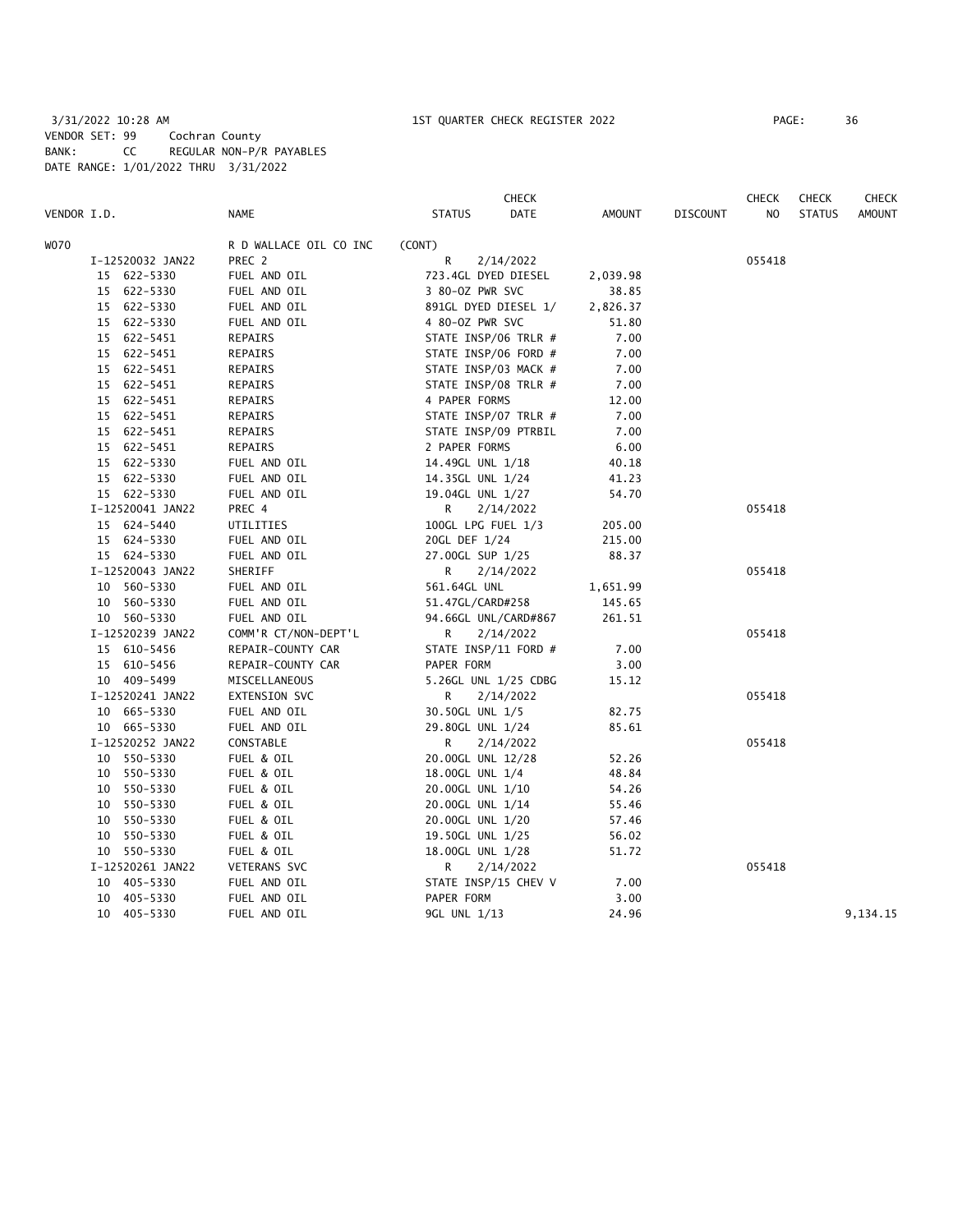3/31/2022 10:28 AM 1ST QUARTER CHECK REGISTER 2022 PAGE: 37 VENDOR SET: 99 Cochran County BANK: CC REGULAR NON-P/R PAYABLES DATE RANGE: 1/01/2022 THRU 3/31/2022

|             |           |                |                                     |                      | CHECK                |               |                 | <b>CHECK</b>   | <b>CHECK</b>  | CHECK         |
|-------------|-----------|----------------|-------------------------------------|----------------------|----------------------|---------------|-----------------|----------------|---------------|---------------|
| VENDOR I.D. |           |                | <b>NAME</b>                         | <b>STATUS</b>        | <b>DATE</b>          | <b>AMOUNT</b> | <b>DISCOUNT</b> | N <sub>O</sub> | <b>STATUS</b> | <b>AMOUNT</b> |
| W243        |           |                | WANDA'S DESIGNS AND EMBROIDERY      |                      |                      |               |                 |                |               |               |
|             | $I-21286$ |                | SHERIFF                             | R                    | 2/14/2022            |               |                 | 055419         |               |               |
|             |           | 10 560-5205    | UNIFORMS                            |                      | 1 JACKET SM-CTSJ140/ | 130.99        |                 |                |               |               |
|             |           | 10 560-5205    | UNIFORMS                            | EMBROIDERY BASE FEE  |                      | 20.00         |                 |                |               | 150.99        |
| W246        |           |                | IMPERIAL BAY & PAPER CO, LLC        |                      |                      |               |                 |                |               |               |
|             |           | I-L045069      | <b>COURTHOUSE</b>                   | R                    | 2/14/2022            |               |                 | 055420         |               |               |
|             |           | 10 510-5332    | CUSTODIAL SUPPLIES                  | 1CS FABULOSO         |                      | 67.20         |                 |                |               |               |
|             |           | 10 510-5332    | CUSTODIAL SUPPLIES                  | 1CS CAN LINER 24x32  |                      | 32.23         |                 |                |               |               |
|             |           | 10 510-5332    | CUSTODIAL SUPPLIES                  |                      | 2CS ENZYME DRAIN TAM | 158.84        |                 |                |               |               |
|             |           | 10 510-5332    | CUSTODIAL SUPPLIES                  | 1CS LYSOL/LINEN      |                      | 125.43        |                 |                |               |               |
|             |           | 10 510-5332    | CUSTODIAL SUPPLIES                  | 1CS PLEDGE/LEMON     |                      | 47.36         |                 |                |               |               |
|             |           | 10 510-5332    | CUSTODIAL SUPPLIES                  | 1BX URINAL/MANGO     |                      | 30.99         |                 |                |               |               |
|             |           | 10 510-5332    | CUSTODIAL SUPPLIES                  | 1BX DEOD/CUC MELON   |                      | 27.95         |                 |                |               |               |
|             |           | 10 510-5332    | CUSTODIAL SUPPLIES                  | 1CS 3M SCOUR PAD     |                      | 55.10         |                 |                |               |               |
|             |           | I-L045762      | <b>COURTHOUSE</b>                   | R                    | 2/14/2022            |               |                 | 055420         |               |               |
|             |           | 10 510-5332    | CUSTODIAL SUPPLIES                  |                      | 1CS ENZYME DRAIN TAM | 79.42         |                 |                |               |               |
|             |           | 10 510-5332    | CUSTODIAL SUPPLIES                  | 5GL WAX CLARION 25   |                      | 119.68        |                 |                |               |               |
|             |           | 10 510-5332    | CUSTODIAL SUPPLIES                  | 1CS FABULOSO         |                      | 67.20         |                 |                |               |               |
|             |           | 10 510-5332    | CUSTODIAL SUPPLIES                  | 1CS CAN LINER 24x32, |                      | 32.23         |                 |                |               |               |
|             |           | 10 510-5332    | CUSTODIAL SUPPLIES                  | MOP 1", LG/BE        |                      | 8.89          |                 |                |               |               |
|             |           | 10 510-5332    | CUSTODIAL SUPPLIES                  | 1CT LYSOL/LINEN      |                      | 125.43        |                 |                |               | 977.95        |
| X001        |           |                | XCEL ENERGY                         |                      |                      |               |                 |                |               |               |
|             |           |                | I-54-1324315-7 2/1 ALMOST ALL DEPTS | R                    | 2/14/2022            |               |                 | 055421         |               |               |
|             |           | 30 518-5440    | UTILITIES                           |                      | 300210167 RUNWAY LIG | 63.50         |                 |                |               |               |
|             |           | 10 510-5440    | UTILITIES                           |                      | 300240736 COURTHOUSE | 2,143.06      |                 |                |               |               |
|             |           | 10 580-5440    | UTILITIES [TOWER]                   | 300282806 TOWER      |                      | 36.87         |                 |                |               |               |
|             |           | 15 621-5440    | UTILITIES                           |                      | 300294119 PREC 1 SHO | 94.56         |                 |                |               |               |
|             |           | 10 650-5440    | UTILITIES                           | 300338546 LIBRARY    |                      | 133.89        |                 |                |               |               |
|             |           | 10 652-5440    | UTILITIES                           | 300342232 MUSEUM     |                      | 74.22         |                 |                |               |               |
|             |           | 10 662-5440    | UTILITIES                           |                      | 300390484 ACTIVITY B | 351.25        |                 |                |               |               |
|             | 10        | 660-5440       | UTILITIES & IRRIGATION              | 300410370 PARK       |                      | 187.44        |                 |                |               |               |
|             | 10        | 660-5440       | UTILITIES & IRRIGATION              | 300457515 PARK/SHOP  |                      | 70.42         |                 |                |               |               |
|             | 10        | 516-5440       | UTILITIES                           | 300555198 CEMETERY   |                      | 14.09         |                 |                |               |               |
|             |           | 10 660-5440    | UTILITIES & IRRIGATION              | 300587052 SHOWBARN   |                      | 130.47        |                 |                |               |               |
|             | 10        | 660-5440       | UTILITIES & IRRIGATION              |                      | 300587753 RODEO GROU | 18.86         |                 |                |               |               |
|             | 10        | 409-5440       | UTILITIES                           | 300588989 ANNEX      |                      | 18.51         |                 |                |               |               |
|             |           | 10 516-5440    | UTILITIES                           | 300603417 CEMETERY   |                      | 15.68         |                 |                |               |               |
|             |           | 10 516-5440    | UTILITIES                           |                      | 300637038 CEMETERY S | 14.09         |                 |                |               | 3,366.91      |
| A178        |           |                | AMAZON                              |                      |                      |               |                 |                |               |               |
|             |           | I-446347599743 | AUDITOR/CONSTABLE                   | R                    | 2/25/2022            |               |                 | 055437         |               |               |
|             |           | 10 495-5310    | OFFICE SUPPLIES                     | RFL INK FOR STMP     |                      | 9.25          |                 |                |               |               |
|             |           | 10 495-5310    | OFFICE SUPPLIES                     |                      | RED STMP PAD 2.75x4. | 2.93          |                 |                |               |               |
|             |           | 10 550-5310    | OFFICE SUPPLIES                     | 2 SANDISK 32GB       |                      | 24.52         |                 |                |               |               |
|             |           | I-639979747369 | CONSTABLE/AUDITOR                   | R                    | 2/25/2022            |               |                 | 055437         |               |               |
|             |           | 10 550-5310    | OFFICE SUPPLIES                     | TONER/BLK B00J08EQS  |                      | 55.48         |                 |                |               |               |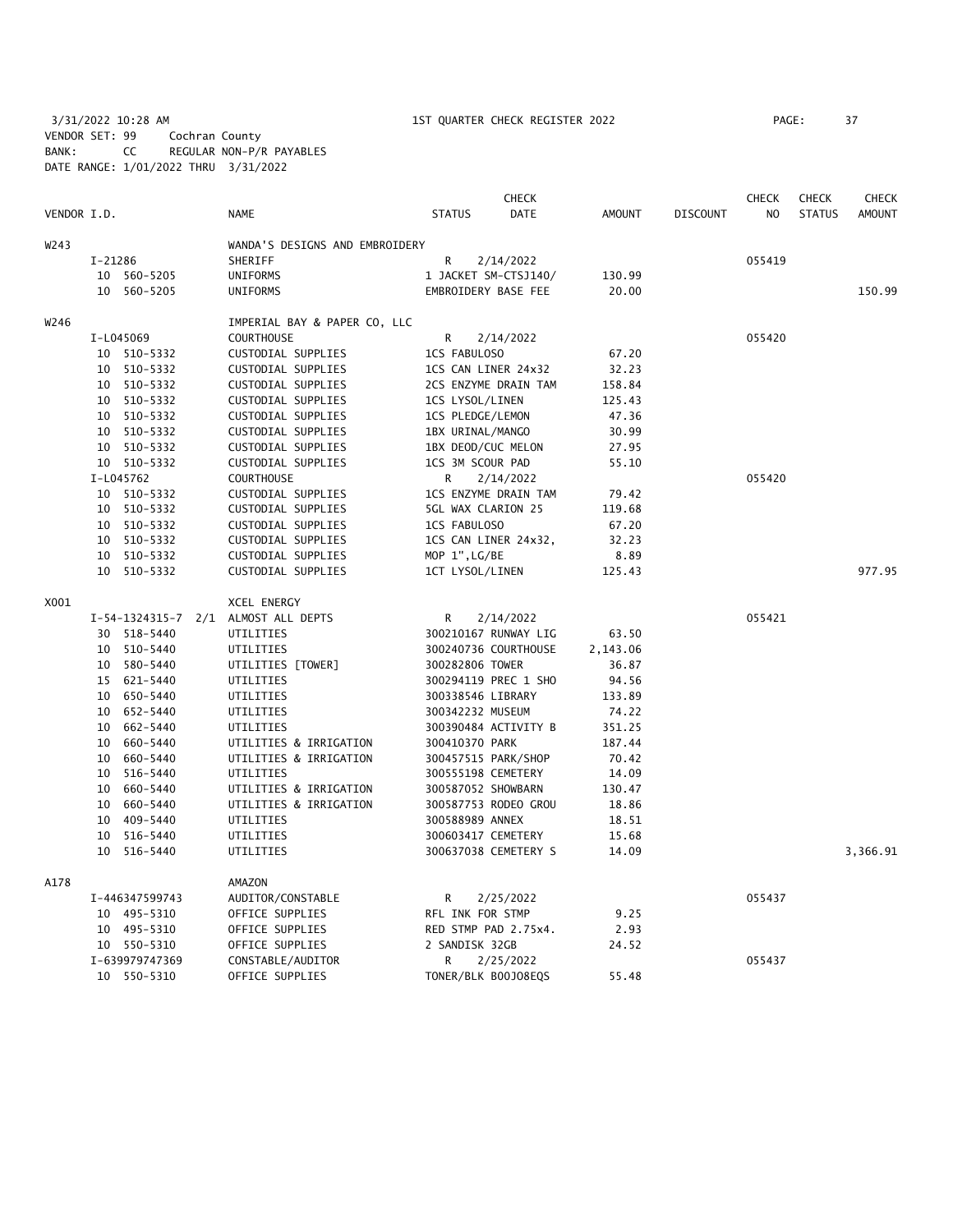3/31/2022 10:28 AM 1ST QUARTER CHECK REGISTER 2022 PAGE: 38 VENDOR SET: 99 Cochran County BANK: CC REGULAR NON-P/R PAYABLES DATE RANGE: 1/01/2022 THRU 3/31/2022

|                  |           |                    |                                |        |                    | <b>CHECK</b>           |               |                 | <b>CHECK</b>   | <b>CHECK</b>  | <b>CHECK</b>  |
|------------------|-----------|--------------------|--------------------------------|--------|--------------------|------------------------|---------------|-----------------|----------------|---------------|---------------|
| VENDOR I.D.      |           |                    | <b>NAME</b>                    |        | <b>STATUS</b>      | DATE                   | <b>AMOUNT</b> | <b>DISCOUNT</b> | N <sub>O</sub> | <b>STATUS</b> | <b>AMOUNT</b> |
| A178             |           |                    | AMAZON                         | (CONT) |                    |                        |               |                 |                |               |               |
|                  |           | I-639979747369     | CONSTABLE/AUDITOR              |        | R                  | 2/25/2022              |               |                 | 055437         |               |               |
|                  |           | 10 495-5310        | OFFICE SUPPLIES                |        |                    | 2PK P-TOUCH TAPE M-2   | 14.28         |                 |                |               |               |
|                  |           | I-778976856875     | SHERIFF                        |        | R                  | 2/25/2022              |               |                 | 055437         |               |               |
|                  |           | 10 560-5310        | OFFICE SUPPLIES                |        | 3" ROUND LABELS    |                        | 23.44         |                 |                |               |               |
|                  |           | I-937763868339     | <b>CLERK</b>                   |        | R                  | 2/25/2022              |               |                 | 055437         |               |               |
|                  |           | 10 403-5310        | OFFICE SUPPLIES                |        |                    | 2BX COPY PAPER 10RM    | 97.22         |                 |                |               | 227.12        |
| A271             |           |                    | AVENU ENTERPRISE SOLUTIONS, LL |        |                    |                        |               |                 |                |               |               |
|                  |           | I-INVB-033422      | <b>CLERK</b>                   |        | R                  | 2/25/2022              |               |                 | 055438         |               |               |
|                  |           | 10 403-5416        | FILMING & INDEXING             |        |                    | IMAGE TO FILM $2/3-3/$ | 21.00         |                 |                |               |               |
|                  |           | 10 403-5416        | FILMING & INDEXING             |        | 20/20 LAND RECORDS |                        | 1,220.00      |                 |                |               | 1,241.00      |
| A285             |           |                    | ALL-STATE FENCE COMPANY        |        |                    |                        |               |                 |                |               |               |
|                  | I-24891   |                    | JAIL                           |        | R                  | 2/25/2022              |               |                 | 055439         |               |               |
|                  |           | 10 512-5451        | REPAIR                         |        |                    | MNT ENTRY DEVICE/GAT   | 1,496.00      |                 |                |               | 1,496.00      |
| A293             |           |                    | KACY ALTUM, ATTY               |        |                    |                        |               |                 |                |               |               |
|                  |           | I-CPS#4661 2/22/22 | DISTRICT COURT                 |        | R                  | 2/25/2022              |               |                 | 055440         |               |               |
|                  |           | 10 435-5400.02     | ATTY AD LITEM--CPS             |        |                    | INITIAL HRG(NCM)/CPS   | 300.00        |                 |                |               |               |
|                  |           | I-CPS#4661 21722   | DISTRICT COURT                 |        | R                  | 2/25/2022              |               |                 | 055440         |               |               |
|                  |           | 10 435-5400.02     | ATTY AD LITEM--CPS             |        |                    | ADV HRG(NCM)/CPS#466   | 300.00        |                 |                |               | 600.00        |
| B026             |           |                    | BLEDSOE WATER SUPPLY CORP      |        |                    |                        |               |                 |                |               |               |
|                  |           | $I-3004$ 2/22      | PREC 3                         |        | R                  | 2/25/2022              |               |                 | 055441         |               |               |
|                  |           | 15 623-5440        | UTILITIES                      |        |                    | 200GL WATER JAN 2022   | 22.00         |                 |                |               |               |
|                  |           | 15 623-5440        | UTILITIES                      |        | ASSESSMENT FEE     |                        | 0.11          |                 |                |               | 22.11         |
| C022             |           |                    | COMMERCIAL PRINTING COMPA      |        |                    |                        |               |                 |                |               |               |
|                  | $I-22226$ |                    | CONSTABLE                      |        | R                  | 2/25/2022              |               |                 | 055442         |               |               |
|                  |           | 10 550-5310        | OFFICE SUPPLIES                |        | DATE STMP/BLUE/RED |                        | 57.00         |                 |                |               | 57.00         |
| C064             |           |                    | CITY OF MORTON F D             |        |                    |                        |               |                 |                |               |               |
|                  |           | I-JAN 2022         | PUBLIC SAFETY*OTHER            |        | R                  | 2/25/2022              |               |                 | 055443         |               |               |
|                  |           | 10 580-5414        | FIRE PROTECTION CONTRACTS      |        |                    | WRECK, SH125/CR41 1/1  | 350.00        |                 |                |               |               |
|                  |           | 10 580-5414        | FIRE PROTECTION CONTRACTS      |        |                    | FIELD FIRE, CR127/CR2  | 350.00        |                 |                |               |               |
|                  |           | 10 580-5414        | FIRE PROTECTION CONTRACTS      |        |                    | WRECK, SH214/CR94 1/2  | 350.00        |                 |                |               | 1,050.00      |
| C <sub>290</sub> |           |                    | CENTER POINT LARGE PRINT       |        |                    |                        |               |                 |                |               |               |
|                  |           | I-1909185          | LIBRARY                        |        | R                  | 2/25/2022              |               |                 | 055444         |               |               |
|                  |           | 10 650-5590        | <b>BOOKS</b>                   |        | REMINDERS OF HIM   |                        | 39.95         |                 |                |               |               |
|                  |           | 10 650-5590        | <b>BOOKS</b>                   |        |                    | THE ATTIC ON QUEEN S   | 39.95         |                 |                |               |               |
|                  |           | 10 650-5590        | <b>BOOKS</b>                   |        | SEE HER DIE        |                        | 39.95         |                 |                |               |               |
|                  |           | 10 650-5590        | <b>BOOKS</b>                   |        |                    | THE FASTEST WAY TO F   | 39.95         |                 |                |               |               |
|                  |           | 10 650-5590        | <b>BOOKS</b>                   |        | THE UMBRELLA LADY  |                        | 39.95         |                 |                |               |               |
|                  |           | 10 650-5590        | <b>BOOKS</b>                   |        | CURSE OF SALEM     |                        | 39.95         |                 |                |               |               |
|                  |           | 10 650-5590        | <b>BOOKS</b>                   |        | <b>DISC</b>        |                        | 95.88CR       |                 |                |               | 143.82        |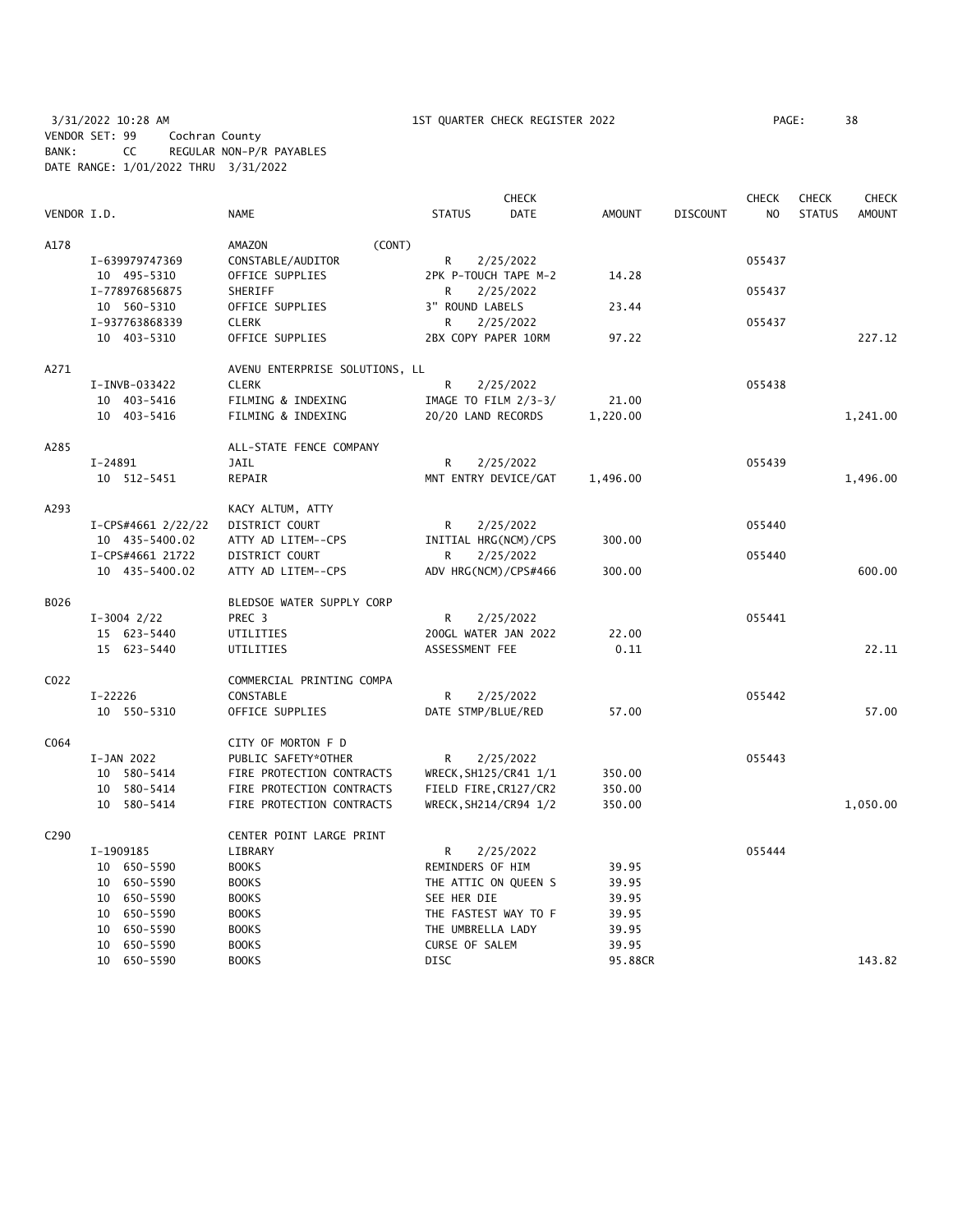3/31/2022 10:28 AM 1ST QUARTER CHECK REGISTER 2022 PAGE: 39 VENDOR SET: 99 Cochran County BANK: CC REGULAR NON-P/R PAYABLES DATE RANGE: 1/01/2022 THRU 3/31/2022

|             |                                    |                                      |                           | <b>CHECK</b> |               |                 | <b>CHECK</b>   | <b>CHECK</b>  | <b>CHECK</b>  |
|-------------|------------------------------------|--------------------------------------|---------------------------|--------------|---------------|-----------------|----------------|---------------|---------------|
| VENDOR I.D. |                                    | <b>NAME</b>                          | <b>STATUS</b>             | <b>DATE</b>  | <b>AMOUNT</b> | <b>DISCOUNT</b> | N <sub>O</sub> | <b>STATUS</b> | <b>AMOUNT</b> |
| C302        |                                    | CHARM-TEX, INC.                      |                           |              |               |                 |                |               |               |
|             | I-0275444-IN                       | <b>JAIL</b>                          | R                         | 2/25/2022    |               |                 | 055445         |               |               |
|             | 10 512-5392                        | MISCELLANEOUS SUPPLIES               | 1CS GLOVES, LG, 10/BX     |              | 109.90        |                 |                |               |               |
|             | 10 512-5392                        | MISCELLANEOUS SUPPLIES               | 1CS GLOVES, XL, 10/BX     |              | 109.90        |                 |                |               | 219.80        |
| C340        |                                    | COUNTY INFORMATION RESOURCE AG       |                           |              |               |                 |                |               |               |
|             | I-S0P015561                        | NON-DEPT'L                           | R                         | 2/25/2022    |               |                 | 055446         |               |               |
|             | 10 409-5420                        | TELECOMMUNICATIONS                   | 36 EMAIL ACCTS JAN 2      |              | 72.00         |                 |                |               |               |
|             | 10 409-5420                        | TELECOMMUNICATIONS                   | 36 MS 365 EMAIL ACCT      |              | 229.32        |                 |                |               | 301.32        |
| C371        |                                    | COCHRAN COUNTY TAX A/C               |                           |              |               |                 |                |               |               |
|             | I-04 MACK #4541/2022 PREC 1        |                                      | R                         | 2/25/2022    |               |                 | 055447         |               |               |
|             | 15 621-5451                        | <b>REPAIRS</b>                       | STATE INSP FEE/'04 M      |              | 7.50          |                 |                |               | 7.50          |
| C416        |                                    | <b>BRANDY CRISWELL</b>               |                           |              |               |                 |                |               |               |
|             | I-CPS#4586 21822                   | DISTRICT COURT                       | R                         | 2/25/2022    |               |                 | 055448         |               |               |
|             | 10 435-5400.02                     | ATTY AD LITEM--CPS                   | FINAL HRG(C)/CPS#458      |              | 300.00        |                 |                |               |               |
|             | I-CPS#4616 21822                   | DISTRICT COURT                       | R                         | 2/25/2022    |               |                 | 055448         |               |               |
|             | 10 435-5400.02                     | ATTY AD LITEM--CPS                   | PERM RVW(CPM)/CPS#46      |              | 300.00        |                 |                |               |               |
|             | I-CPS#4632 21822                   | DISTRICT COURT                       | R                         | 2/25/2022    |               |                 | 055448         |               |               |
|             | 10 435-5400.02                     | ATTY AD LITEM--CPS                   | FINAL HRG(C)/CPS#463      |              | 300.00        |                 |                |               | 900.00        |
| D048        |                                    | DATA-LINE OFFICE SYSTEMS             |                           |              |               |                 |                |               |               |
|             | I-IN141765                         | EXTENSION SVC                        | R                         | 2/25/2022    |               |                 | 055449         |               |               |
|             | 10 665-5411                        | MAINTENANCE CONTRACTS                | COPIER MAINT 2/5-3/4      |              | 33.00         |                 |                |               |               |
|             | I-IN141976                         | LIBRARY                              | R                         | 2/25/2022    |               |                 | 055449         |               |               |
|             | 10 650-5411                        | MAINTENANCE CONTRACTS                | COPIER MAINT 2/21-3/      |              | 37.50         |                 |                |               |               |
|             | 10 650-5411                        | MAINTENANCE CONTRACTS                | 404 COLOR COPIES 2/2      |              | 40.40         |                 |                |               | 110.90        |
| D081        |                                    | RICKY DAVIDSON, CONSTABLE            |                           |              |               |                 |                |               |               |
|             | I-WTJCPA 22222                     | CONSTABLE                            | R                         | 2/25/2022    |               |                 | 055450         |               |               |
|             | 10 550-5481                        | DUES AND REGISTRATION                | R/B CASHIER'S CHK WT      |              | 60.00         |                 |                |               |               |
|             | 10 550-5481                        | DUES AND REGISTRATION                | <b>BANK FEE</b>           |              | 5.00          |                 |                |               | 65.00         |
| D196        |                                    | JORGE DE LA CRUZ, SHERIFF            |                           |              |               |                 |                |               |               |
|             | $I - 2/1/22$                       | JAIL                                 | R                         | 2/25/2022    |               |                 | 055451         |               |               |
|             | 10 512-5333                        | FOOD-PRISONERS                       | 24 BIMBO BREAD 1/31/      |              | 48.24         |                 |                |               |               |
|             | 10 512-5333                        | FOOD-PRISONERS                       | 2 BREAD/ALLSUPS 1/28      |              | 2.00          |                 |                |               |               |
|             | 10 512-5333                        | FOOD-PRISONERS                       | ICE 10#/ALLSUP'S          |              | 2.47          |                 |                |               | 52.71         |
| D207        |                                    | DUFFY LAW FIRM, PC                   |                           |              |               |                 |                |               |               |
|             | I-CPS#4586 21822                   | DISTRICT COURT                       | R                         | 2/25/2022    |               |                 | 055452         |               |               |
|             | 10 435-5400.02                     | ATTY AD LITEM--CPS                   | FINAL HRG(CPM)/CPS#4      |              | 300.00        |                 |                |               |               |
|             | I-CPS#4632 21822                   | DISTRICT COURT                       | R                         | 2/25/2022    |               |                 | 055452         |               |               |
|             | 10 435-5400.02                     | ATTY AD LITEM--CPS                   | FINAL HRG(CPM)/CPS#4      |              | 300.00        |                 |                |               |               |
|             | I-CPS#4661 021822                  | DISTRICT COURT                       | R                         | 2/25/2022    |               |                 | 055452         |               |               |
|             | 10 435-5400.02<br>I-CPS#4661 21822 | ATTY AD LITEM--CPS<br>DISTRICT COURT | ADV HRG(NCF)/CPS#466<br>R |              | 300.00        |                 | 055452         |               |               |
|             |                                    |                                      |                           | 2/25/2022    |               |                 |                |               |               |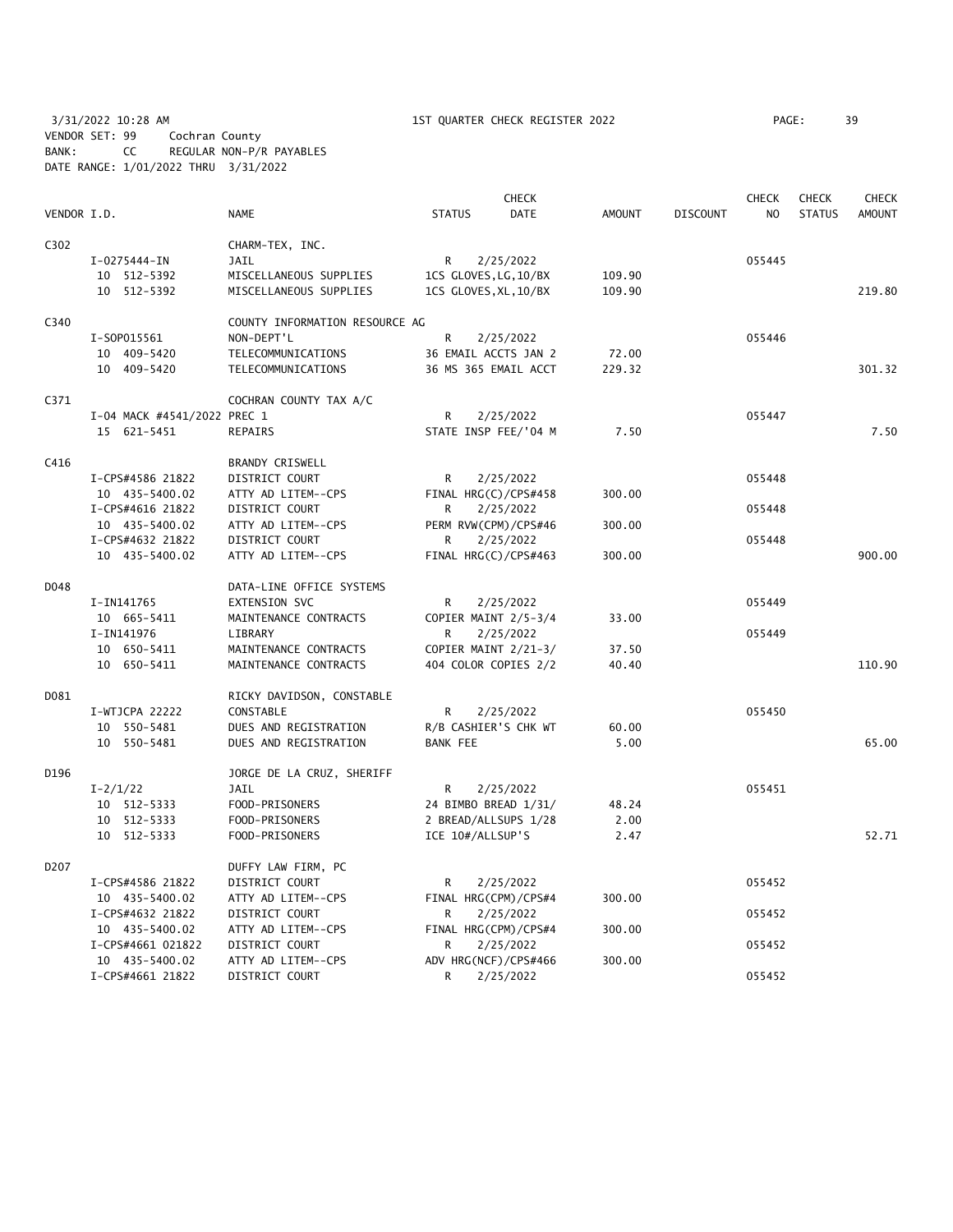3/31/2022 10:28 AM 1ST QUARTER CHECK REGISTER 2022 PAGE: 40 VENDOR SET: 99 Cochran County BANK: CC REGULAR NON-P/R PAYABLES DATE RANGE: 1/01/2022 THRU 3/31/2022

|                  |                              |                                | <b>CHECK</b>         |                      |               |                 | <b>CHECK</b>   | <b>CHECK</b>  | CHECK         |
|------------------|------------------------------|--------------------------------|----------------------|----------------------|---------------|-----------------|----------------|---------------|---------------|
| VENDOR I.D.      |                              | <b>NAME</b>                    | <b>STATUS</b>        | <b>DATE</b>          | <b>AMOUNT</b> | <b>DISCOUNT</b> | N <sub>O</sub> | <b>STATUS</b> | <b>AMOUNT</b> |
| D <sub>207</sub> |                              | DUFFY LAW FIRM, PC<br>(CONT)   |                      |                      |               |                 |                |               |               |
|                  | I-CPS#4661 21822             | DISTRICT COURT                 | R                    | 2/25/2022            |               |                 | 055452         |               |               |
|                  | 10 435-5400.02               | ATTY AD LITEM--CPS             | ADV HRG(NCF)/CPS#463 |                      | 300.00        |                 |                |               | 1,200.00      |
| D221             |                              | TEXAS DEPT OF INFORMATION RESO |                      |                      |               |                 |                |               |               |
|                  | I-MC0000122                  | <b>ELECTIONS</b>               | R                    | 2/25/2022            |               |                 | 055453         |               |               |
|                  | 10 490-5411                  | MAINTENANCE CONTRACTS          |                      | 12HRS @196 SHARED TE | 2,239.00      |                 |                |               |               |
|                  | 10 490-5411                  | MAINTENANCE CONTRACTS          | DIR RECOVERY FEE     |                      | 66.05         |                 |                |               |               |
|                  | 10 490-5411                  | MAINTENANCE CONTRACTS          | MULTI-SOURCING INTEG |                      | 212.58        |                 |                |               |               |
|                  | 10 490-5411                  | MAINTENANCE CONTRACTS          | DIR RECOVERY FEE     |                      | 6.27          |                 |                |               | 2,523.90      |
| E057             |                              | ELECTION SYSTEMS & SOFTWARE    |                      |                      |               |                 |                |               |               |
|                  | I-CD2017102                  | <b>ELECTIONS</b>               | R                    | 2/25/2022            |               |                 | 055454         |               |               |
|                  | 10 490-5335                  | ELECTION SUPPLIES              | 250 PREC KIT/ABSENTE |                      | 320.00        |                 |                |               |               |
|                  | 10 490-5335                  | ELECTION SUPPLIES              | 250 APPL EARLY VOTIN |                      | 62.50         |                 |                |               |               |
|                  | 10 490-5335                  | <b>ELECTION SUPPLIES</b>       | 2 CSTM KIT EARLY VOT |                      | 131.60        |                 |                |               |               |
|                  | 10 490-5335                  | ELECTION SUPPLIES              | SHIPPING             |                      | 19.75         |                 |                |               | 533.85        |
| F238             |                              | FRANCOTYP-POSTALIA, INC        |                      |                      |               |                 |                |               |               |
|                  | I-RI105218047                | ELECTIONS                      | R                    | 2/25/2022            |               |                 | 055455         |               |               |
|                  | 10 490-5311                  | POSTAL EXPENSES                | POSTAGE INK          |                      | 124.00        |                 |                |               | 124.00        |
| G277             |                              | GOODWILL INDUSTRIES OF         |                      |                      |               |                 |                |               |               |
|                  | I-0005747                    | NON-DEPT'L                     | R                    | 2/25/2022            |               |                 | 055456         |               |               |
|                  | 10 409-5499                  | MISCELLANEOUS                  | 6 64-GAL BINS 07.50  |                      | 45.00         |                 |                |               | 45.00         |
| M355             |                              | AMANDA MARTIN                  |                      |                      |               |                 |                |               |               |
|                  | I-MILEAGE 12/21              | <b>ATTORNEY</b>                | R                    | 2/25/2022            |               |                 | 055457         |               |               |
|                  | 10 475-5427                  | CONTINUING EDUCATION           | 845MI TO/FR RKWALL@5 |                      | 473.20        |                 |                |               | 473.20        |
| <b>NO88</b>      |                              | NATIONAL GEOGRAPHIC KIDS       |                      |                      |               |                 |                |               |               |
|                  | I-1YR SUBSCRIPT KD22 LIBRARY |                                | R                    | 2/25/2022            |               |                 | 055458         |               |               |
|                  | 10 650-5590                  | <b>BOOKS</b>                   | 1YR SUBSCRIPTION, KI |                      | 20.00         |                 |                |               | 20.00         |
| N103             |                              | NETPROTEC LLC                  |                      |                      |               |                 |                |               |               |
|                  | $I - 2616$                   | JUSTICE OF PEACE               | R                    | 2/25/2022            |               |                 | 055459         |               |               |
|                  | 10 455-5411                  | MAINTENANCE CONTRACTS          |                      | 2 VIDEO MAGIS 2/28-3 | 249.00        |                 |                |               | 249.00        |
| Q012             |                              | QUADIENT FINANCE USA, INC.     |                      |                      |               |                 |                |               |               |
|                  | I-POSTAGE 2/14/22            | <b>CLERK</b>                   | R                    | 2/25/2022            |               |                 | 055460         |               |               |
|                  | 10 403-5411                  | MAINTENANCE CONTRACTS          |                      | POSTAGE ADDED TO MET | 500.00        |                 |                |               | 500.00        |
| S281             |                              | <b>STAPLES</b>                 |                      |                      |               |                 |                |               |               |
|                  | I-3011623551                 | SHERIFF                        | R                    | 2/25/2022            |               |                 | 055461         |               |               |
|                  | 10 560-5310                  | OFFICE SUPPLIES                | USB 30 HUB/PWR SWITC |                      | 20.59         |                 |                |               |               |
|                  | 10 560-5310                  | OFFICE SUPPLIES                | CPN/DISC             |                      | 0.87CR        |                 |                |               |               |
|                  | I-3012404351                 | SHERIFF                        | R                    | 2/25/2022            |               |                 | 055461         |               |               |
|                  | 10 560-5310                  | OFFICE SUPPLIES                | MICROSOFT 365        |                      | 149.99        |                 |                |               |               |
|                  | I-3013065931                 | SHERIFF/TAX A/C                | R                    | 2/25/2022            |               |                 | 055461         |               |               |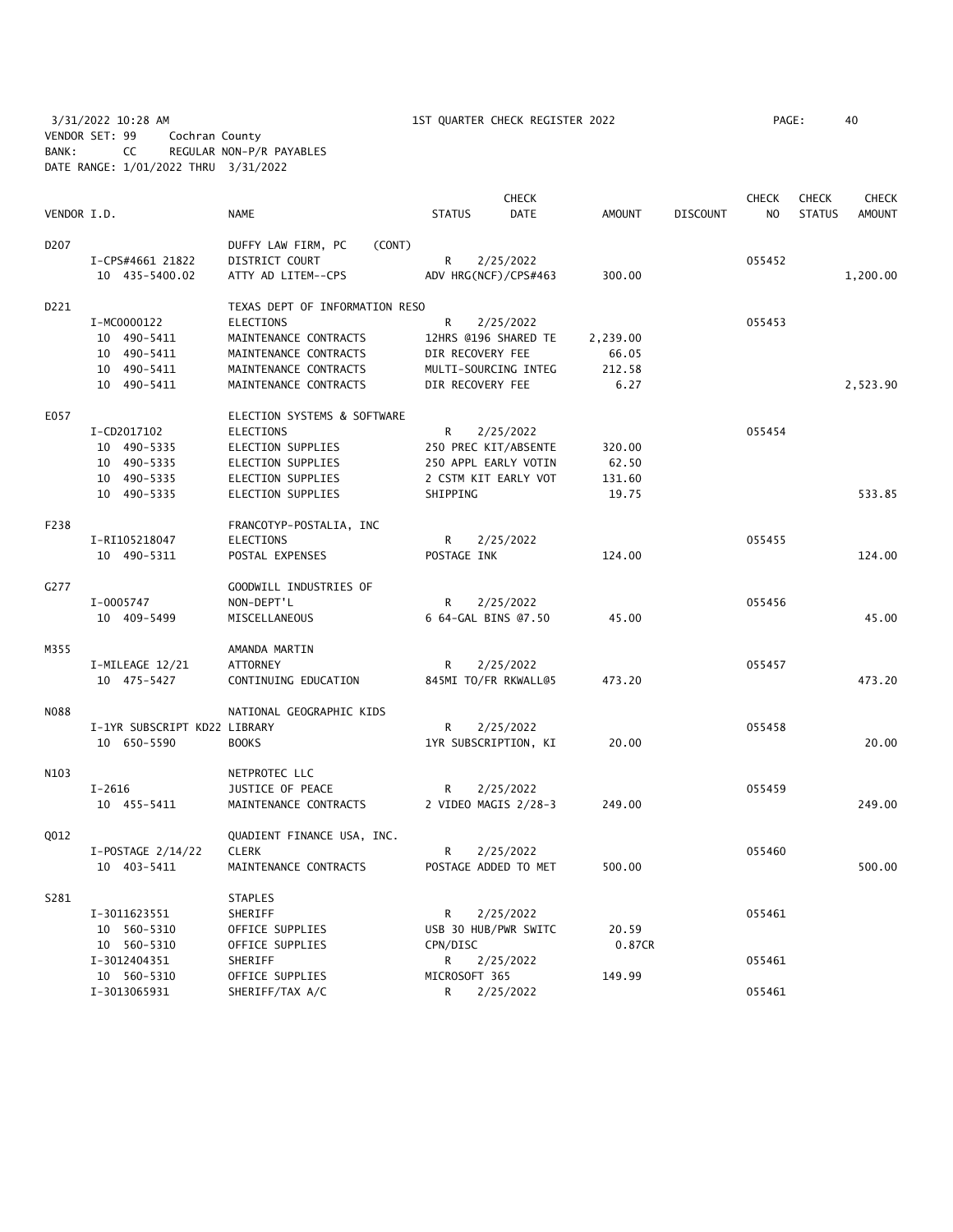3/31/2022 10:28 AM 1ST QUARTER CHECK REGISTER 2022 PAGE: 41 VENDOR SET: 99 Cochran County BANK: CC REGULAR NON-P/R PAYABLES DATE RANGE: 1/01/2022 THRU 3/31/2022

| VENDOR I.D. |                  | NAME                          | <b>STATUS</b>            | <b>CHECK</b><br><b>DATE</b> | <b>AMOUNT</b> | <b>DISCOUNT</b> | CHECK<br>NO. | <b>CHECK</b><br><b>STATUS</b> | <b>CHECK</b><br><b>AMOUNT</b> |
|-------------|------------------|-------------------------------|--------------------------|-----------------------------|---------------|-----------------|--------------|-------------------------------|-------------------------------|
|             |                  |                               |                          |                             |               |                 |              |                               |                               |
| S281        |                  | (CONT)<br><b>STAPLES</b>      |                          |                             |               |                 |              |                               |                               |
|             | I-3013065931     | SHERIFF/TAX A/C               | R                        | 2/25/2022                   |               |                 | 055461       |                               |                               |
|             | 10 560-5310      | OFFICE SUPPLIES               | 3 HOLE PUNCH             |                             | 9.99          |                 |              |                               |                               |
|             | 10 560-5310      | OFFICE SUPPLIES               | 1CT COPY PAPER           |                             | 69.99         |                 |              |                               |                               |
|             | 10 560-5310      | OFFICE SUPPLIES               | <b>1BX BUS ENVELOPES</b> |                             | 30.49         |                 |              |                               |                               |
|             | 10 499-5310      | OFFICE SUPPLIES               | YEARLY CALENDAR          |                             | 25.19         |                 |              |                               |                               |
|             | 10 560-5310      | OFFICE SUPPLIES               | CPN/DISC                 |                             | 0.42CR        |                 |              |                               |                               |
|             | 10 560-5310      | OFFICE SUPPLIES               | CPN/DISC                 |                             | 30.00CR       |                 |              |                               |                               |
|             | 10 560-5310      | OFFICE SUPPLIES               | CPN/DISC                 |                             | 1.69CR        |                 |              |                               |                               |
|             | 10 560-5310      | OFFICE SUPPLIES               | CPN/DISC                 |                             | 7.62CR        |                 |              |                               |                               |
|             | 10 560-5310      | OFFICE SUPPLIES               | CPN/DISC                 |                             | 0.96CR        |                 |              |                               |                               |
|             | 10 499-5310      | OFFICE SUPPLIES               | CPN/DISC                 |                             | 1.06CR        |                 |              |                               |                               |
|             | I-3015639671     | SHERIFF                       | R                        | 2/25/2022                   |               |                 | 055461       |                               |                               |
|             | 10 560-5310      | OFFICE SUPPLIES               | UTILITY KNIFE            |                             | 21.49         |                 |              |                               |                               |
|             | 10 560-5310      | OFFICE SUPPLIES               | CPN/DISC                 |                             | 2.16CR        |                 |              |                               |                               |
|             | I-3016639481     | SHERIFF                       | R                        | 2/25/2022                   |               |                 | 055461       |                               |                               |
|             | 10 560-5310      | OFFICE SUPPLIES               | DESK CALENDAR 17x22      |                             | 7.99          |                 |              |                               |                               |
|             | 10 560-5310      | OFFICE SUPPLIES               | WALL CALENDAR 11x8       |                             | 13.39         |                 |              |                               |                               |
|             | 10 560-5310      | OFFICE SUPPLIES               | BLK INK ROLLER           |                             | 9.99          |                 |              |                               |                               |
|             | 10 560-5310      | OFFICE SUPPLIES               | CPN/DISC                 |                             | 3.00CR        |                 |              |                               |                               |
|             | 10 560-5310      | OFFICE SUPPLIES               | CPN/DISC                 |                             | 0.50CR        |                 |              |                               |                               |
|             | 10 560-5310      | OFFICE SUPPLIES               | CPN/DISC                 |                             | 1.34CR        |                 |              |                               |                               |
|             | 10 560-5310      | OFFICE SUPPLIES               | CPN/DISC                 |                             | 1.00CR        |                 |              |                               | 308.48                        |
| S325        |                  | DONNA SCHMIDT                 |                          |                             |               |                 |              |                               |                               |
|             | I-FNGRPRNT 22122 | JUSTICE OF PEACE              | R                        | 2/25/2022                   |               |                 | 055462       |                               |                               |
|             | 10 455-5499      | MISCELLANEOUS                 |                          | 112mi TO/FR LBK @58.        | 65.52         |                 |              |                               | 65.52                         |
| S416        |                  | SOS WASTE DISPOSAL, INC       |                          |                             |               |                 |              |                               |                               |
|             | I-111408         | PREC 3/PREC 4                 | R                        | 2/25/2022                   |               |                 | 055463       |                               |                               |
|             | 15 623-5440      | UTILITIES                     |                          | DUMPSTER SVC/FEB 202        | 78.74         |                 |              |                               |                               |
|             | 15 624-5440      | UTILITIES                     |                          | DUMPSTER SVC/FEB 202        | 78.74         |                 |              |                               | 157.48                        |
| T009        |                  | TEXAS ASSOCIATION OF COUNTIES |                          |                             |               |                 |              |                               |                               |
|             | I-TACA2022       | TAX A/C                       | R                        | 2/25/2022                   |               |                 | 055464       |                               |                               |
|             | 10 499-5481      | DUES AND REGISTRATION         |                          | TACA DUES 2022/DIXIE        | 125.00        |                 |              |                               | 125.00                        |
| T092        |                  | TEXAS TECH UNIVERSITY         |                          |                             |               |                 |              |                               |                               |
|             | I-06583/R CARTER | COUNTY COURT                  | R                        | 2/25/2022                   |               |                 | 055465       |                               |                               |
|             | 10 426-5400      | ATTORNEY AD LITEM             |                          | PTD HRG(M)/REBECCA C        | 100.00        |                 |              |                               |                               |
|             | I-6457/KIMBRELL  | COUNTY COURT                  | R                        | 2/25/2022                   |               |                 | 055465       |                               |                               |
|             | 10 426-5400      | ATTORNEY AD LITEM             |                          | PTD HRG(M)/LANCE KIM        | 100.00        |                 |              |                               | 200.00                        |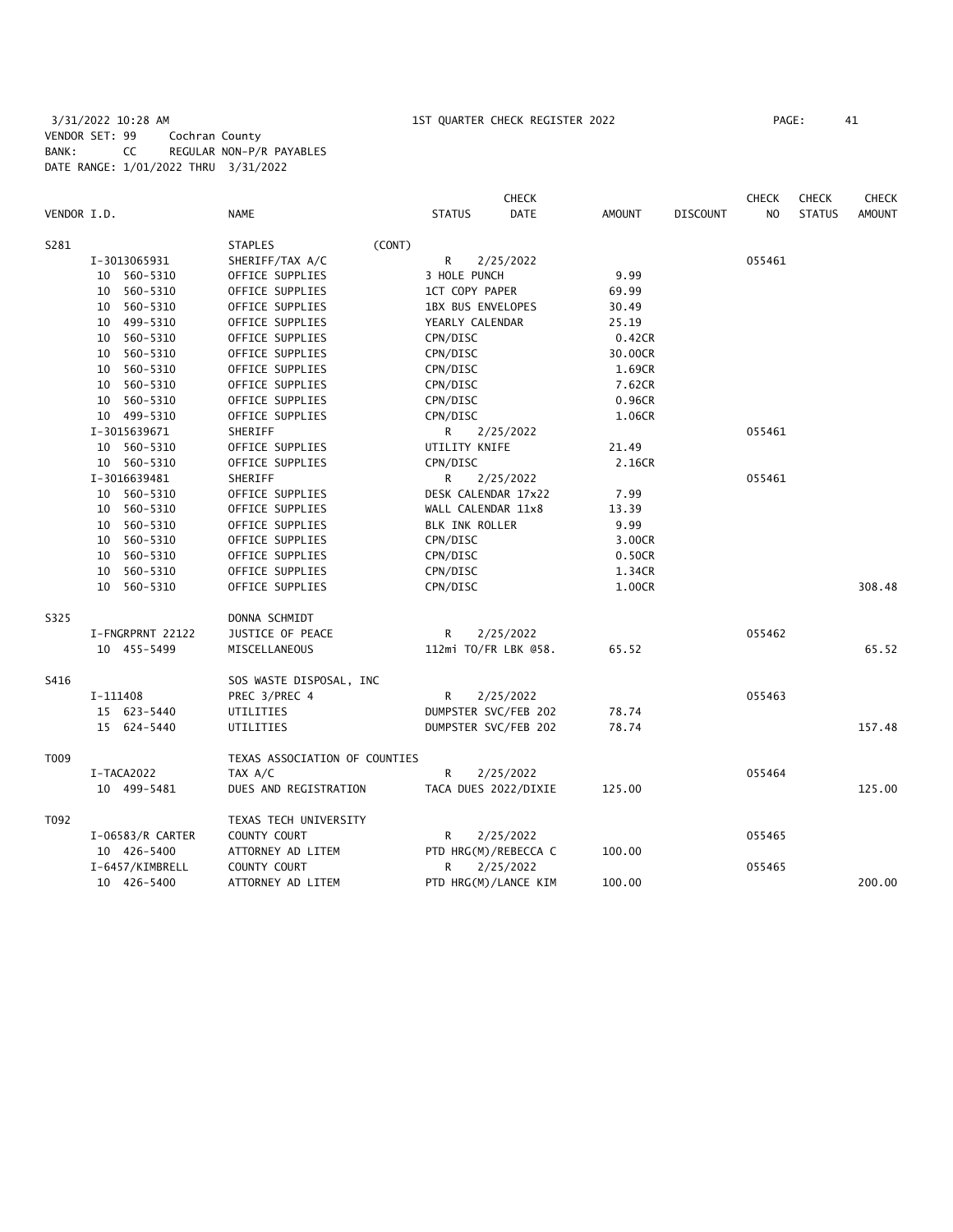3/31/2022 10:28 AM 1ST QUARTER CHECK REGISTER 2022 PAGE: 42 VENDOR SET: 99 Cochran County BANK: CC REGULAR NON-P/R PAYABLES DATE RANGE: 1/01/2022 THRU 3/31/2022

| VENDOR I.D. |                 | <b>NAME</b>                    | <b>STATUS</b>     | <b>CHECK</b><br><b>DATE</b> | <b>AMOUNT</b> | <b>DISCOUNT</b> | <b>CHECK</b><br>N <sub>O</sub> | <b>CHECK</b><br><b>STATUS</b> | CHECK<br><b>AMOUNT</b> |
|-------------|-----------------|--------------------------------|-------------------|-----------------------------|---------------|-----------------|--------------------------------|-------------------------------|------------------------|
|             |                 |                                |                   |                             |               |                 |                                |                               |                        |
| T148        |                 | TASCOSA OFFICE MACHINES INC    |                   |                             |               |                 |                                |                               |                        |
|             | I-318495        | <b>CLERK</b>                   | R                 | 2/25/2022                   |               |                 | 055466                         |                               |                        |
|             | 10 403-5411     | MAINTENANCE CONTRACTS          |                   | 1,537 COPIES 1/10-2/        | 23.06         |                 |                                |                               | 23.06                  |
| T255        |                 | TEXAS DEPT OF STATE HEALTH SER |                   |                             |               |                 |                                |                               |                        |
|             | I-2022 INSP FEE | JAIL                           | R                 | 2/25/2022                   |               |                 | 055467                         |                               |                        |
|             | 10 512-5499     | MISCELLANEOUS                  |                   | HEALTH DEPT INSPECTI        | 150.00        |                 |                                |                               | 150.00                 |
| U019        |                 | UNITED SUPERMARKETS, INC       |                   |                             |               |                 |                                |                               |                        |
|             | C-4835020 22222 | JAIL                           | R                 | 2/25/2022                   |               |                 | 055468                         |                               |                        |
|             | 10 512-5333     | FOOD-PRISONERS                 |                   | DISC #9983005 22222         | 41.34CR       |                 |                                |                               |                        |
|             | I-4836020 22222 | JAIL                           | R                 | 2/25/2022                   |               |                 | 055468                         |                               |                        |
|             | 10 512-5333     | FOOD-PRISONERS                 | 12/GROUND BEEF    |                             | 177.48        |                 |                                |                               |                        |
|             | 10 512-5333     | FOOD-PRISONERS                 | <b>DISC</b>       |                             | 17.75CR       |                 |                                |                               |                        |
|             | I-8874005 21022 | <b>JAIL</b>                    | R                 | 2/25/2022                   |               |                 | 055468                         |                               |                        |
|             | 10 512-5333     | FOOD-PRISONERS                 | 4/BROWNIE MIX     |                             | 7.96          |                 |                                |                               |                        |
|             | 10 512-5333     | FOOD-PRISONERS                 | <b>PEPPER</b>     |                             | 10.49         |                 |                                |                               |                        |
|             | 10 512-5333     | FOOD-PRISONERS                 |                   | 2/FRITO LAY MIX 28CT        | 37.98         |                 |                                |                               |                        |
|             | 512-5333<br>10  | FOOD-PRISONERS                 | 3/MASHED POTATOES |                             | 10.47         |                 |                                |                               |                        |
|             | 512-5333<br>10  | FOOD-PRISONERS                 | HVR SEASONING     |                             | 8.99          |                 |                                |                               |                        |
|             | 512-5333<br>10  | FOOD-PRISONERS                 | 3/JAMBALAYA MIX   |                             | 5.97          |                 |                                |                               |                        |
|             | 10<br>512-5333  | FOOD-PRISONERS                 | 2/MIRACLE WHIP    |                             | 9.38          |                 |                                |                               |                        |
|             | 512-5333<br>10  | FOOD-PRISONERS                 | 2/TOOTIE FRUIT    |                             | 8.98          |                 |                                |                               |                        |
|             | 512-5333<br>10  | FOOD-PRISONERS                 | SLCD JALAPENOS    |                             | 8.49          |                 |                                |                               |                        |
|             | 10 512-5333     | FOOD-PRISONERS                 | WHITE RICE        |                             | 2.79          |                 |                                |                               |                        |
|             | 10 512-5333     | FOOD-PRISONERS                 | 3/4PK TOMATOES    |                             | 8.97          |                 |                                |                               |                        |
|             | 10 512-5333     | FOOD-PRISONERS                 | 2/SALADS          |                             | 5.98          |                 |                                |                               |                        |
|             | 10 512-5333     | FOOD-PRISONERS                 | ONION 3#          |                             | 3.49          |                 |                                |                               |                        |
|             | 10 512-5333     | FOOD-PRISONERS                 | 2/PRK CRACKLINS   |                             | 7.98          |                 |                                |                               |                        |
|             | 512-5333<br>10  | FOOD-PRISONERS                 | 5/TORTILLAS       |                             | 22.45         |                 |                                |                               |                        |
|             | 10 512-5333     | FOOD-PRISONERS                 | 3/CHOPPED HAM     |                             | 11.97         |                 |                                |                               |                        |
|             | 10 512-5333     | FOOD-PRISONERS                 | 2/HAM/CHEESE      |                             | 7.98          |                 |                                |                               |                        |
|             | 10 512-5333     | FOOD-PRISONERS                 | 3/HNY HAM         |                             | 11.97         |                 |                                |                               |                        |
|             | 512-5333<br>10  | FOOD-PRISONERS                 | 3/SHRIMP          |                             | 26.97         |                 |                                |                               |                        |
|             | 512-5333<br>10  | FOOD-PRISONERS                 | 3/SEAPAK SHRIMP   |                             | 26.97         |                 |                                |                               |                        |
|             | 512-5333<br>10  | FOOD-PRISONERS                 | 2/FRIES           |                             | 11.98         |                 |                                |                               |                        |
|             | 512-5333<br>10  | FOOD-PRISONERS                 | 5/FISH SANDWICH   |                             | 27.45         |                 |                                |                               |                        |
|             | 10 512-5333     | FOOD-PRISONERS                 | 6GL MILK          |                             | 20.34         |                 |                                |                               |                        |
|             | 10 512-5333     | FOOD-PRISONERS                 | 3 DZ EGG          |                             | 18.87         |                 |                                |                               |                        |
|             | 10 512-5333     | FOOD-PRISONERS                 | <b>DISC</b>       |                             | 32.49CR       |                 |                                |                               |                        |
|             | I-9983005 22222 | JAIL                           | R                 | 2/25/2022                   |               |                 | 055468                         |                               |                        |
|             | 10 512-5333     | FOOD-PRISONERS                 | CHARRAS TOSTADAS  |                             | 2.29          |                 |                                |                               |                        |
|             | 512-5333<br>10  | FOOD-PRISONERS                 | 2/PEACHES         |                             | 5.38          |                 |                                |                               |                        |
|             | 512-5333<br>10  | FOOD-PRISONERS                 | 3/HOMINY          |                             | 10.47         |                 |                                |                               |                        |
|             | 10<br>512-5333  | FOOD-PRISONERS                 | 2/RANCH DRESSING  |                             | 15.98         |                 |                                |                               |                        |
|             | 512-5333<br>10  | FOOD-PRISONERS                 |                   | CHEESE & PB CRACKERS        | 2.99          |                 |                                |                               |                        |
|             | 512-5333<br>10  | FOOD-PRISONERS                 | 4/APPLESAUCE      |                             | 8.76          |                 |                                |                               |                        |
|             | 10<br>512-5333  | FOOD-PRISONERS                 | <b>CRACKERS</b>   |                             | 2.69          |                 |                                |                               |                        |
|             |                 |                                |                   |                             |               |                 |                                |                               |                        |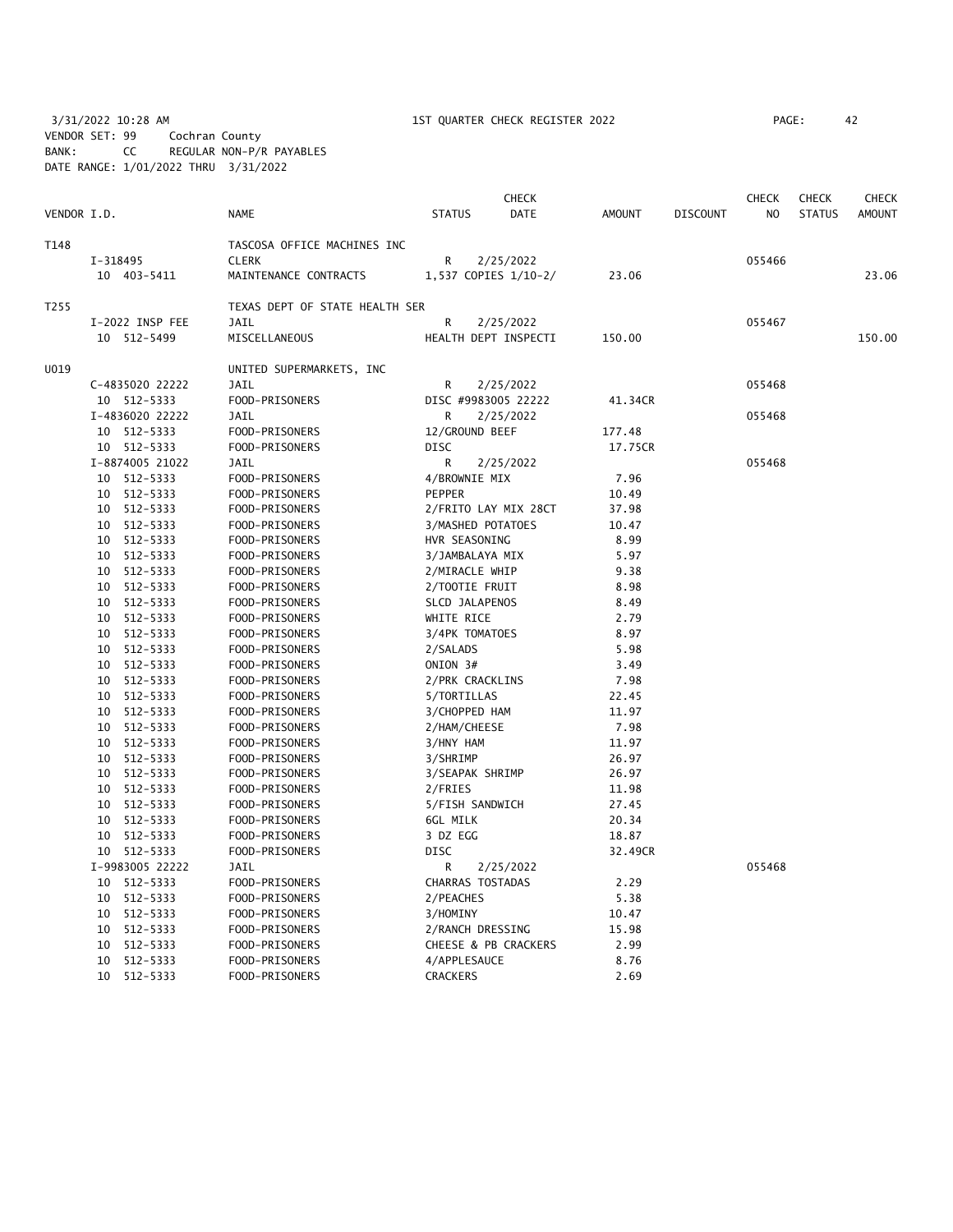### 3/31/2022 10:28 AM 1ST QUARTER CHECK REGISTER 2022 PAGE: 43 VENDOR SET: 99 Cochran County BANK: CC REGULAR NON-P/R PAYABLES DATE RANGE: 1/01/2022 THRU 3/31/2022

|             |                 |                                 |                   | <b>CHECK</b>          |               |                 | <b>CHECK</b>   | <b>CHECK</b>  | <b>CHECK</b>  |
|-------------|-----------------|---------------------------------|-------------------|-----------------------|---------------|-----------------|----------------|---------------|---------------|
| VENDOR I.D. |                 | <b>NAME</b>                     | <b>STATUS</b>     | <b>DATE</b>           | <b>AMOUNT</b> | <b>DISCOUNT</b> | N <sub>O</sub> | <b>STATUS</b> | <b>AMOUNT</b> |
| U019        |                 | UNITED SUPERMARKETS, INC        | (CONT)            |                       |               |                 |                |               |               |
|             | I-9983005 22222 | <b>JAIL</b>                     | R                 | 2/25/2022             |               |                 | 055468         |               |               |
|             | 10 512-5333     | FOOD-PRISONERS                  | <b>FLOUR</b>      |                       | 16.99         |                 |                |               |               |
|             | 10 512-5333     | FOOD-PRISONERS                  | 2/CANOLA OIL      |                       | 29.98         |                 |                |               |               |
|             | 10 512-5333     | FOOD-PRISONERS                  | 36/CORN           |                       | 24.84         |                 |                |               |               |
|             | 10 512-5333     | FOOD-PRISONERS                  | 2/SYRUP           |                       | 5.28          |                 |                |               |               |
|             | 10 512-5333     | FOOD-PRISONERS                  | SUGAR             |                       | 14.99         |                 |                |               |               |
|             | 10 512-5333     | FOOD-PRISONERS                  | 2/WAFERS          |                       | 4.58          |                 |                |               |               |
|             | 10 512-5333     | FOOD-PRISONERS                  | 4/GARDEN SALAD    |                       | 11.96         |                 |                |               |               |
|             | 10 512-5333     | FOOD-PRISONERS                  | CABBAGE           |                       | 2.75          |                 |                |               |               |
|             | 10 512-5333     | FOOD-PRISONERS                  | 2/BNLS CHICKEN    |                       | 20.00         |                 |                |               |               |
|             | 10 512-5333     | FOOD-PRISONERS                  | 3/BONE-IN SIRLOIN |                       | 31.37         |                 |                |               |               |
|             | 10 512-5333     | FOOD-PRISONERS                  | 3/FRZN CHEEK MEAT |                       | 41.01         |                 |                |               |               |
|             | 10 512-5333     | FOOD-PRISONERS                  | 2/CHICKEN         |                       | 11.98         |                 |                |               |               |
|             | 10 512-5333     | FOOD-PRISONERS                  | 4/SHRED CHEESE    |                       | 31.96         |                 |                |               |               |
|             | 10 512-5333     | FOOD-PRISONERS                  | 2/PRK CRACKLINS   |                       | 7.98          |                 |                |               |               |
|             | 10 512-5333     | FOOD-PRISONERS                  | 5/DRUMSTICKS      |                       | 17.17         |                 |                |               |               |
|             | 10 512-5333     | FOOD-PRISONERS                  | 4/PIMENTO CHEESE  |                       | 14.00         |                 |                |               |               |
|             | 10 512-5333     | FOOD-PRISONERS                  | 3/CUBED TRIPE     |                       | 32.97         |                 |                |               |               |
|             | 10 512-5333     | FOOD-PRISONERS                  | 3/BNLS THIGHS     |                       | 20.97         |                 |                |               |               |
|             | 10 512-5333     | FOOD-PRISONERS                  | CORN DOGS         |                       | 6.99          |                 |                |               |               |
|             | 10 512-5333     | FOOD-PRISONERS                  | 3DZ EGGS          |                       | 17.07         |                 |                |               | 824.17        |
| U036        |                 | UNIFIRST HOLDINGS, INC.         |                   |                       |               |                 |                |               |               |
|             | I-831 2619093   | JAIL/COURTHOUSE                 | R                 | 2/25/2022             |               |                 | 055469         |               |               |
|             | 10 510-5332     | CUSTODIAL SUPPLIES              | 4 MATS 4x6        |                       | 14.80         |                 |                |               |               |
|             | 10 512-5392     | MISCELLANEOUS SUPPLIES          |                   | 200 MICROFIBER TOWEL  | 26.00         |                 |                |               |               |
|             | 10 512-5392     | MISCELLANEOUS SUPPLIES          | DEFE CHG          |                       | 8.50          |                 |                |               |               |
|             | 10 510-5332     | CUSTODIAL SUPPLIES              | 4 MAT PROTECTION  |                       | 1.00          |                 |                |               |               |
|             | I-831 2621746   | JAIL/COURTHOUSE                 | R                 | 2/25/2022             |               |                 | 055469         |               |               |
|             | 10 510-5332     | CUSTODIAL SUPPLIES              | 4 MATS 4x6        |                       | 14.80         |                 |                |               |               |
|             | 10 512-5392     | MISCELLANEOUS SUPPLIES          |                   | 200 MICROFIBER TOWEL  | 26.00         |                 |                |               |               |
|             | 10 512-5392     | MISCELLANEOUS SUPPLIES          | DEFE CHG          |                       | 10.20         |                 |                |               |               |
|             | 10<br>510-5332  | CUSTODIAL SUPPLIES              | 4 MAT PROTECTION  |                       | 1.00          |                 |                |               | 102.30        |
| V053        |                 | VP PLUMBING INC.                |                   |                       |               |                 |                |               |               |
|             | $I - 3279$      | <b>COURTHOUSE</b>               | R                 | 2/25/2022             |               |                 | 055470         |               |               |
|             | 10<br>510-5451  | REPAIR                          |                   | R/R MEN'S TOILET; SNK | 330.00        |                 |                |               |               |
|             | 10 510-5451     | REPAIR                          | MACHINE           |                       | 55.00         |                 |                |               | 385.00        |
| W055        |                 | WINDSTREAM COMMUNICATIONS SW    |                   |                       |               |                 |                |               |               |
|             |                 | I-169-001-8724 FEB22 NON-DEPT'L | R                 | 2/25/2022             |               |                 | 055471         |               |               |
|             | 10 409-5420     | TELECOMMUNICATIONS              | 4G WIRELESS       |                       | 55.00         |                 |                |               |               |
|             | 409–5420<br>10  | TELECOMMUNICATIONS              | ST IP BLK/8       |                       | 23.00         |                 |                |               |               |
|             | 409-5420<br>10  | TELECOMMUNICATIONS              | <b>FEES</b>       |                       | 12.93         |                 |                |               |               |
|             | 10 409-5420     | TELECOMMUNICATIONS              | FIBER OPTIC SVC   |                       | 1,133.00      |                 |                |               | 1,223.93      |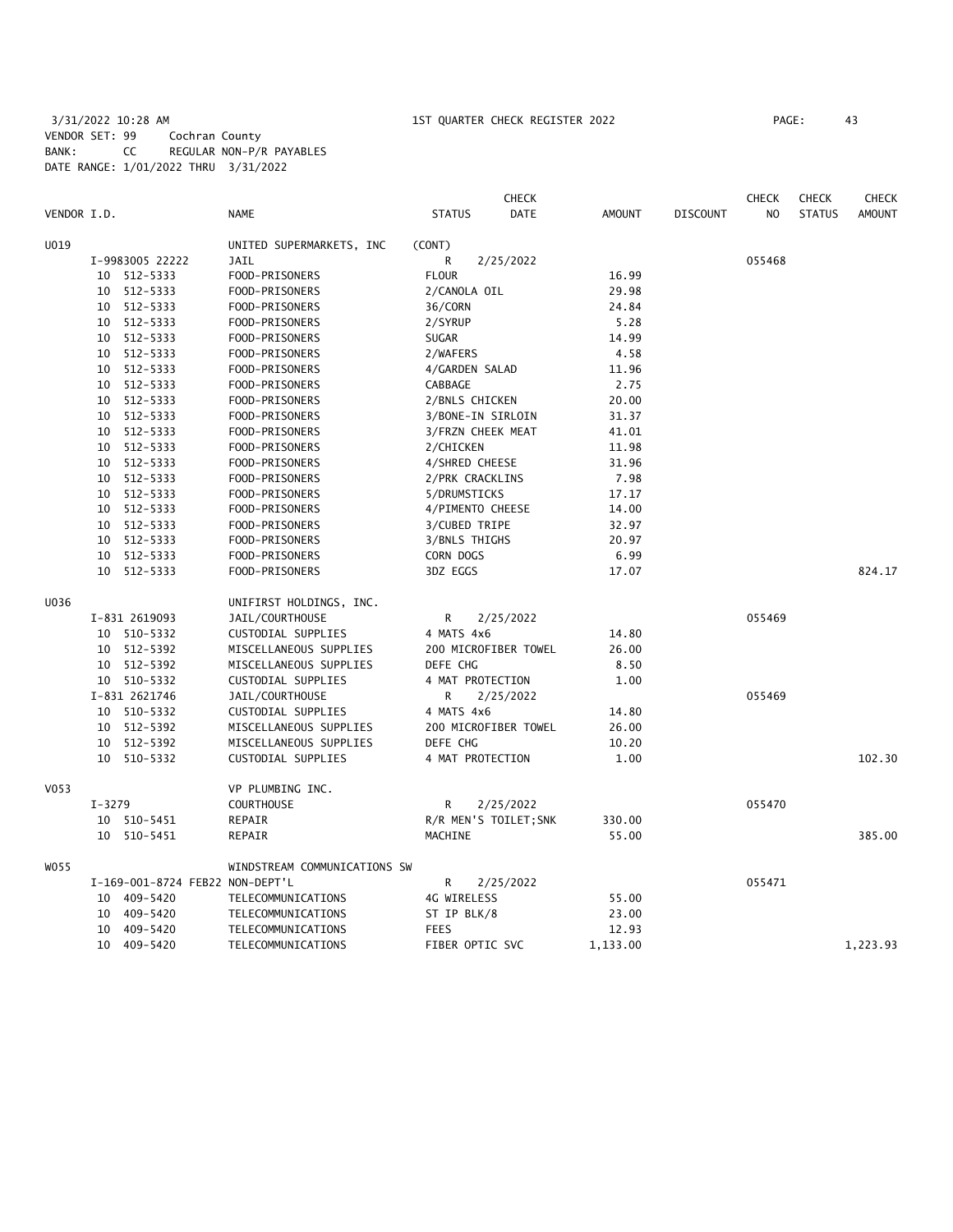3/31/2022 10:28 AM 1ST QUARTER CHECK REGISTER 2022 PAGE: 44 VENDOR SET: 99 Cochran County BANK: CC REGULAR NON-P/R PAYABLES DATE RANGE: 1/01/2022 THRU 3/31/2022

|                  |                             |                                              |               |                  | <b>CHECK</b>           |               |                 | <b>CHECK</b>   | <b>CHECK</b>  | <b>CHECK</b>  |
|------------------|-----------------------------|----------------------------------------------|---------------|------------------|------------------------|---------------|-----------------|----------------|---------------|---------------|
| VENDOR I.D.      |                             | <b>NAME</b>                                  | <b>STATUS</b> |                  | DATE                   | <b>AMOUNT</b> | <b>DISCOUNT</b> | N <sub>O</sub> | <b>STATUS</b> | <b>AMOUNT</b> |
| W <sub>235</sub> |                             | VANDY NELSON dba                             |               |                  |                        |               |                 |                |               |               |
|                  | $I-4033$                    | COURTHOUSE/ACT BLDG/LIBRARY                  | R.            |                  | 2/25/2022              |               |                 | 055472         |               |               |
|                  | 10 510-5332                 | CUSTODIAL SUPPLIES                           | SPRAY BUGS    |                  |                        | 70.00         |                 |                |               |               |
|                  | 10 662-5332                 | CUSTODIAL SUPPLIES                           | SPRAY BUGS    |                  |                        | 45.00         |                 |                |               |               |
|                  | 10 650-5332                 | CUSTODIAL SUPPLIES                           | SPRAY BUGS    |                  |                        | 35.00         |                 |                |               | 150.00        |
| W243             |                             | WANDA'S DESIGNS AND EMBROIDERY               |               |                  |                        |               |                 |                |               |               |
|                  | $I - 21300$                 | SHERIFF                                      | R             |                  | 2/25/2022              |               |                 | 055473         |               |               |
|                  | 10 560-5205                 | UNIFORMS                                     |               |                  | 2/JACKET/BK; CHRIS, JE | 235.98        |                 |                |               |               |
|                  | 10 560-5205                 | UNIFORMS                                     |               |                  | JACKET #SM-CT103828/   | 130.99        |                 |                |               |               |
|                  | 10 560-5205                 | UNIFORMS                                     |               |                  | EMBROIDERY BASE FEE    | 60.00         |                 |                |               | 426.97        |
| X001             |                             | XCEL ENERGY                                  |               |                  |                        |               |                 |                |               |               |
|                  | I-54-1829977-7 FEB22 PREC 2 |                                              | R             |                  | 2/25/2022              |               |                 | 055474         |               |               |
|                  | 15 622-5440                 | UTILITIES                                    |               |                  | 68KWH 1/13-2/11/22     | 20.38         |                 |                |               |               |
|                  | 15 622-5440                 | UTILITIES                                    |               | 1 AREA LIGHT     |                        | 17.32         |                 |                |               | 37.70         |
| Y001             |                             | YELLOWHOUSE MACHINERY CO.                    |               |                  |                        |               |                 |                |               |               |
|                  | I-695127                    | PREC 2                                       | R             |                  | 2/25/2022              |               |                 | 055475         |               |               |
|                  | 15 622-5451                 | REPAIRS                                      |               |                  | HY-GARD OIL #TY6354    | 18.63         |                 |                |               |               |
|                  | 15 622-5451                 | REPAIRS                                      |               |                  | 1GL HYDRAULIC OIL #T   | 18.29         |                 |                |               |               |
|                  | 15 622-5451                 | REPAIRS                                      |               |                  | AIR FILTER #AT191102   | 14.81         |                 |                |               |               |
|                  | 15 622-5451                 | REPAIRS                                      |               |                  | AIR FILTER #AT307501   | 11.73         |                 |                |               |               |
|                  | 15 622-5451                 | REPAIRS                                      |               |                  | AIR FILTER #AT311066   | 138.01        |                 |                |               |               |
|                  | 15 622-5451                 | REPAIRS                                      |               | FILTER #AT311067 |                        | 72.25         |                 |                |               |               |
|                  | 15 622-5451                 | REPAIRS                                      |               |                  | 2/HYDRAULIC FILTER #   | 160.02        |                 |                |               |               |
|                  | 15 622-5451                 | REPAIRS                                      |               | 2/OIL FILTER     |                        | 153.60        |                 |                |               |               |
|                  | 15 622-5451                 | REPAIRS                                      |               |                  | FILTER KIT #DZ101884   | 32.73         |                 |                |               |               |
|                  | 15 622-5451                 | REPAIRS                                      |               |                  | FUEL FILTER #RE53946   | 85.12         |                 |                |               | 705.19        |
| A108             |                             | AT&T MOBILITY                                |               |                  |                        |               |                 |                |               |               |
|                  | I-#4144 21922               | SHERIFF                                      | R             |                  | 3/14/2022              |               |                 | 055476         |               |               |
|                  | 10 560-5420                 | TELECOMMUNICATIONS                           |               |                  | 1ST NET/6 LNS 1/20-2   | 170.70        |                 |                |               | 170.70        |
| A294             |                             | APPRISS INSIGHTS, LLC                        |               |                  |                        |               |                 |                |               |               |
|                  | I-EQ-INV109400              | SHERIFF/TX VINE                              | R             |                  | 3/14/2022              |               |                 | 055477         |               |               |
|                  | 10 560-5411                 | MAINTENANCE CONTRACTS                        |               |                  | TX VINE SVC FEE Q2 2   | 1,996.58      |                 |                |               | 1,996.58      |
| A295             |                             | AUTREY ENGINEERING                           |               |                  |                        |               |                 |                |               |               |
|                  |                             | I-2021-1175 BLEDSOE NON-DEPT'L/BLEDSOE GRANT | R             |                  | 3/14/2022              |               |                 | 055478         |               |               |
|                  | 10 409-5571                 | CAPITAL OUTLAY                               |               |                  | ORIG AMT/ENG \$25K,    | 20,000.00     |                 |                |               | 20,000.00     |
| B001             |                             | BAILEY CO. ELECTRIC COOP                     |               |                  |                        |               |                 |                |               |               |
|                  | I-497762                    | PREC 4                                       | R             |                  | 3/14/2022              |               |                 | 055479         |               |               |
|                  | 15 624-5440                 | UTILITIES                                    |               |                  | 437KWH 1/14-2/14/22    | 72.83         |                 |                |               |               |
|                  | 15 624-5440                 | UTILITIES                                    | AREA LIGHT    |                  |                        | 13.64         |                 |                |               |               |
|                  | I-497763                    | PREC 3                                       | R             |                  | 3/14/2022              |               |                 | 055479         |               |               |
|                  | 15 623-5440                 | UTILITIES                                    |               |                  | 33KWH 1/14-2/14/22     | 33.24         |                 |                |               |               |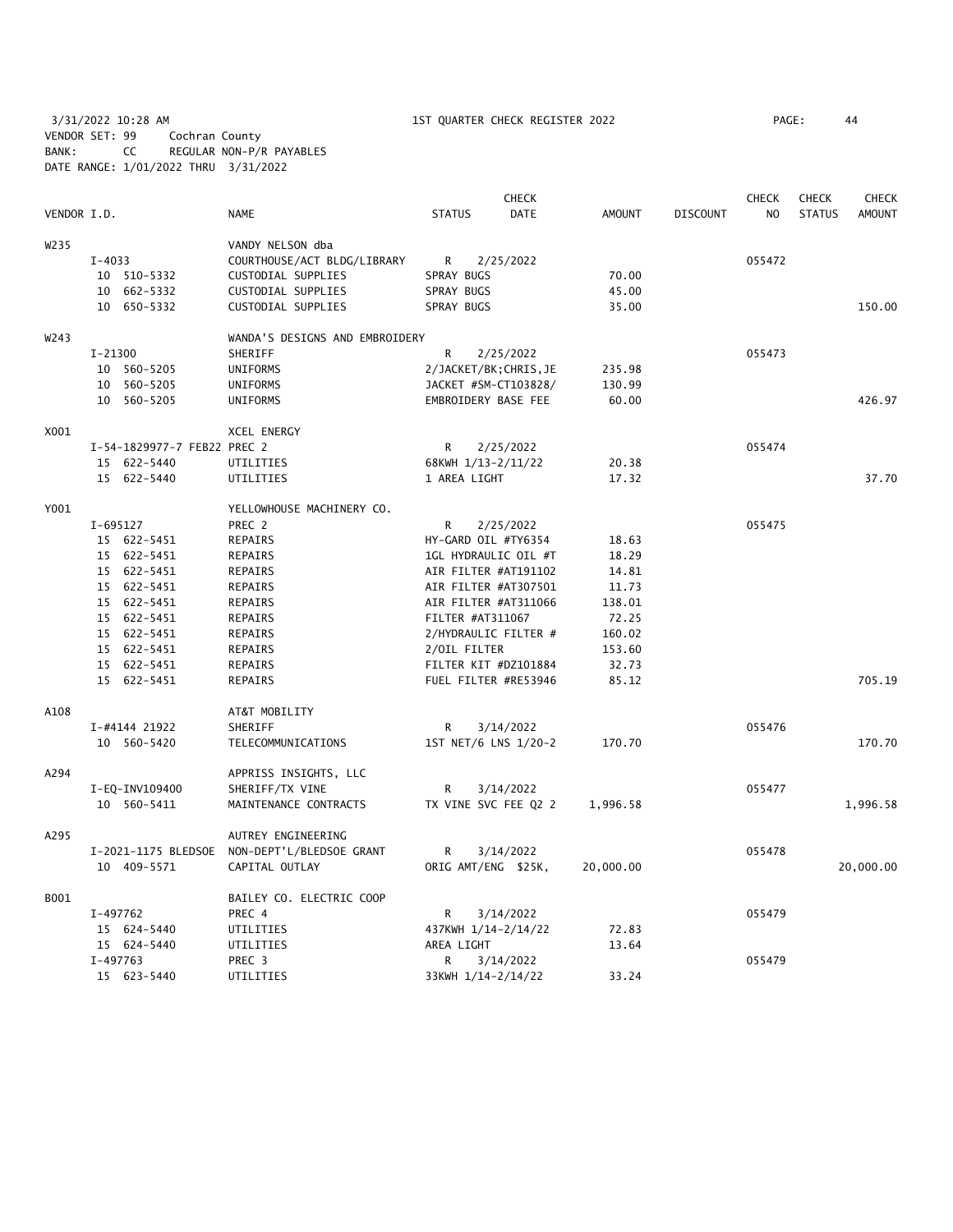3/31/2022 10:28 AM 1ST QUARTER CHECK REGISTER 2022 PAGE: 45 VENDOR SET: 99 Cochran County BANK: CC REGULAR NON-P/R PAYABLES DATE RANGE: 1/01/2022 THRU 3/31/2022

| VENDOR I.D. |                                  | <b>NAME</b>                                      | <b>STATUS</b>              | <b>CHECK</b><br><b>DATE</b> | <b>AMOUNT</b>   | <b>DISCOUNT</b> | <b>CHECK</b><br>NO | <b>CHECK</b><br><b>STATUS</b> | <b>CHECK</b><br><b>AMOUNT</b> |
|-------------|----------------------------------|--------------------------------------------------|----------------------------|-----------------------------|-----------------|-----------------|--------------------|-------------------------------|-------------------------------|
|             |                                  |                                                  |                            |                             |                 |                 |                    |                               |                               |
| B001        |                                  | BAILEY CO. ELECTRIC CO<br>(CONT)                 |                            |                             |                 |                 |                    |                               |                               |
|             | I-497763                         | PREC 3                                           | R                          | 3/14/2022                   |                 |                 | 055479             |                               |                               |
|             | 15 623-5440                      | UTILITIES                                        | 2 AREA LIGHTS              |                             | 28.43           |                 |                    |                               | 148.14                        |
| <b>B119</b> |                                  | CHERYL BUTLER                                    |                            |                             |                 |                 |                    |                               |                               |
|             | I-MILEAGE, USB 322               | <b>ELECTIONS</b>                                 | R                          | 3/14/2022                   |                 |                 | 055480             |                               |                               |
|             | 10 490-5425                      | TRAVEL-IN COUNTY (DOCUMENTED)                    |                            | 57.4mi MRTN, BLDS, WF@      | 33.58           |                 |                    |                               |                               |
|             | 10 490-5425                      | TRAVEL-IN COUNTY (DOCUMENTED)                    |                            | 57.4mi MRTN, WF, BLDS@      | 33.58           |                 |                    |                               |                               |
|             | 10 490-5310                      | OFFICE SUPPLIES                                  |                            | USB MULTI-PORT/BEST         | 30.95           |                 |                    |                               | 98.11                         |
| B286        |                                  | BRENT'S TINT & OFFROAD                           |                            |                             |                 |                 |                    |                               |                               |
|             | $I - 5771$                       | CONSTABLE                                        | R                          | 3/14/2022                   |                 |                 | 055481             |                               |                               |
|             | 10 550-5571                      | CAPITAL OUTLAY                                   | SPOT LIGHT/INSTL           |                             | 500.00          |                 |                    |                               | 500.00                        |
| <b>B303</b> |                                  | <b>BALCO SYSTEM</b>                              |                            |                             |                 |                 |                    |                               |                               |
|             | $I-24128$                        | JAIL                                             | R                          | 3/14/2022                   |                 |                 | 055482             |                               |                               |
|             | 10 512-5499                      | MISCELLANEOUS                                    |                            | INSP/TEST FIRE ALARM        | 285.00          |                 |                    |                               |                               |
|             | 10 512-5499                      | MISCELLANEOUS                                    |                            | ANN-80 REMOTE ANNUNC        | 725.00          |                 |                    |                               | 1,010.00                      |
| <b>B309</b> |                                  | BLINDS.COM                                       |                            |                             |                 |                 |                    |                               |                               |
|             | I-10988746                       | COURTHOUSE/ADULT PROB                            | R                          | 3/14/2022                   |                 |                 | 055483             |                               |                               |
|             | 10 510-5451                      | REPAIR                                           |                            | 1/2" RIVIERA ALUM BL        | 506.99          |                 |                    |                               |                               |
|             | 10 510-5451                      | REPAIR                                           | <b>DISC</b>                |                             | 169.84CR        |                 |                    |                               | 337.15                        |
| B311        |                                  | DAVONI BENAVIDEZ                                 |                            |                             |                 |                 |                    |                               |                               |
|             | I-ELEC SCH 2/23/22               | ELECTIONS                                        | R                          | 3/14/2022                   |                 |                 | 055484             |                               |                               |
|             | 10 490-5102                      | ELECTION SALARIES                                | 2.5HRS @ \$10              |                             | 25.00           |                 |                    |                               | 25.00                         |
|             |                                  |                                                  |                            |                             |                 |                 |                    |                               |                               |
| C007        | $I - 3222$                       | CITY OF MORTON<br>LIB/MUS/ACT BLDG/CRTHSE/PREC 1 | $\mathsf{R}$               | 3/14/2022                   |                 |                 | 055485             |                               |                               |
|             | 10 650-5440                      | UTILITIES                                        | LIBRARY GAS                |                             | 262.00          |                 |                    |                               |                               |
|             | 10 650-5440                      | UTILITIES                                        | LIBRARY WATER              |                             | 29.00           |                 |                    |                               |                               |
|             | 10<br>650–5440                   | UTILITIES                                        | LIBRARY GARBAGE            |                             | 52.50           |                 |                    |                               |                               |
|             | 10 650-5440                      | UTILITIES                                        | LIBRARY SEWER              |                             | 19.00           |                 |                    |                               |                               |
|             | 652-5440<br>10                   | UTILITIES                                        | MUSEUM GAS                 |                             | 361.00          |                 |                    |                               |                               |
|             | 652-5440<br>10                   | UTILITIES                                        | MUSEUM WATER               |                             | 29.00           |                 |                    |                               |                               |
|             | 652-5440<br>10                   | UTILITIES                                        | MUSEUM GARBAGE             |                             | 29.00           |                 |                    |                               |                               |
|             | 10<br>652-5440                   | UTILITIES                                        | MUSEUM SEWER               |                             | 17.00           |                 |                    |                               |                               |
|             | 10<br>662-5440                   | UTILITIES                                        | ACTIVITY BLDG GAS          |                             | 1,108.00        |                 |                    |                               |                               |
|             | 662-5440<br>10                   | UTILITIES                                        | ACT. BLDG WATER            |                             | 29.00           |                 |                    |                               |                               |
|             | 10<br>662-5440                   | UTILITIES                                        | ACT. BLDG GARBAGE          |                             | 78.00           |                 |                    |                               |                               |
|             | 10<br>662-5440                   | UTILITIES                                        | ACT. BLDG SEWER            |                             | 48.00           |                 |                    |                               |                               |
|             | 510-5440<br>10                   | UTILITIES                                        | <b>COURTHOUSE WATER</b>    |                             | 79.50           |                 |                    |                               |                               |
|             | 10<br>510-5440                   | UTILITIES                                        | <b>CRTHSE GARBAGE</b>      |                             | 334.50          |                 |                    |                               |                               |
|             | 10<br>510-5440                   | UTILITIES                                        | COURTHOUSE SEWER           |                             | 54.00           |                 |                    |                               |                               |
|             | 621-5440<br>15<br>621-5440<br>15 | UTILITIES<br>UTILITIES                           | PREC 1 GAS<br>PREC 1 WATER |                             | 496.00<br>29.00 |                 |                    |                               |                               |
|             | 621-5440<br>15                   | UTILITIES                                        | PREC 1 GARBAGE             |                             | 52.50           |                 |                    |                               | 3,107.00                      |
|             |                                  |                                                  |                            |                             |                 |                 |                    |                               |                               |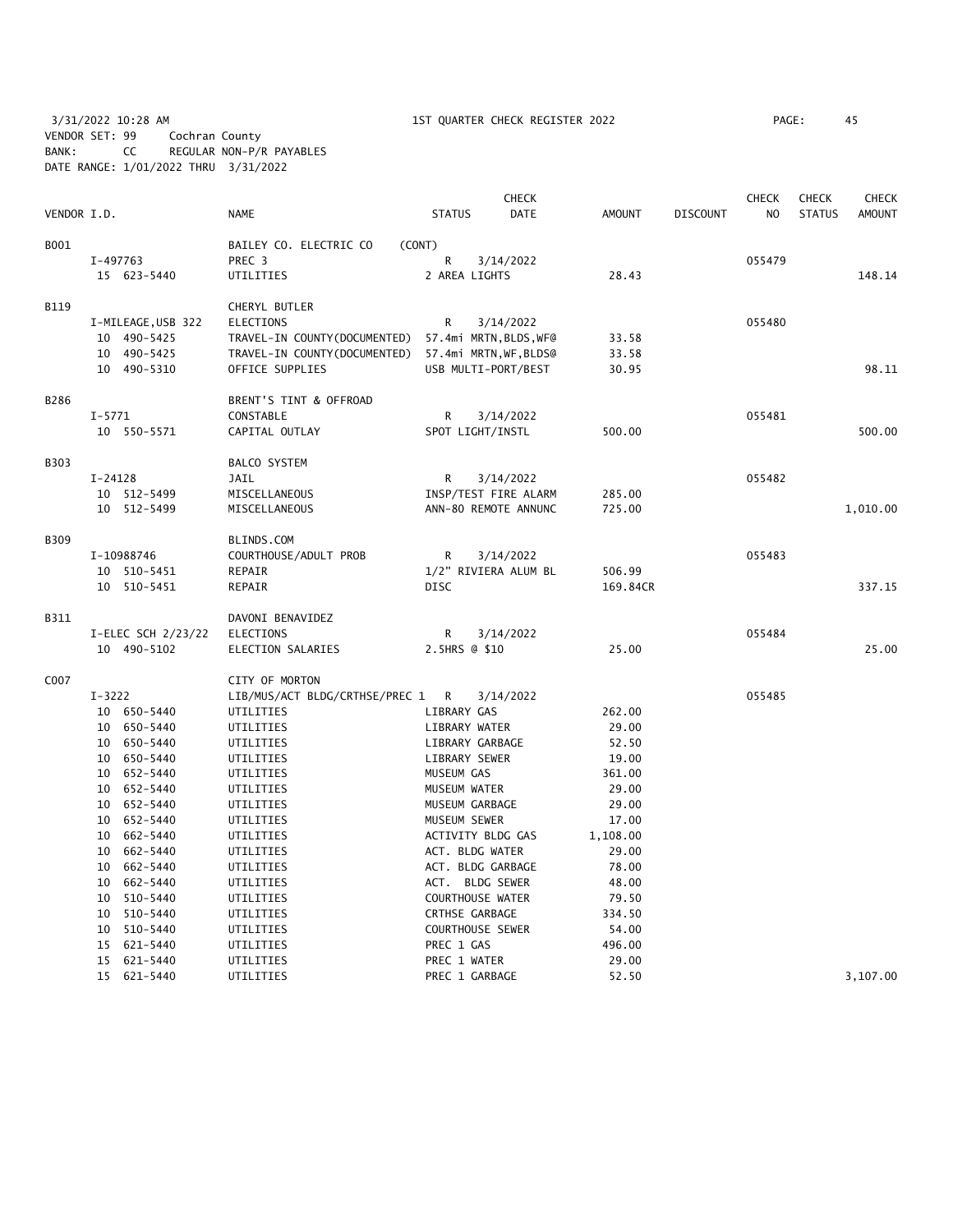3/31/2022 10:28 AM 1ST QUARTER CHECK REGISTER 2022 PAGE: 46 VENDOR SET: 99 Cochran County BANK: CC REGULAR NON-P/R PAYABLES DATE RANGE: 1/01/2022 THRU 3/31/2022

|             |                           |                               |                         | <b>CHECK</b>         |               |                 | <b>CHECK</b>   | <b>CHECK</b>  | CHECK         |
|-------------|---------------------------|-------------------------------|-------------------------|----------------------|---------------|-----------------|----------------|---------------|---------------|
| VENDOR I.D. |                           | <b>NAME</b>                   | <b>STATUS</b>           | DATE                 | <b>AMOUNT</b> | <b>DISCOUNT</b> | N <sub>O</sub> | <b>STATUS</b> | <b>AMOUNT</b> |
| C008        |                           | CITY OF WHITEFACE             |                         |                      |               |                 |                |               |               |
|             | $I-409$ 2/26              | PREC 2                        | $\mathsf{R}$            | 3/14/2022            |               |                 | 055486         |               |               |
|             | 15 622-5440               | UTILITIES                     |                         | GAS SVC 1/14-2/14/22 | 175.03        |                 |                |               |               |
|             | 15 622-5440               | UTILITIES                     | WATER SVC               |                      | 31.55         |                 |                |               |               |
|             | 15 622-5440               | UTILITIES                     | GARBAGE SVC             |                      | 57.70         |                 |                |               |               |
|             | 15 622-5440               | UTILITIES                     | SEWER SVC               |                      | 22.50         |                 |                |               | 286.78        |
| C015        |                           | COCHRAN COUNTY SENIOR         |                         |                      |               |                 |                |               |               |
|             | I-MAR '22 INSTLMT         | SENIOR CITIZENS               | R.                      | 3/14/2022            |               |                 | 055487         |               |               |
|             | 10 663-5418               | SENIOR CITIZENS CONTRACT      | MARCH 2022              |                      | 6,250.00      |                 |                |               | 6,250.00      |
| C022        |                           | COMMERCIAL PRINTING COMPA     |                         |                      |               |                 |                |               |               |
|             | $I-22239$                 | SHERIFF                       | R                       | 3/14/2022            |               |                 | 055488         |               |               |
|             | 10 560-5310               | OFFICE SUPPLIES               |                         | 93 CLR SHEETS/JR DEP | 62.00         |                 |                |               |               |
|             | $I-22258$                 | CONSTABLE                     | R                       | 3/14/2022            |               |                 | 055488         |               |               |
|             | 10 550-5310               | OFFICE SUPPLIES               | ID STAMP/BLK            |                      | 35.00         |                 |                |               | 97.00         |
| C031        |                           | COUNTY & DISTRICT CLERKS ASSN |                         |                      |               |                 |                |               |               |
|             | I-REG II MTG 4/8/22 CLERK |                               | R.                      | 3/14/2022            |               |                 | 055489         |               |               |
|             | 10 403-5427               | CONTINUING EDUCATION          |                         | REG II MTG 4/8/22/LI | 100.00        |                 |                |               | 100.00        |
| C032        |                           | COUNTY JUDGES & COMMISSIONERS |                         |                      |               |                 |                |               |               |
|             | I-2022 DUES               | COMMISSIONERS COURT           | R                       | 3/14/2022            |               |                 | 055490         |               |               |
|             | 15 610-5481               | DUES AND REGISTRATION         | 2022 CJCAT DUES         |                      | 1,440.00      |                 |                |               | 1,440.00      |
| C035        |                           | COX AUTO SUPPLY CO            |                         |                      |               |                 |                |               |               |
|             | I-32417                   | EXTENSION SVC                 | R                       | 3/14/2022            |               |                 | 055491         |               |               |
|             | 10 665-5451               | <b>REPAIRS</b>                | TIRE REPAIR KIT         |                      | 6.29          |                 |                |               |               |
|             | $I-33951$                 | PREC 2                        | R                       | 3/14/2022            |               |                 | 055491         |               |               |
|             | 15 622-5356               | ROAD MATERIALS & SUPPLIES     | 2 CLR RND LIGHTS        |                      | 5.18          |                 |                |               |               |
|             | $I - 34280$               | PREC 4                        | R                       | 3/14/2022            |               |                 | 055491         |               |               |
|             | 15 624-5356               | ROAD MATERIALS & SUPPLIES     | 2/KEY MADE              |                      | 2.00          |                 |                |               |               |
|             | $I - 34469$               | <b>ACTIVITY BLDG</b>          | R                       | 3/14/2022            |               |                 | 055491         |               |               |
|             | 10 662-5451               | REPAIR                        | 16 SCREWS               |                      | 7.20          |                 |                |               |               |
|             | I-34736                   | SHERIFF                       | R                       | 3/14/2022            |               |                 | 055491         |               |               |
|             | 10 560-5451               | MACHINERY-NON-OFFICE REPAIR   | OIL FILTER UPF63R       |                      | 11.33         |                 |                |               |               |
|             | 10 560-5451               | MACHINERY-NON-OFFICE REPAIR   | AIR FILTER A3244C       |                      | 29.76         |                 |                |               |               |
|             | 10 560-5451               | MACHINERY-NON-OFFICE REPAIR   | 8QT OW-20 DEXOS OIL     |                      | 54.64         |                 |                |               |               |
|             | 10 560-5451               | MACHINERY-NON-OFFICE REPAIR   | <b>1GL WASHER FLUID</b> |                      | 3.29          |                 |                |               |               |
|             | $I - 34830$               | SHERIFF                       | R                       | 3/14/2022            |               |                 | 055491         |               |               |
|             | 10 560-5451               | MACHINERY-NON-OFFICE REPAIR   | 22" ADVANTAGE BEAM      |                      | 24.96         |                 |                |               |               |
|             | $I-34938$                 | <b>PARK</b>                   | R                       | 3/14/2022            |               |                 | 055491         |               |               |
|             | 10 660-5332               | CUSTODIAL SUPPLIES            | AIR CHUCK               |                      | 12.29         |                 |                |               |               |
|             | 10 660-5332               | CUSTODIAL SUPPLIES            | $1/4$ M PLUG            |                      | 2.99          |                 |                |               |               |
|             | I-35064                   | PARK                          | R                       | 3/14/2022            |               |                 | 055491         |               |               |
|             | 10 660-5332               | CUSTODIAL SUPPLIES            | <b>KEY MADE</b>         |                      | 1.25          |                 |                |               |               |
|             | $I - 35773$               | PREC 3                        | R                       | 3/14/2022            | 0.49          |                 | 055491         |               |               |
|             | 15 623-5356               | ROAD MATERIALS & SUPPLIES     | WING NUT                |                      |               |                 |                |               |               |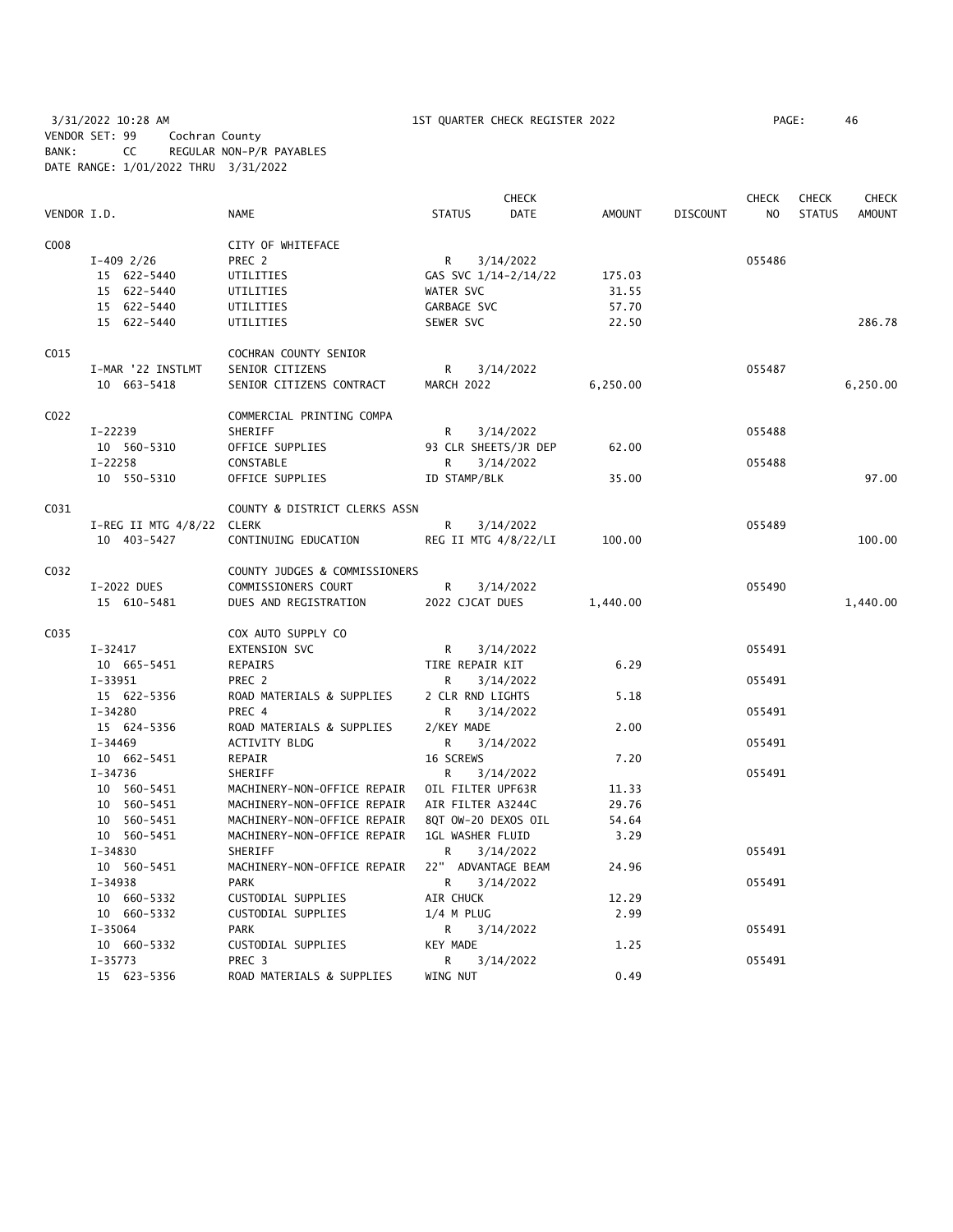3/31/2022 10:28 AM 1ST QUARTER CHECK REGISTER 2022 PAGE: 47 VENDOR SET: 99 Cochran County BANK: CC REGULAR NON-P/R PAYABLES DATE RANGE: 1/01/2022 THRU 3/31/2022

| VENDOR I.D. |                    | <b>NAME</b>                                  | <b>STATUS</b>         | <b>CHECK</b><br>DATE | <b>AMOUNT</b> | <b>DISCOUNT</b> | <b>CHECK</b><br>N <sub>O</sub> | <b>CHECK</b><br><b>STATUS</b> | CHECK<br><b>AMOUNT</b> |
|-------------|--------------------|----------------------------------------------|-----------------------|----------------------|---------------|-----------------|--------------------------------|-------------------------------|------------------------|
|             |                    |                                              |                       |                      |               |                 |                                |                               |                        |
| C035        |                    | COX AUTO SUPPLY CO<br>(CONT)                 |                       |                      |               |                 |                                |                               |                        |
|             | $I-35773$          | PREC 3                                       | R                     | 3/14/2022            |               |                 | 055491                         |                               |                        |
|             | 15 623-5356        | ROAD MATERIALS & SUPPLIES                    | 3/8 HEX NUT           |                      | 0.06          |                 |                                |                               |                        |
|             | 15 623-5356        | ROAD MATERIALS & SUPPLIES                    | 3/8 FLAT WASHER       |                      | 0.10          |                 |                                |                               | 161.83                 |
| C065        |                    | CITY OF WHITEFACE F D                        |                       |                      |               |                 |                                |                               |                        |
|             | I-FEB 2022         | PUBLIC SAFETY*OTHER                          | R                     | 3/14/2022            |               |                 | 055492                         |                               |                        |
|             | 10 580-5414        | FIRE PROTECTION CONTRACTS                    | GRASS, 125/CR41 2/16  |                      | 350.00        |                 |                                |                               |                        |
|             | 10 580-5414        | FIRE PROTECTION CONTRACTS                    | GRASS, 125 S BLEDSOE  |                      | 350.00        |                 |                                |                               |                        |
|             | 10 580-5414        | FIRE PROTECTION CONTRACTS                    | GRASS, 125 E BLEDSOE  |                      | 350.00        |                 |                                |                               |                        |
|             | 10 580-5414        | FIRE PROTECTION CONTRACTS                    | GRASS, 125 W BLEDSOE  |                      | 350.00        |                 |                                |                               | 1,400.00               |
| C066        |                    | ISABELL CAVEZUELA                            |                       |                      |               |                 |                                |                               |                        |
|             | I-ELEC SCH 2/23/22 | ELECTIONS                                    | R                     | 3/14/2022            |               |                 | 055493                         |                               |                        |
|             | 10 490-5102        | ELECTION SALARIES                            | 2.5HRS @ \$10         |                      | 25.00         |                 |                                |                               |                        |
|             | I-PARTIAL MAN/22PR | <b>ELECTIONS</b>                             | R                     | 3/14/2022            |               |                 | 055493                         |                               |                        |
|             | 10 490-5102        | ELECTION SALARIES                            | 2.5HRS @\$10;22 PRIMA |                      | 25.00         |                 |                                |                               | 50.00                  |
| C084        |                    | CLERK, SEVENTH COURT OF APPEAL               |                       |                      |               |                 |                                |                               |                        |
|             | $I$ -FEB 22        | STATE FEES                                   | R                     | 3/14/2022            |               |                 | 055494                         |                               |                        |
|             | 90 000-2379.002    | 7th Crt of Appeal Gov't22.2081COUNTY COURT   |                       |                      | 5.00          |                 |                                |                               |                        |
|             | 90 000-2379.002    | 7th Crt of Appeal Gov't22.2081DISTRICT COURT |                       |                      | 5.00          |                 |                                |                               | 10.00                  |
| C310        |                    | DAVID CORDER                                 |                       |                      |               |                 |                                |                               |                        |
|             | I-ELEC SCH 2/23/22 | <b>ELECTIONS</b>                             | R                     | 3/14/2022            |               |                 | 055495                         |                               |                        |
|             | 10 490-5102        | ELECTION SALARIES                            | 2.5HRS @ \$10         |                      | 25.00         |                 |                                |                               | 25.00                  |
|             |                    |                                              |                       |                      |               |                 |                                |                               |                        |
| C335        |                    | CYNTHIA CASAREZ                              |                       |                      |               |                 |                                |                               |                        |
|             | I-ELEC SCH 2/23/22 | <b>ELECTIONS</b>                             | R                     | 3/14/2022            |               |                 | 055496                         |                               |                        |
|             | 10 490-5102        | ELECTION SALARIES                            | 2.5HRS @ \$10         |                      | 25.00         |                 |                                |                               | 25.00                  |
| C399        |                    | MARIAH CAVEZUELA                             |                       |                      |               |                 |                                |                               |                        |
|             | I-DW#19607         | ACTIVITY BLDG                                | R                     | 3/14/2022            |               |                 | 055497                         |                               |                        |
|             | 10 000-4370.101    | RENT-ACTIVITY BUILDING                       | REF DEP FOR 2/26/22   |                      | 100.00        |                 |                                |                               | 100.00                 |
| C409        |                    | SHANIAH CAVEZUELA                            |                       |                      |               |                 |                                |                               |                        |
|             | I-ELEC SCH 2/23/22 | <b>ELECTIONS</b>                             | R                     | 3/14/2022            |               |                 | 055498                         |                               |                        |
|             | 10 490-5102        | ELECTION SALARIES                            | 2.5HRS @ \$10         |                      | 25.00         |                 |                                |                               | 25.00                  |
| C414        |                    | CARDMEMBER SERVICES                          |                       |                      |               |                 |                                |                               |                        |
|             | I-4486 22822       | SHERIFF                                      | R                     | 3/14/2022            |               |                 | 055499                         |                               |                        |
|             | 10 512-5310        | OFFICE SUPPLIES                              | MS OFC 365/JAIL COMP  |                      | 7.53          |                 |                                |                               |                        |
|             | I-4739 31422       | PREC 2                                       | R                     | 3/14/2022            |               |                 | 055499                         |                               |                        |
|             | 15 622-5451        | REPAIRS                                      | 7 STATE INSP FEE 2/1  |                      | 52.50         |                 |                                |                               |                        |
|             | 15 622-5451        | REPAIRS                                      | CR CARD FEE           |                      | 1.23          |                 |                                |                               |                        |
|             | I-6514 22822       | JUVENILE PROBATION                           | R                     | 3/14/2022            |               |                 | 055499                         |                               |                        |
|             | 10 409-5300        | COUNTY-WIDE SUPPLIES                         | GRANTWATCH SFTWR/I W  |                      | 90.00         |                 |                                |                               |                        |
|             | 17 573-5427        | TRAVEL & TRAINING                            | JUVENILE JSTC TRNG/3  |                      | 175.00        |                 |                                |                               |                        |
|             | I-9883 22822       | JUSTICE OF PEACE                             | R                     | 3/14/2022            |               |                 | 055499                         |                               |                        |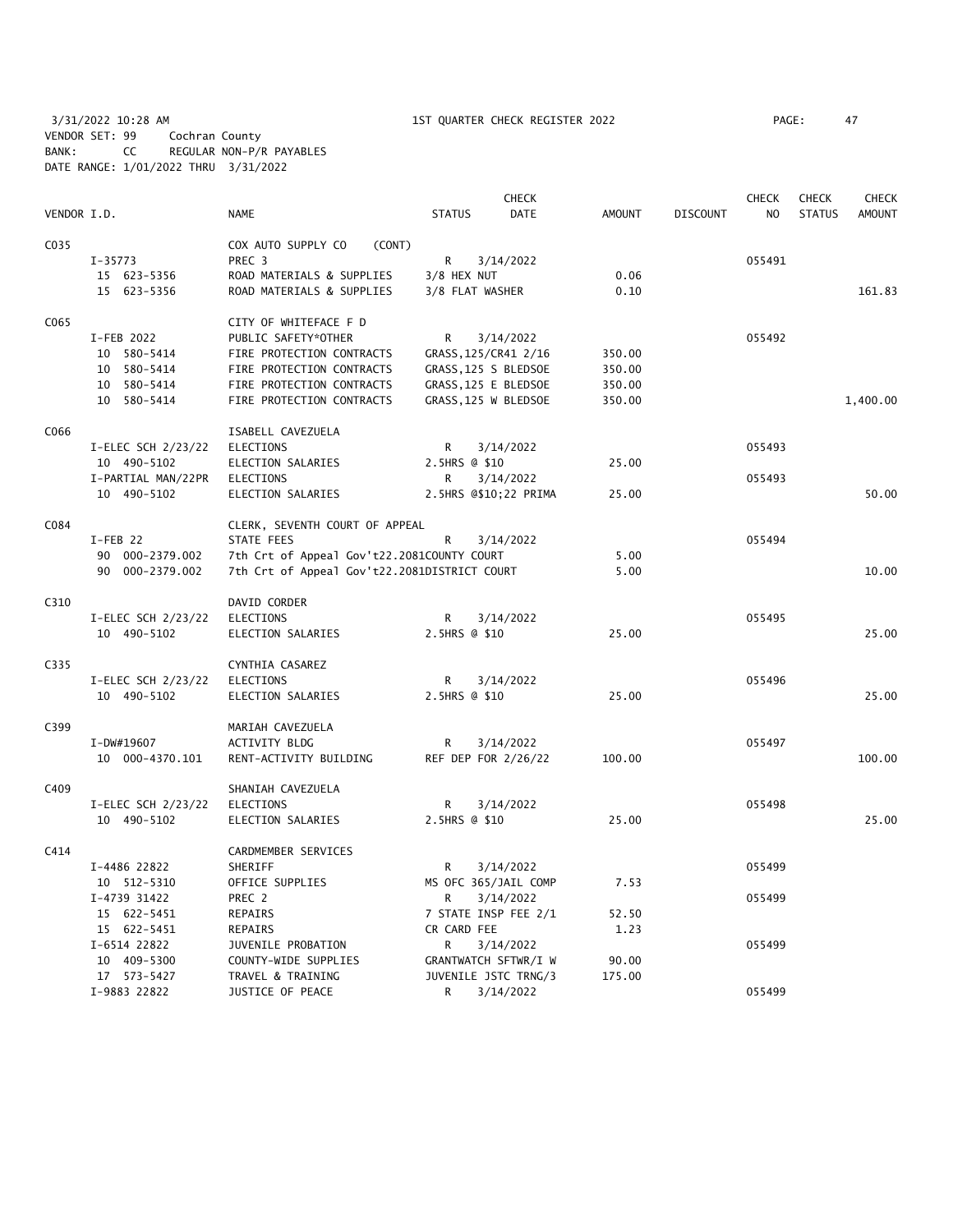3/31/2022 10:28 AM 1ST QUARTER CHECK REGISTER 2022 PAGE: 48 VENDOR SET: 99 Cochran County BANK: CC REGULAR NON-P/R PAYABLES DATE RANGE: 1/01/2022 THRU 3/31/2022

|             |                    |                               | <b>CHECK</b>         |           |               |                 | <b>CHECK</b>   | <b>CHECK</b>  | <b>CHECK</b>  |
|-------------|--------------------|-------------------------------|----------------------|-----------|---------------|-----------------|----------------|---------------|---------------|
| VENDOR I.D. |                    | NAME                          | <b>STATUS</b>        | DATE      | <b>AMOUNT</b> | <b>DISCOUNT</b> | N <sub>O</sub> | <b>STATUS</b> | <b>AMOUNT</b> |
| C414        |                    | CARDMEMBER SERVICES<br>(CONT) |                      |           |               |                 |                |               |               |
|             | I-9883 22822       | JUSTICE OF PEACE              | R                    | 3/14/2022 |               |                 | 055499         |               |               |
|             | 10 455-5499        | MISCELLANEOUS                 | FNGRPRNT IDENTOGO/LB |           | 39.05         |                 |                |               |               |
|             | I-9991 22822       | <b>ELECTIONS</b>              | R                    | 3/14/2022 |               |                 | 055499         |               |               |
|             | 10 490-5311        | POSTAL EXPENSES               | PSTG ADDED TO MACHIN |           | 300.00        |                 |                |               |               |
|             | 10 490-5311        | POSTAL EXPENSES               | CR CARD FEE/FP MAILI |           | 10.50         |                 |                |               |               |
|             | 10 490-5335        | <b>ELECTION SUPPLIES</b>      | ELECT SYSTEM & SOFTW |           | 103.59        |                 |                |               | 779.40        |
| C437        |                    | ANDREA CASTANEDA              |                      |           |               |                 |                |               |               |
|             | I-ELEC SCH 2/23/22 | ELECTIONS                     | R                    | 3/14/2022 |               |                 | 055500         |               |               |
|             | 10 490-5102        | ELECTION SALARIES             | 2.5HRS @ \$10        |           | 25.00         |                 |                |               | 25.00         |
| C438        |                    | JACKSON CALHOUN               |                      |           |               |                 |                |               |               |
|             | I-ELEC SCH 2/23/22 | <b>ELECTIONS</b>              | R                    | 3/14/2022 |               |                 | 055501         |               |               |
|             | 10 490-5102        | ELECTION SALARIES             | 2.5HRS @ \$10        |           | 25.00         |                 |                |               | 25.00         |
| D040        |                    | <b>JUDY DEAVOURS</b>          |                      |           |               |                 |                |               |               |
|             | I-ELEC SCH 2/23/22 | ELECTIONS                     | R                    | 3/14/2022 |               |                 | 055502         |               |               |
|             | 10 490-5102        | ELECTION SALARIES             | 2.5HRS @ \$10        |           | 25.00         |                 |                |               | 25.00         |
| D213        |                    | RAELEIGH DEAVOURS             |                      |           |               |                 |                |               |               |
|             | I-ELEC SCH 2/23/22 | <b>ELECTIONS</b>              | R                    | 3/14/2022 |               |                 | 055503         |               |               |
|             | 10 490-5102        | ELECTION SALARIES             | 2.5HRS @ \$10        |           | 25.00         |                 |                |               | 25.00         |
| E057        |                    | ELECTION SYSTEMS & SOFTWARE   |                      |           |               |                 |                |               |               |
|             | I-CD2017826        | <b>ELECTIONS</b>              | R                    | 3/14/2022 |               |                 | 055504         |               |               |
|             | 10 490-5335        | ELECTION SUPPLIES             | 5 ADA HEADPHONES     |           | 25.00         |                 |                |               |               |
|             | 10 490-5335        | ELECTION SUPPLIES             | SHIPPING             |           | 23.59         |                 |                |               |               |
|             | I-CD2018565        | <b>ELECTIONS</b>              | R                    | 3/14/2022 |               |                 | 055504         |               |               |
|             | 10 490-5335        | ELECTION SUPPLIES             | PINK BALLOT BAG 18x2 |           | 55.00         |                 |                |               | 103.59        |
| E069        |                    | ENCARTELE, INC                |                      |           |               |                 |                |               |               |
|             | I-11715            | JAIL                          | R                    | 3/14/2022 |               |                 | 055505         |               |               |
|             | 10 000-4380.200    | OTHER [MISCELLANEOUS]         | 1,000 MIN DATA @30c  |           | 300.00        |                 |                |               | 300.00        |
| E075        |                    | <b>WEX BANK</b>               |                      |           |               |                 |                |               |               |
|             | I-79301161         | <b>EXTENSION SVC</b>          | R                    | 3/14/2022 |               |                 | 055506         |               |               |
|             | 10 000-4380.200    | OTHER [MISCELLANEOUS]         | FUEL REBATE          |           | 1.04CR        |                 |                |               |               |
|             | 10 665-5330        | FUEL AND OIL                  | 32.77GL UNL/BAIRD 1/ |           | 97.21         |                 |                |               |               |
|             | 10 665-5330        | FUEL AND OIL                  | 20.89GL UNL/SAN ANTO |           | 62.19         |                 |                |               |               |
|             | 10 665-5330        | FUEL AND OIL                  | 31.25GL UNL/JARRELL  |           | 94.26         |                 |                |               | 252.62        |
| F010        |                    | FIVE-AREA TELEPHONE CO-OP     |                      |           |               |                 |                |               |               |
|             | I-927-5510 MAR22   | PREC 4                        | R                    | 3/14/2022 |               |                 | 055507         |               |               |
|             | 15 624-5420        | TELECOMMUNICATIONS            | BASIC SVC            |           | 32.25         |                 |                |               | 45.18         |
|             | 15 624-5420        | TELECOMMUNICATIONS            | <b>FEES</b>          |           | 12.93         |                 |                |               |               |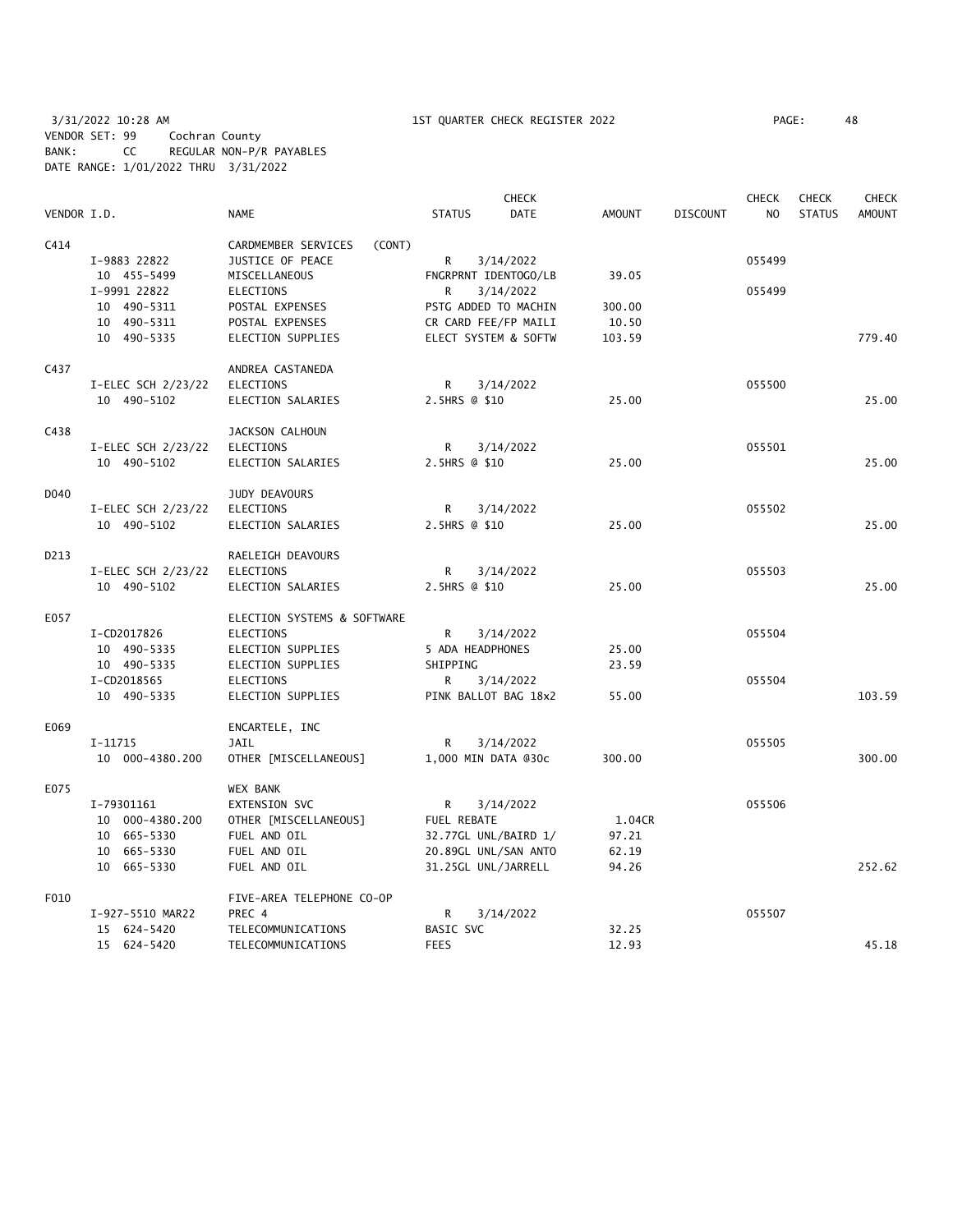3/31/2022 10:28 AM 1ST QUARTER CHECK REGISTER 2022 PAGE: 49 VENDOR SET: 99 Cochran County BANK: CC REGULAR NON-P/R PAYABLES DATE RANGE: 1/01/2022 THRU 3/31/2022

|             |                    |                                |                     | <b>CHECK</b>          |               |                 | <b>CHECK</b>   | <b>CHECK</b>  | <b>CHECK</b>  |
|-------------|--------------------|--------------------------------|---------------------|-----------------------|---------------|-----------------|----------------|---------------|---------------|
| VENDOR I.D. |                    | <b>NAME</b>                    | <b>STATUS</b>       | DATE                  | <b>AMOUNT</b> | <b>DISCOUNT</b> | N <sub>O</sub> | <b>STATUS</b> | <b>AMOUNT</b> |
| G005        |                    | <b>GENERAL FUND</b>            |                     |                       |               |                 |                |               |               |
|             | I-CDBG#7219080     | PREC 3                         | R                   | 3/14/2022             |               |                 | 055508         |               |               |
|             | 15 623-5571        | CAPITAL OUTLAY                 |                     | TO NON-DEPT'L/BLEDSO  | 15,520.00     |                 |                |               | 15,520.00     |
| G031        |                    | GRAINGER                       |                     |                       |               |                 |                |               |               |
|             | I-9227358836       | <b>COURTHOUSE</b>              | R                   | 3/14/2022             |               |                 | 055509         |               |               |
|             | 10 510-5332        | CUSTODIAL SUPPLIES             |                     | 12 AIR FILTER 16x24x  | 38.28         |                 |                |               |               |
|             | I-9231132649       | COURTHOUSE/PARK                | R                   | 3/14/2022             |               |                 | 055509         |               |               |
|             | 10 510-5451        | REPAIR                         |                     | 2/FLUSH VALVE, SPUD # | 314.90        |                 |                |               |               |
|             | 10 660-5451        | REPAIR                         |                     | 2/FLUSH VALVE, SPUD # | 314.90        |                 |                |               |               |
|             | 10 660-5451        | REPAIR                         |                     | 4/DIAPHRAGM ASSM #A1  | 133.64        |                 |                |               |               |
|             | 10 660-5451        | REPAIR                         | 6/INSIDE COVER #A71 |                       | 28.50         |                 |                |               |               |
|             | 10 660-5451        | REPAIR                         |                     | 4/DISC FLUSH VALVE #  | 14.96         |                 |                |               |               |
|             | 10 660-5451        | REPAIR                         |                     | 4/DISC FLUSH VALVE #  | 12.92         |                 |                |               |               |
|             | I-9235997146       | <b>COURTHOUSE</b>              | R.                  | 3/14/2022             |               |                 | 055509         |               |               |
|             | 10 510-5332        | CUSTODIAL SUPPLIES             | 1DZ LAMP 9W #60UA70 |                       | 56.28         |                 |                |               | 914.38        |
| G074        |                    | GRAVES, HUMPHRIES, STAHL, LTD  |                     |                       |               |                 |                |               |               |
|             | I-FEES FEB22       | JUSTICE OF PEACE               | R                   | 3/14/2022             |               |                 | 055510         |               |               |
|             | 10 000-2206.002    | COLLECTION AGENCY FEES         | COLLECTION FEES FEB |                       | 290.47        |                 |                |               | 290.47        |
| G098        |                    | GALLS, LLC                     |                     |                       |               |                 |                |               |               |
|             | I-020516119        | SHERIFF                        | R                   | 3/14/2022             |               |                 | 055511         |               |               |
|             | 10 560-5334        | OTHER SUPPLIES                 |                     | 4/LED STINGER FLSHLG  | 483.00        |                 |                |               |               |
|             | 10 560-5334        | OTHER SUPPLIES                 | SHIPPING            |                       | 31.99         |                 |                |               | 514.99        |
| G249        |                    | GULF COAST TRADES CENTER       |                     |                       |               |                 |                |               |               |
|             | $I-I-29393$        | JUVENILE PROBATION             | R.                  | 3/14/2022             |               |                 | 055512         |               |               |
|             | 17 573-5413.003    | Grant C Placements             |                     | 28 DAYS/POST(N)/#866  | 3,029.04      |                 |                |               | 3,029.04      |
| G286        |                    | GRAYBAR FINANCIAL SERVICES     |                     |                       |               |                 |                |               |               |
|             | I-12936929         | NON-DEPT'L                     | R                   | 3/14/2022             |               |                 | 055513         |               |               |
|             | 10 409-5420        | TELECOMMUNICATIONS             | YEALINK PHONE #6/60 |                       | 803.25        |                 |                |               | 803.25        |
| G288        |                    | LILLIANA GUERRERO              |                     |                       |               |                 |                |               |               |
|             | I-ELEC SCH 2/23/22 | <b>ELECTIONS</b>               | R                   | 3/14/2022             |               |                 | 055514         |               |               |
|             | 10 490-5102        | ELECTION SALARIES              | 2.5HRS @ \$10       |                       | 25.00         |                 |                |               | 25.00         |
| H139        |                    | SHARON HENSON                  |                     |                       |               |                 |                |               |               |
|             | I-ELEC SCH 2/23/22 | <b>ELECTIONS</b>               | R                   | 3/14/2022             |               |                 | 055515         |               |               |
|             | 10 490-5102        | ELECTION SALARIES              | 2.5HRS @ \$10       |                       | 25.00         |                 |                |               | 25.00         |
| H324        |                    | HILLIARD OFFICE SOLUTIONS, LTD |                     |                       |               |                 |                |               |               |
|             | I-630855           | AUDITOR                        | R                   | 3/14/2022             |               |                 | 055516         |               |               |
|             | 10 495-5310        | OFFICE SUPPLIES                |                     | COMPUTER SET UP/INST  | 300.00        |                 |                |               |               |
|             | 10 495-5310        | OFFICE SUPPLIES                |                     | HP BUS DESKTOP/PRODE  | 904.00        |                 |                |               |               |
|             | $I-631439$         | NON-DEPT'L/SHERIFF/CO JDG/ELEC | R                   | 3/14/2022             |               |                 | 055516         |               |               |
|             | 10 409-5411        | MAINTENANCE CONTRACTS          | 3 SERVERS           |                       | 525.00        |                 |                |               |               |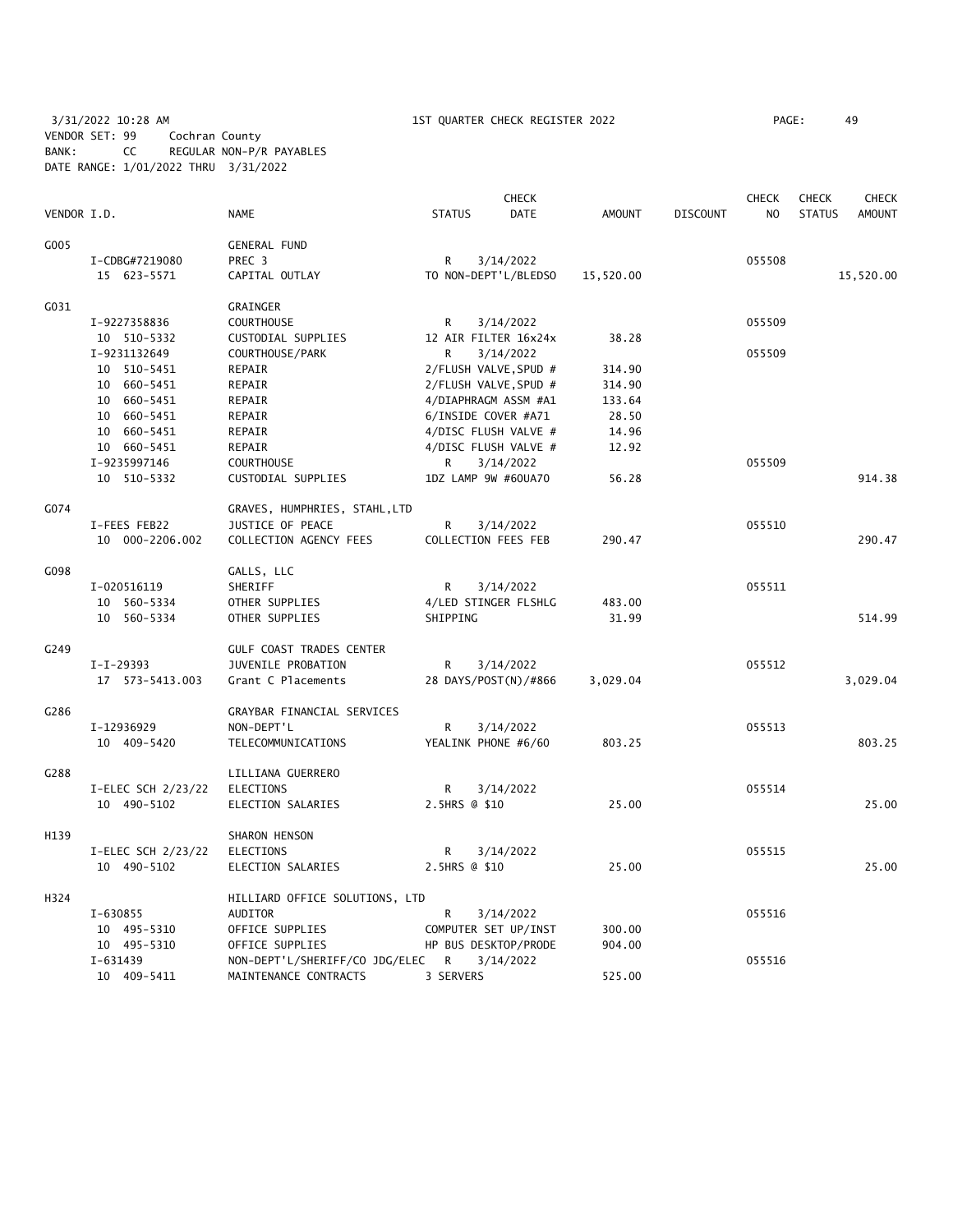3/31/2022 10:28 AM 1ST QUARTER CHECK REGISTER 2022 PAGE: 50 VENDOR SET: 99 Cochran County BANK: CC REGULAR NON-P/R PAYABLES DATE RANGE: 1/01/2022 THRU 3/31/2022

|             |                      |                                |                      | <b>CHECK</b>         |               |                 | <b>CHECK</b> | <b>CHECK</b>  | <b>CHECK</b>  |
|-------------|----------------------|--------------------------------|----------------------|----------------------|---------------|-----------------|--------------|---------------|---------------|
| VENDOR I.D. |                      | <b>NAME</b>                    | <b>STATUS</b>        | <b>DATE</b>          | <b>AMOUNT</b> | <b>DISCOUNT</b> | NO           | <b>STATUS</b> | <b>AMOUNT</b> |
| H324        |                      | HILLIARD OFFICE SOLUTIONS      | (CONT)               |                      |               |                 |              |               |               |
|             | I-631439             | NON-DEPT'L/SHERIFF/CO JDG/ELEC | R                    | 3/14/2022            |               |                 | 055516       |               |               |
|             | 10 409-5411          | MAINTENANCE CONTRACTS          | 55 WORKSTATIONS      |                      | 2,475.00      |                 |              |               |               |
|             | 10 409-5411          | MAINTENANCE CONTRACTS          | 58 FORTIFY END POINT |                      | 377.00        |                 |              |               |               |
|             | 10 409-5411          | MAINTENANCE CONTRACTS          | 58 SECURE ANYWHERE   |                      | 116.00        |                 |              |               |               |
|             | 10 409-5411          | MAINTENANCE CONTRACTS          | ALTO TIME BASED      |                      | 99.00         |                 |              |               |               |
|             | 10 560-5310          | OFFICE SUPPLIES                | OFC 365 MAR 22       |                      | 12.50         |                 |              |               |               |
|             | 15 610-5310          | OFFICE SUPPLIES                | OFC 365 MAR 22       |                      | 12.50         |                 |              |               |               |
|             | 10 490-5310          | OFFICE SUPPLIES                | 2 CLOUD CONTINUITY   |                      | 24.00         |                 |              |               | 4,845.00      |
|             |                      |                                |                      |                      |               |                 |              |               |               |
| J049        |                      | JUVENILE PROBATION FUND        |                      |                      |               |                 |              |               |               |
|             | I-LOCAL MATCH 3/22   | JUVENILE PROBATION             | R                    | 3/14/2022            |               |                 | 055517       |               |               |
|             | 10 571-5472          | LOCAL SUPPORT-JUV BOARD        |                      | LOCAL FUNDS MATCH MA | 4,166.36      |                 |              |               | 4,166.36      |
| J082        |                      | JOHN DEERE FINANCIAL           |                      |                      |               |                 |              |               |               |
|             | I-1177745            | CEMETERY                       | R                    | 3/14/2022            |               |                 | 055518       |               |               |
|             | 10 516-5451          | REPAIR                         | 4 BOLTS              |                      | 4.60          |                 |              |               |               |
|             | 10 516-5451          | REPAIR                         | 4 LOCK NUTS          |                      | 7.32          |                 |              |               | 11.92         |
| J098        |                      | ELOISA JARAMILLO               |                      |                      |               |                 |              |               |               |
|             | I-ELEC SCH $2/23/22$ | <b>ELECTIONS</b>               | R                    | 3/14/2022            |               |                 | 055519       |               |               |
|             | 10 490-5102          | ELECTION SALARIES              | 2.5HRS @ \$10        |                      | 25.00         |                 |              |               | 25.00         |
|             |                      |                                |                      |                      |               |                 |              |               |               |
| J102        |                      | KAYLEE JIMENEZ                 |                      |                      |               |                 |              |               |               |
|             | I-ELEC SCH 2/23/22   | <b>ELECTIONS</b>               | R                    | 3/14/2022            |               |                 | 055520       |               |               |
|             | 10 490-5102          | ELECTION SALARIES              | 2.5HRS @ \$10        |                      | 25.00         |                 |              |               | 25.00         |
| L010        |                      | LEWIS FARM & RANCH STORE INC   |                      |                      |               |                 |              |               |               |
|             | $I-15520$            | <b>COURTHOUSE</b>              | R                    | 3/14/2022            |               |                 | 055521       |               |               |
|             | 10 510-5332          | CUSTODIAL SUPPLIES             | 2/ICE MELT           |                      | 14.50         |                 |              |               |               |
|             | I-15534              | PREC <sub>3</sub>              | R.                   | 3/14/2022            |               |                 | 055521       |               |               |
|             | 15 623-5356          | ROAD MATERIALS & SUPPLIES      | RAT POISON           |                      | 49.99         |                 |              |               |               |
|             | 15 623-5356          | ROAD MATERIALS & SUPPLIES      | 12FT SHEETING        |                      | 12.00         |                 |              |               |               |
|             | 15 623-5356          | ROAD MATERIALS & SUPPLIES      | <b>DISC</b>          |                      | 6.20CR        |                 |              |               |               |
|             | $I-15547$            | SHERIFF/JAIL                   | R.                   | 3/14/2022            |               |                 | 055521       |               |               |
|             | 10 512-5392          | MISCELLANEOUS SUPPLIES         | 2CS BLEACH           |                      | 71.88         |                 |              |               |               |
|             | 10 560-5334          | OTHER SUPPLIES                 | 12/DE-ICER           |                      | 43.08         |                 |              |               |               |
|             | $I-15747$            | PREC 4                         | R                    | 3/14/2022            |               |                 | 055521       |               |               |
|             | 15 624-5356          | ROAD MATERIALS & SUPPLIES      | 2/FEBREZE            |                      | 9.18          |                 |              |               |               |
|             | 15 624-5356          | ROAD MATERIALS & SUPPLIES      | MICROBAN             |                      | 5.99          |                 |              |               |               |
|             | 15 624-5356          | ROAD MATERIALS & SUPPLIES      | <b>DISC</b>          |                      | 1.52CR        |                 |              |               |               |
|             | $I-15763$            | PREC 2                         | R                    | 3/14/2022            |               |                 | 055521       |               |               |
|             | 15 622-5356          | ROAD MATERIALS & SUPPLIES      | TOILET PAPER         |                      | 8.99          |                 |              |               |               |
|             | 15 622-5356          | ROAD MATERIALS & SUPPLIES      | <b>BLEACH</b>        |                      | 5.99          |                 |              |               |               |
|             | 15 622-5356          | ROAD MATERIALS & SUPPLIES      | HAND SOAP            |                      | 2.99          |                 |              |               |               |
|             | 15 622-5356          | ROAD MATERIALS & SUPPLIES      | <b>DISC</b>          |                      | 1.80CR        |                 |              |               |               |
|             | I-15783              | CEMETERY                       | R                    | 3/14/2022            |               |                 | 055521       |               |               |
|             | 10 516-5451          | REPAIR                         | GROUNDING ADAPTER    |                      | 2.39          |                 |              |               |               |
|             | $I-15876$            | ACTIVITY BLDG                  | R                    | 3/14/2022            |               |                 | 055521       |               |               |
|             |                      |                                |                      |                      |               |                 |              |               |               |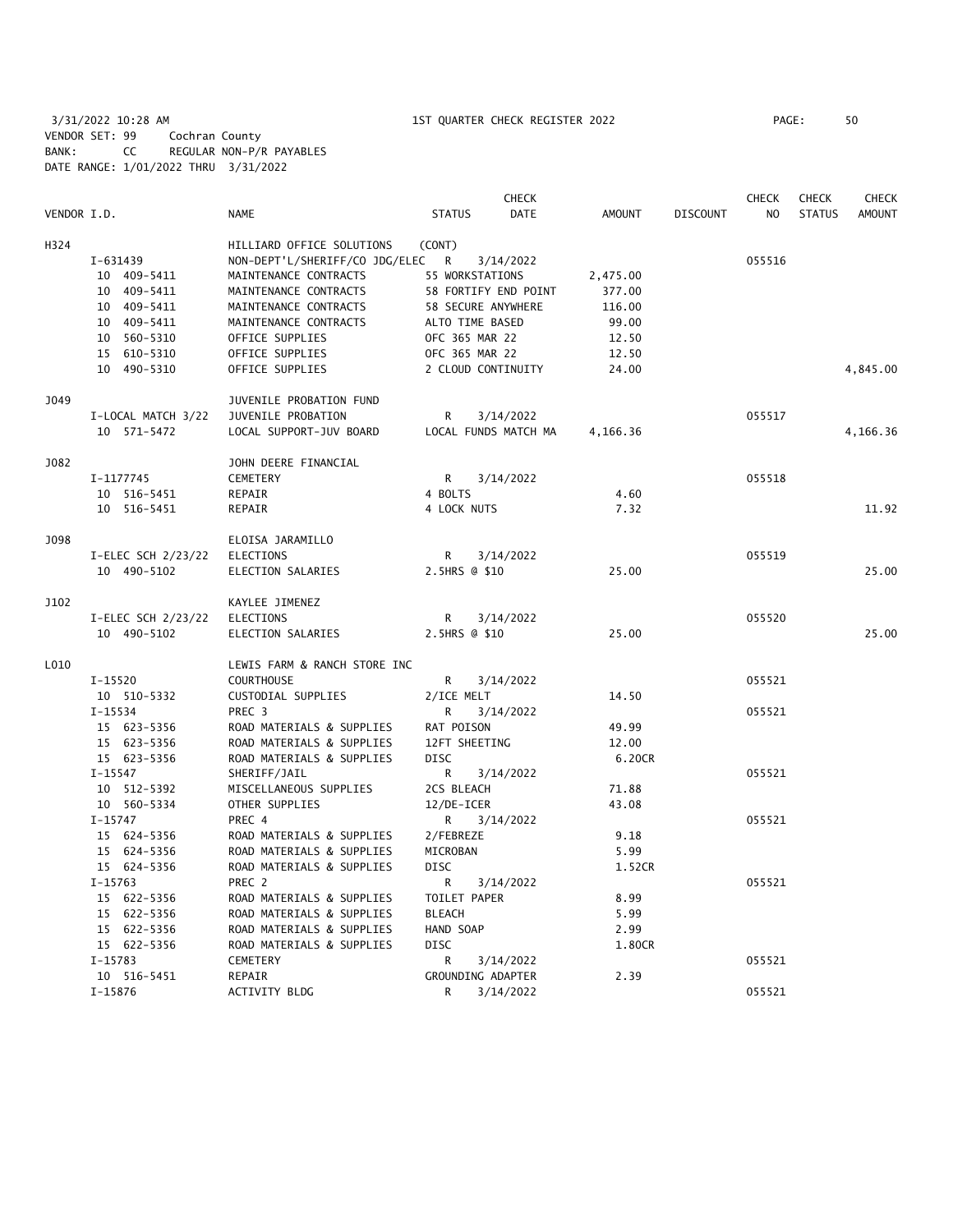|             |                           |                     | <b>CHECK</b> |         |                 | <b>CHECK</b>   | <b>CHECK</b>  | CHECK         |
|-------------|---------------------------|---------------------|--------------|---------|-----------------|----------------|---------------|---------------|
| VENDOR I.D. | <b>NAME</b>               | <b>STATUS</b>       | <b>DATE</b>  | AMOUNT  | <b>DISCOUNT</b> | N <sub>O</sub> | <b>STATUS</b> | <b>AMOUNT</b> |
| L010        | LEWIS FARM & RANCH STORE  | (CONT)              |              |         |                 |                |               |               |
| I-15876     | ACTIVITY BLDG             | R                   | 3/14/2022    |         |                 | 055521         |               |               |
| 10 662-5332 | CUSTODIAL SUPPLIES        | LIGHT BULBS         |              | 9.99    |                 |                |               |               |
| 10 662-5332 | CUSTODIAL SUPPLIES        | <b>DISC</b>         |              | 1.00CR  |                 |                |               |               |
| $I-15965$   | PREC 4                    | R                   | 3/14/2022    |         |                 | 055521         |               |               |
| 15 624-5451 | REPAIRS                   | <b>DEADBOLT</b>     |              | 18.99   |                 |                |               |               |
| $I-15978$   | ACTIVITY BLDG             | R                   | 3/14/2022    |         |                 | 055521         |               |               |
| 10 662-5332 | CUSTODIAL SUPPLIES        | 2/FEBREZE           |              | 7.18    |                 |                |               |               |
| 10 662-5332 | CUSTODIAL SUPPLIES        | <b>DISC</b>         |              | 0.72CR  |                 |                |               |               |
| I-15999     | <b>ELECTIONS</b>          | R                   | 3/14/2022    |         |                 | 055521         |               |               |
| 10 490-5310 | OFFICE SUPPLIES           | 2/PRINTER CARTRIDGE |              | 139.98  |                 |                |               |               |
| 10 490-5310 | OFFICE SUPPLIES           | 4/PRINTER CARTRIDGE |              | 219.96  |                 |                |               |               |
| $I-16167$   | ACTIVITY BLDG             | R                   | 3/14/2022    |         |                 | 055521         |               |               |
| 10 662-5451 | REPAIR                    | 2/BARREL BOLT       |              | 9.98    |                 |                |               |               |
| 10 662-5451 | REPAIR                    | DISC                |              | 1.00CR  |                 |                |               |               |
| $I-16257$   | JAIL                      | R                   | 3/14/2022    |         |                 | 055521         |               |               |
| 10 512-5392 | MISCELLANEOUS SUPPLIES    | 2CS BLEACH          |              | 71.88   |                 |                |               |               |
| 10 512-5392 | MISCELLANEOUS SUPPLIES    | 37BX KLEENEX        |              | 95.83   |                 |                |               |               |
| 10 512-5392 | MISCELLANEOUS SUPPLIES    | 2/DISH SOAP         |              | 11.18   |                 |                |               |               |
| 10 512-5392 | MISCELLANEOUS SUPPLIES    | <b>DISC</b>         |              | 17.89CR |                 |                |               |               |
| $I-16259$   | <b>COURTHOUSE</b>         | R                   | 3/14/2022    |         |                 | 055521         |               |               |
| 10 510-5332 | CUSTODIAL SUPPLIES        | 2/CAULK             |              | 13.18   |                 |                |               |               |
| $I - 16346$ | PREC <sub>3</sub>         | R                   | 3/14/2022    |         |                 | 055521         |               |               |
| 15 623-5451 | REPAIRS                   | 2/INSULATION        |              | 7.18    |                 |                |               |               |
| 15 623-5451 | REPAIRS                   | ROLLED INSULATION   |              | 4.59    |                 |                |               |               |
| 15 623-5356 | ROAD MATERIALS & SUPPLIES | <b>TAPE</b>         |              | 9.99    |                 |                |               |               |
| 15 623-5356 | ROAD MATERIALS & SUPPLIES | <b>VALVE</b>        |              | 11.99   |                 |                |               |               |
| $I-16372$   | CEMETERY                  | R                   | 3/14/2022    |         |                 | 055521         |               |               |
| 10 516-5332 | CUSTODIAL SUPPLIES        | TENT PEGS           |              | 5.59    |                 |                |               |               |
| 10 516-5332 | CUSTODIAL SUPPLIES        | <b>DISC</b>         |              | 0.56CR  |                 |                |               |               |
| I-16398 211 | <b>ELECTIONS</b>          | R                   | 3/14/2022    |         |                 | 055521         |               |               |
| 10 490-5310 | OFFICE SUPPLIES           | 3/LASER CARTRIDGES  |              | 227.97  |                 |                |               |               |
| $I-16492$   | CEMETERY                  | R                   | 3/14/2022    |         |                 | 055521         |               |               |
| 10 516-5451 | REPAIR                    | $B-12$              |              | 4.95    |                 |                |               |               |
| 10 516-5451 | REPAIR                    | <b>BRAKE FLUID</b>  |              | 5.99    |                 |                |               |               |
| 10 516-5451 | REPAIR                    | $W-D$ 40            |              | 6.59    |                 |                |               |               |
| 10 516-5332 | CUSTODIAL SUPPLIES        | <b>WATER</b>        |              | 5.95    |                 |                |               |               |
| 10 516-5451 | REPAIR                    | <b>DISC</b>         |              | 2.35CR  |                 |                |               |               |
| $I-16549$   | ELECTIONS                 | R                   | 3/14/2022    |         |                 | 055521         |               |               |
| 10 490-5335 | ELECTION SUPPLIES         | 2/LYSOL             |              | 11.98   |                 |                |               |               |
| 10 490-5335 | ELECTION SUPPLIES         | <b>DISC</b>         |              | 1.20CR  |                 |                |               |               |
| $I-16567$   | <b>ACTIVITY BLDG</b>      | R                   | 3/14/2022    |         |                 | 055521         |               |               |
| 10 662-5332 | CUSTODIAL SUPPLIES        | 2/AIR SCENT         |              | 7.27    |                 |                |               |               |
| $I - 16811$ | JAIL                      | R                   | 3/14/2022    |         |                 | 055521         |               |               |
| 10 512-5392 | MISCELLANEOUS SUPPLIES    | <b>TIDE</b>         |              | 28.95   |                 |                |               |               |
| $I-16867$   | ELECTIONS                 | R                   | 3/14/2022    |         |                 | 055521         |               |               |
| 10 490-5310 | OFFICE SUPPLIES           | 15/MANILA ENV       |              | 3.75    |                 |                |               |               |
| 10 490-5310 | OFFICE SUPPLIES           | 6/BINDERS           |              | 23.94   |                 |                |               |               |
| $I-16914$   | <b>ELECTIONS</b>          | R                   | 3/14/2022    |         |                 | 055521         |               |               |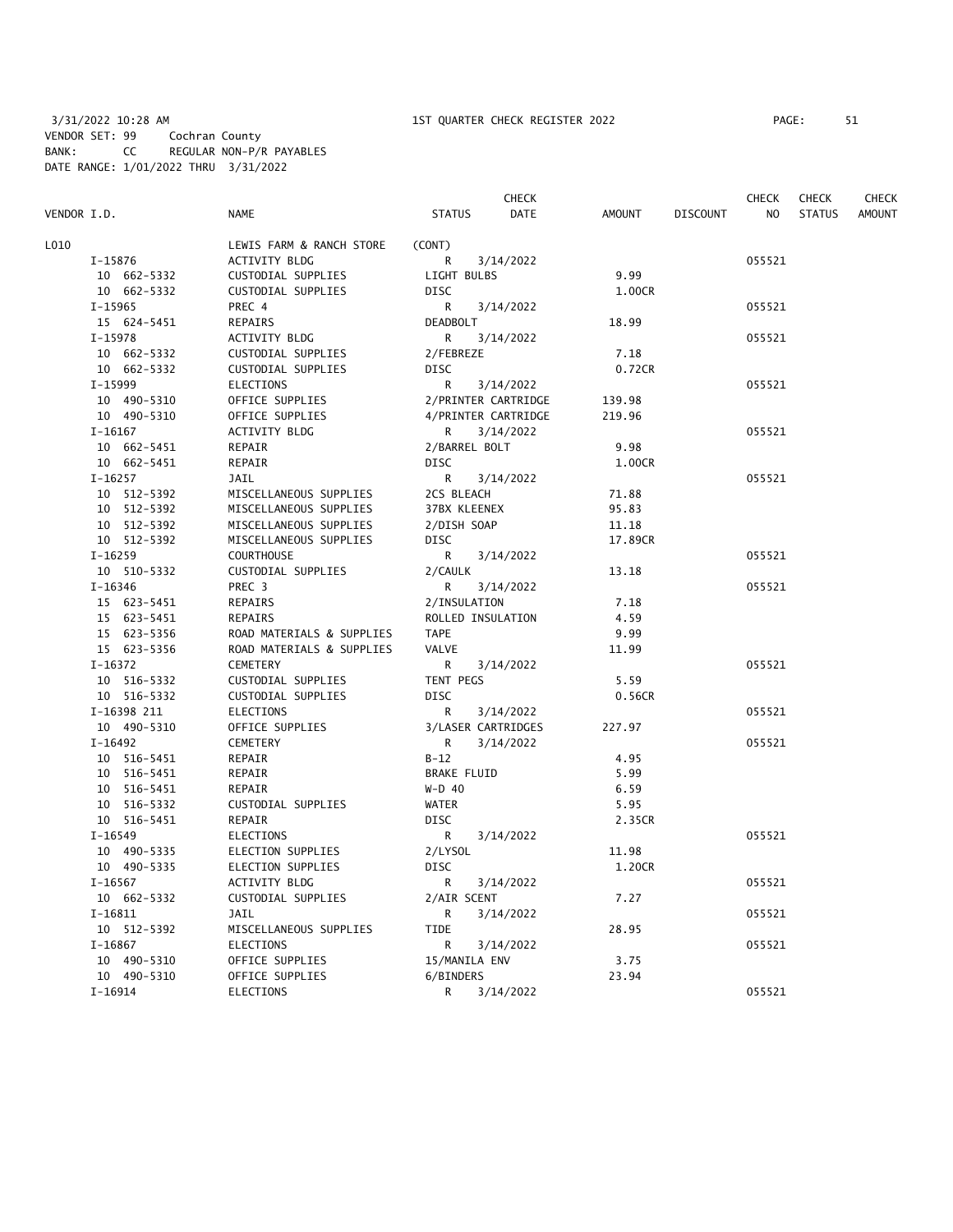3/31/2022 10:28 AM 1ST QUARTER CHECK REGISTER 2022 PAGE: 52 VENDOR SET: 99 Cochran County BANK: CC REGULAR NON-P/R PAYABLES DATE RANGE: 1/01/2022 THRU 3/31/2022

| VENDOR I.D. |                      | <b>NAME</b>                    | <b>STATUS</b>       | <b>CHECK</b><br><b>DATE</b> | <b>AMOUNT</b> | <b>DISCOUNT</b> | <b>CHECK</b><br>N <sub>O</sub> | <b>CHECK</b><br><b>STATUS</b> | <b>CHECK</b><br><b>AMOUNT</b> |
|-------------|----------------------|--------------------------------|---------------------|-----------------------------|---------------|-----------------|--------------------------------|-------------------------------|-------------------------------|
| L010        |                      | LEWIS FARM & RANCH STORE       | (CONT)              |                             |               |                 |                                |                               |                               |
|             | $I-16914$            | <b>ELECTIONS</b>               | R                   | 3/14/2022                   |               |                 | 055521                         |                               |                               |
|             | 10 490-5310          | OFFICE SUPPLIES                | FILE FOLDERS        |                             | 39.95         |                 |                                |                               | 1,197.52                      |
| L113        |                      | LAW ENFORCEMENT SYSTEMS        |                     |                             |               |                 |                                |                               |                               |
|             | I-208706             | SHERIFF                        | R                   | 3/14/2022                   |               |                 | 055524                         |                               |                               |
|             | 10 560-5310          | OFFICE SUPPLIES                | 1000 TRAFFFIC TCKTS |                             | 137.00        |                 |                                |                               |                               |
|             | 10 560-5310          | OFFICE SUPPLIES                | SHIPPING            |                             | 15.00         |                 |                                |                               | 152.00                        |
| L189        |                      | HOCKLEY COUNTY PUBLISHING CO.I |                     |                             |               |                 |                                |                               |                               |
|             | I-14964              | COMM'R CT/SLFRF                | R                   | 3/14/2022                   |               |                 | 055525                         |                               |                               |
|             | 15 610-5430          | LEGAL NOTICES                  |                     | 2/RFP/ADMIN NTC(3/2&        | 166.00        |                 |                                |                               |                               |
|             | $I-2/6/22$ QTRLY RPT | COMMISSIONERS COURT            | R                   | 3/14/2022                   |               |                 | 055525                         |                               |                               |
|             | 15 610-5430          | LEGAL NOTICES                  |                     | TREAS QTRLY REPORT 2        | 214.40        |                 |                                |                               |                               |
|             | I-BLEDSOE GRT 21322  | COMM'R CT/BLEDSOE GRANT        | R                   | 3/14/2022                   |               |                 | 055525                         |                               |                               |
|             | 15 610-5430          | LEGAL NOTICES                  |                     | TXCDBG GRT/PBL NTC/E        | 180.90        |                 |                                |                               |                               |
|             | 15 610-5430          | LEGAL NOTICES                  |                     | TXCDBG GRT/PBL NTC/S        | 180.90        |                 |                                |                               | 742.20                        |
| L236        |                      | KARINA LUJAN                   |                     |                             |               |                 |                                |                               |                               |
|             | I-ELEC SCH 2/23/22   | ELECTIONS                      | R                   | 3/14/2022                   |               |                 | 055526                         |                               |                               |
|             | 10 490-5102          | ELECTION SALARIES              | 2.5HRS @ \$10       |                             | 25.00         |                 |                                |                               | 25.00                         |
| L237        |                      | ABIGAIL LUCERO                 |                     |                             |               |                 |                                |                               |                               |
|             | I-ELEC SCH 2/23/22   | ELECTIONS                      | R                   | 3/14/2022                   |               |                 | 055527                         |                               |                               |
|             | 10 490-5102          | ELECTION SALARIES              | 2.5HRS @ \$10       |                             | 25.00         |                 |                                |                               | 25.00                         |
| L238        |                      | LERNER PUBLISHING GROUP dba    |                     |                             |               |                 |                                |                               |                               |
|             | I-ARU0330388         | LIBRARY                        | R                   | 3/14/2022                   |               |                 | 055528                         |                               |                               |
|             | 10 650-5590          | <b>BOOKS</b>                   | I, CLAUDIA          |                             | 18.99         |                 |                                |                               |                               |
|             | 10 650-5590          | <b>BOOKS</b>                   | JUST ASH            |                             | 18.99         |                 |                                |                               |                               |
|             | 10 650-5590          | <b>BOOKS</b>                   | OPEN FIRE           |                             | 18.99         |                 |                                |                               |                               |
|             | 10 650-5590          | <b>BOOKS</b>                   | SHIPPING            |                             | 10.00         |                 |                                |                               | 66.97                         |
| M214        |                      | DIXIE MENDOZA, TAX ASSESSOR/CO |                     |                             |               |                 |                                |                               |                               |
|             | I-TACA CONF 2022     | TAX A/C                        | R                   | 3/14/2022                   |               |                 | 055529                         |                               |                               |
|             | 10 499-5427          | CONTINUING EDUCATION           | R/B REGIS TACA CONF |                             | 250.00        |                 |                                |                               | 250.00                        |
| M304        |                      | JESSE MENDEZ                   |                     |                             |               |                 |                                |                               |                               |
|             | I-#1696/MENDOZA      | <b>DISTRICT COURT</b>          | R                   | 3/14/2022                   |               |                 | 055530                         |                               |                               |
|             | 10 435-5400          | ATTORNEY AD LITEM              |                     | REV(F)/GABRIEL MENDO        | 202.50        |                 |                                |                               |                               |
|             | I-PRE-IND/J HOLLAND  | DISTRICT COURT                 | R                   | 3/14/2022                   |               |                 | 055530                         |                               |                               |
|             | 10 435-5400          | ATTORNEY AD LITEM              |                     | PRE-IND(F)/JEREMY 10        | 495.00        |                 |                                |                               | 697.50                        |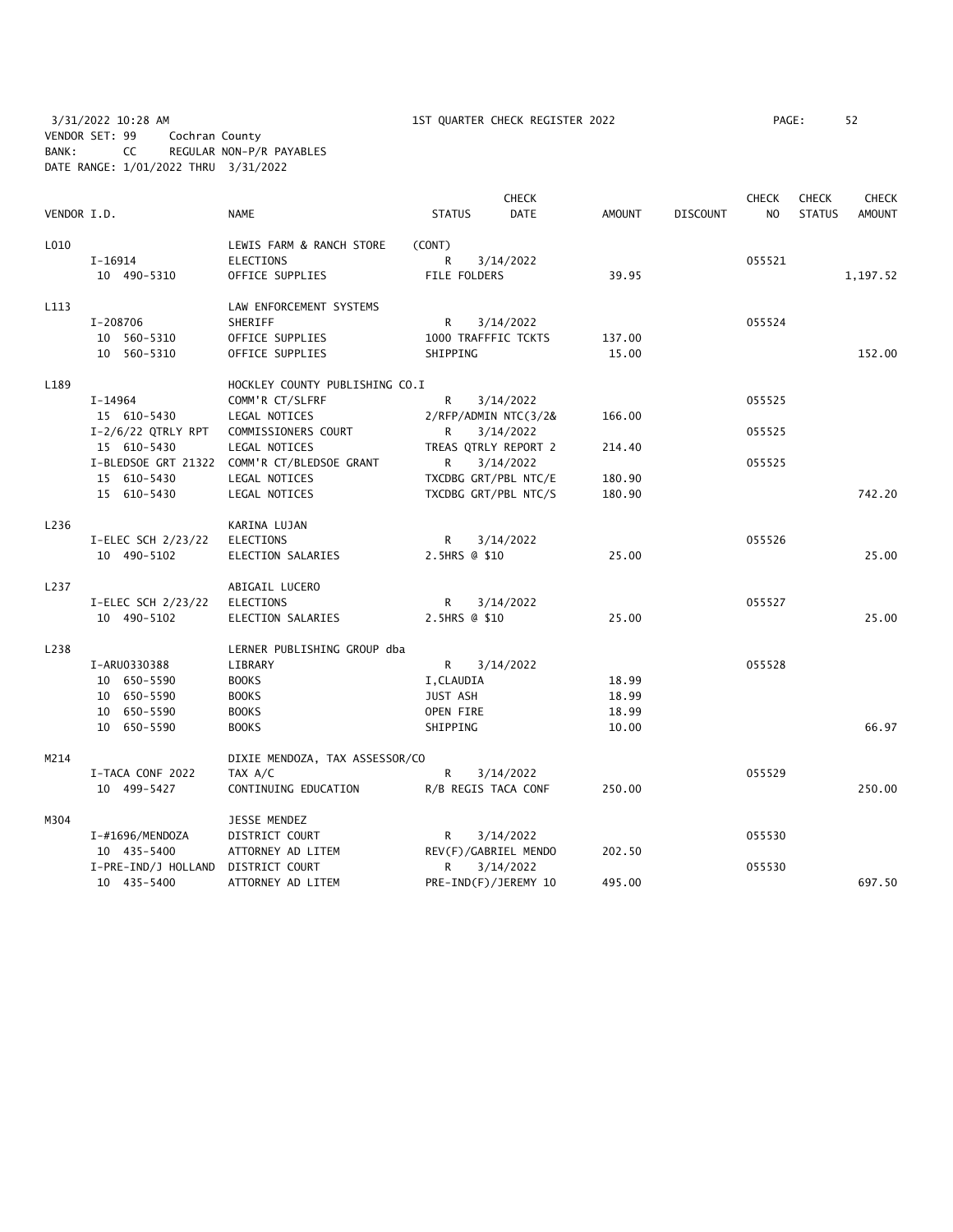3/31/2022 10:28 AM 1ST QUARTER CHECK REGISTER 2022 PAGE: 53 VENDOR SET: 99 Cochran County BANK: CC REGULAR NON-P/R PAYABLES DATE RANGE: 1/01/2022 THRU 3/31/2022

|             |                    |                                |                 | <b>CHECK</b>           |               |                 | <b>CHECK</b>   | <b>CHECK</b>  | <b>CHECK</b>  |
|-------------|--------------------|--------------------------------|-----------------|------------------------|---------------|-----------------|----------------|---------------|---------------|
| VENDOR I.D. |                    | <b>NAME</b>                    | <b>STATUS</b>   | <b>DATE</b>            | <b>AMOUNT</b> | <b>DISCOUNT</b> | N <sub>O</sub> | <b>STATUS</b> | <b>AMOUNT</b> |
| M331        |                    | LYNDA MARCH PHD, RD/LD         |                 |                        |               |                 |                |               |               |
|             | I-Cochran03062022  | <b>JAIL</b>                    | R               | 3/14/2022              |               |                 | 055531         |               |               |
|             | 10 512-5499        | MISCELLANEOUS                  | ANNUAL MENU RVW |                        | 60.00         |                 |                |               | 60.00         |
| M362        |                    | PAULA SUE MILLS                |                 |                        |               |                 |                |               |               |
|             | I-ELEC SCH 2/23/22 | ELECTIONS                      | R               | 3/14/2022              |               |                 | 055532         |               |               |
|             | 10 490-5102        | ELECTION SALARIES              | 2.5HRS @ \$10   |                        | 25.00         |                 |                |               | 25.00         |
| M363        |                    | SOPHIA MENDEZ                  |                 |                        |               |                 |                |               |               |
|             | I-ELEC SCH 2/23/22 | ELECTIONS                      | R               | 3/14/2022              |               |                 | 055533         |               |               |
|             | 10 490-5102        | ELECTION SALARIES              | 2.5HRS @ \$10   |                        | 25.00         |                 |                |               | 25.00         |
| N082        |                    | NETDATA                        |                 |                        |               |                 |                |               |               |
|             | I-ND-003584        | <b>CLERK</b>                   | R.              | 3/14/2022              |               |                 | 055534         |               |               |
|             | 10 403-5411        | MAINTENANCE CONTRACTS          |                 | eFILE MAINT $4/1/22-3$ | 2,500.00      |                 |                |               |               |
|             | I-iTICKET FEB22    | JUSTICE OF PEACE               | R               | 3/14/2022              |               |                 | 055534         |               |               |
|             | 10 455-5499        | MISCELLANEOUS                  | FEB 2022        |                        | 6.00          |                 |                |               | 2,506.00      |
| N107        |                    | STEPHANIE NUNN                 |                 |                        |               |                 |                |               |               |
|             | I-ELEC SCH 2/23/22 | ELECTIONS                      | R               | 3/14/2022              |               |                 | 055535         |               |               |
|             | 10 490-5102        | ELECTION SALARIES              | 2.5HRS @ \$10   |                        | 25.00         |                 |                |               |               |
|             | I-PARTIAL MAN/22PR | ELECTIONS                      | R               | 3/14/2022              |               |                 | 055535         |               |               |
|             | 10 490-5102        | ELECTION SALARIES              |                 | 2.5HRS @\$10;22 PRIMA  | 25.00         |                 |                |               | 50.00         |
| N111        |                    | NISSA NAVARRETTE               |                 |                        |               |                 |                |               |               |
|             | I-ELEC SCH 2/23/22 | ELECTIONS                      | R               | 3/14/2022              |               |                 | 055536         |               |               |
|             | 10 490-5102        | ELECTION SALARIES              | 2.5HRS @ \$10   |                        | 25.00         |                 |                |               | 25.00         |
| N112        |                    | DANIEL NORRIS                  |                 |                        |               |                 |                |               |               |
|             | I-ELEC SCH 2/23/22 | ELECTIONS                      | R               | 3/14/2022              |               |                 | 055537         |               |               |
|             | 10 490-5102        | ELECTION SALARIES              | 2.5HRS @ \$10   |                        | 25.00         |                 |                |               | 25.00         |
| 0013        |                    | OLD REPUBLIC SURETY COMPA      |                 |                        |               |                 |                |               |               |
|             | I-3762/SMITH '22   | TREASURER                      | R.              | 3/14/2022              |               |                 | 055538         |               |               |
|             | 10 497-5480        | <b>BONDS &amp; NOTARY FEES</b> |                 | PUBLIC OFF'L BOND/TO   | 175.00        |                 |                |               | 175.00        |
| P202        |                    | THE PRODUCTIVITY CENTER        |                 |                        |               |                 |                |               |               |
|             | I-CCCP02422122     | CONSTABLE                      | R               | 3/14/2022              |               |                 | 055539         |               |               |
|             | 10 550-5427        | CONTINUING EDUCATION           |                 | TCLEDDS 22-23/DAVIDS   | 162.00        |                 |                |               | 162.00        |
| P261        |                    | PRESCRIPTION SHOP              |                 |                        |               |                 |                |               |               |
|             | I-12006            | JAIL                           | R               | 3/14/2022              |               |                 | 055540         |               |               |
|             | 10 512-5391        | MEDICAL CARE-PRISONERS         |                 | 1RX/ZACHARY GARZA      | 21.08         |                 |                |               |               |
|             | $I - 12040$        | JAIL                           | R               | 3/14/2022              |               |                 | 055540         |               |               |
|             | 10 512-5391        | MEDICAL CARE-PRISONERS         |                 | 1RX/WILDAFREDO RIVER   | 20.49         |                 |                |               | 41.57         |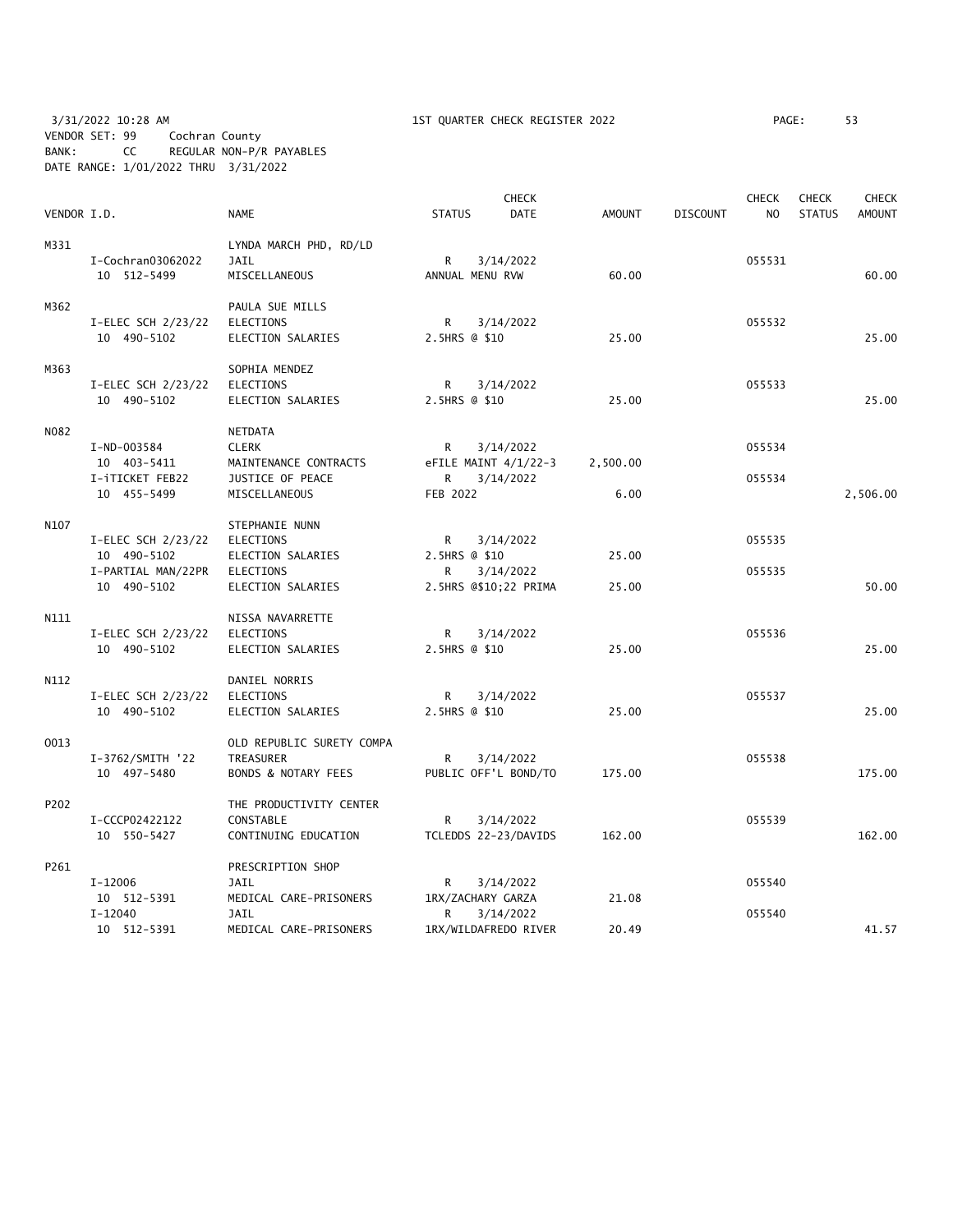3/31/2022 10:28 AM 1ST QUARTER CHECK REGISTER 2022 PAGE: 54 VENDOR SET: 99 Cochran County BANK: CC REGULAR NON-P/R PAYABLES DATE RANGE: 1/01/2022 THRU 3/31/2022

| VENDOR I.D. |                                                         | <b>NAME</b>                                                                                                                      | <b>STATUS</b>                          | <b>CHECK</b><br><b>DATE</b>       | AMOUNT                                 | <b>DISCOUNT</b> | <b>CHECK</b><br>NO. | <b>CHECK</b><br><b>STATUS</b> | <b>CHECK</b><br>AMOUNT |
|-------------|---------------------------------------------------------|----------------------------------------------------------------------------------------------------------------------------------|----------------------------------------|-----------------------------------|----------------------------------------|-----------------|---------------------|-------------------------------|------------------------|
| P277        | $I-ELEC SCH$ $2/23/22$<br>10 490-5102                   | <b>HEAVEN PRIETO</b><br><b>ELECTIONS</b><br>ELECTION SALARIES                                                                    | R<br>2.5HRS @ \$10                     | 3/14/2022                         | 25.00                                  |                 | 055541              |                               | 25.00                  |
| Q012        | $I-POSTAGE$ 3/8/22<br>10 403-5411                       | QUADIENT FINANCE USA, INC.<br><b>CLERK</b><br>MAINTENANCE CONTRACTS                                                              | R                                      | 3/14/2022<br>POSTAGE ADDED TO MET | 500.00                                 |                 | 055542              |                               | 500.00                 |
| R245        | 10 409-5571<br>10 409-5571<br>10 409-5571               | RINK'S LEASE SERVICE, LTD<br>I-#2 1/13/22 BLEDSOE NON-DEPT'L/BLEDSOE GRANT<br>CAPITAL OUTLAY<br>CAPITAL OUTLAY<br>CAPITAL OUTLAY | R<br>CHANGE ORDERS<br>PREV PD 12/13/21 | 3/14/2022<br>ORIG CONTRACT/BLEDSO | 237,610.00<br>2,910.00<br>136,467.00CR |                 | 055543              |                               | 104,053.00             |
| R250        | I-ELEC SCH 2/23/22<br>10 490-5102                       | MAGGIE RAMON<br><b>ELECTIONS</b><br>ELECTION SALARIES                                                                            | R<br>2.5HRS @ \$10                     | 3/14/2022                         | 25.00                                  |                 | 055544              |                               | 25.00                  |
| R325        | I-ELEC SCH 2/23/22<br>10 490-5102                       | ALEXIS REGALADO<br><b>ELECTIONS</b><br>ELECTION SALARIES                                                                         | R<br>2.5HRS @\$10                      | 3/14/2022                         | 25.00                                  |                 | 055545              |                               | 25.00                  |
| R326        | I-ELEC SCH 2/23/22<br>10 490-5102                       | MARCELA RODRIGUEZ<br><b>ELECTIONS</b><br>ELECTION SALARIES                                                                       | R<br>2.5HRS @ \$10                     | 3/14/2022                         | 25.00                                  |                 | 055546              |                               | 25.00                  |
| R327        | $I-ELEC SCH$ $2/23/22$<br>10 490-5102                   | MARIAH REGALADO<br><b>ELECTIONS</b><br>ELECTION SALARIES                                                                         | R<br>2.5HRS @ \$10                     | 3/14/2022                         | 25.00                                  |                 | 055547              |                               | 25.00                  |
| R328        | I-CPS#4661 030722<br>10 435-5400.02                     | THERESA LYNN RATLIFF<br>DISTRICT COURT<br>ATTY AD LITEM--CPS                                                                     | R.                                     | 3/14/2022<br>PLANNING MTG(C)/CPS# | 300.00                                 |                 | 055548              |                               |                        |
|             | I-CPS#4661 03722<br>10 435-5400.02<br>I-CPS#4661 3/7/22 | DISTRICT COURT<br>ATTY AD LITEM--CPS<br>DISTRICT COURT                                                                           | R.<br>ADV HRG(C)/CPS#4661<br>R         | 3/14/2022<br>3/14/2022            | 300.00                                 |                 | 055548<br>055548    |                               |                        |
|             | 10 435-5400.02<br>I-CPS#4661 30722<br>10 435-5400.02    | ATTY AD LITEM--CPS<br>DISTRICT COURT<br>ATTY AD LITEM--CPS                                                                       | R<br>ADV HRG(C)/CPS#4661               | STATUS HRG(C)/CPS#46<br>3/14/2022 | 300.00<br>300.00                       |                 | 055548              |                               | 1,200.00               |
| S016        | I-#3 CDBG#7219080<br>10 409-5571                        | SOUTH PLAINS ASSN. OF GOV<br>NON-DEPT'L/BLEDSOE GRANT<br>CAPITAL OUTLAY                                                          | R                                      | 3/14/2022<br>#4 CONSTRUCTION COMP | 6,075.00                               |                 | 055549              |                               | 6,075.00               |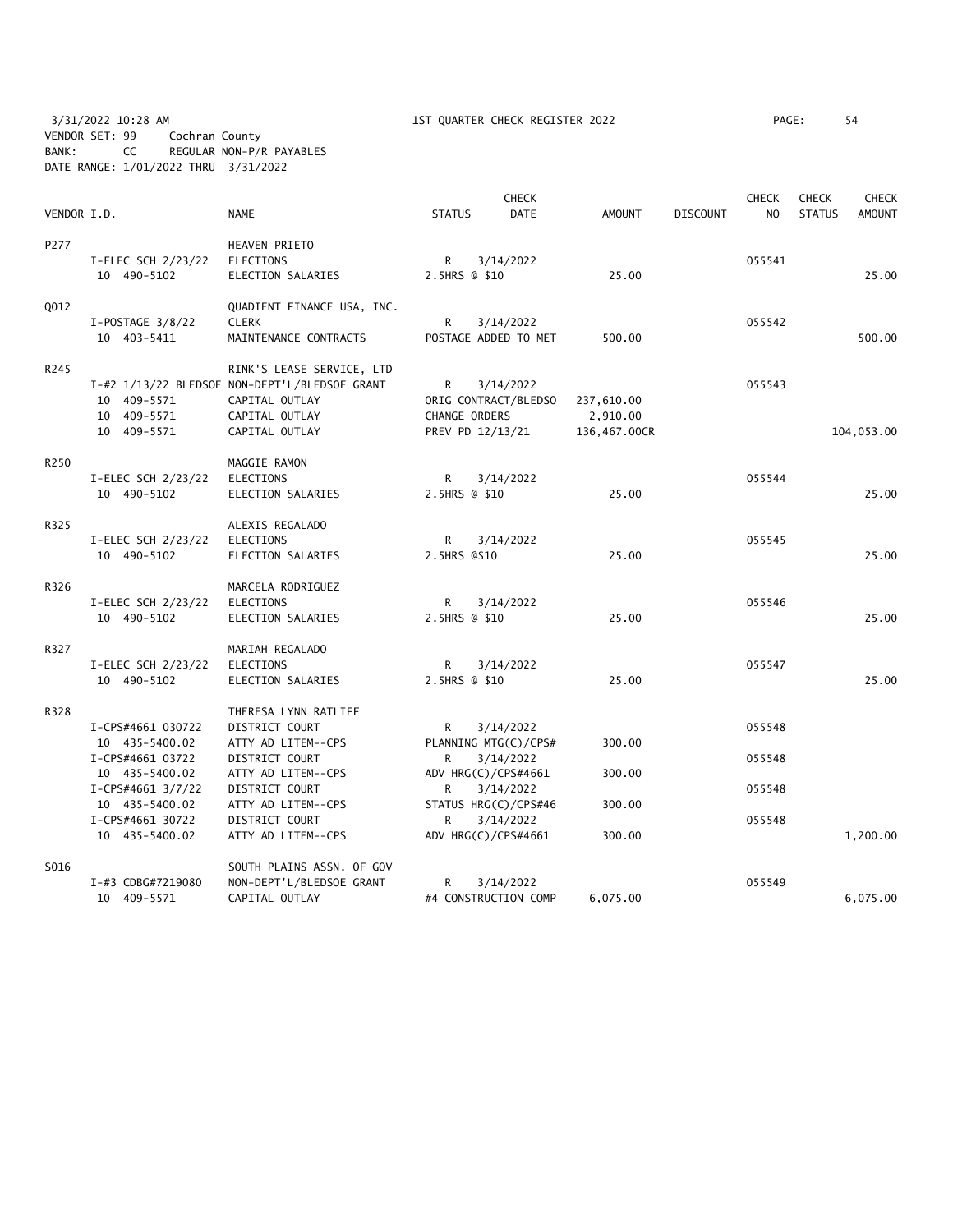3/31/2022 10:28 AM 1ST QUARTER CHECK REGISTER 2022 PAGE: 55 VENDOR SET: 99 Cochran County BANK: CC REGULAR NON-P/R PAYABLES DATE RANGE: 1/01/2022 THRU 3/31/2022

|             |          |                    |                               | <b>CHECK</b>             |                       |               |                 |                | <b>CHECK</b>  | <b>CHECK</b>  |
|-------------|----------|--------------------|-------------------------------|--------------------------|-----------------------|---------------|-----------------|----------------|---------------|---------------|
| VENDOR I.D. |          |                    | NAME                          | <b>STATUS</b>            | <b>DATE</b>           | <b>AMOUNT</b> | <b>DISCOUNT</b> | N <sub>O</sub> | <b>STATUS</b> | <b>AMOUNT</b> |
| S203        |          |                    | CHERYL STEINLE                |                          |                       |               |                 |                |               |               |
|             |          | I-ELEC SCH 2/23/22 | ELECTIONS                     | R                        | 3/14/2022             |               |                 | 055550         |               |               |
|             |          | 10 490-5102        | ELECTION SALARIES             | 2.5HRS @ \$10            |                       | 25.00         |                 |                |               |               |
|             |          | I-PARTIAL MAN/22PR | <b>ELECTIONS</b>              | R                        | 3/14/2022             |               |                 | 055550         |               |               |
|             |          | 10 490-5102        | ELECTION SALARIES             |                          | 2.5HRS @\$10;22 PRIMA | 25.00         |                 |                |               | 50.00         |
| S210        |          |                    | SHAMBURGER AUTO & FARM SUPPLY |                          |                       |               |                 |                |               |               |
|             | I-394328 |                    | PREC 2                        | R                        | 3/14/2022             |               |                 | 055551         |               |               |
|             |          | 15 622-5356        | ROAD MATERIALS & SUPPLIES     | WOODEN HANDLE            |                       | 9.49          |                 |                |               |               |
|             |          | 15 622-5356        | ROAD MATERIALS & SUPPLIES     | 10" BRUSH HEAD           |                       | 15.49         |                 |                |               | 24.98         |
| S242        |          |                    | SAM'S CLUB                    |                          |                       |               |                 |                |               |               |
|             |          | $C-ADJ$ $3/2/22$   | JAIL                          | R                        | 3/14/2022             |               |                 | 055552         |               |               |
|             |          | 10 512-5333        | FOOD-PRISONERS                | ADJ TO BAL W/SAM'S       |                       | 44.81CR       |                 |                |               |               |
|             |          | I-000907 3922      | JAIL                          | R                        | 3/14/2022             |               |                 | 055552         |               |               |
|             |          | 10 512-5392        | MISCELLANEOUS SUPPLIES        | PAPER TOWELS             |                       | 17.48         |                 |                |               |               |
|             |          | 10 512-5392        | MISCELLANEOUS SUPPLIES        | TOILET PAPER             |                       | 19.38         |                 |                |               |               |
|             |          | 10 512-5333        | FOOD-PRISONERS                | 50# SUGAR                |                       | 28.98         |                 |                |               |               |
|             |          | 10 512-5333        | FOOD-PRISONERS                | FRYING OIL               |                       | 39.98         |                 |                |               |               |
|             |          | 10 512-5333        | FOOD-PRISONERS                | 3 JUICE BOX VAR          |                       | 29.34         |                 |                |               |               |
|             |          | 10 512-5333        | FOOD-PRISONERS                | <b>BLK PEPPER</b>        |                       | 6.22          |                 |                |               |               |
|             |          | 10 512-5333        | FOOD-PRISONERS                | 2 SEASONINGS             |                       | 9.96          |                 |                |               |               |
|             |          | 10 512-5333        | FOOD-PRISONERS                | 2 CHEESE SAUCE           |                       | 14.66         |                 |                |               |               |
|             |          | 10 512-5333        | FOOD-PRISONERS                | FAJITA SEASONING         |                       | 4.98          |                 |                |               |               |
|             |          | 10 512-5333        | FOOD-PRISONERS                |                          | 2 YLW RND TORTILLA C  | 21.12         |                 |                |               |               |
|             | 10       | 512-5392           | MISCELLANEOUS SUPPLIES        | <b>30GL TRASH BAGS</b>   |                       | 22.98         |                 |                |               |               |
|             | 10       | 512-5392           | MISCELLANEOUS SUPPLIES        | 13GL TRASH BAGS          |                       | 17.98         |                 |                |               |               |
|             |          | 10 512-5333        | FOOD-PRISONERS                | 2 FRITO LAY VAR PK       |                       | 31.96         |                 |                |               |               |
|             |          | 10 512-5333        | FOOD-PRISONERS                | 2 SYRUP                  |                       | 10.56         |                 |                |               |               |
|             |          | 10 512-5392        | MISCELLANEOUS SUPPLIES        | 8" FOAM PLATE            |                       | 12.98         |                 |                |               |               |
|             |          | 10 512-5333        | FOOD-PRISONERS                | 2 BROWNIE MIX            |                       | 17.36         |                 |                |               |               |
|             |          | 10 512-5333        | FOOD-PRISONERS                | 2 PANCAKE MIX            |                       | 12.28         |                 |                |               |               |
|             | 10       | 512-5392           | MISCELLANEOUS SUPPLIES        | 8" FOAM PLATE            |                       | 12.98         |                 |                |               |               |
|             |          | 10 512-5333        | FOOD-PRISONERS                | 2 SYRUP                  |                       | 10.56         |                 |                |               |               |
|             |          | 10 512-5333        | FOOD-PRISONERS                | 3 4# SALT                |                       | 4.56          |                 |                |               |               |
|             |          | 10 512-5333        | FOOD-PRISONERS                | MINCED GARLIC            |                       | 6.12          |                 |                |               |               |
|             |          | 10 512-5333        | FOOD-PRISONERS                | <b>GRANULATED GARLIC</b> |                       | 8.48          |                 |                |               |               |
|             |          | 10 512-5333        | FOOD-PRISONERS                | <b>BLK PEPPER</b>        |                       | 6.22          |                 |                |               |               |
|             |          | 10 512-5333        | FOOD-PRISONERS                | <b>OREGANO</b>           |                       | 4.48          |                 |                |               |               |
|             |          | 10 512-5333        | FOOD-PRISONERS                | 20# BASMATI RICE         |                       | 19.38         |                 |                |               |               |
|             |          | 10 512-5333        | FOOD-PRISONERS                | 15DZ EGGS                |                       | 40.42         |                 |                |               |               |
|             |          | 10 512-5333        | FOOD-PRISONERS                | 30# FRENCH FRIES         |                       | 19.48         |                 |                |               |               |
|             |          | 10 512-5333        | FOOD-PRISONERS                | <b>ONION RINGS</b>       |                       | 20.92         |                 |                |               |               |
|             |          | 10 512-5333        | FOOD-PRISONERS                | 3 10# BACON              |                       | 121.98        |                 |                |               |               |
|             | 10       | 512-5333           | FOOD-PRISONERS                |                          | BRKFST PATTIES 80\$12 | 103.84        |                 |                |               |               |
|             | 10       | 512-5392           | MISCELLANEOUS SUPPLIES        | 2 DETERGENT              |                       | 37.96         |                 |                |               |               |
|             | 10       | 512-5333           | FOOD-PRISONERS                | 4 BFLY SHRIMP            |                       | 71.52         |                 |                |               |               |
|             | 10       | 512-5333           | FOOD-PRISONERS                | 3 3# AMER CHEESE         |                       | 23.34         |                 |                |               |               |
|             |          |                    |                               |                          |                       |               |                 |                |               |               |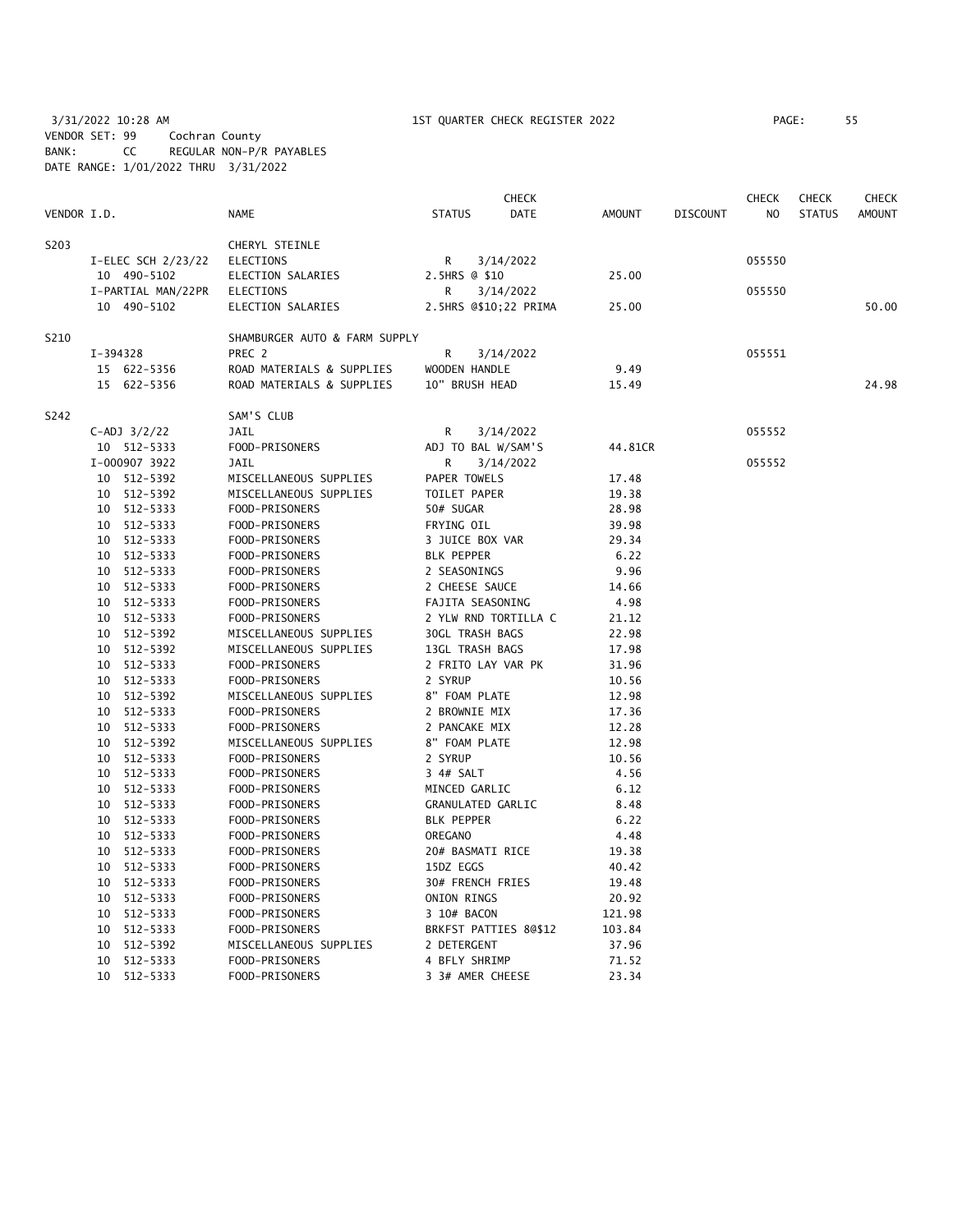### 3/31/2022 10:28 AM 1ST QUARTER CHECK REGISTER 2022 PAGE: 56 VENDOR SET: 99 Cochran County BANK: CC REGULAR NON-P/R PAYABLES DATE RANGE: 1/01/2022 THRU 3/31/2022

|             |                     |                        |                      | <b>CHECK</b> |               |                 | <b>CHECK</b>   | <b>CHECK</b>  | <b>CHECK</b>  |
|-------------|---------------------|------------------------|----------------------|--------------|---------------|-----------------|----------------|---------------|---------------|
| VENDOR I.D. |                     | <b>NAME</b>            | <b>STATUS</b>        | DATE         | <b>AMOUNT</b> | <b>DISCOUNT</b> | N <sub>O</sub> | <b>STATUS</b> | <b>AMOUNT</b> |
| S242        |                     | (CONT)<br>SAM'S CLUB   |                      |              |               |                 |                |               |               |
|             | I-000907 3922       | JAIL                   | R                    | 3/14/2022    |               |                 | 055552         |               |               |
|             | 10 512-5333         | FOOD-PRISONERS         | 2 ABF CHICKEN        |              | 39.76         |                 |                |               |               |
|             | 10 512-5392         | MISCELLANEOUS SUPPLIES | 600CT FORKS          |              | 11.84         |                 |                |               |               |
|             | 10 512-5333         | FOOD-PRISONERS         | 2PK PAM              |              | 7.62          |                 |                |               |               |
|             | 10 512-5333         | FOOD-PRISONERS         | 7# POWDER SUGAR      |              | 5.18          |                 |                |               |               |
|             | 10 512-5333         | FOOD-PRISONERS         | <b>BISQUICK</b>      |              | 5.68          |                 |                |               |               |
| 10          | 512-5333            | FOOD-PRISONERS         | 2 7# BROWN SUGAR     |              | 10.36         |                 |                |               |               |
| 10          | 512-5333            | FOOD-PRISONERS         | <b>6PK SPAGHETTI</b> |              | 4.68          |                 |                |               |               |
|             | 10 512-5333         | FOOD-PRISONERS         | 3 LEMON PEPPER       |              | 17.94         |                 |                |               |               |
|             | 10 512-5333         | FOOD-PRISONERS         | GARLIC JALAPENO      |              | 4.18          |                 |                |               |               |
|             | 10 512-5333         | FOOD-PRISONERS         | 8PK EVAP MILK        |              | 7.48          |                 |                |               |               |
|             | 10 512-5333         | FOOD-PRISONERS         | 2PK OATS             |              | 9.38          |                 |                |               |               |
|             | 10 512-5333         | FOOD-PRISONERS         | 2PK VELVEEETA        |              | 12.98         |                 |                |               |               |
|             | 10 512-5333         | FOOD-PRISONERS         | BRWN GRVY MIX        |              | 4.98          |                 |                |               |               |
|             | 10 512-5333         | FOOD-PRISONERS         | 4# SALT              |              | 1.52          |                 |                |               |               |
|             | 10 512-5333         | FOOD-PRISONERS         | 8PK ROTEL            |              | 5.48          |                 |                |               |               |
|             | 10 512-5333         | FOOD-PRISONERS         | <b>8PK BKD BEANS</b> |              | 9.87          |                 |                |               |               |
|             | 10 512-5333         | FOOD-PRISONERS         | 12PK TOMATO SAUCE    |              | 6.98          |                 |                |               |               |
|             | 10 512-5333         | FOOD-PRISONERS         | 2PK MUSTARD          |              | 4.98          |                 |                |               |               |
|             | 10 512-5333         | FOOD-PRISONERS         | 8PK SPAM             |              | 20.98         |                 |                |               |               |
|             | 10 512-5333         | FOOD-PRISONERS         | <b>3PK KETCHUP</b>   |              | 7.68          |                 |                |               |               |
|             | 10 512-5333         | FOOD-PRISONERS         | 2 6PK WB CHILI       |              | 19.28         |                 |                |               |               |
|             | 10 512-5333         | FOOD-PRISONERS         | 4 MARGARINE          |              | 22.32         |                 |                |               |               |
|             | 10 512-5333         | FOOD-PRISONERS         | 2PK MIRACLE WHIP     |              | 6.98          |                 |                |               |               |
|             | 10 512-5333         | FOOD-PRISONERS         | SPECIAL K CEREAL     |              | 6.78          |                 |                |               |               |
|             | 10 512-5333         | FOOD-PRISONERS         | SPECIAL K CEREAL W/B |              | 8.58          |                 |                |               |               |
|             | 10 512-5333         | FOOD-PRISONERS         | FR MINI WHEATS       |              | 6.78          |                 |                |               |               |
|             | 10 512-5333         | FOOD-PRISONERS         | 2PK RAGU SAUCE       |              | 7.67          |                 |                |               |               |
|             | 10 512-5333         | FOOD-PRISONERS         | 3 5# SHREDDED CHEESE |              | 42.78         |                 |                |               |               |
|             | 10 512-5333         | FOOD-PRISONERS         | 2 BUTTER             |              | 25.96         |                 |                |               |               |
|             | 10 512-5333         | FOOD-PRISONERS         | 2 2PK CORN TORTILLAS |              | 7.84          |                 |                |               |               |
|             | 10 512-5333         | FOOD-PRISONERS         | 2 SALAD              |              | 6.28          |                 |                |               |               |
|             | 10 512-5333         | FOOD-PRISONERS         | RANCH DRESSING       |              | 9.98          |                 |                |               |               |
| 10          | 512-5333            | FOOD-PRISONERS         | 2PK GRAPE JELLY      |              | 3.78          |                 |                |               |               |
|             | 512-5333<br>10      | FOOD-PRISONERS         | 4 TILAPIA            |              | 48.32         |                 |                |               |               |
|             | 10 512-5333         | FOOD-PRISONERS         | ABF CHICKEN          |              | 19.88         |                 |                |               |               |
|             | 10 512-5333         | FOOD-PRISONERS         | 3 6# CHICKEN TENDERL |              | 56.04         |                 |                |               |               |
|             | 10 512-5333         | FOOD-PRISONERS         | 8 24CT TORTILLAS     |              | 30.08         |                 |                |               |               |
|             | 10 512-5333         | FOOD-PRISONERS         | 12PK TUNA            |              | 9.88          |                 |                |               |               |
|             | 10 512-5333         | FOOD-PRISONERS         | RANCH DRESSING       |              | 9.98          |                 |                |               |               |
| 10          | 512-5392            | MISCELLANEOUS SUPPLIES | 1GL DAWN             |              | 14.48         |                 |                |               |               |
| 10          | 512-5333            | FOOD-PRISONERS         | 2 30CT CORN DOGS     |              | 26.96         |                 |                |               |               |
|             | 10 512-5333         | FOOD-PRISONERS         | CPN/SAMS'S CASH      |              | 139.13CR      |                 |                |               |               |
|             | I-P928000E001VB2LGX | JAIL                   | R                    | 3/14/2022    |               |                 | 055552         |               |               |
|             | 10 512-5392         | MISCELLANEOUS SUPPLIES | HEFTY PLATES         |              | 14.68         |                 |                |               |               |
| 10          | 512-5333            | FOOD-PRISONERS         | LAYS 50CT            |              | 16.98         |                 |                |               |               |
|             | 10 512-5392         | MISCELLANEOUS SUPPLIES | 2/FABULOSO           |              | 15.76         |                 |                |               |               |
|             |                     |                        |                      |              |               |                 |                |               |               |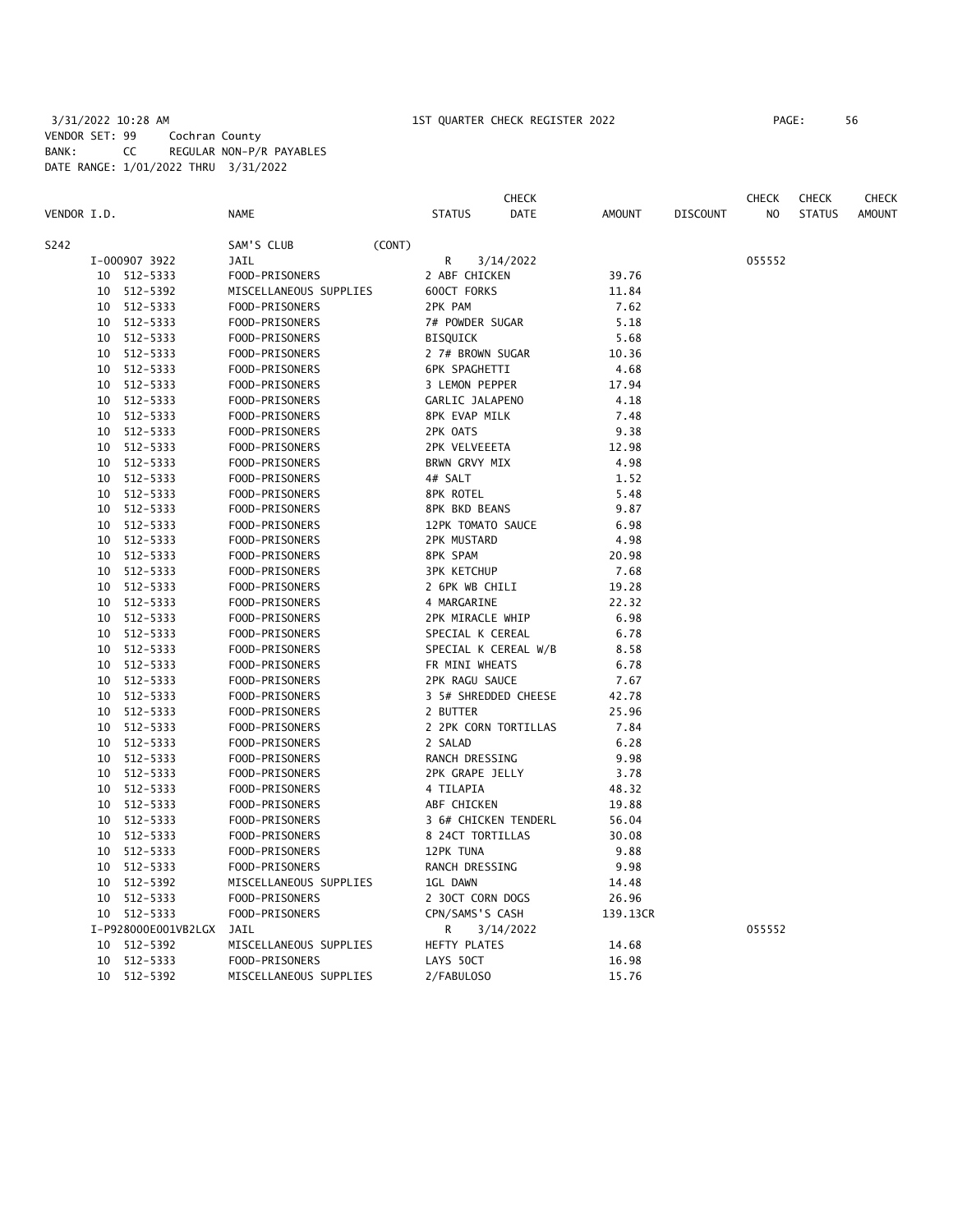3/31/2022 10:28 AM 1ST QUARTER CHECK REGISTER 2022 PAGE: 57 VENDOR SET: 99 Cochran County BANK: CC REGULAR NON-P/R PAYABLES DATE RANGE: 1/01/2022 THRU 3/31/2022

|             |                          |                                          |                | <b>CHECK</b>         |               |                 | <b>CHECK</b>   | <b>CHECK</b>  | <b>CHECK</b>  |
|-------------|--------------------------|------------------------------------------|----------------|----------------------|---------------|-----------------|----------------|---------------|---------------|
| VENDOR I.D. |                          | <b>NAME</b>                              | <b>STATUS</b>  | <b>DATE</b>          | <b>AMOUNT</b> | <b>DISCOUNT</b> | N <sub>O</sub> | <b>STATUS</b> | <b>AMOUNT</b> |
| S242        |                          | SAM'S CLUB<br>(CONT)                     |                |                      |               |                 |                |               |               |
|             | I-P928000E001VB2LGX JAIL |                                          | R              | 3/14/2022            |               |                 | 055552         |               |               |
|             | 10 512-5392              | MISCELLANEOUS SUPPLIES                   | 5/PINE-SOL     |                      | 57.90         |                 |                |               |               |
|             | 10 512-5392              | MISCELLANEOUS SUPPLIES                   | 3/PAPER TOWELS |                      | 65.94         |                 |                |               |               |
|             | 10 512-5333              | FOOD-PRISONERS                           | 2/PANCAKE MIX  |                      | 12.28         |                 |                |               |               |
|             | 10 512-5392              | MISCELLANEOUS SUPPLIES                   | MICROBAN       |                      | 13.98         |                 |                |               |               |
|             | 10 512-5392              | MISCELLANEOUS SUPPLIES                   | 5/LYSOL        |                      | 67.90         |                 |                |               |               |
|             | 10 512-5392              | MISCELLANEOUS SUPPLIES                   | <b>DISC</b>    |                      | 2.00CR        |                 |                |               | 1,500.10      |
| S379        |                          | SOUTH PLAINS FORENSIC PATHOLOG           |                |                      |               |                 |                |               |               |
|             | $I - 7483$               | <b>JUSTICE OF PEACE</b>                  | R              | 3/14/2022            |               |                 | 055553         |               |               |
|             | 10 455-5405              | <b>AUTOPSY</b>                           |                | LEV1/SALOME FRANCO/1 | 2,450.00      |                 |                |               |               |
|             | 10 455-5405              | <b>AUTOPSY</b>                           |                | LEV2/JOHNNY SEPULBED | 3,000.00      |                 |                |               | 5,450.00      |
|             |                          |                                          |                |                      |               |                 |                |               |               |
| S474        |                          | MICHAEL SANCHEZ                          |                |                      |               |                 |                |               |               |
|             | I-ELEC SCH 2/23/22       | ELECTIONS                                | R.             | 3/14/2022            |               |                 | 055554         |               |               |
|             | 10 490-5102              | ELECTION SALARIES                        | 2.5HRS @ \$10  |                      | 25.00         |                 |                |               | 25.00         |
| T051        |                          | TAC RISK MANAGEMENT POOL                 |                |                      |               |                 |                |               |               |
|             | I-2ND QTR 2022           | WORKERS COMP/ALL DEPTS                   | R              | 3/14/2022            |               |                 | 055555         |               |               |
|             | 10 000-2500.10           | RESERVE FOR W/C, UNEMPLYMNT              |                | 2ND QTR WORKERS COMP | 5,676.00      |                 |                |               | 5,676.00      |
| T087        |                          | TEXAS DEPARTMENT OF HEALTH               |                |                      |               |                 |                |               |               |
|             | I-2015675                | <b>CLERK</b>                             | R              | 3/14/2022            |               |                 | 055556         |               |               |
|             | 10 403-5310              | OFFICE SUPPLIES                          |                | 7 REMOTE BIRTH ACCES | 12.81         |                 |                |               | 12.81         |
| T306        |                          | TONY'S OILFIELD SERVICES INC.            |                |                      |               |                 |                |               |               |
|             | $I - 25635$              | PREC 2                                   | R              | 3/14/2022            |               |                 | 055557         |               |               |
|             | 15 622-5356              | ROAD MATERIALS & SUPPLIES                |                | 8 BELLY LDS SCR CALI | 1,600.00      |                 |                |               |               |
|             | $I - 25955$              | PREC 2                                   | R              | 3/14/2022            |               |                 | 055557         |               |               |
|             | 15 622-5356              | ROAD MATERIALS & SUPPLIES                |                | 8 BELLY LDS SCR CALI | 1,600.00      |                 |                |               | 3,200.00      |
| T307        |                          | IMELDA TARANGO                           |                |                      |               |                 |                |               |               |
|             | I-ELEC SCH 2/23/22       | ELECTIONS                                | R              | 3/14/2022            |               |                 | 055558         |               |               |
|             | 10 490-5102              | ELECTION SALARIES                        | 2.5HRS @ \$10  |                      | 25.00         |                 |                |               | 25.00         |
| T312        |                          | TEXAS ASSOCIATION OF COUNTIES            |                |                      |               |                 |                |               |               |
|             |                          | I-WTX CONF22/ROBERTS COMMISSIONERS COURT | R              | 3/14/2022            |               |                 | 055559         |               |               |
|             | 15 610-5427              | COMM-CONTINUING EDUCATION                |                | REGIS/93RD CJCA CONF | 200.00        |                 |                |               | 200.00        |
| U003        |                          | GOVERNOR'S CTR FOR MGMT DEV              |                |                      |               |                 |                |               |               |
|             | I-AUD INST 2022          | AUDITOR                                  | R              | 3/14/2022            |               |                 | 055560         |               |               |
|             | 10 495-5427              | CONTINUING EDUCATION                     |                | REGIS/AUDITOR'S INST | 325.00        |                 |                |               | 325.00        |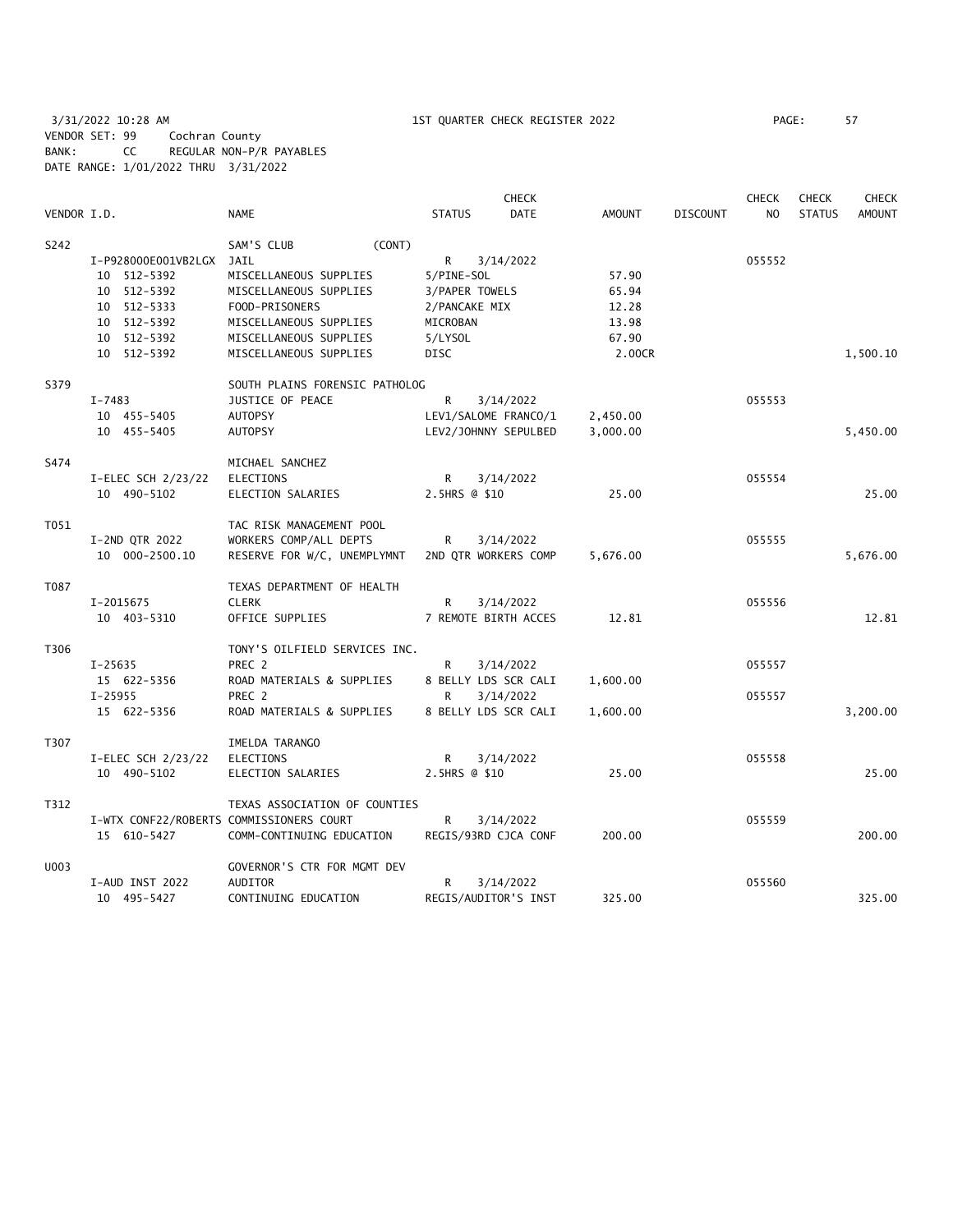3/31/2022 10:28 AM 1ST QUARTER CHECK REGISTER 2022 PAGE: 58 VENDOR SET: 99 Cochran County BANK: CC REGULAR NON-P/R PAYABLES DATE RANGE: 1/01/2022 THRU 3/31/2022

|             |                                   |                              |                      | <b>CHECK</b> |          |                 | <b>CHECK</b> | <b>CHECK</b>  | <b>CHECK</b> |
|-------------|-----------------------------------|------------------------------|----------------------|--------------|----------|-----------------|--------------|---------------|--------------|
| VENDOR I.D. |                                   | <b>NAME</b>                  | <b>STATUS</b>        | DATE         | AMOUNT   | <b>DISCOUNT</b> | NO.          | <b>STATUS</b> | AMOUNT       |
| WO10        |                                   | WEST TEXAS GAS INC           |                      |              |          |                 |              |               |              |
|             | I-020036001501 3/22 PARK/SHOP     |                              | R                    | 3/14/2022    |          |                 | 055561       |               |              |
|             | 10 660-5440                       | UTILITIES & IRRIGATION       | GAS SVC 1/25-2/28/22 |              | 17.00    |                 |              |               |              |
|             | I-020036002501 3/22 PARK/SHOWBARN |                              | R                    | 3/14/2022    |          |                 | 055561       |               |              |
|             | 10 660-5440                       | UTILITIES & IRRIGATION       | 27.2MCF 1/25-2/28/22 |              | 73.17    |                 |              |               |              |
|             | 10 660-5440                       | UTILITIES & IRRIGATION       | COST OF GAS(4.313)   |              | 117.31   |                 |              |               |              |
|             | 10 660-5440                       | UTILITIES & IRRIGATION       | <b>CUSTOMER CHG</b>  |              | 30.00    |                 |              |               |              |
|             | 10 660-5440                       | UTILITIES & IRRIGATION       | RATE CASE EXP SURCHG |              | 2.01     |                 |              |               |              |
|             | I-020049022001 3/22 PREC 3        |                              | R                    | 3/14/2022    |          |                 | 055561       |               |              |
|             | 15 623-5440                       | UTILITIES                    | 2.5MCF 1/25-2/28/22  |              | 6.73     |                 |              |               |              |
|             | 15 623-5440                       | UTILITIES                    | COST OF GAS(4.313)   |              | 10.78    |                 |              |               |              |
|             | 15 623-5440                       | UTILITIES                    | <b>CUSTOMER CHG</b>  |              | 30.00    |                 |              |               |              |
|             | 15 623-5440                       | UTILITIES                    | RATE CASE EXP SURCHG |              | 0.19     |                 |              |               | 287.19       |
| WO 55       |                                   | WINDSTREAM COMMUNICATIONS SW |                      |              |          |                 |              |               |              |
|             | I-266-5295 FEB22                  | NON-DEPT'L/VARIOUS           | R                    | 3/14/2022    |          |                 | 055562       |               |              |
|             | 10 409-5420                       | TELECOMMUNICATIONS           | BASIC SVC            |              | 100.10   |                 |              |               |              |
|             | 10 409-5420                       | TELECOMMUNICATIONS           | FEES                 |              | 245.75   |                 |              |               |              |
|             | 10 409-5420                       | TELECOMMUNICATIONS           | LONG DISTANCE SVC    |              | 56.15    |                 |              |               |              |
|             | I-74613654                        | NON-DEPT'L                   | R                    | 3/14/2022    |          |                 | 055562       |               |              |
|             | 10 409-5420                       | TELECOMMUNICATIONS           | FLAT RATE BILLING/27 |              | 515.12   |                 |              |               | 917.12       |
| W070        |                                   | R D WALLACE OIL CO INC       |                      |              |          |                 |              |               |              |
|             | I-12520010 FEB22                  | CEMETERY                     | R                    | 3/14/2022    |          |                 | 055563       |               |              |
|             | 10 516-5330                       | FUEL & OIL                   | 17.51GL UNL 2/4      |              | 51.01    |                 |              |               |              |
|             | 10 516-5330                       | FUEL & OIL                   | 12.00GL UNL 2/14     |              | 36.16    |                 |              |               |              |
|             | 10 516-5330                       | FUEL & OIL                   | 3.11GL UNL 2/22      |              | 46.73    |                 |              |               |              |
|             | I-12520019 FEB22                  | COUNTY PARK                  | $\mathsf{R}$         | 3/14/2022    |          |                 | 055563       |               |              |
|             | 10 660-5330                       | FUEL AND OIL                 | 5.00GL UNL 2/14      |              | 15.07    |                 |              |               |              |
|             | I-12520021 FEB22                  | PREC 3                       | R                    | 3/14/2022    |          |                 | 055563       |               |              |
|             | 15 623-5330                       | FUEL AND OIL                 | 13.68GL UNL 2/1      |              | 39.85    |                 |              |               |              |
|             | 15 623-5330                       | FUEL AND OIL                 | 10.56GL UNL 2/8      |              | 30.76    |                 |              |               |              |
|             | 15 623-5330                       | FUEL AND OIL                 | 8.81GL UNL 2/19      |              | 27.43    |                 |              |               |              |
|             | I-12520030 FEB22                  | PREC 1                       | R                    | 3/14/2022    |          |                 | 055563       |               |              |
|             | 15 621-5451                       | REPAIRS                      | STATE INSP/07 CHEV # |              | 7.00     |                 |              |               |              |
|             | 15 621-5451                       | REPAIRS                      | PAPER FORM           |              | 3.00     |                 |              |               |              |
|             | 15 621-5330                       | FUEL & OIL                   | 929.4GL DYED DIESEL  |              | 3,067.02 |                 |              |               |              |
|             | 15 621-5330                       | FUEL & OIL                   | 4 64-0Z PWR SVC      |              | 51.80    |                 |              |               |              |
|             | 15 621-5451                       | REPAIRS                      | STATE INSP/12 TRLR # |              | 7.00     |                 |              |               |              |
|             | 15 621-5451                       | REPAIRS                      | PAPER FORM           |              | 3.00     |                 |              |               |              |
|             | 15 621-5330                       | FUEL & OIL                   | 26.22GL UNL 2/11     |              | 79.00    |                 |              |               |              |
|             |                                   |                              |                      |              | 84.27    |                 |              |               |              |
|             | 15 621-5330                       | FUEL & OIL                   | 27.07GL UNL 2/24     |              |          |                 |              |               |              |
|             | I-12520032 FEB22                  | PREC 2                       | R                    | 3/14/2022    |          |                 | 055563       |               |              |
|             | 15 622-5330                       | FUEL AND OIL                 | 479.6GL DYED DIESEL  |              | 1,678.60 |                 |              |               |              |
|             | 15 622-5330                       | FUEL AND OIL                 | 805.8GL CLEAR DIESEL |              | 2,945.20 |                 |              |               |              |
|             | 15 622-5330                       | FUEL AND OIL                 | 5 64-02 PWR SVC      |              | 64.75    |                 |              |               |              |
|             | 15 622-5330                       | FUEL AND OIL                 | 2 200E FILTER        |              | 20.58    |                 |              |               |              |
|             | 15 622-5330                       | FUEL AND OIL                 | 17.75GL UNL 2/3      |              | 51.71    |                 |              |               |              |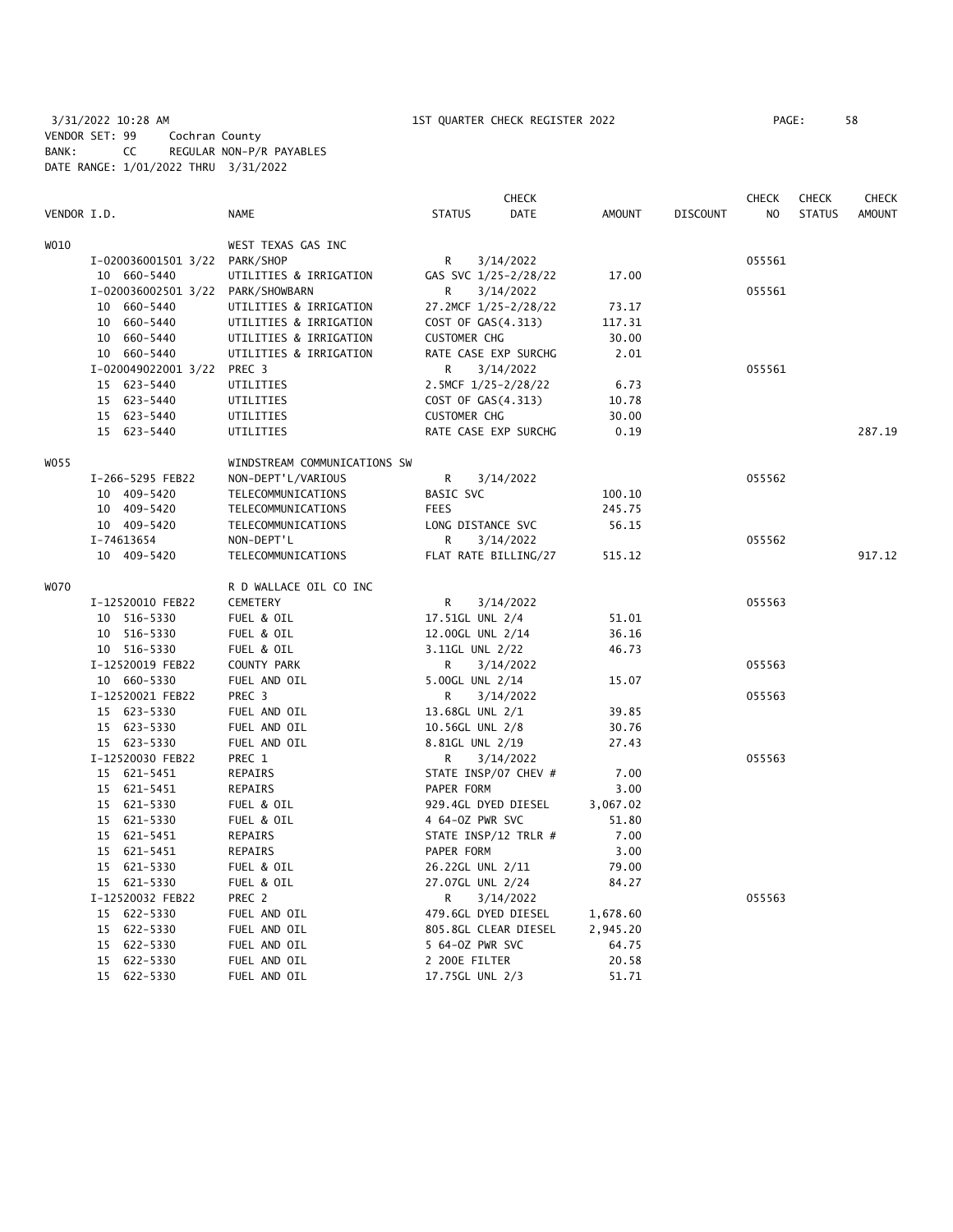3/31/2022 10:28 AM 1ST QUARTER CHECK REGISTER 2022 PAGE: 59 VENDOR SET: 99 Cochran County BANK: CC REGULAR NON-P/R PAYABLES DATE RANGE: 1/01/2022 THRU 3/31/2022

|                   |                    |                              |                  | CHECK                |               |                 | <b>CHECK</b>   | <b>CHECK</b>  | CHECK         |
|-------------------|--------------------|------------------------------|------------------|----------------------|---------------|-----------------|----------------|---------------|---------------|
| VENDOR I.D.       |                    | NAME                         | <b>STATUS</b>    | <b>DATE</b>          | <b>AMOUNT</b> | <b>DISCOUNT</b> | N <sub>O</sub> | <b>STATUS</b> | <b>AMOUNT</b> |
| <b>WO70</b>       |                    | R D WALLACE OIL CO INC       | (CONT)           |                      |               |                 |                |               |               |
|                   | I-12520032 FEB22   | PREC 2                       | R                | 3/14/2022            |               |                 | 055563         |               |               |
|                   | 15 622-5330        | FUEL AND OIL                 | 18.19GL UNL 2/17 |                      | 56.63         |                 |                |               |               |
|                   | 15 622-5330        | FUEL AND OIL                 | 19.32GL UNL 2/25 |                      | 60.14         |                 |                |               |               |
|                   | I-12520041 FEB22   | PREC 4                       | R.               | 3/14/2022            |               |                 | 055563         |               |               |
|                   | 15 624-5330        | FUEL AND OIL                 |                  | 200GL LPG FUEL 2/4   | 430.00        |                 |                |               |               |
|                   | 15 624-5330        | FUEL AND OIL                 | 24.41GL UNL 2/17 |                      | 76.00         |                 |                |               |               |
|                   | I-12520043 FEB22   | SHERIFF                      | R.               | 3/14/2022            |               |                 | 055563         |               |               |
|                   | 10 560-5330        | FUEL AND OIL                 | 674.38GL UNL     |                      | 2,063.44      |                 |                |               |               |
|                   | 10 560-5330        | FUEL AND OIL                 |                  | 67.97GL UNL/CARD#258 | 205.85        |                 |                |               |               |
|                   | 10 560-5330        | FUEL AND OIL                 |                  | 42.17GL UNL/CARD#867 | 125.55        |                 |                |               |               |
|                   | I-12520241 FEB22   | <b>EXTENSION SVC</b>         | R                | 3/14/2022            |               |                 | 055563         |               |               |
|                   | 10 665-5330        | FUEL AND OIL                 | 27.62GL UNL 2/11 |                      | 83.22         |                 |                |               |               |
|                   | 10 665-5330        | FUEL AND OIL                 | 9.74GL UNL 2/14  |                      | 29.35         |                 |                |               |               |
|                   | 10 665-5330        | FUEL AND OIL                 | 31.72GL UNL 2/24 |                      | 98.74         |                 |                |               |               |
|                   | I-12520252 FEB22   | CONSTABLE                    | R                | 3/14/2022            |               |                 | 055563         |               |               |
|                   | 10 550-5330        | FUEL & OIL                   | 17.00GL UNL 2/2  |                      | 49.53         |                 |                |               |               |
|                   | 10 550-5330        | FUEL & OIL                   | 20.00GL UNL 2/8  |                      | 58.26         |                 |                |               |               |
|                   | 10 550-5330        | FUEL & OIL                   | 18.80GL UNL 2/14 |                      | 56.65         |                 |                |               |               |
|                   | 10 550-5330        | FUEL & OIL                   | 19.00GL UNL 2/17 |                      | 59.15         |                 |                |               |               |
|                   | 10 550-5330        | FUEL & OIL                   | 20.00GL UNL 2/24 |                      | 62.26         |                 |                |               |               |
|                   | I-12520261 FEB22   | <b>VETERANS SVC</b>          | R                | 3/14/2022            |               |                 | 055563         |               |               |
|                   | 10 405-5330        | FUEL AND OIL                 | 24.00GL UNL 2/16 |                      | 74.71         |                 |                |               | 11,899.42     |
| W <sub>2</sub> 35 |                    | VANDY NELSON dba             |                  |                      |               |                 |                |               |               |
|                   | $I-4051$           | COURTHOUSE/ACT BLDG/LIBRARY  | R.               | 3/14/2022            |               |                 | 055564         |               |               |
|                   | 10 510-5332        | CUSTODIAL SUPPLIES           | SPRAY BUGS       |                      | 70.00         |                 |                |               |               |
|                   | 10 662-5332        | CUSTODIAL SUPPLIES           | SPRAY BUGS       |                      | 45.00         |                 |                |               |               |
|                   | 10 650-5332        | CUSTODIAL SUPPLIES           | SPRAY BUGS       |                      | 35.00         |                 |                |               |               |
|                   | $I - 4052$         | COURTHOUSE/ANNEX             | R                | 3/14/2022            |               |                 | 055564         |               |               |
|                   | 10 510-5332        | CUSTODIAL SUPPLIES           | SPRAY BUGS       |                      | 50.00         |                 |                |               | 200.00        |
| W244              |                    | KORTNEY WHITEHEAD            |                  |                      |               |                 |                |               |               |
|                   | I-ELEC SCH 2/23/22 | ELECTIONS                    | R                | 3/14/2022            |               |                 | 055565         |               |               |
|                   | 10 490-5102        | ELECTION SALARIES            | 2.5HRS @ \$10    |                      | 25.00         |                 |                |               | 25.00         |
| W246              |                    | IMPERIAL BAY & PAPER CO, LLC |                  |                      |               |                 |                |               |               |
|                   | I-L047392          | <b>COURTHOUSE</b>            | R                | 3/14/2022            |               |                 | 055566         |               |               |
|                   | 10 510-5332        | CUSTODIAL SUPPLIES           |                  | 2CS ENZYME DRAIN TAM | 158.84        |                 |                |               |               |
|                   | 10 510-5332        | CUSTODIAL SUPPLIES           | 1CS PINE-SOL     |                      | 46.98         |                 |                |               |               |
|                   | 10 510-5332        | CUSTODIAL SUPPLIES           | 1CS FABULOSO     |                      | 67.20         |                 |                |               |               |
|                   | I-L047392-01       | <b>COURTHOUSE</b>            | R                | 3/14/2022            |               |                 | 055566         |               |               |
|                   | 10 510-5332        | CUSTODIAL SUPPLIES           |                  | 1CS CAN LINER 38x58, | 51.82         |                 |                |               | 324.84        |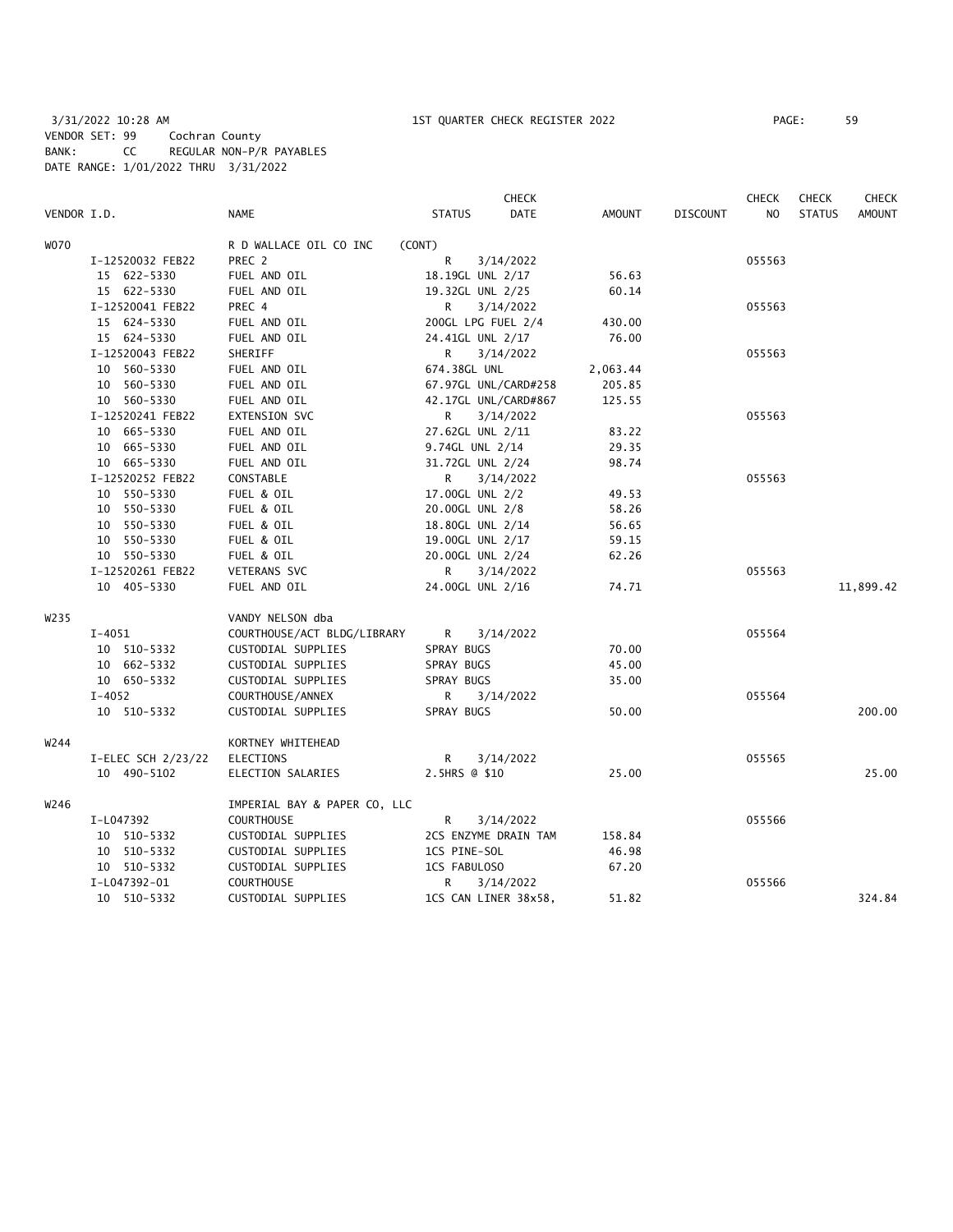3/31/2022 10:28 AM 1ST QUARTER CHECK REGISTER 2022 PAGE: 60 VENDOR SET: 99 Cochran County BANK: CC REGULAR NON-P/R PAYABLES DATE RANGE: 1/01/2022 THRU 3/31/2022

|             |               |                      |                                 |                      | <b>CHECK</b>         |               |                 | <b>CHECK</b> | <b>CHECK</b>  | <b>CHECK</b>  |
|-------------|---------------|----------------------|---------------------------------|----------------------|----------------------|---------------|-----------------|--------------|---------------|---------------|
| VENDOR I.D. |               |                      | <b>NAME</b>                     | <b>STATUS</b>        | <b>DATE</b>          | <b>AMOUNT</b> | <b>DISCOUNT</b> | NO.          | <b>STATUS</b> | <b>AMOUNT</b> |
| X001        |               |                      | <b>XCEL ENERGY</b>              |                      |                      |               |                 |              |               |               |
|             |               | $I-54-1324315-7$ 3/1 | ALMOST ALL DEPTS                | R                    | 3/14/2022            |               |                 | 055567       |               |               |
|             |               | 30 518-5440          | UTILITIES                       |                      | 300210167 RUNWAY LIG | 49.29         |                 |              |               |               |
|             |               | 10 510-5440          | UTILITIES                       |                      | 300240736 COURTHOUSE | 2,519.41      |                 |              |               |               |
|             |               | 10 580-5440          | UTILITIES [TOWER]               | 300282806 TOWER      |                      | 54.47         |                 |              |               |               |
|             |               | 15 621-5440          | UTILITIES                       |                      | 300294119 PREC 1 SHO | 66.15         |                 |              |               |               |
|             |               | 10 650-5440          | UTILITIES                       | 300338546 LIBRARY    |                      | 144.41        |                 |              |               |               |
|             |               | 10 652-5440          | UTILITIES                       | 300342232 MUSEUM     |                      | 73.89         |                 |              |               |               |
|             |               | 10 662-5440          | UTILITIES                       |                      | 300390484 ACTIVITY B | 415.82        |                 |              |               |               |
|             |               | 10 660-5440          | UTILITIES & IRRIGATION          | 300410370 PARK       |                      | 166.93        |                 |              |               |               |
|             |               | 10 660-5440          | UTILITIES & IRRIGATION          |                      | 300457515 PARK/SHOP  | 76.80         |                 |              |               |               |
|             |               | 10 516-5440          | UTILITIES                       | 300555198 CEMETERY   |                      | 14.09         |                 |              |               |               |
|             |               | 10 660-5440          | UTILITIES & IRRIGATION          | 300587052 SHOWBARN   |                      | 55.22         |                 |              |               |               |
|             |               | 10 660-5440          | UTILITIES & IRRIGATION          |                      | 300587753 RODEO GROU | 14.09         |                 |              |               |               |
|             |               | 10 409-5440          | UTILITIES                       | 300588989 ANNEX      |                      | 18.53         |                 |              |               |               |
|             |               | 10 516-5440          | UTILITIES                       | 300603417 CEMETERY   |                      | 53.75         |                 |              |               |               |
|             |               | 10 516-5440          | UTILITIES                       |                      | 300637038 CEMETERY S | 14.09         |                 |              |               | 3,736.94      |
| A020        |               |                      | AMERICAN EQUIP & TRAILER, INC   |                      |                      |               |                 |              |               |               |
|             | C-02L18249    |                      | PREC 1                          | R                    | 3/30/2022            |               |                 | 055583       |               |               |
|             |               | 15 621-5451          | REPAIRS                         | 2 90 DEGREE ELBOW    |                      | 63.76CR       |                 |              |               |               |
|             |               | 15 621-5451          | REPAIRS                         | REAR CROSSBAR ARM    |                      | 74.70CR       |                 |              |               |               |
|             |               | 15 621-5451          | REPAIRS                         | <b>GROUND ELBOW</b>  |                      | 15.91CR       |                 |              |               |               |
|             |               | 15 621-5451          | REPAIRS                         | 12 GLAD HAND SEAL    |                      | 4.20CR        |                 |              |               |               |
|             | I-02L18249    |                      | PREC 1                          | R.                   | 3/30/2022            |               |                 | 055583       |               |               |
|             |               | 15 621-5451          | REPAIRS                         | 2 90 DEGREE ELBOWS   |                      | 63.76         |                 |              |               |               |
|             |               | 15 621-5451          | REPAIRS                         | REAR CROSSBAR ARM    |                      | 74.70         |                 |              |               |               |
|             |               | 15 621-5451          | REPAIRS                         | 12 GLAD HAND SEALS   |                      | 4.20          |                 |              |               |               |
|             |               | 15 621-5451          | REPAIRS                         | SHIPPING             |                      | 15.91         |                 |              |               |               |
|             |               | I-02L18249 31522     | PREC 2                          | R                    | 3/30/2022            |               |                 | 055583       |               |               |
|             |               | 15 622-5451          | REPAIRS                         | 2 90 DEGREE ELBOW    |                      | 63.76         |                 |              |               |               |
|             |               | 15 622-5451          | REPAIRS                         | REAR CROSSBAR ARM    |                      | 74.70         |                 |              |               |               |
|             |               | 15 622-5451          | REPAIRS                         | <b>GROUND ELBOWS</b> |                      | 15.91         |                 |              |               |               |
|             |               | 15 622-5451          | REPAIRS                         | 12 GLAD HAND SEAL    |                      | 4.20          |                 |              |               | 158.57        |
| A029        |               |                      | ANTHONY MECHANICAL SERVICE, INC |                      |                      |               |                 |              |               |               |
|             | I-074674      |                      | COURTHOUSE                      | R                    | 3/30/2022            |               |                 | 055584       |               |               |
|             |               | 10 510-5451          | REPAIR                          |                      | RESET T-STAT/CASSETT | 330.00        |                 |              |               |               |
|             |               | 10 510-5451          | REPAIR                          | <b>VEHICLE CHG</b>   |                      | 60.00         |                 |              |               | 390.00        |
| A108        |               |                      | AT&T MOBILITY                   |                      |                      |               |                 |              |               |               |
|             | I-#4144 31922 |                      | SHERIFF                         | R                    | 3/30/2022            |               |                 | 055585       |               |               |
|             |               | 10 560-5420          | TELECOMMUNICATIONS              |                      | 1ST NET/6 LNS 2/20-3 | 169.50        |                 |              |               | 169.50        |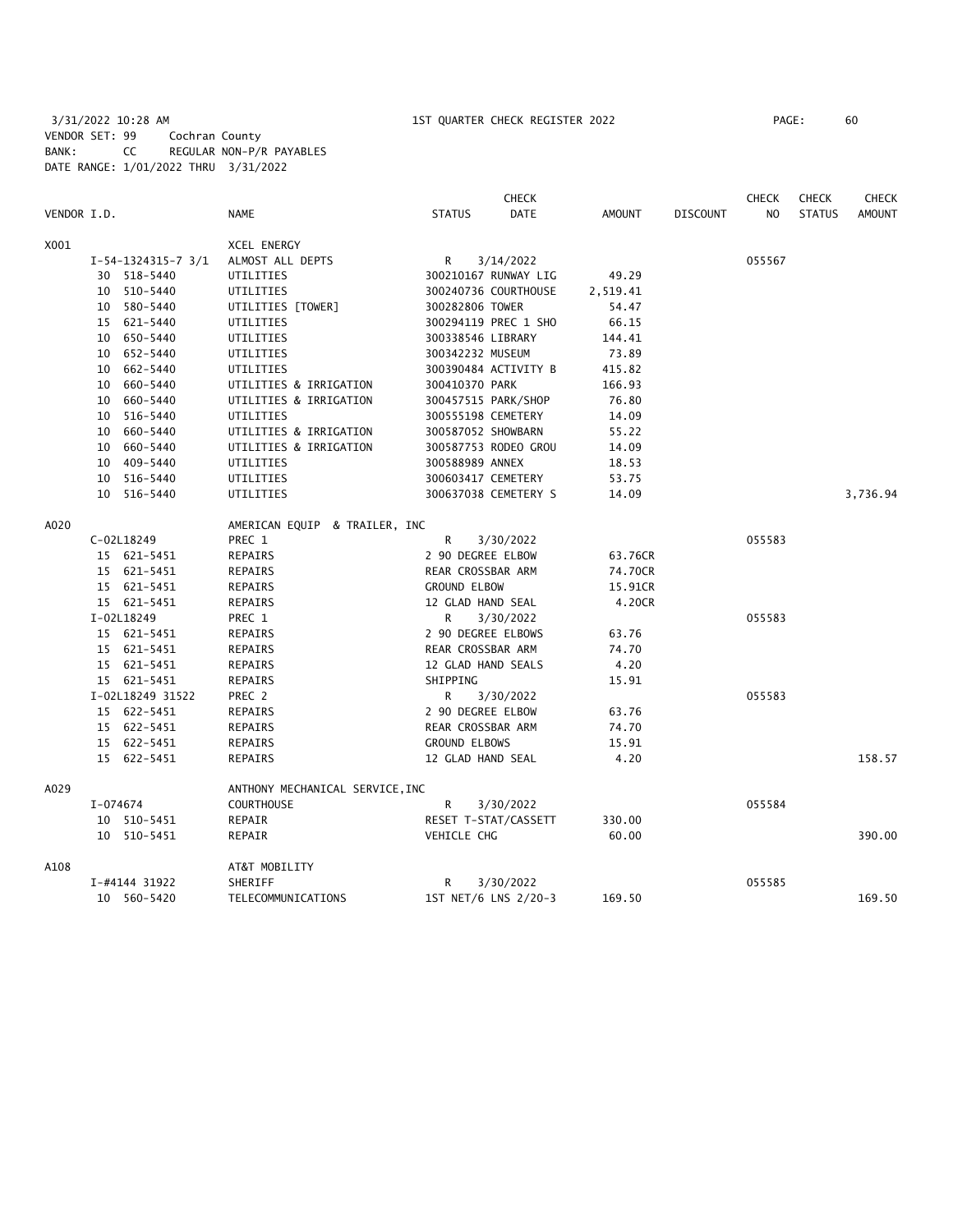3/31/2022 10:28 AM 1ST QUARTER CHECK REGISTER 2022 PAGE: 61 VENDOR SET: 99 Cochran County BANK: CC REGULAR NON-P/R PAYABLES DATE RANGE: 1/01/2022 THRU 3/31/2022

|             |                 |                                |                     | CHECK                  |               |                 | <b>CHECK</b>   | <b>CHECK</b>  | <b>CHECK</b>  |
|-------------|-----------------|--------------------------------|---------------------|------------------------|---------------|-----------------|----------------|---------------|---------------|
| VENDOR I.D. |                 | <b>NAME</b>                    | <b>STATUS</b>       | <b>DATE</b>            | <b>AMOUNT</b> | <b>DISCOUNT</b> | N <sub>O</sub> | <b>STATUS</b> | <b>AMOUNT</b> |
| A178        |                 | AMAZON                         |                     |                        |               |                 |                |               |               |
|             | I-445934399757  | CONSTABLE                      | R                   | 3/30/2022              |               |                 | 055586         |               |               |
|             | 10 550-5310     | OFFICE SUPPLIES                | TONER/BLK TN330     |                        | 45.48         |                 |                |               |               |
|             | I-453757389944  | LIBRARY                        | R                   | 3/30/2022              |               |                 | 055586         |               |               |
|             | 10 650-5310     | OFFICE SUPPLIES                | SANDISK 64GB        |                        | 11.54         |                 |                |               |               |
|             | 10 650-5590     | <b>BOOKS</b>                   |                     | THE AFTER COLLECTION   | 35.12         |                 |                |               |               |
|             | 10 650-5590     | <b>BOOKS</b>                   | LIKE A PALM TREE    |                        | 16.99         |                 |                |               |               |
|             | 10 650-5310     | OFFICE SUPPLIES                | "RECEIVED" STAMP    |                        | 9.99          |                 |                |               |               |
|             | 10 650-5590     | <b>BOOKS</b>                   | FEAR NO EVIL        |                        | 14.50         |                 |                |               |               |
|             | 10 650-5590     | <b>BOOKS</b>                   | WISH YOU WERE HERE  |                        | 17.63         |                 |                |               |               |
|             | 10 650-5590     | <b>BOOKS</b>                   | REAL EASY           |                        | 22.99         |                 |                |               |               |
|             | 10 650-5590     | <b>BOOKS</b>                   | THE STRANGER IN THE |                        | 15.07         |                 |                |               |               |
|             | 10 650-5590     | <b>BOOKS</b>                   | ONE STEP TOO FAR    |                        | 16.98         |                 |                |               |               |
|             | I-735795953797  | SHERIFF                        | R                   | 3/30/2022              |               |                 | 055586         |               |               |
|             | 10 560-5310     | OFFICE SUPPLIES                | TONER/BLK CE390A    |                        | 189.85        |                 |                |               |               |
|             | I-747568739765  | SHERIFF                        | R                   | 3/30/2022              |               |                 | 055586         |               |               |
|             | 10 560-5310     | OFFICE SUPPLIES                |                     | APC BKUP BATT BE650G   | 82.99         |                 |                |               |               |
|             | I-845545375688  | <b>AUDITOR</b>                 | R.                  | 3/30/2022              |               |                 | 055586         |               |               |
|             | 10 495-5310     | OFFICE SUPPLIES                | 2 WRLS MOUSE        |                        | 21.98         |                 |                |               |               |
|             | 10 495-5310     | OFFICE SUPPLIES                | <b>DISC</b>         |                        | 0.55CR        |                 |                |               | 500.56        |
| A271        |                 | AVENU ENTERPRISE SOLUTIONS, LL |                     |                        |               |                 |                |               |               |
|             | I-INVB-034195   | <b>CLERK</b>                   | R                   | 3/30/2022              |               |                 | 055587         |               |               |
|             | 10 403-5416     | FILMING & INDEXING             |                     | IMAGE TO FILM $3/4-4/$ | 21.00         |                 |                |               |               |
|             | 10 403-5416     | FILMING & INDEXING             | 20/20 LAND RECORDS  |                        | 1,220.00      |                 |                |               | 1,241.00      |
| B026        |                 | BLEDSOE WATER SUPPLY CORP      |                     |                        |               |                 |                |               |               |
|             | $I-3004$ $3/22$ | PREC <sub>3</sub>              | R                   | 3/30/2022              |               |                 | 055588         |               |               |
|             | 15 623-5440     | UTILITIES                      |                     | 9,950GL WATER FEB 20   | 34.25         |                 |                |               |               |
|             | 15 623-5440     | UTILITIES                      | ASSESSMENT FEE      |                        | 0.17          |                 |                |               | 34.42         |
| B063        |                 | BINDING SYSTEMS OF AMERICA     |                     |                        |               |                 |                |               |               |
|             | I-29150         | AUDITOR                        | R                   | 3/30/2022              |               |                 | 055589         |               |               |
|             | 10 495-5310     | OFFICE SUPPLIES                |                     | 100/THERMAL COVERS B   | 229.00        |                 |                |               |               |
|             | 10 495-5310     | OFFICE SUPPLIES                | FREIGHT             |                        | 25.94         |                 |                |               | 254.94        |
| C019        |                 | COCHRAN MEMORIAL HOSPITAL      |                     |                        |               |                 |                |               |               |
|             | I-1000548/COREY | SHERIFF                        | R                   | 3/30/2022              |               |                 | 055590         |               |               |
|             | 10 560-5499     | MISCELLANEOUS                  | X-RAY/PHILLIPS, LBK |                        | 96.30         |                 |                |               |               |
|             | 10 560-5499     | MISCELLANEOUS                  |                     | 3 VIEWS/CK#386044 12   | 35.00         |                 |                |               |               |
|             | 10 560-5499     | MISCELLANEOUS                  | 2 INJ               |                        | 12.80         |                 |                |               |               |
|             | I-4000698/COREY | SHERIFF                        | R                   | 3/30/2022              |               |                 | 055590         |               |               |
|             | 10 560-5499     | MISCELLANEOUS                  | 2 INJ/PHILLIPS, LBK |                        | 12.40         |                 |                |               |               |
|             | 10 560-5499     | MISCELLANEOUS                  |                     | NEW PT VISIT/CK#3860   | 87.00         |                 |                |               | 243.50        |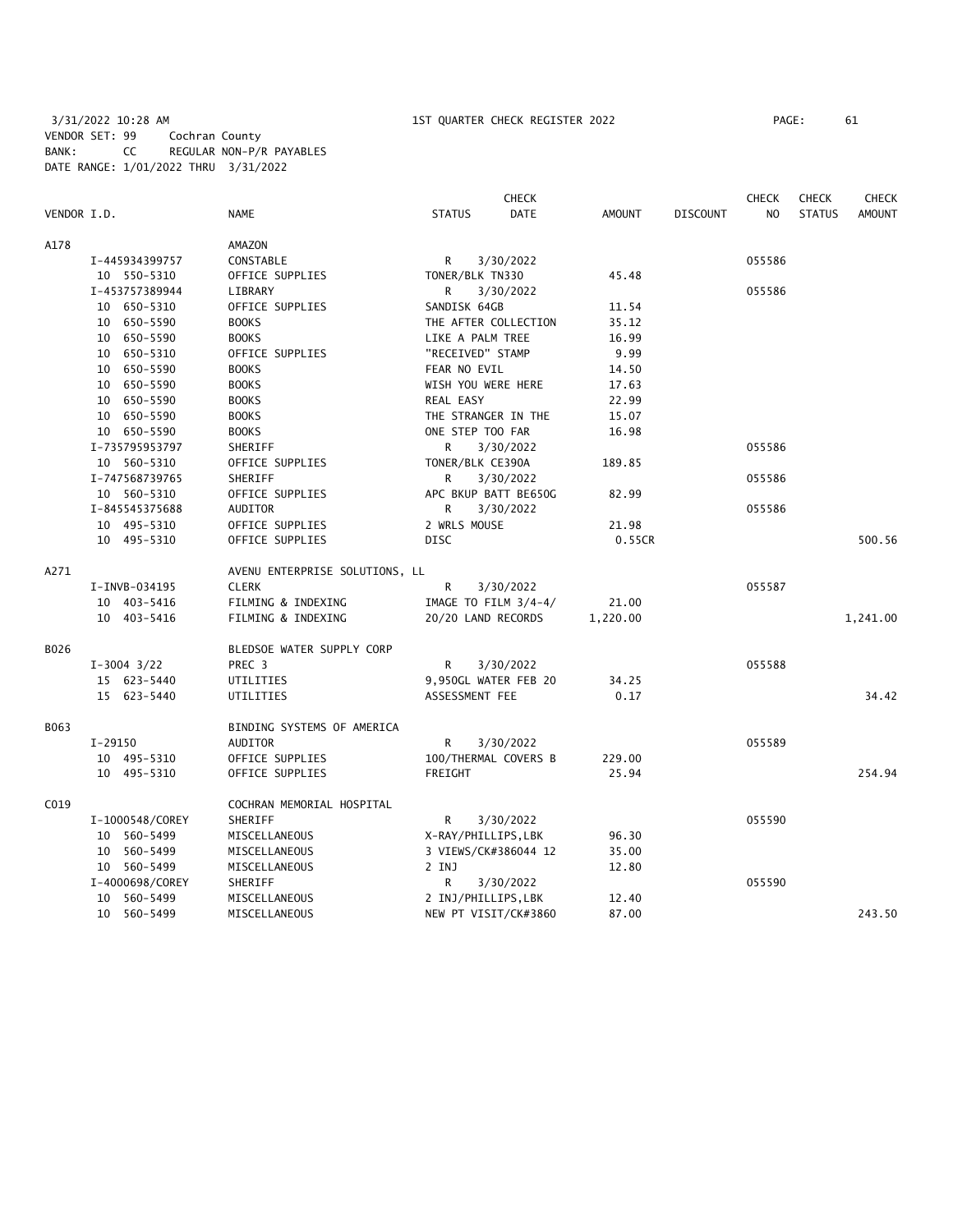### 3/31/2022 10:28 AM 1ST QUARTER CHECK REGISTER 2022 PAGE: 62 VENDOR SET: 99 Cochran County BANK: CC REGULAR NON-P/R PAYABLES DATE RANGE: 1/01/2022 THRU 3/31/2022

|                  |               |                                |                       | <b>CHECK</b> |               |                 | <b>CHECK</b>   | <b>CHECK</b>  | <b>CHECK</b>  |
|------------------|---------------|--------------------------------|-----------------------|--------------|---------------|-----------------|----------------|---------------|---------------|
| VENDOR I.D.      |               | <b>NAME</b>                    | <b>STATUS</b>         | <b>DATE</b>  | <b>AMOUNT</b> | <b>DISCOUNT</b> | N <sub>O</sub> | <b>STATUS</b> | <b>AMOUNT</b> |
| C <sub>290</sub> |               | CENTER POINT LARGE PRINT       |                       |              |               |                 |                |               |               |
|                  | I-1915427     | LIBRARY                        | R                     | 3/30/2022    |               |                 | 055591         |               |               |
|                  | 10 650-5590   | <b>BOOKS</b>                   | WITH LOVE FROM LONDO  |              | 39.95         |                 |                |               |               |
|                  | 10 650-5590   | <b>BOOKS</b>                   | AN INVINCIBLE SUMMER  |              | 39.95         |                 |                |               |               |
|                  | 10 650-5590   | <b>BOOKS</b>                   | STRONGER THAN YOU KN  |              | 39.95         |                 |                |               |               |
|                  | 10 650-5590   | <b>BOOKS</b>                   | THE END OF GETTING L  |              | 39.95         |                 |                |               |               |
|                  | 10 650-5590   | <b>BOOKS</b>                   | THE MITFORD VANISHIN  |              | 39.95         |                 |                |               |               |
|                  | 10 650-5590   | <b>BOOKS</b>                   | THE ACCOMPLICE        |              | 39.95         |                 |                |               |               |
|                  | 10 650-5590   | <b>BOOKS</b>                   | <b>DISC</b>           |              | 95.88CR       |                 |                |               | 143.82        |
| C340             |               | COUNTY INFORMATION RESOURCE AG |                       |              |               |                 |                |               |               |
|                  | I-S0P015695   | NON-DEPT'L                     | R                     | 3/30/2022    |               |                 | 055592         |               |               |
|                  | 10 409-5420   | TELECOMMUNICATIONS             | WEB HOSTING 2022/STD  |              | 3,550.00      |                 |                |               |               |
|                  | I-S0P015900   | NON-DEPT'L/AUDITOR             | R.                    | 3/30/2022    |               |                 | 055592         |               |               |
|                  | 10 409-5420   | TELECOMMUNICATIONS             | 37 EMAIL ACCTS FEB 2  |              | 235.69        |                 |                |               |               |
|                  | 10 409-5420   | TELECOMMUNICATIONS             | MS 365 EMAIL ACCT FE  |              | 6.37          |                 |                |               |               |
|                  | 10 495-5310   | OFFICE SUPPLIES                | MS 365 FEB 2022       |              | 9.75          |                 |                |               | 3,801.81      |
| C414             |               | CARDMEMBER SERVICES            |                       |              |               |                 |                |               |               |
|                  | I-6514 30722  | JUVENILE PROBATION             | R                     | 3/30/2022    |               |                 | 055593         |               |               |
|                  | 17 573-5427   | TRAVEL & TRAINING              | DEPOSIT, SOUTH PADRE  |              | 128.02        |                 |                |               |               |
|                  | I-9991 3222   | <b>ELECTIONS</b>               | R.                    | 3/30/2022    |               |                 | 055593         |               |               |
|                  | 10 490-5310   | OFFICE SUPPLIES                | 101 DOMAIN RNW 3/2/2  |              | 80.99         |                 |                |               |               |
|                  | 10 490-5310   | OFFICE SUPPLIES                | ICANN FEE (cochran.v  |              | 0.18          |                 |                |               | 209.19        |
| C415             |               | CITIBANK                       |                       |              |               |                 |                |               |               |
|                  | I-2885 0621   | <b>CLERK</b>                   | R                     | 3/30/2022    |               |                 | 055594         |               |               |
|                  | 10 403-5427   | CONTINUING EDUCATION           | 3 NITES/AMA, 126th CD |              | 407.00        |                 |                |               |               |
|                  | 10 403-5427   | CONTINUING EDUCATION           | LODGING TAX           |              | 61.05         |                 |                |               |               |
|                  | I-2885 0721   | JUVENILE PROBATION             | R.                    | 3/30/2022    |               |                 | 055594         |               |               |
|                  | 17 573-5499   | OPERATING EXPENSES             | 1 NITE, HNTSVL/XPRT J |              | 84.75         |                 |                |               | 552.80        |
| D016             |               | DELL MARKETING LP              |                       |              |               |                 |                |               |               |
|                  | I-10569646770 | TREASURER                      | R                     | 3/30/2022    |               |                 | 055595         |               |               |
|                  | 10 497-5310   | OFFICE SUPPLIES                | TONER U162N HY/BK     |              | 29.43         |                 |                |               |               |
|                  | 10 497-5310   | OFFICE SUPPLIES                | <b>DISC</b>           |              | 5.59CR        |                 |                |               | 23.84         |
| D048             |               | DATA-LINE OFFICE SYSTEMS       |                       |              |               |                 |                |               |               |
|                  | I-IN142908    | EXTENSION SVC                  | R                     | 3/30/2022    |               |                 | 055596         |               |               |
|                  | 10 665-5411   | MAINTENANCE CONTRACTS          | COPIER MAINT 3/5-4/4  |              | 33.00         |                 |                |               |               |
|                  | I-IN143499    | LIBRARY                        | R.                    | 3/30/2022    |               |                 | 055596         |               |               |
|                  | 10 650-5411   | MAINTENANCE CONTRACTS          | COPIER MAINT 3/5-4/4  |              | 37.50         |                 |                |               |               |
|                  | 10 650-5411   | MAINTENANCE CONTRACTS          | 403 COLOR COPIES 2/5  |              | 40.30         |                 |                |               | 110.80        |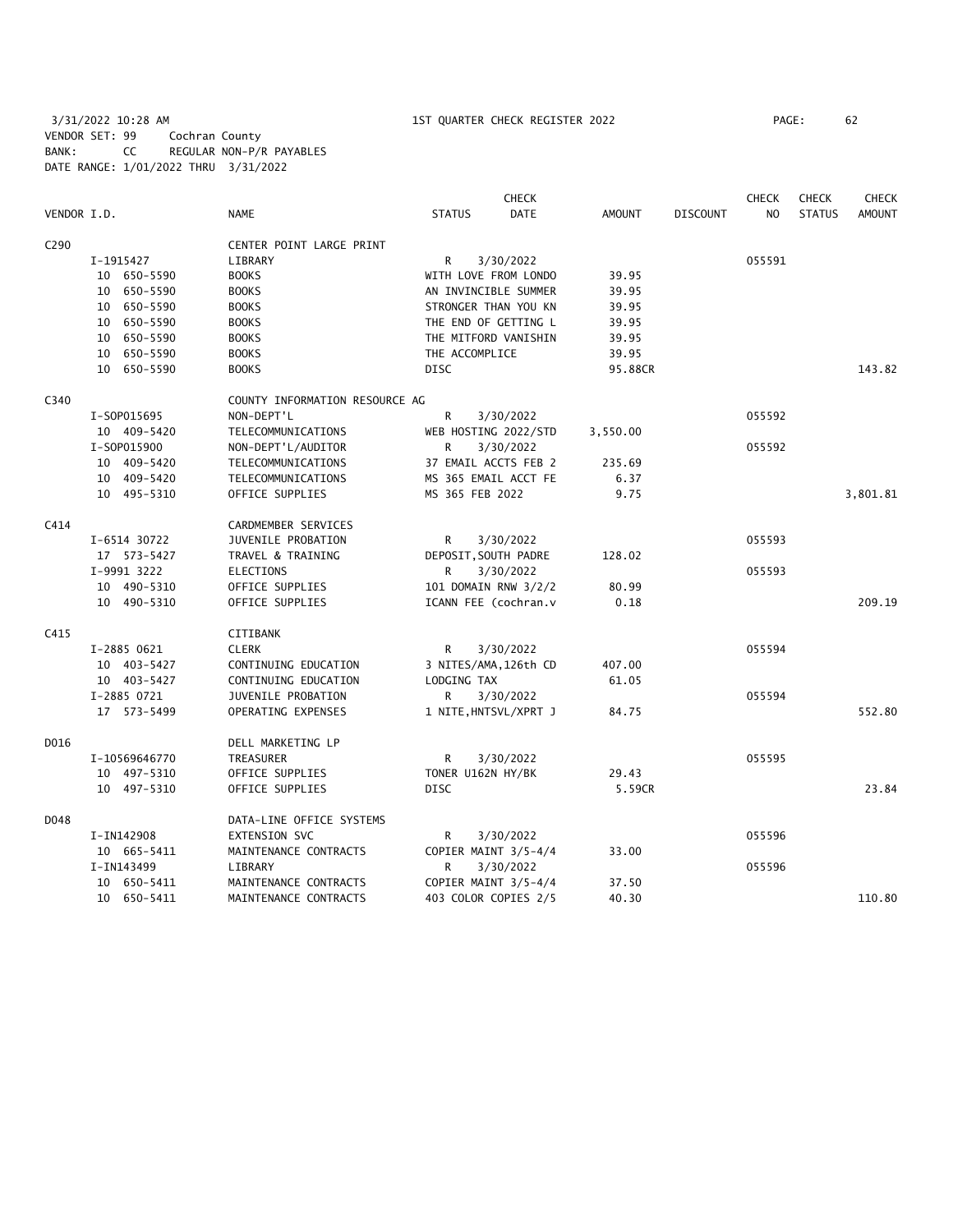3/31/2022 10:28 AM 1ST QUARTER CHECK REGISTER 2022 PAGE: 63 VENDOR SET: 99 Cochran County BANK: CC REGULAR NON-P/R PAYABLES DATE RANGE: 1/01/2022 THRU 3/31/2022

|             |                   |                                |                      | CHECK                 |               |                 | <b>CHECK</b>   | <b>CHECK</b>  | CHECK         |
|-------------|-------------------|--------------------------------|----------------------|-----------------------|---------------|-----------------|----------------|---------------|---------------|
| VENDOR I.D. |                   | <b>NAME</b>                    | <b>STATUS</b>        | <b>DATE</b>           | <b>AMOUNT</b> | <b>DISCOUNT</b> | N <sub>O</sub> | <b>STATUS</b> | <b>AMOUNT</b> |
| D196        |                   | JORGE DE LA CRUZ, SHERIFF      |                      |                       |               |                 |                |               |               |
|             | $I-3/3/22$ GRO    | <b>JAIL</b>                    | R                    | 3/30/2022             |               |                 | 055597         |               |               |
|             | 10 512-5333       | FOOD-PRISONERS                 |                      | 32 BIMBO BREAD 3/1/2  | 64.32         |                 |                |               | 64.32         |
| D221        |                   | TEXAS DEPT OF INFORMATION RESO |                      |                       |               |                 |                |               |               |
|             | I-MC20000222      | <b>ELECTIONS</b>               | R                    | 3/30/2022             |               |                 | 055598         |               |               |
|             | 10 490-5411       | MAINTENANCE CONTRACTS          |                      | 19HRS @196 SHARED TE  | 3,652.00      |                 |                |               |               |
|             | 10 490-5411       | MAINTENANCE CONTRACTS          | DIR RECOVERY FEE     |                       | 107.73        |                 |                |               |               |
|             | 10 490-5411       | MAINTENANCE CONTRACTS          |                      | MULTI-SOURCING INTEG  | 318.67        |                 |                |               |               |
|             | 10 490-5411       | MAINTENANCE CONTRACTS          | DIR RECOVERY FEE     |                       | 9.41          |                 |                |               | 4,087.81      |
| E017        |                   | ELLIS AND SON INC              |                      |                       |               |                 |                |               |               |
|             | I-INDIGENT 031422 | WELFARE                        | R                    | 3/30/2022             |               |                 | 055599         |               |               |
|             | 10 640-5499       | MISCELLANEOUS                  | INDIGENT CREMATION   |                       | 1,500.00      |                 |                |               |               |
|             | 10 640-5499       | MISCELLANEOUS                  | BODY BAG             |                       | 60.00         |                 |                |               |               |
|             | 10 640-5499       | MISCELLANEOUS                  | DEATH CERT/S PAWSEY  |                       | 21.00         |                 |                |               | 1,581.00      |
| E057        |                   | ELECTION SYSTEMS & SOFTWARE    |                      |                       |               |                 |                |               |               |
|             | I-CD2018862       | <b>ELECTIONS</b>               | R                    | 3/30/2022             |               |                 | 055600         |               |               |
|             | 10 490-5335       | ELECTION SUPPLIES              |                      | 250 APPL EARLY VOTIN  | 62.50         |                 |                |               |               |
|             | I-CD2018904       | <b>ELECTIONS</b>               | R                    | 3/30/2022             |               |                 | 055600         |               |               |
|             | 10 490-5335       | ELECTION SUPPLIES              | 15 THERMAL PAPER ROL |                       | 26.25         |                 |                |               |               |
|             | 10 490-5335       | ELECTION SUPPLIES              |                      | SEAL-LEAD WIRE 6" NU  | 0.45          |                 |                |               |               |
|             | 10 490-5335       | ELECTION SUPPLIES              | SEAL-LEAD WIRE 12"   |                       | 0.16          |                 |                |               |               |
|             | 10 490-5335       | ELECTION SUPPLIES              | SHIPPING             |                       | 24.18         |                 |                |               |               |
|             | I-CD2019010       | <b>ELECTIONS</b>               | R                    | 3/30/2022             |               |                 | 055600         |               |               |
|             | 10 490-5335       | ELECTION SUPPLIES              |                      | SEAL-FAST 10"/WH, RED | 0.55          |                 |                |               |               |
|             | I-CD2019489       | <b>ELECTIONS</b>               | R                    | 3/30/2022             |               |                 | 055600         |               |               |
|             | 10 490-5335       | ELECTION SUPPLIES              | 100 SEAL-FAST 10" WH |                       | 55.00         |                 |                |               |               |
|             | 10 490-5335       | ELECTION SUPPLIES              | SHIPPING             |                       | 21.66         |                 |                |               |               |
|             | I-CD2020063       | <b>ELECTIONS</b>               | R                    | 3/30/2022             |               |                 | 055600         |               |               |
|             | 10 490-5335       | ELECTION SUPPLIES              |                      | 100 SEAL-FAST 10".WH  | 55.00         |                 |                |               | 245.75        |
| E091        |                   | efurnitureMAX, LLC             |                      |                       |               |                 |                |               |               |
|             | I-4000016357      | SHERIFF                        | R                    | 3/30/2022             |               |                 | 055601         |               |               |
|             | 10 560-5310       | OFFICE SUPPLIES                |                      | BLK FABRIC EXEC CHAI  | 499.99        |                 |                |               |               |
|             | 10 560-5310       | OFFICE SUPPLIES                |                      | 2 CHERRYMAN ERG TASK  | 1,012.00      |                 |                |               | 1,511.99      |
| G265        |                   | GOVERNMENT FORMS AND SUPPLIES, |                      |                       |               |                 |                |               |               |
|             | I-0332886         | <b>CLERK</b>                   | R                    | 3/30/2022             |               |                 | 055602         |               |               |
|             | 10 403-5310       | OFFICE SUPPLIES                |                      | 1,000 MEMO PADS W/LI  | 150.00        |                 |                |               |               |
|             | 10 403-5310       | OFFICE SUPPLIES                | COMP CHG             |                       | 15.00         |                 |                |               |               |
|             | 10 403-5310       | OFFICE SUPPLIES                | SHIPPING             |                       | 19.78         |                 |                |               |               |
|             | I-0332998         | <b>CLERK</b>                   | R                    | 3/30/2022             |               |                 | 055602         |               |               |
|             | 10 403-5310       | OFFICE SUPPLIES                |                      | 3 OPR BINDER VOL 386  | 495.00        |                 |                |               |               |
|             | 10 403-5310       | OFFICE SUPPLIES                | FREIGHT              |                       | 35.45         |                 |                |               | 715.23        |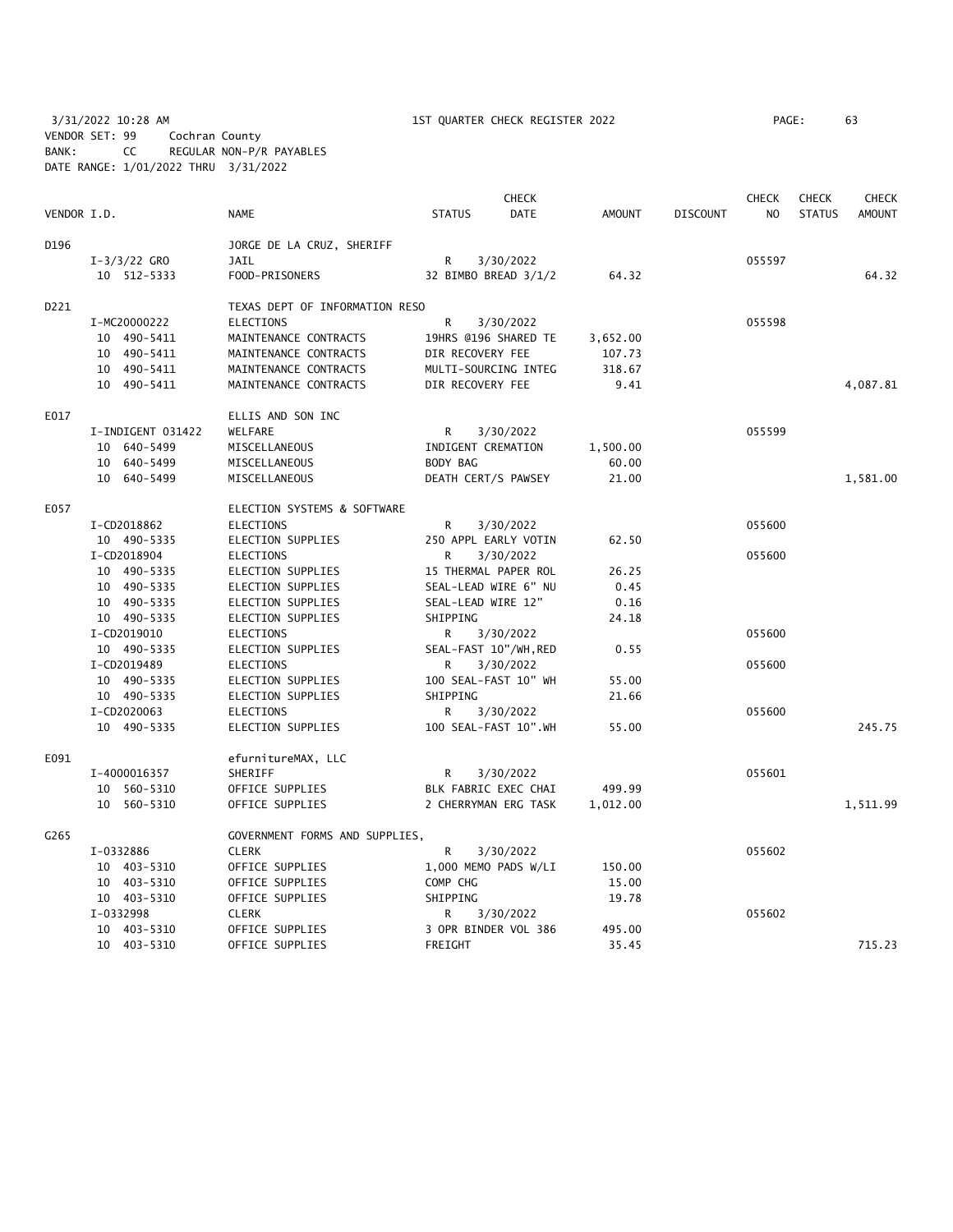3/31/2022 10:28 AM 1ST QUARTER CHECK REGISTER 2022 PAGE: 64 VENDOR SET: 99 Cochran County BANK: CC REGULAR NON-P/R PAYABLES DATE RANGE: 1/01/2022 THRU 3/31/2022

|             |                    |                                |                      | CHECK                 |               |                 | <b>CHECK</b> | CHECK         | CHECK         |
|-------------|--------------------|--------------------------------|----------------------|-----------------------|---------------|-----------------|--------------|---------------|---------------|
| VENDOR I.D. |                    | <b>NAME</b>                    | <b>STATUS</b>        | <b>DATE</b>           | <b>AMOUNT</b> | <b>DISCOUNT</b> | NO           | <b>STATUS</b> | <b>AMOUNT</b> |
| G277        |                    | GOODWILL INDUSTRIES OF         |                      |                       |               |                 |              |               |               |
|             | I-0006204          | NON-DEPT'L                     | R                    | 3/30/2022             |               |                 | 055603       |               |               |
|             | 10 409-5499        | MISCELLANEOUS                  | 1 64-GAL BIN 07.50   |                       | 7.50          |                 |              |               | 7.50          |
| H152        |                    | HARRIS LOCAL GOVERNMENT        |                      |                       |               |                 |              |               |               |
|             | I-TAMN00001552     | TAX A/C                        | R                    | 3/30/2022             |               |                 | 055604       |               |               |
|             | 10 499-5411        | MAINTENANCE CONTRACTS          | 2ND QTR ONLINE COLL  |                       | 8,165.30      |                 |              |               |               |
|             | 10 499-5411        | MAINTENANCE CONTRACTS          |                      | 2ND QTR MAINT/ONLINE  | 407.86        |                 |              |               | 8,573.16      |
| I112        |                    | RICHARD P PERALES dba          |                      |                       |               |                 |              |               |               |
|             | I-03.01.22 COCHRAN | DISTRICT COURT                 | R                    | 3/30/2022             |               |                 | 055605       |               |               |
|             | 10 435-5499        | MISCELLANEOUS                  |                      | INTERP FEE 3/1/22; CP | 285.00        |                 |              |               | 285.00        |
| L189        |                    | HOCKLEY COUNTY PUBLISHING CO.I |                      |                       |               |                 |              |               |               |
|             | I-LIBRARY 2022     | LIBRARY                        | R                    | 3/30/2022             |               |                 | 055606       |               |               |
|             | 10 650-5590        | <b>BOOKS</b>                   |                      | 1 YR SUBRSCRIPTION/N  | 50.00         |                 |              |               | 50.00         |
| L218        |                    | LEADSONLINE, LLC               |                      |                       |               |                 |              |               |               |
|             | I-325928           | SHERIFF                        | R                    | 3/30/2022             |               |                 | 055607       |               |               |
|             | 10 560-5310        | OFFICE SUPPLIES                |                      | INVSTG SYS ONLINE DB  | 1,688.00      |                 |              |               | 1,688.00      |
| L238        |                    | LERNER PUBLISHING GROUP dba    |                      |                       |               |                 |              |               |               |
|             | I-ARU0331535       | LIBRARY                        | R                    | 3/30/2022             |               |                 | 055608       |               |               |
|             | 10 650-5590        | <b>BOOKS</b>                   |                      | THE CASE OF THE CLIC  | 19.99         |                 |              |               |               |
|             | 10 650-5590        | <b>BOOKS</b>                   | THE CLUE IN THE PAIN |                       | 19.99         |                 |              |               |               |
|             | 10 650-5590        | <b>BOOKS</b>                   |                      | THE CONUNDRUM OF THE  | 19.99         |                 |              |               |               |
|             | 10 650-5590        | <b>BOOKS</b>                   | THE HINT IN THE PEEP |                       | 19.99         |                 |              |               |               |
|             | 10 650-5590        | <b>BOOKS</b>                   | THE MICROSCOPIC SNOT |                       | 19.99         |                 |              |               |               |
|             | 10 650-5590        | <b>BOOKS</b>                   | SHIPPING             |                       | 10.00         |                 |              |               | 109.95        |
| <b>NO78</b> |                    | NATIONS DIESEL AND AUTO        |                      |                       |               |                 |              |               |               |
|             | I-0556724          | PREC 2                         | R                    | 3/30/2022             |               |                 | 055609       |               |               |
|             | 15 622-5451        | <b>REPAIRS</b>                 |                      | RPR LEAKS, RPL AIR HO | 420.00        |                 |              |               |               |
|             | 15 622-5451        | REPAIRS                        | HOSE/02 MACK #5012   |                       | 68.44         |                 |              |               |               |
|             | 15 622-5451        | REPAIRS                        | PURGE VALVE          |                       | 96.88         |                 |              |               |               |
|             | 15 622-5451        | <b>REPAIRS</b>                 | AIR REG              |                       | 42.01         |                 |              |               | 627.33        |
| N103        |                    | NETPROTEC LLC                  |                      |                       |               |                 |              |               |               |
|             | $I - 2724$         | JUSTICE OF PEACE               | R                    | 3/30/2022             |               |                 | 055610       |               |               |
|             | 10 455-5411        | MAINTENANCE CONTRACTS          |                      | 2 VIDEO MAGIS 3/28-4  | 249.00        |                 |              |               | 249.00        |
| P007        |                    | PAYROLL CLEARING ACCT          |                      |                       |               |                 |              |               |               |
|             | I-1ST QTR 2022     | WORKERS COMP/ALL DEPTS         | R                    | 3/30/2022             |               |                 | 055611       |               |               |
|             | 10 400-5204        | WORKERS' COMPENSATION          |                      | W/C QTRLY DEPOSIT-CN  | 42.77         |                 |              |               |               |
|             | 10 403-5204        | WORKERS' COMPENSATION          |                      | W/C QTRLY DEPOSIT-CL  | 72.45         |                 |              |               |               |
|             | 10 435-5204        | WORKERS' COMPENSATION          |                      | W/C QTRLY DEPOSIT-DI  | 11.52         |                 |              |               |               |
|             | 10 455-5204        | WORKERS' COMPENSATION          |                      | W/C QRTRLY DEPOSIT-J  | 29.20         |                 |              |               |               |
|             | 10 475-5204        | WORKERS' COMPENSATION          |                      | W/C QTRLY DEPOSIT-CN  | 13.57         |                 |              |               |               |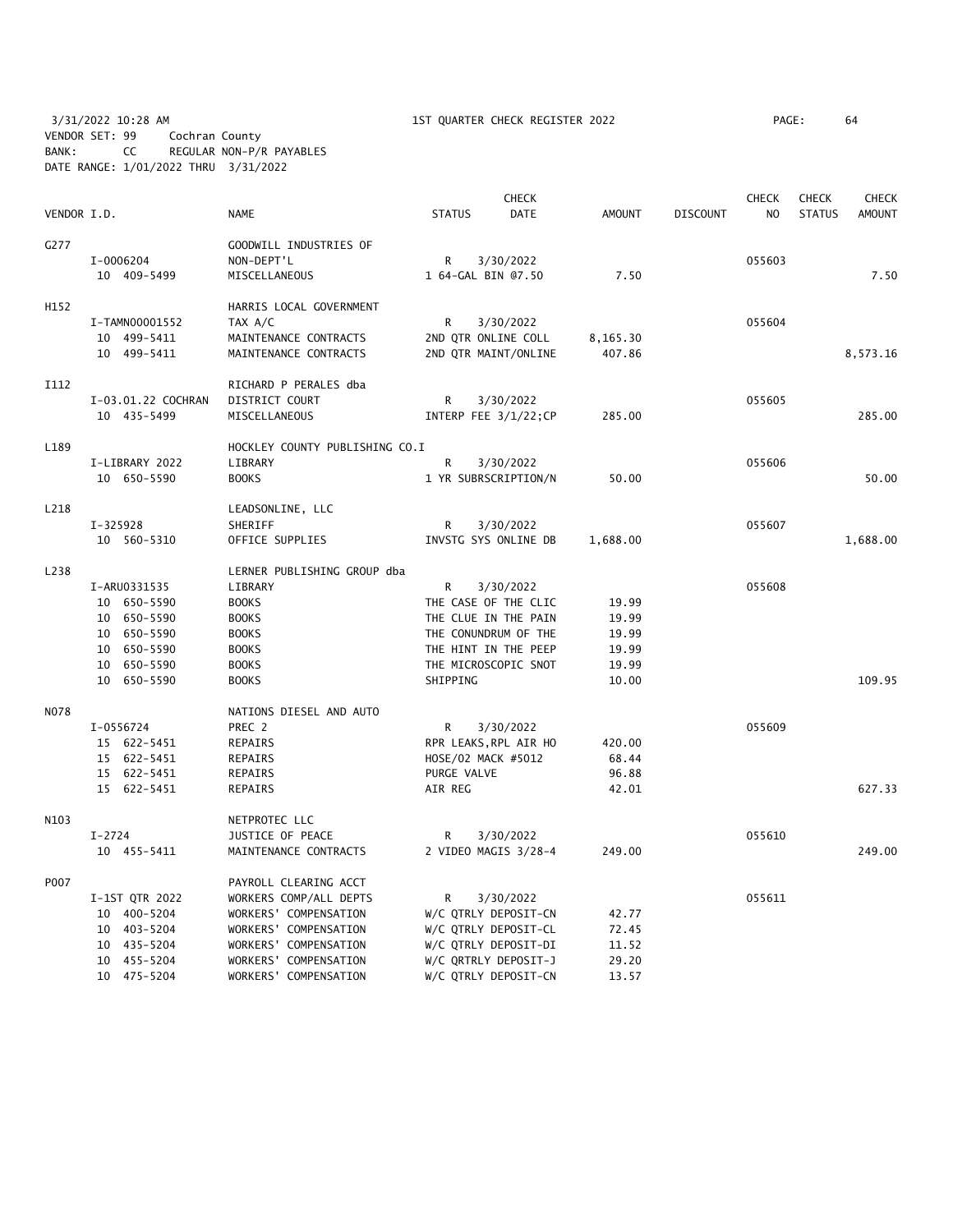3/31/2022 10:28 AM 1ST QUARTER CHECK REGISTER 2022 PAGE: 65 VENDOR SET: 99 Cochran County BANK: CC REGULAR NON-P/R PAYABLES DATE RANGE: 1/01/2022 THRU 3/31/2022

|             |    |                |                        |                       | <b>CHECK</b>         |               |                 | <b>CHECK</b>   | <b>CHECK</b>  | <b>CHECK</b> |
|-------------|----|----------------|------------------------|-----------------------|----------------------|---------------|-----------------|----------------|---------------|--------------|
| VENDOR I.D. |    |                | <b>NAME</b>            | <b>STATUS</b>         | DATE                 | <b>AMOUNT</b> | <b>DISCOUNT</b> | N <sub>O</sub> | <b>STATUS</b> | AMOUNT       |
| P007        |    |                | PAYROLL CLEARING ACCT  | (CONT)                |                      |               |                 |                |               |              |
|             |    | I-1ST QTR 2022 | WORKERS COMP/ALL DEPTS | R                     | 3/30/2022            |               |                 | 055611         |               |              |
|             |    | 10 476-5204    | WORKERS' COMPENSATION  |                       | W/C QTRLY DEPOSIT-DI | 42.01         |                 |                |               |              |
|             |    | 10 490-5204    | WORKERS' COMPENSATION  |                       | W/C QTRLY DEPOSIT-EL | 19.63         |                 |                |               |              |
|             | 10 | 495-5204       | WORKERS' COMPENSATION  |                       | W/C QTRLY DEPOSIT-AU | 37.34         |                 |                |               |              |
|             | 10 | 497–5204       | WORKERS' COMPENSATION  |                       | W/C QTRLY DEPOSIT-TR | 35.76         |                 |                |               |              |
|             | 10 | 499-5204       | WORKERS' COMPENSATION  |                       | W/C QTRLY DEPOSIT-TA | 64.64         |                 |                |               |              |
|             | 10 | 510-5204       | WORKERS' COMPENSATION  |                       | W/C QTRLY DEPOSIT-CO | 245.26        |                 |                |               |              |
|             | 10 | 512-5204       | WORKERS' COMPENSATION  |                       | W/C QTRLY DEPOSIT-JA | 454.73        |                 |                |               |              |
|             | 10 | 516-5204       | WORKERS' COMPENSATION  |                       | W/C QTRLY DEPOSIT-CE | 185.10        |                 |                |               |              |
|             | 10 | 550-5204       | WORKERS' COMPENSATION  |                       | W/C QTRLY DEPOSIT-CO | 176.28        |                 |                |               |              |
|             | 10 | 560-5204       | WORKERS' COMPENSATION  |                       | W/C QTRLY DEPOSIT-SH | 2,022.54      |                 |                |               |              |
|             | 17 | 573-5204       | WORKERS' COMPENSATION  |                       | W/C QTRLY DEPOSIT-JU | 59.77         |                 |                |               |              |
|             | 10 | 650-5204       | WORKERS' COMPENSATION  |                       | W/C QTRLY DEPOSIT-LI | 25.02         |                 |                |               |              |
|             | 10 | 652-5204       | WORKERS' COMPENSATION  |                       | W/C QTRLY DEPOSIT-MU | 14.02         |                 |                |               |              |
|             | 10 | 660-5204       | WORKERS' COMPENSATION  |                       | W/C QTRLY DEPOSIT-PA | 123.21        |                 |                |               |              |
|             | 10 | 662-5204       | WORKERS' COMPENSATION  |                       | W/C QTRLY DEPOSIT-AC | 268.18        |                 |                |               |              |
|             | 10 | 665-5204       | WORKERS' COMPENSATION  |                       | W/C QTRLY DEPOSIT-EX | 19.16         |                 |                |               |              |
|             | 15 | 610-5204       | WORKERS' COMPENSATION  |                       | W/C QTRLY DEPOSIT-CO | 32.29         |                 |                |               |              |
|             | 15 | 621-5204       | WORKERS' COMPENSATION  |                       | W/C QTRLY DEPOSIT-PR | 429.69        |                 |                |               |              |
|             | 15 | 622-5204       | WORKERS' COMPENSATION  |                       | W/C QTRLY DEPOSIT-PR | 413.09        |                 |                |               |              |
|             | 15 | 623-5204       | WORKERS' COMPENSATION  |                       | W/C QTRLY DEPOSIT-PR | 215.33        |                 |                |               |              |
|             | 15 | 624-5204       | WORKERS' COMPENSATION  |                       | W/C QTRLY DEPOSIT-PR | 442.39        |                 |                |               |              |
|             |    | 30 518-5204    | WORKERS' COMPENSATION  |                       | W/C QTRLY DEPOSIT-AI | 51.75         |                 |                |               | 5,546.70     |
| P073        |    |                | THE PENWORTHY COMPANY  |                       |                      |               |                 |                |               |              |
|             |    | I-0579617-IN   | LIBRARY                | R                     | 3/30/2022            |               |                 | 055612         |               |              |
|             |    | 10 650-5590    | <b>BOOKS</b>           | BISCUIT COLLECTION    |                      | 11.99         |                 |                |               |              |
|             |    | 10 650-5590    | <b>BOOKS</b>           | <b>BLACK PANTHER</b>  |                      | 10.99         |                 |                |               |              |
|             | 10 | 650-5590       | <b>BOOKS</b>           | <b>BLACK WIDOW</b>    |                      | 10.99         |                 |                |               |              |
|             | 10 | 650-5590       | <b>BOOKS</b>           |                       | CASE OF THE MISSING  | 19.46         |                 |                |               |              |
|             | 10 | 650-5590       | <b>BOOKS</b>           |                       | CASE OF THE NIBBLED  | 19.46         |                 |                |               |              |
|             | 10 | 650-5590       | <b>BOOKS</b>           |                       | ELMO'S MAGICAL UNICO | 9.99          |                 |                |               |              |
|             | 10 | 650-5590       | <b>BOOKS</b>           | <b>HIPPOPOTAMUSES</b> |                      | 21.95         |                 |                |               |              |
|             | 10 | 650-5590       | <b>BOOKS</b>           | INCREDIBLE HULK       |                      | 10.99         |                 |                |               |              |
|             | 10 | 650-5590       | <b>BOOKS</b>           | IRON MAN              |                      | 10.99         |                 |                |               |              |
|             |    | 10 650-5590    | <b>BOOKS</b>           | <b>ZEBRAS</b>         |                      | 21.95         |                 |                |               | 148.76       |
| Q001        |    |                | QUILL CORPORATION      |                       |                      |               |                 |                |               |              |
|             |    | I-23470623     | LIBRARY                | R                     | 3/30/2022            |               |                 | 055613         |               |              |
|             |    | 10 650-5310    | OFFICE SUPPLIES        |                       | 2 REAM COPY PAPER/LT | 31.64         |                 |                |               |              |
|             | 10 | 650-5332       | CUSTODIAL SUPPLIES     | <b>1CS KLEENEX</b>    |                      | 10.98         |                 |                |               |              |
|             |    | 10 650-5310    | OFFICE SUPPLIES        | 36PK AA BATTERY       |                      | 30.05         |                 |                |               | 72.67        |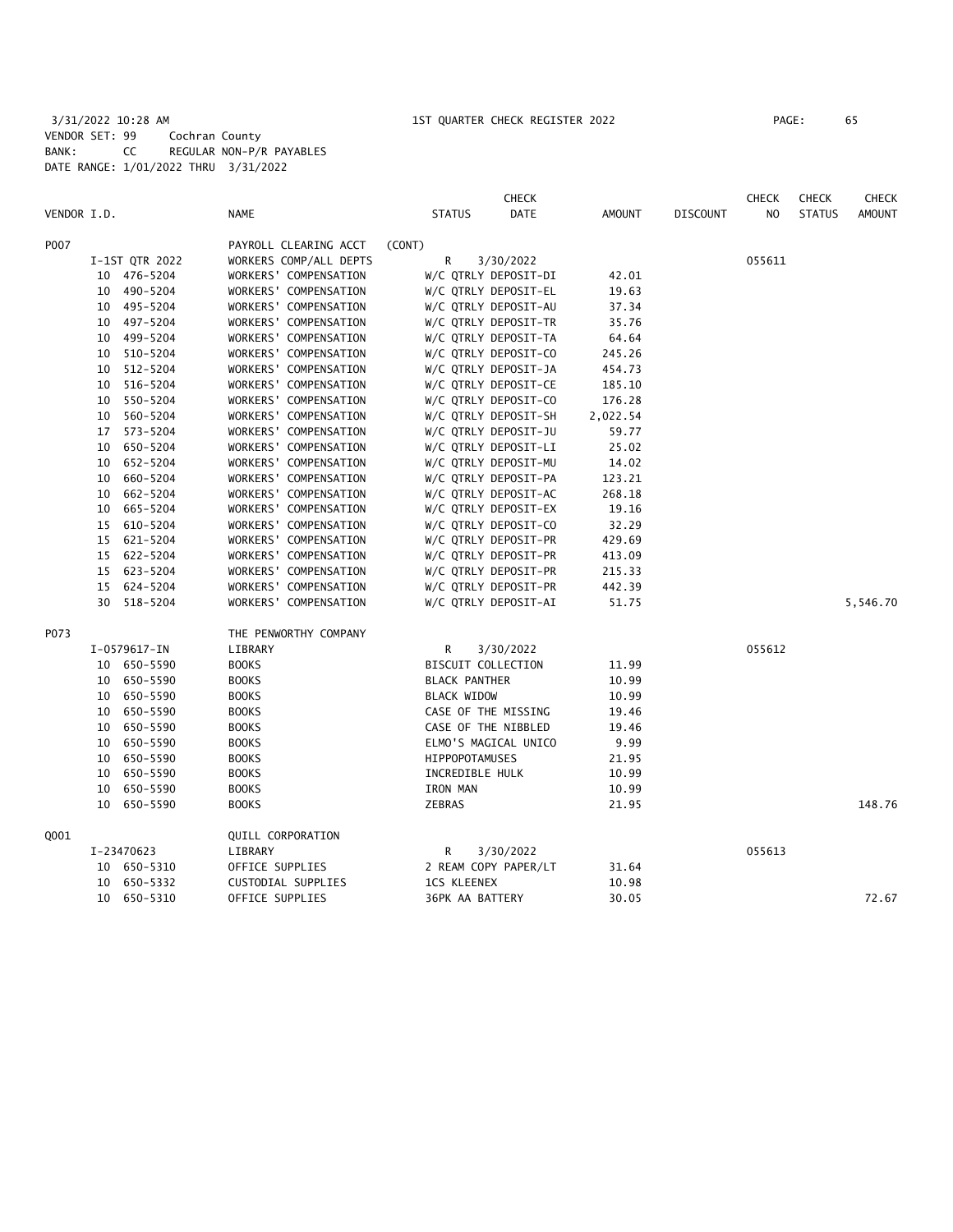3/31/2022 10:28 AM 1ST QUARTER CHECK REGISTER 2022 PAGE: 66 VENDOR SET: 99 Cochran County BANK: CC REGULAR NON-P/R PAYABLES DATE RANGE: 1/01/2022 THRU 3/31/2022

| VENDOR I.D. |             |                                |                           | <b>STATUS</b>           | <b>CHECK</b> | <b>AMOUNT</b> |                 | <b>CHECK</b><br>N <sub>O</sub> | <b>CHECK</b>  | <b>CHECK</b> |
|-------------|-------------|--------------------------------|---------------------------|-------------------------|--------------|---------------|-----------------|--------------------------------|---------------|--------------|
|             |             |                                | <b>NAME</b>               |                         | DATE         |               | <b>DISCOUNT</b> |                                | <b>STATUS</b> | AMOUNT       |
| S005        |             |                                | DORIS SEALY, COUNTY TREAS |                         |              |               |                 |                                |               |              |
|             |             | I-CERT MAIL 32822<br>TREASURER |                           | R                       | 3/30/2022    |               |                 | 055614                         |               |              |
|             |             | 10 497-5311                    | POSTAL EXPENSES           | 1099,1096/CERT MAIL     |              | 16.72         |                 |                                |               |              |
|             |             | 10 497-5311                    | POSTAL EXPENSES           | $W-2, W-3/CERT MAIL 1/$ |              | 9.36          |                 |                                |               |              |
|             |             | 10 497-5311                    | POSTAL EXPENSES           | 941/CERT MAIL 1ST QT    |              | 7.38          |                 |                                |               | 33.46        |
| S281        |             |                                | <b>STAPLES</b>            |                         |              |               |                 |                                |               |              |
|             |             | I-3035640401                   | JAIL                      | R                       | 3/30/2022    |               |                 | 055615                         |               |              |
|             |             | 10 512-5310                    | OFFICE SUPPLIES           | 10PK CORRECTION TAPE    |              | 24.49         |                 |                                |               |              |
|             | 10          | 512-5310                       | OFFICE SUPPLIES           | CPN/DISC                |              | 17.25CR       |                 |                                |               | 7.24         |
| S416        |             |                                | SOS WASTE DISPOSAL, INC   |                         |              |               |                 |                                |               |              |
|             | I-151594    |                                | PREC 3/PREC 4             | R                       | 3/30/2022    |               |                 | 055616                         |               |              |
|             |             | 15 623-5440                    | UTILITIES                 | DUMPSTER SVC/MARCH 2    |              | 78.74         |                 |                                |               |              |
|             |             | 15 624-5440                    | UTILITIES                 | DUMPSTER SVC/MARCH 2    |              | 78.74         |                 |                                |               | 157.48       |
| T050        |             |                                | TAC UNEMPLOYMENT FUND     |                         |              |               |                 |                                |               |              |
|             |             | I-1ST QTR 2022                 | UNEMPLOYMENT--ALL DEPTS   | R                       | 3/30/2022    |               |                 | 055617                         |               |              |
|             |             | 10 400-5206                    | UNEMPLOYMENT              | QTRLY UNEMPLYMNT-CO     |              | 2.80          |                 |                                |               |              |
|             |             | 10 403-5206                    | UNEMPLOYMENT              | QTRLY UNEMPLYMNT-CLE    |              | 15.84         |                 |                                |               |              |
|             |             | 10 435-5206                    | UNEMPLOYMENT              | QTRLY UNEMPLYMNT-DIS    |              | 3.06          |                 |                                |               |              |
|             |             | 10 455-5206                    | UNEMPLOYMENT              | QTRLY UNEMPLYMNT-JP     |              | 0.11          |                 |                                |               |              |
|             |             | 10 475-5206                    | UNEMPLOYMENT              | QTRLY UNEMPLYMNT-CO     |              | 6.89          |                 |                                |               |              |
|             |             | 10 476-5206                    | UNEMPLOYMENT              | QTRLY UNEMPLYMNT-DIS    |              | 3.01          |                 |                                |               |              |
|             |             | 10 490-5206                    | UNEMPLOYMENT              | QTRLY UNEMPLYMNT-ELE    |              | 7.27          |                 |                                |               |              |
|             |             | 10 495-5206                    | UNEMPLOYMENT              | QTRLY UNEMPLYMNT-CO     |              | 13.49         |                 |                                |               |              |
|             |             | 10 497-5206                    | UNEMPLOYMENT              | QTRLY UNEMPLYMNT-TRE    |              | 2.60          |                 |                                |               |              |
|             |             | 10 499-5206                    | UNEMPLOYMENT              | QTRLY UNEMPLYMNT-TAX    |              | 23.39         |                 |                                |               |              |
|             |             | 10 510-5206                    | UNEMPLOYMENT              | QTRLY UNEMPLYMNT-CRT    |              | 7.42          |                 |                                |               |              |
|             | 10          | 512-5206                       | UNEMPLOYMENT              | QTRLY UNEMPLYMNT-JAI    |              | 22.31         |                 |                                |               |              |
|             |             | 10 516-5206                    | UNEMPLOYMENT              | QTRLY UNEMPLYMNT-CEM    |              | 8.99          |                 |                                |               |              |
|             | 10          | 560-5206                       | UNEMPLOYMENT              | QTRLY UNEMPLYMNT-SHE    |              | 83.59         |                 |                                |               |              |
|             | 10          | 650-5206                       | UNEMPLOYMENT              | QTRLY UNEMPLYMNT-LIB    |              | 7.15          |                 |                                |               |              |
|             | 10          | 660-5206                       | UNEMPLOYMENT              | QTRLY UNEMPLYMNT-PAR    |              | 8.45          |                 |                                |               |              |
|             | 10          | 662-5206                       | UNEMPLOYMENT              | QTRLY UNEMPLYMNT-ACT    |              | 8.94          |                 |                                |               |              |
|             |             | 10 665-5206                    | UNEMPLOYMENT              | QTRLY UNEMPLYMNT-EXT    |              | 9.43          |                 |                                |               |              |
|             | 15          | 621-5206                       | UNEMPLOYMENT              | QTRLY UNEMPLYMNT-PRE    |              | 17.60         |                 |                                |               |              |
|             |             | 15 622-5206                    | UNEMPLOYMENT              | QTRLY UNEMPLYMNT-PRE    |              | 16.92         |                 |                                |               |              |
|             |             | 15 623-5206                    | UNEMPLOYMENT              | QTRLY UNEMPLYMNT-PRE    |              | 8.82          |                 |                                |               |              |
|             |             | 15 624-5206                    | UNEMPLOYMENT              | QTRLY UNEMPLYMNT-PRE    |              | 18.12         |                 |                                |               | 304.32       |
|             |             | 17 573-5206                    | UNEMPLOYMENT INSURANCE    | QTRLY UNEMPLYMNT-JUV    |              | 8.12          |                 |                                |               |              |
| T067        |             |                                | TREE LOVING CARE          |                         |              |               |                 |                                |               |              |
|             | $I - 20540$ |                                | <b>COURTHOUSE</b>         | R                       | 3/30/2022    |               |                 | 055618                         |               |              |
|             | 10          | 510-5451                       | REPAIR                    | MAINT 3 PISTACHE & 1    |              | 540.00        |                 |                                |               |              |
|             | 10          | 510-5451                       | REPAIR                    | RMV BRANCHES (\$120/    |              | 1,140.00      |                 |                                |               |              |
|             | 10          | 510-5451                       | REPAIR                    | MAINT 4 LOCUST & 1 J    |              | 840.00        |                 |                                |               |              |
|             | 10          | 510-5451                       | REPAIR                    | RMV BRCH/MAINT 3 PEC    |              | 1,320.00      |                 |                                |               |              |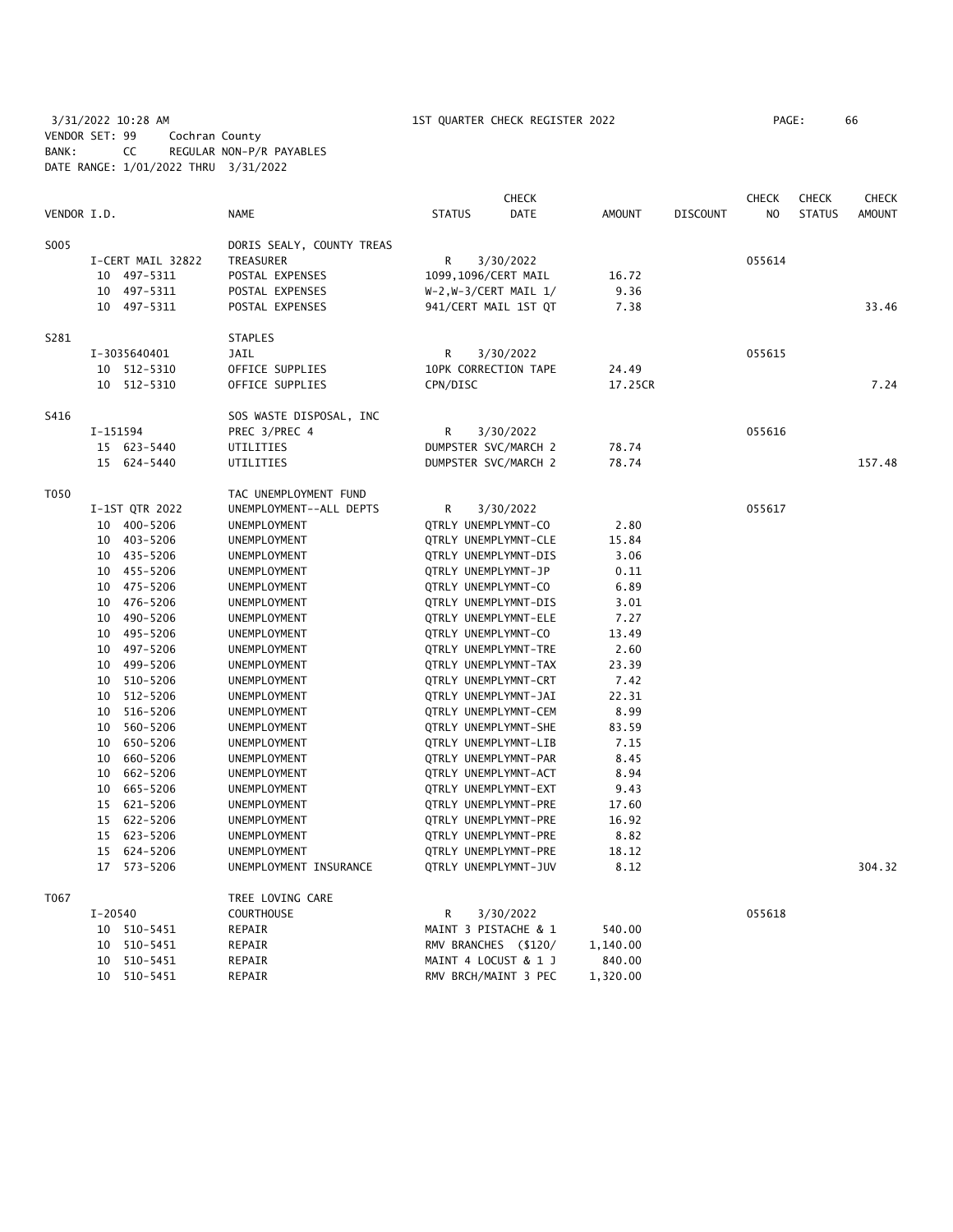3/31/2022 10:28 AM 1ST QUARTER CHECK REGISTER 2022 PAGE: 67 VENDOR SET: 99 Cochran County BANK: CC REGULAR NON-P/R PAYABLES DATE RANGE: 1/01/2022 THRU 3/31/2022

| VENDOR I.D. |              |                 | <b>NAME</b>                   | <b>STATUS</b>       | <b>CHECK</b><br><b>DATE</b> | <b>AMOUNT</b> | <b>DISCOUNT</b> | <b>CHECK</b><br>N <sub>O</sub> | <b>CHECK</b><br><b>STATUS</b> | <b>CHECK</b><br><b>AMOUNT</b> |
|-------------|--------------|-----------------|-------------------------------|---------------------|-----------------------------|---------------|-----------------|--------------------------------|-------------------------------|-------------------------------|
|             |              |                 |                               |                     |                             |               |                 |                                |                               |                               |
| T067        |              |                 | (CONT)<br>TREE LOVING CARE    |                     |                             |               |                 |                                |                               |                               |
|             | I-20540      |                 | <b>COURTHOUSE</b>             | R                   | 3/30/2022                   |               |                 | 055618                         |                               |                               |
|             |              | 10 510-5451     | REPAIR                        | MAINT 2 PINE        |                             | 120.00        |                 |                                |                               |                               |
|             |              | 10 510-5451     | REPAIR                        | RMV DEBRIS          |                             | 110.00        |                 |                                |                               |                               |
|             |              | 10 510-5451     | REPAIR                        | MILEAGE 200mi @1.50 |                             | 300.00        |                 |                                |                               | 4,370.00                      |
| T148        |              |                 | TASCOSA OFFICE MACHINES INC   |                     |                             |               |                 |                                |                               |                               |
|             | $I - 324835$ |                 | <b>CLERK</b>                  | R                   | 3/30/2022                   |               |                 | 055619                         |                               |                               |
|             |              | 10 403-5411     | MAINTENANCE CONTRACTS         |                     | 1,649 COPIES 2/10-3/        | 24.74         |                 |                                |                               | 24.74                         |
| T312        |              |                 | TEXAS ASSOCIATION OF COUNTIES |                     |                             |               |                 |                                |                               |                               |
|             | $I-260713$   |                 | TREASURER                     | R                   | 3/30/2022                   |               |                 | 055620                         |                               |                               |
|             |              | 10 497-5481     | DUES AND REGISTRATION         |                     | CTAT DUES/T SMITH 3/        | 40.00         |                 |                                |                               | 40.00                         |
| T313        |              |                 | MANUEL TARANGO                |                     |                             |               |                 |                                |                               |                               |
|             |              | I-DW#19636      | ACTIVITY BLDG                 | R                   | 3/30/2022                   |               |                 | 055621                         |                               |                               |
|             |              | 10 000-4370.101 | RENT-ACTIVITY BUILDING        | REF DEP FOR 3/5/22  |                             | 100.00        |                 |                                |                               | 100.00                        |
| U019        |              |                 | UNITED SUPERMARKETS, INC      |                     |                             |               |                 |                                |                               |                               |
|             |              | I-3284002 3922  | JAIL                          | R                   | 3/30/2022                   |               |                 | 055622                         |                               |                               |
|             |              | 10 512-5333     | FOOD-PRISONERS                | 4 STEAK SEASONING   |                             | 39.96         |                 |                                |                               |                               |
|             |              | 10 512-5333     | FOOD-PRISONERS                | 19 CAKE MIX         |                             | 37.81         |                 |                                |                               |                               |
|             |              | 10 512-5333     | FOOD-PRISONERS                | 2 CAKE MIX          |                             | 2.18          |                 |                                |                               |                               |
|             |              | 10 512-5333     | FOOD-PRISONERS                | LEMON PEPPER        |                             | 9.99          |                 |                                |                               |                               |
|             |              | 10 512-5333     | FOOD-PRISONERS                | MENUDO MIX          |                             | 8.49          |                 |                                |                               |                               |
|             | 10           | 512-5333        | FOOD-PRISONERS                | SEASONING           |                             | 6.99          |                 |                                |                               |                               |
|             |              | 10 512-5333     | FOOD-PRISONERS                | 2 MASHED POTATOES   |                             | 7.58          |                 |                                |                               |                               |
|             |              | 10 512-5333     | FOOD-PRISONERS                |                     | 9 MANWICH SLOPPY JOE        | 11.61         |                 |                                |                               |                               |
|             | 10           | 512-5333        | FOOD-PRISONERS                |                     | 12 RANCH STYLE BEANS        | 15.00         |                 |                                |                               |                               |
|             |              | 10 512-5333     | FOOD-PRISONERS                | SHREDDED LETTUCE    |                             | 2.99          |                 |                                |                               |                               |
|             | 10           | 512-5333        | FOOD-PRISONERS                | 2 GREEN CHILI       |                             | 20.00         |                 |                                |                               |                               |
|             | 10           | 512-5333        | FOOD-PRISONERS                | JALAPENO PEPPERS    |                             | 3.11          |                 |                                |                               |                               |
|             |              | 10 512-5333     | FOOD-PRISONERS                | RED CHILI           |                             | 2.99          |                 |                                |                               |                               |
|             |              | 10 512-5333     | FOOD-PRISONERS                | <b>POTATOES</b>     |                             | 5.00          |                 |                                |                               |                               |
|             |              | 10 512-5333     | FOOD-PRISONERS                | 4 12PK HAM/CHS      |                             | 47.96         |                 |                                |                               |                               |
|             | 10           | 512-5333        | FOOD-PRISONERS                | FROZEN PIE          |                             | 3.49          |                 |                                |                               |                               |
|             |              | 10 512-5333     | FOOD-PRISONERS                | 5 HUSHPUPPY         |                             | 13.95         |                 |                                |                               |                               |
|             |              | 10 512-5333     | FOOD-PRISONERS                | 4 WHIP TOPPING      |                             | 5.16          |                 |                                |                               |                               |
|             |              | 10 512-5333     | FOOD-PRISONERS                | 4 FISH SANDWICH     |                             | 15.96         |                 |                                |                               |                               |
|             |              | 10 512-5333     | FOOD-PRISONERS                | 2 MARGARINE         |                             | 2.38          |                 |                                |                               |                               |
|             |              | 10 512-5333     | FOOD-PRISONERS                | 36GL MILK           |                             | 122.04        |                 |                                |                               |                               |
|             |              | 10 512-5333     | FOOD-PRISONERS                | <b>DISC</b>         |                             | 38.46CR       |                 |                                |                               | 346.18                        |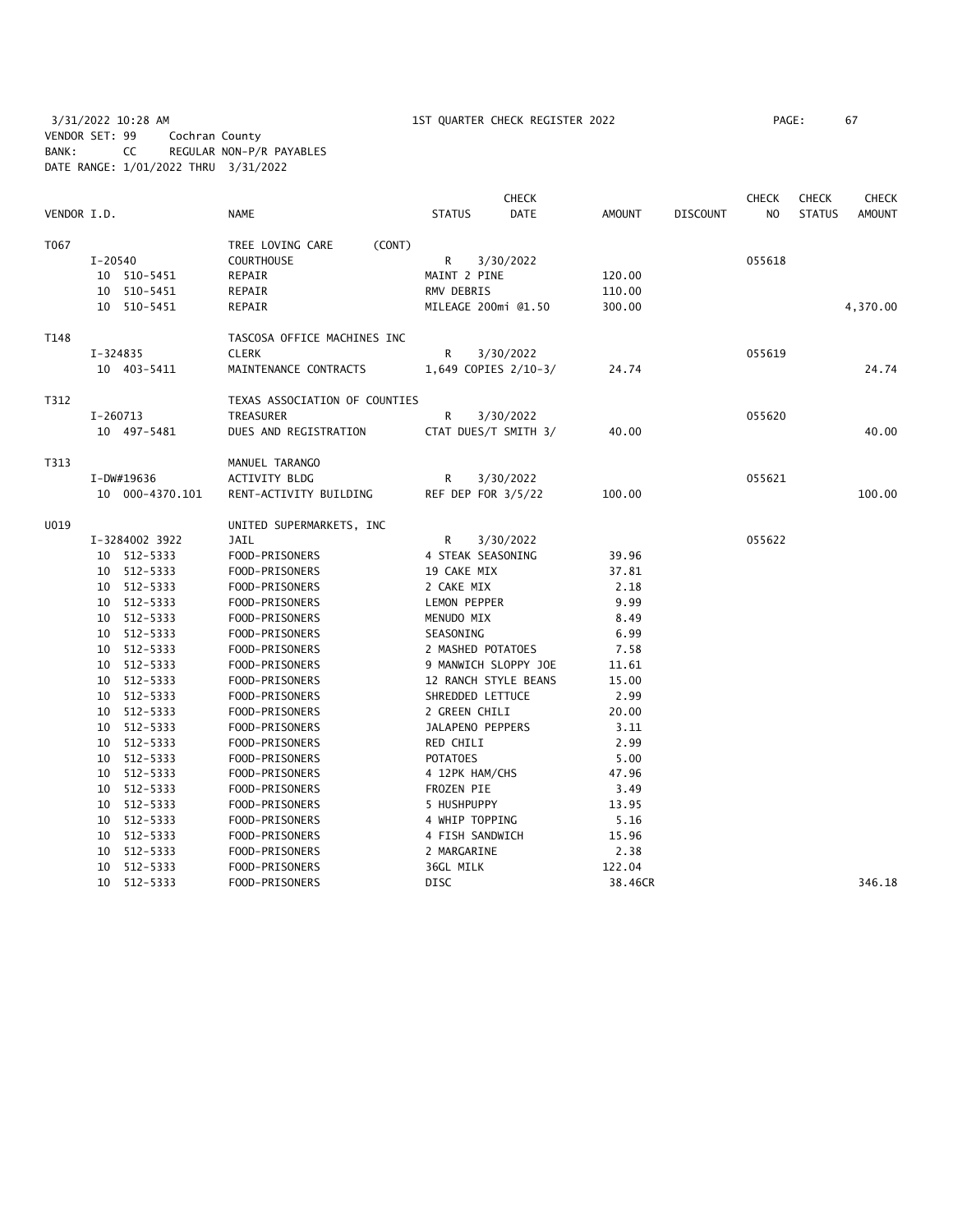3/31/2022 10:28 AM 1ST QUARTER CHECK REGISTER 2022 PAGE: 68 VENDOR SET: 99 Cochran County BANK: CC REGULAR NON-P/R PAYABLES DATE RANGE: 1/01/2022 THRU 3/31/2022

|             |               |                                 |                                |                      | <b>CHECK</b>           |               |                 | <b>CHECK</b> | <b>CHECK</b>  | <b>CHECK</b>  |
|-------------|---------------|---------------------------------|--------------------------------|----------------------|------------------------|---------------|-----------------|--------------|---------------|---------------|
| VENDOR I.D. |               |                                 | <b>NAME</b>                    | <b>STATUS</b>        | <b>DATE</b>            | <b>AMOUNT</b> | <b>DISCOUNT</b> | NO           | <b>STATUS</b> | <b>AMOUNT</b> |
| U036        |               |                                 | UNIFIRST HOLDINGS, INC.        |                      |                        |               |                 |              |               |               |
|             | I-831 2624512 |                                 | JAIL/COURTHOUSE                | R                    | 3/30/2022              |               |                 | 055623       |               |               |
|             | 10 510-5332   |                                 | CUSTODIAL SUPPLIES             | 4 MATS 4x6           |                        | 12.00         |                 |              |               |               |
|             | 10 512-5392   |                                 | MISCELLANEOUS SUPPLIES         |                      | 200 MICROFIBER TOWEL   | 22.00         |                 |              |               |               |
|             | 10 512-5392   |                                 | MISCELLANEOUS SUPPLIES         | DEFE CHG             |                        | 10.50         |                 |              |               |               |
|             | 10 510-5332   |                                 | CUSTODIAL SUPPLIES             | 4 MAT PROTECTION     |                        | 1.00          |                 |              |               |               |
|             | I-831 2627279 |                                 | JAIL/COURTHOUSE                | R                    | 3/30/2022              |               |                 | 055623       |               |               |
|             | 10 510-5332   |                                 | CUSTODIAL SUPPLIES             | 4 MATS 4x6           |                        | 12.00         |                 |              |               |               |
|             | 10 512-5392   |                                 | MISCELLANEOUS SUPPLIES         |                      | 200 MICROFIBER TOWEL   | 22.00         |                 |              |               |               |
|             | 10 512-5392   |                                 | MISCELLANEOUS SUPPLIES         | DEFE CHG             |                        | 10.50         |                 |              |               |               |
|             | 10 510-5332   |                                 | CUSTODIAL SUPPLIES             | 4 MAT PROTECTION     |                        | 1.00          |                 |              |               |               |
|             | I-831 2630045 |                                 | JAIL/COURTHOUSE                | R                    | 3/30/2022              |               |                 | 055623       |               |               |
|             | 10 510-5332   |                                 | CUSTODIAL SUPPLIES             | 4 MATS 4x6           |                        | 12.00         |                 |              |               |               |
|             | 10 512-5392   |                                 | MISCELLANEOUS SUPPLIES         |                      | 200 MICROFIBER TOWEL   | 22.00         |                 |              |               |               |
|             | 10 512-5392   |                                 | MISCELLANEOUS SUPPLIES         | DEFE CHG             |                        | 10.50         |                 |              |               |               |
|             | 10 510-5332   |                                 | CUSTODIAL SUPPLIES             | 4 MAT PROTECTION     |                        | 1.00          |                 |              |               | 136.50        |
| <b>U040</b> |               |                                 | US FOODS INC                   |                      |                        |               |                 |              |               |               |
|             | I-5571412     |                                 | NON-DEPT'L                     | R                    | 3/30/2022              |               |                 | 055624       |               |               |
|             | 10 409-5300   |                                 | COUNTY-WIDE SUPPLIES           | 4CS COFFEE, DK BLND  |                        | 156.72        |                 |              |               | 156.72        |
| W055        |               |                                 | WINDSTREAM COMMUNICATIONS SW   |                      |                        |               |                 |              |               |               |
|             |               | I-169-001-8724 MAR22 NON-DEPT'L |                                | R                    | 3/30/2022              |               |                 | 055625       |               |               |
|             | 10 409-5420   |                                 | TELECOMMUNICATIONS             | 4G WIRELESS          |                        | 55.00         |                 |              |               |               |
|             | 10 409-5420   |                                 | TELECOMMUNICATIONS             | ST IP BLK/8          |                        | 23.00         |                 |              |               |               |
|             | 10 409-5420   |                                 | TELECOMMUNICATIONS             | <b>FEES</b>          |                        | 12.93         |                 |              |               |               |
|             | 10 409-5420   |                                 | TELECOMMUNICATIONS             | FIBER OPTIC SVC      |                        | 1,133.00      |                 |              |               |               |
|             |               | I-216251453 30122               | NON-DEPT'L                     | R                    | 3/30/2022              |               |                 | 055625       |               |               |
|             | 10 409-5420   |                                 | TELECOMMUNICATIONS             |                      | FLAT RATE BILLING/27   | 177.72        |                 |              |               |               |
|             | 10 409-5420   |                                 | TELECOMMUNICATIONS             |                      | CREDITS NOT APPLIED/   |               |                 |              |               |               |
|             |               | I-266-5302 MAR22                | NON-DEPT'L/JUSTICE OF PEACE    | R                    | 3/30/2022              |               |                 | 055625       |               |               |
|             | 10 409-5420   |                                 | TELECOMMUNICATIONS             | LONG DISTANCE SVC    |                        | 14.67         |                 |              |               | 1,416.32      |
| W164        |               |                                 | WARREN CAT                     |                      |                        |               |                 |              |               |               |
|             |               | I-22 CAT150 #0693               | PREC 3                         | R                    | 3/30/2022              |               |                 | 055626       |               |               |
|             | 15            | 623-5571                        | CAPITAL OUTLAY                 |                      | 2022 CAT150 #0EB5006   | 343,295.00    |                 |              |               |               |
|             | 15 623-5571   |                                 | CAPITAL OUTLAY                 |                      | $-2017$ 140M3 #N9J0060 | 225,000.00CR  |                 |              |               | 118,295.00    |
| W243        |               |                                 | WANDA'S DESIGNS AND EMBROIDERY |                      |                        |               |                 |              |               |               |
|             | $I-21339$     |                                 | SHERIFF                        | R                    | 3/30/2022              |               |                 | 055627       |               |               |
|             | 10 560-5205   |                                 | UNIFORMS                       | BLK JACKET #SM-J317  |                        | 45.98         |                 |              |               |               |
|             | 10 560-5205   |                                 | UNIFORMS                       | 3 KHAKI PANT #F5251  |                        | 89.97         |                 |              |               |               |
|             | 10            | 560-5205                        | UNIFORMS                       | 4 BLK POLO SHIRT #F5 |                        | 149.97        |                 |              |               |               |
|             | 10 560-5205   |                                 | UNIFORMS                       | BLK SHIRT #F5312     |                        | 39.99         |                 |              |               |               |
|             | 10 560-5205   |                                 | UNIFORMS                       |                      | 9 EMBROIDERY BASE FE   | 142.50        |                 |              |               |               |
|             | $I - 21340$   |                                 | JAIL                           | R                    | 3/30/2022              |               |                 | 055627       |               |               |
|             | 10 512-5205   |                                 | UNIFORMS                       |                      | BLK JACKET #SM-CT103   | 117.99        |                 |              |               |               |
|             | 10 512-5205   |                                 | UNIFORMS                       | EMBROIDERY BASE FEE  |                        | 20.00         |                 |              |               | 606.40        |
|             |               |                                 |                                |                      |                        |               |                 |              |               |               |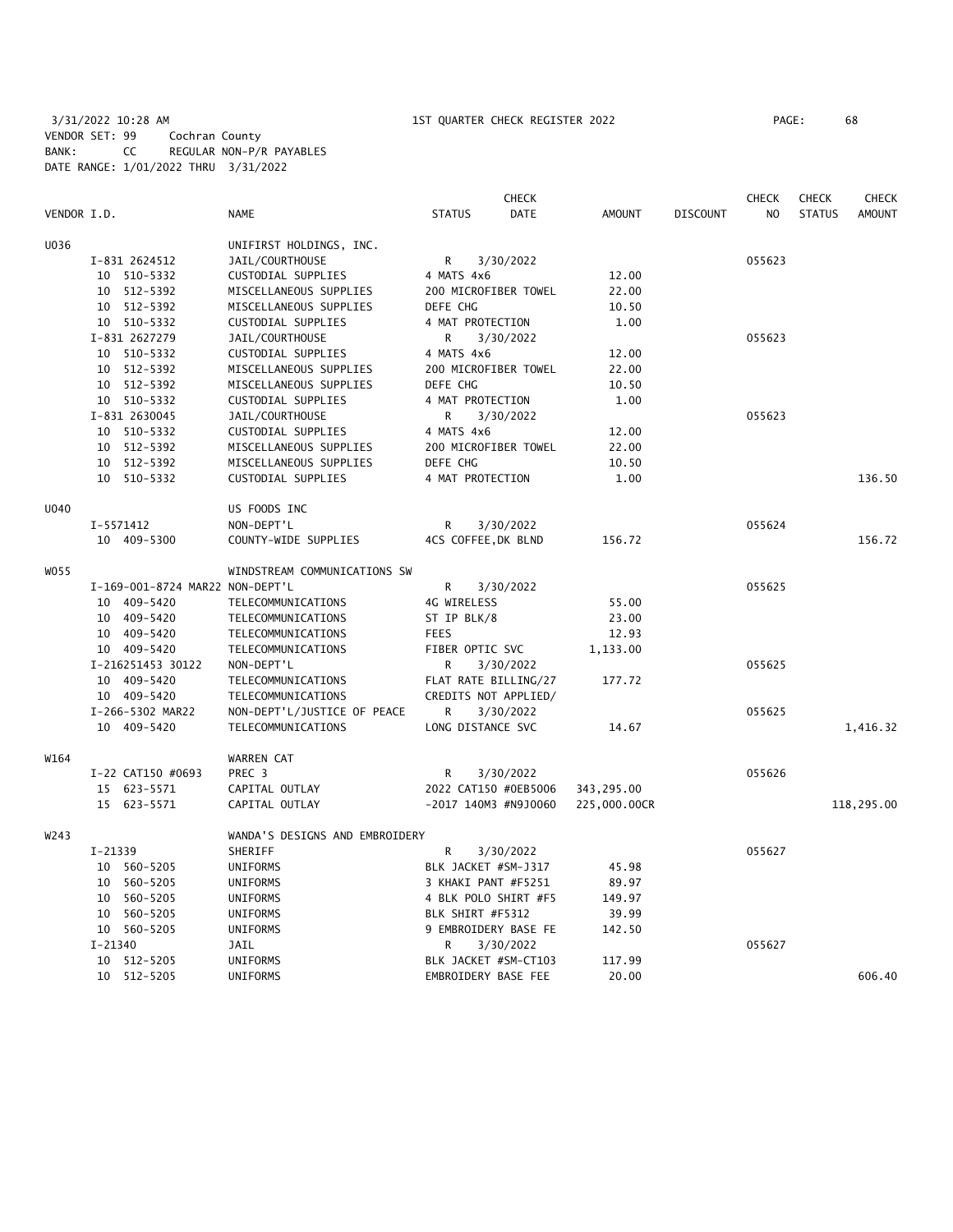3/31/2022 10:28 AM 1ST QUARTER CHECK REGISTER 2022 PAGE: 69 VENDOR SET: 99 Cochran County BANK: CC REGULAR NON-P/R PAYABLES DATE RANGE: 1/01/2022 THRU 3/31/2022

| VENDOR I.D. |                             | <b>NAME</b>                          | <b>STATUS</b>         | CHECK<br><b>DATE</b> | AMOUNT   | <b>DISCOUNT</b> | <b>CHECK</b><br><b>NO</b> | CHECK<br><b>STATUS</b> | CHECK<br><b>AMOUNT</b> |
|-------------|-----------------------------|--------------------------------------|-----------------------|----------------------|----------|-----------------|---------------------------|------------------------|------------------------|
| W248        | I-MEALS/CHIEFS '22          | IVY WOODWARD<br>JUVENILE PROBATION   | R                     | 3/30/2022            |          |                 | 055628                    |                        |                        |
|             | 17 573-5427                 | TRAVEL & TRAINING                    | R/B MEALS 3/5-8/22, S |                      | 175.57   |                 |                           |                        | 175.57                 |
| X001        |                             | XCEL ENERGY                          |                       |                      |          |                 |                           |                        |                        |
|             | $C-54-1324315-7$            | PARK/RODEO GR; CORR BILLING          | R                     | 3/30/2022            |          |                 | 055629                    |                        |                        |
|             | 10 660-5440                 | UTILITIES & IRRIGATION               | CR 6/21-7/21/21       |                      | 19.75CR  |                 |                           |                        |                        |
|             | 10 660-5440                 | UTILITIES & IRRIGATION               | CR 7/21-8/19/21       |                      | 19.76CR  |                 |                           |                        |                        |
|             | 10 660-5440                 | UTILITIES & IRRIGATION               | CR 8/19-9/21/21       |                      | 25.44CR  |                 |                           |                        |                        |
|             | 10 660-5440                 | UTILITIES & IRRIGATION               | CR 9/21-10/19/21      |                      | 24.47CR  |                 |                           |                        |                        |
|             | 10 660-5440                 | UTILITIES & IRRIGATION               | CR 10/19-11/17/21     |                      | 18.85CR  |                 |                           |                        |                        |
|             | 10 660-5440                 | UTILITIES & IRRIGATION               | CR 11/17-12/20/21     |                      | 18.71CR  |                 |                           |                        |                        |
|             | 10 660-5440                 | UTILITIES & IRRIGATION               | CR 12/20-1/24/22      |                      | 18.86CR  |                 |                           |                        |                        |
|             | 10 660-5440                 | UTILITIES & IRRIGATION               | CR 1/24-2/22/22       |                      | 14.09CR  |                 |                           |                        |                        |
|             | 10 660-5440                 | UTILITIES & IRRIGATION               | 45KWH 6/21/21-2/2/22  |                      | 106.14   |                 |                           |                        |                        |
|             |                             | I-54-1324315-7 3/24 ALMOST ALL DEPTS | R.                    | 3/30/2022            |          |                 | 055629                    |                        |                        |
|             | 30 518-5440                 | UTILITIES                            | 300210167 RUNWAY LIG  |                      | 45.19    |                 |                           |                        |                        |
|             | 10 510-5440                 | UTILITIES                            | 300240736 COURTHOUSE  |                      | 2,433.16 |                 |                           |                        |                        |
|             | 10 580-5440                 | UTILITIES [TOWER]                    | 300282806 TOWER       |                      | 40.15    |                 |                           |                        |                        |
|             | 15 621-5440                 | UTILITIES                            | 300294119 PREC 1 SHO  |                      | 77.29    |                 |                           |                        |                        |
|             | 10 650-5440                 | UTILITIES                            | 300338546 LIBRARY     |                      | 142.21   |                 |                           |                        |                        |
|             | 10 652-5440                 | UTILITIES                            | 300342232 MUSEUM      |                      | 78.34    |                 |                           |                        |                        |
|             | 10 662-5440                 | UTILITIES                            | 300390484 ACTIVITY B  |                      | 473.51   |                 |                           |                        |                        |
|             | 10 660-5440                 | UTILITIES & IRRIGATION               | 300410370 PARK        |                      | 254.48   |                 |                           |                        |                        |
|             | 10 660-5440                 | UTILITIES & IRRIGATION               | 300457515 PARK/SHOP   |                      | 74.91    |                 |                           |                        |                        |
|             | 10 516-5440                 | UTILITIES                            | 300555198 CEMETERY    |                      | 14.70    |                 |                           |                        |                        |
|             | 10 660-5440                 | UTILITIES & IRRIGATION               | 300587052 SHOWBARN    |                      | 56.76    |                 |                           |                        |                        |
|             | 10 660-5440                 | UTILITIES & IRRIGATION               | 300587753 RODEO GROU  |                      |          |                 |                           |                        |                        |
|             | 10 409-5440                 | UTILITIES                            | 300588989 ANNEX       |                      | 21.90    |                 |                           |                        |                        |
|             | 10 516-5440                 | UTILITIES                            | 300603417 CEMETERY    |                      | 79.60    |                 |                           |                        |                        |
|             | 10 516-5440                 | UTILITIES                            | 300637038 CEMETERY S  |                      | 14.70    |                 |                           |                        |                        |
|             | I-54-1829977-7 MAR22 PREC 2 |                                      | R.                    | 3/30/2022            |          |                 | 055629                    |                        |                        |
|             | 15 622-5440                 | UTILITIES                            | 73KWH 2/11-3/16/22    |                      | 22.14    |                 |                           |                        |                        |
|             | 15 622-5440                 | UTILITIES                            | 1 AREA LIGHT          |                      | 17.74    |                 |                           |                        | 3,792.99               |
|             |                             |                                      |                       |                      |          |                 |                           |                        |                        |

| * * TOTALS * *      | N <sub>O</sub> | INVOICE AMOUNT | <b>DISCOUNTS</b> | CHECK AMOUNT |
|---------------------|----------------|----------------|------------------|--------------|
| REGULAR CHECKS:     | 371            | 620,678.63     | 0.00             | 620,678.63   |
| HAND CHECKS:        | 0              | 0.00           | 0.00             | 0.00         |
| DRAFTS:             | 0              | 0.00           | 0.00             | 0.00         |
| EFT:                | 0              | 0.00           | 0.00             | 0.00         |
| NON CHECKS:         | 0              | 0.00           | 0.00             | 0.00         |
| <b>VOID CHECKS:</b> | 0 VOID DEBITS  | 0.00           |                  |              |
|                     | VOID CREDITS   | 0.00<br>0.00   | 0.00             |              |
|                     |                |                |                  |              |

TOTAL ERRORS: 0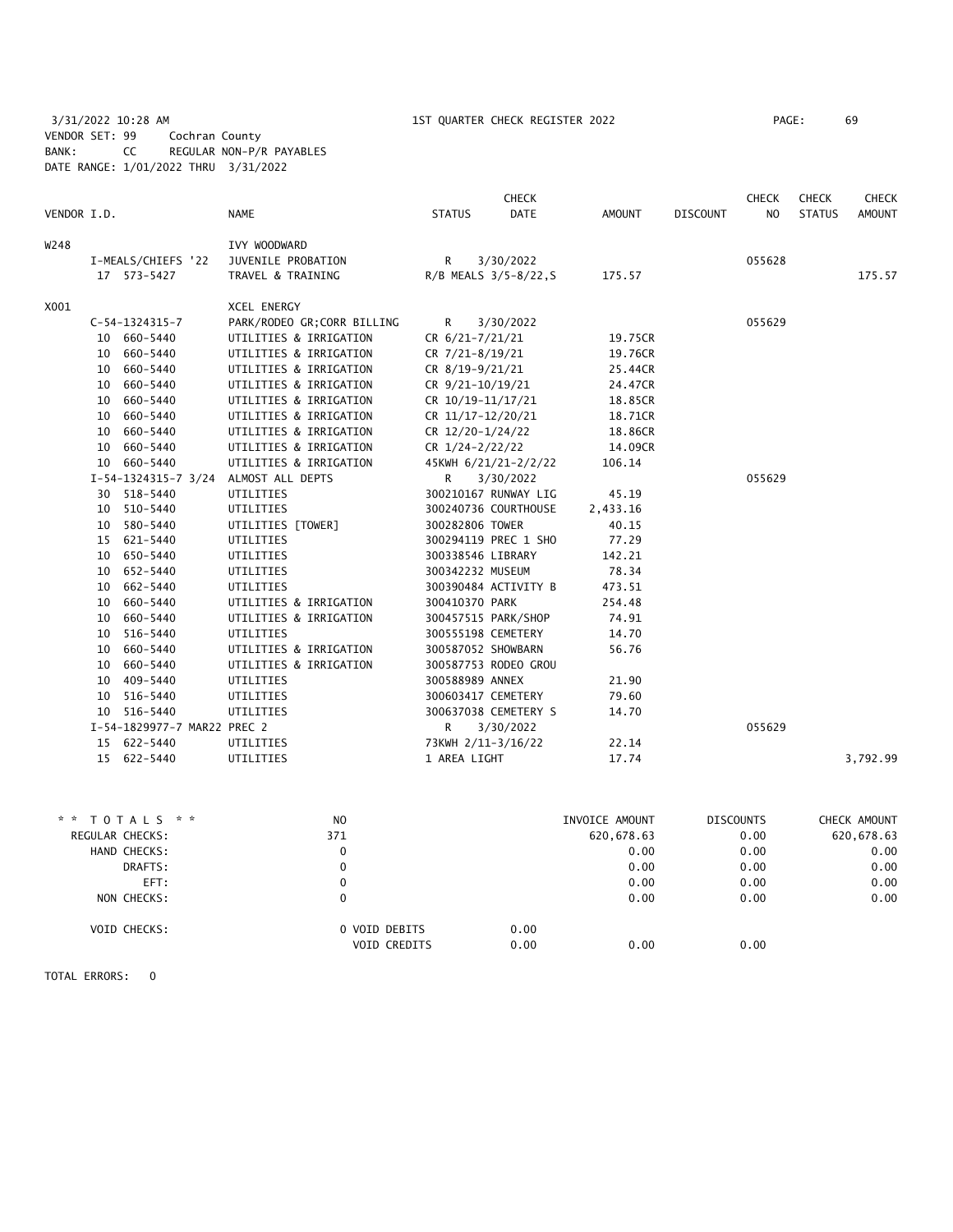3/31/2022 10:28 AM 1ST QUARTER CHECK REGISTER 2022 PAGE: 70 VENDOR SET: 99 Cochran County BANK: CC REGULAR NON-P/R PAYABLES DATE RANGE: 1/01/2022 THRU 3/31/2022

# \*\* G/L ACCOUNT TOTALS \*\*

|    | G/L ACCOUNT    | <b>NAME</b>                   | AMOUNT      |
|----|----------------|-------------------------------|-------------|
|    |                |                               |             |
| 10 | 000-1021       | CHG FUND - TAX A/C HW&TX      | 200.00      |
| 10 | 000-2206.002   | COLLECTION AGENCY FEES        | 399.97      |
| 10 | 000-2206.003   | Omni Collection Fee           | 49.68       |
| 10 | 000-2500.10    | RESERVE FOR W/C, UNEMPLYMNT   | 5,676.00    |
| 10 | 000-4333.305   | OTHER STATE GRANTS            | 27,500.00   |
| 10 | 000-4370.101   | RENT-ACTIVITY BUILDING        | 400.00      |
| 10 | 000-4380.200   | OTHER [MISCELLANEOUS]         | 598.96      |
| 10 | 400-5204       | WORKERS' COMPENSATION         | 42.77       |
| 10 | 400-5206       | UNEMPLOYMENT                  | 2.80        |
| 10 | 403-5204       | WORKERS' COMPENSATION         | 72.45       |
| 10 | 403-5206       | UNEMPLOYMENT                  | 15.84       |
| 10 | 403-5310       | OFFICE SUPPLIES               | 1,467.99    |
| 10 | 403-5311       | POSTAL EXPENSES               | 500.00      |
| 10 | 403-5411       | MAINTENANCE CONTRACTS         | 3,566.06    |
| 10 | 403-5416       | FILMING & INDEXING            | 4,964.00    |
| 10 | 403-5427       | CONTINUING EDUCATION          | 1,529.47    |
| 10 | 405-5330       | FUEL AND OIL                  | 237.51      |
| 10 | 409-5300       | COUNTY-WIDE SUPPLIES          | 272.68      |
| 10 | 409-5311       | POSTAL EXPENSES               | 765.00      |
| 10 | 409-5411       | MAINTENANCE CONTRACTS         | 10,776.00   |
| 10 | 409-5420       | TELECOMMUNICATIONS            | 15, 182.93  |
| 10 | 409-5440       | UTILITIES                     | 249.71      |
| 10 | 409-5470       | DONATION-SOIL & WATER CONSER. | 3,000.00    |
| 10 | 409–5497       | LIABILITY INSURANCE           | 14,657.00   |
| 10 | 409–5499       | MISCELLANEOUS                 | 206.04      |
| 10 | 409-5571       | CAPITAL OUTLAY                | 130, 128.00 |
| 10 | 426-5400       | ATTORNEY AD LITEM             | 600.00      |
| 10 | 435-5204       | WORKERS' COMPENSATION         | 11.52       |
| 10 | 435-5206       | UNEMPLOYMENT                  | 3.06        |
|    | 10 435-5400    | ATTORNEY AD LITEM             | 1,197.50    |
|    | 10 435-5400.02 | ATTY AD LITEM--CPS            | 4,500.00    |
|    | 10 435-5491    | GRAND JURY                    | 1,360.00    |
| 10 | 435–5497       | LIABILITY INSURANCE           | 1,000.00    |
| 10 | 435–5499       | MISCELLANEOUS                 | 285.00      |
| 10 | 455-5204       | WORKERS' COMPENSATION         | 29.20       |
| 10 | 455-5206       | UNEMPLOYMENT                  | 0.11        |
| 10 | 455-5405       | AUTOPSY                       | 7,900.00    |
| 10 | 455-5411       | MAINTENANCE CONTRACTS         | 747.00      |
| 10 | 455-5481       | DUES AND REGISTRATION         | 60.00       |
| 10 | 455-5499       | MISCELLANEOUS                 | 132.57      |
| 10 | 475-5204       | WORKERS' COMPENSATION         | 13.57       |
| 10 | 475-5206       | UNEMPLOYMENT                  | 6.89        |
| 10 | 475-5310       | OFFICE SUPPLIES               | 227.94      |
| 10 | 475-5427       | CONTINUING EDUCATION          | 896.95      |
| 10 | 475-5451       | <b>REPAIRS</b>                | 75.00       |
| 10 | 476-5204       | WORKERS' COMPENSATION         | 42.01       |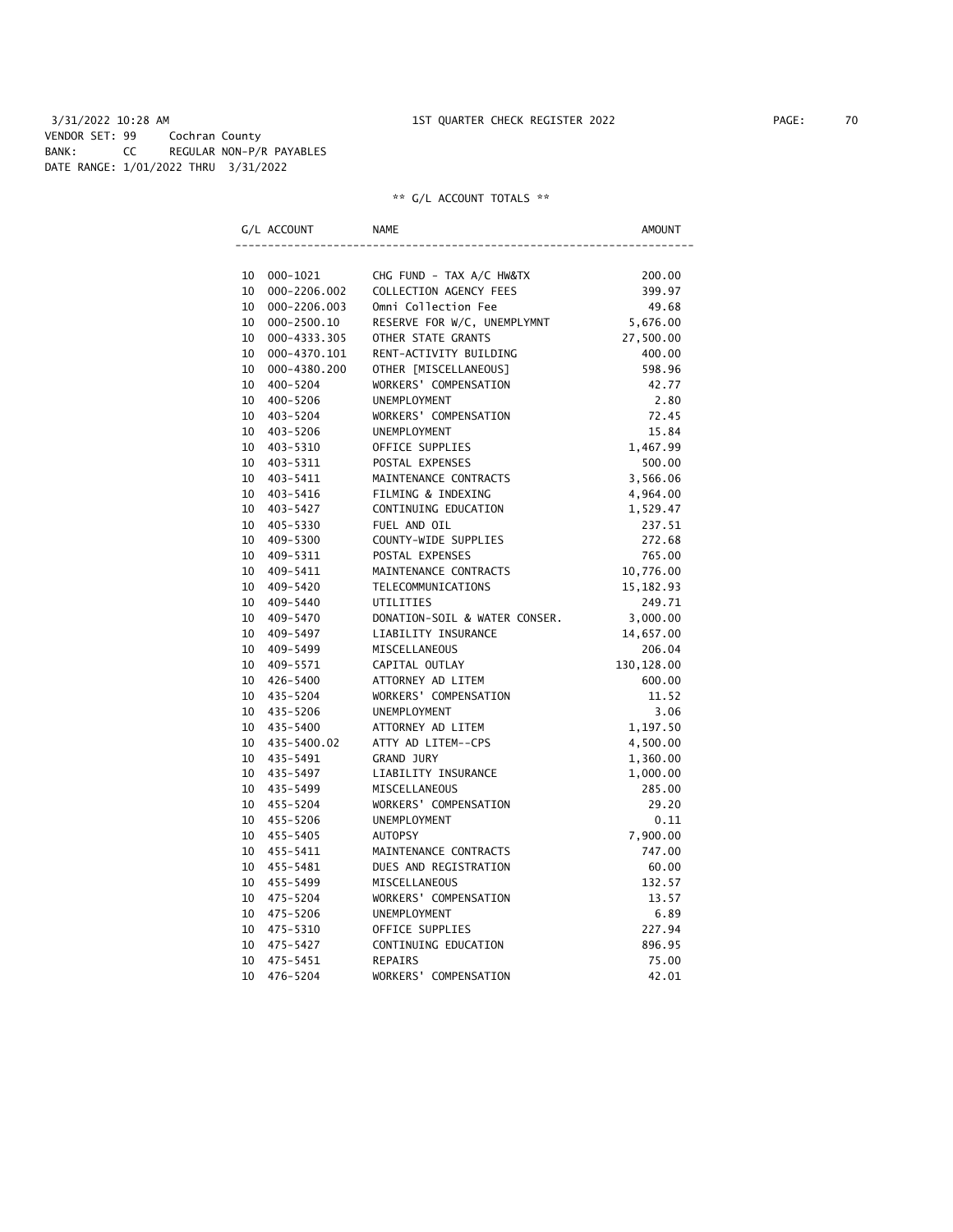3/31/2022 10:28 AM 1ST QUARTER CHECK REGISTER 2022 PAGE: 71 VENDOR SET: 99 Cochran County BANK: CC REGULAR NON-P/R PAYABLES DATE RANGE: 1/01/2022 THRU 3/31/2022

# \*\* G/L ACCOUNT TOTALS \*\*

|          | G/L ACCOUNT          | <b>NAME</b>                            | AMOUNT          |
|----------|----------------------|----------------------------------------|-----------------|
|          |                      |                                        |                 |
| 10       | 476-5206             | <b>UNEMPLOYMENT</b>                    | 3.01            |
| 10       | 476-5497             | PROFESSIONAL LIABILITY INS.            | 500.00          |
| 10       | 490-5102             | ELECTION SALARIES                      | 800.00          |
| 10       | 490-5204             | WORKERS' COMPENSATION                  | 19.63           |
| 10       | 490-5206             | <b>UNEMPLOYMENT</b>                    | 7.27            |
| 10       | 490-5310             | OFFICE SUPPLIES                        | 975.21          |
| 10       | 490-5311             | POSTAL EXPENSES                        | 952.00          |
| 10       | 490-5335             | ELECTION SUPPLIES                      | 1,629.06        |
| 10       | 490-5411             | MAINTENANCE CONTRACTS                  | 15,900.77       |
| 10       | 490-5425             | TRAVEL-IN COUNTY (DOCUMENTED)          | 67.16           |
| 10       | 495-5204             | WORKERS' COMPENSATION                  | 37.34           |
| 10       | 495-5206             | <b>UNEMPLOYMENT</b>                    | 13.49           |
| 10       | 495-5310             | OFFICE SUPPLIES                        | 1,812.36        |
| 10       | 495-5427             | CONTINUING EDUCATION                   | 325.00          |
| 10       | 495-5451             | <b>REPAIRS</b>                         | 75.00           |
| 10       | 495-5481             | DUES AND REGISTRATION                  | 175.00          |
| 10       | 497-5204             | WORKERS' COMPENSATION                  | 35.76           |
| 10       | 497-5206             | <b>UNEMPLOYMENT</b><br>OFFICE SUPPLIES | 2.60            |
| 10       | 497-5310             | POSTAL EXPENSES                        | 1,561.99        |
| 10<br>10 | 497-5311<br>497-5427 | CONTINUING EDUCATION                   | 51.22<br>275.00 |
| 10       | 497-5480             | <b>BONDS &amp; NOTARY FEES</b>         | 175.00          |
| 10       | 497-5481             | DUES AND REGISTRATION                  | 215.00          |
| 10       | 499-5204             | WORKERS' COMPENSATION                  | 64.64           |
| 10       | 499-5206             | UNEMPLOYMENT                           | 23.39           |
| 10       | 499-5310             | OFFICE SUPPLIES                        | 226.24          |
| 10       | 499-5411             | MAINTENANCE CONTRACTS                  | 8,573.16        |
| 10       | 499-5427             | CONTINUING EDUCATION                   | 250.00          |
| 10       | 499-5480             | <b>BONDS &amp; NOTARY FEES</b>         | 615.00          |
| 10       | 499-5481             | DUES AND REGISTRATION                  | 125.00          |
| 10       | 510-5204             | WORKERS' COMPENSATION                  | 245.26          |
| 10       | 510-5206             | UNEMPLOYMENT                           | 7.42            |
| 10       | 510-5332             | CUSTODIAL SUPPLIES                     | 2,358.40        |
| 10       | 510-5411             | MAINTENANCE CONTRACTS                  | 2,365.29        |
| 10       | 510-5440             | UTILITIES                              | 9,012.63        |
| 10       | 510-5451             | REPAIR                                 | 6,697.05        |
| 10       | $512 - 5204$         | WORKERS' COMPENSATION                  | 454.73          |
| 10       | 512-5205             | <b>UNIFORMS</b>                        | 137.99          |
| 10       | 512-5206             | UNEMPLOYMENT                           | 22.31           |
| 10       | 512-5310             | OFFICE SUPPLIES                        | 29.83           |
| 10       | 512-5333             | FOOD-PRISONERS                         | 2,804.03        |
| 10       | 512-5391             | MEDICAL CARE-PRISONERS                 | 939.02          |
| 10       | 512-5392             | MISCELLANEOUS SUPPLIES                 | 1,440.76        |
| 10       | 512-5451             | REPAIR                                 | 1,706.30        |
| 10       | 512-5499             | MISCELLANEOUS                          | 2,760.51        |
| 10       | 516-5204             | WORKERS' COMPENSATION                  | 185.10          |
|          |                      |                                        |                 |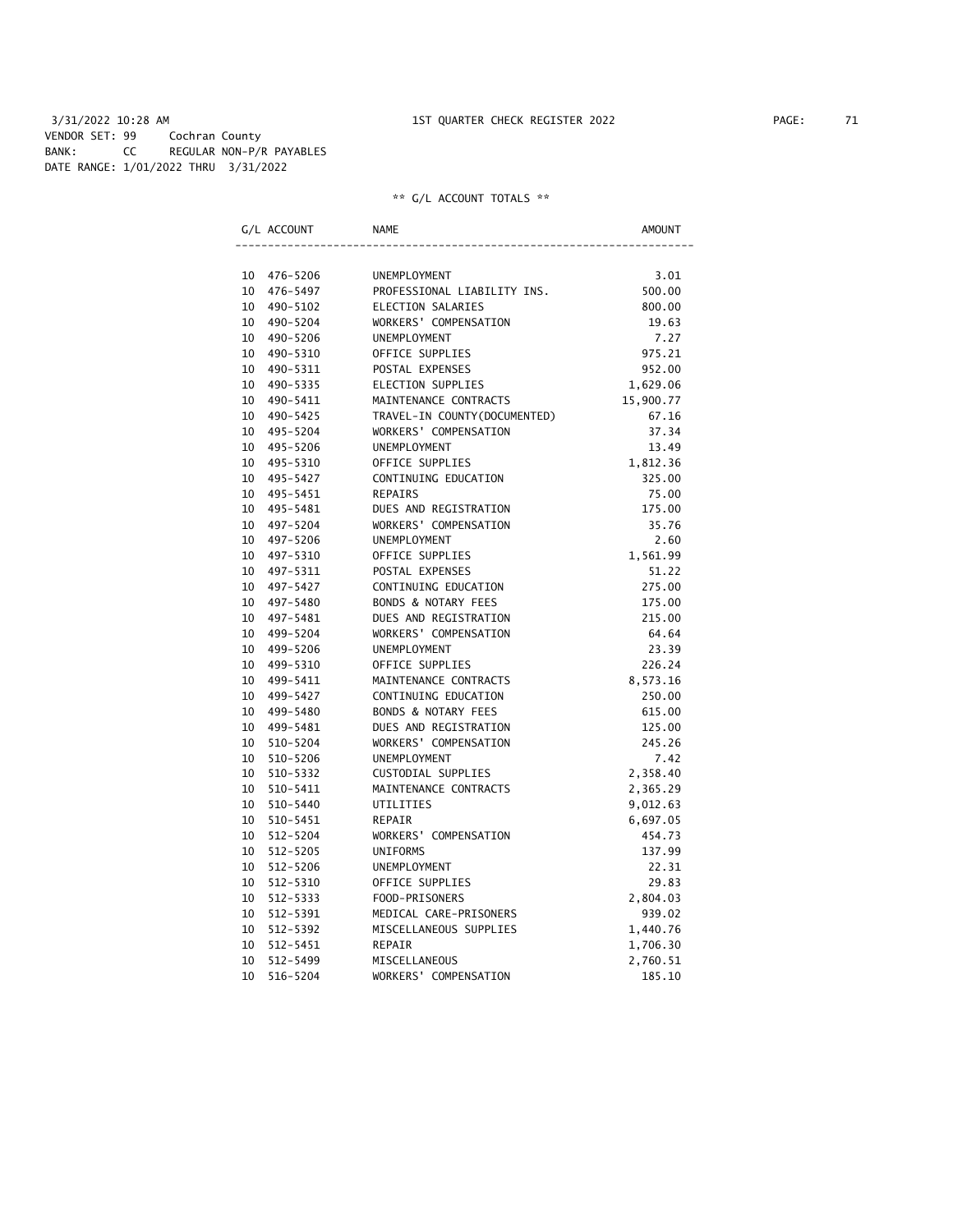# 3/31/2022 10:28 AM 1ST QUARTER CHECK REGISTER 2022 PAGE: 72 VENDOR SET: 99 Cochran County BANK: CC REGULAR NON-P/R PAYABLES DATE RANGE: 1/01/2022 THRU 3/31/2022

# \*\* G/L ACCOUNT TOTALS \*\*

|    | G/L ACCOUNT | <b>NAME</b>                   | <b>AMOUNT</b> |
|----|-------------|-------------------------------|---------------|
|    |             |                               |               |
| 10 | 516-5206    | UNEMPLOYMENT                  | 8.99          |
| 10 | 516-5330    | FUEL & OIL                    | 390.62        |
| 10 | 516-5332    | CUSTODIAL SUPPLIES            | 16.93         |
| 10 | 516-5440    | UTILITIES                     | 234.79        |
| 10 | 516-5451    | <b>REPAIR</b>                 | 1,461.86      |
| 10 | 516-5471    | CARE OF WHFC CEMETERY         | 3,000.00      |
| 10 | 550-5204    | WORKERS' COMPENSATION         | 176.28        |
| 10 | 550-5310    | OFFICE SUPPLIES               | 311.57        |
| 10 | 550-5330    | FUEL & OIL                    | 771.59        |
| 10 | 550-5427    | CONTINUING EDUCATION          | 162.00        |
| 10 | 550-5451    | <b>REPAIR</b>                 | 9.99          |
| 10 | 550-5481    | DUES AND REGISTRATION         | 125.00        |
| 10 | 550-5571    | CAPITAL OUTLAY                | 500.00        |
| 10 | 560-5204    | WORKERS' COMPENSATION         | 2,022.54      |
| 10 | 560-5205    | <b>UNIFORMS</b>               | 1,697.97      |
| 10 | 560-5206    | UNEMPLOYMENT                  | 83.59         |
| 10 | 560-5310    | OFFICE SUPPLIES               | 4,363.01      |
| 10 | 560-5330    | FUEL AND OIL                  | 7,002.52      |
| 10 | 560-5334    | OTHER SUPPLIES                | 597.57        |
| 10 | 560-5411    | MAINTENANCE CONTRACTS         | 1,996.58      |
| 10 | 560-5420    | TELECOMMUNICATIONS            | 509.70        |
| 10 | 560-5427    | CONTINUING EDUCATION          | 597.19        |
| 10 | 560-5451    | MACHINERY-NON-OFFICE REPAIR   | 417.49        |
| 10 | 560-5454    | <b>TIRES</b>                  | 175.00        |
| 10 | 560-5481    | DUES AND REGISTRATION         | 330.00        |
| 10 | 560-5497    | OFFICERS' LIABILITY INSURANCE | 12,407.00     |
| 10 | 560-5499    | MISCELLANEOUS                 | 243.50        |
| 10 | 571-5472    | LOCAL SUPPORT-JUV BOARD       | 12,499.08     |
| 10 | 580-5404    | MEDICAL-E.M.S. SUBSIDIES      | 25,000.00     |
| 10 | 580-5414    | FIRE PROTECTION CONTRACTS     | 3,500.00      |
| 10 | 580-5440    | UTILITIES [TOWER]             | 131.49        |
| 10 | 640-5499    | MISCELLANEOUS                 | 1,581.00      |
| 10 | 650-5204    | WORKERS' COMPENSATION         | 25.02         |
| 10 | 650-5206    | UNEMPLOYMENT                  | 7.15          |
| 10 | 650-5310    | OFFICE SUPPLIES               | 83.22         |
| 10 | 650-5332    | CUSTODIAL SUPPLIES            | 115.98        |
| 10 | 650-5411    | MAINTENANCE CONTRACTS         | 240.90        |
| 10 | 650-5440    | UTILITIES                     | 1,256.01      |
| 10 | 650-5590    | <b>BOOKS</b>                  | 1,242.23      |
| 10 | 652-5204    | WORKERS' COMPENSATION         | 14.02         |
| 10 | 652-5440    | UTILITIES                     | 1,192.45      |
| 10 | 660-5204    | WORKERS' COMPENSATION         | 123.21        |
| 10 | 660-5206    | <b>UNEMPLOYMENT</b>           | 8.45          |
| 10 | 660-5330    | FUEL AND OIL                  | 155.39        |
| 10 | 660-5332    | CUSTODIAL SUPPLIES            | 48.88         |
| 10 | 660-5440    | UTILITIES & IRRIGATION        | 2,632.82      |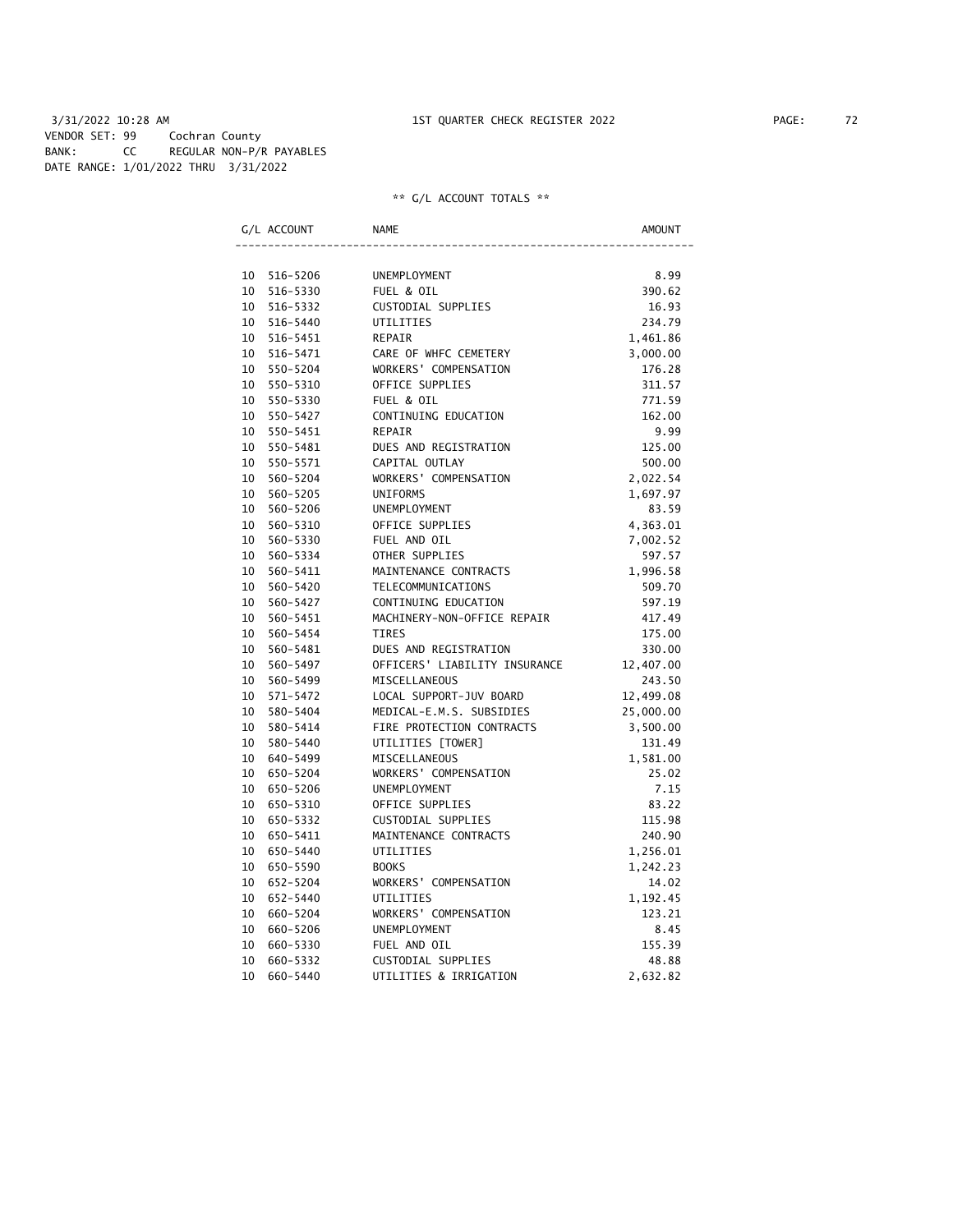|  |  |  | ** G/L ACCOUNT TOTALS ** |  |  |  |
|--|--|--|--------------------------|--|--|--|
|--|--|--|--------------------------|--|--|--|

|                 | G/L ACCOUNT | <b>NAME</b>               | <b>AMOUNT</b> |
|-----------------|-------------|---------------------------|---------------|
|                 |             |                           |               |
|                 | 10 660-5451 | REPAIR                    | 504.92        |
| 10              | 662-5204    | WORKERS' COMPENSATION     | 268.18        |
|                 | 10 662-5206 | UNEMPLOYMENT              | 8.94          |
|                 | 10 662-5332 | CUSTODIAL SUPPLIES        | 242.12        |
|                 | 10 662-5440 | UTILITIES                 | 4,822.58      |
|                 | 10 662-5451 | <b>REPAIR</b>             | 1,316.16      |
|                 | 10 663-5418 | SENIOR CITIZENS CONTRACT  | 18,750.00     |
|                 | 10 665-5204 | WORKERS' COMPENSATION     | 19.16         |
|                 | 10 665-5206 | UNEMPLOYMENT              | 9.43          |
|                 | 10 665-5310 | OFFICE SUPPLIES           | 34.99         |
|                 | 10 665-5330 | FUEL AND OIL              | 752.32        |
|                 | 10 665-5411 | MAINTENANCE CONTRACTS     | 99.00         |
|                 | 10 665-5451 | REPAIRS                   | 6.29          |
|                 |             | *** FUND TOTAL ***        | 424,506.78    |
|                 | 15 610-5204 | WORKERS' COMPENSATION     | 32.29         |
| 15              | 610-5310    | OFFICE SUPPLIES           | 37.50         |
| 15 <sup>7</sup> | 610-5427    | COMM-CONTINUING EDUCATION | 200.00        |
| 15              | 610-5430    | LEGAL NOTICES             | 1,034.70      |
| 15              | 610-5456    | REPAIR-COUNTY CAR         | 17.50         |
| 15              | 610-5480    | BONDS & NOTARY FEES       | 50.00         |
|                 | 15 610-5481 | DUES AND REGISTRATION     | 2,030.00      |
| 15              | 621-5204    | WORKERS' COMPENSATION     | 429.69        |
|                 | 15 621-5206 | UNEMPLOYMENT              | 17.60         |
|                 | 15 621-5330 | FUEL & OIL                | 3,742.37      |
|                 | 15 621-5356 | ROAD MATERIALS & SUPPLIES | 19.57         |
| 15              | 621-5440    | UTILITIES                 | 1,205.50      |
|                 | 15 621-5451 | <b>REPAIRS</b>            | 980.97        |
| 15              | 622-5204    | WORKERS' COMPENSATION     | 413.09        |
|                 | 15 622-5206 | UNEMPLOYMENT              | 16.92         |
|                 | 15 622-5330 | FUEL AND OIL              | 10,015.24     |
|                 | 15 622-5356 | ROAD MATERIALS & SUPPLIES | 3,562.99      |
|                 | 15 622-5440 | UTILITIES                 | 647.72        |
|                 | 15 622-5451 | REPAIRS                   | 1,604.82      |
|                 | 15 623-5204 | WORKERS' COMPENSATION     | 215.33        |
|                 | 15 623-5206 | UNEMPLOYMENT              | 8.82          |
|                 | 15 623-5330 | FUEL AND OIL              | 4,610.87      |
| 15              | 623-5356    | ROAD MATERIALS & SUPPLIES | 120.84        |
| 15              | 623-5440    | UTILITIES                 | 651.16        |
| 15              | 623-5451    | <b>REPAIRS</b>            | 1,018.67      |
| 15              |             | CAPITAL OUTLAY            |               |
| 15              | 623-5571    |                           | 133,815.00    |
|                 | 624-5204    | WORKERS' COMPENSATION     | 442.39        |
| 15              | 624-5206    | UNEMPLOYMENT              | 18.12         |
| 15              | 624-5330    | FUEL AND OIL              | 809.37        |
| 15              | 624-5356    | ROAD MATERIALS & SUPPLIES | 127.81        |
| 15              | 624-5420    | TELECOMMUNICATIONS        | 89.88         |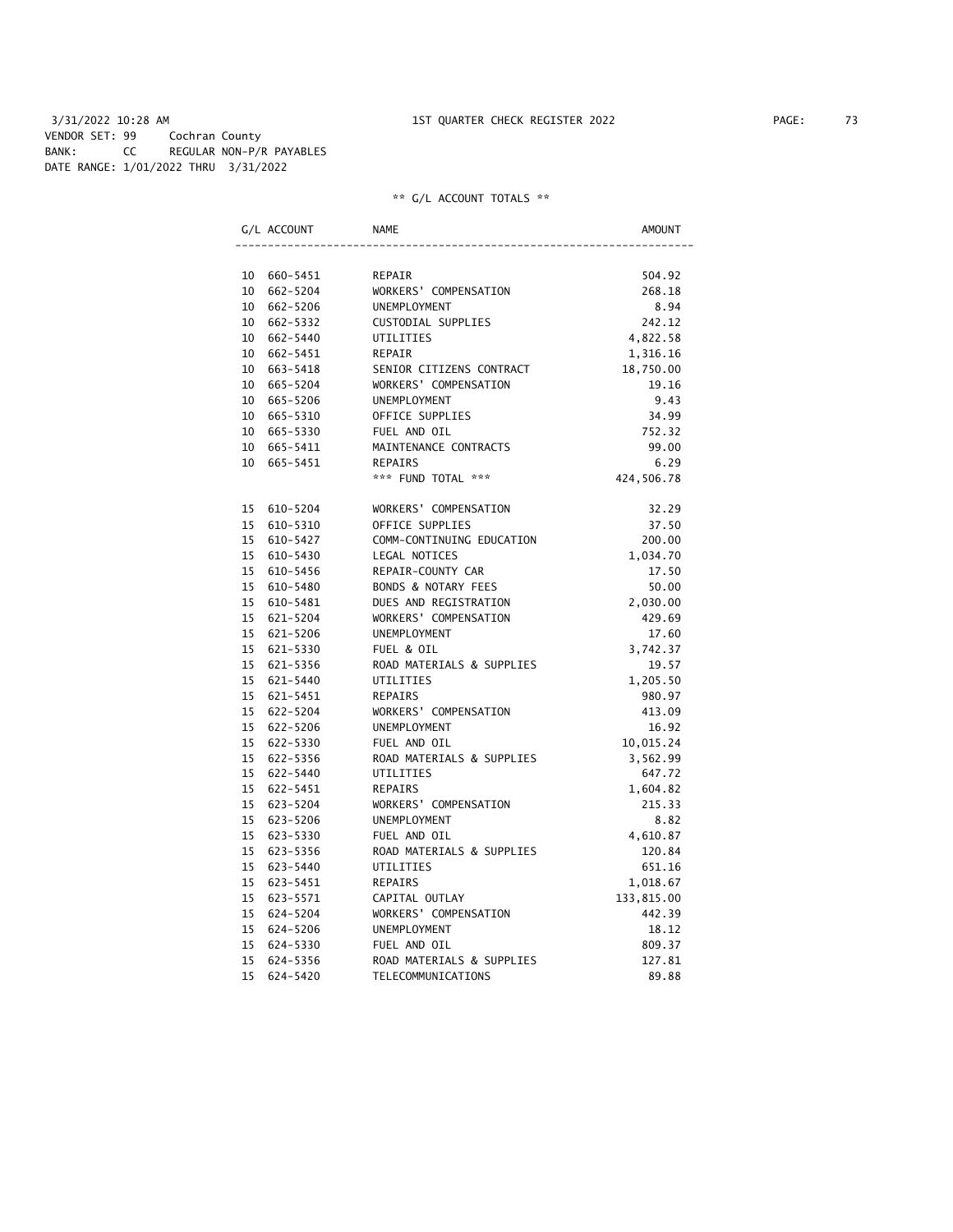3/31/2022 10:28 AM 1ST QUARTER CHECK REGISTER 2022 PAGE: 74 VENDOR SET: 99 Cochran County BANK: CC REGULAR NON-P/R PAYABLES DATE RANGE: 1/01/2022 THRU 3/31/2022

|    | G/L ACCOUNT     | NAME                           | AMOUNT     |
|----|-----------------|--------------------------------|------------|
|    |                 |                                |            |
|    | 15 624-5440     | UTILITIES                      | 959.25     |
|    | 15 624-5451     | REPAIRS                        | 317.95     |
|    |                 | *** FUND TOTAL ***             | 169,263.93 |
|    | 17 573-5204     | WORKERS' COMPENSATION          | 59.77      |
|    | 17 573-5206     | UNEMPLOYMENT INSURANCE         | 8.12       |
|    |                 | Inter-Cnty Contr TELECOUNSEL'G | 426.46     |
|    | 17 573-5413.003 | Grant C Placements             | 16,335.18  |
|    | 17 573-5427     | TRAVEL & TRAINING              | 478.59     |
|    | 17 573-5499     | OPERATING EXPENSES             | 334.31     |
|    |                 | *** FUND TOTAL ***             | 17,642.43  |
|    | 22 403-5499     | CNTY CLERK R.M. & P LGC118.05  | 1,539.23   |
|    |                 | *** FUND TOTAL ***             | 1,539.23   |
|    | 30 518-5204     | WORKERS' COMPENSATION          | 51.75      |
|    | 30 518-5440     | UTILITIES                      | 157.98     |
|    |                 | *** FUND TOTAL ***             | 209.73     |
|    | 90 000-2342     | Arrest Fees - State Officers   | 3.44       |
|    | 90 000-2342.001 | Omni FTA                       | 20.00      |
|    | 90 000-2347.001 | Truancy Prvtn & Diver. 102.015 | 6.00       |
|    | 90 000-2355     | MVF CCP 102.002                | 0.20       |
|    | 90 000-2357     | 50% Overweight Fine            | 3,599.50   |
|    | 90 000-2358.001 | PRIOR OLD CCC 04 Forward       | 332.27     |
|    | 90 000-2358.002 | NEW CCC 2020 FORWARD           | 1,180.34   |
|    | 90 000-2361     | 50% of Time Payment to State   | 24.34      |
|    | 90 000-2363.001 | Divorce & Family Gov't 133.151 | 45.00      |
|    | 90 000-2363.002 | Other Than Divorce/Family 10B  | 150.00     |
|    | 90 000-2363.004 | Co Filing Fee Ind Lgl Serv.    | 99.54      |
|    | 90 000-2363.005 | ELE. FILING FEE DIS CLK        | 155.00     |
|    | 90 000-2363.006 | ELE FILING FEE COUNTY CLERK    | 90.00      |
|    | 90 000-2363.007 | ELE FILING FEE JP              | 60.00      |
|    | 90 000-2364     | Juror Donations                | 15.00      |
|    | 90 000-2365     | 50% of Seat Belt (545.412&13)  | 375.00     |
|    | 90 000-2367     | STF-Sub 95% C(Trans CD542.40   | 60.00      |
| 90 | 000-2367.001    | STF-SUB 96%9TRANDS CD542.40    | 342.64     |
| 90 | 000-2368        | BB Bond Fee (Gov CD 41.258)    | 240.00     |
| 90 | 000-2369        | EMS Trauma Sec49.02 SB1131     | 3.00       |
|    | 90 000-2372     | Birth Cert. Gov118.015         | 48.60      |
|    | 90 000-2373     | Marriage License Gov 118.011   | 90.00      |
|    | 90 000-2376     | Co. CrtCriminal Judicial Fund  | 120.00     |
|    | 90 000-2376.001 | CRIM ELECTRONIC EFF DIS CLK    | 1.04       |
| 90 | 000-2376.002    | CRIMINAL ELECTRONIC EFF CO.    | 6.59       |
| 90 | 000-2379        | Judicial Support Fee/L133.105  | 309.18     |
| 90 | 000-2379.001    | Drug Court Fee CCP102.0178     | 1.01       |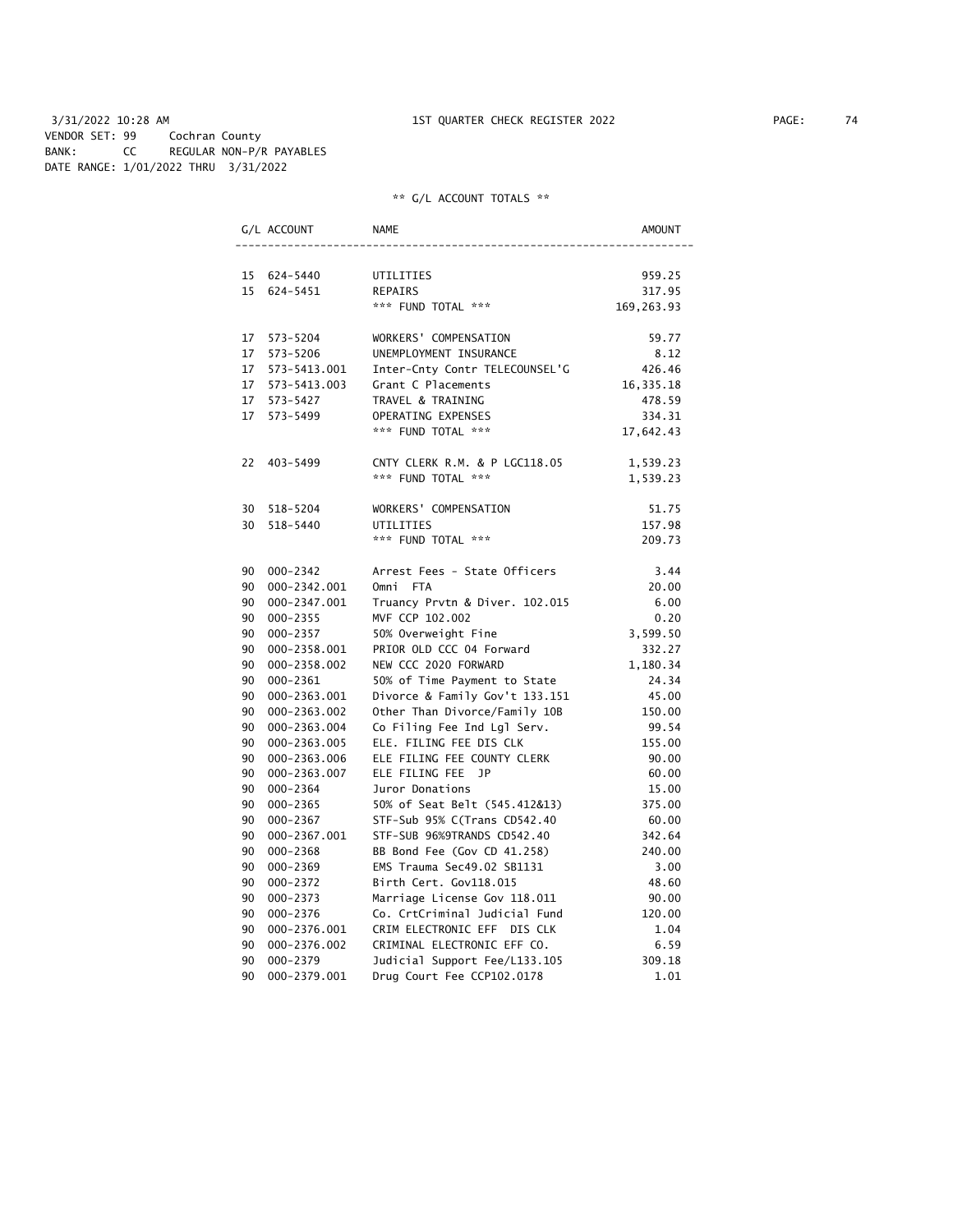3/31/2022 10:28 AM 1ST QUARTER CHECK REGISTER 2022 PAGE: 75 VENDOR SET: 99 Cochran County BANK: CC REGULAR NON-P/R PAYABLES DATE RANGE: 1/01/2022 THRU 3/31/2022

|                            | G/L ACCOUNT                          | NAME                                                      | AMOUNT         |                  |              |
|----------------------------|--------------------------------------|-----------------------------------------------------------|----------------|------------------|--------------|
|                            |                                      |                                                           |                |                  |              |
|                            | 000-2379.002<br>90<br>90<br>000-2380 | 7th Crt of Appeal Gov't22.2081<br>MAND COMB COST<br>PRIOR | 40.00<br>43.84 |                  |              |
|                            | 000-2380.001<br>90                   | CJCPT PERSONAL TRAINGSEC51.971                            | 55.00          |                  |              |
|                            |                                      | *** FUND TOTAL ***                                        | 7,516.53       |                  |              |
|                            | N <sub>O</sub>                       |                                                           | INVOICE AMOUNT | <b>DISCOUNTS</b> | CHECK AMOUNT |
| VENDOR SET: 99<br>BANK: CC | 371<br>TOTALS:                       |                                                           | 620,678.63     | 0.00             | 620,678.63   |
| TOTALS:<br>BANK: CC        | 371                                  |                                                           | 620,678.63     | 0.00             | 620,678.63   |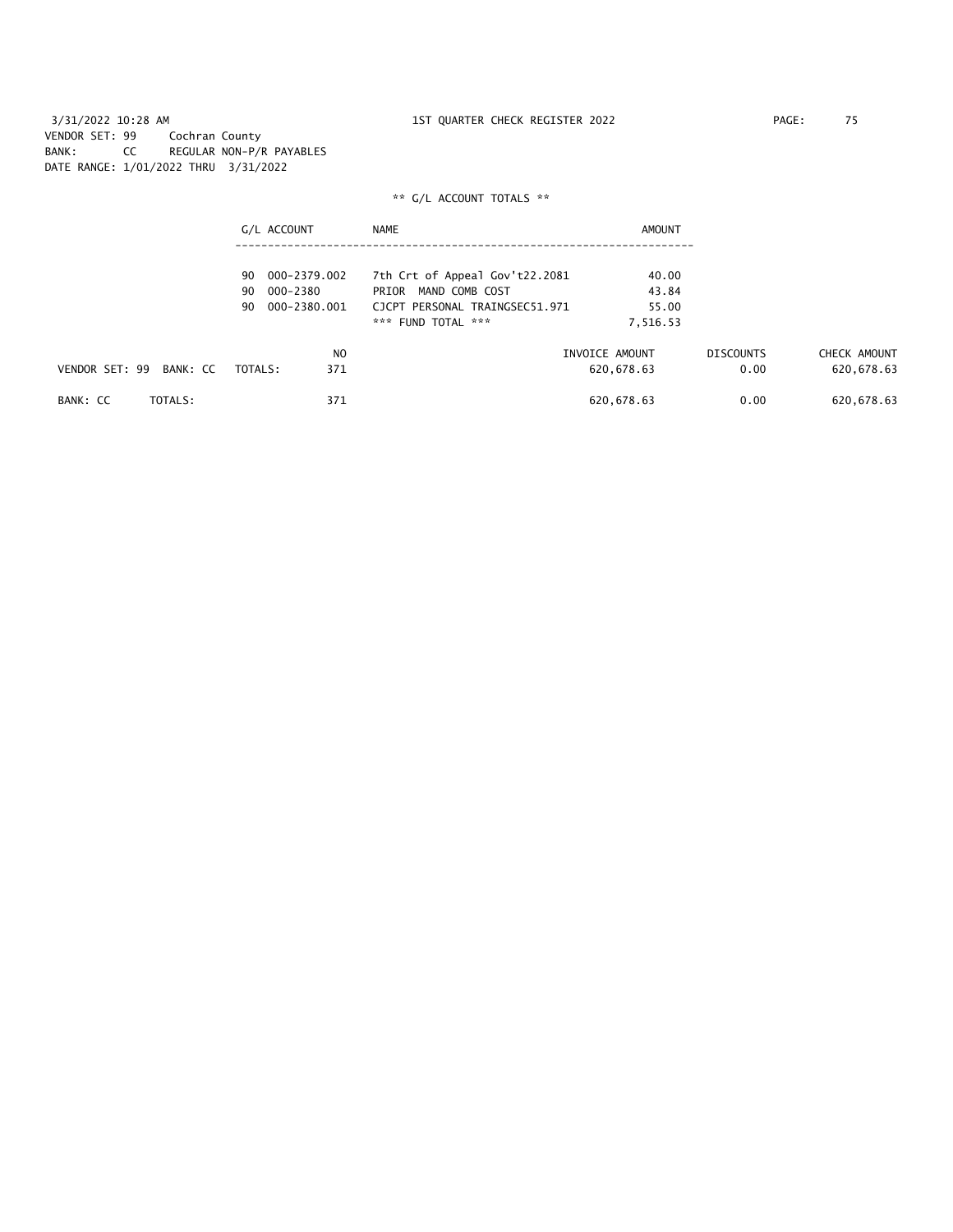3/31/2022 10:28 AM 1ST QUARTER CHECK REGISTER 2022 PAGE: 76 VENDOR SET: 99 Cochran County BANK: PR PAYROLL PAYABLES DATE RANGE: 1/01/2022 THRU 3/31/2022

| <b>DATE</b><br>VENDOR I.D.<br><b>NAME</b><br><b>STATUS</b><br><b>AMOUNT</b><br><b>DISCOUNT</b><br>N <sub>O</sub><br><b>STATUS</b><br>AMERICAN FAMILY LIFE ASSURANCE<br>R<br>I-08 202201210746<br>MONTHLY PREMIUM<br>1/31/2022<br>055313<br>000-2500.4<br>INSURANCE PAYABLE<br>MONTHLY PREMIUM<br>436.17<br>10<br>000-2500.4<br>INSURANCE PAYABLE<br>MONTHLY PREMIUM<br>15<br>141.12<br>30 000-2500.4<br>AFLAC<br>10.92<br>MONTHLY PREMIUM<br>I-08A202201210746<br>MONTHLY PREMIUM<br>R<br>1/31/2022<br>055313<br>10 000-2500.4<br>INSURANCE PAYABLE<br>MONTHLY PREMIUM<br>105.30<br><b>HUMANA</b><br>VISION MONTHLY PREMIUM<br>I-17A202201210746<br>R<br>1/31/2022<br>055314<br>10 000-2500.4<br>INSURANCE PAYABLE<br>VISION MONTHLY PREMI<br>32.32<br>32.32<br>COCHRAN COUNTY MONEY MKT<br>RETIREMENT CONTRIBUTIONS<br>I-01 202201210746<br>R<br>1/31/2022<br>055315<br>000-2500.3<br><b>TCDRS PAYABLE</b><br>RETIREMENT CONTRIBUT<br>10<br>8,810.24<br>400-5203<br>RETIREMENT<br>RETIREMENT CONTRIBUT<br>750.58<br>10<br>403-5203<br>RETIREMENT<br>RETIREMENT CONTRIBUT<br>1,557.98<br>10<br>435-5203<br>RETIREMENT<br>RETIREMENT CONTRIBUT<br>10<br>231.80<br>10 455-5203<br>RETIREMENT<br>RETIREMENT CONTRIBUT<br>558.30<br>475-5203<br>RETIREMENT<br>RETIREMENT CONTRIBUT<br>1,203.64<br>10<br>RETIREMENT CONTRIBUT<br>229.20<br>10<br>476–5203<br>RETIREMENT<br>RETIREMENT CONTRIBUT<br>490-5203<br>RETIREMENT<br>86.13<br>10<br>490-5203.001<br>RETIREMENT<br>RETIREMENT CONTRIBUT<br>191.93<br>10<br>495-5203<br>RETIREMENT CONTRIBUT<br>744.27<br>10<br>RETIREMENT<br>497-5203<br>RETIREMENT CONTRIBUT<br>559.50<br>10<br>RETIREMENT<br>499-5203<br>RETIREMENT<br>RETIREMENT CONTRIBUT<br>1,354.87<br>10<br>10<br>510-5203<br>RETIREMENT<br>RETIREMENT CONTRIBUT<br>410.71<br>512-5203<br>RETIREMENT CONTRIBUT<br>1,241.82<br>10<br>RETIREMENT<br>516-5203<br>RETIREMENT<br>RETIREMENT CONTRIBUT<br>480.10<br>10<br>550-5203<br>RETIREMENT CONTRIBUT<br>10<br>RETIREMENT<br>408.34<br>560-5203<br>RETIREMENT CONTRIBUT<br>10<br>RETIREMENT<br>4,780.76<br>650-5203<br>RETIREMENT CONTRIBUT<br>410.27<br>10<br>RETIREMENT<br>652-5203<br>RETIREMENT CONTRIBUT<br>22.93<br>10<br>RETIREMENT<br>660-5203<br>RETIREMENT CONTRIBUT<br>325.27<br>10<br>RETIREMENT<br>662-5203<br>10<br>RETIREMENT<br>RETIREMENT CONTRIBUT<br>438.64<br>665-5203<br>RETIREMENT<br>RETIREMENT CONTRIBUT<br>374.83<br>10<br>$000 - 2500.3$<br>15<br><b>TCDRS PAYABLE</b><br>RETIREMENT CONTRIBUT<br>3,012.37<br>15<br>610-5203<br>RETIREMENT<br>RETIREMENT CONTRIBUT<br>2,251.18<br>621-5203<br>RETIREMENT<br>RETIREMENT CONTRIBUT<br>954.73<br>15<br>622-5203<br>RETIREMENT CONTRIBUT<br>15<br>RETIREMENT<br>916.94<br>623-5203<br>15<br>RETIREMENT<br>RETIREMENT CONTRIBUT<br>483.12<br>624-5203<br>RETIREMENT<br>RETIREMENT CONTRIBUT<br>988.42<br>15<br>$000 - 2500.3$<br>TCDRS PAYABLE<br>RETIREMENT CONTRIBUT<br>236.78<br>17<br>573-5203<br>RETIREMENT<br>RETIREMENT CONTRIBUT<br>439.73<br>17<br>$000 - 2500.3$<br>RETIREMENT CONTRIBUT<br>30<br><b>TCDRS</b><br>73.56<br>30<br>518-5203<br>RETIREMENT<br>RETIREMENT CONTRIBUT<br>136.61<br>34,665.55 |                  |  |  | <b>CHECK</b> |  | <b>CHECK</b> | <b>CHECK</b> | <b>CHECK</b>  |
|-----------------------------------------------------------------------------------------------------------------------------------------------------------------------------------------------------------------------------------------------------------------------------------------------------------------------------------------------------------------------------------------------------------------------------------------------------------------------------------------------------------------------------------------------------------------------------------------------------------------------------------------------------------------------------------------------------------------------------------------------------------------------------------------------------------------------------------------------------------------------------------------------------------------------------------------------------------------------------------------------------------------------------------------------------------------------------------------------------------------------------------------------------------------------------------------------------------------------------------------------------------------------------------------------------------------------------------------------------------------------------------------------------------------------------------------------------------------------------------------------------------------------------------------------------------------------------------------------------------------------------------------------------------------------------------------------------------------------------------------------------------------------------------------------------------------------------------------------------------------------------------------------------------------------------------------------------------------------------------------------------------------------------------------------------------------------------------------------------------------------------------------------------------------------------------------------------------------------------------------------------------------------------------------------------------------------------------------------------------------------------------------------------------------------------------------------------------------------------------------------------------------------------------------------------------------------------------------------------------------------------------------------------------------------------------------------------------------------------------------------------------------------------------------------------------------------------------------------------------------------------------------------------------------------------------------------------------------------------------------------------------------------------------------------------------------------------------------------------------------------------------------------|------------------|--|--|--------------|--|--------------|--------------|---------------|
|                                                                                                                                                                                                                                                                                                                                                                                                                                                                                                                                                                                                                                                                                                                                                                                                                                                                                                                                                                                                                                                                                                                                                                                                                                                                                                                                                                                                                                                                                                                                                                                                                                                                                                                                                                                                                                                                                                                                                                                                                                                                                                                                                                                                                                                                                                                                                                                                                                                                                                                                                                                                                                                                                                                                                                                                                                                                                                                                                                                                                                                                                                                                               |                  |  |  |              |  |              |              | <b>AMOUNT</b> |
|                                                                                                                                                                                                                                                                                                                                                                                                                                                                                                                                                                                                                                                                                                                                                                                                                                                                                                                                                                                                                                                                                                                                                                                                                                                                                                                                                                                                                                                                                                                                                                                                                                                                                                                                                                                                                                                                                                                                                                                                                                                                                                                                                                                                                                                                                                                                                                                                                                                                                                                                                                                                                                                                                                                                                                                                                                                                                                                                                                                                                                                                                                                                               | A067             |  |  |              |  |              |              |               |
|                                                                                                                                                                                                                                                                                                                                                                                                                                                                                                                                                                                                                                                                                                                                                                                                                                                                                                                                                                                                                                                                                                                                                                                                                                                                                                                                                                                                                                                                                                                                                                                                                                                                                                                                                                                                                                                                                                                                                                                                                                                                                                                                                                                                                                                                                                                                                                                                                                                                                                                                                                                                                                                                                                                                                                                                                                                                                                                                                                                                                                                                                                                                               |                  |  |  |              |  |              |              |               |
|                                                                                                                                                                                                                                                                                                                                                                                                                                                                                                                                                                                                                                                                                                                                                                                                                                                                                                                                                                                                                                                                                                                                                                                                                                                                                                                                                                                                                                                                                                                                                                                                                                                                                                                                                                                                                                                                                                                                                                                                                                                                                                                                                                                                                                                                                                                                                                                                                                                                                                                                                                                                                                                                                                                                                                                                                                                                                                                                                                                                                                                                                                                                               |                  |  |  |              |  |              |              |               |
|                                                                                                                                                                                                                                                                                                                                                                                                                                                                                                                                                                                                                                                                                                                                                                                                                                                                                                                                                                                                                                                                                                                                                                                                                                                                                                                                                                                                                                                                                                                                                                                                                                                                                                                                                                                                                                                                                                                                                                                                                                                                                                                                                                                                                                                                                                                                                                                                                                                                                                                                                                                                                                                                                                                                                                                                                                                                                                                                                                                                                                                                                                                                               |                  |  |  |              |  |              |              |               |
|                                                                                                                                                                                                                                                                                                                                                                                                                                                                                                                                                                                                                                                                                                                                                                                                                                                                                                                                                                                                                                                                                                                                                                                                                                                                                                                                                                                                                                                                                                                                                                                                                                                                                                                                                                                                                                                                                                                                                                                                                                                                                                                                                                                                                                                                                                                                                                                                                                                                                                                                                                                                                                                                                                                                                                                                                                                                                                                                                                                                                                                                                                                                               |                  |  |  |              |  |              |              |               |
|                                                                                                                                                                                                                                                                                                                                                                                                                                                                                                                                                                                                                                                                                                                                                                                                                                                                                                                                                                                                                                                                                                                                                                                                                                                                                                                                                                                                                                                                                                                                                                                                                                                                                                                                                                                                                                                                                                                                                                                                                                                                                                                                                                                                                                                                                                                                                                                                                                                                                                                                                                                                                                                                                                                                                                                                                                                                                                                                                                                                                                                                                                                                               |                  |  |  |              |  |              |              |               |
|                                                                                                                                                                                                                                                                                                                                                                                                                                                                                                                                                                                                                                                                                                                                                                                                                                                                                                                                                                                                                                                                                                                                                                                                                                                                                                                                                                                                                                                                                                                                                                                                                                                                                                                                                                                                                                                                                                                                                                                                                                                                                                                                                                                                                                                                                                                                                                                                                                                                                                                                                                                                                                                                                                                                                                                                                                                                                                                                                                                                                                                                                                                                               |                  |  |  |              |  |              |              | 693.51        |
|                                                                                                                                                                                                                                                                                                                                                                                                                                                                                                                                                                                                                                                                                                                                                                                                                                                                                                                                                                                                                                                                                                                                                                                                                                                                                                                                                                                                                                                                                                                                                                                                                                                                                                                                                                                                                                                                                                                                                                                                                                                                                                                                                                                                                                                                                                                                                                                                                                                                                                                                                                                                                                                                                                                                                                                                                                                                                                                                                                                                                                                                                                                                               | C091             |  |  |              |  |              |              |               |
|                                                                                                                                                                                                                                                                                                                                                                                                                                                                                                                                                                                                                                                                                                                                                                                                                                                                                                                                                                                                                                                                                                                                                                                                                                                                                                                                                                                                                                                                                                                                                                                                                                                                                                                                                                                                                                                                                                                                                                                                                                                                                                                                                                                                                                                                                                                                                                                                                                                                                                                                                                                                                                                                                                                                                                                                                                                                                                                                                                                                                                                                                                                                               |                  |  |  |              |  |              |              |               |
|                                                                                                                                                                                                                                                                                                                                                                                                                                                                                                                                                                                                                                                                                                                                                                                                                                                                                                                                                                                                                                                                                                                                                                                                                                                                                                                                                                                                                                                                                                                                                                                                                                                                                                                                                                                                                                                                                                                                                                                                                                                                                                                                                                                                                                                                                                                                                                                                                                                                                                                                                                                                                                                                                                                                                                                                                                                                                                                                                                                                                                                                                                                                               |                  |  |  |              |  |              |              |               |
|                                                                                                                                                                                                                                                                                                                                                                                                                                                                                                                                                                                                                                                                                                                                                                                                                                                                                                                                                                                                                                                                                                                                                                                                                                                                                                                                                                                                                                                                                                                                                                                                                                                                                                                                                                                                                                                                                                                                                                                                                                                                                                                                                                                                                                                                                                                                                                                                                                                                                                                                                                                                                                                                                                                                                                                                                                                                                                                                                                                                                                                                                                                                               | C <sub>253</sub> |  |  |              |  |              |              |               |
|                                                                                                                                                                                                                                                                                                                                                                                                                                                                                                                                                                                                                                                                                                                                                                                                                                                                                                                                                                                                                                                                                                                                                                                                                                                                                                                                                                                                                                                                                                                                                                                                                                                                                                                                                                                                                                                                                                                                                                                                                                                                                                                                                                                                                                                                                                                                                                                                                                                                                                                                                                                                                                                                                                                                                                                                                                                                                                                                                                                                                                                                                                                                               |                  |  |  |              |  |              |              |               |
|                                                                                                                                                                                                                                                                                                                                                                                                                                                                                                                                                                                                                                                                                                                                                                                                                                                                                                                                                                                                                                                                                                                                                                                                                                                                                                                                                                                                                                                                                                                                                                                                                                                                                                                                                                                                                                                                                                                                                                                                                                                                                                                                                                                                                                                                                                                                                                                                                                                                                                                                                                                                                                                                                                                                                                                                                                                                                                                                                                                                                                                                                                                                               |                  |  |  |              |  |              |              |               |
|                                                                                                                                                                                                                                                                                                                                                                                                                                                                                                                                                                                                                                                                                                                                                                                                                                                                                                                                                                                                                                                                                                                                                                                                                                                                                                                                                                                                                                                                                                                                                                                                                                                                                                                                                                                                                                                                                                                                                                                                                                                                                                                                                                                                                                                                                                                                                                                                                                                                                                                                                                                                                                                                                                                                                                                                                                                                                                                                                                                                                                                                                                                                               |                  |  |  |              |  |              |              |               |
|                                                                                                                                                                                                                                                                                                                                                                                                                                                                                                                                                                                                                                                                                                                                                                                                                                                                                                                                                                                                                                                                                                                                                                                                                                                                                                                                                                                                                                                                                                                                                                                                                                                                                                                                                                                                                                                                                                                                                                                                                                                                                                                                                                                                                                                                                                                                                                                                                                                                                                                                                                                                                                                                                                                                                                                                                                                                                                                                                                                                                                                                                                                                               |                  |  |  |              |  |              |              |               |
|                                                                                                                                                                                                                                                                                                                                                                                                                                                                                                                                                                                                                                                                                                                                                                                                                                                                                                                                                                                                                                                                                                                                                                                                                                                                                                                                                                                                                                                                                                                                                                                                                                                                                                                                                                                                                                                                                                                                                                                                                                                                                                                                                                                                                                                                                                                                                                                                                                                                                                                                                                                                                                                                                                                                                                                                                                                                                                                                                                                                                                                                                                                                               |                  |  |  |              |  |              |              |               |
|                                                                                                                                                                                                                                                                                                                                                                                                                                                                                                                                                                                                                                                                                                                                                                                                                                                                                                                                                                                                                                                                                                                                                                                                                                                                                                                                                                                                                                                                                                                                                                                                                                                                                                                                                                                                                                                                                                                                                                                                                                                                                                                                                                                                                                                                                                                                                                                                                                                                                                                                                                                                                                                                                                                                                                                                                                                                                                                                                                                                                                                                                                                                               |                  |  |  |              |  |              |              |               |
|                                                                                                                                                                                                                                                                                                                                                                                                                                                                                                                                                                                                                                                                                                                                                                                                                                                                                                                                                                                                                                                                                                                                                                                                                                                                                                                                                                                                                                                                                                                                                                                                                                                                                                                                                                                                                                                                                                                                                                                                                                                                                                                                                                                                                                                                                                                                                                                                                                                                                                                                                                                                                                                                                                                                                                                                                                                                                                                                                                                                                                                                                                                                               |                  |  |  |              |  |              |              |               |
|                                                                                                                                                                                                                                                                                                                                                                                                                                                                                                                                                                                                                                                                                                                                                                                                                                                                                                                                                                                                                                                                                                                                                                                                                                                                                                                                                                                                                                                                                                                                                                                                                                                                                                                                                                                                                                                                                                                                                                                                                                                                                                                                                                                                                                                                                                                                                                                                                                                                                                                                                                                                                                                                                                                                                                                                                                                                                                                                                                                                                                                                                                                                               |                  |  |  |              |  |              |              |               |
|                                                                                                                                                                                                                                                                                                                                                                                                                                                                                                                                                                                                                                                                                                                                                                                                                                                                                                                                                                                                                                                                                                                                                                                                                                                                                                                                                                                                                                                                                                                                                                                                                                                                                                                                                                                                                                                                                                                                                                                                                                                                                                                                                                                                                                                                                                                                                                                                                                                                                                                                                                                                                                                                                                                                                                                                                                                                                                                                                                                                                                                                                                                                               |                  |  |  |              |  |              |              |               |
|                                                                                                                                                                                                                                                                                                                                                                                                                                                                                                                                                                                                                                                                                                                                                                                                                                                                                                                                                                                                                                                                                                                                                                                                                                                                                                                                                                                                                                                                                                                                                                                                                                                                                                                                                                                                                                                                                                                                                                                                                                                                                                                                                                                                                                                                                                                                                                                                                                                                                                                                                                                                                                                                                                                                                                                                                                                                                                                                                                                                                                                                                                                                               |                  |  |  |              |  |              |              |               |
|                                                                                                                                                                                                                                                                                                                                                                                                                                                                                                                                                                                                                                                                                                                                                                                                                                                                                                                                                                                                                                                                                                                                                                                                                                                                                                                                                                                                                                                                                                                                                                                                                                                                                                                                                                                                                                                                                                                                                                                                                                                                                                                                                                                                                                                                                                                                                                                                                                                                                                                                                                                                                                                                                                                                                                                                                                                                                                                                                                                                                                                                                                                                               |                  |  |  |              |  |              |              |               |
|                                                                                                                                                                                                                                                                                                                                                                                                                                                                                                                                                                                                                                                                                                                                                                                                                                                                                                                                                                                                                                                                                                                                                                                                                                                                                                                                                                                                                                                                                                                                                                                                                                                                                                                                                                                                                                                                                                                                                                                                                                                                                                                                                                                                                                                                                                                                                                                                                                                                                                                                                                                                                                                                                                                                                                                                                                                                                                                                                                                                                                                                                                                                               |                  |  |  |              |  |              |              |               |
|                                                                                                                                                                                                                                                                                                                                                                                                                                                                                                                                                                                                                                                                                                                                                                                                                                                                                                                                                                                                                                                                                                                                                                                                                                                                                                                                                                                                                                                                                                                                                                                                                                                                                                                                                                                                                                                                                                                                                                                                                                                                                                                                                                                                                                                                                                                                                                                                                                                                                                                                                                                                                                                                                                                                                                                                                                                                                                                                                                                                                                                                                                                                               |                  |  |  |              |  |              |              |               |
|                                                                                                                                                                                                                                                                                                                                                                                                                                                                                                                                                                                                                                                                                                                                                                                                                                                                                                                                                                                                                                                                                                                                                                                                                                                                                                                                                                                                                                                                                                                                                                                                                                                                                                                                                                                                                                                                                                                                                                                                                                                                                                                                                                                                                                                                                                                                                                                                                                                                                                                                                                                                                                                                                                                                                                                                                                                                                                                                                                                                                                                                                                                                               |                  |  |  |              |  |              |              |               |
|                                                                                                                                                                                                                                                                                                                                                                                                                                                                                                                                                                                                                                                                                                                                                                                                                                                                                                                                                                                                                                                                                                                                                                                                                                                                                                                                                                                                                                                                                                                                                                                                                                                                                                                                                                                                                                                                                                                                                                                                                                                                                                                                                                                                                                                                                                                                                                                                                                                                                                                                                                                                                                                                                                                                                                                                                                                                                                                                                                                                                                                                                                                                               |                  |  |  |              |  |              |              |               |
|                                                                                                                                                                                                                                                                                                                                                                                                                                                                                                                                                                                                                                                                                                                                                                                                                                                                                                                                                                                                                                                                                                                                                                                                                                                                                                                                                                                                                                                                                                                                                                                                                                                                                                                                                                                                                                                                                                                                                                                                                                                                                                                                                                                                                                                                                                                                                                                                                                                                                                                                                                                                                                                                                                                                                                                                                                                                                                                                                                                                                                                                                                                                               |                  |  |  |              |  |              |              |               |
|                                                                                                                                                                                                                                                                                                                                                                                                                                                                                                                                                                                                                                                                                                                                                                                                                                                                                                                                                                                                                                                                                                                                                                                                                                                                                                                                                                                                                                                                                                                                                                                                                                                                                                                                                                                                                                                                                                                                                                                                                                                                                                                                                                                                                                                                                                                                                                                                                                                                                                                                                                                                                                                                                                                                                                                                                                                                                                                                                                                                                                                                                                                                               |                  |  |  |              |  |              |              |               |
|                                                                                                                                                                                                                                                                                                                                                                                                                                                                                                                                                                                                                                                                                                                                                                                                                                                                                                                                                                                                                                                                                                                                                                                                                                                                                                                                                                                                                                                                                                                                                                                                                                                                                                                                                                                                                                                                                                                                                                                                                                                                                                                                                                                                                                                                                                                                                                                                                                                                                                                                                                                                                                                                                                                                                                                                                                                                                                                                                                                                                                                                                                                                               |                  |  |  |              |  |              |              |               |
|                                                                                                                                                                                                                                                                                                                                                                                                                                                                                                                                                                                                                                                                                                                                                                                                                                                                                                                                                                                                                                                                                                                                                                                                                                                                                                                                                                                                                                                                                                                                                                                                                                                                                                                                                                                                                                                                                                                                                                                                                                                                                                                                                                                                                                                                                                                                                                                                                                                                                                                                                                                                                                                                                                                                                                                                                                                                                                                                                                                                                                                                                                                                               |                  |  |  |              |  |              |              |               |
|                                                                                                                                                                                                                                                                                                                                                                                                                                                                                                                                                                                                                                                                                                                                                                                                                                                                                                                                                                                                                                                                                                                                                                                                                                                                                                                                                                                                                                                                                                                                                                                                                                                                                                                                                                                                                                                                                                                                                                                                                                                                                                                                                                                                                                                                                                                                                                                                                                                                                                                                                                                                                                                                                                                                                                                                                                                                                                                                                                                                                                                                                                                                               |                  |  |  |              |  |              |              |               |
|                                                                                                                                                                                                                                                                                                                                                                                                                                                                                                                                                                                                                                                                                                                                                                                                                                                                                                                                                                                                                                                                                                                                                                                                                                                                                                                                                                                                                                                                                                                                                                                                                                                                                                                                                                                                                                                                                                                                                                                                                                                                                                                                                                                                                                                                                                                                                                                                                                                                                                                                                                                                                                                                                                                                                                                                                                                                                                                                                                                                                                                                                                                                               |                  |  |  |              |  |              |              |               |
|                                                                                                                                                                                                                                                                                                                                                                                                                                                                                                                                                                                                                                                                                                                                                                                                                                                                                                                                                                                                                                                                                                                                                                                                                                                                                                                                                                                                                                                                                                                                                                                                                                                                                                                                                                                                                                                                                                                                                                                                                                                                                                                                                                                                                                                                                                                                                                                                                                                                                                                                                                                                                                                                                                                                                                                                                                                                                                                                                                                                                                                                                                                                               |                  |  |  |              |  |              |              |               |
|                                                                                                                                                                                                                                                                                                                                                                                                                                                                                                                                                                                                                                                                                                                                                                                                                                                                                                                                                                                                                                                                                                                                                                                                                                                                                                                                                                                                                                                                                                                                                                                                                                                                                                                                                                                                                                                                                                                                                                                                                                                                                                                                                                                                                                                                                                                                                                                                                                                                                                                                                                                                                                                                                                                                                                                                                                                                                                                                                                                                                                                                                                                                               |                  |  |  |              |  |              |              |               |
|                                                                                                                                                                                                                                                                                                                                                                                                                                                                                                                                                                                                                                                                                                                                                                                                                                                                                                                                                                                                                                                                                                                                                                                                                                                                                                                                                                                                                                                                                                                                                                                                                                                                                                                                                                                                                                                                                                                                                                                                                                                                                                                                                                                                                                                                                                                                                                                                                                                                                                                                                                                                                                                                                                                                                                                                                                                                                                                                                                                                                                                                                                                                               |                  |  |  |              |  |              |              |               |
|                                                                                                                                                                                                                                                                                                                                                                                                                                                                                                                                                                                                                                                                                                                                                                                                                                                                                                                                                                                                                                                                                                                                                                                                                                                                                                                                                                                                                                                                                                                                                                                                                                                                                                                                                                                                                                                                                                                                                                                                                                                                                                                                                                                                                                                                                                                                                                                                                                                                                                                                                                                                                                                                                                                                                                                                                                                                                                                                                                                                                                                                                                                                               |                  |  |  |              |  |              |              |               |
|                                                                                                                                                                                                                                                                                                                                                                                                                                                                                                                                                                                                                                                                                                                                                                                                                                                                                                                                                                                                                                                                                                                                                                                                                                                                                                                                                                                                                                                                                                                                                                                                                                                                                                                                                                                                                                                                                                                                                                                                                                                                                                                                                                                                                                                                                                                                                                                                                                                                                                                                                                                                                                                                                                                                                                                                                                                                                                                                                                                                                                                                                                                                               |                  |  |  |              |  |              |              |               |
|                                                                                                                                                                                                                                                                                                                                                                                                                                                                                                                                                                                                                                                                                                                                                                                                                                                                                                                                                                                                                                                                                                                                                                                                                                                                                                                                                                                                                                                                                                                                                                                                                                                                                                                                                                                                                                                                                                                                                                                                                                                                                                                                                                                                                                                                                                                                                                                                                                                                                                                                                                                                                                                                                                                                                                                                                                                                                                                                                                                                                                                                                                                                               |                  |  |  |              |  |              |              |               |
|                                                                                                                                                                                                                                                                                                                                                                                                                                                                                                                                                                                                                                                                                                                                                                                                                                                                                                                                                                                                                                                                                                                                                                                                                                                                                                                                                                                                                                                                                                                                                                                                                                                                                                                                                                                                                                                                                                                                                                                                                                                                                                                                                                                                                                                                                                                                                                                                                                                                                                                                                                                                                                                                                                                                                                                                                                                                                                                                                                                                                                                                                                                                               |                  |  |  |              |  |              |              |               |
|                                                                                                                                                                                                                                                                                                                                                                                                                                                                                                                                                                                                                                                                                                                                                                                                                                                                                                                                                                                                                                                                                                                                                                                                                                                                                                                                                                                                                                                                                                                                                                                                                                                                                                                                                                                                                                                                                                                                                                                                                                                                                                                                                                                                                                                                                                                                                                                                                                                                                                                                                                                                                                                                                                                                                                                                                                                                                                                                                                                                                                                                                                                                               |                  |  |  |              |  |              |              |               |
|                                                                                                                                                                                                                                                                                                                                                                                                                                                                                                                                                                                                                                                                                                                                                                                                                                                                                                                                                                                                                                                                                                                                                                                                                                                                                                                                                                                                                                                                                                                                                                                                                                                                                                                                                                                                                                                                                                                                                                                                                                                                                                                                                                                                                                                                                                                                                                                                                                                                                                                                                                                                                                                                                                                                                                                                                                                                                                                                                                                                                                                                                                                                               |                  |  |  |              |  |              |              |               |
|                                                                                                                                                                                                                                                                                                                                                                                                                                                                                                                                                                                                                                                                                                                                                                                                                                                                                                                                                                                                                                                                                                                                                                                                                                                                                                                                                                                                                                                                                                                                                                                                                                                                                                                                                                                                                                                                                                                                                                                                                                                                                                                                                                                                                                                                                                                                                                                                                                                                                                                                                                                                                                                                                                                                                                                                                                                                                                                                                                                                                                                                                                                                               |                  |  |  |              |  |              |              |               |
|                                                                                                                                                                                                                                                                                                                                                                                                                                                                                                                                                                                                                                                                                                                                                                                                                                                                                                                                                                                                                                                                                                                                                                                                                                                                                                                                                                                                                                                                                                                                                                                                                                                                                                                                                                                                                                                                                                                                                                                                                                                                                                                                                                                                                                                                                                                                                                                                                                                                                                                                                                                                                                                                                                                                                                                                                                                                                                                                                                                                                                                                                                                                               |                  |  |  |              |  |              |              |               |
|                                                                                                                                                                                                                                                                                                                                                                                                                                                                                                                                                                                                                                                                                                                                                                                                                                                                                                                                                                                                                                                                                                                                                                                                                                                                                                                                                                                                                                                                                                                                                                                                                                                                                                                                                                                                                                                                                                                                                                                                                                                                                                                                                                                                                                                                                                                                                                                                                                                                                                                                                                                                                                                                                                                                                                                                                                                                                                                                                                                                                                                                                                                                               |                  |  |  |              |  |              |              |               |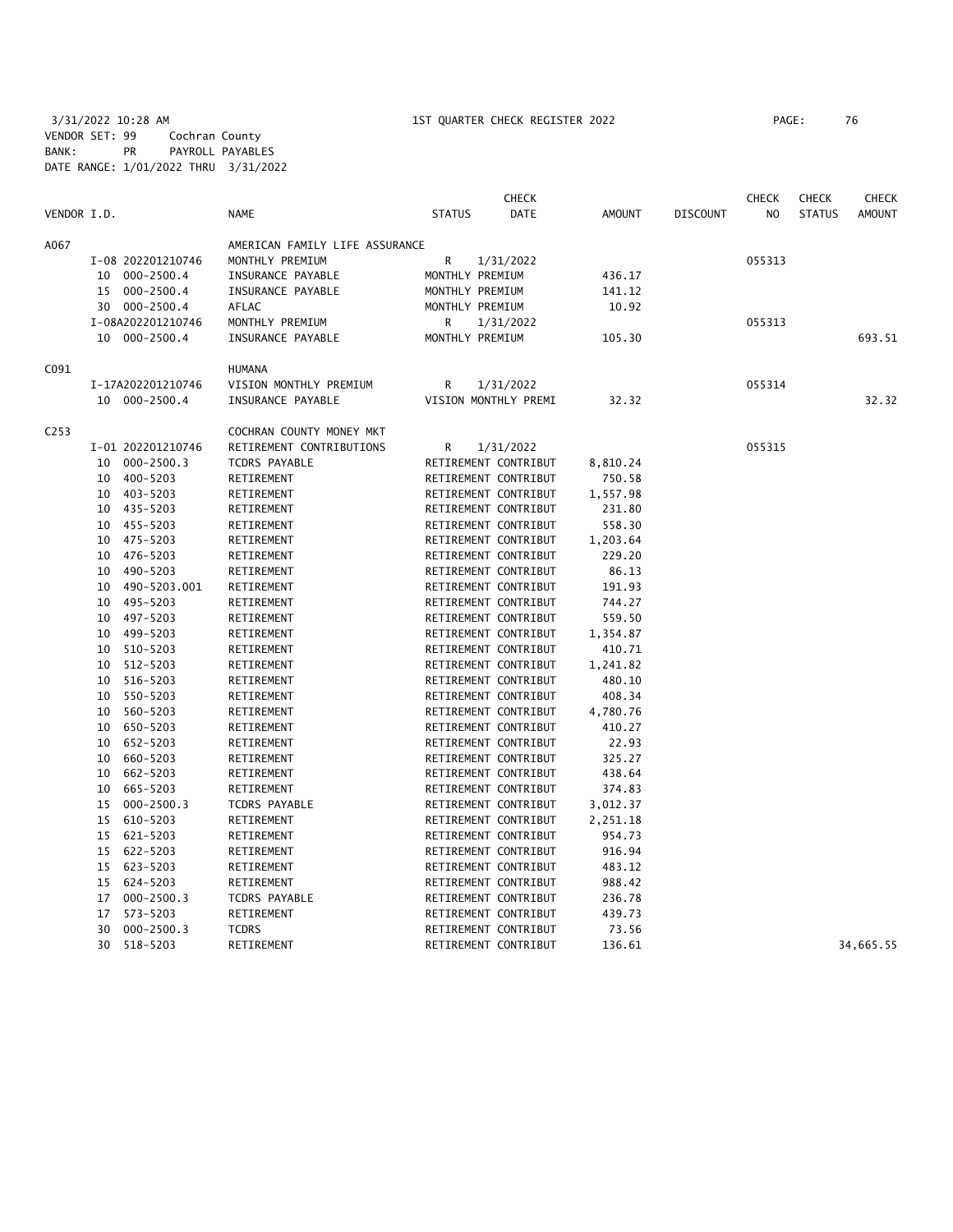3/31/2022 10:28 AM 1ST QUARTER CHECK REGISTER 2022 PAGE: 77 VENDOR SET: 99 Cochran County BANK: PR PAYROLL PAYABLES DATE RANGE: 1/01/2022 THRU 3/31/2022

|             |                                    |                                                   | <b>CHECK</b>                                 |                      |                 | <b>CHECK</b>   | <b>CHECK</b>  | CHECK         |
|-------------|------------------------------------|---------------------------------------------------|----------------------------------------------|----------------------|-----------------|----------------|---------------|---------------|
| VENDOR I.D. |                                    | <b>NAME</b>                                       | <b>STATUS</b><br>DATE                        | <b>AMOUNT</b>        | <b>DISCOUNT</b> | N <sub>O</sub> | <b>STATUS</b> | <b>AMOUNT</b> |
| C300        |                                    | COCHRAN COUNTY SCHOOLS FEDERAL                    |                                              |                      |                 |                |               |               |
|             | I-18A202201210746                  | MONTHLY PREMUIM                                   | R<br>1/31/2022                               |                      |                 | 055316         |               |               |
|             | 10 000-2500.4                      | INSURANCE PAYABLE                                 | MONTHLY PREMUIM                              | 6,661.19             |                 |                |               |               |
|             | 000-2500.4<br>15                   | INSURANCE PAYABLE                                 | MONTHLY PREMUIM                              | 1,415.07             |                 |                |               |               |
|             | 30 000-2500.4                      | AFLAC                                             | MONTHLY PREMUIM                              | 109.93               |                 |                |               | 8,186.19      |
|             |                                    |                                                   |                                              |                      |                 |                |               |               |
| N017        |                                    | NATIONAL FARM LIFE<br>AFTER TAX PREM              |                                              |                      |                 | 055317         |               |               |
|             | I-05A202201210746                  |                                                   | R<br>1/31/2022                               |                      |                 |                |               |               |
|             | 10 000-2500.4<br>15 000-2500.4     | INSURANCE PAYABLE<br>INSURANCE PAYABLE            | AFTER TAX PREM<br>AFTER TAX PREM             | 140.92<br>67.80      |                 |                |               | 208.72        |
|             |                                    |                                                   |                                              |                      |                 |                |               |               |
| <b>NO60</b> |                                    | NATIONWIDE RETIREMENT SOL                         |                                              |                      |                 |                |               |               |
|             | I-04 202201210746                  | DEFERRED COMP WITHHELD                            | R<br>1/31/2022                               |                      |                 | 055318         |               |               |
|             | 10 000-2500.7                      | PEBSCO DEF COMP PAYABLE                           | DEFERRED COMP WITHHE                         | 1,137.38             |                 |                |               |               |
|             | 15<br>000-2500.7                   | PEBSCO DEF COMP PAYABLE                           | DEFERRED COMP WITHHE                         | 226.80               |                 |                |               |               |
|             | 30<br>000-2500.7                   | D.C.                                              | DEFERRED COMP WITHHE                         | 10.82                |                 |                |               | 1,375.00      |
| 0029        |                                    | OFFICE OF THE ATTORNEY GE                         |                                              |                      |                 |                |               |               |
|             | I-CAH202201210746                  | ID#00112822016 & 0013351612                       | R<br>1/31/2022                               |                      |                 | 055319         |               |               |
|             | 10 000-2500.8                      | CHILD SUPPORT PAYABLE                             | ID#00112822016 & 001                         | 1,127.12             |                 |                |               | 1,127.12      |
| P187        |                                    |                                                   |                                              |                      |                 |                |               |               |
|             |                                    | COCHRAN COUNTY PAYROLL TA                         |                                              |                      |                 | 055320         |               |               |
|             | I-T1 202201210746<br>10 000-2500.1 | FEDERAL INCOME TAX W/H<br>WITHHOLDING TAX PAYABLE | 1/31/2022<br>R                               |                      |                 |                |               |               |
|             | 15 000-2500.1                      | WITHHOLDING TAX PAYABLE                           | FEDERAL INCOME TAX W<br>FEDERAL INCOME TAX W | 8,589.44<br>3,071.09 |                 |                |               |               |
|             | 17 000-2500.1                      | WITHHOLDING TAX PAYABLE                           | FEDERAL INCOME TAX W                         | 230.86               |                 |                |               |               |
|             | 30 000-2500.1                      | FEDERAL WITHOLDING                                | FEDERAL INCOME TAX W                         | 120.50               |                 |                |               |               |
|             | I-T3 202201210746                  | FICA TAX                                          | R<br>1/31/2022                               |                      |                 | 055320         |               |               |
|             | 10 000-2500.2                      | FICA PAYABLE                                      | FICA TAX                                     | 7,652.35             |                 |                |               |               |
|             | 10 400-5201                        | SOCIAL SECURITY                                   | FICA TAX                                     | 357.97               |                 |                |               |               |
|             | 10 403-5201                        | SOCIAL SECURITY                                   | FICA TAX                                     | 666.52               |                 |                |               |               |
|             | 10 435-5201                        | SOCIAL SECURITY                                   | FICA TAX                                     | 110.55               |                 |                |               |               |
|             | 455-5201<br>10                     | SOCIAL SECURITY                                   | FICA TAX                                     | 266.27               |                 |                |               |               |
|             | 475-5201<br>10                     | SOCIAL SECURITY                                   | FICA TAX                                     | 527.17               |                 |                |               |               |
|             | 476-5201<br>10                     | SOCIAL SECURITY                                   | FICA TAX                                     | 109.31               |                 |                |               |               |
|             | 490-5201<br>10                     | SOCIAL SECURITY                                   | FICA TAX                                     | 41.08                |                 |                |               |               |
|             | 490-5201.001<br>10                 | SOCIAL SECURITY FICA                              | FICA TAX                                     | 91.54                |                 |                |               |               |
|             | 10 495-5201                        | SOCIAL SECURITY                                   | FICA TAX                                     | 354.96               |                 |                |               |               |
|             | 497-5201<br>10                     | SOCIAL SECURITY                                   | FICA TAX                                     | 266.84               |                 |                |               |               |
|             | 499-5201<br>10                     | SOCIAL SECURITY                                   | FICA TAX                                     | 600.43               |                 |                |               |               |
|             | 510-5201<br>10                     | SOCIAL SECURITY                                   | FICA TAX                                     | 195.87               |                 |                |               |               |
|             | 512-5201<br>10                     | SOCIAL SECURITY                                   | FICA TAX                                     | 587.75               |                 |                |               |               |
|             | 516-5201<br>10                     | SOCIAL SECURITY                                   | FICA TAX                                     | 229.32               |                 |                |               |               |
|             | 10<br>550-5201                     | SOCIAL SECURITY                                   | FICA TAX                                     | 194.75               |                 |                |               |               |
|             | 10<br>560-5201                     | SOCIAL SECURITY                                   | FICA TAX                                     | 2,237.15             |                 |                |               |               |
|             | 650-5201<br>10                     | SOCIAL SECURITY                                   | FICA TAX                                     | 195.66               |                 |                |               |               |
|             | 652-5201<br>10                     | SOCIAL SECURITY                                   | FICA TAX                                     | 10.93                |                 |                |               |               |
|             | 10<br>660-5201                     | SOCIAL SECURITY                                   | <b>FICA TAX</b>                              | 155.48               |                 |                |               |               |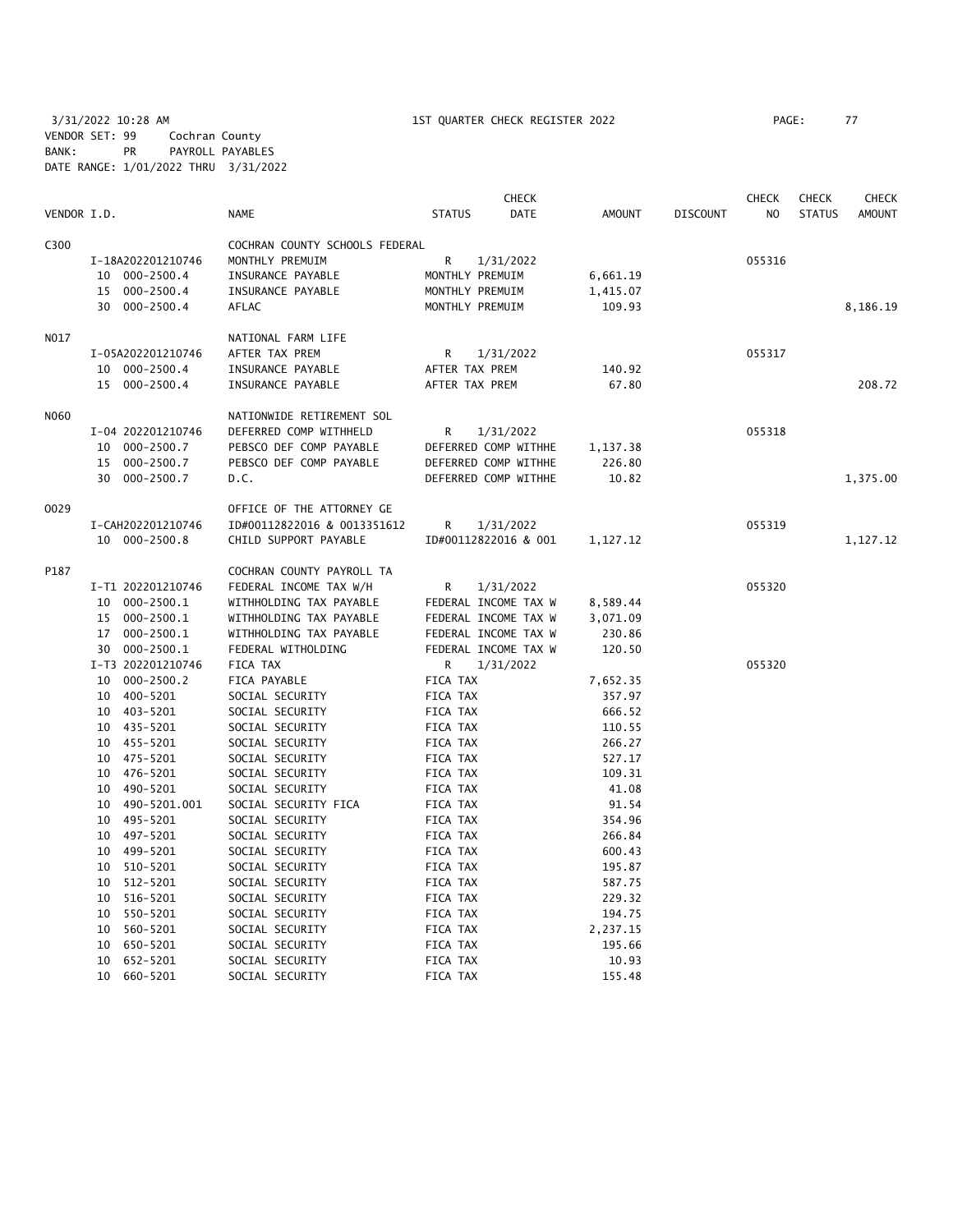| VENDOR I.D. |    |                   | <b>NAME</b>                        | <b>STATUS</b> | <b>CHECK</b><br><b>DATE</b> | <b>AMOUNT</b> | <b>DISCOUNT</b> | <b>CHECK</b><br>NO | <b>CHECK</b><br><b>STATUS</b> | CHECK<br><b>AMOUNT</b> |
|-------------|----|-------------------|------------------------------------|---------------|-----------------------------|---------------|-----------------|--------------------|-------------------------------|------------------------|
| P187        |    |                   |                                    |               |                             |               |                 |                    |                               |                        |
|             |    | I-T3 202201210746 | COCHRAN COUNTY PAYROLL<br>FICA TAX | (CONT)<br>R   | 1/31/2022                   |               |                 | 055320             |                               |                        |
|             | 10 | 662-5201          | SOCIAL SECURITY                    | FICA TAX      |                             | 209.21        |                 |                    |                               |                        |
|             | 10 | 665-5201          | SOCIAL SECURITY                    | FICA TAX      |                             | 243.60        |                 |                    |                               |                        |
|             | 15 | $000 - 2500.2$    | FICA PAYABLE                       | FICA TAX      |                             | 2,659.34      |                 |                    |                               |                        |
|             | 15 | 610-5201          | SOCIAL SECURITY                    | FICA TAX      |                             | 1,073.65      |                 |                    |                               |                        |
|             | 15 | 621-5201          | SOCIAL SECURITY                    | FICA TAX      |                             | 447.64        |                 |                    |                               |                        |
|             | 15 | 622-5201          | SOCIAL SECURITY                    | FICA TAX      |                             | 437.30        |                 |                    |                               |                        |
|             | 15 | 623-5201          | SOCIAL SECURITY                    | FICA TAX      |                             | 230.41        |                 |                    |                               |                        |
|             | 15 | 624-5201          | SOCIAL SECURITY                    | FICA TAX      |                             | 470.34        |                 |                    |                               |                        |
|             | 17 | $000 - 2500.2$    | FICA PAYABLE                       | FICA TAX      |                             | 209.72        |                 |                    |                               |                        |
|             | 17 | 573-5201          | SOCIAL SECURITY                    | FICA TAX      |                             | 209.72        |                 |                    |                               |                        |
|             | 30 | $000 - 2500.2$    | <b>FICA</b>                        | FICA TAX      |                             | 65.29         |                 |                    |                               |                        |
|             |    | 30 518-5201       | SOCIAL SECURITY                    | FICA TAX      |                             | 65.28         |                 |                    |                               |                        |
|             |    | I-T4 202201210746 |                                    |               |                             |               |                 | 055320             |                               |                        |
|             |    |                   | MEDICARE TAX                       | R             | 1/31/2022                   |               |                 |                    |                               |                        |
|             | 10 | $000 - 2500.2$    | FICA PAYABLE                       | MEDICARE TAX  |                             | 1,789.68      |                 |                    |                               |                        |
|             | 10 | 400-5201          | SOCIAL SECURITY                    | MEDICARE TAX  |                             | 83.72         |                 |                    |                               |                        |
|             | 10 | 403-5201          | SOCIAL SECURITY                    | MEDICARE TAX  |                             | 155.88        |                 |                    |                               |                        |
|             | 10 | 435-5201          | SOCIAL SECURITY                    | MEDICARE TAX  |                             | 25.86         |                 |                    |                               |                        |
|             |    | 10 455-5201       | SOCIAL SECURITY                    | MEDICARE TAX  |                             | 62.27         |                 |                    |                               |                        |
|             | 10 | 475-5201          | SOCIAL SECURITY                    | MEDICARE TAX  |                             | 123.29        |                 |                    |                               |                        |
|             | 10 | 476-5201          | SOCIAL SECURITY                    | MEDICARE TAX  |                             | 25.57         |                 |                    |                               |                        |
|             | 10 | 490-5201          | SOCIAL SECURITY                    | MEDICARE TAX  |                             | 9.61          |                 |                    |                               |                        |
|             | 10 | 490-5201.001      | SOCIAL SECURITY FICA               | MEDICARE TAX  |                             | 21.41         |                 |                    |                               |                        |
|             | 10 | 495-5201          | SOCIAL SECURITY                    | MEDICARE TAX  |                             | 83.02         |                 |                    |                               |                        |
|             | 10 | 497-5201          | SOCIAL SECURITY                    | MEDICARE TAX  |                             | 62.41         |                 |                    |                               |                        |
|             | 10 | 499-5201          | SOCIAL SECURITY                    | MEDICARE TAX  |                             | 140.43        |                 |                    |                               |                        |
|             | 10 | 510-5201          | SOCIAL SECURITY                    | MEDICARE TAX  |                             | 45.81         |                 |                    |                               |                        |
|             | 10 | 512-5201          | SOCIAL SECURITY                    | MEDICARE TAX  |                             | 137.45        |                 |                    |                               |                        |
|             | 10 | 516-5201          | SOCIAL SECURITY                    | MEDICARE TAX  |                             | 53.63         |                 |                    |                               |                        |
|             | 10 | 550-5201          | SOCIAL SECURITY                    | MEDICARE TAX  |                             | 45.55         |                 |                    |                               |                        |
|             | 10 | 560-5201          | SOCIAL SECURITY                    | MEDICARE TAX  |                             | 523.20        |                 |                    |                               |                        |
|             | 10 | 650-5201          | SOCIAL SECURITY                    | MEDICARE TAX  |                             | 45.76         |                 |                    |                               |                        |
|             | 10 | 652-5201          | SOCIAL SECURITY                    | MEDICARE TAX  |                             | 2.56          |                 |                    |                               |                        |
|             | 10 | 660-5201          | SOCIAL SECURITY                    | MEDICARE TAX  |                             | 36.36         |                 |                    |                               |                        |
|             | 10 | 662-5201          | SOCIAL SECURITY                    | MEDICARE TAX  |                             | 48.92         |                 |                    |                               |                        |
|             | 10 | 665-5201          | SOCIAL SECURITY                    | MEDICARE TAX  |                             | 56.97         |                 |                    |                               |                        |
|             | 15 | $000 - 2500.2$    | FICA PAYABLE                       | MEDICARE TAX  |                             | 621.96        |                 |                    |                               |                        |
|             | 15 | 610-5201          | SOCIAL SECURITY                    | MEDICARE TAX  |                             | 251.10        |                 |                    |                               |                        |
|             | 15 | 621-5201          | SOCIAL SECURITY                    | MEDICARE TAX  |                             | 104.69        |                 |                    |                               |                        |
|             | 15 | 622-5201          | SOCIAL SECURITY                    | MEDICARE TAX  |                             | 102.28        |                 |                    |                               |                        |
|             | 15 | 623-5201          | SOCIAL SECURITY                    | MEDICARE TAX  |                             | 53.89         |                 |                    |                               |                        |
|             | 15 | 624-5201          | SOCIAL SECURITY                    | MEDICARE TAX  |                             | 110.00        |                 |                    |                               |                        |
|             | 17 | $000 - 2500.2$    | FICA PAYABLE                       | MEDICARE TAX  |                             | 49.05         |                 |                    |                               |                        |
|             | 17 | 573-5201          | SOCIAL SECURITY                    | MEDICARE TAX  |                             | 49.05         |                 |                    |                               |                        |
|             | 30 | $000 - 2500.2$    | <b>FICA</b>                        | MEDICARE TAX  |                             | 15.27         |                 |                    |                               |                        |
|             | 30 | 518-5201          | SOCIAL SECURITY                    | MEDICARE TAX  |                             | 15.27         |                 |                    |                               | 38, 137. 21            |
|             |    |                   |                                    |               |                             |               |                 |                    |                               |                        |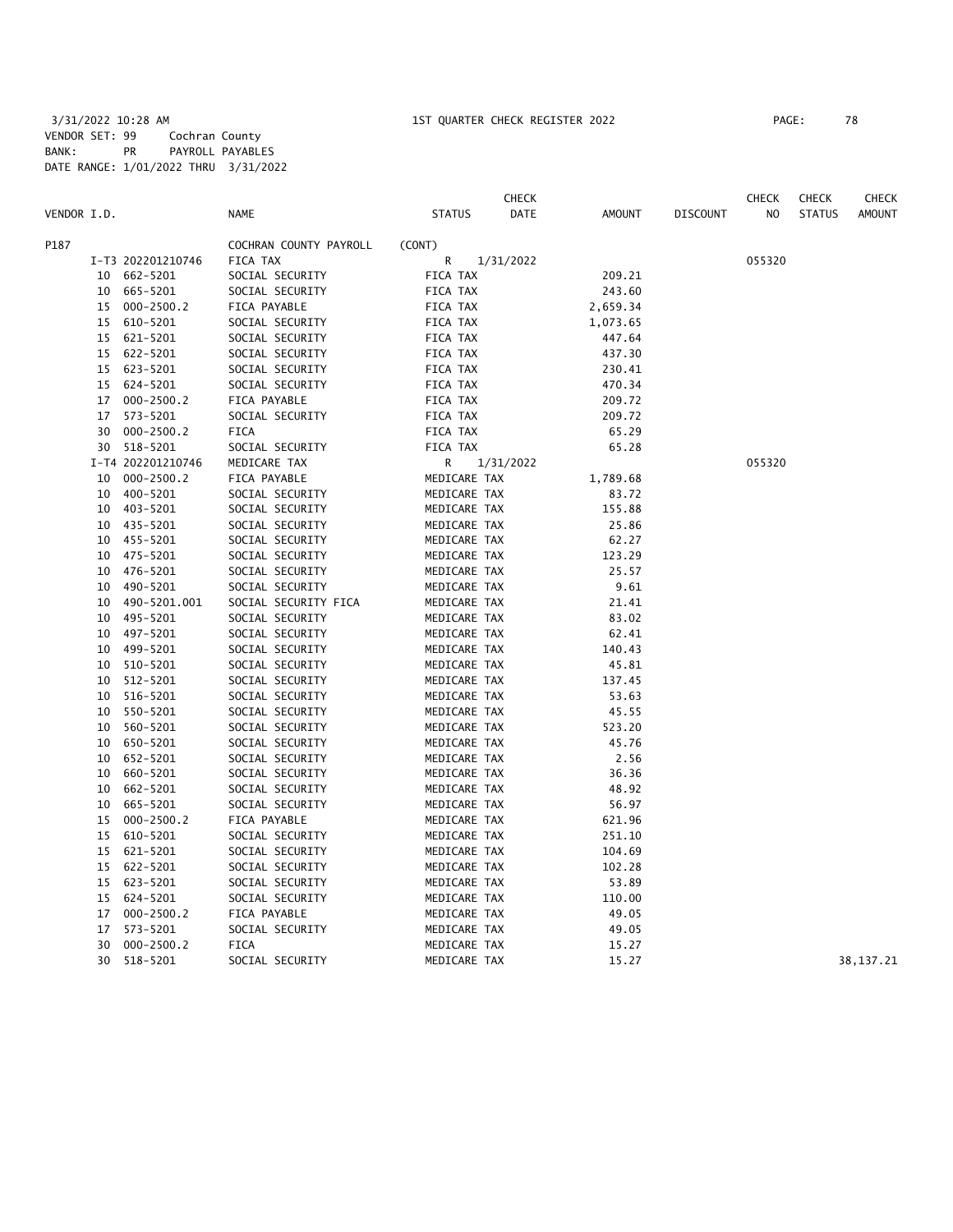|             |    |                   |                         |                   | CHECK                |          |                 | <b>CHECK</b>   | <b>CHECK</b>  | CHECK         |
|-------------|----|-------------------|-------------------------|-------------------|----------------------|----------|-----------------|----------------|---------------|---------------|
| VENDOR I.D. |    |                   | <b>NAME</b>             | <b>STATUS</b>     | DATE                 | AMOUNT   | <b>DISCOUNT</b> | N <sub>O</sub> | <b>STATUS</b> | <b>AMOUNT</b> |
| T218        |    |                   | TEXAS ASS'N OF COUNTIES |                   |                      |          |                 |                |               |               |
|             |    | I-11 202201210746 | EMPLOYEE PREMIUMS       | R                 | 1/31/2022            |          |                 | 055321         |               |               |
|             |    | 10 400-5202       | GROUP INSURANCE         | EMPLOYEE PREMIUMS |                      | 821.27   |                 |                |               |               |
|             | 10 | 403-5202          | GROUP INSURANCE         | EMPLOYEE PREMIUMS |                      | 2,851.68 |                 |                |               |               |
|             |    | 10 455-5202       | GROUP INSURANCE         | EMPLOYEE PREMIUMS |                      | 950.56   |                 |                |               |               |
|             |    | 10 475-5202       | GROUP INSURANCE         | EMPLOYEE PREMIUMS |                      | 1,901.12 |                 |                |               |               |
|             |    | 10 495-5202       | GROUP INSURANCE         | EMPLOYEE PREMIUMS |                      | 950.56   |                 |                |               |               |
|             |    | 10 497-5202       | GROUP INSURANCE         | EMPLOYEE PREMIUMS |                      | 950.56   |                 |                |               |               |
|             |    | 10 499-5202       | GROUP INSURANCE         | EMPLOYEE PREMIUMS |                      | 2,851.68 |                 |                |               |               |
|             | 10 | 510-5202          | GROUP INSURANCE         | EMPLOYEE PREMIUMS |                      | 950.56   |                 |                |               |               |
|             | 10 | 512-5202          | GROUP INSURANCE         | EMPLOYEE PREMIUMS |                      | 2,851.68 |                 |                |               |               |
|             | 10 | 516-5202          | GROUP INSURANCE [50%]   | EMPLOYEE PREMIUMS |                      | 967.63   |                 |                |               |               |
|             | 10 | 550-5202          | GROUP INSURANCE         | EMPLOYEE PREMIUMS |                      | 950.56   |                 |                |               |               |
|             | 10 | 560-5202          | GROUP INSURANCE         | EMPLOYEE PREMIUMS |                      | 9,505.60 |                 |                |               |               |
|             |    | 10 650-5202       | GROUP INSURANCE         | EMPLOYEE PREMIUMS |                      | 995.54   |                 |                |               |               |
|             | 10 | 652-5202          | GROUP INSURANCE         | EMPLOYEE PREMIUMS |                      | 44.98    |                 |                |               |               |
|             | 10 | 660-5202          | GROUP INSURANCE [35%]   | EMPLOYEE PREMIUMS |                      | 657.57   |                 |                |               |               |
|             | 10 | 662-5202          | GROUP INSURANCE         | EMPLOYEE PREMIUMS |                      | 860.60   |                 |                |               |               |
|             | 10 | 665-5202          | GROUP INSURANCE         | EMPLOYEE PREMIUMS |                      | 950.56   |                 |                |               |               |
|             | 15 | 610-5202          | GROUP INSURANCE         | EMPLOYEE PREMIUMS |                      | 3,931.53 |                 |                |               |               |
|             | 15 | 621-5202          | GROUP INSURANCE         | EMPLOYEE PREMIUMS |                      | 1,901.12 |                 |                |               |               |
|             | 15 | 622-5202          | GROUP INSURANCE         | EMPLOYEE PREMIUMS |                      | 1,901.12 |                 |                |               |               |
|             | 15 | 623-5202          | GROUP INSURANCE         | EMPLOYEE PREMIUMS |                      | 950.56   |                 |                |               |               |
|             |    | 15 624-5202       | GROUP INSURANCE         | EMPLOYEE PREMIUMS |                      | 1,901.12 |                 |                |               |               |
|             |    | 17 573-5202       | GROUP HEALTH INSURANCE  | EMPLOYEE PREMIUMS |                      | 950.56   |                 |                |               |               |
|             |    | 30 518-5202       | GROUP INSURANCE [15%]   | EMPLOYEE PREMIUMS |                      | 275.92   |                 |                |               |               |
|             |    | I-12 202201210746 | GROUP LIFE INSURANCE    | R                 | 1/31/2022            |          |                 | 055321         |               |               |
|             |    | 10 400-5202       | GROUP INSURANCE         |                   | GROUP LIFE INSURANCE | 2.95     |                 |                |               |               |
|             |    | 10 403-5202       | GROUP INSURANCE         |                   | GROUP LIFE INSURANCE | 10.23    |                 |                |               |               |
|             |    | 10 455-5202       | GROUP INSURANCE         |                   | GROUP LIFE INSURANCE | 3.41     |                 |                |               |               |
|             |    | 10 475-5202       | GROUP INSURANCE         |                   | GROUP LIFE INSURANCE | 6.82     |                 |                |               |               |
|             |    | 10 495-5202       | GROUP INSURANCE         |                   | GROUP LIFE INSURANCE | 3.41     |                 |                |               |               |
|             | 10 | 497-5202          | GROUP INSURANCE         |                   | GROUP LIFE INSURANCE | 3.41     |                 |                |               |               |
|             | 10 | 499-5202          | GROUP INSURANCE         |                   | GROUP LIFE INSURANCE | 10.23    |                 |                |               |               |
|             | 10 | 510-5202          | GROUP INSURANCE         |                   | GROUP LIFE INSURANCE | 3.41     |                 |                |               |               |
|             | 10 | 512-5202          | GROUP INSURANCE         |                   | GROUP LIFE INSURANCE | 10.23    |                 |                |               |               |
|             | 10 | 516-5202          | GROUP INSURANCE [50%]   |                   | GROUP LIFE INSURANCE | 3.48     |                 |                |               |               |
|             |    | 10 550-5202       | GROUP INSURANCE         |                   | GROUP LIFE INSURANCE | 3.41     |                 |                |               |               |
|             | 10 | 560-5202          | GROUP INSURANCE         |                   | GROUP LIFE INSURANCE | 30.69    |                 |                |               |               |
|             | 10 | 650-5202          | GROUP INSURANCE         |                   | GROUP LIFE INSURANCE | 3.57     |                 |                |               |               |
|             | 10 | 652-5202          | GROUP INSURANCE         |                   | GROUP LIFE INSURANCE | 0.16     |                 |                |               |               |
|             | 10 | 660-5202          | GROUP INSURANCE [35%]   |                   | GROUP LIFE INSURANCE | 2.36     |                 |                |               |               |
|             | 10 | 662-5202          | GROUP INSURANCE         |                   | GROUP LIFE INSURANCE | 3.09     |                 |                |               |               |
|             | 10 | 665-5202          | GROUP INSURANCE         |                   | GROUP LIFE INSURANCE | 3.41     |                 |                |               |               |
|             | 15 | 610-5202          | GROUP INSURANCE         |                   | GROUP LIFE INSURANCE | 14.10    |                 |                |               |               |
|             | 15 | 621-5202          | GROUP INSURANCE         |                   | GROUP LIFE INSURANCE | 6.82     |                 |                |               |               |
|             | 15 | 622-5202          | GROUP INSURANCE         |                   | GROUP LIFE INSURANCE | 6.82     |                 |                |               |               |
|             |    | 15 623-5202       | GROUP INSURANCE         |                   | GROUP LIFE INSURANCE | 3.41     |                 |                |               |               |
|             |    |                   |                         |                   |                      |          |                 |                |               |               |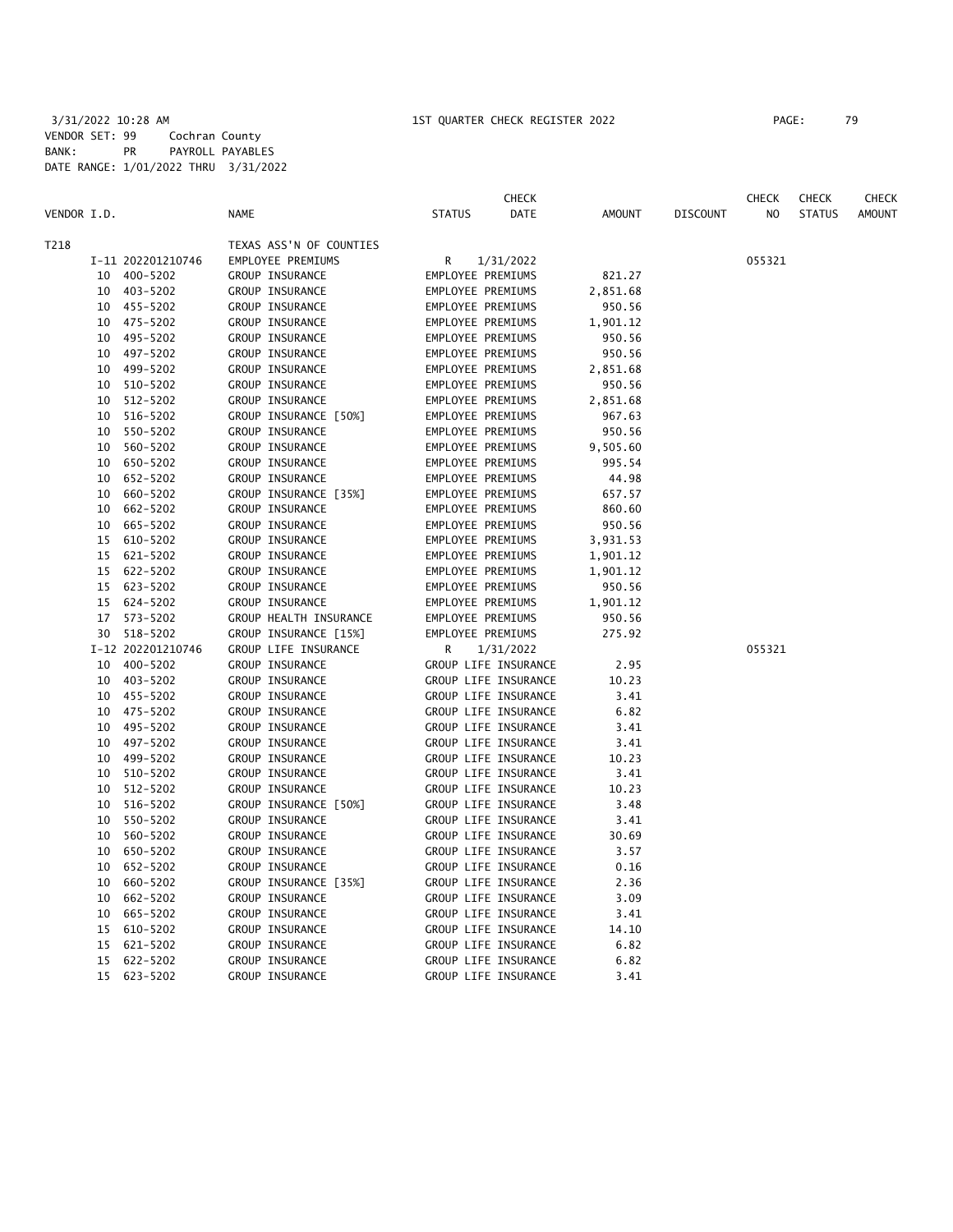3/31/2022 10:28 AM 1ST QUARTER CHECK REGISTER 2022 PAGE: 80 VENDOR SET: 99 Cochran County BANK: PR PAYROLL PAYABLES DATE RANGE: 1/01/2022 THRU 3/31/2022

|                  |                      |                                |                      | <b>CHECK</b> |               |                 | <b>CHECK</b>   | <b>CHECK</b>  | <b>CHECK</b>  |
|------------------|----------------------|--------------------------------|----------------------|--------------|---------------|-----------------|----------------|---------------|---------------|
| VENDOR I.D.      |                      | <b>NAME</b>                    | <b>STATUS</b>        | DATE         | <b>AMOUNT</b> | <b>DISCOUNT</b> | N <sub>O</sub> | <b>STATUS</b> | <b>AMOUNT</b> |
| T218             |                      | TEXAS ASS'N OF COUNTIES        | (CONT)               |              |               |                 |                |               |               |
|                  | I-12 202201210746    | GROUP LIFE INSURANCE           | R                    | 1/31/2022    |               |                 | 055321         |               |               |
|                  | 15 624-5202          | GROUP INSURANCE                | GROUP LIFE INSURANCE |              | 4.77          |                 |                |               |               |
|                  | 573-5202<br>17       | GROUP HEALTH INSURANCE         | GROUP LIFE INSURANCE |              | 3.41          |                 |                |               |               |
|                  | 30 518-5202          | GROUP INSURANCE [15%]          | GROUP LIFE INSURANCE |              | 0.98          |                 |                |               |               |
|                  | I-15 202201210746    | DEPENDENT HEALTH PREM WITHHELD | R                    | 1/31/2022    |               |                 | 055321         |               |               |
|                  | $000 - 2500.4$<br>10 | INSURANCE PAYABLE              | DEPENDENT HEALTH PRE |              | 3,121.92      |                 |                |               | 45,091.14     |
| C <sub>253</sub> |                      | COCHRAN COUNTY MONEY MKT       |                      |              |               |                 |                |               |               |
|                  | I-202201240747       | NON-DEPT SUPP DEATH JAN 2022   | R                    | 1/31/2022    |               |                 | 055322         |               |               |
|                  | 10 409-5207          | SUPPLEMENTAL DEATH BENEFITS    | NON-DEPT SUPP DEATH  |              | 970.64        |                 |                |               | 970.64        |
| A067             |                      | AMERICAN FAMILY LIFE ASSURANCE |                      |              |               |                 |                |               |               |
|                  | I-08 202202230748    | MONTHLY PREMIUM                | R                    | 2/28/2022    |               |                 | 055427         |               |               |
|                  | $000 - 2500.4$<br>10 | INSURANCE PAYABLE              | MONTHLY PREMIUM      |              | 436.15        |                 |                |               |               |
|                  | 15 000-2500.4        | INSURANCE PAYABLE              | MONTHLY PREMIUM      |              | 141.12        |                 |                |               |               |
|                  | 30 000-2500.4        | AFLAC                          | MONTHLY PREMIUM      |              | 10.94         |                 |                |               |               |
|                  | I-08A202202230748    | MONTHLY PREMIUM                | R                    | 2/28/2022    |               |                 | 055427         |               |               |
|                  | 10 000-2500.4        | INSURANCE PAYABLE              | MONTHLY PREMIUM      |              | 105.30        |                 |                |               | 693.51        |
|                  |                      |                                |                      |              |               |                 |                |               |               |
| C091             |                      | <b>HUMANA</b>                  |                      |              |               |                 |                |               |               |
|                  | I-17A202202230748    | VISION MONTHLY PREMIUM         | R                    | 2/28/2022    |               |                 | 055428         |               |               |
|                  | 10 000-2500.4        | INSURANCE PAYABLE              | VISION MONTHLY PREMI |              | 32.32         |                 |                |               | 32.32         |
| C <sub>253</sub> |                      | COCHRAN COUNTY MONEY MKT       |                      |              |               |                 |                |               |               |
|                  | I-01 202202230748    | RETIREMENT CONTRIBUTIONS       | R                    | 2/28/2022    |               |                 | 055429         |               |               |
|                  | $000 - 2500.3$<br>10 | TCDRS PAYABLE                  | RETIREMENT CONTRIBUT |              | 8,916.52      |                 |                |               |               |
|                  | 400-5203<br>10       | RETIREMENT                     | RETIREMENT CONTRIBUT |              | 854.93        |                 |                |               |               |
|                  | 10 403-5203          | RETIREMENT                     | RETIREMENT CONTRIBUT |              | 1,358.62      |                 |                |               |               |
|                  | 10 435-5203          | RETIREMENT                     | RETIREMENT CONTRIBUT |              | 231.80        |                 |                |               |               |
|                  | 10 455-5203          | RETIREMENT                     | RETIREMENT CONTRIBUT |              | 579.52        |                 |                |               |               |
|                  | 10 475-5203          | RETIREMENT                     | RETIREMENT CONTRIBUT |              | 1,192.48      |                 |                |               |               |
|                  | 476-5203<br>10       | RETIREMENT                     | RETIREMENT CONTRIBUT |              | 229.20        |                 |                |               |               |
|                  | 490-5203<br>10       | RETIREMENT                     | RETIREMENT CONTRIBUT |              | 92.30         |                 |                |               |               |
|                  | 490-5203.001<br>10   | RETIREMENT                     | RETIREMENT CONTRIBUT |              | 201.18        |                 |                |               |               |
|                  | 495-5203<br>10       | RETIREMENT                     | RETIREMENT CONTRIBUT |              | 705.62        |                 |                |               |               |
|                  | 497-5203<br>10       | RETIREMENT                     | RETIREMENT CONTRIBUT |              | 560.52        |                 |                |               |               |
|                  | 499-5203<br>10       | RETIREMENT                     | RETIREMENT CONTRIBUT |              | 1,226.11      |                 |                |               |               |
|                  | 510-5203<br>10       | RETIREMENT                     | RETIREMENT CONTRIBUT |              | 396.50        |                 |                |               |               |
|                  | 512-5203<br>10       | RETIREMENT                     | RETIREMENT CONTRIBUT |              | 1,241.91      |                 |                |               |               |
|                  | 516-5203<br>10       | RETIREMENT                     | RETIREMENT CONTRIBUT |              | 495.91        |                 |                |               |               |
|                  | 550-5203<br>10       | RETIREMENT                     | RETIREMENT CONTRIBUT |              | 408.34        |                 |                |               |               |
|                  | 560-5203<br>10       | RETIREMENT                     | RETIREMENT CONTRIBUT |              | 5,201.08      |                 |                |               |               |
|                  | 650-5203<br>10       | RETIREMENT                     | RETIREMENT CONTRIBUT |              | 410.28        |                 |                |               |               |
|                  | 10<br>652-5203       | RETIREMENT                     | RETIREMENT CONTRIBUT |              | 22.94         |                 |                |               |               |
|                  | 660-5203<br>10       | RETIREMENT                     | RETIREMENT CONTRIBUT |              | 336.34        |                 |                |               |               |
|                  | 662-5203<br>10       | RETIREMENT                     | RETIREMENT CONTRIBUT |              | 438.87        |                 |                |               |               |
|                  | 10<br>665-5203       | RETIREMENT                     | RETIREMENT CONTRIBUT |              | 374.83        |                 |                |               |               |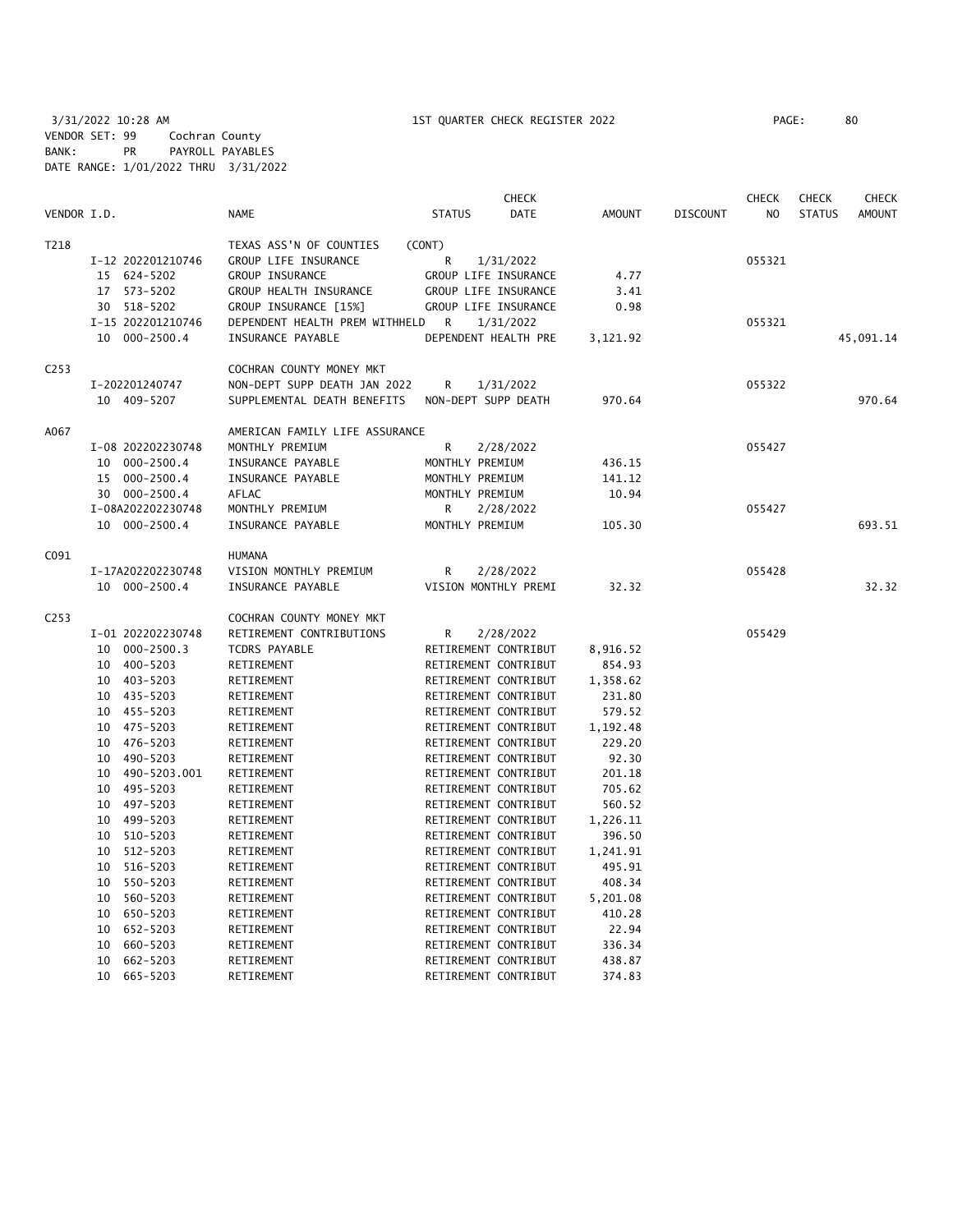3/31/2022 10:28 AM 1ST QUARTER CHECK REGISTER 2022 PAGE: 81 VENDOR SET: 99 Cochran County BANK: PR PAYROLL PAYABLES DATE RANGE: 1/01/2022 THRU 3/31/2022

|                  |                   |                                | <b>CHECK</b>                 |               |                 | <b>CHECK</b>   | <b>CHECK</b>  | <b>CHECK</b>  |
|------------------|-------------------|--------------------------------|------------------------------|---------------|-----------------|----------------|---------------|---------------|
| VENDOR I.D.      |                   | <b>NAME</b>                    | <b>STATUS</b><br><b>DATE</b> | <b>AMOUNT</b> | <b>DISCOUNT</b> | N <sub>O</sub> | <b>STATUS</b> | <b>AMOUNT</b> |
| C <sub>253</sub> |                   | COCHRAN COUNTY MONEY MKT       | (CONT)                       |               |                 |                |               |               |
|                  | I-01 202202230748 | RETIREMENT CONTRIBUTIONS       | R<br>2/28/2022               |               |                 | 055429         |               |               |
|                  | 15 000-2500.3     | <b>TCDRS PAYABLE</b>           | RETIREMENT CONTRIBUT         | 3,023.09      |                 |                |               |               |
|                  | 15 610-5203       | RETIREMENT                     | RETIREMENT CONTRIBUT         | 2,251.52      |                 |                |               |               |
|                  | 15 621-5203       | RETIREMENT                     | RETIREMENT CONTRIBUT         | 961.26        |                 |                |               |               |
|                  | 15 622-5203       | RETIREMENT                     | RETIREMENT CONTRIBUT         | 916.94        |                 |                |               |               |
|                  | 15 623-5203       | RETIREMENT                     | RETIREMENT CONTRIBUT         | 496.16        |                 |                |               |               |
|                  | 15 624-5203       | RETIREMENT                     | RETIREMENT CONTRIBUT         | 988.44        |                 |                |               |               |
|                  | 17 000-2500.3     | <b>TCDRS PAYABLE</b>           | RETIREMENT CONTRIBUT         | 236.78        |                 |                |               |               |
|                  | 573-5203<br>17    | RETIREMENT                     | RETIREMENT CONTRIBUT         | 439.73        |                 |                |               |               |
|                  | 30<br>000-2500.3  | <b>TCDRS</b>                   | RETIREMENT CONTRIBUT         | 76.12         |                 |                |               |               |
|                  | 30<br>518-5203    | RETIREMENT                     | RETIREMENT CONTRIBUT         | 141.37        |                 |                |               | 35,007.21     |
| C300             |                   | COCHRAN COUNTY SCHOOLS FEDERAL |                              |               |                 |                |               |               |
|                  | I-18A202202230748 | MONTHLY PREMUIM                | R<br>2/28/2022               |               |                 | 055430         |               |               |
|                  | 10 000-2500.4     | INSURANCE PAYABLE              | MONTHLY PREMUIM              | 6,661.08      |                 |                |               |               |
|                  | 15 000-2500.4     | INSURANCE PAYABLE              | MONTHLY PREMUIM              | 1,415.07      |                 |                |               |               |
|                  | 30 000-2500.4     | AFLAC                          | MONTHLY PREMUIM              | 110.04        |                 |                |               | 8,186.19      |
| N017             |                   | NATIONAL FARM LIFE             |                              |               |                 |                |               |               |
|                  | I-05A202202230748 | AFTER TAX PREM                 | R<br>2/28/2022               |               |                 | 055431         |               |               |
|                  | 10 000-2500.4     | INSURANCE PAYABLE              | AFTER TAX PREM               | 140.92        |                 |                |               |               |
|                  | 15 000-2500.4     | INSURANCE PAYABLE              | AFTER TAX PREM               | 67.80         |                 |                |               | 208.72        |
| N060             |                   | NATIONWIDE RETIREMENT SOL      |                              |               |                 |                |               |               |
|                  | I-04 202202230748 | DEFERRED COMP WITHHELD         | R<br>2/28/2022               |               |                 | 055432         |               |               |
|                  | 10 000-2500.7     | PEBSCO DEF COMP PAYABLE        | DEFERRED COMP WITHHE         | 1,137.37      |                 |                |               |               |
|                  | 000-2500.7<br>15  | PEBSCO DEF COMP PAYABLE        | DEFERRED COMP WITHHE         | 226.80        |                 |                |               |               |
|                  | 30 000-2500.7     | D.C.                           | DEFERRED COMP WITHHE         | 10.83         |                 |                |               | 1,375.00      |
| 0029             |                   | OFFICE OF THE ATTORNEY GE      |                              |               |                 |                |               |               |
|                  | I-CAH202202230748 | ID#00112822016 & 0013351612    | R<br>2/28/2022               |               |                 | 055433         |               |               |
|                  | 10 000-2500.8     | CHILD SUPPORT PAYABLE          | ID#00112822016 & 001         | 1,127.12      |                 |                |               | 1,127.12      |
| P187             |                   | COCHRAN COUNTY PAYROLL TA      |                              |               |                 |                |               |               |
|                  | I-T1 202202230748 | FEDERAL INCOME TAX W/H         | R<br>2/28/2022               |               |                 | 055434         |               |               |
|                  | 10 000-2500.1     | WITHHOLDING TAX PAYABLE        | FEDERAL INCOME TAX W         | 8,560.25      |                 |                |               |               |
|                  | 000-2500.1<br>15  | WITHHOLDING TAX PAYABLE        | FEDERAL INCOME TAX W         | 3,189.58      |                 |                |               |               |
|                  | 17 000-2500.1     | WITHHOLDING TAX PAYABLE        | FEDERAL INCOME TAX W         | 230.86        |                 |                |               |               |
|                  | 30 000-2500.1     | FEDERAL WITHOLDING             | FEDERAL INCOME TAX W         | 125.36        |                 |                |               |               |
|                  | I-T3 202202230748 | FICA TAX                       | R<br>2/28/2022               |               |                 | 055434         |               |               |
|                  | 10 000-2500.2     | FICA PAYABLE                   | FICA TAX                     | 7,752.43      |                 |                |               |               |
|                  | 10 400-5201       | SOCIAL SECURITY                | FICA TAX                     | 407.73        |                 |                |               |               |
|                  | 10 403-5201       | SOCIAL SECURITY                | FICA TAX                     | 571.45        |                 |                |               |               |
|                  | 10 435-5201       | SOCIAL SECURITY                | FICA TAX                     | 110.55        |                 |                |               |               |
|                  | 455-5201<br>10    | SOCIAL SECURITY                | FICA TAX                     | 276.39        |                 |                |               |               |
|                  | 475-5201<br>10    | SOCIAL SECURITY                | FICA TAX                     | 521.85        |                 |                |               |               |
|                  | 10 476-5201       | SOCIAL SECURITY                | FICA TAX                     | 109.31        |                 |                |               |               |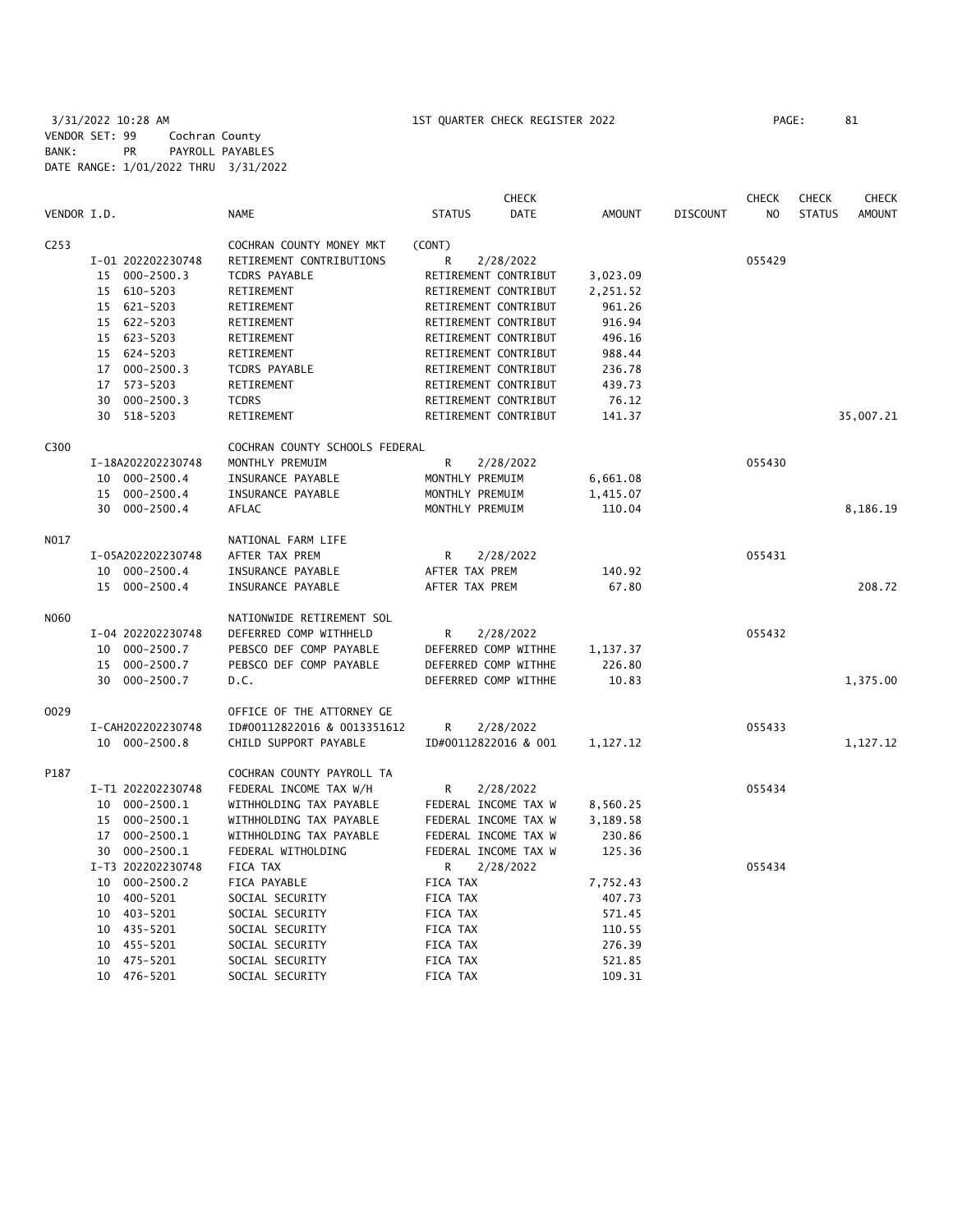| VENDOR I.D. |    |                   | <b>NAME</b>            | <b>CHECK</b><br><b>STATUS</b><br><b>DATE</b> | <b>AMOUNT</b> | <b>DISCOUNT</b> | <b>CHECK</b><br>NO | <b>CHECK</b><br><b>STATUS</b> | CHECK<br><b>AMOUNT</b> |
|-------------|----|-------------------|------------------------|----------------------------------------------|---------------|-----------------|--------------------|-------------------------------|------------------------|
| P187        |    |                   | COCHRAN COUNTY PAYROLL | (CONT)                                       |               |                 |                    |                               |                        |
|             |    | I-T3 202202230748 | FICA TAX               | R<br>2/28/2022                               |               |                 | 055434             |                               |                        |
|             | 10 | 490-5201          | SOCIAL SECURITY        | FICA TAX                                     | 44.02         |                 |                    |                               |                        |
|             | 10 | 490-5201.001      | SOCIAL SECURITY FICA   | FICA TAX                                     | 95.95         |                 |                    |                               |                        |
|             | 10 | 495-5201          | SOCIAL SECURITY        | FICA TAX                                     | 336.53        |                 |                    |                               |                        |
|             | 10 | 497-5201          | SOCIAL SECURITY        | FICA TAX                                     | 267.32        |                 |                    |                               |                        |
|             | 10 | 499-5201          | SOCIAL SECURITY        | FICA TAX                                     | 539.03        |                 |                    |                               |                        |
|             | 10 | 510-5201          | SOCIAL SECURITY        | FICA TAX                                     | 189.10        |                 |                    |                               |                        |
|             | 10 | 512-5201          | SOCIAL SECURITY        | FICA TAX                                     | 587.79        |                 |                    |                               |                        |
|             | 10 | 516-5201          | SOCIAL SECURITY        | FICA TAX                                     | 238.28        |                 |                    |                               |                        |
|             | 10 | 550-5201          | SOCIAL SECURITY        | FICA TAX                                     | 194.75        |                 |                    |                               |                        |
|             | 10 | 560-5201          | SOCIAL SECURITY        | FICA TAX                                     | 2,437.60      |                 |                    |                               |                        |
|             | 10 | 650-5201          | SOCIAL SECURITY        | FICA TAX                                     | 195.67        |                 |                    |                               |                        |
|             | 10 | 652-5201          | SOCIAL SECURITY        | FICA TAX                                     | 10.94         |                 |                    |                               |                        |
|             | 10 | 660-5201          | SOCIAL SECURITY        | FICA TAX                                     | 161.72        |                 |                    |                               |                        |
|             | 10 | 662-5201          | SOCIAL SECURITY        | FICA TAX                                     | 209.31        |                 |                    |                               |                        |
|             | 10 | 665-5201          | SOCIAL SECURITY        | FICA TAX                                     | 247.14        |                 |                    |                               |                        |
|             | 15 | $000 - 2500.2$    | FICA PAYABLE           | FICA TAX                                     | 2,668.85      |                 |                    |                               |                        |
|             | 15 | 610-5201          | SOCIAL SECURITY        | FICA TAX                                     | 1,073.81      |                 |                    |                               |                        |
|             | 15 | 621-5201          | SOCIAL SECURITY        | FICA TAX                                     | 450.76        |                 |                    |                               |                        |
|             | 15 | 622-5201          | SOCIAL SECURITY        | FICA TAX                                     | 437.30        |                 |                    |                               |                        |
|             | 15 | 623-5201          | SOCIAL SECURITY        | FICA TAX                                     | 236.63        |                 |                    |                               |                        |
|             | 15 | 624-5201          | SOCIAL SECURITY        | FICA TAX                                     | 470.35        |                 |                    |                               |                        |
|             | 17 | $000 - 2500.2$    | FICA PAYABLE           | FICA TAX                                     | 209.72        |                 |                    |                               |                        |
|             | 17 | 573-5201          | SOCIAL SECURITY        | FICA TAX                                     | 209.72        |                 |                    |                               |                        |
|             | 30 | $000 - 2500.2$    | FICA                   | FICA TAX                                     | 67.96         |                 |                    |                               |                        |
|             | 30 | 518-5201          | SOCIAL SECURITY        | FICA TAX                                     | 67.96         |                 |                    |                               |                        |
|             |    | I-T4 202202230748 | MEDICARE TAX           | R<br>2/28/2022                               |               |                 | 055434             |                               |                        |
|             | 10 | $000 - 2500.2$    | FICA PAYABLE           | MEDICARE TAX                                 | 1,813.11      |                 |                    |                               |                        |
|             | 10 | 400-5201          | SOCIAL SECURITY        | MEDICARE TAX                                 | 95.36         |                 |                    |                               |                        |
|             | 10 | 403-5201          | SOCIAL SECURITY        | MEDICARE TAX                                 | 133.64        |                 |                    |                               |                        |
|             | 10 | 435-5201          | SOCIAL SECURITY        | MEDICARE TAX                                 | 25.86         |                 |                    |                               |                        |
|             | 10 | 455-5201          | SOCIAL SECURITY        | MEDICARE TAX                                 | 64.64         |                 |                    |                               |                        |
|             | 10 | 475-5201          | SOCIAL SECURITY        | MEDICARE TAX                                 | 122.04        |                 |                    |                               |                        |
|             | 10 | 476-5201          | SOCIAL SECURITY        | MEDICARE TAX                                 | 25.57         |                 |                    |                               |                        |
|             | 10 | 490-5201          | SOCIAL SECURITY        | MEDICARE TAX                                 | 10.30         |                 |                    |                               |                        |
|             | 10 | 490-5201.001      | SOCIAL SECURITY FICA   | MEDICARE TAX                                 | 22.44         |                 |                    |                               |                        |
|             | 10 | 495-5201          | SOCIAL SECURITY        | MEDICARE TAX                                 | 78.70         |                 |                    |                               |                        |
|             | 10 | 497-5201          | SOCIAL SECURITY        | MEDICARE TAX                                 | 62.52         |                 |                    |                               |                        |
|             | 10 | 499-5201          | SOCIAL SECURITY        | MEDICARE TAX                                 | 126.07        |                 |                    |                               |                        |
|             | 10 | 510-5201          | SOCIAL SECURITY        | MEDICARE TAX                                 | 44.23         |                 |                    |                               |                        |
|             | 10 | 512-5201          | SOCIAL SECURITY        | MEDICARE TAX                                 | 137.47        |                 |                    |                               |                        |
|             | 10 | 516-5201          | SOCIAL SECURITY        | MEDICARE TAX                                 | 55.73         |                 |                    |                               |                        |
|             | 10 | 550-5201          | SOCIAL SECURITY        | MEDICARE TAX                                 | 45.55         |                 |                    |                               |                        |
|             | 10 | 560-5201          | SOCIAL SECURITY        | MEDICARE TAX                                 | 570.10        |                 |                    |                               |                        |
|             | 10 | 650-5201          | SOCIAL SECURITY        | MEDICARE TAX                                 | 45.76         |                 |                    |                               |                        |
|             | 10 | 652-5201          | SOCIAL SECURITY        | MEDICARE TAX                                 | 2.56          |                 |                    |                               |                        |
|             | 10 | 660-5201          | SOCIAL SECURITY        | MEDICARE TAX                                 | 37.83         |                 |                    |                               |                        |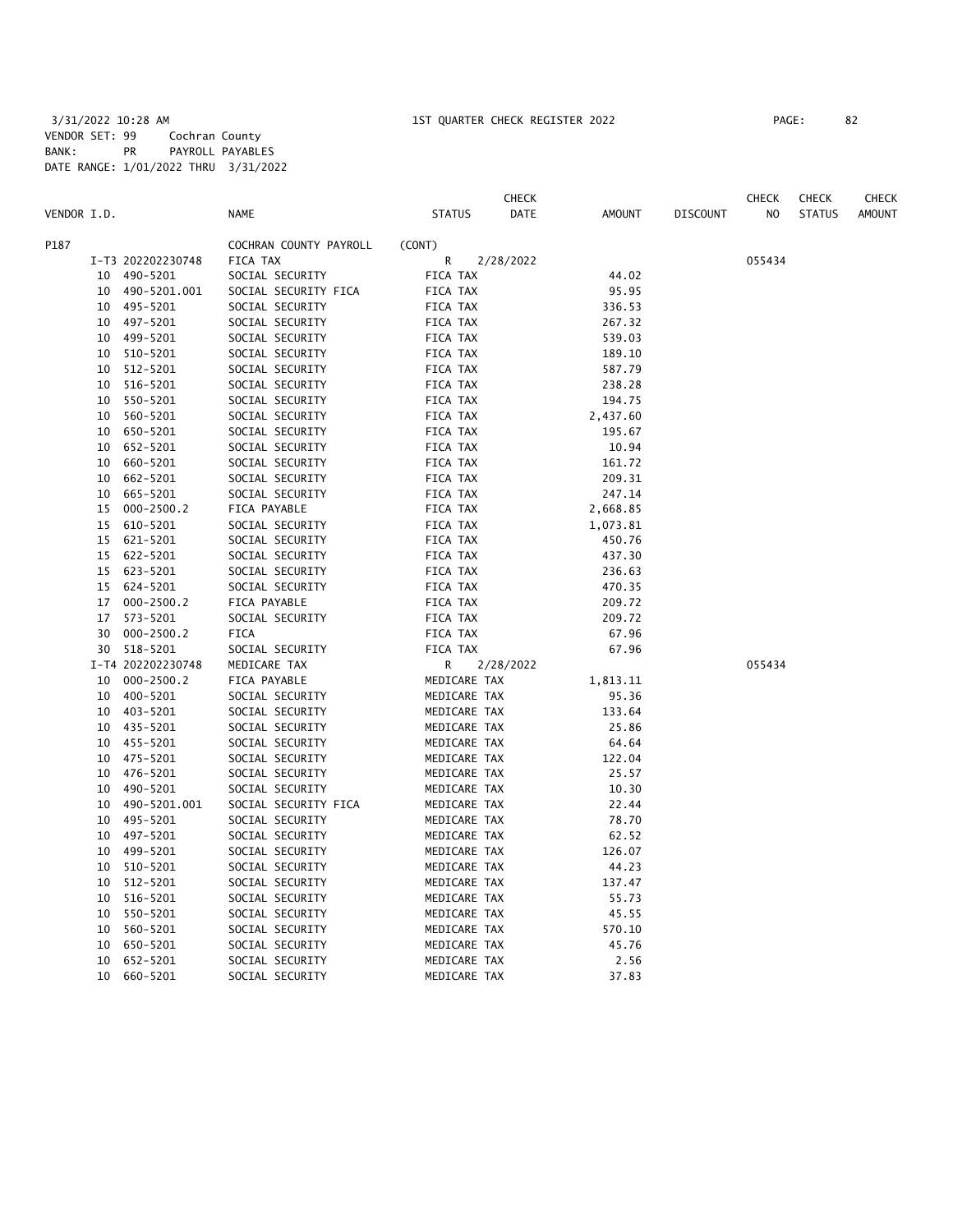3/31/2022 10:28 AM 1ST QUARTER CHECK REGISTER 2022 PAGE: 83 VENDOR SET: 99 Cochran County BANK: PR PAYROLL PAYABLES DATE RANGE: 1/01/2022 THRU 3/31/2022

|             |    |                   |                         |                      | <b>CHECK</b> |               |                 | <b>CHECK</b>   | <b>CHECK</b>  | CHECK         |
|-------------|----|-------------------|-------------------------|----------------------|--------------|---------------|-----------------|----------------|---------------|---------------|
| VENDOR I.D. |    |                   | <b>NAME</b>             | <b>STATUS</b>        | DATE         | <b>AMOUNT</b> | <b>DISCOUNT</b> | N <sub>O</sub> | <b>STATUS</b> | <b>AMOUNT</b> |
| P187        |    |                   | COCHRAN COUNTY PAYROLL  | (CONT)               |              |               |                 |                |               |               |
|             |    | I-T4 202202230748 | MEDICARE TAX            | R                    | 2/28/2022    |               |                 | 055434         |               |               |
|             |    | 10 662-5201       | SOCIAL SECURITY         | MEDICARE TAX         |              | 48.95         |                 |                |               |               |
|             |    | 10 665-5201       | SOCIAL SECURITY         | MEDICARE TAX         |              | 57.80         |                 |                |               |               |
|             | 15 | 000-2500.2        | FICA PAYABLE            | MEDICARE TAX         |              | 624.18        |                 |                |               |               |
|             | 15 | 610-5201          | SOCIAL SECURITY         | MEDICARE TAX         |              | 251.14        |                 |                |               |               |
|             | 15 | 621-5201          | SOCIAL SECURITY         | MEDICARE TAX         |              | 105.42        |                 |                |               |               |
|             | 15 | 622-5201          | SOCIAL SECURITY         | MEDICARE TAX         |              | 102.28        |                 |                |               |               |
|             |    | 15 623-5201       | SOCIAL SECURITY         | MEDICARE TAX         |              | 55.34         |                 |                |               |               |
|             | 15 | 624-5201          | SOCIAL SECURITY         | MEDICARE TAX         |              | 110.00        |                 |                |               |               |
|             | 17 | $000 - 2500.2$    | FICA PAYABLE            | MEDICARE TAX         |              | 49.05         |                 |                |               |               |
|             | 17 | 573-5201          | SOCIAL SECURITY         | MEDICARE TAX         |              | 49.05         |                 |                |               |               |
|             | 30 | $000 - 2500.2$    | <b>FICA</b>             | MEDICARE TAX         |              | 15.90         |                 |                |               |               |
|             | 30 | 518-5201          | SOCIAL SECURITY         | MEDICARE TAX         |              | 15.89         |                 |                |               | 38,508.45     |
| T218        |    |                   | TEXAS ASS'N OF COUNTIES |                      |              |               |                 |                |               |               |
|             |    | I-11 202202230748 | EMPLOYEE PREMIUMS       | R                    | 2/28/2022    |               |                 | 055435         |               |               |
|             |    | 10 400-5202       | GROUP INSURANCE         | EMPLOYEE PREMIUMS    |              | 821.27        |                 |                |               |               |
|             |    | 10 403-5202       | GROUP INSURANCE         | EMPLOYEE PREMIUMS    |              | 2,851.68      |                 |                |               |               |
|             |    | 10 455-5202       | GROUP INSURANCE         | EMPLOYEE PREMIUMS    |              | 950.56        |                 |                |               |               |
|             | 10 | 475-5202          | GROUP INSURANCE         | EMPLOYEE PREMIUMS    |              | 1,901.12      |                 |                |               |               |
|             | 10 | 495-5202          | GROUP INSURANCE         | EMPLOYEE PREMIUMS    |              | 950.56        |                 |                |               |               |
|             |    | 10 497-5202       | GROUP INSURANCE         | EMPLOYEE PREMIUMS    |              | 950.56        |                 |                |               |               |
|             |    | 10 499-5202       | GROUP INSURANCE         | EMPLOYEE PREMIUMS    |              | 2,851.68      |                 |                |               |               |
|             |    | 10 510-5202       | GROUP INSURANCE         | EMPLOYEE PREMIUMS    |              | 950.56        |                 |                |               |               |
|             | 10 | 512-5202          | GROUP INSURANCE         | EMPLOYEE PREMIUMS    |              | 2,851.68      |                 |                |               |               |
|             | 10 | 516-5202          | GROUP INSURANCE [50%]   | EMPLOYEE PREMIUMS    |              | 967.40        |                 |                |               |               |
|             | 10 | 550-5202          | GROUP INSURANCE         | EMPLOYEE PREMIUMS    |              | 950.56        |                 |                |               |               |
|             | 10 | 560-5202          | GROUP INSURANCE         | EMPLOYEE PREMIUMS    |              | 9,505.60      |                 |                |               |               |
|             |    | 10 650-5202       | GROUP INSURANCE         | EMPLOYEE PREMIUMS    |              | 995.54        |                 |                |               |               |
|             | 10 | 652-5202          | GROUP INSURANCE         | EMPLOYEE PREMIUMS    |              | 44.98         |                 |                |               |               |
|             |    | 10 660-5202       | GROUP INSURANCE [35%]   | EMPLOYEE PREMIUMS    |              | 657.53        |                 |                |               |               |
|             | 10 | 662-5202          | GROUP INSURANCE         | EMPLOYEE PREMIUMS    |              | 860.60        |                 |                |               |               |
|             |    | 10 665-5202       | GROUP INSURANCE         | EMPLOYEE PREMIUMS    |              | 950.56        |                 |                |               |               |
|             | 15 | 610-5202          | GROUP INSURANCE         | EMPLOYEE PREMIUMS    |              | 3,908.66      |                 |                |               |               |
|             | 15 | 621-5202          | GROUP INSURANCE         | EMPLOYEE PREMIUMS    |              | 1,901.12      |                 |                |               |               |
|             | 15 | 622-5202          | GROUP INSURANCE         | EMPLOYEE PREMIUMS    |              | 1,901.12      |                 |                |               |               |
|             |    | 15 623-5202       | GROUP INSURANCE         | EMPLOYEE PREMIUMS    |              | 973.43        |                 |                |               |               |
|             |    | 15 624-5202       | GROUP INSURANCE         | EMPLOYEE PREMIUMS    |              | 1,901.12      |                 |                |               |               |
|             |    | 17 573-5202       | GROUP HEALTH INSURANCE  | EMPLOYEE PREMIUMS    |              | 950.56        |                 |                |               |               |
|             |    | 30 518-5202       | GROUP INSURANCE [15%]   | EMPLOYEE PREMIUMS    |              | 276.19        |                 |                |               |               |
|             |    | I-12 202202230748 | GROUP LIFE INSURANCE    | R                    | 2/28/2022    |               |                 | 055435         |               |               |
|             |    | 10 400-5202       | GROUP INSURANCE         | GROUP LIFE INSURANCE |              | 2.95          |                 |                |               |               |
|             |    | 10 403-5202       | GROUP INSURANCE         | GROUP LIFE INSURANCE |              | 10.23         |                 |                |               |               |
|             |    | 10 455-5202       | GROUP INSURANCE         | GROUP LIFE INSURANCE |              | 3.41          |                 |                |               |               |
|             | 10 | 475-5202          | GROUP INSURANCE         | GROUP LIFE INSURANCE |              | 6.82          |                 |                |               |               |
|             | 10 | 495-5202          | GROUP INSURANCE         | GROUP LIFE INSURANCE |              | 3.41          |                 |                |               |               |
|             |    | 10 497-5202       | GROUP INSURANCE         | GROUP LIFE INSURANCE |              | 3.41          |                 |                |               |               |
|             |    |                   |                         |                      |              |               |                 |                |               |               |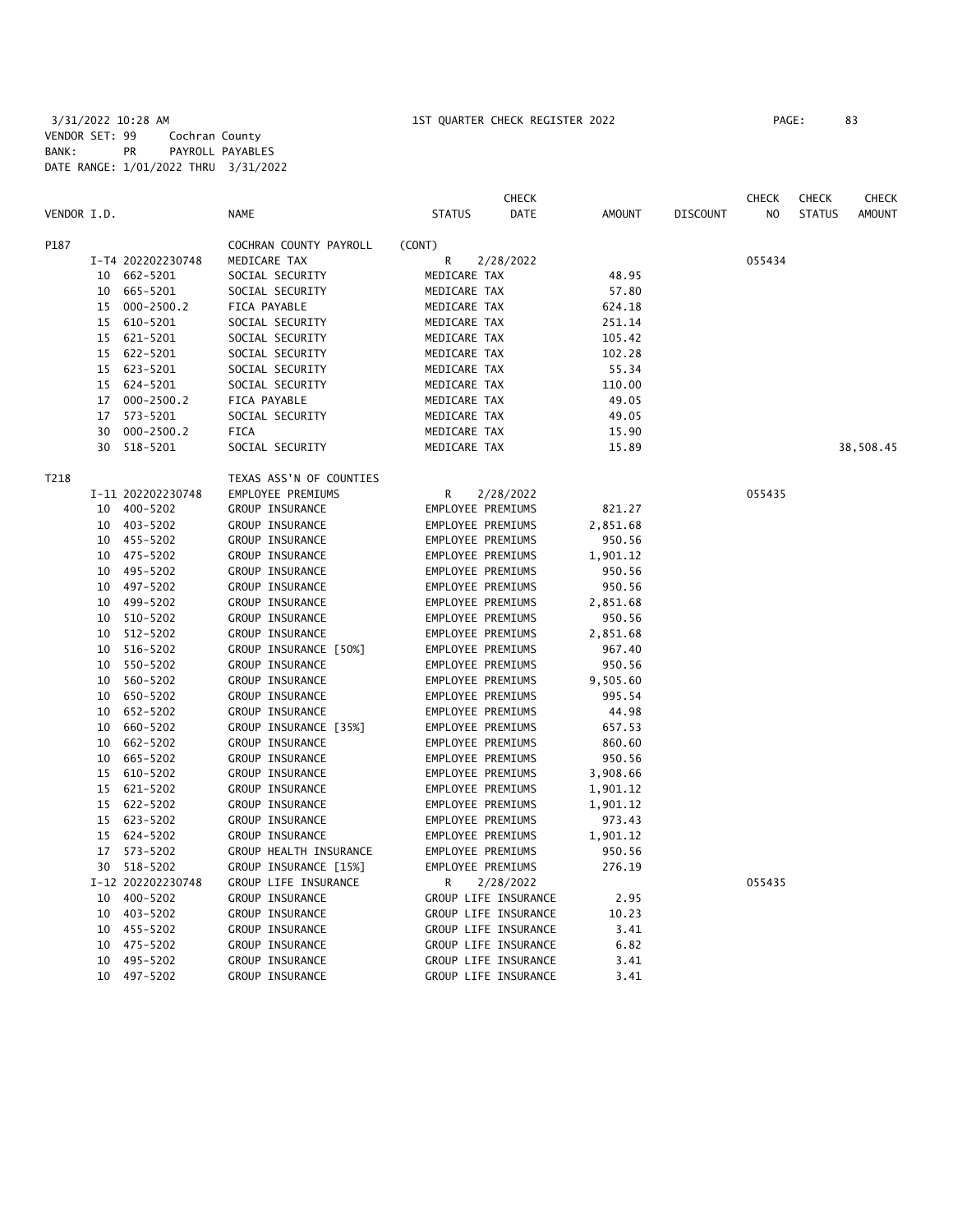|                  |                   |                                | <b>CHECK</b>                 |               |                 | <b>CHECK</b>   | <b>CHECK</b>  | <b>CHECK</b>  |
|------------------|-------------------|--------------------------------|------------------------------|---------------|-----------------|----------------|---------------|---------------|
| VENDOR I.D.      |                   | <b>NAME</b>                    | <b>STATUS</b><br><b>DATE</b> | <b>AMOUNT</b> | <b>DISCOUNT</b> | N <sub>O</sub> | <b>STATUS</b> | <b>AMOUNT</b> |
| T218             |                   | TEXAS ASS'N OF COUNTIES        | (CONT)                       |               |                 |                |               |               |
|                  | I-12 202202230748 | GROUP LIFE INSURANCE           | R<br>2/28/2022               |               |                 | 055435         |               |               |
|                  | 10 499-5202       | GROUP INSURANCE                | GROUP LIFE INSURANCE         | 10.23         |                 |                |               |               |
|                  | 510-5202<br>10    | GROUP INSURANCE                | GROUP LIFE INSURANCE         | 3.41          |                 |                |               |               |
|                  | 512-5202<br>10    | GROUP INSURANCE                | GROUP LIFE INSURANCE         | 10.23         |                 |                |               |               |
|                  | 516-5202<br>10    | GROUP INSURANCE [50%]          | GROUP LIFE INSURANCE         | 3.47          |                 |                |               |               |
|                  | 550-5202<br>10    | GROUP INSURANCE                | GROUP LIFE INSURANCE         | 3.41          |                 |                |               |               |
|                  | 560-5202<br>10    | GROUP INSURANCE                | GROUP LIFE INSURANCE         | 34.10         |                 |                |               |               |
|                  | 650-5202<br>10    | GROUP INSURANCE                | GROUP LIFE INSURANCE         | 3.57          |                 |                |               |               |
|                  | 652-5202<br>10    | GROUP INSURANCE                | GROUP LIFE INSURANCE         | 0.16          |                 |                |               |               |
|                  | 660-5202<br>10    | GROUP INSURANCE [35%]          | GROUP LIFE INSURANCE         | 2.36          |                 |                |               |               |
|                  | 662-5202<br>10    | GROUP INSURANCE                | GROUP LIFE INSURANCE         | 3.09          |                 |                |               |               |
|                  | 665-5202<br>10    | GROUP INSURANCE                | GROUP LIFE INSURANCE         | 3.41          |                 |                |               |               |
|                  | 15 610-5202       | GROUP INSURANCE                | GROUP LIFE INSURANCE         | 14.02         |                 |                |               |               |
|                  | 621-5202<br>15    | GROUP INSURANCE                | GROUP LIFE INSURANCE         | 6.82          |                 |                |               |               |
|                  | 15 622-5202       | GROUP INSURANCE                | GROUP LIFE INSURANCE         | 6.82          |                 |                |               |               |
|                  | 15 623-5202       | GROUP INSURANCE                | GROUP LIFE INSURANCE         | 3.49          |                 |                |               |               |
|                  | 15 624-5202       | GROUP INSURANCE                | GROUP LIFE INSURANCE         | 4.77          |                 |                |               |               |
|                  | 17 573-5202       | GROUP HEALTH INSURANCE         | GROUP LIFE INSURANCE         | 3.41          |                 |                |               |               |
|                  | 30 518-5202       | GROUP INSURANCE [15%]          | GROUP LIFE INSURANCE         | 0.99          |                 |                |               |               |
|                  | I-15 202202230748 | DEPENDENT HEALTH PREM WITHHELD | R<br>2/28/2022               |               |                 | 055435         |               |               |
|                  | 10<br>000-2500.4  | INSURANCE PAYABLE              | DEPENDENT HEALTH PRE         | 3,121.92      |                 |                |               | 45,094.55     |
| C <sub>253</sub> |                   | COCHRAN COUNTY MONEY MKT       |                              |               |                 |                |               |               |
|                  | I-202202230749    | NON-DEPT SUPP DEATH            | 2/28/2022<br>R               |               |                 | 055436         |               |               |
|                  | 10 409-5207       | SUPPLEMENTAL DEATH BENEFITS    | NON-DEPT SUPP DEATH          | 980.20        |                 |                |               | 980.20        |
| A067             |                   | AMERICAN FAMILY LIFE ASSURANCE |                              |               |                 |                |               |               |
|                  | I-08 202203230750 | MONTHLY PREMIUM                | R<br>3/31/2022               |               |                 | 055573         |               |               |
|                  | 10 000-2500.4     | INSURANCE PAYABLE              | MONTHLY PREMIUM              | 436.18        |                 |                |               |               |
|                  | 15 000-2500.4     | INSURANCE PAYABLE              | MONTHLY PREMIUM              | 141.12        |                 |                |               |               |
|                  | 30 000-2500.4     | AFLAC                          | MONTHLY PREMIUM              | 10.91         |                 |                |               |               |
|                  | I-08A202203230750 | MONTHLY PREMIUM                | R<br>3/31/2022               |               |                 | 055573         |               |               |
|                  | 10 000-2500.4     | INSURANCE PAYABLE              | MONTHLY PREMIUM              | 105.30        |                 |                |               | 693.51        |
| C091             |                   | <b>HUMANA</b>                  |                              |               |                 |                |               |               |
|                  | I-17A202203230750 | VISION MONTHLY PREMIUM         | R<br>3/31/2022               |               |                 | 055574         |               |               |
|                  | 10 000-2500.4     | INSURANCE PAYABLE              | VISION MONTHLY PREMI         | 32.32         |                 |                |               | 32.32         |
| C <sub>253</sub> |                   | COCHRAN COUNTY MONEY MKT       |                              |               |                 |                |               |               |
|                  | I-01 202203230750 | RETIREMENT CONTRIBUTIONS       | 3/31/2022<br>R               |               |                 | 055575         |               |               |
|                  | 10 000-2500.3     | TCDRS PAYABLE                  | RETIREMENT CONTRIBUT         | 9,256.28      |                 |                |               |               |
|                  | 400-5203<br>10    | RETIREMENT                     | RETIREMENT CONTRIBUT         | 812.27        |                 |                |               |               |
|                  | 403-5203<br>10    | RETIREMENT                     | RETIREMENT CONTRIBUT         | 1,349.38      |                 |                |               |               |
|                  | 435-5203<br>10    | RETIREMENT                     | RETIREMENT CONTRIBUT         | 231.80        |                 |                |               |               |
|                  | 455-5203<br>10    | RETIREMENT                     | RETIREMENT CONTRIBUT         | 579.93        |                 |                |               |               |
|                  | 475-5203<br>10    | RETIREMENT                     | RETIREMENT CONTRIBUT         | 1,193.28      |                 |                |               |               |
|                  | 10<br>476-5203    | RETIREMENT                     | RETIREMENT CONTRIBUT         | 229.20        |                 |                |               |               |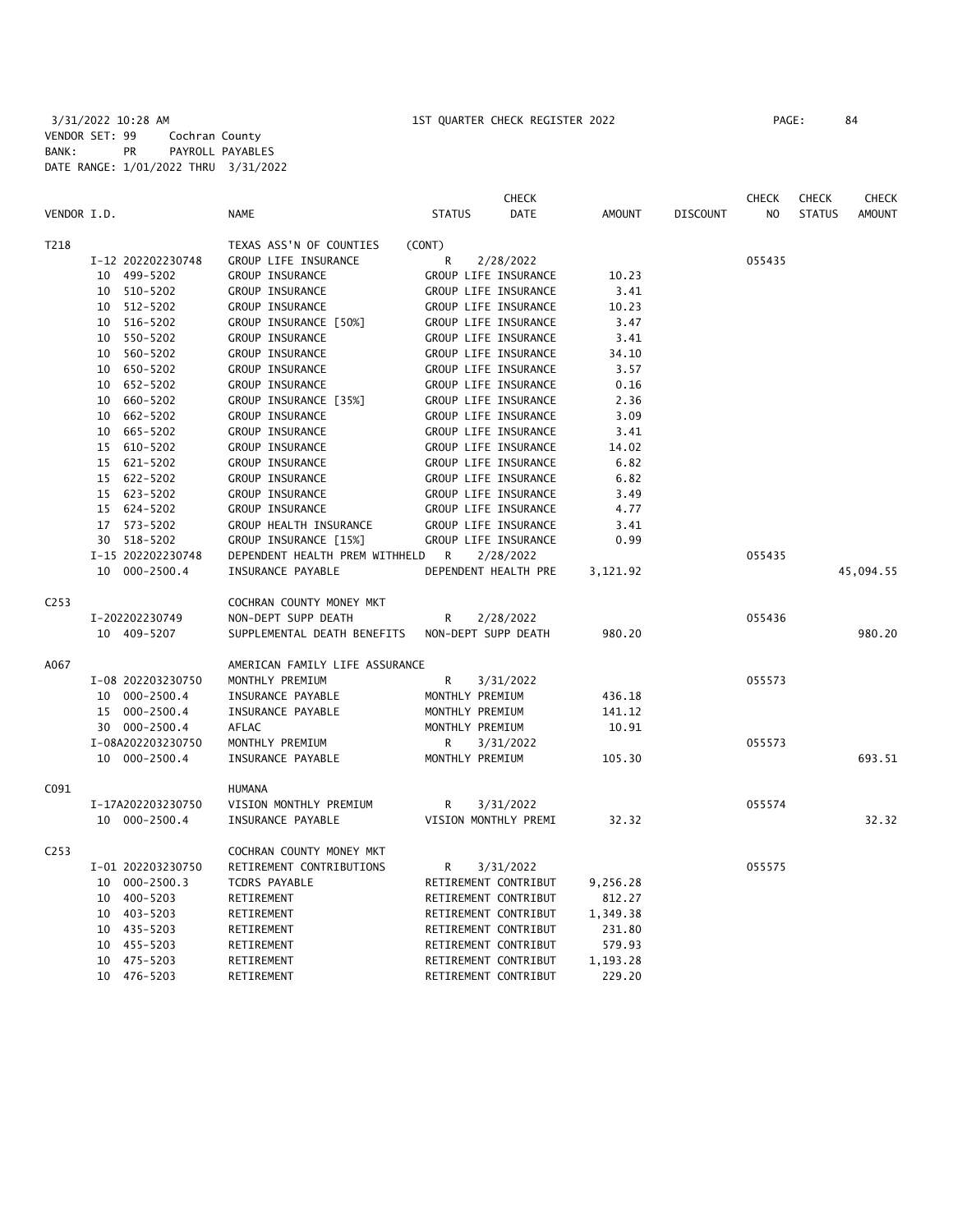|                  |    |                   |                                |                 | <b>CHECK</b>         |          |                 | <b>CHECK</b>   | <b>CHECK</b>  | <b>CHECK</b>  |
|------------------|----|-------------------|--------------------------------|-----------------|----------------------|----------|-----------------|----------------|---------------|---------------|
| VENDOR I.D.      |    |                   | <b>NAME</b>                    | <b>STATUS</b>   | DATE                 | AMOUNT   | <b>DISCOUNT</b> | N <sub>O</sub> | <b>STATUS</b> | <b>AMOUNT</b> |
| C <sub>253</sub> |    |                   | COCHRAN COUNTY MONEY MKT       | (CONT)          |                      |          |                 |                |               |               |
|                  |    | I-01 202203230750 | RETIREMENT CONTRIBUTIONS       | R               | 3/31/2022            |          |                 | 055575         |               |               |
|                  | 10 | 490-5203          | RETIREMENT                     |                 | RETIREMENT CONTRIBUT | 205.75   |                 |                |               |               |
|                  | 10 | 490-5203.001      | RETIREMENT                     |                 | RETIREMENT CONTRIBUT | 404.53   |                 |                |               |               |
|                  | 10 | 495-5203          | RETIREMENT                     |                 | RETIREMENT CONTRIBUT | 745.11   |                 |                |               |               |
|                  | 10 | 497-5203          | RETIREMENT                     |                 | RETIREMENT CONTRIBUT | 983.02   |                 |                |               |               |
|                  | 10 | 499-5203          | RETIREMENT                     |                 | RETIREMENT CONTRIBUT | 1,220.91 |                 |                |               |               |
|                  | 10 | 510-5203          | RETIREMENT                     |                 | RETIREMENT CONTRIBUT | 398.75   |                 |                |               |               |
|                  | 10 | 512-5203          | RETIREMENT                     |                 | RETIREMENT CONTRIBUT | 1,142.40 |                 |                |               |               |
|                  | 10 | 516-5203          | RETIREMENT                     |                 | RETIREMENT CONTRIBUT | 476.13   |                 |                |               |               |
|                  | 10 | 550-5203          | RETIREMENT                     |                 | RETIREMENT CONTRIBUT | 408.34   |                 |                |               |               |
|                  | 10 | 560-5203          | RETIREMENT                     |                 | RETIREMENT CONTRIBUT | 5,240.09 |                 |                |               |               |
|                  | 10 | 650-5203          | RETIREMENT                     |                 | RETIREMENT CONTRIBUT | 410.28   |                 |                |               |               |
|                  | 10 | 652-5203          | RETIREMENT                     |                 | RETIREMENT CONTRIBUT | 22.94    |                 |                |               |               |
|                  | 10 | 660-5203          | RETIREMENT                     |                 | RETIREMENT CONTRIBUT | 322.49   |                 |                |               |               |
|                  | 10 | 662-5203          | RETIREMENT                     |                 | RETIREMENT CONTRIBUT | 438.87   |                 |                |               |               |
|                  | 10 | 665-5203          | RETIREMENT                     |                 | RETIREMENT CONTRIBUT | 374.83   |                 |                |               |               |
|                  | 15 | $000 - 2500.3$    | TCDRS PAYABLE                  |                 | RETIREMENT CONTRIBUT | 3,019.59 |                 |                |               |               |
|                  | 15 | 610-5203          | RETIREMENT                     |                 | RETIREMENT CONTRIBUT | 2,251.52 |                 |                |               |               |
|                  | 15 | 621-5203          | RETIREMENT                     |                 | RETIREMENT CONTRIBUT | 961.26   |                 |                |               |               |
|                  | 15 | 622-5203          | RETIREMENT                     |                 | RETIREMENT CONTRIBUT | 916.94   |                 |                |               |               |
|                  | 15 | 623-5203          | RETIREMENT                     |                 | RETIREMENT CONTRIBUT | 489.66   |                 |                |               |               |
|                  |    | 15 624-5203       | RETIREMENT                     |                 | RETIREMENT CONTRIBUT | 988.44   |                 |                |               |               |
|                  | 17 | $000 - 2500.3$    | TCDRS PAYABLE                  |                 | RETIREMENT CONTRIBUT | 236.78   |                 |                |               |               |
|                  | 17 | 573-5203          | RETIREMENT                     |                 | RETIREMENT CONTRIBUT | 439.73   |                 |                |               |               |
|                  | 30 | $000 - 2500.3$    | <b>TCDRS</b>                   |                 | RETIREMENT CONTRIBUT | 72.92    |                 |                |               |               |
|                  | 30 | 518-5203          | RETIREMENT                     |                 | RETIREMENT CONTRIBUT | 135.43   |                 |                |               | 35,958.85     |
| C300             |    |                   | COCHRAN COUNTY SCHOOLS FEDERAL |                 |                      |          |                 |                |               |               |
|                  |    | I-18A202203230750 | MONTHLY PREMUIM                | R               | 3/31/2022            |          |                 | 055576         |               |               |
|                  |    | 10 000-2500.4     | INSURANCE PAYABLE              | MONTHLY PREMUIM |                      | 6,661.24 |                 |                |               |               |
|                  | 15 | $000 - 2500.4$    | INSURANCE PAYABLE              | MONTHLY PREMUIM |                      | 1,415.07 |                 |                |               |               |
|                  | 30 | $000 - 2500.4$    | AFLAC                          | MONTHLY PREMUIM |                      | 109.88   |                 |                |               | 8,186.19      |
| N017             |    |                   | NATIONAL FARM LIFE             |                 |                      |          |                 |                |               |               |
|                  |    | I-05A202203230750 | AFTER TAX PREM                 | R               | 3/31/2022            |          |                 | 055577         |               |               |
|                  | 10 | $000 - 2500.4$    | INSURANCE PAYABLE              | AFTER TAX PREM  |                      | 140.92   |                 |                |               |               |
|                  | 15 | 000-2500.4        | INSURANCE PAYABLE              | AFTER TAX PREM  |                      | 67.80    |                 |                |               | 208.72        |
| N060             |    |                   | NATIONWIDE RETIREMENT SOL      |                 |                      |          |                 |                |               |               |
|                  |    | I-04 202203230750 | DEFERRED COMP WITHHELD         | R               | 3/31/2022            |          |                 | 055578         |               |               |
|                  | 10 | $000 - 2500.7$    | PEBSCO DEF COMP PAYABLE        |                 | DEFERRED COMP WITHHE | 1,137.38 |                 |                |               |               |
|                  | 15 | $000 - 2500.7$    | PEBSCO DEF COMP PAYABLE        |                 | DEFERRED COMP WITHHE | 226.80   |                 |                |               |               |
|                  | 30 | 000-2500.7        | D.C.                           |                 | DEFERRED COMP WITHHE | 10.82    |                 |                |               | 1,375.00      |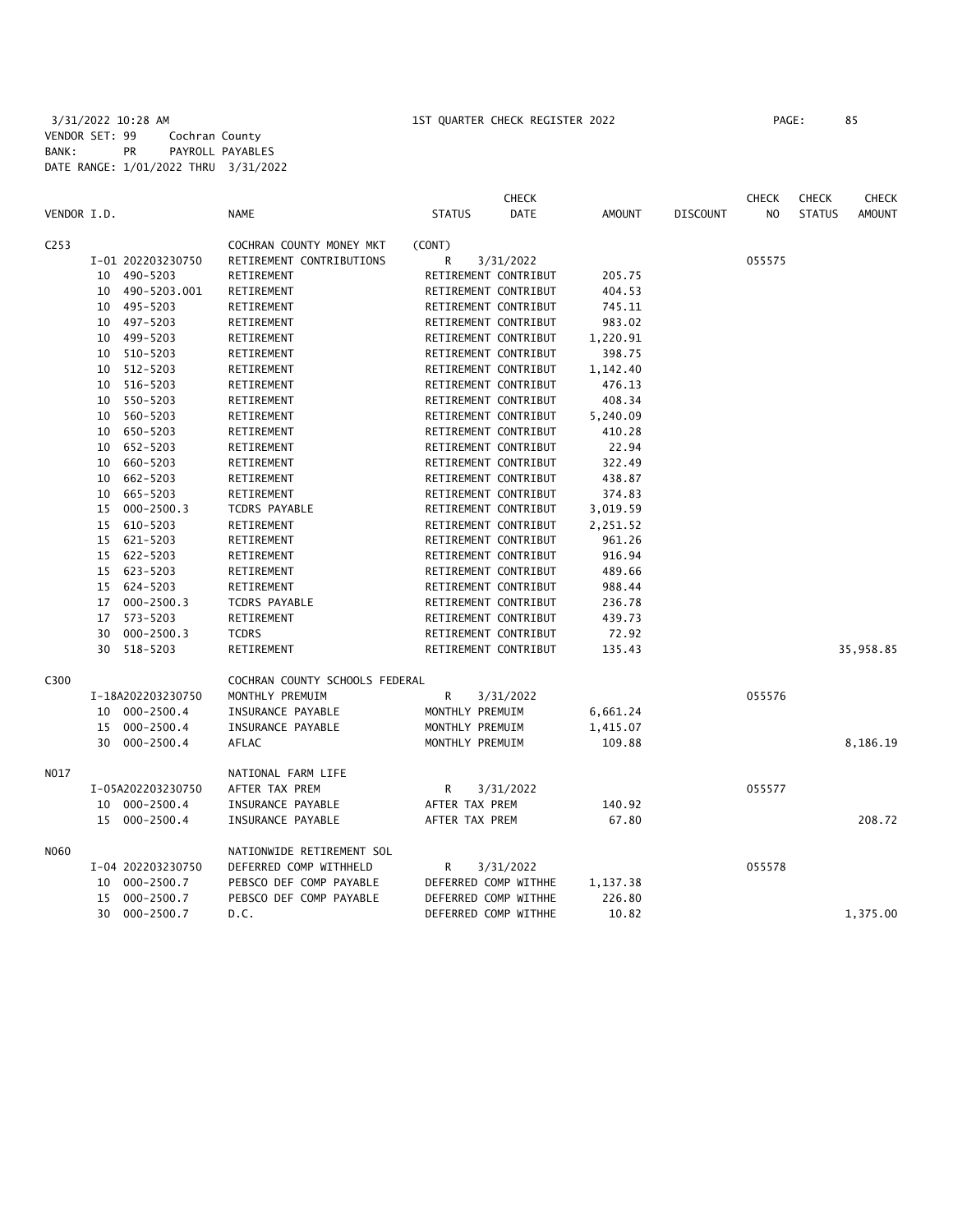3/31/2022 10:28 AM 1ST QUARTER CHECK REGISTER 2022 PAGE: 86 VENDOR SET: 99 Cochran County BANK: PR PAYROLL PAYABLES DATE RANGE: 1/01/2022 THRU 3/31/2022

|             |    |                   |                             |               | <b>CHECK</b>         |          |                 | <b>CHECK</b> | <b>CHECK</b>  | CHECK         |
|-------------|----|-------------------|-----------------------------|---------------|----------------------|----------|-----------------|--------------|---------------|---------------|
| VENDOR I.D. |    |                   | <b>NAME</b>                 | <b>STATUS</b> | DATE                 | AMOUNT   | <b>DISCOUNT</b> | NO           | <b>STATUS</b> | <b>AMOUNT</b> |
| 0029        |    |                   | OFFICE OF THE ATTORNEY GE   |               |                      |          |                 |              |               |               |
|             |    | I-CAH202203230750 | ID#00112822016 & 0013351612 | R             | 3/31/2022            |          |                 | 055579       |               |               |
|             |    | 10 000-2500.8     | CHILD SUPPORT PAYABLE       |               | ID#00112822016 & 001 | 1,127.12 |                 |              |               | 1,127.12      |
| P187        |    |                   | COCHRAN COUNTY PAYROLL TA   |               |                      |          |                 |              |               |               |
|             |    | I-T1 202203230750 | FEDERAL INCOME TAX W/H      | R             | 3/31/2022            |          |                 | 055580       |               |               |
|             |    | 10 000-2500.1     | WITHHOLDING TAX PAYABLE     |               | FEDERAL INCOME TAX W | 8,720.93 |                 |              |               |               |
|             |    | 15 000-2500.1     | WITHHOLDING TAX PAYABLE     |               | FEDERAL INCOME TAX W | 3,184.93 |                 |              |               |               |
|             |    | 17 000-2500.1     | WITHHOLDING TAX PAYABLE     |               | FEDERAL INCOME TAX W | 230.86   |                 |              |               |               |
|             |    | 30 000-2500.1     | FEDERAL WITHOLDING          |               | FEDERAL INCOME TAX W | 119.58   |                 |              |               |               |
|             |    | I-T3 202203230750 | FICA TAX                    | R             | 3/31/2022            |          |                 | 055580       |               |               |
|             |    | 10 000-2500.2     | FICA PAYABLE                | FICA TAX      |                      | 8,051.32 |                 |              |               |               |
|             |    | 10 400-5201       | SOCIAL SECURITY             | FICA TAX      |                      | 387.39   |                 |              |               |               |
|             |    | 10 403-5201       | SOCIAL SECURITY             | FICA TAX      |                      | 567.04   |                 |              |               |               |
|             |    | 10 435-5201       | SOCIAL SECURITY             | FICA TAX      |                      | 110.55   |                 |              |               |               |
|             |    | 10 455-5201       | SOCIAL SECURITY             | FICA TAX      |                      | 276.58   |                 |              |               |               |
|             |    | 10 475-5201       | SOCIAL SECURITY             | FICA TAX      |                      | 522.23   |                 |              |               |               |
|             |    | 10 476-5201       | SOCIAL SECURITY             | FICA TAX      |                      | 109.31   |                 |              |               |               |
|             | 10 | 490-5201          | SOCIAL SECURITY             | FICA TAX      |                      | 98.13    |                 |              |               |               |
|             | 10 | 490-5201.001      | SOCIAL SECURITY FICA        | FICA TAX      |                      | 192.93   |                 |              |               |               |
|             |    | 10 495-5201       | SOCIAL SECURITY             | FICA TAX      |                      | 355.36   |                 |              |               |               |
|             |    | 10 497-5201       | SOCIAL SECURITY             | FICA TAX      |                      | 468.82   |                 |              |               |               |
|             |    | 10 499-5201       | SOCIAL SECURITY             | FICA TAX      |                      | 536.55   |                 |              |               |               |
|             |    | 10 510-5201       | SOCIAL SECURITY             | FICA TAX      |                      | 190.17   |                 |              |               |               |
|             |    | 10 512-5201       | SOCIAL SECURITY             | FICA TAX      |                      | 540.34   |                 |              |               |               |
|             | 10 | 516-5201          | SOCIAL SECURITY             | FICA TAX      |                      | 227.63   |                 |              |               |               |
|             | 10 | 550-5201          | SOCIAL SECURITY             | FICA TAX      |                      | 194.75   |                 |              |               |               |
|             | 10 | 560-5201          | SOCIAL SECURITY             | FICA TAX      |                      | 2,456.21 |                 |              |               |               |
|             | 10 | 650-5201          | SOCIAL SECURITY             | FICA TAX      |                      | 195.67   |                 |              |               |               |
|             | 10 | 652-5201          | SOCIAL SECURITY             | FICA TAX      |                      | 10.94    |                 |              |               |               |
|             | 10 | 660-5201          | SOCIAL SECURITY             | FICA TAX      |                      | 154.27   |                 |              |               |               |
|             |    | 10 662-5201       | SOCIAL SECURITY             | FICA TAX      |                      | 209.31   |                 |              |               |               |
|             | 10 | 665-5201          | SOCIAL SECURITY             | FICA TAX      |                      | 247.14   |                 |              |               |               |
|             |    | 15 000-2500.2     | FICA PAYABLE                | FICA TAX      |                      | 2,665.75 |                 |              |               |               |
|             | 15 | 610-5201          | SOCIAL SECURITY             | FICA TAX      |                      | 1,073.81 |                 |              |               |               |
|             | 15 | 621-5201          | SOCIAL SECURITY             | FICA TAX      |                      | 450.76   |                 |              |               |               |
|             | 15 | 622-5201          | SOCIAL SECURITY             | FICA TAX      |                      | 437.30   |                 |              |               |               |
|             | 15 | 623-5201          | SOCIAL SECURITY             | FICA TAX      |                      | 233.53   |                 |              |               |               |
|             |    | 15 624-5201       | SOCIAL SECURITY             | FICA TAX      |                      | 470.35   |                 |              |               |               |
|             | 17 | $000 - 2500.2$    | FICA PAYABLE                | FICA TAX      |                      | 209.72   |                 |              |               |               |
|             | 17 | 573-5201          | SOCIAL SECURITY             | FICA TAX      |                      | 209.72   |                 |              |               |               |
|             | 30 | $000 - 2500.2$    | <b>FICA</b>                 | FICA TAX      |                      | 64.77    |                 |              |               |               |
|             | 30 | 518-5201          | SOCIAL SECURITY             | FICA TAX      |                      | 64.77    |                 |              |               |               |
|             |    | I-T4 202203230750 | MEDICARE TAX                | R             | 3/31/2022            |          |                 | 055580       |               |               |
|             | 10 | $000 - 2500.2$    | FICA PAYABLE                | MEDICARE TAX  |                      | 1,883.00 |                 |              |               |               |
|             | 10 | 400-5201          | SOCIAL SECURITY             | MEDICARE TAX  |                      | 90.60    |                 |              |               |               |
|             | 10 | 403-5201          | SOCIAL SECURITY             | MEDICARE TAX  |                      | 132.61   |                 |              |               |               |
|             |    | 10 435-5201       | SOCIAL SECURITY             | MEDICARE TAX  |                      | 25.86    |                 |              |               |               |
|             |    |                   |                             |               |                      |          |                 |              |               |               |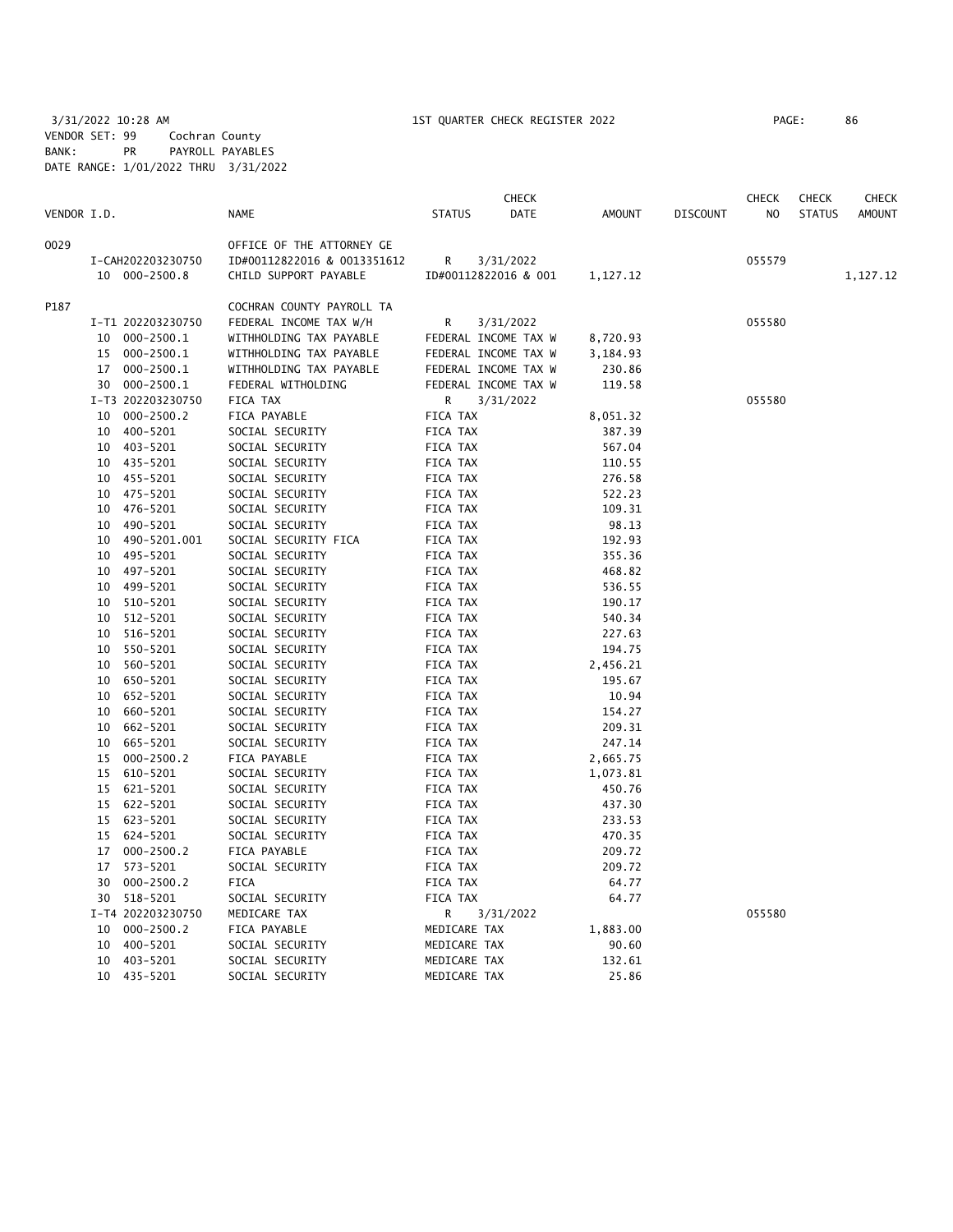**CHECK CHECK CHECK CHECK CHECK CHECK CHECK** VENDOR I.D. NAME STATUS DATE AMOUNT DISCOUNT NO STATUS AMOUNT P187 COCHRAN COUNTY PAYROLL (CONT) I-T4 202203230750 MEDICARE TAX R 3/31/2022 055580 10 455-5201 SOCIAL SECURITY MEDICARE TAX 64.69 10 475-5201 SOCIAL SECURITY MEDICARE TAX 122.13 10 476-5201 SOCIAL SECURITY MEDICARE TAX 25.57 10 490-5201 SOCIAL SECURITY MEDICARE TAX 22.95 10 490-5201.001 SOCIAL SECURITY FICA MEDICARE TAX 45.12 10 495-5201 SOCIAL SECURITY MEDICARE TAX 83.10 10 497-5201 SOCIAL SECURITY MEDICARE TAX 109.65 10 499-5201 SOCIAL SECURITY MEDICARE TAX 125.49 SOCIAL SECURITY MEDICARE TAX 44.48 10 512-5201 SOCIAL SECURITY MEDICARE TAX 126.37 10 516-5201 SOCIAL SECURITY MEDICARE TAX 53.24 10 550-5201 SOCIAL SECURITY MEDICARE TAX 45.55 10 560-5201 SOCIAL SECURITY MEDICARE TAX 574.44 10 650-5201 SOCIAL SECURITY MEDICARE TAX 45.76 10 652-5201 SOCIAL SECURITY MEDICARE TAX 2.56 10 660-5201 SOCIAL SECURITY MEDICARE TAX 36.07 10 662-5201 SOCIAL SECURITY MEDICARE TAX 48.95 10 665-5201 SOCIAL SECURITY MEDICARE TAX 57.80 15 000-2500.2 FICA PAYABLE MEDICARE TAX 623.45 15 610-5201 SOCIAL SECURITY MEDICARE TAX 251.13 15 621-5201 SOCIAL SECURITY MEDICARE TAX 105.42 15 622-5201 SOCIAL SECURITY MEDICARE TAX 102.28 15 623-5201 SOCIAL SECURITY MEDICARE TAX 54.62 15 624-5201 SOCIAL SECURITY MEDICARE TAX 110.00 17 000-2500.2 FICA PAYABLE MEDICARE TAX 49.05 17 573-5201 SOCIAL SECURITY MEDICARE TAX 49.05 30 000-2500.2 FICA MEDICARE TAX 15.14 30 518-5201 SOCIAL SECURITY MEDICARE TAX 15.15 39,380.70 T218 TEXAS ASS'N OF COUNTIES I-11 202203230750 EMPLOYEE PREMIUMS R 3/31/2022 055581 10 400-5202 GROUP INSURANCE EMPLOYEE PREMIUMS 821.27 EMPLOYEE PREMIUMS 10 455-5202 GROUP INSURANCE EMPLOYEE PREMIUMS 950.56 10 475-5202 GROUP INSURANCE EMPLOYEE PREMIUMS 1,901.12 10 495-5202 GROUP INSURANCE EMPLOYEE PREMIUMS 950.56 10 497-5202 GROUP INSURANCE EMPLOYEE PREMIUMS 1,901.12 10 499-5202 GROUP INSURANCE EMPLOYEE PREMIUMS 2,851.68 10 510-5202 GROUP INSURANCE EMPLOYEE PREMIUMS 950.56 10 512-5202 GROUP INSURANCE EMPLOYEE PREMIUMS 2,851.68 10 516-5202 GROUP INSURANCE [50%] EMPLOYEE PREMIUMS 968.01 10 550-5202 GROUP INSURANCE EMPLOYEE PREMIUMS 950.56 10 560-5202 GROUP INSURANCE EMPLOYEE PREMIUMS 9,505.60 10 650-5202 GROUP INSURANCE EMPLOYEE PREMIUMS 995.54 10 652-5202 GROUP INSURANCE EMPLOYEE PREMIUMS 44.98 10 660-5202 GROUP INSURANCE [35%] EMPLOYEE PREMIUMS 657.29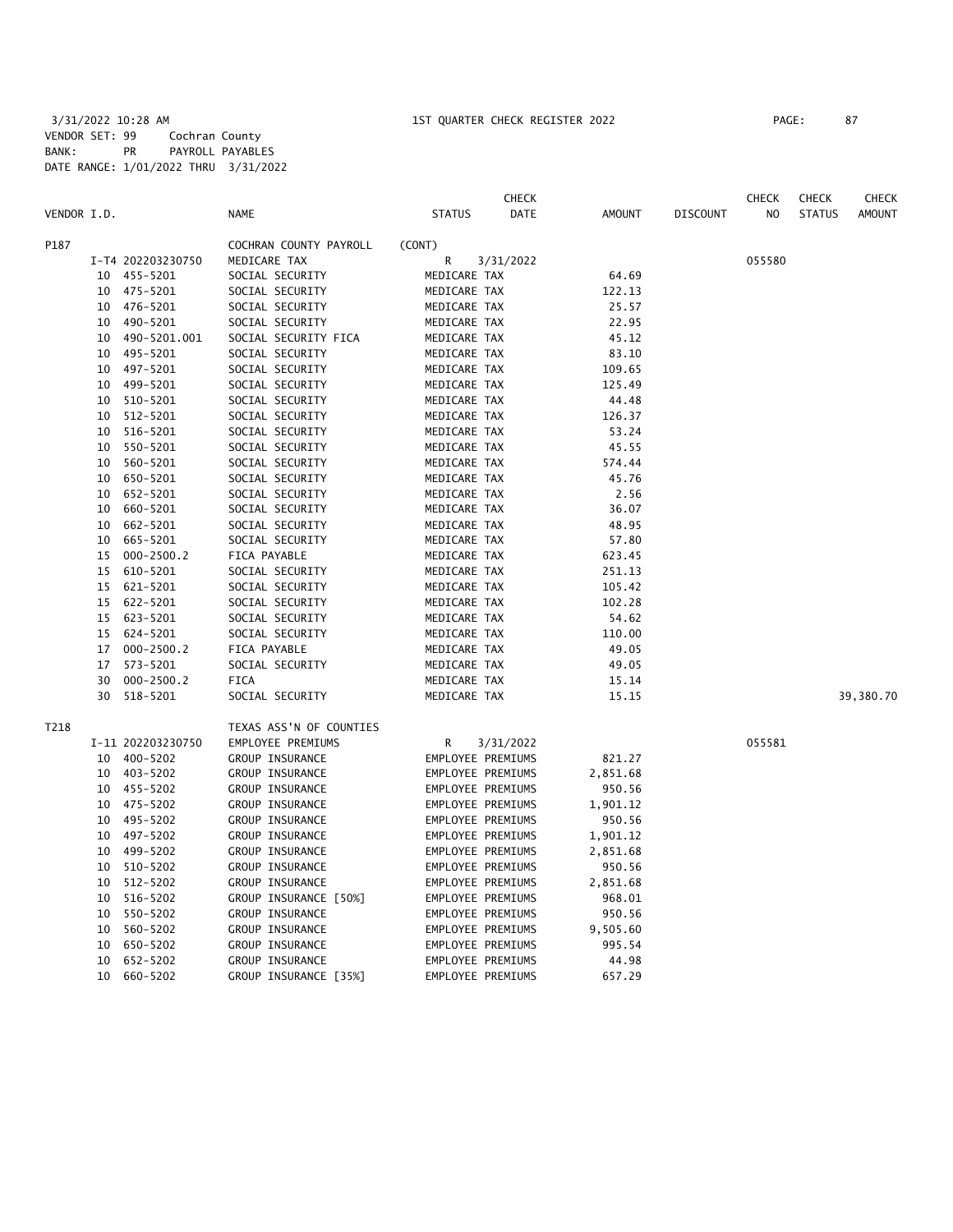|                  |    |                   |                                  |                      | <b>CHECK</b> |               |                 | <b>CHECK</b>   | <b>CHECK</b>  | <b>CHECK</b>  |
|------------------|----|-------------------|----------------------------------|----------------------|--------------|---------------|-----------------|----------------|---------------|---------------|
| VENDOR I.D.      |    |                   | <b>NAME</b>                      | <b>STATUS</b>        | <b>DATE</b>  | <b>AMOUNT</b> | <b>DISCOUNT</b> | N <sub>O</sub> | <b>STATUS</b> | <b>AMOUNT</b> |
| T218             |    |                   | TEXAS ASS'N OF COUNTIES          | (CONT)               |              |               |                 |                |               |               |
|                  |    | I-11 202203230750 | EMPLOYEE PREMIUMS                | R<br>3/31/2022       |              |               |                 | 055581         |               |               |
|                  |    | 10 662-5202       | GROUP INSURANCE                  | EMPLOYEE PREMIUMS    |              | 860.60        |                 |                |               |               |
|                  |    | 10 665-5202       | GROUP INSURANCE                  | EMPLOYEE PREMIUMS    |              | 950.56        |                 |                |               |               |
|                  |    | 15 610-5202       | GROUP INSURANCE                  | EMPLOYEE PREMIUMS    |              | 3,919.96      |                 |                |               |               |
|                  |    | 15 621-5202       | GROUP INSURANCE                  | EMPLOYEE PREMIUMS    |              | 1,901.12      |                 |                |               |               |
|                  |    | 15 622-5202       | GROUP INSURANCE                  | EMPLOYEE PREMIUMS    |              | 1,901.12      |                 |                |               |               |
|                  |    | 15 623-5202       | GROUP INSURANCE                  | EMPLOYEE PREMIUMS    |              | 962.13        |                 |                |               |               |
|                  |    | 15 624-5202       | GROUP INSURANCE                  | EMPLOYEE PREMIUMS    |              | 1,901.12      |                 |                |               |               |
|                  |    | 17 573-5202       | GROUP HEALTH INSURANCE           | EMPLOYEE PREMIUMS    |              | 950.56        |                 |                |               |               |
|                  |    | 30 518-5202       | GROUP INSURANCE [15%]            | EMPLOYEE PREMIUMS    |              | 275.82        |                 |                |               |               |
|                  |    | I-12 202203230750 | GROUP LIFE INSURANCE             | R<br>3/31/2022       |              |               |                 | 055581         |               |               |
|                  |    | 10 400-5202       | GROUP INSURANCE                  | GROUP LIFE INSURANCE |              | 2.95          |                 |                |               |               |
|                  |    | 10 403-5202       | GROUP INSURANCE                  | GROUP LIFE INSURANCE |              | 10.23         |                 |                |               |               |
|                  |    | 10 455-5202       | GROUP INSURANCE                  | GROUP LIFE INSURANCE |              | 3.41          |                 |                |               |               |
|                  |    | 10 475-5202       | GROUP INSURANCE                  | GROUP LIFE INSURANCE |              | 6.82          |                 |                |               |               |
|                  |    | 10 495-5202       | GROUP INSURANCE                  | GROUP LIFE INSURANCE |              | 3.41          |                 |                |               |               |
|                  |    | 10 497-5202       | GROUP INSURANCE                  | GROUP LIFE INSURANCE |              | 6.82          |                 |                |               |               |
|                  |    | 10 499-5202       | GROUP INSURANCE                  | GROUP LIFE INSURANCE |              | 10.23         |                 |                |               |               |
|                  | 10 | 510-5202          | GROUP INSURANCE                  | GROUP LIFE INSURANCE |              | 3.41          |                 |                |               |               |
|                  | 10 | 512-5202          | GROUP INSURANCE                  | GROUP LIFE INSURANCE |              | 10.23         |                 |                |               |               |
|                  |    | 10 516-5202       | GROUP INSURANCE [50%]            | GROUP LIFE INSURANCE |              | 3.48          |                 |                |               |               |
|                  | 10 | 550-5202          | GROUP INSURANCE                  | GROUP LIFE INSURANCE |              | 3.41          |                 |                |               |               |
|                  | 10 | 560-5202          | GROUP INSURANCE                  | GROUP LIFE INSURANCE |              | 34.10         |                 |                |               |               |
|                  |    | 10 650-5202       | GROUP INSURANCE                  | GROUP LIFE INSURANCE |              | 3.57          |                 |                |               |               |
|                  | 10 | 652-5202          | GROUP INSURANCE                  | GROUP LIFE INSURANCE |              | 0.16          |                 |                |               |               |
|                  | 10 | 660-5202          | GROUP INSURANCE [35%]            | GROUP LIFE INSURANCE |              | 2.36          |                 |                |               |               |
|                  |    | 10 662-5202       | GROUP INSURANCE                  | GROUP LIFE INSURANCE |              | 3.09          |                 |                |               |               |
|                  |    | 10 665-5202       | GROUP INSURANCE                  | GROUP LIFE INSURANCE |              | 3.41          |                 |                |               |               |
|                  |    | 15 610-5202       | GROUP INSURANCE                  | GROUP LIFE INSURANCE |              | 14.06         |                 |                |               |               |
|                  |    | 15 621-5202       | GROUP INSURANCE                  | GROUP LIFE INSURANCE |              | 6.82          |                 |                |               |               |
|                  |    | 15 622-5202       | GROUP INSURANCE                  | GROUP LIFE INSURANCE |              | 6.82          |                 |                |               |               |
|                  |    | 15 623-5202       | GROUP INSURANCE                  | GROUP LIFE INSURANCE |              | 3.45          |                 |                |               |               |
|                  |    | 15 624-5202       | GROUP INSURANCE                  | GROUP LIFE INSURANCE |              | 4.77          |                 |                |               |               |
|                  |    | 17 573-5202       | GROUP HEALTH INSURANCE           | GROUP LIFE INSURANCE |              | 3.41          |                 |                |               |               |
|                  |    | 30 518-5202       | GROUP INSURANCE [15%]            | GROUP LIFE INSURANCE |              | 0.98          |                 |                |               |               |
|                  |    | I-15 202203230750 | DEPENDENT HEALTH PREM WITHHELD R | 3/31/2022            |              |               |                 | 055581         |               |               |
|                  |    | 10 000-2500.4     | INSURANCE PAYABLE                | DEPENDENT HEALTH PRE |              | 3,121.92      |                 |                |               | 46,048.52     |
| C <sub>253</sub> |    |                   | COCHRAN COUNTY MONEY MKT         |                      |              |               |                 |                |               |               |
|                  |    | I-202203230751    | NON-DEPT SUPP DEATH              | R<br>3/31/2022       |              |               |                 | 055582         |               |               |
|                  |    | 10 409-5207       | SUPPLEMENTAL DEATH BENEFITS      | COCHRAN COUNTY MONEY |              | 1,006.85      |                 |                |               | 1,006.85      |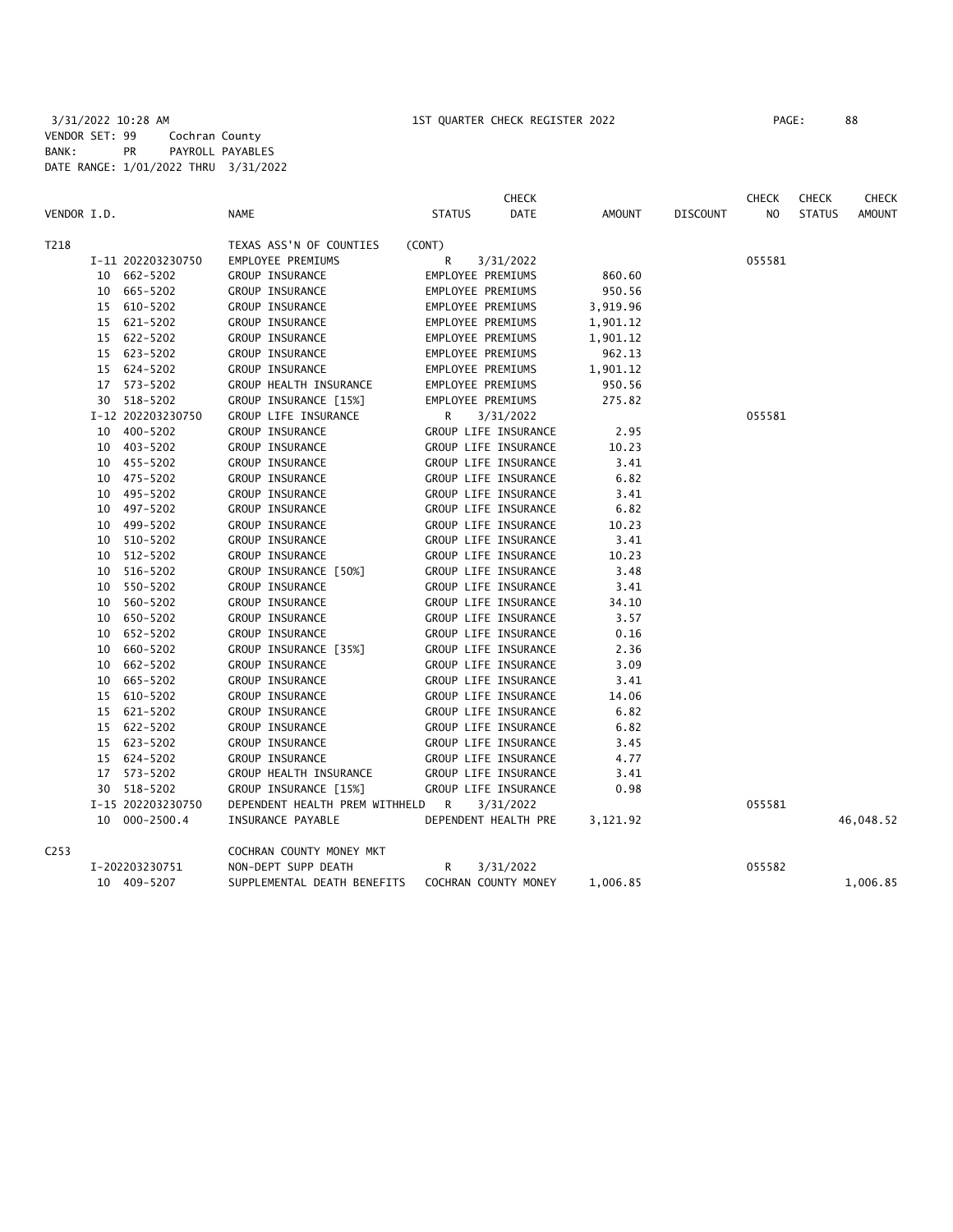### 3/31/2022 10:28 AM 1ST QUARTER CHECK REGISTER 2022 PAGE: 89 VENDOR SET: 99 Cochran County BANK: PR PAYROLL PAYABLES DATE RANGE: 1/01/2022 THRU 3/31/2022

| VENDOR I.D.            | <b>NAME</b> |                                      | <b>CHECK</b><br><b>DATE</b><br><b>STATUS</b> | AMOUNT         | <b>CHECK</b><br><b>DISCOUNT</b><br>NO. | <b>CHECK</b><br><b>CHECK</b><br><b>STATUS</b><br><b>AMOUNT</b> |
|------------------------|-------------|--------------------------------------|----------------------------------------------|----------------|----------------------------------------|----------------------------------------------------------------|
| * * TOTALS * *         |             | N <sub>O</sub>                       |                                              | INVOICE AMOUNT | <b>DISCOUNTS</b>                       | CHECK AMOUNT                                                   |
| <b>REGULAR CHECKS:</b> |             | 30                                   |                                              | 395,718.45     | 0.00                                   | 395,718.45                                                     |
| HAND CHECKS:           |             | $\mathbf 0$                          |                                              | 0.00           | 0.00                                   | 0.00                                                           |
| DRAFTS:                |             | 0                                    |                                              | 0.00           | 0.00                                   | 0.00                                                           |
| EFT:                   |             | 0                                    |                                              | 0.00           | 0.00                                   | 0.00                                                           |
| NON CHECKS:            |             | 0                                    |                                              | 0.00           | 0.00                                   | 0.00                                                           |
| <b>VOID CHECKS:</b>    |             | 0 VOID DEBITS<br><b>VOID CREDITS</b> | 0.00<br>0.00                                 | 0.00           | 0.00                                   |                                                                |

TOTAL ERRORS: 0

|                 | G/L ACCOUNT NAME |                                                 | AMOUNT    |
|-----------------|------------------|-------------------------------------------------|-----------|
|                 |                  |                                                 |           |
|                 |                  | 10 000-2500.1 WITHHOLDING TAX PAYABLE 25,870.62 |           |
| 10              | 000-2500.2       | FICA PAYABLE                                    | 28,941.89 |
| 10              | 000-2500.3       | TCDRS PAYABLE                                   | 26,983.04 |
|                 | 10 000-2500.4    | INSURANCE PAYABLE                               | 31,493.39 |
| 10              | 000-2500.7       | PEBSCO DEF COMP PAYABLE                         | 3,412.13  |
| 10              | 000-2500.8       | CHILD SUPPORT PAYABLE                           | 3,381.36  |
|                 | 10 400-5201      | SOCIAL SECURITY                                 | 1,422.77  |
|                 | 10 400-5202      | GROUP INSURANCE                                 | 2,472.66  |
| 10              | 400-5203         | RETIREMENT                                      | 2,417.78  |
|                 | 10 403-5201      | SOCIAL SECURITY                                 | 2,227.14  |
|                 | 10 403-5202      | GROUP INSURANCE                                 | 8,585.73  |
| 10              | 403-5203         | RETIREMENT                                      | 4,265.98  |
| 10 <sup>1</sup> | 409-5207         | SUPPLEMENTAL DEATH BENEFITS                     | 2,957.69  |
|                 | 10 435-5201      | SOCIAL SECURITY                                 | 409.23    |
|                 | 10 435-5203      | RETIREMENT                                      | 695.40    |
|                 | 10 455-5201      | SOCIAL SECURITY                                 | 1,010.84  |
|                 | 10 455-5202      | GROUP INSURANCE                                 | 2,861.91  |
|                 | 10 455-5203      | RETIREMENT                                      | 1,717.75  |
|                 | 10 475-5201      | SOCIAL SECURITY                                 | 1,938.71  |
|                 | 10 475-5202      | <b>GROUP INSURANCE</b>                          | 5,723.82  |
|                 | 10 475-5203      | RETIREMENT                                      | 3,589.40  |
|                 | 10 476-5201      | SOCIAL SECURITY                                 | 404.64    |
|                 | 10 476-5203      | RETIREMENT                                      | 687.60    |
| 10 <sup>1</sup> | 490-5201         | SOCIAL SECURITY                                 | 226.09    |
| 10              | 490-5201.001     | SOCIAL SECURITY FICA                            | 469.39    |
| 10 <sup>1</sup> | 490-5203         | RETIREMENT                                      | 384.18    |
|                 | 10 490-5203.001  | RETIREMENT                                      | 797.64    |
| 10 <sup>1</sup> | 495-5201         | SOCIAL SECURITY                                 | 1,291.67  |
| 10              | 495–5202         | <b>GROUP INSURANCE</b>                          | 2,861.91  |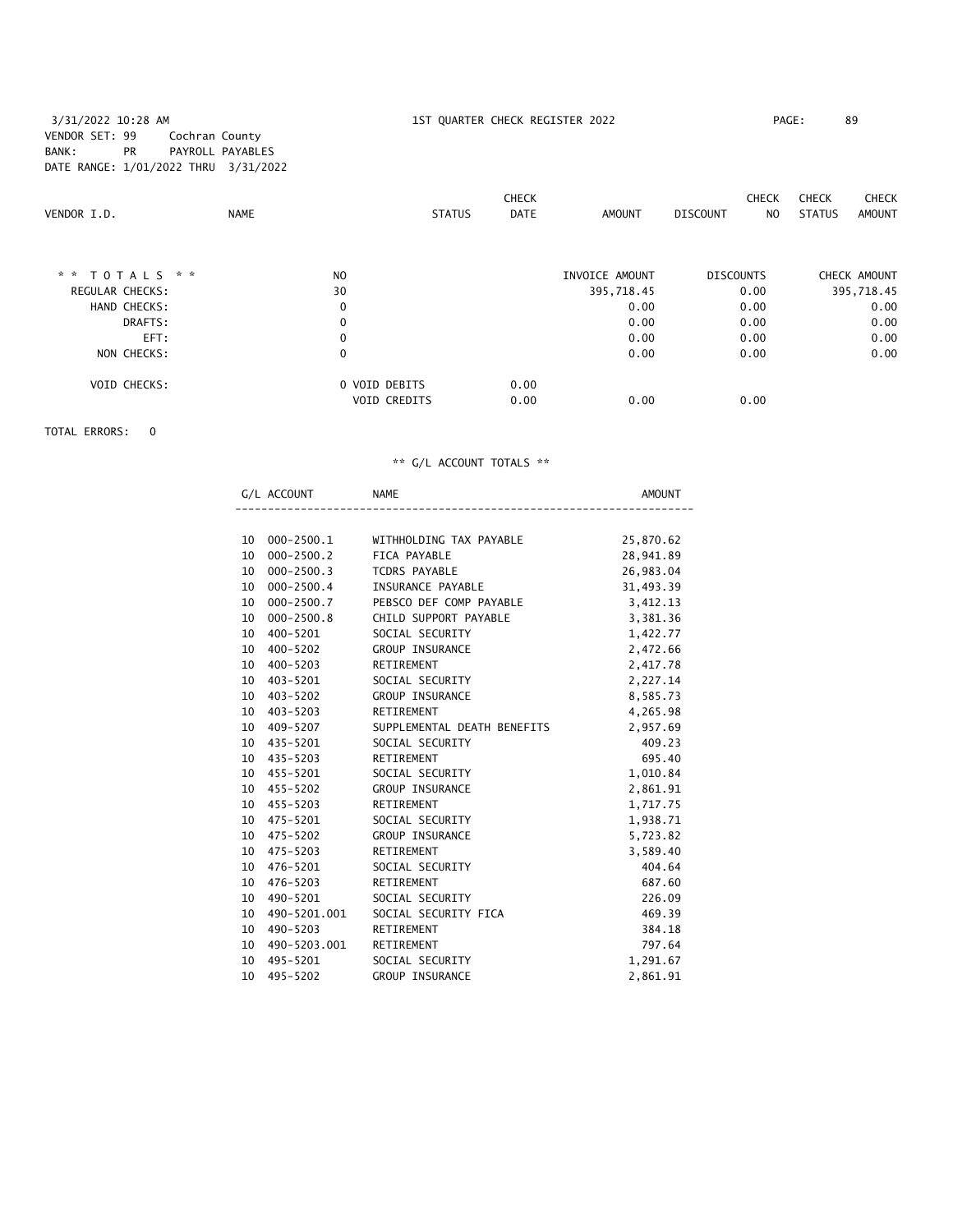3/31/2022 10:28 AM 1ST QUARTER CHECK REGISTER 2022 PAGE: 90 VENDOR SET: 99 Cochran County BANK: PR PAYROLL PAYABLES DATE RANGE: 1/01/2022 THRU 3/31/2022

|    | G/L ACCOUNT    | <b>NAME</b>             | AMOUNT     |
|----|----------------|-------------------------|------------|
|    |                |                         |            |
| 10 | 495–5203       | RETIREMENT              | 2,195.00   |
| 10 | 497-5201       | SOCIAL SECURITY         | 1,237.56   |
| 10 | 497-5202       | GROUP INSURANCE         | 3,815.88   |
| 10 | 497-5203       | RETIREMENT              | 2,103.04   |
| 10 | 499-5201       | SOCIAL SECURITY         | 2,068.00   |
| 10 | 499-5202       | GROUP INSURANCE         | 8,585.73   |
| 10 | 499-5203       | RETIREMENT              | 3,801.89   |
| 10 | 510-5201       | SOCIAL SECURITY         | 709.66     |
| 10 | 510-5202       | GROUP INSURANCE         | 2,861.91   |
| 10 | 510-5203       | RETIREMENT              | 1,205.96   |
| 10 | 512-5201       | SOCIAL SECURITY         | 2,117.17   |
| 10 | 512-5202       | GROUP INSURANCE         | 8,585.73   |
| 10 | 512-5203       | RETIREMENT              | 3,626.13   |
| 10 | 516-5201       | SOCIAL SECURITY         | 857.83     |
| 10 | 516-5202       | GROUP INSURANCE [50%]   | 2,913.47   |
| 10 | 516-5203       | RETIREMENT              | 1,452.14   |
| 10 | 550-5201       | SOCIAL SECURITY         | 720.90     |
| 10 | 550-5202       | GROUP INSURANCE         | 2,861.91   |
| 10 | 550-5203       | RETIREMENT              | 1,225.02   |
| 10 | 560-5201       | SOCIAL SECURITY         | 8,798.70   |
| 10 | 560-5202       | GROUP INSURANCE         | 28,615.69  |
| 10 | 560-5203       | RETIREMENT              | 15,221.93  |
| 10 | 650-5201       | SOCIAL SECURITY         | 724.28     |
| 10 | 650-5202       | GROUP INSURANCE         | 2,997.33   |
| 10 | 650-5203       | RETIREMENT              | 1,230.83   |
| 10 | 652-5201       | SOCIAL SECURITY         | 40.49      |
| 10 | 652-5202       | GROUP INSURANCE         | 135.42     |
| 10 | 652-5203       | RETIREMENT              | 68.81      |
| 10 | 660-5201       | SOCIAL SECURITY         | 581.73     |
| 10 | 660-5202       | GROUP INSURANCE [35%]   | 1,979.47   |
| 10 | 660-5203       | RETIREMENT              | 984.10     |
| 10 | 662-5201       | SOCIAL SECURITY         | 774.65     |
| 10 | 662-5202       | GROUP INSURANCE         | 2,591.07   |
| 10 | 662-5203       | RETIREMENT              | 1,316.38   |
| 10 | 665-5201       | SOCIAL SECURITY         | 910.45     |
| 10 | 665-5202       | GROUP INSURANCE         | 2,861.91   |
| 10 | 665-5203       | RETIREMENT              | 1,124.49   |
|    |                | *** FUND TOTAL ***      | 293,405.02 |
| 15 | $000 - 2500.1$ | WITHHOLDING TAX PAYABLE | 9,445.60   |
| 15 | $000 - 2500.2$ | FICA PAYABLE            | 9,863.53   |
| 15 | $000 - 2500.3$ | TCDRS PAYABLE           | 9,055.05   |
| 15 | $000 - 2500.4$ | INSURANCE PAYABLE       | 4,871.97   |
| 15 | $000 - 2500.7$ | PEBSCO DEF COMP PAYABLE | 680.40     |
| 15 | 610-5201       | SOCIAL SECURITY         | 3,974.64   |
| 15 | 610-5202       | GROUP INSURANCE         | 11,802.33  |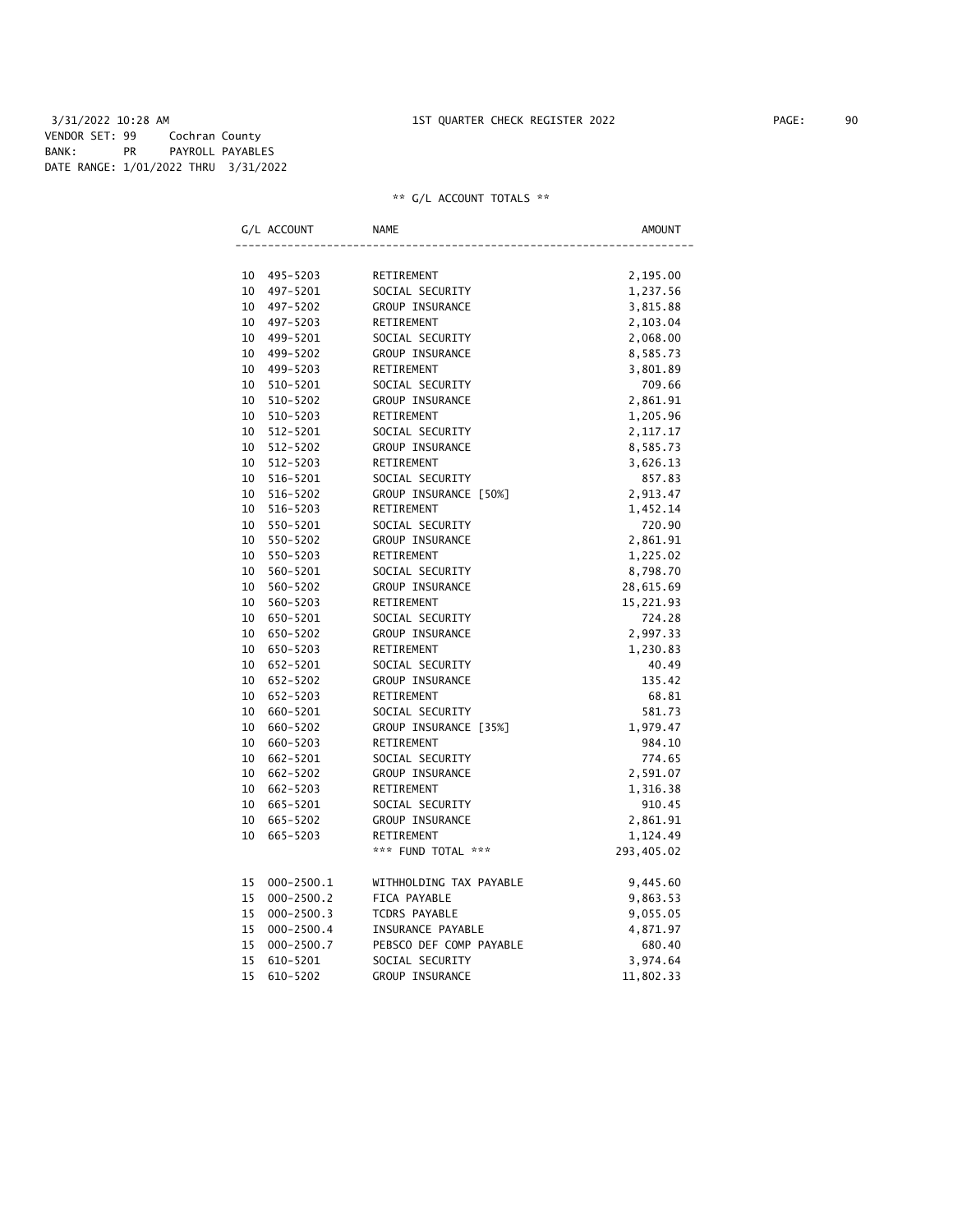3/31/2022 10:28 AM 1ST QUARTER CHECK REGISTER 2022 PAGE: 91 VENDOR SET: 99 Cochran County BANK: PR PAYROLL PAYABLES DATE RANGE: 1/01/2022 THRU 3/31/2022

### \*\* G/L ACCOUNT TOTALS \*\*

|                |          | G/L ACCOUNT          |    | NAME                    | <b>AMOUNT</b>  |                  |              |
|----------------|----------|----------------------|----|-------------------------|----------------|------------------|--------------|
|                |          |                      |    |                         |                |                  |              |
|                |          | 15 610-5203          |    | RETIREMENT              | 6,754.22       |                  |              |
|                |          | 15 621-5201          |    | SOCIAL SECURITY         | 1,664.69       |                  |              |
|                |          | 15 621-5202          |    | GROUP INSURANCE         | 5,723.82       |                  |              |
|                |          | 15 621-5203          |    | RETIREMENT              | 2,877.25       |                  |              |
|                |          | 15 622-5201          |    | SOCIAL SECURITY         | 1,618.74       |                  |              |
|                |          | 15 622-5202          |    | GROUP INSURANCE         | 5,723.82       |                  |              |
|                |          | 15 622-5203          |    | RETIREMENT              | 2,750.82       |                  |              |
|                |          | 15 623-5201          |    | SOCIAL SECURITY         | 864.42         |                  |              |
|                |          | 15 623-5202          |    | GROUP INSURANCE         | 2,896.47       |                  |              |
|                |          | 15 623-5203          |    | RETIREMENT              | 1,468.94       |                  |              |
|                |          | 15 624-5201          |    | SOCIAL SECURITY         | 1,741.04       |                  |              |
|                |          | 15 624-5202          |    | GROUP INSURANCE         | 5,717.67       |                  |              |
|                |          | 15 624-5203          |    | RETIREMENT              | 2,965.30       |                  |              |
|                |          |                      |    | *** FUND TOTAL ***      | 92,460.72      |                  |              |
|                |          | 000-2500.1<br>17     |    | WITHHOLDING TAX PAYABLE | 692.58         |                  |              |
|                |          | $000 - 2500.2$<br>17 |    | FICA PAYABLE            | 776.31         |                  |              |
|                |          | 17 000-2500.3        |    | TCDRS PAYABLE           | 710.34         |                  |              |
|                |          | 573-5201<br>17       |    | SOCIAL SECURITY         | 776.31         |                  |              |
|                |          | 573-5202<br>17       |    | GROUP HEALTH INSURANCE  | 2,861.91       |                  |              |
|                |          | 17<br>573-5203       |    | RETIREMENT              | 1,319.19       |                  |              |
|                |          |                      |    | *** FUND TOTAL ***      | 7,136.64       |                  |              |
|                |          | 000-2500.1<br>30     |    | FEDERAL WITHOLDING      | 365.44         |                  |              |
|                |          | $000 - 2500.2$<br>30 |    | <b>FICA</b>             | 244.33         |                  |              |
|                |          | $000 - 2500.3$<br>30 |    | <b>TCDRS</b>            | 222.60         |                  |              |
|                |          | 000-2500.4<br>30     |    | AFLAC                   | 362.62         |                  |              |
|                |          | $000 - 2500.7$<br>30 |    | D.C.                    | 32.47          |                  |              |
|                |          | 518-5201<br>30       |    | SOCIAL SECURITY         | 244.32         |                  |              |
|                |          | 518-5202<br>30       |    | GROUP INSURANCE [15%]   | 830.88         |                  |              |
|                |          | 30<br>518-5203       |    | RETIREMENT              | 413.41         |                  |              |
|                |          |                      |    | *** FUND TOTAL ***      | 2,716.07       |                  |              |
|                |          |                      | NO |                         | INVOICE AMOUNT | <b>DISCOUNTS</b> | CHECK AMOUNT |
| VENDOR SET: 99 | BANK: PR | TOTALS:              | 30 |                         | 395,718.45     | 0.00             | 395,718.45   |
| BANK: PR       | TOTALS:  |                      | 30 |                         | 395,718.45     | 0.00             | 395,718.45   |

REPORT TOTALS:  $401$  401  $401$   $1,016,397.08$   $0.00$   $1,016,397.08$